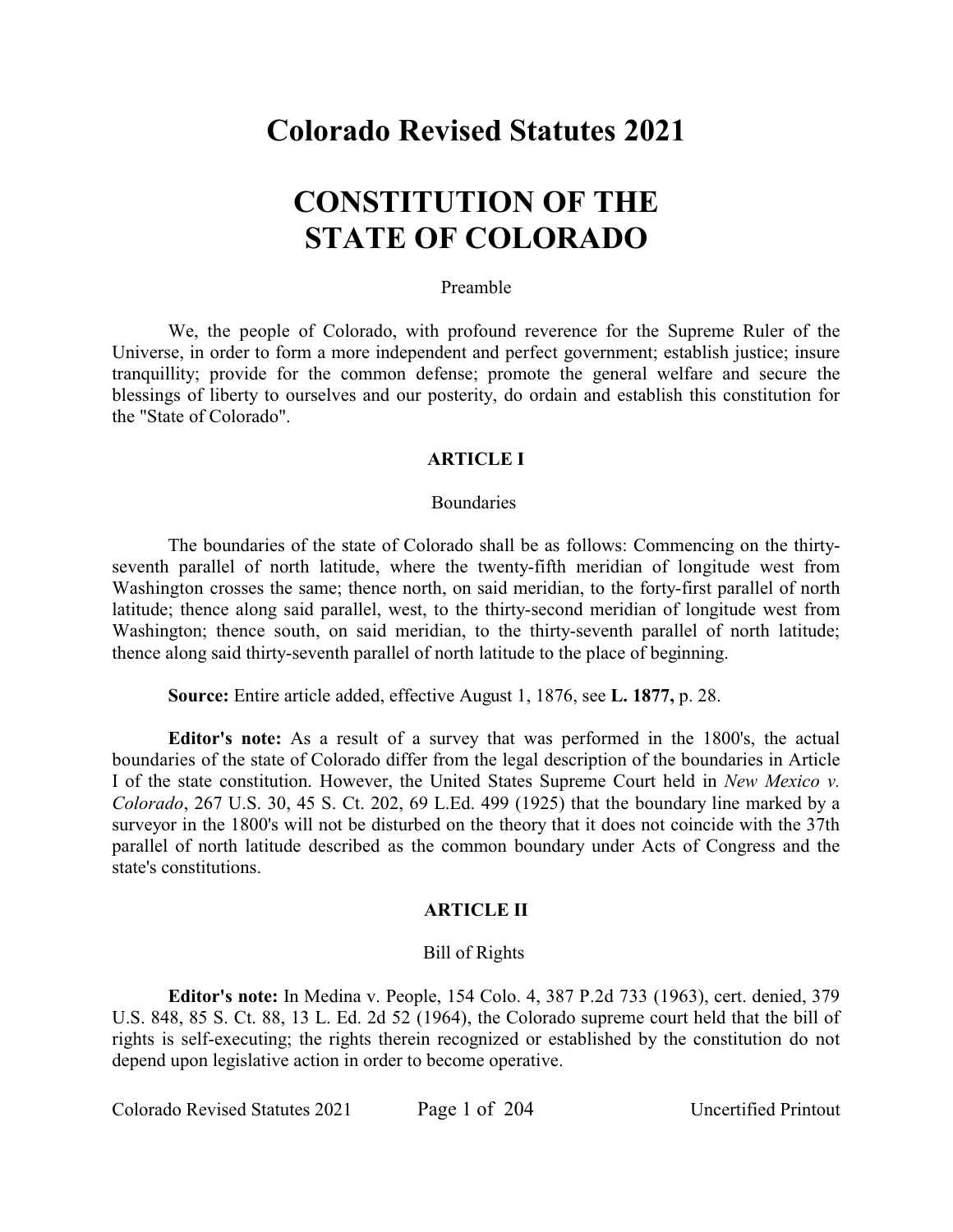**Law reviews:** For article, "A New or Revised Constitution of Colorado", see 11 Dicta 303 (1934); for article, "Criminal Procedure in Colorado - A Summary, and Recommendations for Improvement", see 22 Rocky Mt. L. Rev. 221 (1950); for article, "Constitutional Law", which discusses Tenth Circuit decisions dealing with questions of constitutional law, see 63 Den. U. L. Rev. 247 (1986); for article, "Constitutional Law", which discusses Tenth Circuit decisions dealing with standards applied to constitutional law, see 65 Den. U. L. Rev. 499 (1988); for a discussion of Tenth Circuit decisions dealing with constitutional law, see 66 Den. U. L. Rev. 695 (1989); for a discussion of Tenth Circuit decisions dealing with constitutional law, see 67 Den. U. L. Rev. 653 (1990); for article, "The Colorado Constitution in the New Century", see 78 U. Colo. L. Rev. 1265 (2007).

In order to assert our rights, acknowledge our duties, and proclaim the principles upon which our government is founded, we declare:

**Section 1. Vestment of political power.** All political power is vested in and derived from the people; all government, of right, originates from the people, is founded upon their will only, and is instituted solely for the good of the whole.

**Source:** Entire article added, effective August 1, 1876, see **L. 1877,** p. 28.

**Section 2. People may alter or abolish form of government - proviso.** The people of this state have the sole and exclusive right of governing themselves, as a free, sovereign and independent state; and to alter and abolish their constitution and form of government whenever they may deem it necessary to their safety and happiness, provided, such change be not repugnant to the constitution of the United States.

**Source:** Entire article added, effective August 1, 1876, see **L. 1877,** p. 29.

**Section 3. Inalienable rights.** All persons have certain natural, essential and inalienable rights, among which may be reckoned the right of enjoying and defending their lives and liberties; of acquiring, possessing and protecting property; and of seeking and obtaining their safety and happiness.

**Source:** Entire article added, effective August 1, 1876, see **L. 1877,** p. 29.

**Cross references:** For the guarantee of judicial process for protection of inalienable rights, see § 25 of this article.

**Section 4. Religious freedom.** The free exercise and enjoyment of religious profession and worship, without discrimination, shall forever hereafter be guaranteed; and no person shall be denied any civil or political right, privilege or capacity, on account of his opinions concerning religion; but the liberty of conscience hereby secured shall not be construed to dispense with oaths or affirmations, excuse acts of licentiousness or justify practices inconsistent with the good order, peace or safety of the state. No person shall be required to attend or support any ministry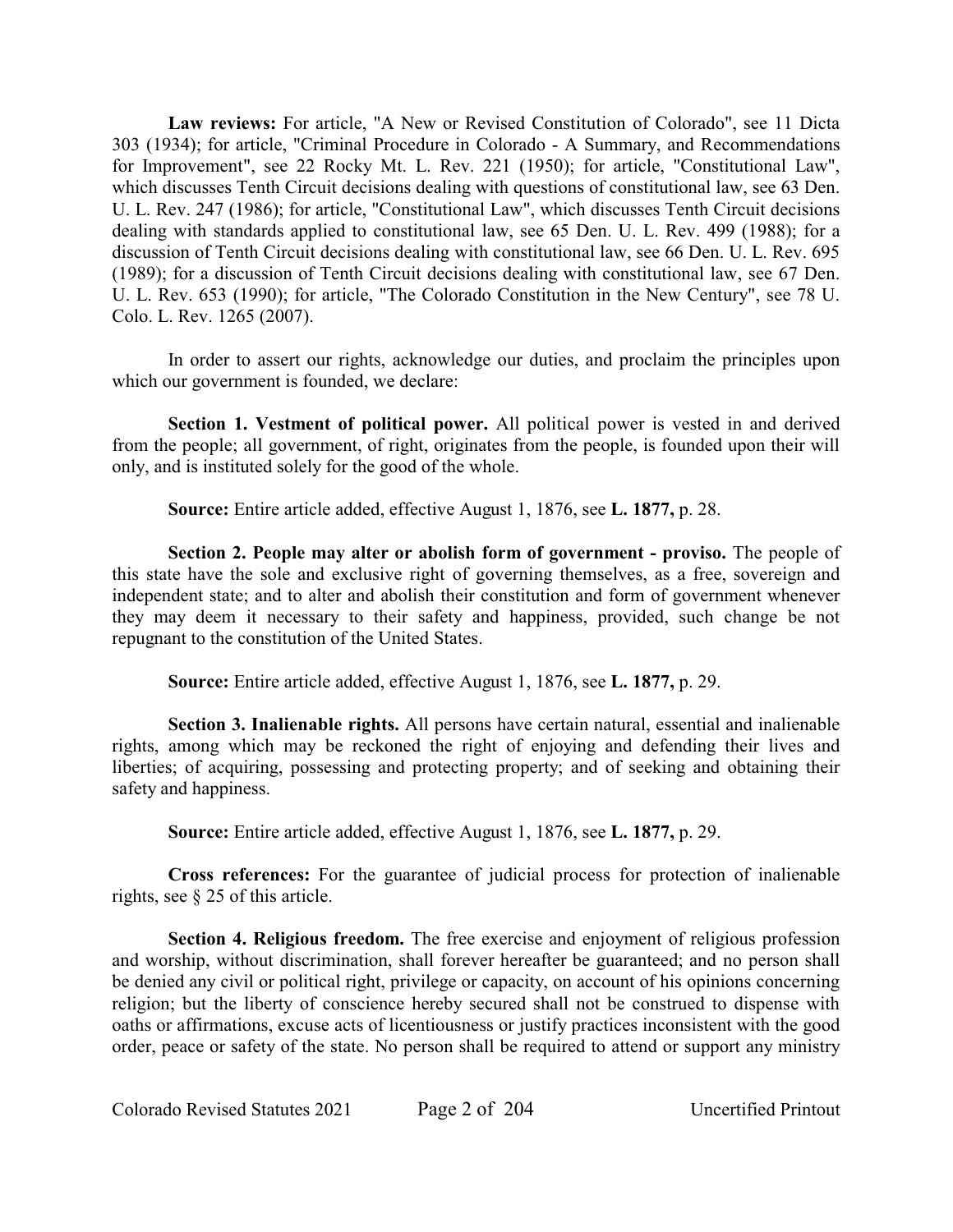or place of worship, religious sect or denomination against his consent. Nor shall any preference be given by law to any religious denomination or mode of worship.

**Source:** Entire article added, effective August 1, 1876, see **L. 1877,** p. 29.

**Cross references:** For separation of church and state in education, see §§ 7 and 8 of article IX of this constitution.

**Section 5. Freedom of elections.** All elections shall be free and open; and no power, civil or military, shall at any time interfere to prevent the free exercise of the right of suffrage.

**Source:** Entire article added, effective August 1, 1876, see **L. 1877,** p. 29.

**Cross references:** For suffrage and elections, see article VII of this constitution.

**Section 6. Equality of justice.** Courts of justice shall be open to every person, and a speedy remedy afforded for every injury to person, property or character; and right and justice should be administered without sale, denial or delay.

**Source:** Entire article added, effective August 1, 1876, see **L. 1877,** p. 29.

**Cross references:** For rights of a defendant in criminal prosecutions, see § 16 of this article; for limitation for commencing criminal proceedings, see § 16-5-401; for deferred prosecution, see § 18-1.3-101.

**Section 7. Security of person and property - searches - seizures - warrants.** The people shall be secure in their persons, papers, homes and effects, from unreasonable searches and seizures; and no warrant to search any place or seize any person or things shall issue without describing the place to be searched, or the person or thing to be seized, as near as may be, nor without probable cause, supported by oath or affirmation reduced to writing.

**Source:** Entire article added, effective August 1, 1876, see **L. 1877,** p. 29.

**Cross references:** For a warrant or summons upon a felony complaint, see Crim. P. 4; for a warrant or summons upon a misdemeanor or petty offense complaint, see Crim. P. 4.1; for issuance of arrest warrant without information or complaint, see § 16-3-108; for search warrants and seizures, see part 3 of article 3 of title 16; for arrest warrant issued upon an indictment, information, or complaint, see  $\S$  16-5-205 (2) and (3); for suppression of evidence unlawfully seized, see Crim. P. 41(e).

**Section 8. Prosecutions - indictment or information.** Until otherwise provided by law, no person shall, for a felony, be proceeded against criminally otherwise than by indictment, except in cases arising in the land or naval forces, or in the militia when in actual service in time of war or public danger. In all other cases, offenses shall be prosecuted criminally by indictment or information.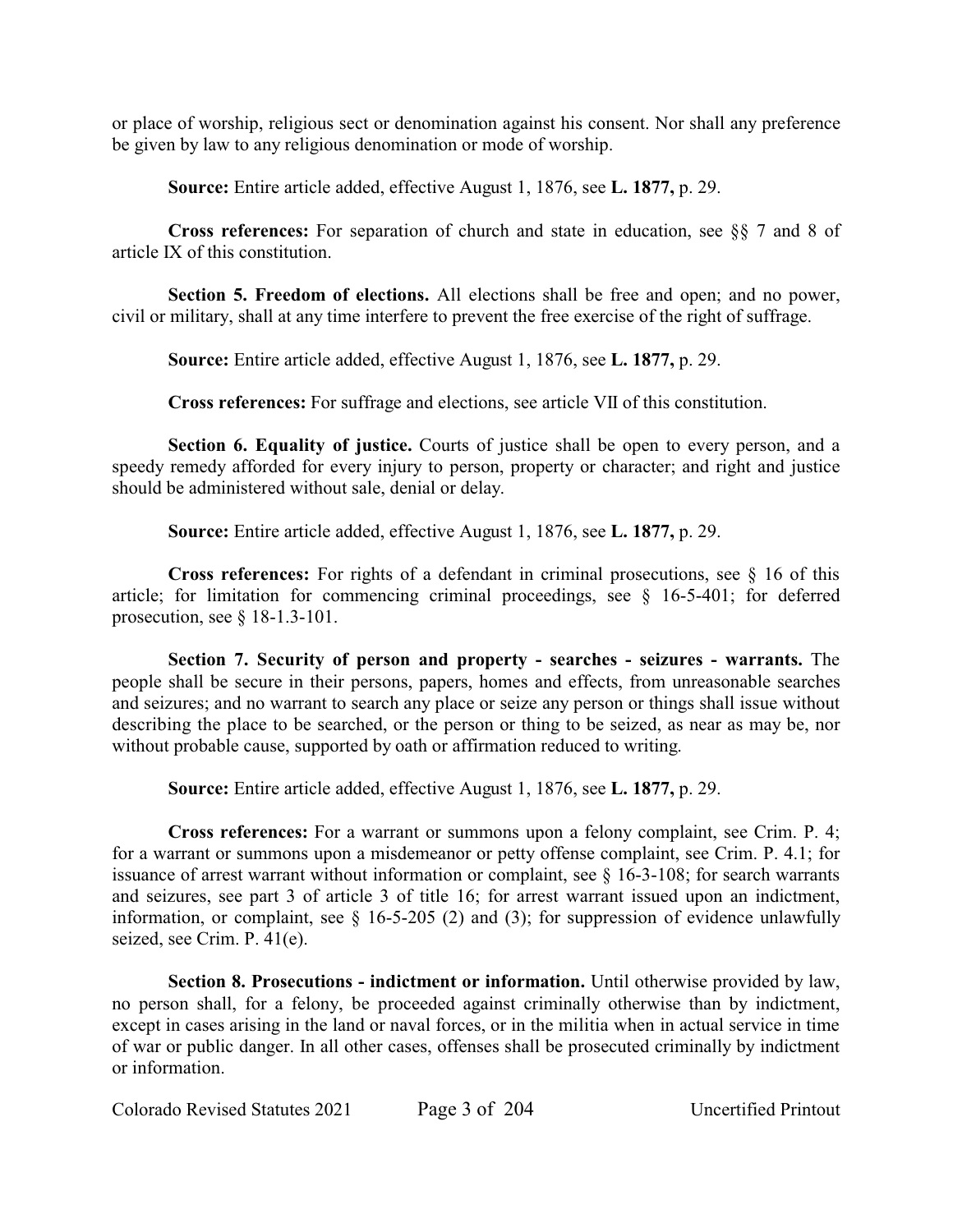**Source:** Entire article added, effective August 1, 1876, see **L. 1877,** p. 29.

**Cross references:** For prosecution by indictment or information, see Crim. P. 6 to 9 as well as part 2 of article 5 of title 16.

**Section 9. Treason - estates of suicides.** Treason against the state can consist only in levying war against it or in adhering to its enemies, giving them aid and comfort; no person can be convicted of treason, unless on the testimony of two witnesses to the same overt act, or on his confession in open court; no person can be attainted of treason or felony by the general assembly; no conviction can work corruption of blood or forfeiture of estate; the estates of such persons as may destroy their own lives shall descend or vest as in cases of natural death.

**Source:** Entire article added, effective August 1, 1876, see **L. 1877,** p. 30.

**Editor's note:** Compare Commonwealth of Pennsylvania v. Nelson, 350 U.S. 497, 100 L. Ed. 640, 76 S. Ct. 477 (affirming Commonwealth of Pennsylvania v. Nelson, 377 Pa. 58, 104 A.2d 133 whereby the enforceability of a state anti-sedition act was successfully resisted as superseded by federal intervention into the field by the Smith Act which proscribed the same conduct as did the state act); and Uphaus v. Wyman, 360 U.S. 72, 79 S. Ct. 1040, 3 L. Ed. 2d 1090 (1959) (Distinguishing Commonwealth of Pennsylvania v. Nelson, 350 U.S. 497, 76 S. Ct. 477, 100 L. Ed. 640 (1956) on the state's right to require the production of corporate papers of a state-chartered corporation pursuant to legislative investigation to determine if state policy concerning seditionary activities had been violated, not impaired by the Smith Act.).

**Section 10. Freedom of speech and press.** No law shall be passed impairing the freedom of speech; every person shall be free to speak, write or publish whatever he will on any subject, being responsible for all abuse of that liberty; and in all suits and prosecutions for libel the truth thereof may be given in evidence, and the jury, under the direction of the court, shall determine the law and the fact.

**Source:** Entire article added, effective August 1, 1876, see **L. 1877,** p. 30.

**Cross references:** For statutory provision concerning truth as a defense or mitigating factor in a defamation action, see  $\S$  13-25-125; for the privilege of nondisclosure of news information by newspersons, see § 13-90-119; for provisions relating to governmental access to news information, see article 72.5 of title 24; for freedom of press for students in public schools, see § 22-1-120.

**Section 11. Ex post facto laws.** No ex post facto law, nor law impairing the obligation of contracts, or retrospective in its operation, or making any irrevocable grant of special privileges, franchises or immunities, shall be passed by the general assembly.

**Source:** Entire article added, effective August 1, 1876, see **L. 1877,** p. 30.

**Cross references:** For retrospective laws, see § 12 of article XV of this constitution.

Colorado Revised Statutes 2021 Page 4 of 204 Uncertified Printout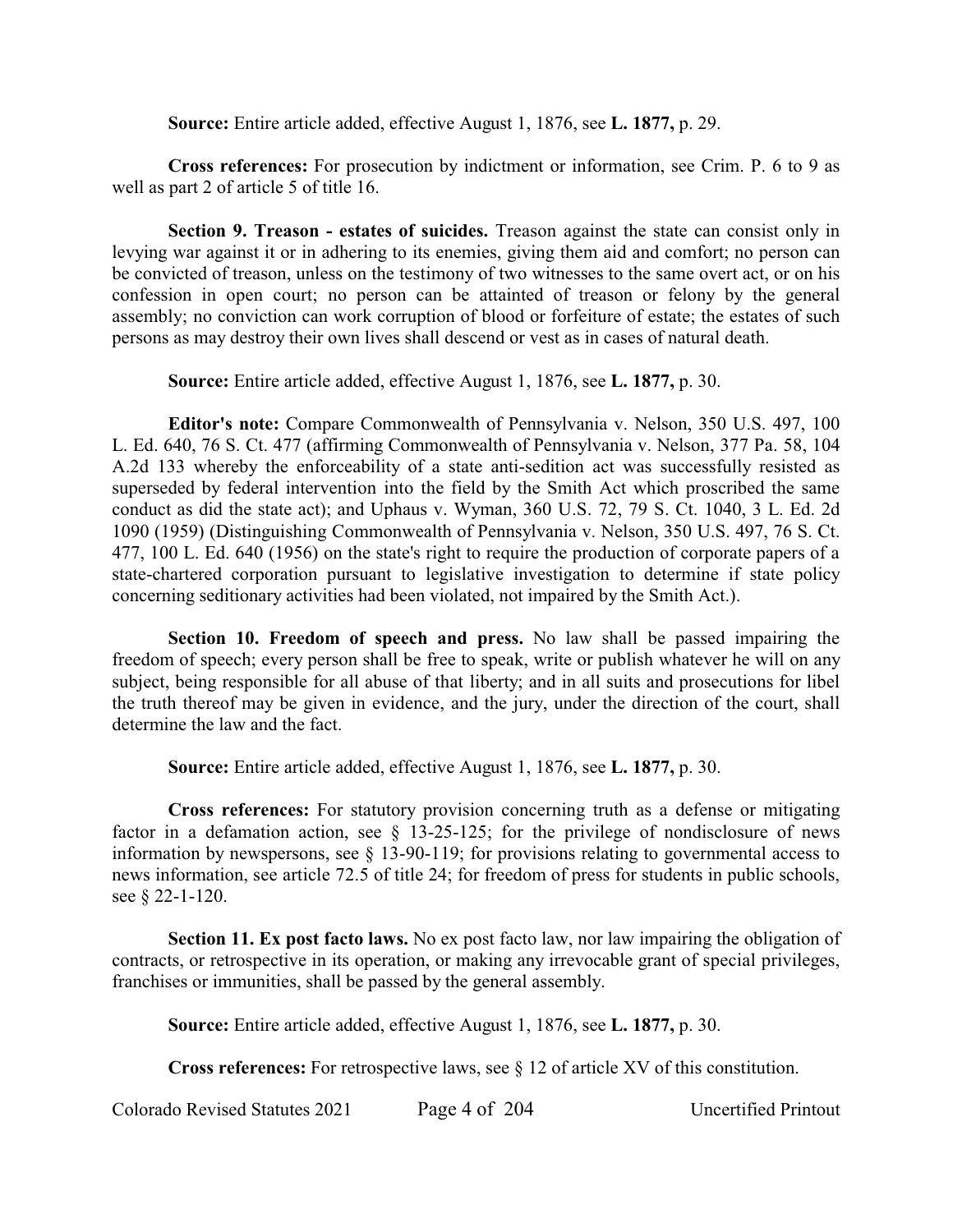**Section 12. No imprisonment for debt.** No person shall be imprisoned for debt, unless upon refusal to deliver up his estate for the benefit of his creditors in such manner as shall be prescribed by law, or in cases of tort or where there is a strong presumption of fraud.

**Source:** Entire article added, effective August 1, 1876, see **L. 1877,** p. 30.

**Section 13. Right to bear arms.** The right of no person to keep and bear arms in defense of his home, person and property, or in aid of the civil power when thereto legally summoned, shall be called in question; but nothing herein contained shall be construed to justify the practice of carrying concealed weapons.

**Source:** Entire article added, effective August 1, 1876, see **L. 1877,** p. 30.

**Section 14. Taking private property for private use.** Private property shall not be taken for private use unless by consent of the owner, except for private ways of necessity, and except for reservoirs, drains, flumes or ditches on or across the lands of others, for agricultural, mining, milling, domestic or sanitary purposes.

**Source:** Entire article added, effective August 1, 1876, see **L. 1877,** p. 30.

**Cross references:** For compensation for taking of private property under this section, see § 15 of this article; for eminent domain, see articles 1 to 7 of title 38.

**Section 15. Taking property for public use - compensation, how ascertained.** Private property shall not be taken or damaged, for public or private use, without just compensation. Such compensation shall be ascertained by a board of commissioners, of not less than three freeholders, or by a jury, when required by the owner of the property, in such manner as may be prescribed by law, and until the same shall be paid to the owner, or into court for the owner, the property shall not be needlessly disturbed, or the proprietary rights of the owner therein divested; and whenever an attempt is made to take private property for a use alleged to be public, the question whether the contemplated use be really public shall be a judicial question, and determined as such without regard to any legislative assertion that the use is public.

**Source:** Entire article added, effective August 1, 1876, see **L. 1877,** p. 30.

**Cross references:** (1) For judicial aspects of the question of necessity when property is to be taken under this section for public or quasi-public purposes, see: Rothwell v. Coffin, 122 Colo. 140, 220 P.2d 1063 (1950); Pine Martin Mining Co. v. Empire Zinc Co., 90 Colo. 529, 11 P.2d 221 (1932); Jennings v. Bd. of Com. Montrose Co., 85 Colo. 498, 277 P. 467 (1929); Haver v. Matonock, 75 Colo. 301, 225 P. 834 (1924); Colo. & Utah Coal Co. v. Walter, 75 Colo. 489, 226 P. 864 (1924); Snider v. Town of Platteville, 75 Colo. 589, 227 P. 548 (1924); Wassenich v. City & County of Denver, 67 Colo. 456, 186 P. 533 (1919); Lavelle v. Town of Julesburg, 49 Colo. 290, 112 P. 774 (1910); Kirkwood v. School Dist. Summit County, 45 Colo. 368, 101 P. 343 (1909); Schneider v. Schneider, 36 Colo. 518, 86 P. 347 (1906); Union Pac. R. R. v. Colo. Postal Telegraph Co., 30 Colo. 133, 69 P. 594 (1902); Gibson v. Cann, 28 Colo. 499, 66 P. 879

Colorado Revised Statutes 2021 Page 5 of 204 Uncertified Printout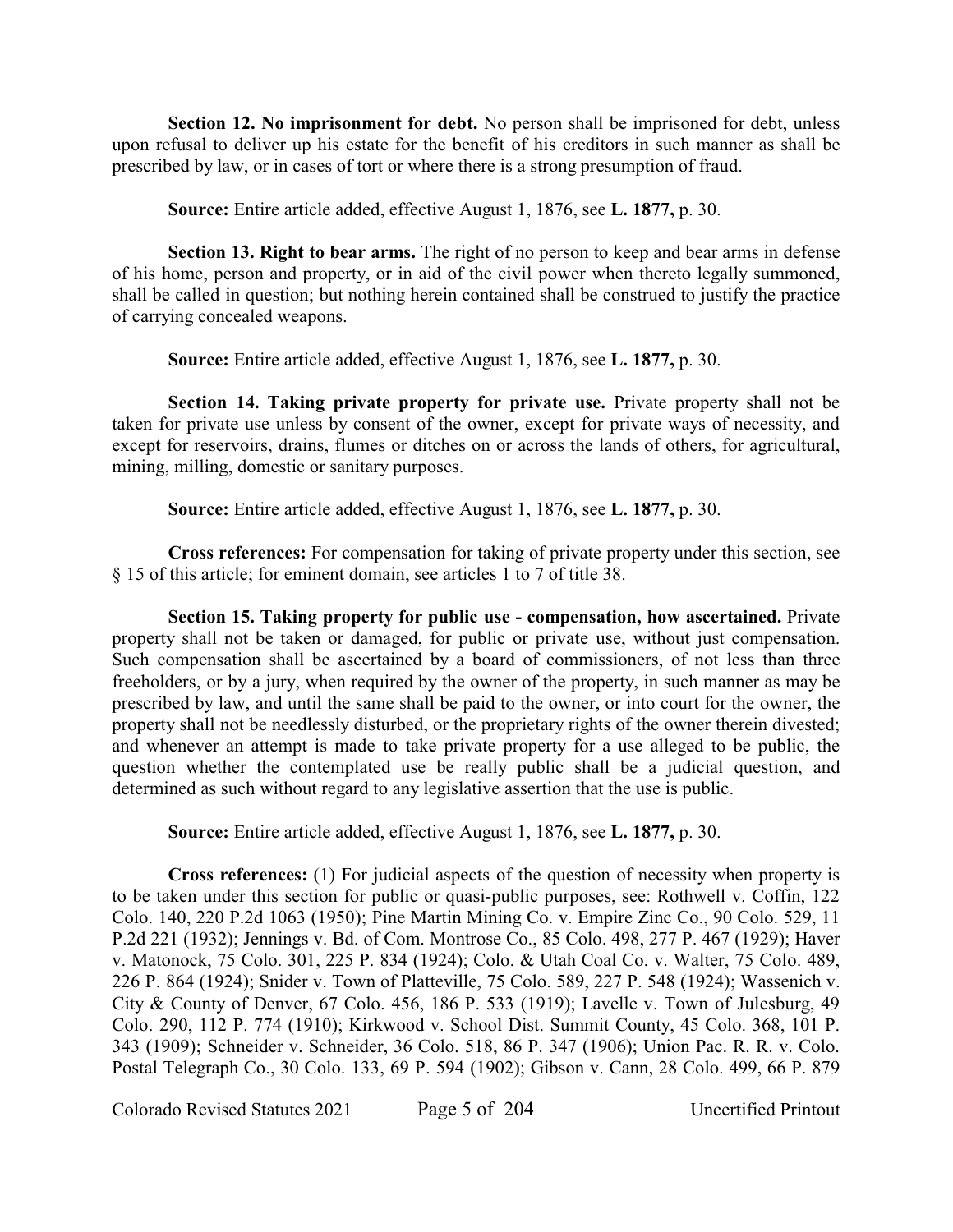(1901); Warner v. Town of Gunnison, 2 Colo. App. 430, 31 P. 238 (1892). (Compare: Town of Eaton v. Bouslog, 133 Colo. 130, 292 P.2d 343 (1956), and Otero Irr. Dist. v. Enderud, 122 Colo. 136, 220 P.2d 862 (1950); Crystal Park Co. v. Morton, 27 Colo. App. 74, 146 P. 566 (1915); Thompson v. DeWeese-Dye Ditch Co., 25 Colo. 243, 53 P. 507 (1898); Seidler v. Seely, 8 Colo. App. 499, 46 P. 848 (1896); Sand Creek Lateral Irrigation v. Davis, 17 Colo. 326, 29 P. 742 (1892).)

(2) For jurisdiction of federal court, when (properly) invoked, see County of Allegheny v. Frank Mashuda Company, 360 U.S. 185 (1959), and Louisiana Power & Light Company v. City of Thibodaux, 360 U.S. 25 (1959).

(3) For taking of private property for private use, see § 14 of this article; for deprivation of property without due process of law, see § 25 of this article; for eminent domain, see articles 1 to 7 of title 38.

**Section 16. Criminal prosecutions - rights of defendant.** In criminal prosecutions the accused shall have the right to appear and defend in person and by counsel; to demand the nature and cause of the accusation; to meet the witnesses against him face to face; to have process to compel the attendance of witnesses in his behalf, and a speedy public trial by an impartial jury of the county or district in which the offense is alleged to have been committed.

**Source:** Entire article added, effective August 1, 1876, see **L. 1877,** p. 31.

**Editor's note:** In a United States supreme court case (*Escobedo v. State of Illinois,* 378 U.S. 478, 84 S. Ct. 1758, 12 L. Ed. 2d 977 (1964)) the court held that "where the investigation is no longer a matter of general inquiry into an unsolved crime, but has begun to focus on a particular suspect, the suspect has been taken into police custody, the police carry out a process of interrogations that lends itself to incriminating statements, the suspect has requested and been denied an opportunity to consult with his lawyer and the police have not effectively warned him of his absolute constitutional right to remain silent" such suspect had been denied his constitutional rights and his confession was not admissible.

In *Washington v. People,* 158 Colo. 115, 405 P.2d 735 (1965), the Colorado supreme court held the Escobedo case did not apply where accused made a voluntary confession to a friend prior to police interrogation as the Escobedo case was concerned with police tactics during interrogation.

In *Ruark v. People,* 158 Colo. 110, 405 P.2d 751 (1965), the Colorado supreme court held the Escobedo case did not apply retrospectively to entitle one to relief in case that had been previously decided.

**Cross references:** For duty of court to inform an accused of his right to counsel and the nature of the charges against him, see Crim. P.  $5(a)(2)$  and  $\S$  16-7-207; for accused's right to compel attendance of witnesses, see § 16-9-101; for dismissal of criminal case for failure to bring to trial within time period, see Crim. P. 48(b)(1) and (b)(5); for self-incrimination and double jeopardy, see § 18 of this article; for right to trial by jury in criminal cases, see § 23 of this article; for due process in criminal proceedings, see § 25 of this article.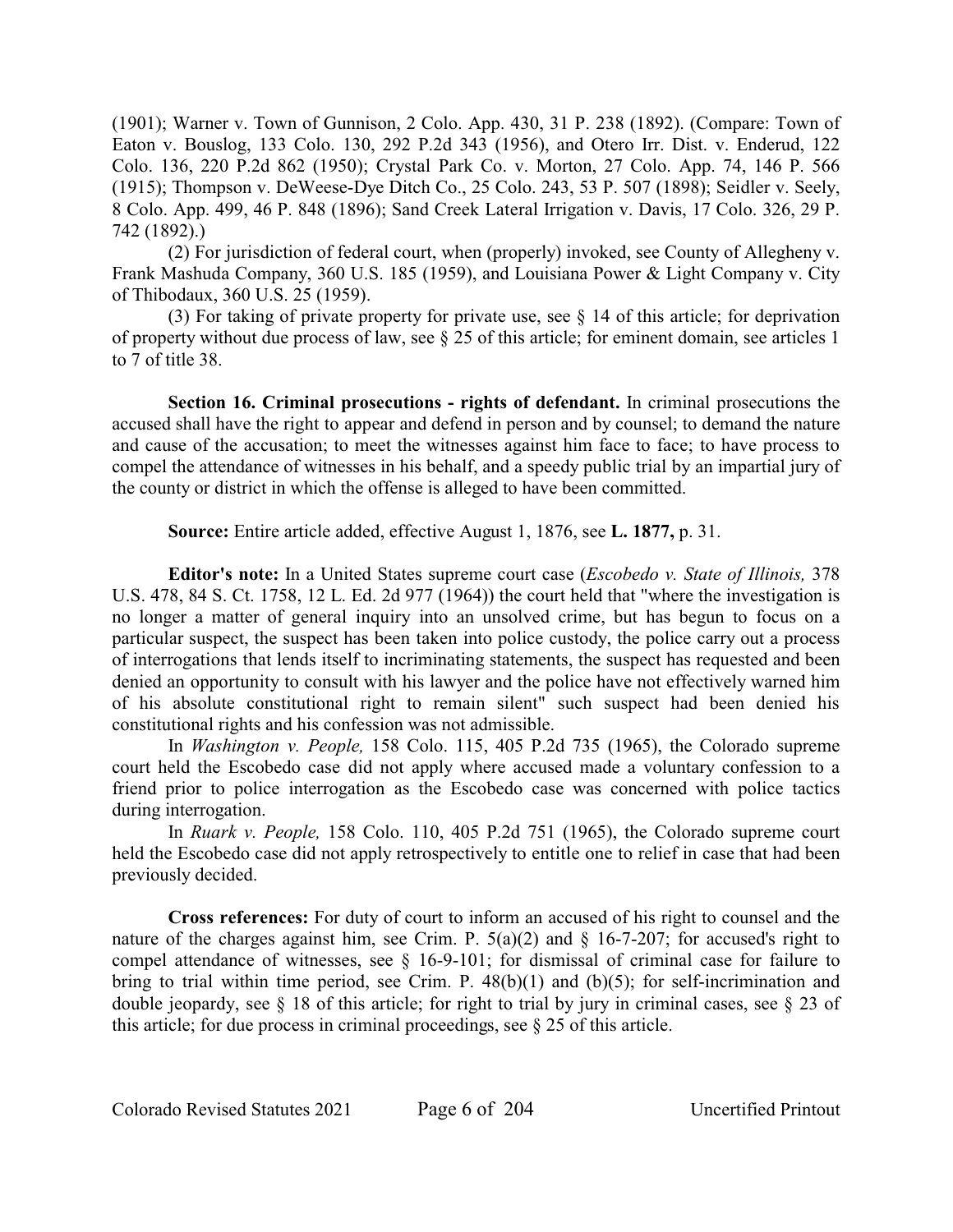**Section 16a. Rights of crime victims.** Any person who is a victim of a criminal act, or such person's designee, legal guardian, or surviving immediate family members if such person is deceased, shall have the right to be heard when relevant, informed, and present at all critical stages of the criminal justice process. All terminology, including the term "critical stages", shall be defined by the general assembly.

**Source: L. 91:** Entire section added, p. 2031, effective upon proclamation of the Governor, **L. 93,** p. 2155, January 14, 1993.

**Cross references:** For statutory provisions relating to victims' rights set out in this section, see §§ 24-4.1-302.5, 24-4.1-303, and 24-31-106.

**Section 17. Imprisonment of witnesses - depositions - form.** No person shall be imprisoned for the purpose of securing his testimony in any case longer than may be necessary in order to take his deposition. If he can give security he shall be discharged; if he cannot give security his deposition shall be taken by some judge of the supreme, district or county court, at the earliest time he can attend, at some convenient place by him appointed for that purpose, of which time and place the accused and the attorney prosecuting for the people shall have reasonable notice. The accused shall have the right to appear in person and by counsel. If he has no counsel, the judge shall assign him one in his behalf only. On the completion of such examination the witness shall be discharged on his own recognizance, entered into before said judge, but such deposition shall not be used if in the opinion of the court the personal attendance of the witness might be procured by the prosecution, or is procured by the accused. No exception shall be taken to such deposition as to matters of form.

**Source:** Entire article added, effective August 1, 1876, see **L. 1877,** p. 31.

**Cross references:** For right to compel attendance of witnesses at trial, see § 16-9-101; for summoning witnesses from outside the state, see § 16-9-202.

**Section 18. Crimes - evidence against one's self - jeopardy.** No person shall be compelled to testify against himself in a criminal case nor shall any person be twice put in jeopardy for the same offense. If the jury disagree, or if the judgment be arrested after the verdict, or if the judgment be reversed for error in law, the accused shall not be deemed to have been in jeopardy.

**Source:** Entire article added, effective August 1, 1876, see **L. 1877,** p. 31.

**Editor's note:** (1) Compare Kirschwing v. Farrar, 114 Colo. 421, 166 P.2d 154 (1946) (civil case, blood test obtained while unconscious); Lewis v. People, 115 Colo. 435, 174 P.2d 736 (1946) (civil case, void telephone company identification); Hanlon v. Woodhouse, 113 Colo. 504, 160 P.2d 998 (1945) (civil case).

(2) For successive indictments and trials in federal and state courts on the same offense, compare Malloy v. Hogan, 378 U.S. 1, 12 L. Ed, 653, 84 S. Ct. 1489 (1964) (referee investigation); Escobedo v. Illinois, 378 U.S. 478, 12 L. Ed. 997, 84 S. Ct. 1758 (1964) (right to

Colorado Revised Statutes 2021 Page 7 of 204 Uncertified Printout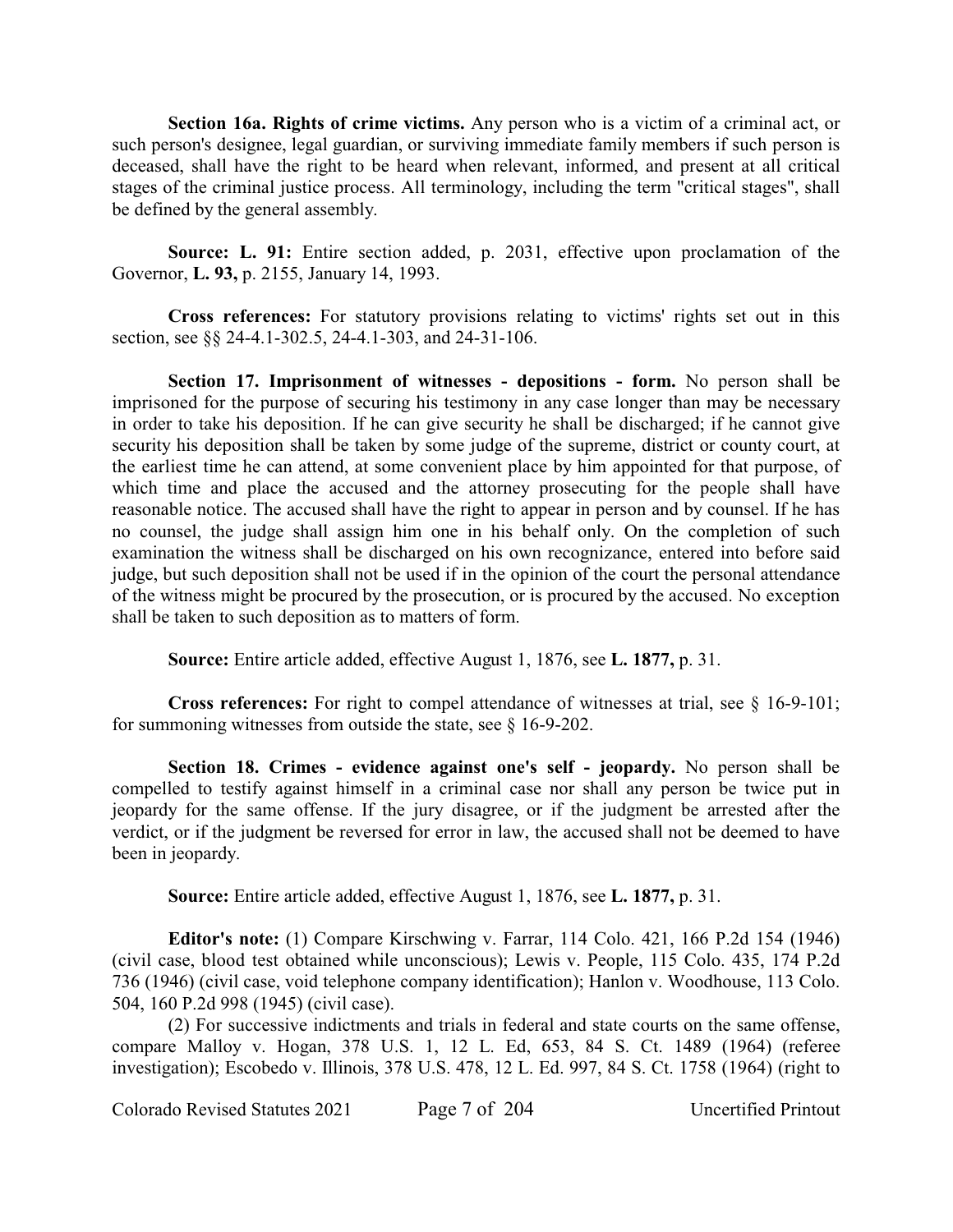counsel upon request on time investigation), and Bartkus v. Illinois, 359 U.S. 141, 79 S. Ct. 676, 3 L. Ed. 2d 684 (1959); and, as to double jeopardy between cumulative state and federal courts, see Mills v. Louisiana, 360 U.S. 230, 79 S. Ct. 980, 3 L. Ed. 2d 1193 (1959); Knapp v. Schweitzer, 357 U.S. 371, 78 S. Ct. 1302, 2 L. Ed. 2d 1393 (1958), and Feldman v. United States, 322 U.S. 487, 64 S. Ct. 1082, 88 L. Ed. 1408 (1944).

**Cross references:** For when prosecution is barred by former proceedings, see part 3 of article 1 of title 18.

**Section 19. Right to bail - exceptions.** (1) All persons shall be bailable by sufficient sureties pending disposition of charges except:

(a) For capital offenses when proof is evident or presumption is great; or

(b) When, after a hearing held within ninety-six hours of arrest and upon reasonable notice, the court finds that proof is evident or presumption is great as to the crime alleged to have been committed and finds that the public would be placed in significant peril if the accused were released on bail and such person is accused in any of the following cases:

(I) A crime of violence, as may be defined by the general assembly, alleged to have been committed while on probation or parole resulting from the conviction of a crime of violence;

(II) A crime of violence, as may be defined by the general assembly, alleged to have been committed while on bail pending the disposition of a previous crime of violence charge for which probable cause has been found;

(III) A crime of violence, as may be defined by the general assembly, alleged to have been committed after two previous felony convictions, or one such previous felony conviction if such conviction was for a crime of violence, upon charges separately brought and tried under the laws of this state or under the laws of any other state, the United States, or any territory subject to the jurisdiction of the United States which, if committed in this state, would be a felony; or

(c) (Deleted by amendment, L. 94, p. 2853, effective upon proclamation of the Governor, L. 95, p. 1434, January 19, 1995.)

(2) Except in the case of a capital offense, if a person is denied bail under this section, the trial of the person shall be commenced not more than ninety days after the date on which bail is denied. If the trial is not commenced within ninety days and the delay is not attributable to the defense, the court shall immediately schedule a bail hearing and shall set the amount of the bail for the person.

(2.5) (a) The court may grant bail after a person is convicted, pending sentencing or appeal, only as provided by statute as enacted by the general assembly; except that no bail is allowed for persons convicted of:

(I) Murder;

(II) Any felony sexual assault involving the use of a deadly weapon;

(III) Any felony sexual assault committed against a child who is under fifteen years of age;

(IV) A crime of violence, as defined by statute enacted by the general assembly; or

(V) Any felony during the commission of which the person used a firearm.

(b) The court shall not set bail that is otherwise allowed pursuant to this subsection (2.5) unless the court finds that: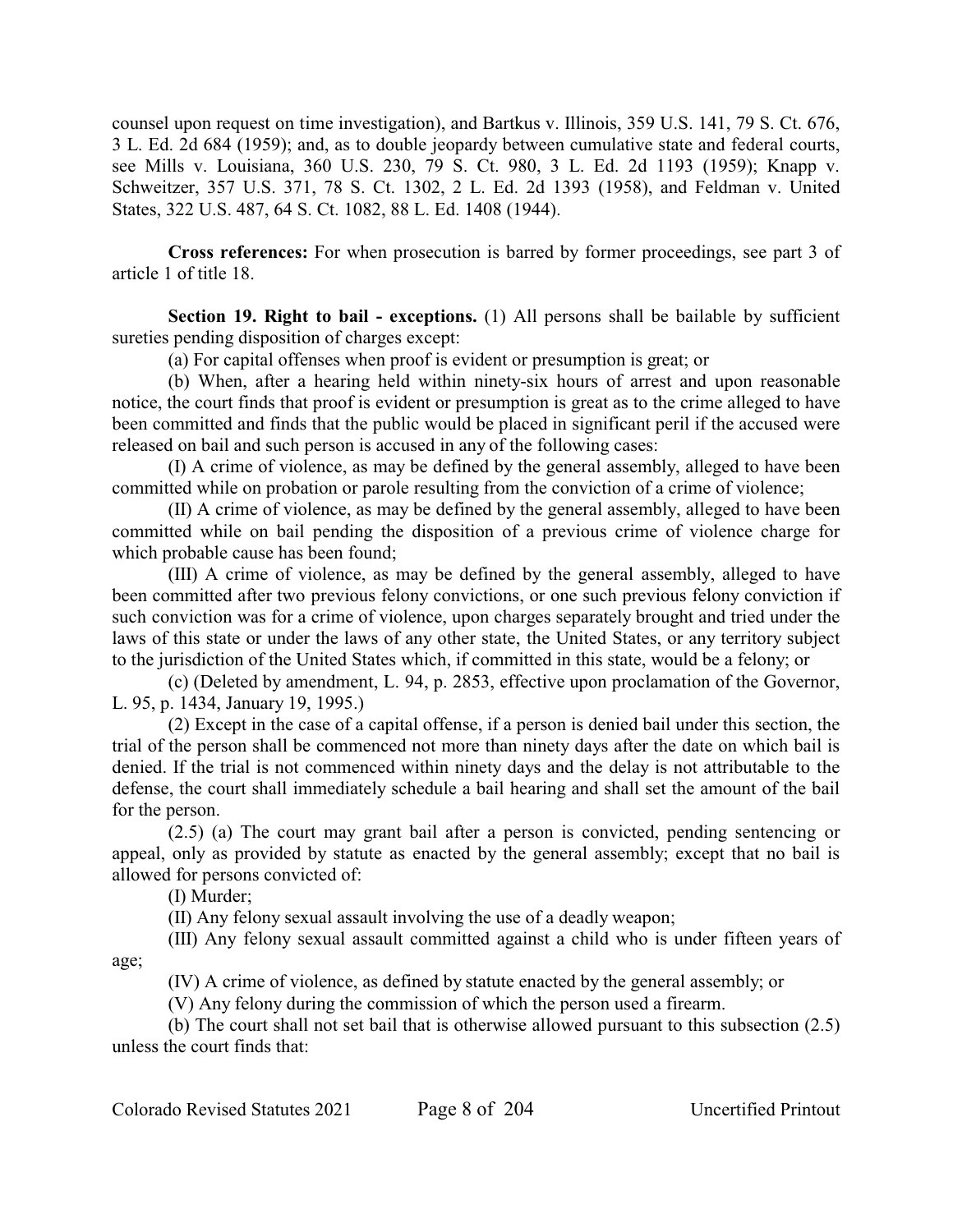(I) The person is unlikely to flee and does not pose a danger to the safety of any person or the community; and

(II) The appeal is not frivolous or is not pursued for the purpose of delay.

(3) This section shall take effect January 1, 1995, and shall apply to offenses committed on or after said date.

**Source:** Entire article added, effective August 1, 1876, see **L. 1877,** p. 31. **L. 82:** Entire section R&RE, p. 685, effective January 1, 1983. **L. 94:** Entire section amended, p. 2853, effective upon proclamation of the Governor, **L. 95,** p. 1434, January 19, 1995.

**Editor's note:** For the proclamation of the Governor, December 30, 1982, see L. 83, p. 1671.

**Cross references:** For considering the question of bail, see Crim. P. 46 and part 1 of article 4 of title 16; for prohibition against excessive bail, see § 20 of this article.

**Section 20. Excessive bail, fines or punishment.** Excessive bail shall not be required, nor excessive fines imposed, nor cruel and unusual punishments inflicted.

**Source:** Entire article added, effective August 1, 1876, see **L. 1877,** p. 32.

**Cross references:** For right to bail and exceptions thereto, see § 19 of this article; for considering the question of bail, see Crim. P. 46 and part 1 of article 4 of title 16.

**Section 21. Suspension of habeas corpus.** The privilege of the writ of habeas corpus shall never be suspended, unless when in case of rebellion or invasion, the public safety may require it.

**Source:** Entire article added, effective August 1, 1876, see **L. 1877,** p. 32.

**Cross references:** For provisions regulating the granting of a writ of habeas corpus, see article 45 of title 13.

**Section 22. Military subject to civil power - quartering of troops.** The military shall always be in strict subordination to the civil power; no soldier shall, in time of peace, be quartered in any house without the consent of the owner, nor in time of war except in the manner prescribed by law.

**Source:** Entire article added, effective August 1, 1876, see **L. 1877,** p. 32.

**Section 23. Trial by jury - grand jury.** The right of trial by jury shall remain inviolate in criminal cases; but a jury in civil cases in all courts, or in criminal cases in courts not of record, may consist of less than twelve persons, as may be prescribed by law. Hereafter a grand jury shall consist of twelve persons, any nine of whom concurring may find an indictment; provided, the general assembly may change, regulate or abolish the grand jury system; and

Colorado Revised Statutes 2021 Page 9 of 204 Uncertified Printout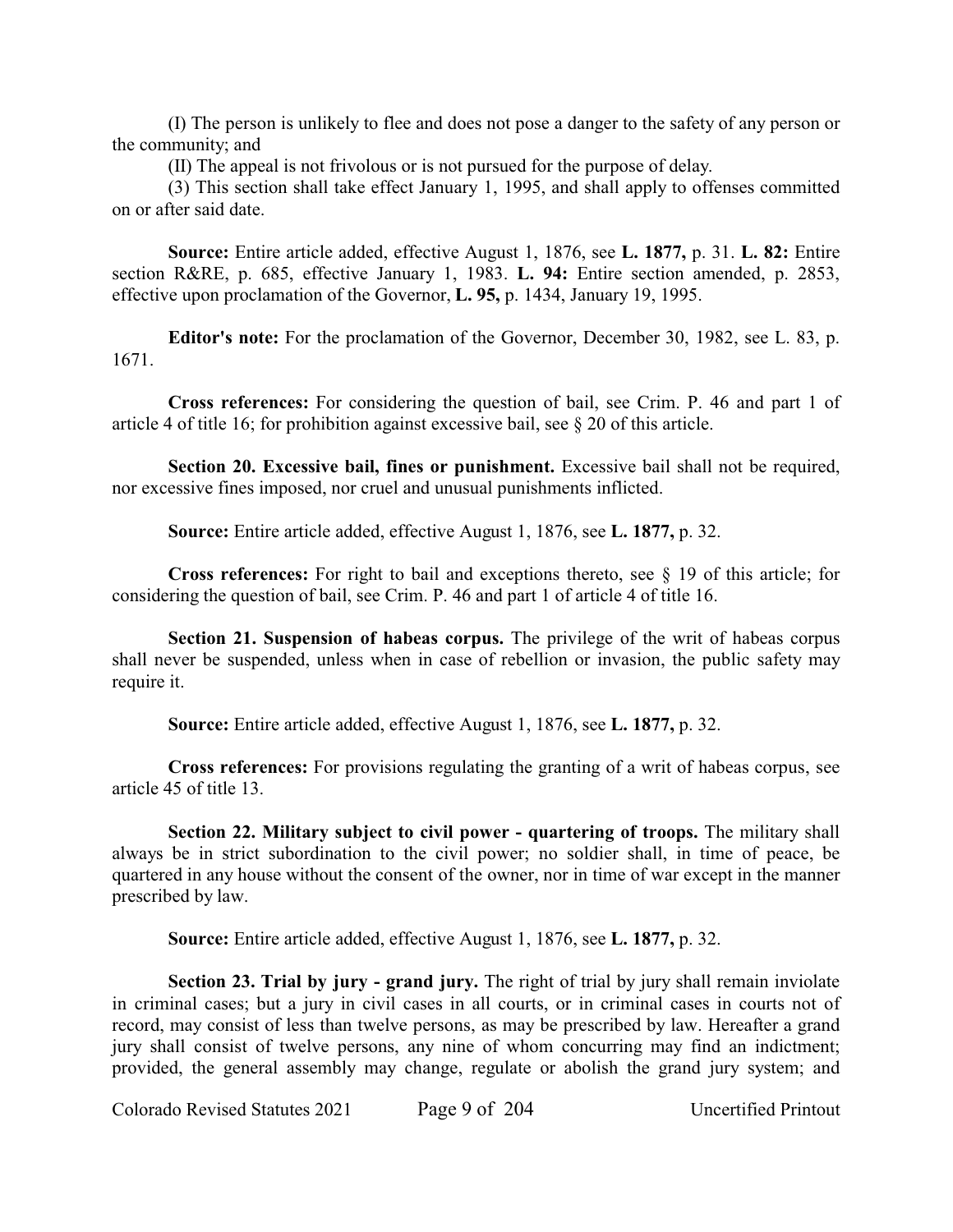provided, further, the right of any person to serve on any jury shall not be denied or abridged on account of sex, and the general assembly may provide by law for the exemption from jury service of persons or classes of persons.

**Source:** Entire article added, effective August 1, 1876, see **L. 1877,** p. 32. **L. 43:** Entire section amended, see **L. 45,** p. 424.

**Cross references:** For the right to trial by impartial jury in criminal prosecutions, see § 16 of this article; for right of trial by jury, see § 16-10-101; for the duty of the court to inform defendant of his right to a jury trial, see Crim. P.  $5(a)(2)(\text{VII})$  and  $\S$  16-7-207(1)(f) and (2)(c); for waiver of jury trial, see Crim. P. 23(a)(5) and (a)(6) and C.R.C.P. 38(e) and 39(a); for witnesses before grand jury, see § 16-5-204; for summoning grand jurors, see Crim. P. 6.

**Section 24. Right to assemble and petition.** The people have the right peaceably to assemble for the common good, and to apply to those invested with the powers of government for redress of grievances, by petition or remonstrance.

**Source:** Entire article added, effective August 1, 1876, see **L. 1877,** p. 32.

**Section 25. Due process of law.** No person shall be deprived of life, liberty or property, without due process of law.

**Source:** Entire article added, effective August 1, 1876, see **L. 1877,** p. 32.

**Cross references:** For inalienable rights, see § 3 of this article; for equality of justice, see § 6 of this article; for rights reserved to the people, see § 28 of this article and § 1 of article V of this constitution; for taking of property by eminent domain proceedings, see articles 1 to 7 of title 38; for searches and seizures, see § 7 of this article; for rights of defendant in criminal prosecutions, see § 16 of this article; for self-incrimination and jeopardy, see § 18 of this article; for the admissibility of laboratory test results, see § 16-3-309.

**Section 26. Slavery prohibited.** There shall never be in this state either slavery or involuntary servitude.

**Source:** Entire article added, effective August 1, 1876, see **L. 1877,** p. 32. **Referred 2018:** Entire section amended, Amendment A, L. 2018, p. 3113, effective upon proclamation of the Governor, December 19, 2018.

**Cross references:** For the legislative intent in Amendment A, see p. 3113, Session Laws of Colorado 2018.

**Section 27. Property rights of aliens.** Aliens, who are or may hereafter become bona fide residents of this state, may acquire, inherit, possess, enjoy and dispose of property, real and personal, as native born citizens.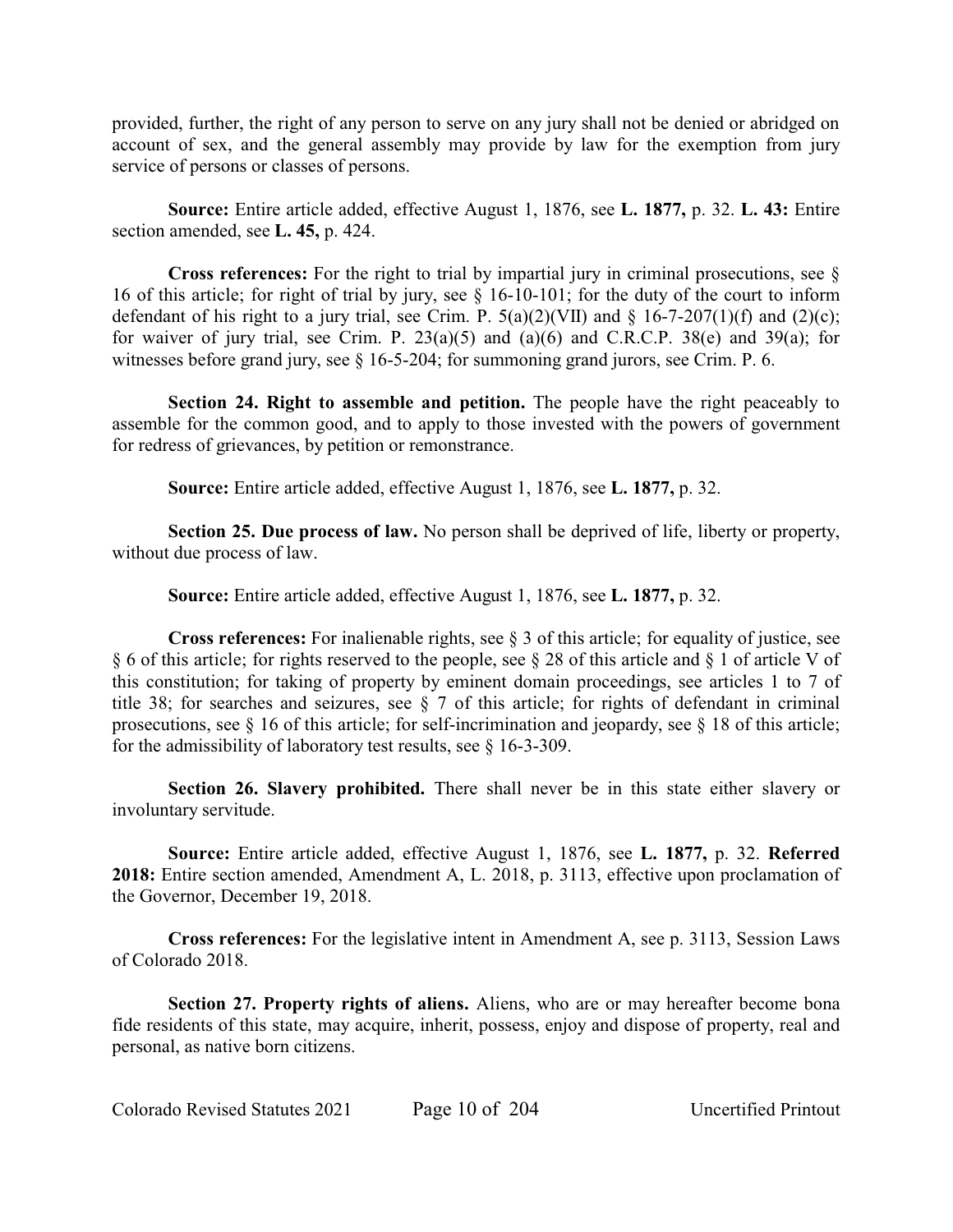**Source:** Entire article added, effective August 1, 1876, see **L. 1877,** p. 32.

**Section 28. Rights reserved not disparaged.** The enumeration in this constitution of certain rights shall not be construed to deny, impair or disparage others retained by the people.

**Source:** Entire article added, effective August 1, 1876, see **L. 1877,** p. 32.

**Section 29. Equality of the sexes.** Equality of rights under the law shall not be denied or abridged by the state of Colorado or any of its political subdivisions on account of sex.

**Source: L. 72:** Entire section added, p. 647, effective upon proclamation by the Governor, January 11, 1973.

**Section 30. Right to vote or petition on annexation - enclaves.** (1) No unincorporated area may be annexed to a municipality unless one of the following conditions first has been met:

(a) The question of annexation has been submitted to the vote of the landowners and the registered electors in the area proposed to be annexed, and the majority of such persons voting on the question have voted for the annexation; or

(b) The annexing municipality has received a petition for the annexation of such area signed by persons comprising more than fifty percent of the landowners in the area and owning more than fifty percent of the area, excluding public streets, and alleys and any land owned by the annexing municipality; or

(c) The area is entirely surrounded by or is solely owned by the annexing municipality.

(2) The provisions of this section shall not apply to annexations to the city and county of Denver, to the extent that such annexations are governed by other provisions of the constitution.

(3) The general assembly may provide by law for procedures necessary to implement this section. This section shall take effect upon completion of the canvass of votes taken thereon.

**Source: Initiated 80:** Entire section added, effective upon proclamation of the Governor, **L. 81,** p. 2055, December 19, 1980.

**Section 30a. Official language.** The English language is the official language of the State of Colorado.

This section is self executing; however, the General Assembly may enact laws to implement this section.

**Source: Initiated 88:** Entire section added, effective upon proclamation of the Governor, **L. 89,** p. 1663, January 3, 1989.

**Editor's note:** Although this section was numbered as section 30 and did not contain a headnote as it appeared on the ballot, for ease of location, it has been numbered as "Section 30a", and a headnote has been added.

**Section 30b. No Protected Status Based on Homosexual, Lesbian or Bisexual Orientation.** Neither the State of Colorado, through any of its branches or departments, nor any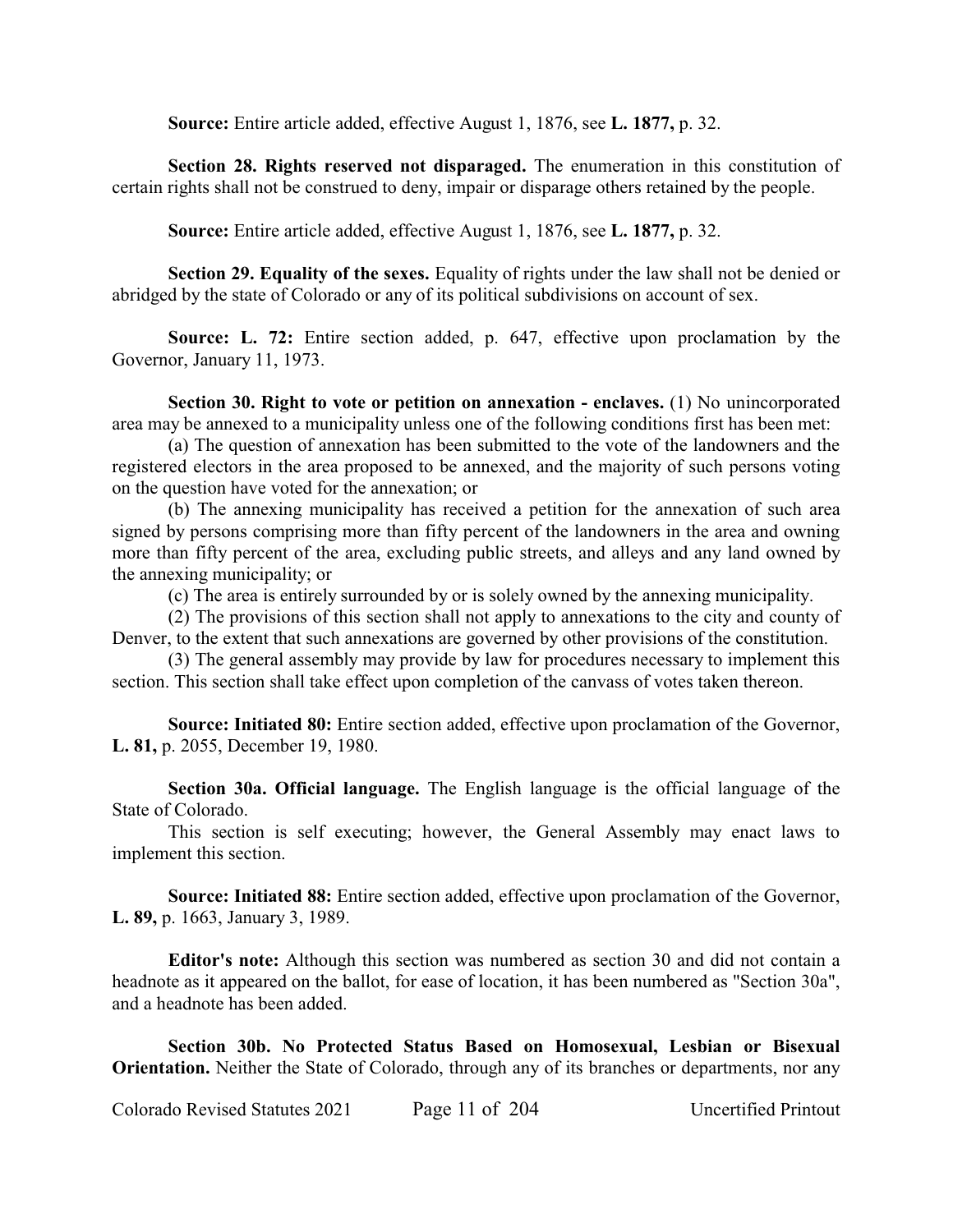of its agencies, political subdivisions, municipalities or school districts, shall enact, adopt or enforce any statute, regulation, ordinance or policy whereby homosexual, lesbian or bisexual orientation, conduct, practices or relationships shall constitute or otherwise be the basis of or entitle any person or class of persons to have or claim any minority status, quota preferences, protected status or claim of discrimination. This Section of the Constitution shall be in all respects self-executing.

**Source: Initiated 92:** Entire section added, see **L. 93,** p. 2164.

**Editor's note:** (1) Although this section was numbered as section 30 as it appeared on the ballot, for ease of location, it has been numbered as section 30b.

(2) In the case **Evans v. Romer,** Denver District Court found this section unconstitutional and permanently enjoined its enforcement (see **Evans v. Romer,** 854 P.2d 1270 (Colo. 1993)). The Colorado Supreme Court affirmed the district court's ruling (see **Evans v. Romer,** 882 P.2d 1335 (Colo. 1994)), and the United States Supreme Court affirmed the Colorado Supreme Court's ruling (517 U.S. 620, 116 S.Ct. 1620, 134 L.Ed.2d 855 (1996)).

**Section 31. Marriages - valid or recognized.** Only a union of one man and one woman shall be valid or recognized as a marriage in this state.

**Source: Initiated 2006:** Entire section added, effective upon proclamation of the Governor, **L. 2007,** p. 2962, December 31, 2006.

**Editor's note:** (1) In Kitchen v. Herbert, 755 F.3d 1193 (10th Cir. 2014), the Tenth Circuit Court of Appeals held that the Fourteenth Amendment to the United States Constitution protects the fundamental right to marry, establish a family, raise children, and enjoy the full protection of a state's marital laws. A state may not deny the issuance of a marriage license to two persons, or refuse to recognize their marriage, based solely upon the sex of the persons in the marriage union.

(2) In Bishop v. Smith, 760 F.3d 1070 (10th Cir. 2014), the Tenth Circuit held that Oklahoma's constitutional ban on same-sex marriage that states "Marriage in this state shall consist only of the union of one man and one woman." violates the Equal Protection Clause of the Fourteenth Amendment by precluding same-sex couples from receiving an Oklahoma marriage license. The Tenth Circuit has jurisdiction over Colorado in addition to Utah and Oklahoma, and section 31 of article II of the state constitution is similar to the constitutional provisions of those states. On January 16, 2015, the U.S. Supreme Court granted petitions for writs of certiorari in consolidated cases from Sixth Circuit states that also had similar provisions.

(3) In Obergefell v. Hodges, 576 U.S. \_\_ (2015), the U.S. Supreme Court interpreted state constitutional and statutory provisions similar to section 31 of article II of the state constitution and to this provision and held that the right to marry is a fundamental right and that the Fourteenth Amendment requires a state to license a marriage between two people of the same sex and to recognize a marriage between two people of the same sex when their marriage was lawfully licensed and performed out of state.

### **ARTICLE III**

Colorado Revised Statutes 2021 Page 12 of 204 Uncertified Printout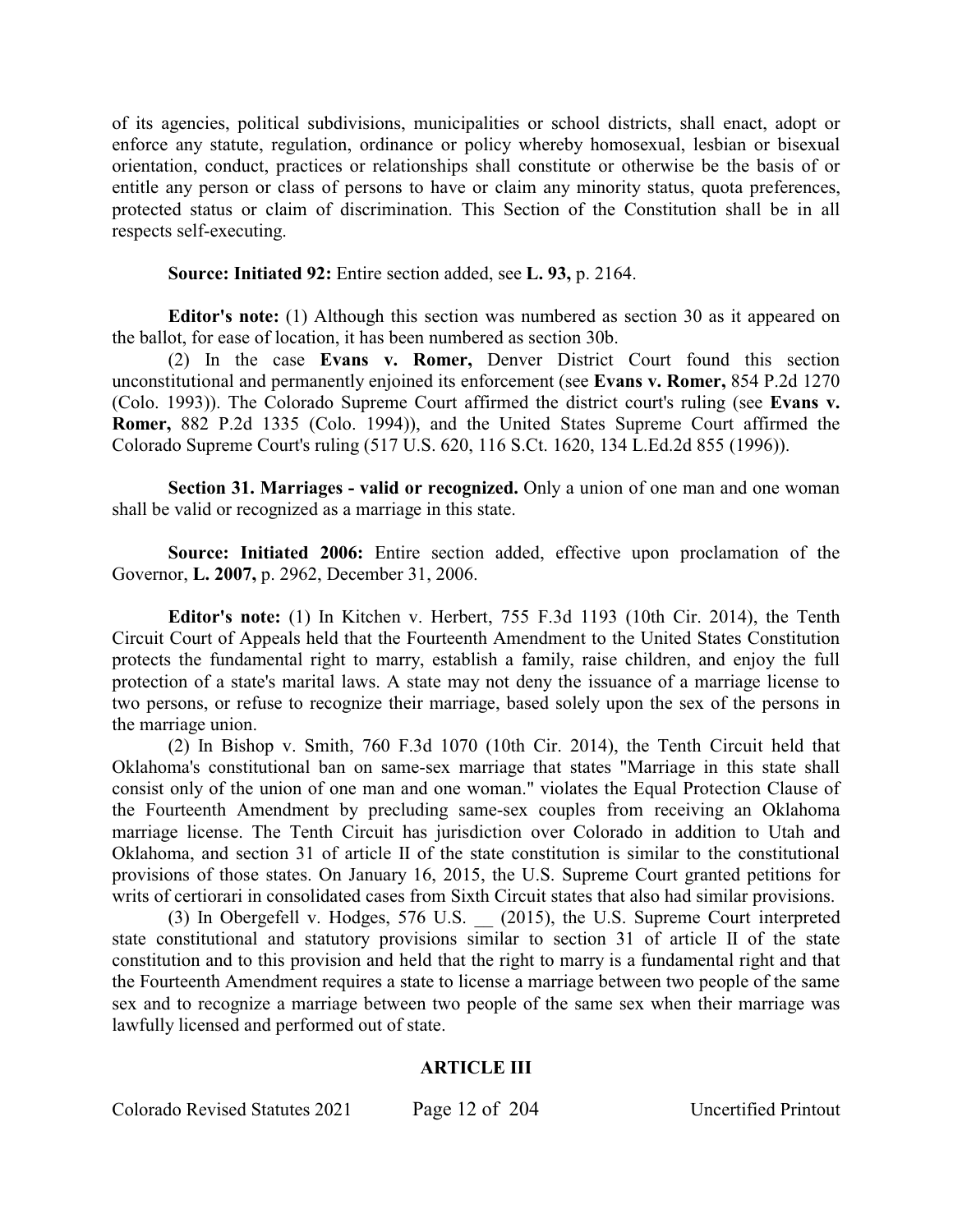#### Distribution of Powers

The powers of the government of this state are divided into three distinct departments,- the legislative, executive and judicial; and no person or collection of persons charged with the exercise of powers properly belonging to one of these departments shall exercise any power properly belonging to either of the others, except as in this constitution expressly directed or permitted.

**Source:** Entire article added, effective August 1, 1876, see **L. 1877,** p. 32.

**Cross references:** For power of general assembly to enact measures, and power of people to institute initiative and referendum, see § 1 of article V of this constitution; for prohibition against delegating legislative power to special commissions or private corporations, see § 35 of article V of this constitution; for exercise of legislative powers by home rule cities, see § 6 of art. XX of this constitution.

### **ARTICLE IV**

### Executive Department

**Section 1. Officers - terms of office.** (1) The executive department shall include the governor, lieutenant governor, secretary of state, state treasurer, and attorney general, each of whom shall hold his office for the term of four years, commencing on the second Tuesday of January in the year 1967, and each fourth year thereafter. They shall perform such duties as are prescribed by this constitution or by law.

(2) In order to broaden the opportunities for public service and to guard against excessive concentrations of power, no governor, lieutenant governor, secretary of state, state treasurer, or attorney general shall serve more than two consecutive terms in such office. This limitation on the number of terms shall apply to terms of office beginning on or after January 1, 1991. Any person who succeeds to the office of governor or is appointed or elected to fill a vacancy in one of the other offices named in this section, and who serves at least one-half of a term of office, shall be considered to have served a term in that office for purposes of this subsection (2). Terms are considered consecutive unless they are at least four years apart.

**Source:** Entire article added, effective August 1, 1876, see **L. 1877,** p. 33. **L. 56:** Entire section amended, see **L. 57,** p. 792. **L. 64:** Entire section amended, p. 837. **Initiated 90:** Entire section amended, effective upon proclamation of the Governor, **L. 91,** p. 2035, January 3, 1991.

**Cross references:** For provisions concerning the office of the governor, see part 1 of article 20 of title 24; for provisions concerning the office of the secretary of state, see article 21 of title 24; for provisions concerning the office of the state treasurer, see article 22 of title 24; for the powers and duties of the attorney general, see § 24-31-101.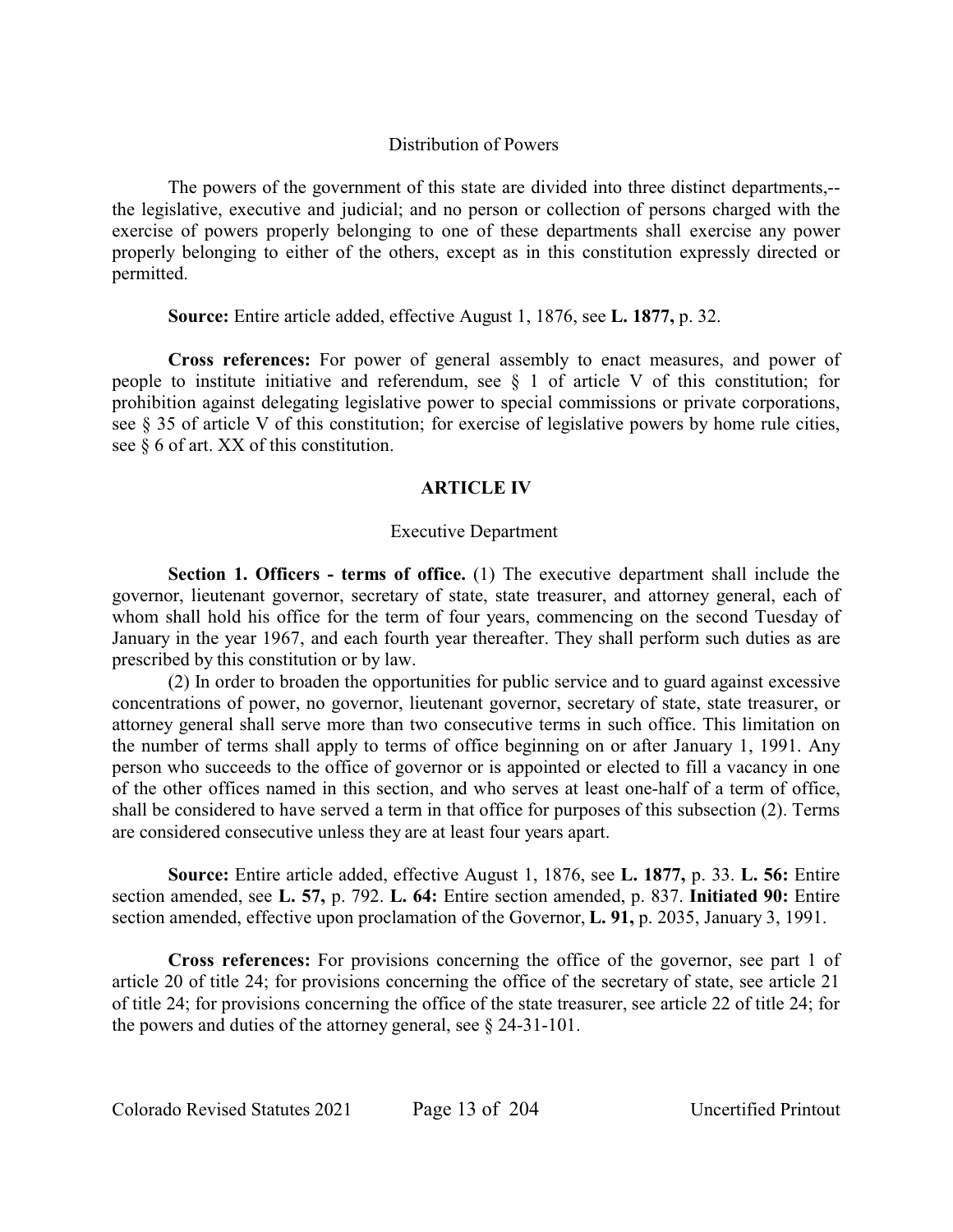**Section 2. Governor supreme executive.** The supreme executive power of the state shall be vested in the governor, who shall take care that the laws be faithfully executed.

**Source:** Entire article added, effective August 1, 1876, see **L. 1877,** p. 33.

**Section 3. State officers - election - returns.** The officers named in section one of this article shall be chosen on the day of the general election, by the registered electors of the state. The governor and the lieutenant governor shall be chosen jointly by the casting by each voter of a single vote applicable to both offices. The returns of every election for said officers shall be sealed up and transmitted to the secretary of state, directed to the speaker of the house of representatives, who shall immediately, upon the organization of the house, and before proceeding to other business, open and publish the same in the presence of a majority of the members of both houses of the general assembly, who shall for that purpose assemble in the house of representatives. The joint candidates having the highest number of votes cast for governor and lieutenant governor, and the person having the highest number of votes for any other office, shall be declared duly elected, but if two or more have an equal and the highest number of votes for the same office or offices, one of them, or any two for whom joint votes were cast for governor and lieutenant governor respectively, shall be chosen thereto by the two houses, on joint ballot. Contested elections for the said offices shall be determined by the two houses, on joint ballot, in such manner as may be prescribed by law.

**Source:** Entire article added, effective August 1, 1876, see **L. 1877,** p. 33. **L. 67:** Entire section amended, p. 1083. **L. 84:** Entire section amended, p. 1143, effective upon proclamation of the Governor, **L. 85,** p. 1791, January 14, 1985.

**Cross references:** For elections generally, see articles 1 to 13.5 of title 1; for state and district officers, see § 1-4-204; for the proceedings to contest the election of state officers, see § 1-11-205; for rules for conducting contests for state officers, see § 1-11-207.

**Section 4. Qualifications of state officers.** No person shall be eligible to the office of governor or lieutenant governor unless he shall have attained the age of thirty years, nor to the office of secretary of state or state treasurer unless he shall have attained the age of twenty-five years, nor to the office of attorney general unless he shall have attained the age of twenty-five years and be a licensed attorney of the supreme court of the state in good standing, and no person shall be eligible to any one of said offices unless, in addition to the qualifications above prescribed therefor, he shall be a citizen of the United States, and have resided within the limits of the state two years next preceding his election.

**Source:** Entire article added, effective August 1, 1876, see **L. 1877,** p. 33. **L. 64:** Entire section amended, p. 837.

**Section 5. Governor commander-in-chief of militia.** The governor shall be commander-in-chief of the military forces of the state, except when they shall be called into actual service of the United States. He shall have power to call out the militia to execute the laws, suppress insurrection or repel invasion.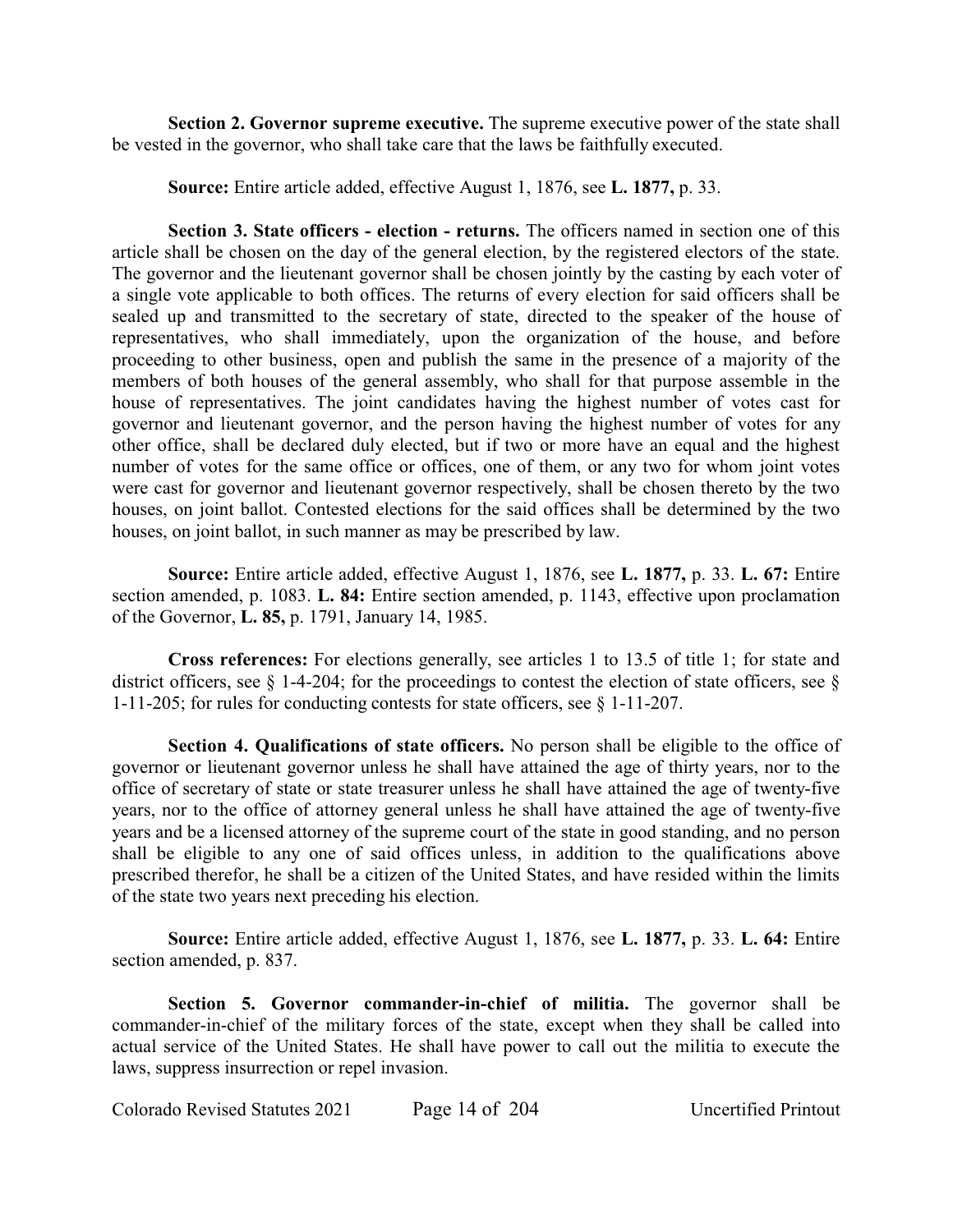**Source:** Entire article added, effective August 1, 1876, see **L. 1877,** p. 34.

**Section 6. Appointment of officers - vacancy.** (1) The governor shall nominate, and, by and with the consent of the senate, appoint all officers whose offices are established by this constitution, or which may be created by law, and whose appointment or election is not otherwise provided for, and may remove any such officer for incompetency, neglect of duty, or malfeasance in office. If the vacancy occurs in any such office while the senate is not in session, the governor shall appoint some fit person to discharge the duties thereof until the next meeting of the senate when he shall nominate and, by and with the consent of the senate, appoint some fit person to fill such office.

(2) If the office of state treasurer, secretary of state, or attorney general shall be vacated by death, resignation, or otherwise, the governor shall nominate and, by and with the consent of the senate, appoint a successor. The appointee shall hold the office until his successor shall be elected and qualified in such manner as may be provided by law. If the vacancy occurs in any such office while the senate is not in session, the governor shall appoint some fit person to discharge the duties thereof until the next meeting of the senate, when he shall nominate and, by and with the consent of the senate, appoint some fit person to fill such office.

(3) The senate in deliberating upon executive nominations may sit with closed doors, but in acting upon nominations they shall sit with open doors, and the vote shall be taken by ayes and noes, which shall be entered upon the journal.

**Source:** Entire article added, effective August 1, 1876, see **L. 1877,** p. 34. **L. 64:** Entire section amended, p. 838. **L. 74:** Entire section amended, p. 445, effective January 1, 1975.

**Editor's note:** The Governor's proclamation date in 1974 was December 20, 1974.

**Cross references:** For removal of officers by impeachment or for misconduct, see article XIII of this constitution.

**Section 7. Governor may grant reprieves and pardons.** The governor shall have power to grant reprieves, commutations and pardons after conviction, for all offenses except treason, and except in case of impeachment, subject to such regulations as may be prescribed by law relative to the manner of applying for pardons, but he shall in every case where he may exercise this power, send to the general assembly at its first session thereafter, a transcript of the petition, all proceedings, and the reasons for his action.

**Source:** Entire article added, effective August 1, 1876, see **L. 1877,** p. 34.

**Cross references:** For governor's right to commute sentence, see article 17 of title 16.

**Section 8. Governor may require information from officers - message.** The governor may require information in writing from the officers of the executive department upon any subject relating to the duties of their respective offices, which information shall be given upon oath whenever so required; he may also require information in writing at any time, under oath, from all officers and managers of state institutions, upon any subject relating to the condition,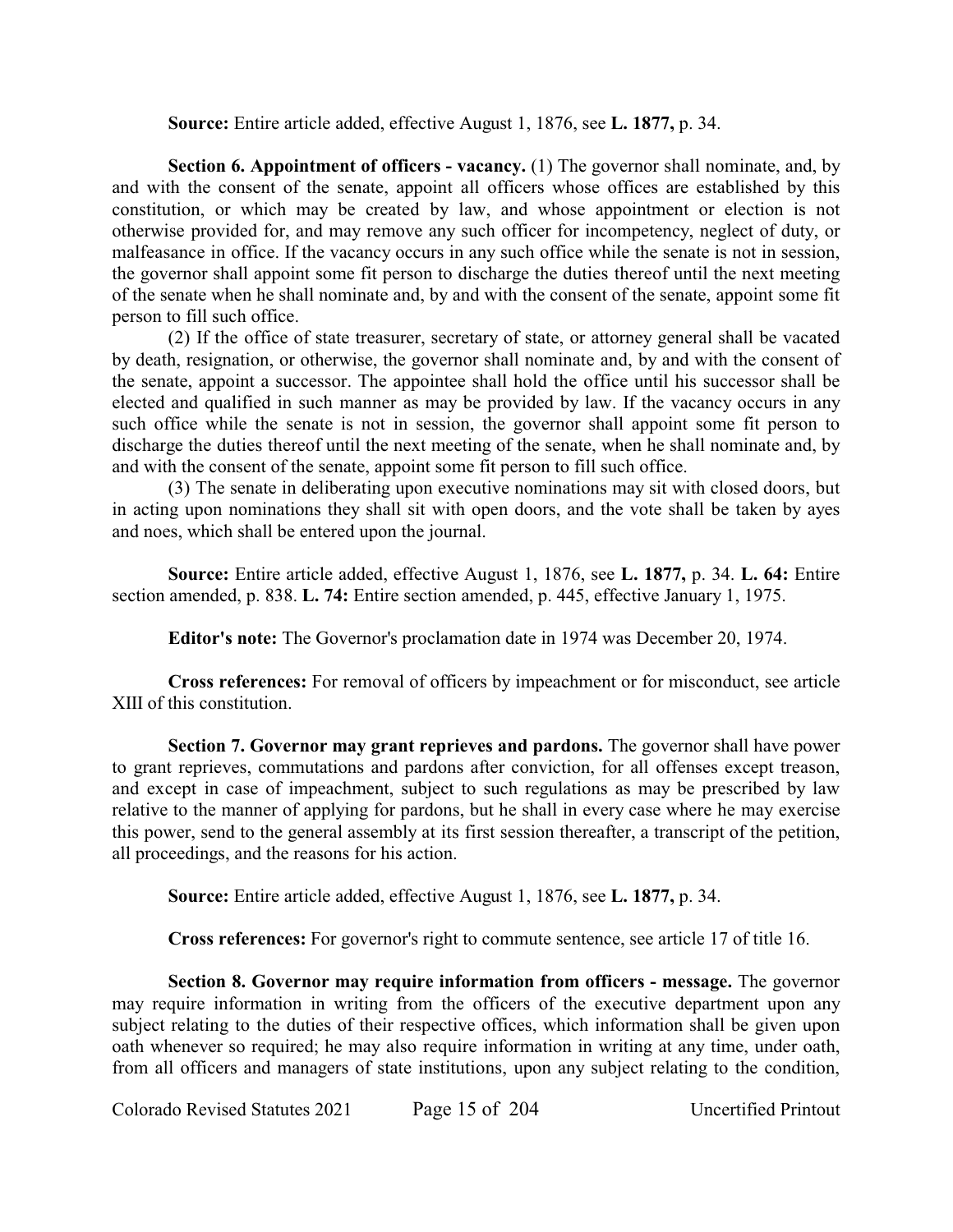management and expenses of their respective offices and institutions. The governor shall, at the commencement of each session, and from time to time, by message, give to the general assembly information of the condition of the state, and shall recommend such measures as he shall deem expedient. He shall also send to the general assembly a statement, with vouchers, of the expenditures of all moneys belonging to the state and paid out by him. He shall, also, at the commencement of each session, present estimates of the amount of money required to be raised by taxation for all purposes of the state.

**Source:** Entire article added, effective August 1, 1876, see **L. 1877,** p. 34.

**Section 9. Governor may convene legislature or senate.** The governor may, on extraordinary occasions convene the general assembly, by proclamation, stating therein the purpose for which it is to assemble; but at such special session no business shall be transacted other than that specially named in the proclamation. He may by proclamation, convene the senate in extraordinary session for the transaction of executive business.

**Source:** Entire article added, effective August 1, 1876, see **L. 1877,** p. 35.

**Section 10. Governor may adjourn legislature.** The governor, in case of a disagreement between the two houses as to the time of adjournment, may upon the same being certified to him by the house last moving adjournment, adjourn the general assembly to a day not later than the first day of the next regular session.

**Source:** Entire article added, effective August 1, 1876, see **L. 1877,** p. 35.

**Section 11. Bills presented to governor - veto - return.** Every bill passed by the general assembly shall, before it becomes a law, be presented to the governor. If he approve, he shall sign it, and thereupon it shall become a law; but if he do not approve, he shall return it, with his objections, to the house in which it originated, which house shall enter the objections at large upon its journal, and proceed to reconsider the bill. If then two-thirds of the members elected agree to pass the same, it shall be sent, together with the objections, to the other house, by which it shall likewise be reconsidered, and if approved by two-thirds of the members elected to that house, it shall become a law, notwithstanding the objections of the governor. In all such cases the vote of each house shall be determined by ayes and noes, to be entered upon the journal. If any bill shall not be returned by the governor within ten days after it shall have been presented to him, the same shall be a law in like manner as if he had signed it, unless the general assembly shall by their adjournment prevent its return, in which case it shall be filed with his objections in the office of the secretary of state, within thirty days after such adjournment, or else become a law.

**Source:** Entire article added, effective August 1, 1876, see **L. 1877,** p. 35.

**Section 12. Governor may veto items in appropriation bills - reconsideration.** The governor shall have power to disapprove of any item or items of any bill making appropriations of money, embracing distinct items, and the part or parts of the bill approved shall be law, and

Colorado Revised Statutes 2021 Page 16 of 204 Uncertified Printout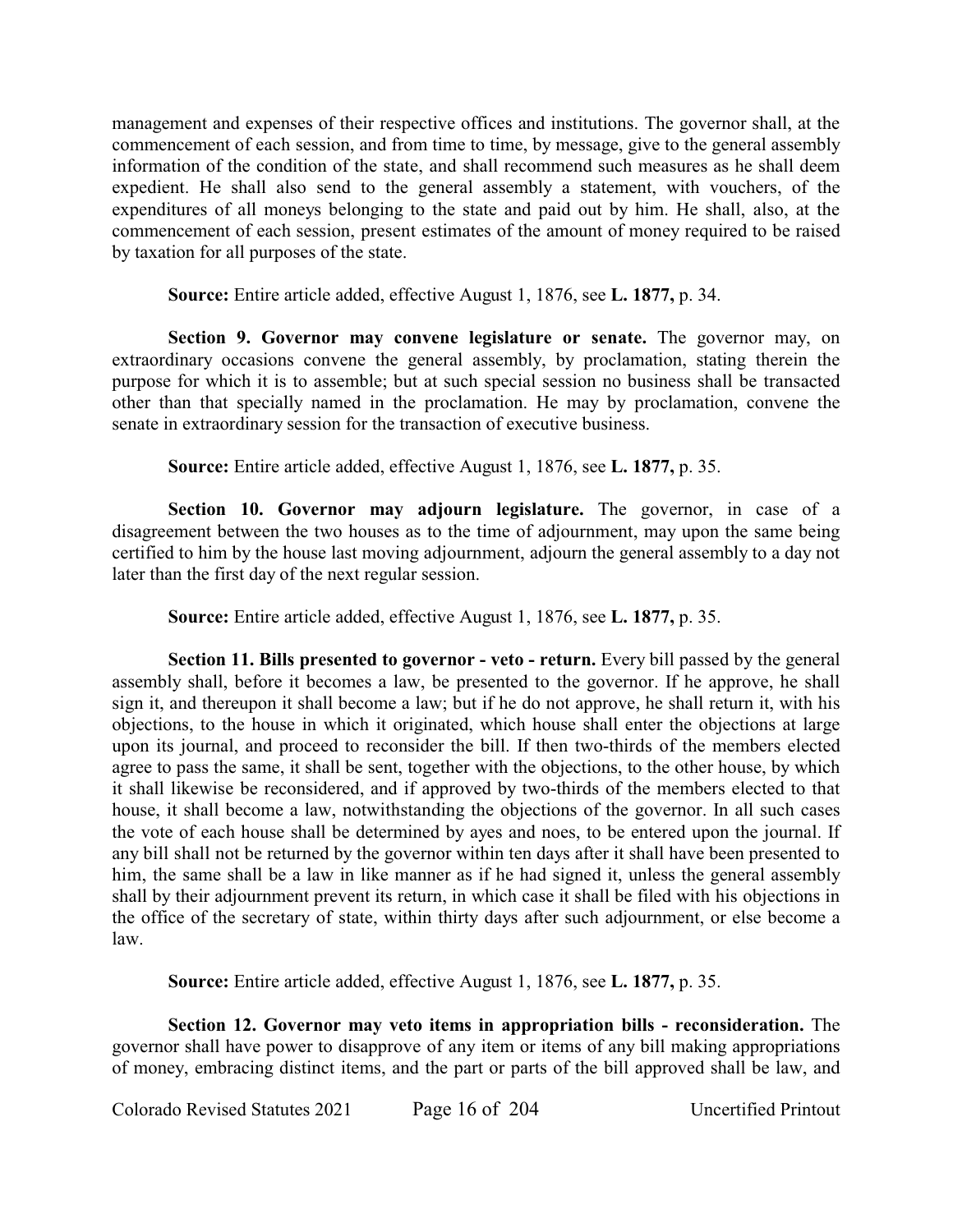the item or items disapproved shall be void, unless enacted in manner following: If the general assembly be in session, he shall transmit to the house in which the bill originated a copy of the item or items thereof disapproved, together with his objections thereto, and the items objected to shall be separately reconsidered, and each item shall then take the same course as is prescribed for the passage of bills over the executive veto.

**Source:** Entire article added, effective August 1, 1876, see **L. 1877,** p. 36.

**Section 13. Succession to the office of governor and lieutenant governor.** (1) In the case of the death, impeachment, conviction of a felony, or resignation of the governor, the office of governor shall be vacant and the lieutenant governor shall take the oath of office and shall become governor.

(2) Whenever there is a vacancy in the office of the lieutenant governor, because of death, impeachment, conviction of a felony, or resignation, the governor shall nominate a lieutenant governor who shall take office upon confirmation by a majority vote of both houses of the general assembly. If the person nominated is a member of the general assembly, he may take the oath of office of lieutenant governor, and the legislative seat to which he was elected shall be vacant and filled in the manner prescribed by law pursuant to section 2 of article V of this constitution.

(3) In the event that the governor-elect fails to assume the office of governor because of death, resignation, or conviction of a felony, or refuses to take the oath of office, the lieutenant governor-elect shall take the oath of office and shall become governor on the second Tuesday in January in accordance with the provisions of section 1 of article IV of this constitution. In the event the lieutenant governor-elect fails to assume the office of lieutenant governor because of death, resignation, or conviction of a felony, or refuses to take the oath of office, the governorelect upon taking office shall nominate a lieutenant governor who shall take the oath of office upon confirmation by a majority vote of both houses of the general assembly. If the person nominated is a member of the general assembly, he may take the oath of office of lieutenant governor, and the legislative seat to which he was elected shall be vacant and filled in the manner prescribed by law pursuant to section 2 of article V of this constitution.

(4) In the event the lieutenant governor or lieutenant governor-elect accedes to the office of governor because of a vacancy in said office for any of the causes enumerated in subsections (1) and (3) of this section, the office of lieutenant governor shall be vacant. Upon taking office, the new governor shall nominate a lieutenant governor who shall take the oath of office upon confirmation by a majority vote of both houses of the general assembly. If the person nominated is a member of the general assembly, he may take the oath of office of lieutenant governor, and the legislative seat to which he was elected shall be vacant and filled in the manner prescribed by law pursuant to section 2 of article V of this constitution.

(5) In the event the governor or lieutenant governor, or governor-elect or lieutenant governor-elect, at the time either of the latter is to take the oath of office, is absent from the state or is suffering from a physical or mental disability, the powers and duties of the office of governor and the office of lieutenant governor shall, until the absence or disability ceases, temporarily devolve upon the lieutenant governor, in the case of the governor, and, in the case of the lieutenant governor, upon the first named member of the general assembly listed in subsection (7) of this section who is affiliated with the same political party as the lieutenant

Colorado Revised Statutes 2021 Page 17 of 204 Uncertified Printout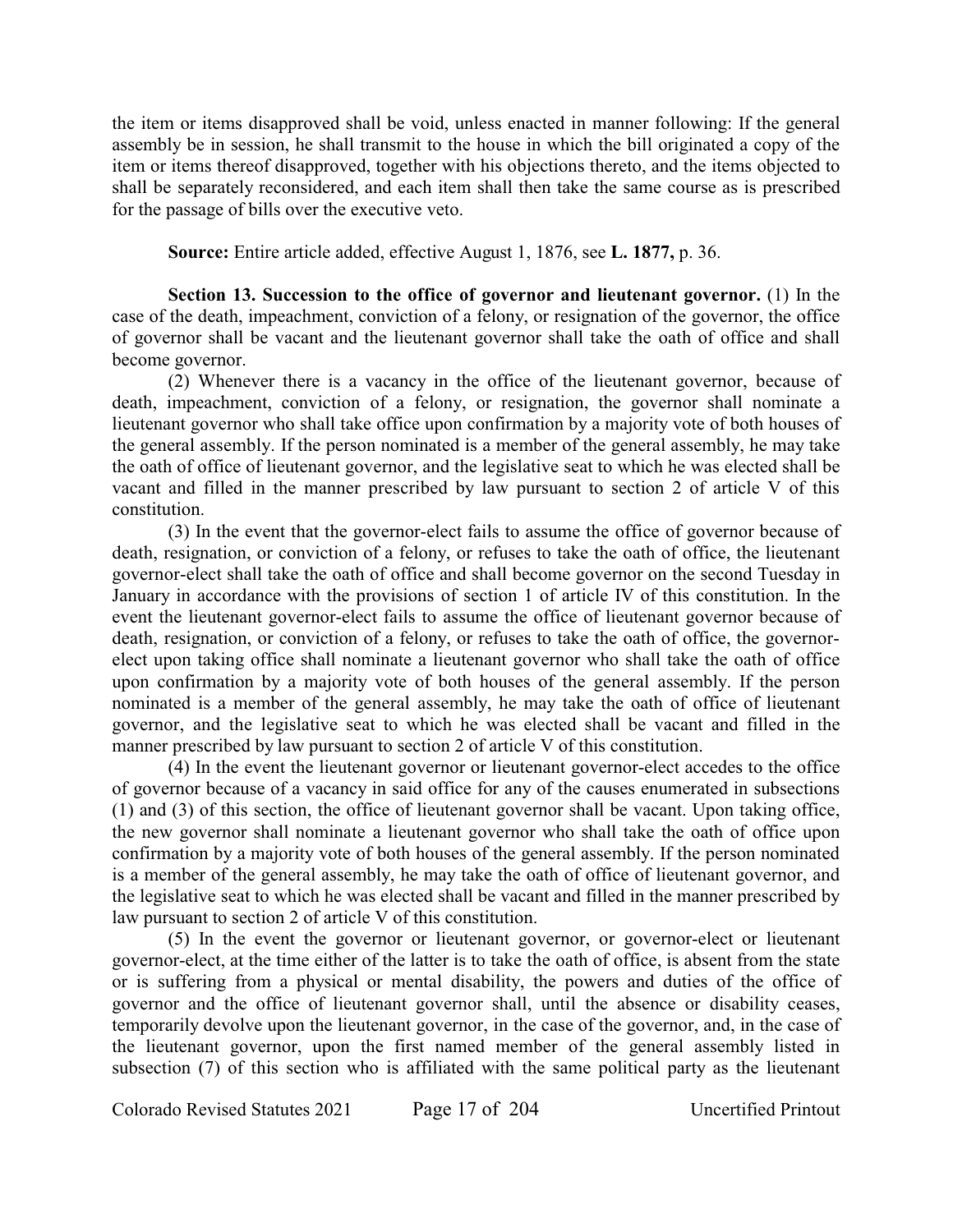governor; except that if the lieutenant governor and none of said members of the general assembly are affiliated with the same political party, the temporary vacancy in the office of lieutenant governor shall be filled by the first named member in said subsection (7). In the event that the offices of both the governor and lieutenant governor are vacant at the same time for any of the reasons enumerated in this subsection (5), the successors to fill the vacancy in the office of governor and in the office of lieutenant governor shall be, respectively, the first and second named members of the general assembly listed in subsection (7) of this section who are affiliated with the same political party as the governor; except that if the governor and none of said members of the general assembly are affiliated with the same political party, the vacancy in the office of governor and the vacancy in the office of lieutenant governor, respectively, shall be filled by the first and second named members in said subsection (7). The pro rata salary of the governor or lieutenant governor shall be paid to his successor for as long as he serves in such capacity, during which time he shall receive no other salary from the state.

(6) The governor or governor-elect, lieutenant governor or lieutenant governor-elect, or person acting as governor or lieutenant governor may transmit to the president of the senate and the speaker of the house of representatives his written declaration that he suffers from a physical or mental disability and he is unable to properly discharge the powers and duties of the office of governor or lieutenant governor. In the event no such written declaration has been made, his physical or mental disability shall be determined by a majority of the supreme court after a hearing held pursuant to a joint request submitted by joint resolution adopted by two-thirds of all members of each house of the general assembly. Such determination shall be final and conclusive. The supreme court, upon its own initiative, shall determine if and when such disability ceases.

(7) In the event that the offices of both the governor and lieutenant governor are vacant at the same time for any of the reasons enumerated in subsections (1), (2), and (3) of this section, the successor to fill the vacancy in the office of governor shall be the first named of the following members of the general assembly who is affiliated with the same political party as the governor: President of the senate, speaker of the house of representatives, minority leader of the senate, or minority leader of the house of representatives; except that if the governor and none of said members of the general assembly are affiliated with the same political party, the vacancy shall be filled by one such member in the order of precedence listed in this subsection (7). The member filling the vacancy pursuant to this subsection (7) shall take the oath of office of governor and shall become governor. The office of lieutenant governor shall be filled in the same manner as prescribed in subsection (3) of this section when the lieutenant governor-elect fails to assume the office of lieutenant governor.

**Source:** Entire article added, effective August 1, 1876, see **L. 1877,** p. 36. **L. 74:** Entire section R&RE, p. 446, effective January 1, 1975.

**Editor's note:** The Governor's proclamation date in 1974 was December 20, 1974.

### **Section 14. Lieutenant governor president of senate. (Repealed)**

**Source:** Entire article added, effective August 1, 1876, see **L. 1877,** p. 36. **L. 74:** Entire section repealed, p. 447, effective January 1, 1975.

Colorado Revised Statutes 2021 Page 18 of 204 Uncertified Printout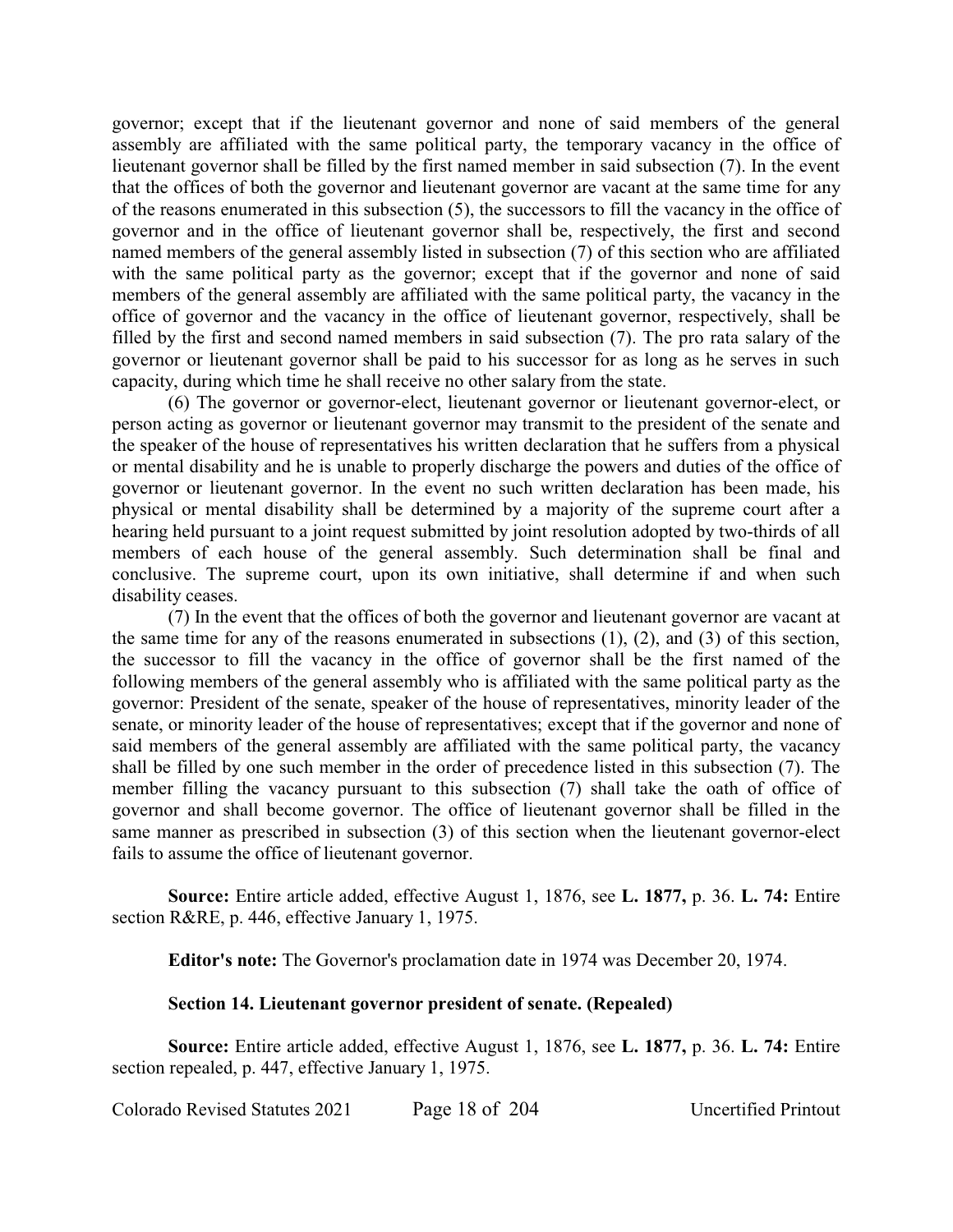**Editor's note:** The Governor's proclamation date in 1974 was December 20, 1974.

## **Section 15. No lieutenant governor - who to act as governor. (Repealed)**

**Source:** Entire article added, effective August 1, 1876, see **L. 1877,** p. 36. **L. 74:** Entire section repealed, p. 447, effective January 1, 1975.

**Editor's note:** The Governor's proclamation date in 1974 was December 20, 1974.

**Section 16. Account and report of moneys.** An account shall be kept by the officers of the executive department and of all public institutions of the state, of all moneys received by them severally from all sources, and for every service performed, and of all moneys disbursed by them severally, and a semi-annual report thereof shall be made to the governor, under oath.

**Source:** Entire article added, effective August 1, 1876, see **L. 1877,** p. 36.

## **Section 17. Executive officers to make report. (Repealed)**

**Source:** Entire article added, effective August 1, 1876, see **L. 1877,** p. 37. **L. 74:** Entire section repealed, p. 447, effective January 1, 1975.

**Editor's note:** The Governor's proclamation date in 1974 was December 20, 1974.

**Section 18. State seal.** There shall be a seal of the state, which shall be kept by the secretary of state, shall be called the "Great Seal of the State of Colorado", and shall be in the form prescribed by the general assembly.

**Source:** Entire article added, effective August 1, 1876, see **L. 1877,** p. 37. **L. 90:** Entire section amended, p. 1861, effective upon proclamation of the Governor, **L. 91,** p. 2033, January 3, 1991.

**Cross references:** For the state seal, see § 24-80-901.

**Section 19. Salaries of officers - fees paid into treasury.** The officers named in section one of this article shall receive for their services a salary to be established by law, which shall not be increased or diminished during their official terms. It shall be the duty of all such officers to collect in advance all fees prescribed by law for services rendered by them severally, and pay the same into the state treasury.

**Source:** Entire article added, effective August 1, 1876, see **L. 1877,** p. 37.

**Cross references:** For compensation of district attorneys, see § 20-1-301; for compensation of state officers, see article 9 of title 24.

### **Section 20. State librarian. (Repealed)**

Colorado Revised Statutes 2021 Page 19 of 204 Uncertified Printout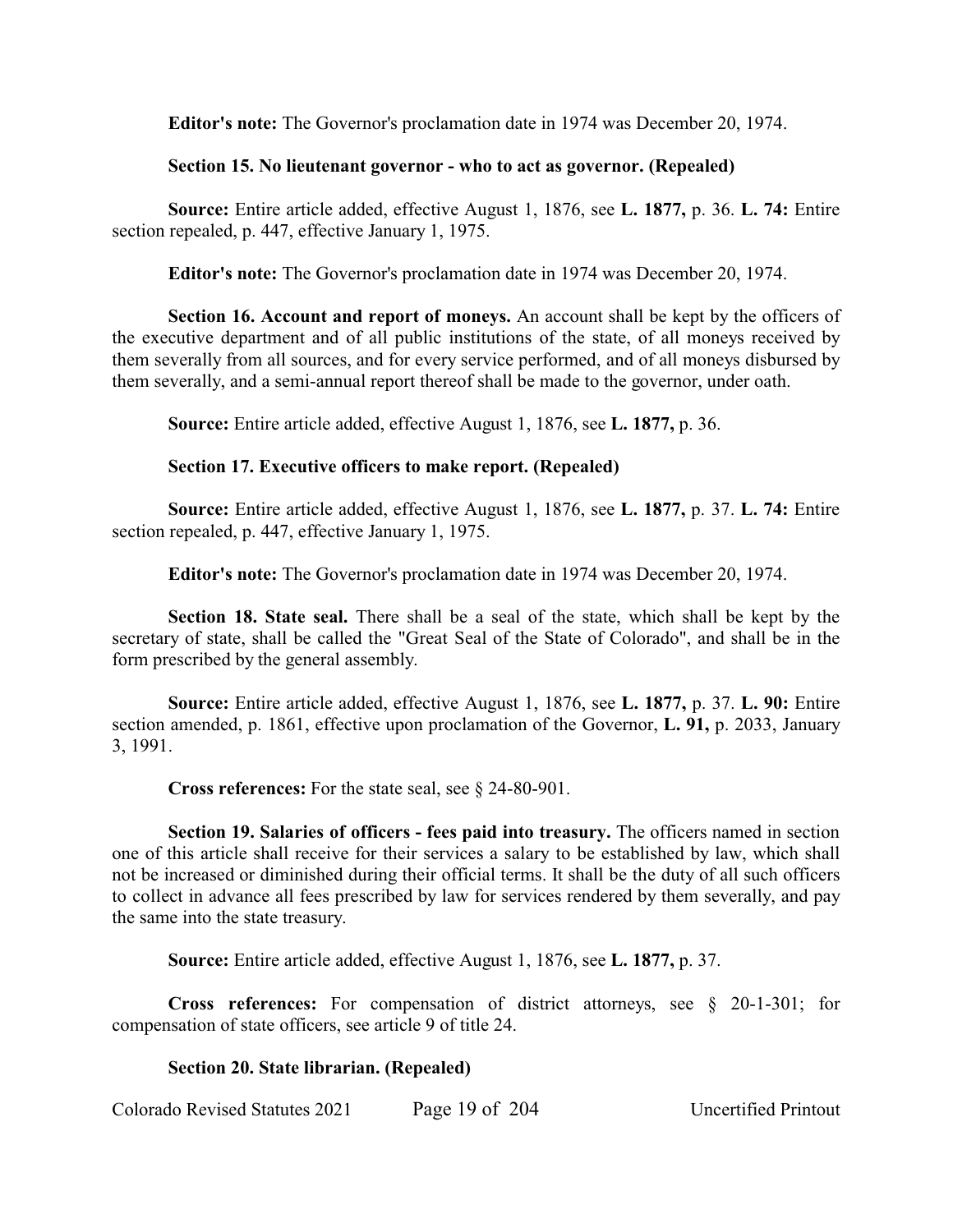**Source:** Entire article added, effective August 1, 1876, see **L. 1877,** p. 37. **L. 2004:** Entire section repealed, p. 2745, effective upon proclamation of the Governor, **L. 2005,** p. 2341, December 1, 2004.

#### **Section 21. Elected auditor of state - powers and duties. (Repealed)**

**Source:** Entire article added, effective August 1, 1876, see **L. 1877,** p. 37. **L. 64:** Entire section amended, p. 838. **L. 74:** Entire section repealed, p. 447, effective January 1, 1975.

**Editor's note:** The Governor's proclamation date in 1974 was December 20, 1974.

**Section 22. Principal departments.** All executive and administrative offices, agencies, and instrumentalities of the executive department of state government and their respective functions, powers, and duties, except for the office of governor and lieutenant governor, shall be allocated by law among and within not more than twenty departments. Subsequently, all new powers or functions shall be assigned to departments, divisions, sections, or units in such manner as will tend to provide an orderly arrangement in the administrative organization of state government. Temporary commissions may be established by law and need not be allocated within a principal department. Nothing in this section shall supersede the provisions of section 13, article XII, of this constitution, except that the classified civil service of the state shall not extend to heads of principal departments established pursuant to this section.

**Source: L. 66:** Entire section added, see **L. 67,** p. 1 of the supplement to the 1967 Session Laws. **L. 69:** Entire section amended, p. 1246, effective upon proclamation of the Governor, December 7, 1970. **L. 2004:** Entire section amended, p. 2745, effective upon proclamation of the Governor, **L. 2005,** p. 2341, December 1, 2004.

**Section 23. Commissioner of insurance.** The governor shall nominate and, by and with the consent of the senate, appoint the commissioner of insurance to serve at his pleasure, and the state personnel system shall not extend to the commissioner of insurance.

**Source: L. 84:** Entire section added, p. 1153, effective upon proclamation of the Governor, **L. 85,** p. 1783, January 14, 1985.

#### **ARTICLE V**

#### Legislative Department

**Law reviews:** For article, "The Colorado Constitution in the New Century", see 78 U. Colo. L. Rev. 1265 (2007); for article, "How the Colorado General Assembly Works", see 45 Colo. Law. 33 (Dec. 2016).

**Section 1. General assembly - initiative and referendum.** (1) The legislative power of the state shall be vested in the general assembly consisting of a senate and house of representatives, both to be elected by the people, but the people reserve to themselves the power

Colorado Revised Statutes 2021 Page 20 of 204 Uncertified Printout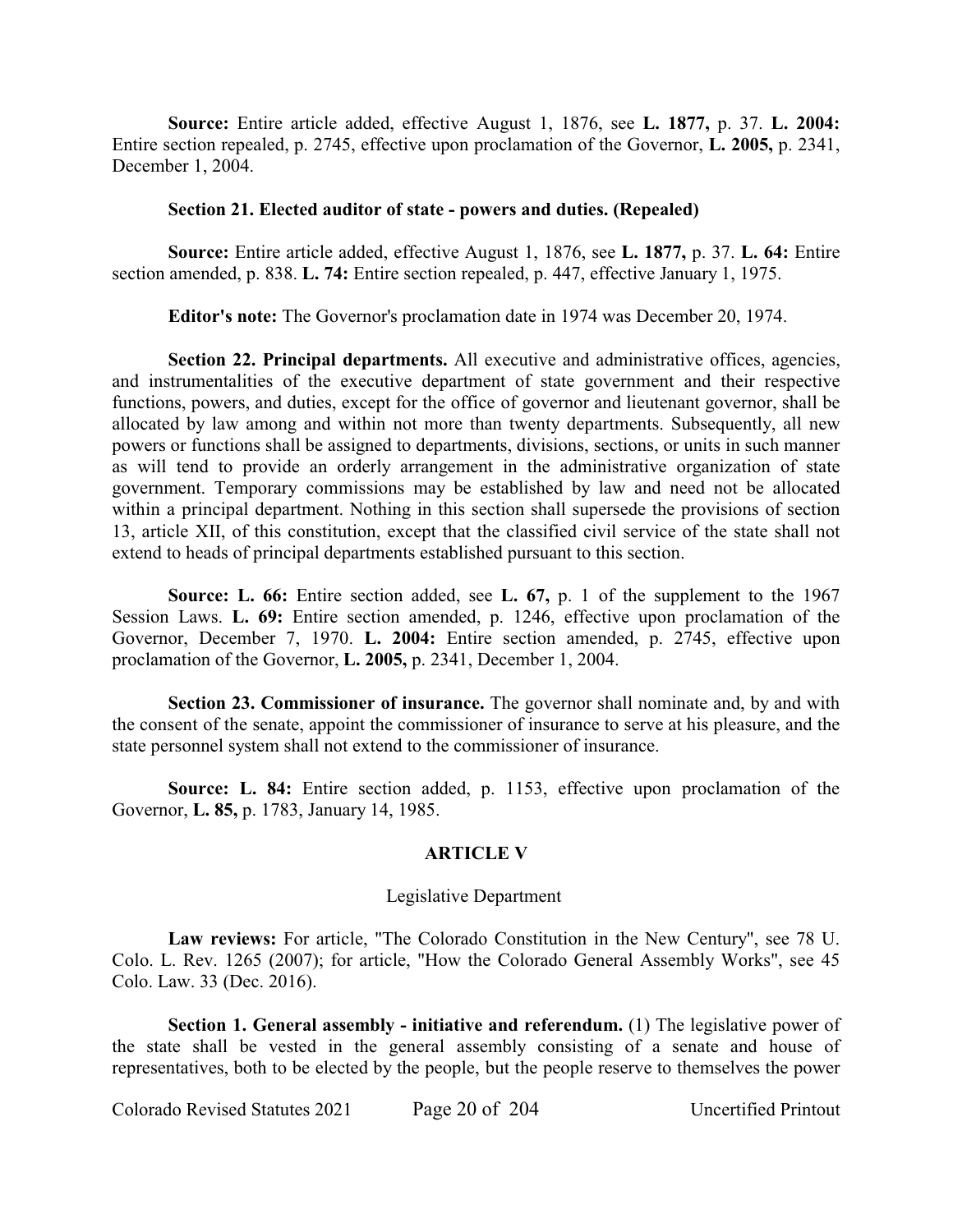to propose laws and amendments to the constitution and to enact or reject the same at the polls independent of the general assembly and also reserve power at their own option to approve or reject at the polls any act or item, section, or part of any act of the general assembly.

(2) The first power hereby reserved by the people is the initiative, and signatures by registered electors in an amount equal to at least five percent of the total number of votes cast for all candidates for the office of secretary of state at the previous general election shall be required to propose any measure by petition, and every such petition shall include the full text of the measure so proposed. Initiative petitions for state legislation and amendments to the constitution, in such form as may be prescribed pursuant to law, shall be addressed to and filed with the secretary of state at least three months before the general election at which they are to be voted upon.

(2.5) In order to make it more difficult to amend this constitution, a petition for an initiated constitutional amendment shall be signed by registered electors who reside in each state senate district in Colorado in an amount equal to at least two percent of the total registered electors in the senate district provided that the total number of signatures of registered electors on the petition shall at least equal the number of signatures required by subsection (2) of this section. For purposes of this subsection (2.5), the number and boundaries of the senate districts and the number of registered electors in the senate districts shall be those in effect at the time the form of the petition has been approved for circulation as provided by law.

(3) The second power hereby reserved is the referendum, and it may be ordered, except as to laws necessary for the immediate preservation of the public peace, health, or safety, and appropriations for the support and maintenance of the departments of state and state institutions, against any act or item, section, or part of any act of the general assembly, either by a petition signed by registered electors in an amount equal to at least five percent of the total number of votes cast for all candidates for the office of the secretary of state at the previous general election or by the general assembly. Referendum petitions, in such form as may be prescribed pursuant to law, shall be addressed to and filed with the secretary of state not more than ninety days after the final adjournment of the session of the general assembly that passed the bill on which the referendum is demanded. The filing of a referendum petition against any item, section, or part of any act shall not delay the remainder of the act from becoming operative.

(4) (a) The veto power of the governor shall not extend to measures initiated by or referred to the people. All elections on measures initiated by or referred to the people of the state shall be held at the biennial regular general election, and all such measures shall become the law or a part of the constitution, when approved by a majority of the votes cast thereon or, if applicable the number of votes required pursuant to paragraph (b) of this subsection (4), and not otherwise, and shall take effect from and after the date of the official declaration of the vote thereon by proclamation of the governor, but not later than thirty days after the vote has been canvassed. This section shall not be construed to deprive the general assembly of the power to enact any measure.

(b) In order to make it more difficult to amend this constitution, an initiated constitutional amendment shall not become part of this constitution unless the amendment is approved by at least fifty-five percent of the votes cast thereon; except that this paragraph (b) shall not apply to an initiated constitutional amendment that is limited to repealing, in whole or in part, any provision of this constitution.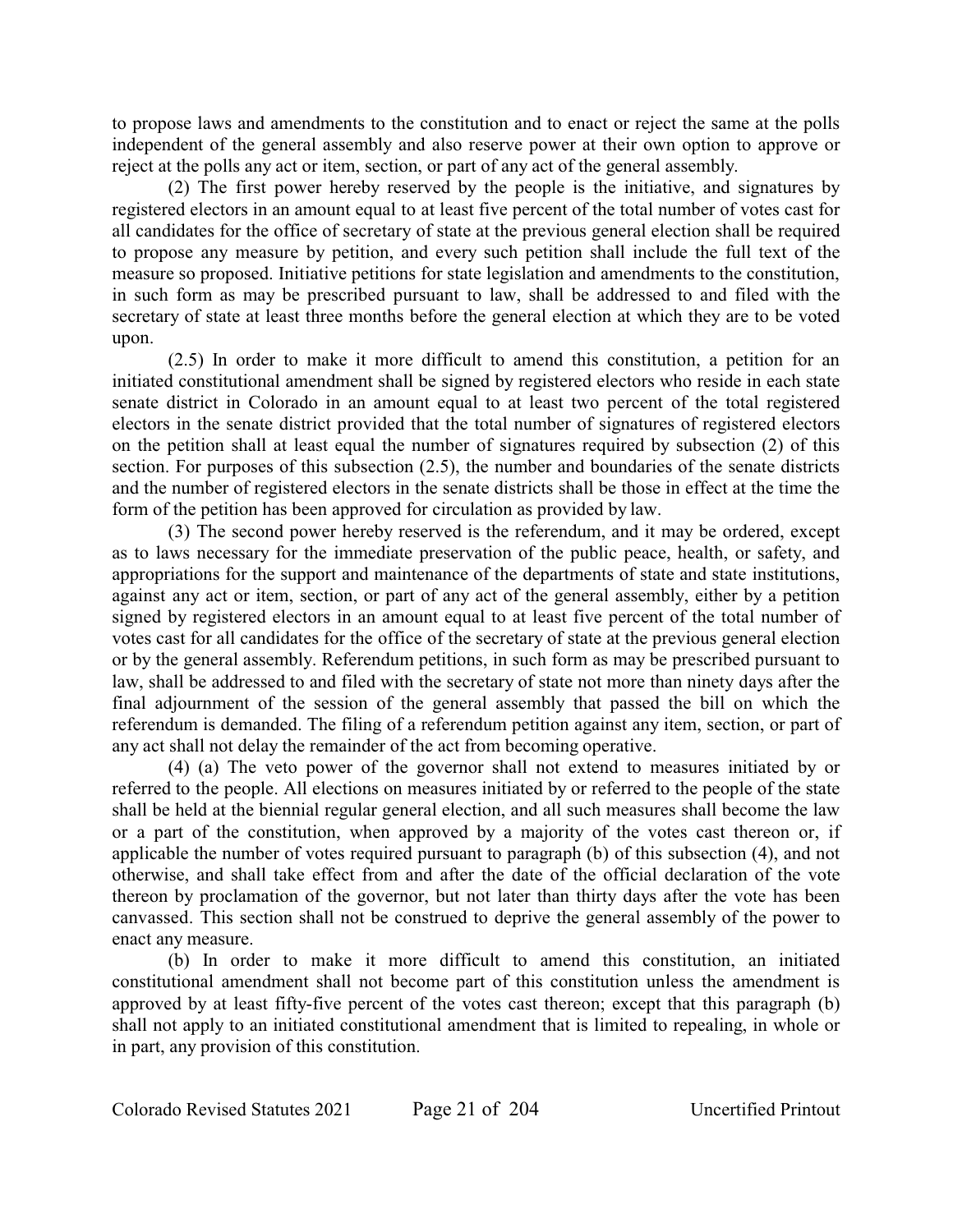(5) The original draft of the text of proposed initiated constitutional amendments and initiated laws shall be submitted to the legislative research and drafting offices of the general assembly for review and comment. No later than two weeks after submission of the original draft, unless withdrawn by the proponents, the legislative research and drafting offices of the general assembly shall render their comments to the proponents of the proposed measure at a meeting open to the public, which shall be held only after full and timely notice to the public. Such meeting shall be held prior to the fixing of a ballot title. Neither the general assembly nor its committees or agencies shall have any power to require the amendment, modification, or other alteration of the text of any such proposed measure or to establish deadlines for the submission of the original draft of the text of any proposed measure.

(5.5) No measure shall be proposed by petition containing more than one subject, which shall be clearly expressed in its title; but if any subject shall be embraced in any measure which shall not be expressed in the title, such measure shall be void only as to so much thereof as shall not be so expressed. If a measure contains more than one subject, such that a ballot title cannot be fixed that clearly expresses a single subject, no title shall be set and the measure shall not be submitted to the people for adoption or rejection at the polls. In such circumstance, however, the measure may be revised and resubmitted for the fixing of a proper title without the necessity of review and comment on the revised measure in accordance with subsection (5) of this section, unless the revisions involve more than the elimination of provisions to achieve a single subject, or unless the official or officials responsible for the fixing of a title determine that the revisions are so substantial that such review and comment is in the public interest. The revision and resubmission of a measure in accordance with this subsection (5.5) shall not operate to alter or extend any filing deadline applicable to the measure.

(6) The petition shall consist of sheets having such general form printed or written at the top thereof as shall be designated or prescribed by the secretary of state; such petition shall be signed by registered electors in their own proper persons only, to which shall be attached the residence address of such person and the date of signing the same. To each of such petitions, which may consist of one or more sheets, shall be attached an affidavit of some registered elector that each signature thereon is the signature of the person whose name it purports to be and that, to the best of the knowledge and belief of the affiant, each of the persons signing said petition was, at the time of signing, a registered elector. Such petition so verified shall be prima facie evidence that the signatures thereon are genuine and true and that the persons signing the same are registered electors.

(7) The secretary of state shall submit all measures initiated by or referred to the people for adoption or rejection at the polls, in compliance with this section. In submitting the same and in all matters pertaining to the form of all petitions, the secretary of state and all other officers shall be guided by the general laws.

(7.3) Before any election at which the voters of the entire state will vote on any initiated or referred constitutional amendment or legislation, the nonpartisan research staff of the general assembly shall cause to be published the text and title of every such measure. Such publication shall be made at least one time in at least one legal publication of general circulation in each county of the state and shall be made at least fifteen days prior to the final date of voter registration for the election. The form and manner of publication shall be as prescribed by law and shall ensure a reasonable opportunity for the voters statewide to become informed about the text and title of each measure.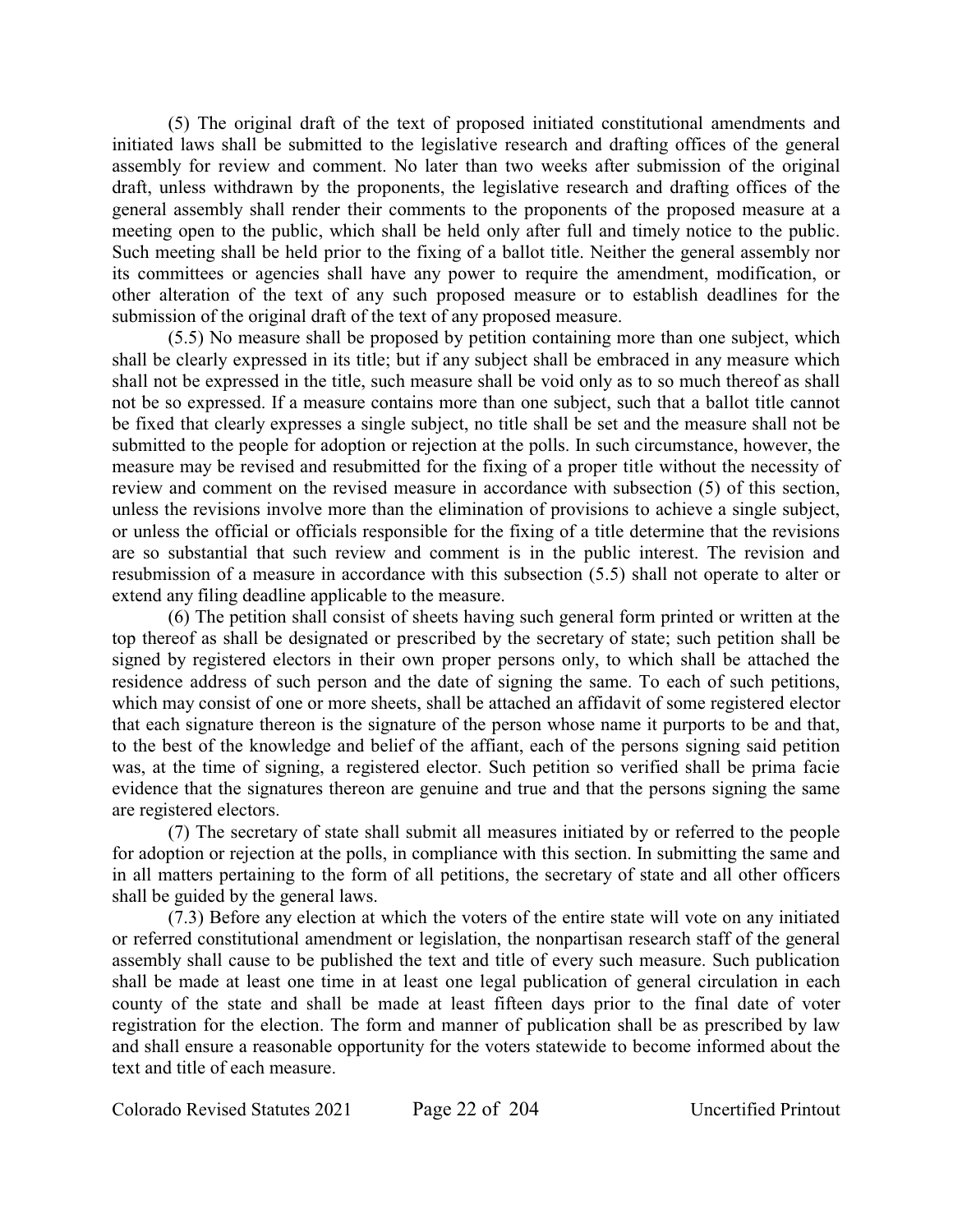(7.5) (a) Before any election at which the voters of the entire state will vote on any initiated or referred constitutional amendment or legislation, the nonpartisan research staff of the general assembly shall prepare and make available to the public the following information in the form of a ballot information booklet:

(I) The text and title of each measure to be voted on;

(II) A fair and impartial analysis of each measure, which shall include a summary and the major arguments both for and against the measure, and which may include any other information that would assist understanding the purpose and effect of the measure. Any person may file written comments for consideration by the research staff during the preparation of such analysis.

(b) At least thirty days before the election, the research staff shall cause the ballot information booklet to be distributed to active registered voters statewide.

(c) If any measure to be voted on by the voters of the entire state includes matters arising under section 20 of article X of this constitution, the ballot information booklet shall include the information and the titled notice required by section 20 (3)(b) of article X, and the mailing of such information pursuant to section 20 (3)(b) of article X is not required.

(d) The general assembly shall provide sufficient appropriations for the preparation and distribution of the ballot information booklet pursuant to this subsection (7.5) at no charge to recipients.

(8) The style of all laws adopted by the people through the initiative shall be, "Be it Enacted by the People of the State of Colorado".

(9) The initiative and referendum powers reserved to the people by this section are hereby further reserved to the registered electors of every city, town, and municipality as to all local, special, and municipal legislation of every character in or for their respective municipalities. The manner of exercising said powers shall be prescribed by general laws; except that cities, towns, and municipalities may provide for the manner of exercising the initiative and referendum powers as to their municipal legislation. Not more than ten percent of the registered electors may be required to order the referendum, nor more than fifteen percent to propose any measure by the initiative in any city, town, or municipality.

(10) This section of the constitution shall be in all respects self-executing; except that the form of the initiative or referendum petition may be prescribed pursuant to law.

**Source:** Entire article added, effective August 1, 1876, see **L. 1877,** p. 37. **L. 10, Ex. Sess.:** Entire section amended, p. 11. **L. 79:** Entire section amended, p. 1672, effective upon proclamation of the Governor, **L. 81,** p. 2051, December 19, 1980. **L. 93:** (5.5) added, p. 2152, effective upon proclamation of the Governor, **L. 95,** p. 1428, January 19, 1995. **L. 94:** (7) amended and (7.3) and (7.5) added, p. 2850, effective upon proclamation of the Governor, **L. 95,** p. 1431, January 19, 1995. **Initiated 2016:** (2.5) added and (4) amended, Amendment 71, effective upon proclamation of the Governor, L. 2017, p. 2800, December 28, 2016.

**Editor's note:** The "legislative research and drafting offices" referred to in this section are the Legislative Council and Office of Legislative Legal Services, respectively.

**Cross references:** For statutory provisions regarding initiatives and referenda, see article 40 of title 1; for distribution of governmental powers, see article III of this constitution; for proposing constitutional amendments by convention or vote of the general assembly, see article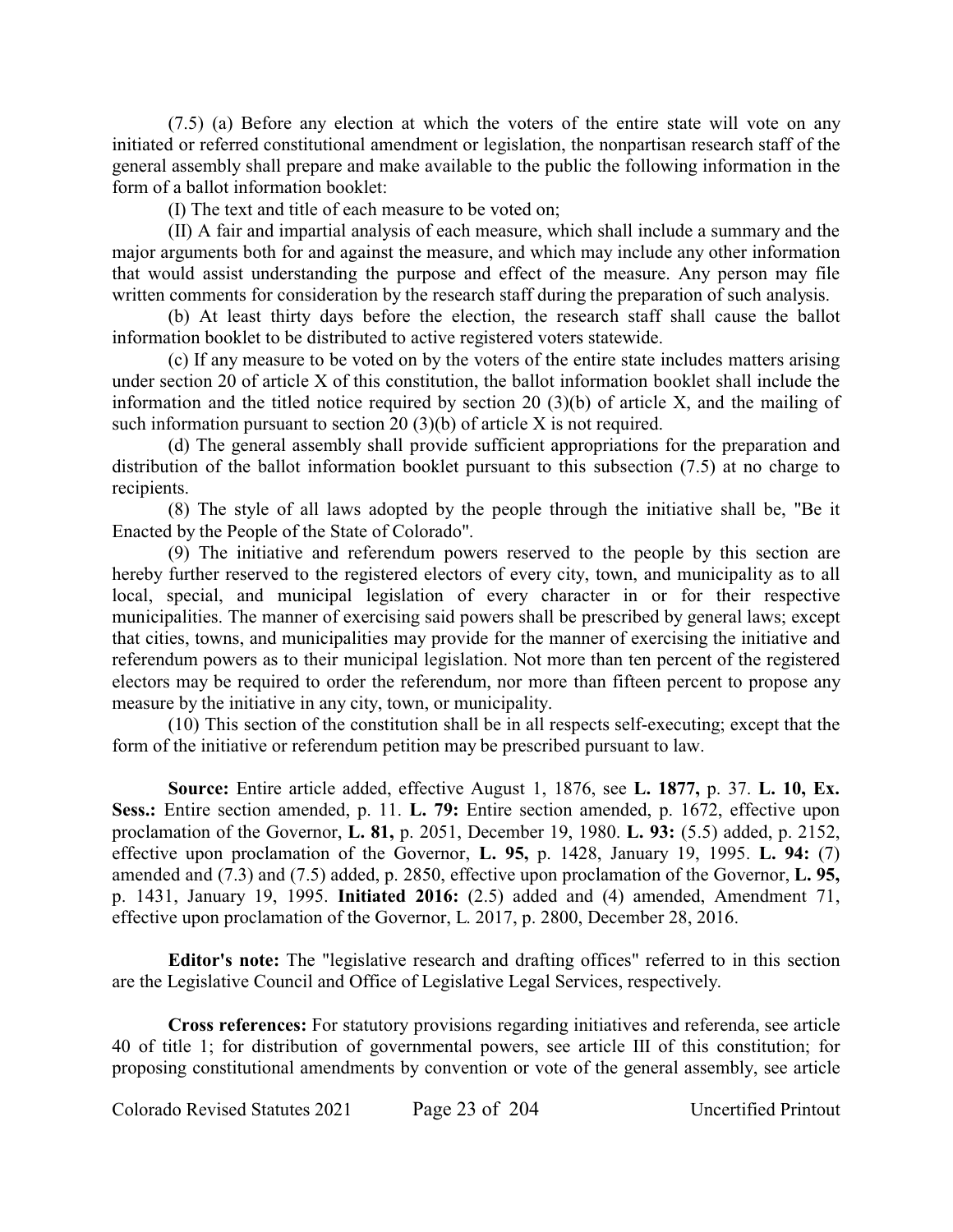XIX of this constitution; for the procedure and requirements for adoption of home rule charters, see § 9 of article XX of this constitution; for organization and operation of the general assembly, see part 3 of article 2 of title 2.

**Section 2. Election of members - oath - vacancies.** (1) A general election for members of the general assembly shall be held on the first Tuesday after the first Monday in November in each even-numbered year, at such places in each county as now are or hereafter may be provided by law.

(2) Each member of the general assembly, before he enters upon his official duties, shall take an oath or affirmation to support the constitution of the United States and of the state of Colorado and to faithfully perform the duties of his office according to the best of his ability. This oath or affirmation shall be administered in the chamber of the house to which the member has been elected.

(3) Any vacancy occurring in either house by death, resignation, or otherwise shall be filled in the manner prescribed by law. The person appointed to fill the vacancy shall be a member of the same political party, if any, as the person whose termination of membership in the general assembly created the vacancy.

**Source:** Entire article added, effective August 1, 1876, see **L. 1877,** p. 37. **L. 50:** Entire section amended, see **L. 51,** p. 553. **L. 74:** Entire section amended, p. 447, effective January 1, 1975.

**Editor's note:** The Governor's proclamation date in 1974 was December 20, 1974.

**Section 3. Terms of senators and representatives.** (1) Senators shall be elected for the term of four years and representatives for the term of two years.

(2) In order to broaden the opportunities for public service and to assure that the general assembly is representative of Colorado citizens, no senator shall serve more than two consecutive terms in the senate, and no representative shall serve more than four consecutive terms in the house of representatives. This limitation on the number of terms shall apply to terms of office beginning on or after January 1, 1991. Any person appointed or elected to fill a vacancy in the general assembly and who serves at least one-half of a term of office shall be considered to have served a term in that office for purposes of this subsection (2). Terms are considered consecutive unless they are at least four years apart.

**Source:** Entire article added, effective August 1, 1876, see **L. 1877,** p. 38. **L. 74:** Entire section amended, p. 448, effective January 1, 1975. **Initiated 90:** Entire section amended, effective upon proclamation of the Governor, **L. 91,** p. 2035, January 3, 1991.

**Editor's note:** The Governor's proclamation date in 1974 was December 20, 1974.

**Section 4. Qualifications of members.** No person shall be a representative or senator who shall not have attained the age of twenty-five years, who shall not be a citizen of the United States, and who shall not for at least twelve months next preceding his election, have resided within the territory included in the limits of the district in which he shall be chosen.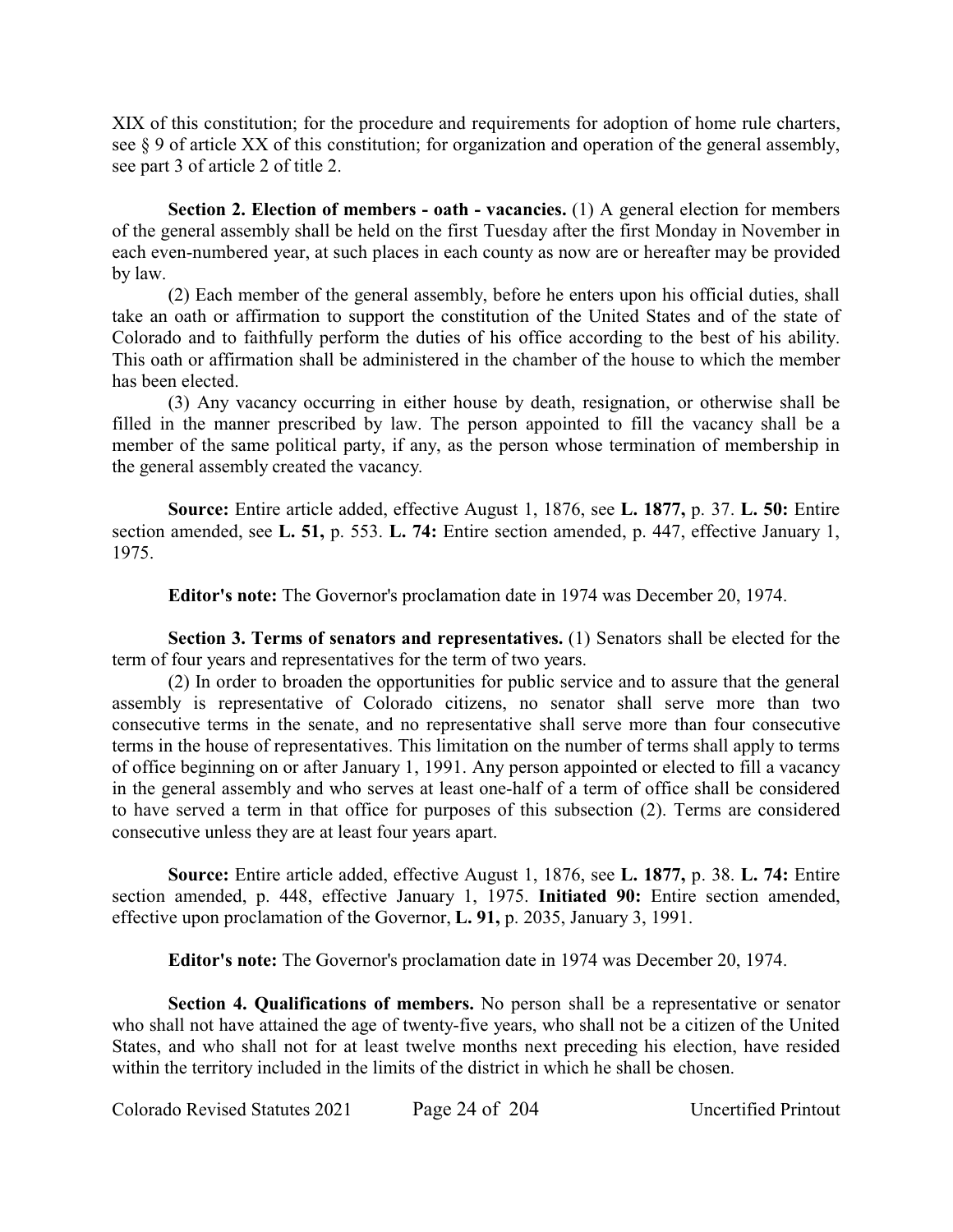**Source:** Entire article added, effective August 1, 1876, see **L. 1877,** p. 38. **L. 2000:** Entire section amended, p. 2775, effective upon proclamation of the Governor, **L. 2001,** p. 2391, December 28, 2000.

**Section 5. Classification of senators.** The senate shall be divided so that one-half of the senators, as nearly as practicable, may be chosen biennially.

**Source:** Entire article added, effective August 1, 1876, see **L. 1877,** p. 38. **L. 74:** Entire section R&RE, p. 448, effective January 1, 1975.

**Editor's note:** The Governor's proclamation date in 1974 was December 20, 1974.

**Section 6. Salary and expenses of members.** Each member of the general assembly shall receive such salary and expenses as are prescribed by law. No general assembly shall fix its own salary. Members of the general assembly shall receive the same mileage rate permitted for travel as other state employees.

**Source:** Entire article added, effective August 1, 1876, see **L. 1877,** p. 38. **L. 1883:** Entire section amended, p. 21. **L. 09:** Entire section amended, p. 314. **L. 74:** Entire section R&RE, p. 448, effective January 1, 1975.

**Editor's note:** The Governor's proclamation date in 1974 was December 20, 1974.

**Cross references:** For compensation of members of the general assembly, see § 2-2-307.

**Section 7. General assembly - shall meet when - term of members - committees.** The general assembly shall meet in regular session at 10 a.m. no later than the second Wednesday of January of each year. The general assembly shall meet at other times when convened in special session by the governor pursuant to section 9 of article IV of this constitution or by written request by two-thirds of the members of each house to the presiding officer of each house to consider only those subjects specified in such request. The term of service of the members of the general assembly shall begin on the convening of the first regular session of the general assembly next after their election. The committees of the general assembly, unless otherwise provided by the general assembly, shall expire on the convening of the first regular session after a general election. Regular sessions of the general assembly shall not exceed one hundred twenty calendar days.

**Source:** Entire article added, effective August 1, 1876, see **L. 1877,** p. 38. **L. 50:** Entire section amended, see **L. 51,** p. 554. **L. 74:** Entire section amended, p. 448, effective January 1, 1975. **L. 82:** Entire section amended, p. 683, effective upon proclamation of the Governor, **L. 83,** p. 1669, December 30, 1982. **L. 88:** Entire section amended, p. 1451, effective upon proclamation of the Governor, **L. 89,** p. 1655, January 3, 1989.

**Editor's note:** The Governor's proclamation date in 1974 was December 20, 1974.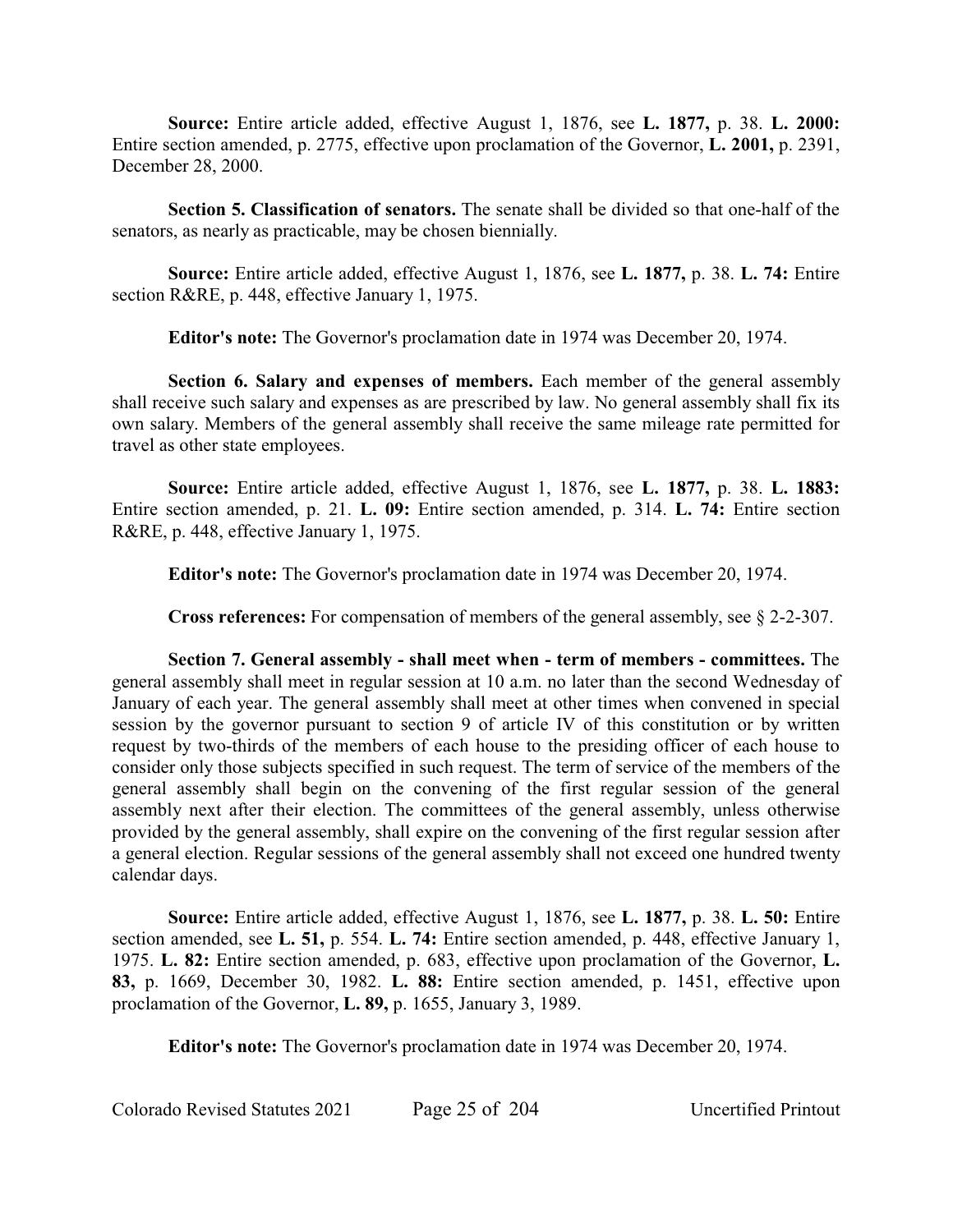**Section 8. Members precluded from holding office.** No senator or representative shall, while serving as such, be appointed to any civil office under this state; and no member of congress, or other person holding any office (except of attorney-at-law, notary public, or in the militia) under the United States or this state, shall be a member of either house during his continuance in office.

**Source:** Entire article added, effective August 1, 1876, see **L. 1877,** p. 38. **L. 74:** Entire section amended, p. 449, effective January 1, 1975.

**Editor's note:** The Governor's proclamation date in 1974 was December 20, 1974.

## **Section 9. Increase of salary - when forbidden. (Repealed)**

**Source:** Entire article added, effective August 1, 1876, see **L. 1877,** p. 39. **L. 74:** Entire section repealed p. 449, effective January 1, 1975.

**Editor's note:** The Governor's proclamation date in 1974 was December 20, 1974.

**Section 10. Each house to choose its officers.** At the beginning of the first regular session after a general election, and at such other times as may be necessary, the senate shall elect one of its members president, and the house of representatives shall elect one of its members as speaker. The president and speaker shall serve as such until the election and installation of their respective successors. Each house shall choose its other officers and shall judge the election and qualification of its members.

**Source:** Entire article added, effective August 1, 1876, see **L. 1877,** p. 39. **L. 50:** Entire section amended, see **L. 51,** p. 554. **L. 74:** Entire section amended, p. 449, effective January 1, 1975.

**Editor's note:** The Governor's proclamation date in 1974 was December 20, 1974.

**Section 11. Quorum.** A majority of each house shall constitute a quorum, but a smaller number may adjourn from day to day, and compel the attendance of absent members.

**Source:** Entire article added, effective August 1, 1876, see **L. 1877,** p. 39.

**Section 12. Each house makes and enforces rules.** Each house shall have power to determine the rules of its proceedings and adopt rules providing punishment of its members or other persons for contempt or disorderly behavior in its presence; to enforce obedience to its process; to protect its members against violence, or offers of bribes or private solicitation, and, with the concurrence of two-thirds, to expel a member, but not a second time for the same cause, and shall have all other powers necessary for the legislature of a free state. A member expelled for corruption shall not thereafter be eligible to either house of the same general assembly, and punishment for contempt or disorderly behavior shall not bar a prosecution for the same offense.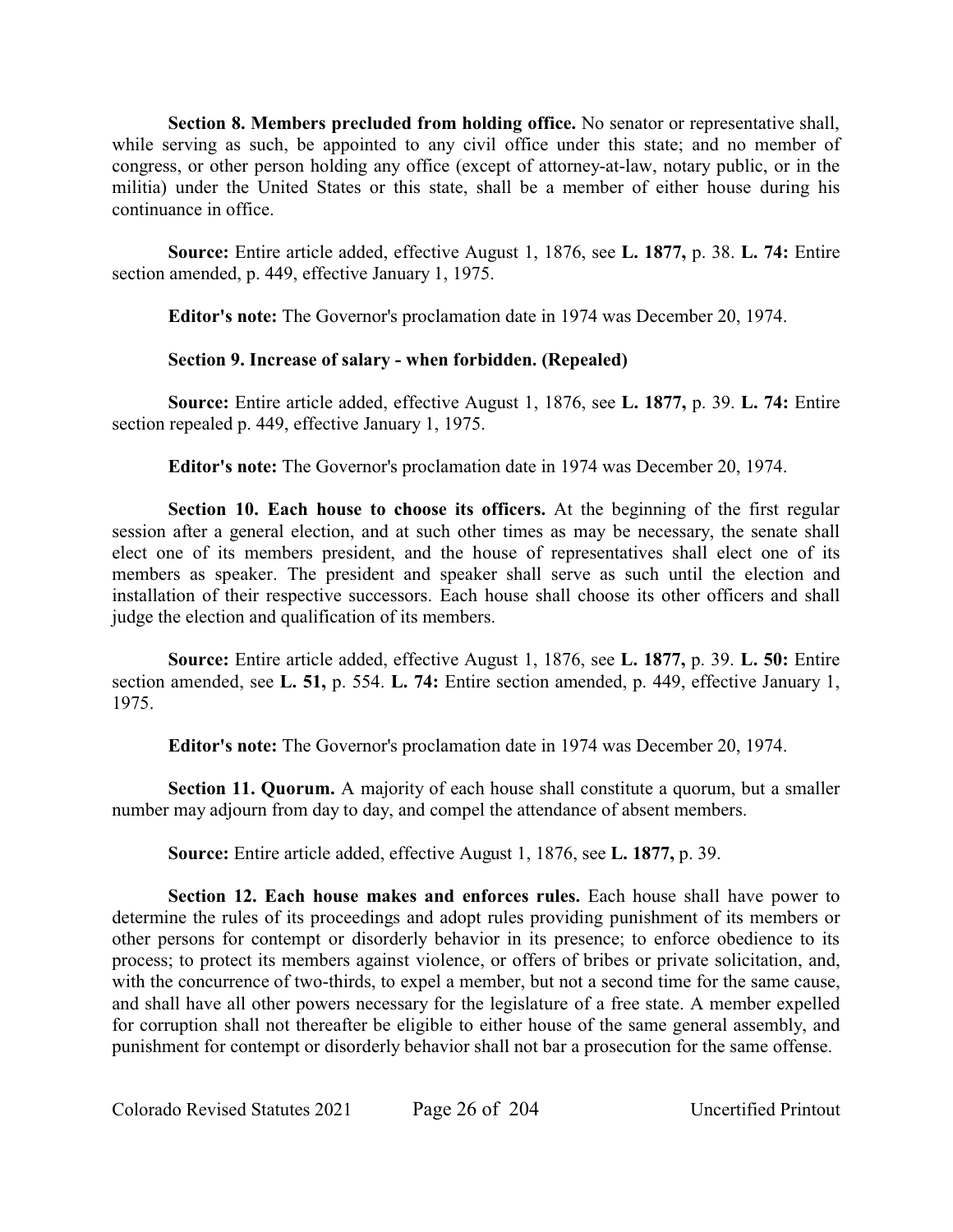**Source:** Entire article added, effective August 1, 1876, see **L. 1877,** p. 39. **L. 74:** Entire section amended, p. 449, effective January 1, 1975.

**Editor's note:** The Governor's proclamation date in 1974 was December 20, 1974.

**Section 13. Journal - ayes and noes to be entered - when.** Each house shall keep a journal of its proceedings and publish the same, except such parts as require secrecy, and the ayes and noes on any question shall, at the desire of any two members, be entered on the journal.

**Source:** Entire article added, effective August 1, 1876, see **L. 1877,** p. 39. **L. 74:** Entire section amended, p. 449, effective January 1, 1975.

**Editor's note:** The Governor's proclamation date in 1974 was December 20, 1974.

**Cross references:** For the publication of senate and house journals, see § 2-2-310.

**Section 14. Open sessions.** The sessions of each house, and of the committees of the whole, shall be open, unless when the business is such as ought to be kept secret.

**Source:** Entire article added, effective August 1, 1876, see **L. 1877,** p. 39.

**Section 15. Adjournment for more than three days.** Neither house shall, without the consent of the other, adjourn for more than three days, nor to any other place than that in which the two houses shall be sitting.

**Source:** Entire article added, effective August 1, 1876, see **L. 1877,** p. 39.

**Section 16. Privileges of members.** The members of the general assembly shall, in all cases except treason or felony, be privileged from arrest during their attendance at the sessions of their respective houses, or any committees thereof, and in going to and returning from the same; and for any speech or debate in either house, or any committees thereof, they shall not be questioned in any other place.

**Source:** Entire article added, effective August 1, 1876, see **L. 1877,** p. 39. **L. 74:** Entire section amended, p. 449, effective January 1, 1975.

**Editor's note:** The Governor's proclamation date in 1974 was December 20, 1974.

**Section 17. No law passed but by bill - amendments.** No law shall be passed except by bill, and no bill shall be so altered or amended on its passage through either house as to change its original purpose.

**Source:** Entire article added, effective August 1, 1876, see **L. 1877,** p. 40.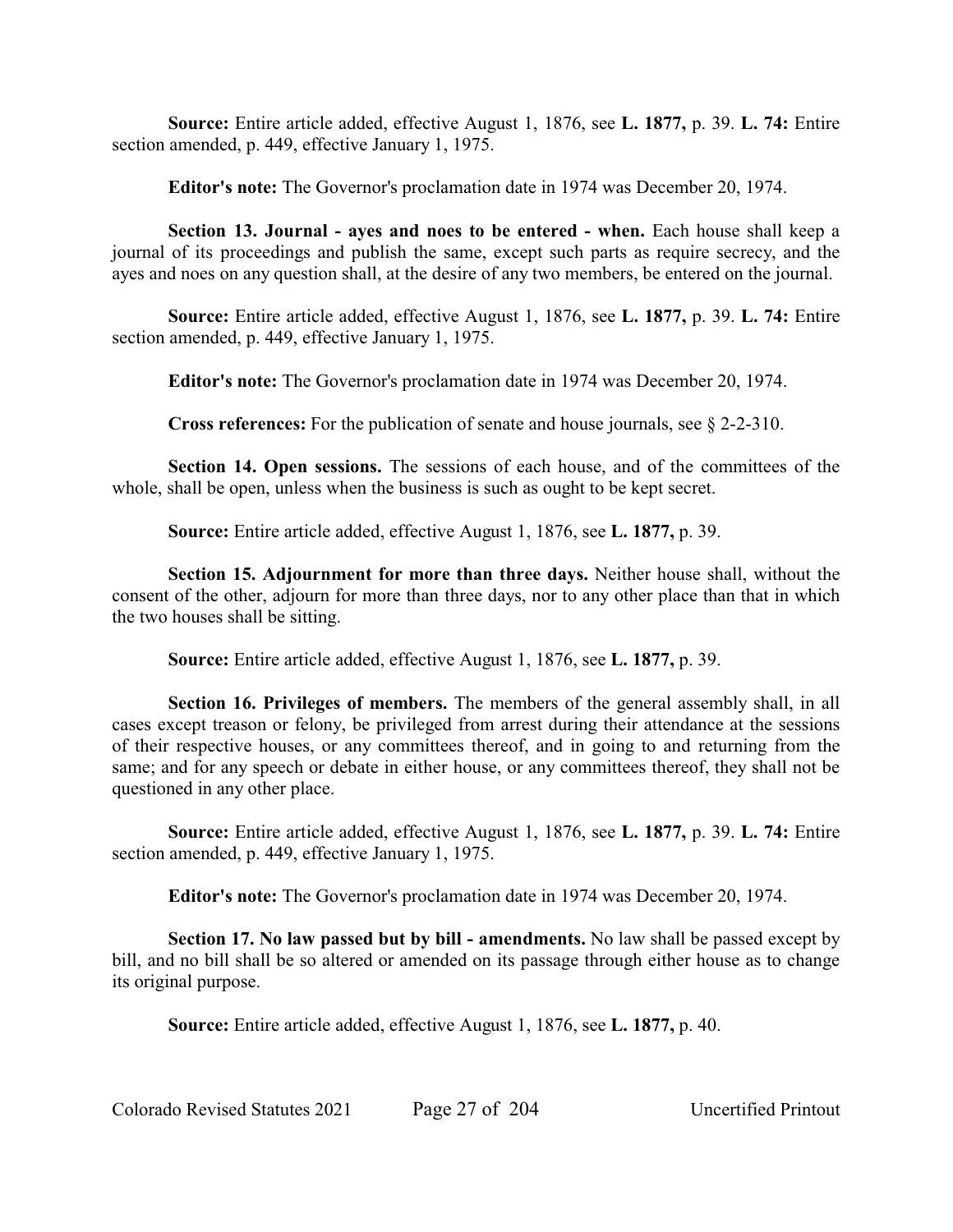**Section 18. Enacting clause.** The style of the laws of this state shall be: "Be it enacted by the General Assembly of the State of Colorado".

**Source:** Entire article added, effective August 1, 1876, see **L. 1877,** p. 40.

**Section 19. When laws take effect - introduction of bills.** An act of the general assembly shall take effect on the date stated in the act, or, if no date is stated in the act, then on its passage. A bill may be introduced at any time during the session unless limited by action of the general assembly. No bill shall be introduced by title only.

**Source:** Entire article added, effective August 1, 1876, see **L. 1877,** p. 40. **L. 1883:** Entire section amended, p. 21. **L. 18:** Entire section amended, see **L. 19,** p. 344. **L. 50:** Entire section amended, see **L. 51,** p. 554.

**Section 20. Bills referred to committee - printed.** No bill shall be considered or become a law unless referred to a committee, returned therefrom, and printed for the use of the members. Every measure referred to a committee of reference of either house shall be considered by the committee upon its merits, and no rule of either house shall deny the opportunity for consideration and vote by a committee of reference upon such a measure within appropriate deadlines. A motion that the committee report the measure favorably to the committee of the whole, with or without amendments, shall always be in order within appropriate deadlines. Each measure reported to the committee of the whole shall appear on the appropriate house calendar in the order in which it was reported out of the committee of reference and within appropriate deadlines.

**Source:** Entire article added, effective August 1, 1876, see **L. 1877,** p. 40. **Initiated 88:** Entire section amended, effective upon proclamation of the Governor, **L. 89,** p. 1664, January 3, 1989.

**Section 21. Bill to contain but one subject - expressed in title.** No bill, except general appropriation bills, shall be passed containing more than one subject, which shall be clearly expressed in its title; but if any subject shall be embraced in any act which shall not be expressed in the title, such act shall be void only as to so much thereof as shall not be so expressed.

**Source:** Entire article added, effective August 1, 1876, see **L. 1877,** p. 40.

**Cross references:** For amendments to the state constitution, see article XIX of this constitution; for general appropriation bills, see § 32 of this article.

**Section 22. Reading and passage of bills.** Every bill shall be read by title when introduced, and at length on two different days in each house; provided, however, any reading at length may be dispensed with upon unanimous consent of the members present. All substantial amendments made thereto shall be printed for the use of the members before the final vote is taken on the bill, and no bill shall become a law except by a vote of the majority of all members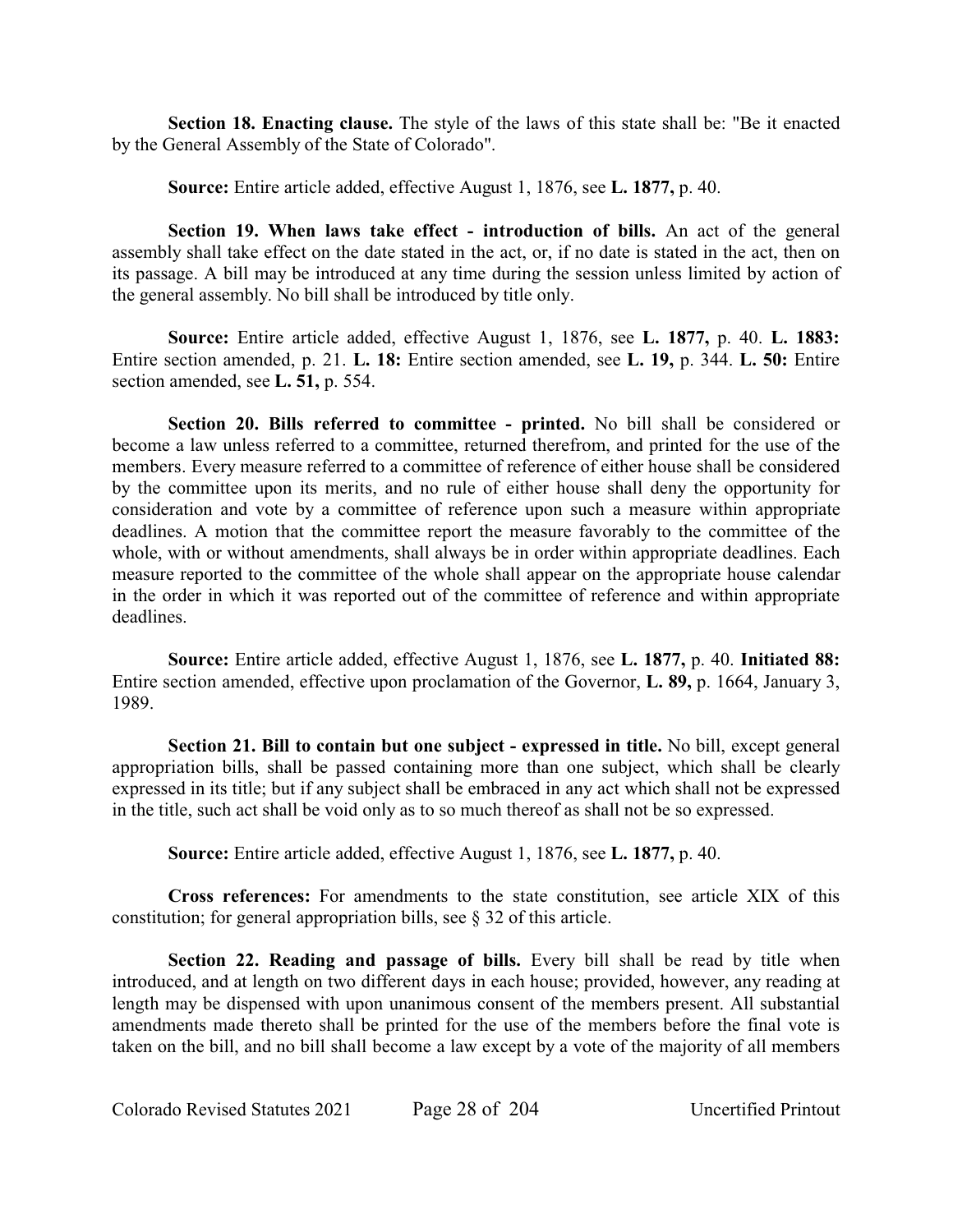elected to each house taken on two separate days in each house, nor unless upon its final passage the vote be taken by ayes and noes and the names of those voting be entered on the journal.

**Source:** Entire article added, effective August 1, 1876, see **L. 1877,** p. 40. **L. 1883:** Entire section amended, p. 22. **L. 50:** Entire section amended, see **L. 51,** p. 554.

**Cross references:** For publication of senate and house journals, see § 2-2-310.

**Section 22a. Caucus positions prohibited - penalties.** (1) No member or members of the general assembly shall require or commit themselves or any other member or members, through a vote in a party caucus or any other similar procedure, to vote in favor of or against any bill, appointment, veto, or other measure or issue pending or proposed to be introduced in the general assembly.

(2) Notwithstanding the provisions of subsection (1) of this section, a member or members of the general assembly may vote in party caucus on matters directly relating to the selection of officers of a party caucus and the selection of the leadership of the general assembly.

**Source: Initiated 88:** Entire section added, effective upon proclamation of the Governor. **L. 89,** p. 1664, January 3, 1989.

**Section 22b. Effect of sections 20 and 22a.** Any action taken in violation of section 20 or 22a of this constitution shall be null and void.

**Source: Initiated 88:** Entire section added, effective upon proclamation of the Governor, **L. 89,** p. 1665, January 3, 1989.

**Section 23. Vote on amendments and report of committee.** No amendment to any bill by one house shall be concurred in by the other nor shall the report of any committee of conference be adopted in either house except by a vote of a majority of the members elected thereto, taken by ayes and noes, and the names of those voting recorded upon the journal thereof.

**Source:** Entire article added, effective August 1, 1876, see **L. 1877,** p. 40.

**Cross references:** For the provision that amendments be printed before final vote, see § 22 of this article

**Section 24. Revival, amendment or extension of laws.** No law shall be revived, or amended, or the provisions thereof extended or conferred by reference to its title only, but so much thereof as is revived, amended, extended or conferred, shall be re-enacted and published at length.

**Source:** Entire article added, effective August 1, 1876, see **L. 1877,** p. 40.

**Cross references:** For the repeal of a repealing statute, see § 2-4-302.

Colorado Revised Statutes 2021 Page 29 of 204 Uncertified Printout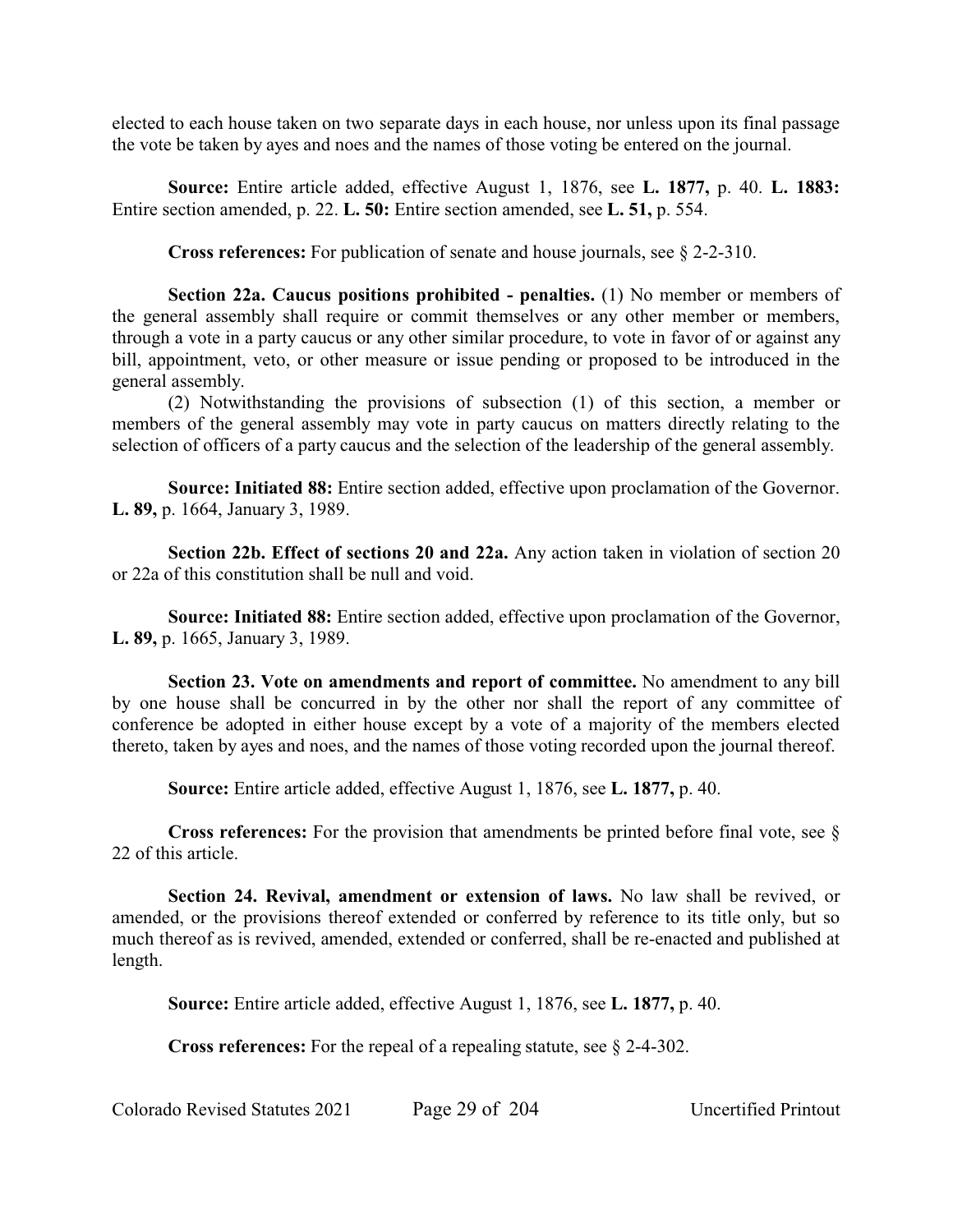**Section 25. Special legislation prohibited.** The general assembly shall not pass local or special laws in any of the following enumerated cases, that is to say; for granting divorces; laying out, opening, altering or working roads or highways; vacating roads, town plats, streets, alleys and public grounds; locating or changing county seats; regulating county or township affairs; regulating the practice in courts of justice; regulating the jurisdiction and duties of police magistrates; changing the rules of evidence in any trial or inquiry; providing for changes of venue in civil or criminal cases; declaring any person of age; for limitation of civil actions or giving effect to informal or invalid deeds; summoning or impaneling grand or petit juries; providing for the management of common schools; regulating the rate of interest on money; the opening or conducting of any election, or designating the place of voting; the sale or mortgage of real estate belonging to minors or others under disability; the protection of game or fish; chartering or licensing ferries or toll bridges; remitting fines, penalties or forfeitures; creating, increasing or decreasing fees, percentage or allowances of public officers; changing the law of descent; granting to any corporation, association or individual the right to lay down railroad tracks; granting to any corporation, association or individual any special or exclusive privilege, immunity or franchise whatever. In all other cases, where a general law can be made applicable no special law shall be enacted.

**Source:** Entire article added, effective August 1, 1876, see **L. 1877,** p. 41. **L. 2000:** Entire section amended, p. 2775, effective upon proclamation of the Governor, **L. 2001,** p. 2391, December 28, 2000.

**Section 25a. Eight-hour employment.** (1) The general assembly shall provide by law, and shall prescribe suitable penalties for the violation thereof, for a period of employment not to exceed eight (8) hours within any twenty-four (24) hours (except in cases of emergency where life or property is in imminent danger) for persons employed in underground mines or other underground workings, blast furnaces, smelters; and any ore reduction works or other branch of industry or labor that the general assembly may consider injurious or dangerous to health, life or limb.

(2) The provisions of subsection (1) of this section to the contrary notwithstanding, the general assembly may establish whatever exceptions it deems appropriate to the eight-hour workday.

**Source: L. 01:** Entire section added, p. 108. **L. 88:** Entire section amended, p. 1453, effective upon proclamation of the Governor, **L. 89,** p. 1657, January 3, 1989.

**Cross references:** For provisions regulating hours of labor, see article 13 of title 8.

**Section 26. Signing of bills.** The presiding officer of each house shall sign all bills and joint resolutions passed by the general assembly, and the fact of signing shall be entered on or appended to the journal thereof.

**Source:** Entire article added, effective August 1, 1876, see **L. 1877,** p. 41. **L. 74:** Entire section amended, p. 450, effective January 1, 1975.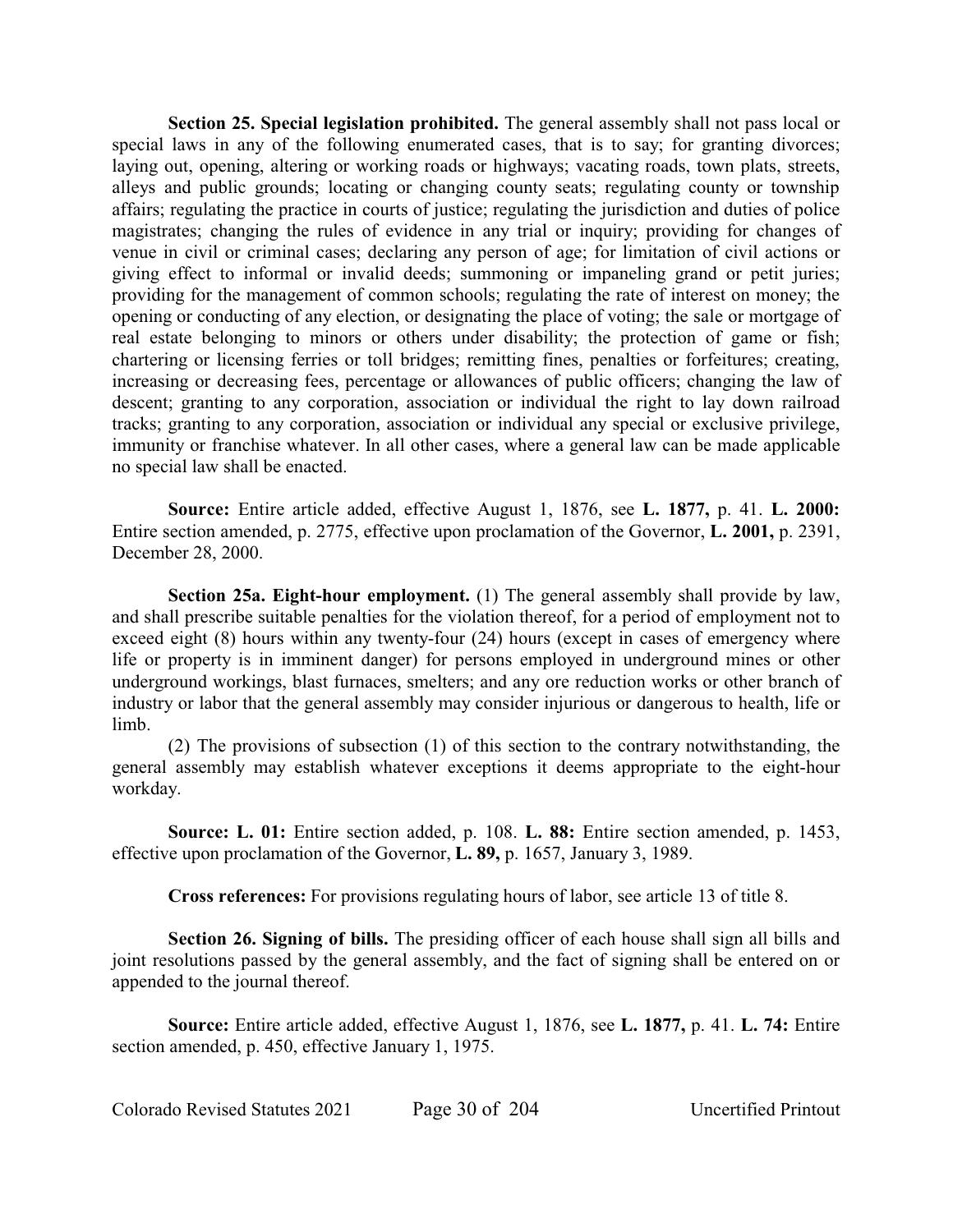**Editor's note:** The Governor's proclamation date in 1974 was December 20, 1974.

**Section 27. Officers and employees - compensation.** The general assembly shall prescribe by law or by joint resolution the number, duties, and compensation of the appointed officers and employees of each house and of the two houses, and no payment shall be made from the state treasury, or be in any way authorized to any person except to an officer or employee appointed and acting pursuant to law or joint resolution.

**Source:** Entire article added, effective August 1, 1876, see **L. 1877,** p. 41. **L. 50:** Entire section amended, see **L. 51,** p. 555. **L. 74:** Entire section amended, p. 450, effective January 1, 1975.

**Editor's note:** The Governor's proclamation date in 1974 was December 20, 1974.

**Cross references:** For legislative employees and the compensation thereof, see §§ 2-2- 305, 2-2-307 to 2-2-309, and 2-2-317 to 2-2-319.

**Section 28. Extra compensation to officers, employees, or contractors forbidden.** No bill shall be passed giving any extra compensation to any public officer or employee, agent, or contractor after services have been rendered or contract made nor providing for the payment of any claim made against the state without previous authority of law.

**Source:** Entire article added, effective August 1, 1876, see **L. 1877,** p. 41. **L. 74:** Entire section amended, p. 450, effective January 1, 1975.

**Editor's note:** The Governor's proclamation date in 1974 was December 20, 1974.

**Cross references:** For provision that salaries of executive officers shall not be increased during their term, see § 19 of article IV of this constitution.

**Section 29. Contracts for facilities and supplies.** All stationery, printing, paper, and fuel used in the legislative and other departments of government shall be furnished; and the printing and binding and distributing of the laws, journals, department reports, and other printing and binding; and the repairing and furnishing the halls and rooms used for the meeting of the general assembly and its committees, shall be performed under contract, to be given to the lowest responsible bidder, below such maximum price and under such regulations as may be prescribed by law. No member or officer of any department of the government shall be in any way interested in any such contract; and all such contracts shall be subject to the approval of the governor or his designee.

**Source:** Entire article added, effective August 1, 1876, see **L. 1877,** p. 41. **L. 74:** Entire section amended, p. 450, effective July 1, 1975.

**Editor's note:** The Governor's proclamation date in 1974 was December 20, 1974.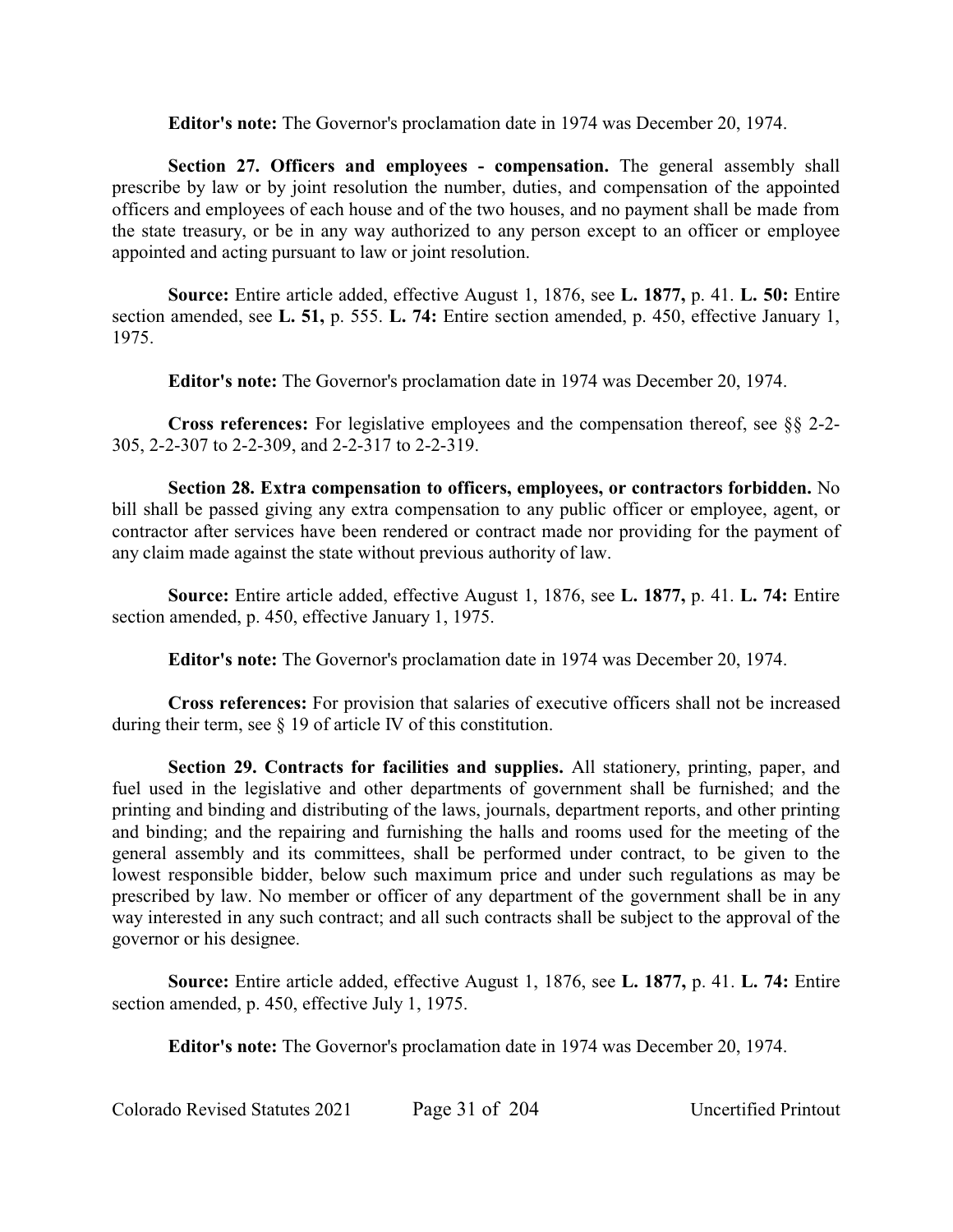**Cross references:** For the publication of senate and house journals, see  $\S$  2-2-310; for provisions concerning contracts for public printing, see part 2 of article 70 of title 24; for the publication of the opinions of the supreme court, see § 13-2-122.

## **Section 30. Salary of governor and judges to be fixed by the legislature - term not to be extended or salaries increased or decreased. (Repealed)**

**Source:** Entire article added, effective August 1, 1876, see **L. 1877,** p. 42. **L. 1881:** Entire section amended, p. 63. **L. 28:** Entire section amended, see **L. 29,** p. 286. **L. 74:** Entire section repealed, p. 450, effective January 1, 1975.

**Editor's note:** The Governor's proclamation date in 1974 was December 20, 1974.

**Section 31. Revenue bills.** All bills for raising revenue shall originate in the house of representatives; but the senate may propose amendments, as in the case of other bills.

**Source:** Entire article added, effective August 1, 1876, see **L. 1877,** p. 42.

**Section 32. Appropriation bills.** The general appropriation bill shall embrace nothing but appropriations for the expense of the executive, legislative and judicial departments of the state, state institutions, interest on the public debt and for public schools. All other appropriations shall be made by separate bills, each embracing but one subject.

**Source:** Entire article added, effective August 1, 1876, see **L. 1877,** p. 42. **L. 50:** Entire section amended, see **L. 51,** p. 555.

**Cross references:** For subjects and titles of appropriation bills, see § 21 of this article.

**Section 33. Disbursement of public money.** No moneys in the state treasury shall be disbursed therefrom by the treasurer except upon appropriations made by law, or otherwise authorized by law, and any amount disbursed shall be substantiated by vouchers signed and approved in the manner prescribed by law.

**Source:** Entire article added, effective August 1, 1876, see **L. 1877,** p. 42. **L. 74:** Entire section R&RE, p. 450, effective January 1, 1975.

**Editor's note:** The Governor's proclamation date in 1974 was December 20, 1974.

**Section 34. Appropriations to private institutions forbidden.** No appropriation shall be made for charitable, industrial, educational or benevolent purposes to any person, corporation or community not under the absolute control of the state, nor to any denominational or sectarian institution or association.

**Source:** Entire article added, effective August 1, 1876, see **L. 1877,** p. 42.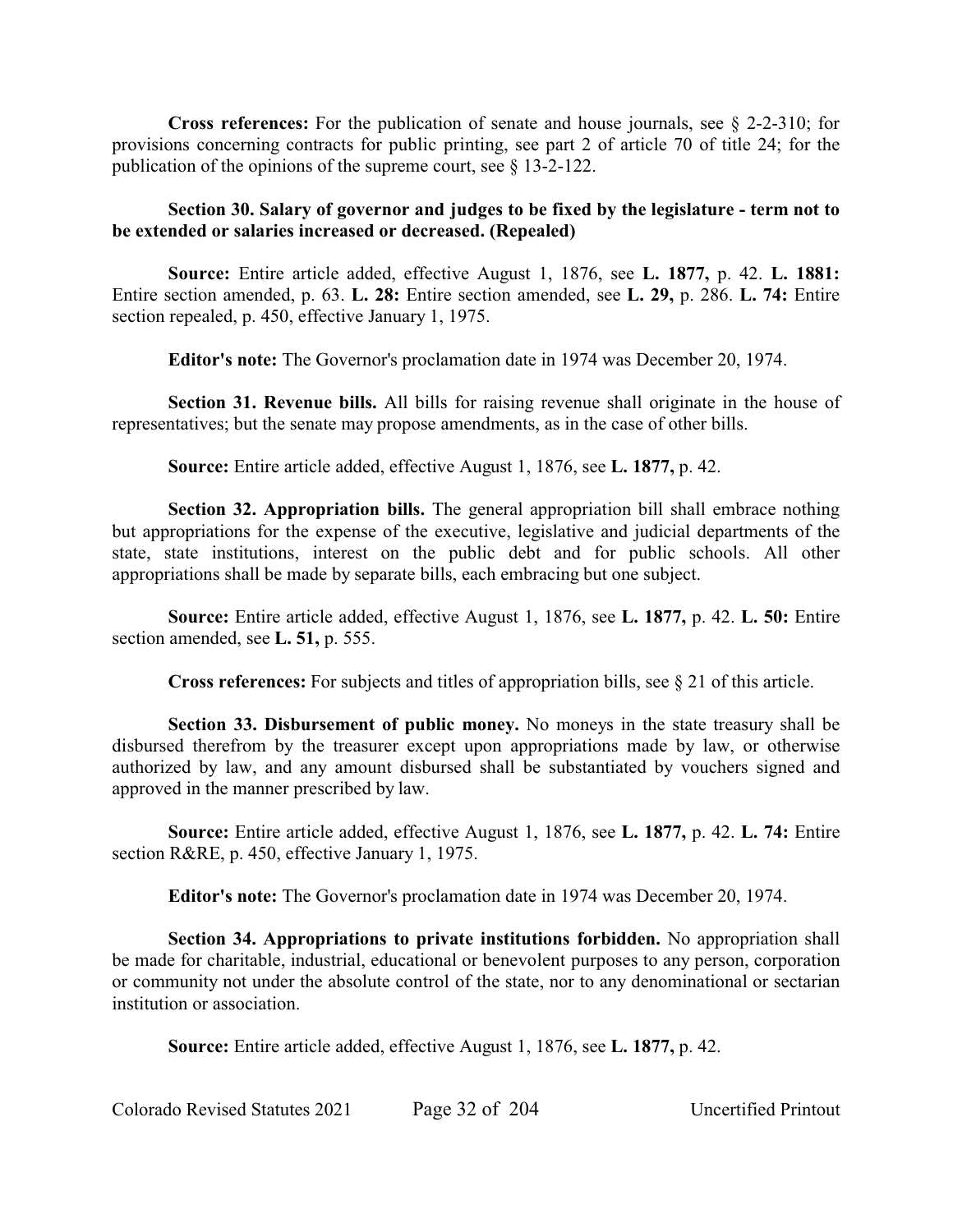**Section 35. Delegation of power.** The general assembly shall not delegate to any special commission, private corporation or association, any power to make, supervise or interfere with any municipal improvement, money, property or effects, whether held in trust or otherwise, or to levy taxes or perform any municipal function whatever.

**Source:** Entire article added, effective August 1, 1876, see **L. 1877,** p. 42.

**Cross references:** For distribution of governmental powers, see article III of this constitution.

**Section 36. Laws on investment of trust funds.** The general assembly shall, from time to time, enact laws prescribing types or classes of investments for the investment of funds held by executors, administrators, guardians, conservators and other trustees, whose power of investment is not set out in the instrument creating the trust.

**Source:** Entire article added, effective August 1, 1876, see **L. 1877,** p. 42. **L. 50:** Entire section amended, see **L. 51,** p. 555.

### **Section 37. Change of venue. (Repealed)**

**Source:** Entire article added, effective August 1, 1876, see **L. 1877,** p. 42. **L. 74:** Entire section repealed, p. 451, effective January 1, 1975.

**Editor's note:** The Governor's proclamation date in 1974 was December 20, 1974.

**Section 38. No liability exchanged or released.** No obligation or liability of any person, association, or corporation, held or owned by the state, or any municipal corporation therein, shall ever be exchanged, transferred, remitted, released, or postponed or in any way diminished by the general assembly, nor shall such liability or obligation be extinguished except by payment thereof into the proper treasury. This section shall not prohibit the write-off or release of uncollectible accounts as provided by general law.

**Source:** Entire article added, effective August 1, 1876, see **L. 1877,** p. 43. **L. 74:** Entire section amended, p. 451, effective January 1, 1975.

**Editor's note:** The Governor's proclamation date in 1974 was December 20, 1974.

**Section 39. Orders and resolutions presented to governor.** Every order, resolution or vote to which the concurrence of both houses may be necessary, except on the question of adjournment, or relating solely to the transaction of business of the two houses, shall be presented to the governor, and before it shall take effect, be approved by him, or being disapproved, shall be re-passed by two-thirds of both houses, according to the rules and limitations prescribed in case of a bill.

**Source:** Entire article added, effective August 1, 1876, see **L. 1877,** p. 43.

Colorado Revised Statutes 2021 Page 33 of 204 Uncertified Printout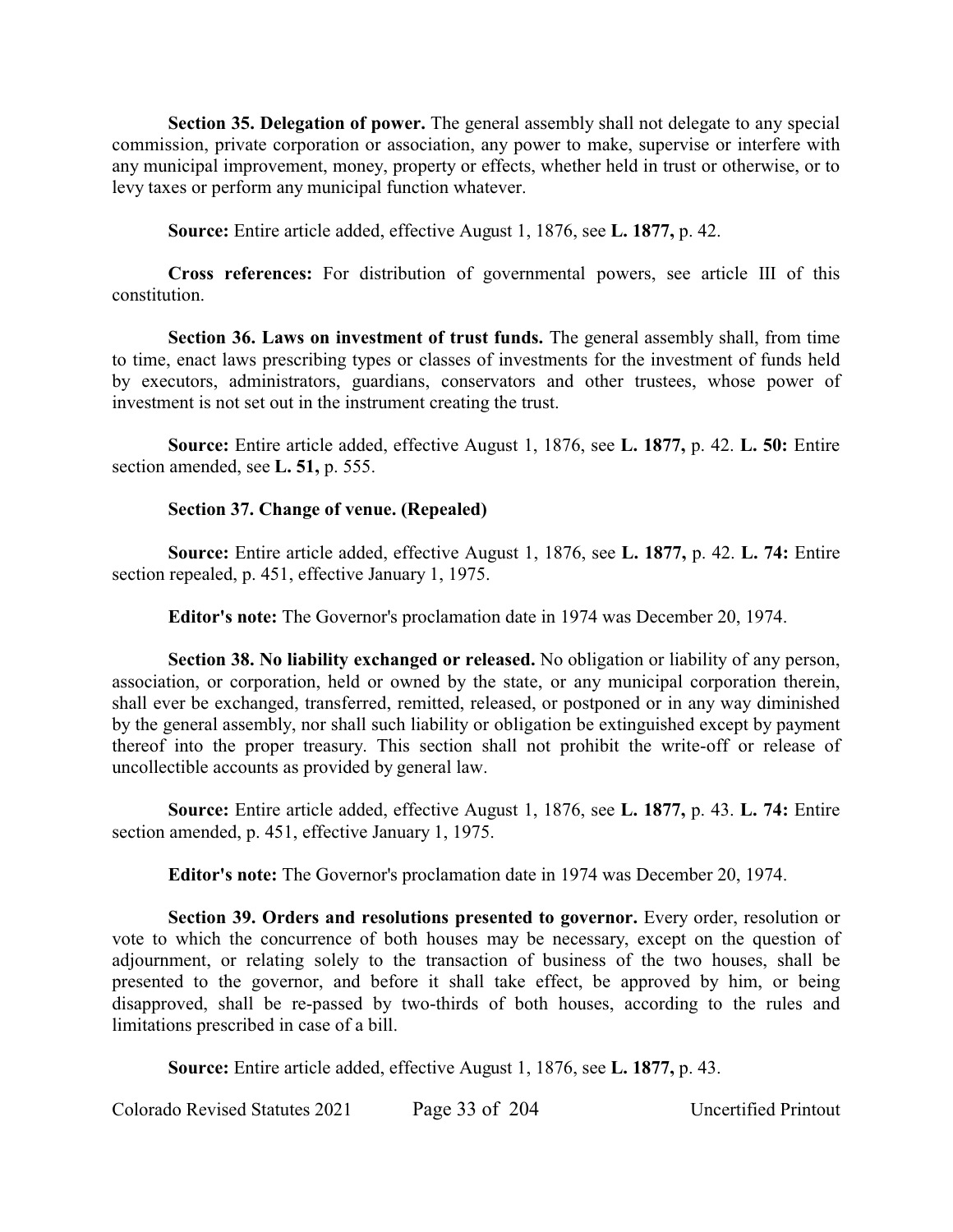**Section 40. Bribery and influence in general assembly.** If any person elected to either house of the general assembly shall offer or promise to give his vote or influence in favor of or against any measure or proposition pending or proposed to be introduced in the general assembly in consideration or upon condition that any other person elected to the same general assembly will give or will promise or assent to give his vote or influence in favor of or against any other measure or proposition pending or proposed to be introduced in such general assembly, the person making such offer or promise, shall be deemed guilty of solicitation of bribery. If any member of the general assembly shall give his vote or influence for or against any measure or proposition pending in such general assembly, or offer, promise or assent so to do, upon condition that any other member will give or will promise or assent to give his vote or influence in favor of or against any other measure or proposition pending or proposed to be introduced in such general assembly, or in consideration that any other member hath given his vote or influence for or against any other measure or proposition in such general assembly, he shall be deemed guilty of bribery; and any member of the general assembly, or person elected thereto, who shall be guilty of either of such offenses shall be expelled, and shall not be thereafter eligible to the same general assembly; and, on conviction thereof in the civil courts, shall be liable to such further penalty as may be prescribed by law.

**Source:** Entire article added, effective August 1, 1876, see **L. 1877,** p. 43.

**Cross references:** For the crime of bribery, see part 3 of article 8 of title 18.

## **Section 41. Offering, giving, promising money or other consideration. (Repealed)**

**Source:** Entire article added, effective August 1, 1876, see **L. 1877,** p. 43. **L. 74:** Entire section repealed, p. 451, effective January 1, 1975.

**Editor's note:** The Governor's proclamation date in 1974 was December 20, 1974.

## **Section 42. Corrupt solicitation of members and officers. (Repealed)**

**Source:** Entire article added, effective August 1, 1876, see **L. 1877,** p. 44. **L. 74:** Entire section repealed, p. 451, effective January 1, 1975.

**Editor's note:** The Governor's proclamation date in 1974 was December 20, 1974.

**Section 43. Member interested shall not vote.** A member who has a personal or private interest in any measure or bill proposed or pending before the general assembly, shall disclose the fact to the house of which he is a member, and shall not vote thereon.

**Source:** Entire article added, effective August 1, 1876, see **L. 1877,** p. 44.

## *Congressional and Legislative Apportionments*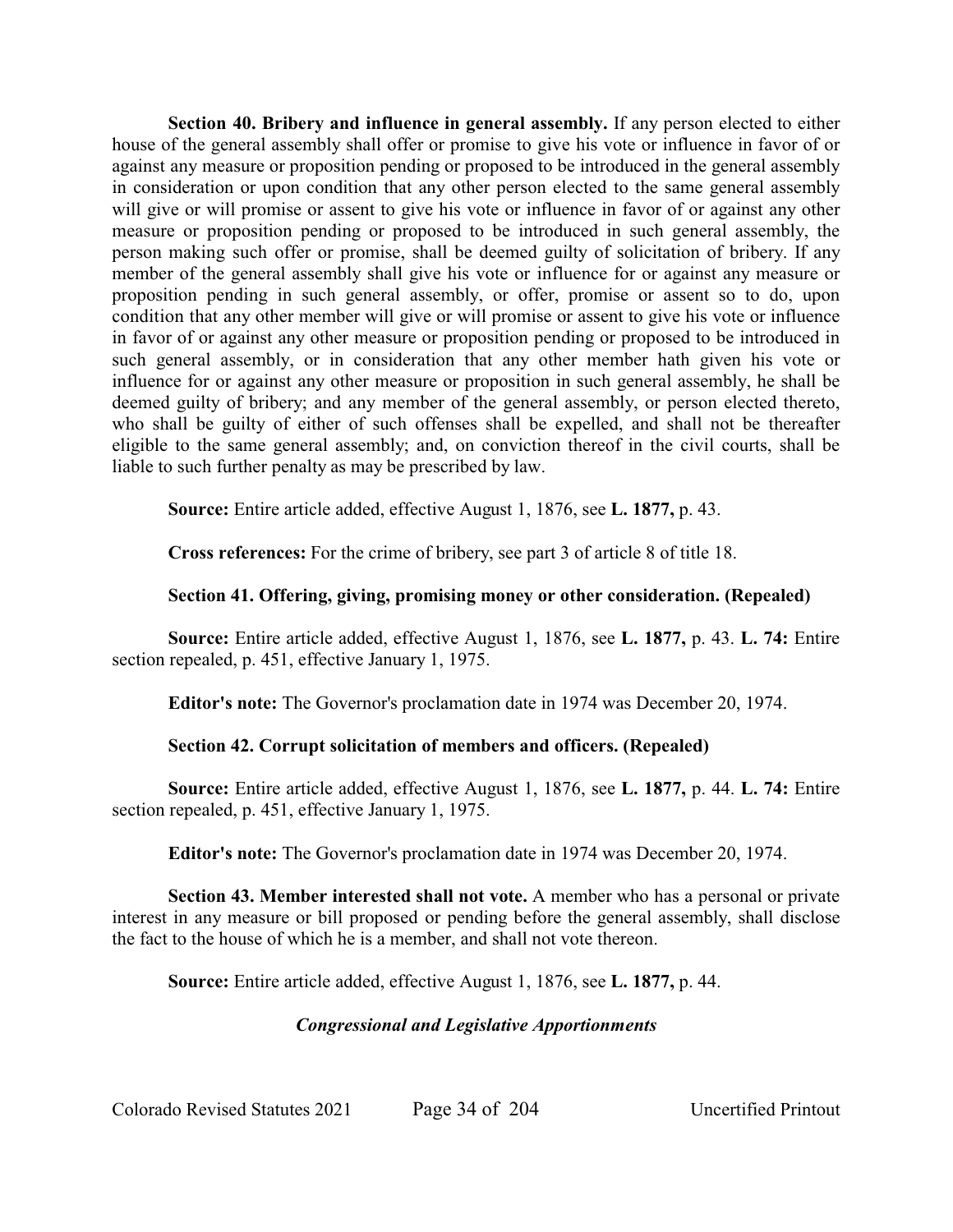**Section 44. Representatives in congress - congressional districts - commission created.** (1) **Declaration of the people.** The people of the state of Colorado find and declare that:

(a) The practice of political gerrymandering, whereby congressional districts are purposefully drawn to favor one political party or incumbent politician over another, must end;

(b) The public's interest in prohibiting political gerrymandering is best achieved by creating a new and independent commission that is politically balanced, provides representation to voters not affiliated with either of the state's two largest parties, and utilizes nonpartisan legislative staff to draw maps;

(c) The redistricting commission should set district lines by ensuring constitutionally guaranteed voting rights, including the protection of minority group voting, as well as fair and effective representation of constituents using politically neutral criteria;

(d) Competitive elections for members of the United States house of representatives provide voters with a meaningful choice among candidates, promote a healthy democracy, help ensure that constituents receive fair and effective representation, and contribute to the political well-being of key communities of interest and political subdivisions;

(e) For years certain political interests opposed competitive districts in Colorado because they are primarily concerned about maintaining their own political power at the expense of fair and effective representation; and

(f) Citizens want and deserve an inclusive and meaningful congressional redistricting process that provides the public with the ability to be heard as redistricting maps are drawn, to be able to watch the witnesses who deliver testimony and the redistricting commission's deliberations, and to have their written comments considered before any proposed map is voted upon by the commission as the final map.

(2) **Congressional districts - commission created.** There is hereby created the independent congressional redistricting commission. The commission shall divide the state into as many congressional districts as there are representatives in congress apportioned to this state by the congress of the United States for the election of one representative to congress from each district. When a new apportionment is made by congress, the commission shall divide the state into congressional districts accordingly.

(3) **Definitions.** As used in this section and in sections 44.1 through 44.6 of this article V, unless the context otherwise requires:

(a) "Commission" means the independent congressional redistricting commission created in subsection (2) of this section.

(b) (I) "Community of interest" means any group in Colorado that shares one or more substantial interests that may be the subject of federal legislative action, is composed of a reasonably proximate population, and thus should be considered for inclusion within a single district for purposes of ensuring its fair and effective representation.

(II) Such interests include but are not limited to matters reflecting:

(A) Shared public policy concerns of urban, rural, agricultural, industrial, or trade areas; and

(B) Shared public policy concerns such as education, employment, environment, public health, transportation, water needs and supplies, and issues of demonstrable regional significance.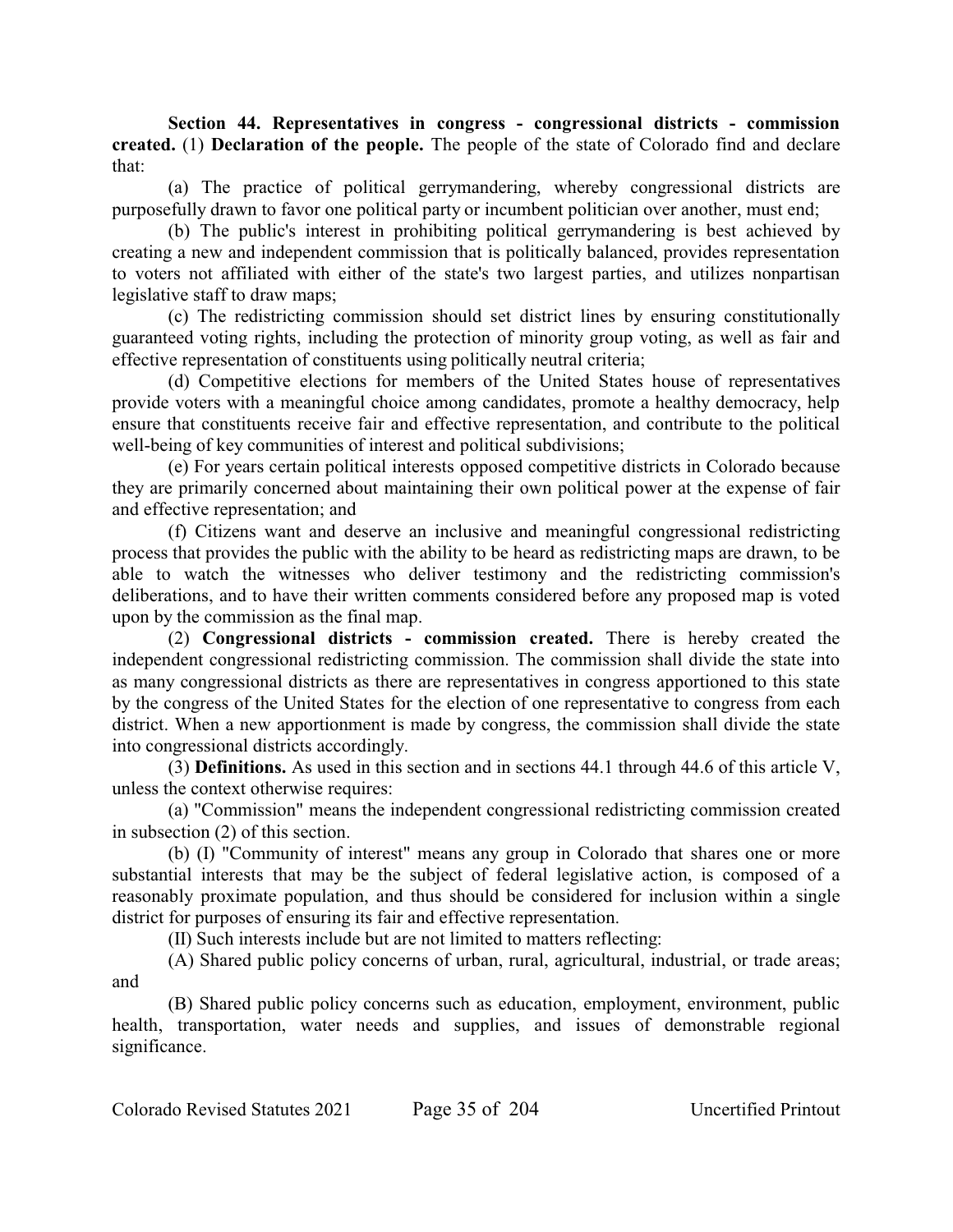(III) Groups that may comprise a community of interest include racial, ethnic, and language minority groups, subject to compliance with subsections (1)(b) and (4)(b) of section 44.3 of this article V, which subsections protect against the denial or abridgement of the right to vote due to a person's race or language minority group.

(IV) "Community of interest" does not include relationships with political parties, incumbents, or political candidates.

(c) "Race" or "racial" means a category of race or ethnic origin documented in the federal decennial census.

(d) "Redistricting year" means the year following the year in which the federal decennial census is taken.

(e) "Staff" or "nonpartisan staff" means the staff of the general assembly's legislative council and office of legislative legal services, or their successor offices, who are assigned to assist the commission by the directors of those offices in accordance with section 44.2 of this article V.

(4) **Adjustment of dates.** If any date prescribed in sections 44.1 through 44.5 of this article V falls on a Saturday, Sunday, or legal holiday, then the date is extended to the next day that is not a Saturday, Sunday, or legal holiday.

**Source:** Entire article added, effective August 1, 1876, see **L. 1877,** p. 44. **L. 74:** Entire section amended, p. 451, effective January 1, 1975. **Referred 2018:** Entire section amended, Amendment Y, L. 2018, p. 3082, effective upon proclamation of the Governor, December 19, 2018. See L. 2019, p. 4542.

**Editor's note:** The Governor's proclamation date in 1974 was December 20, 1974.

**Section 44.1. Commission composition and appointment - vacancies.** (1) After each federal decennial census of the United States, the members of the commission shall be appointed and convened as prescribed in this section.

(2) The commission consists of twelve members who have the following qualifications:

(a) Commissioners must be registered electors who voted in both of the previous two general elections in Colorado;

(b) Commissioners must either have been unaffiliated with any political party or have been affiliated with the same political party for a consecutive period of no less than five years at the time of the application; and

(c) No person may be appointed to or serve on the commission if he or she:

(I) Is or has been a candidate for federal elective office within the last five years preceding the date on which applications for appointment to the commission are due under subsection (4) of this section;

(II) Is or has been, within the last three years preceding the date on which applications for appointment to the commission are due under subsection (4) of this section, compensated by a member of, or a campaign committee advocating the election of a candidate to, the United States house of representatives or the United States senate;

(III) Is or has been, within the last three years preceding the date on which applications for appointment to the commission are due under subsection (4) of this section, an elected public official at the federal, state, county, or municipal level in Colorado;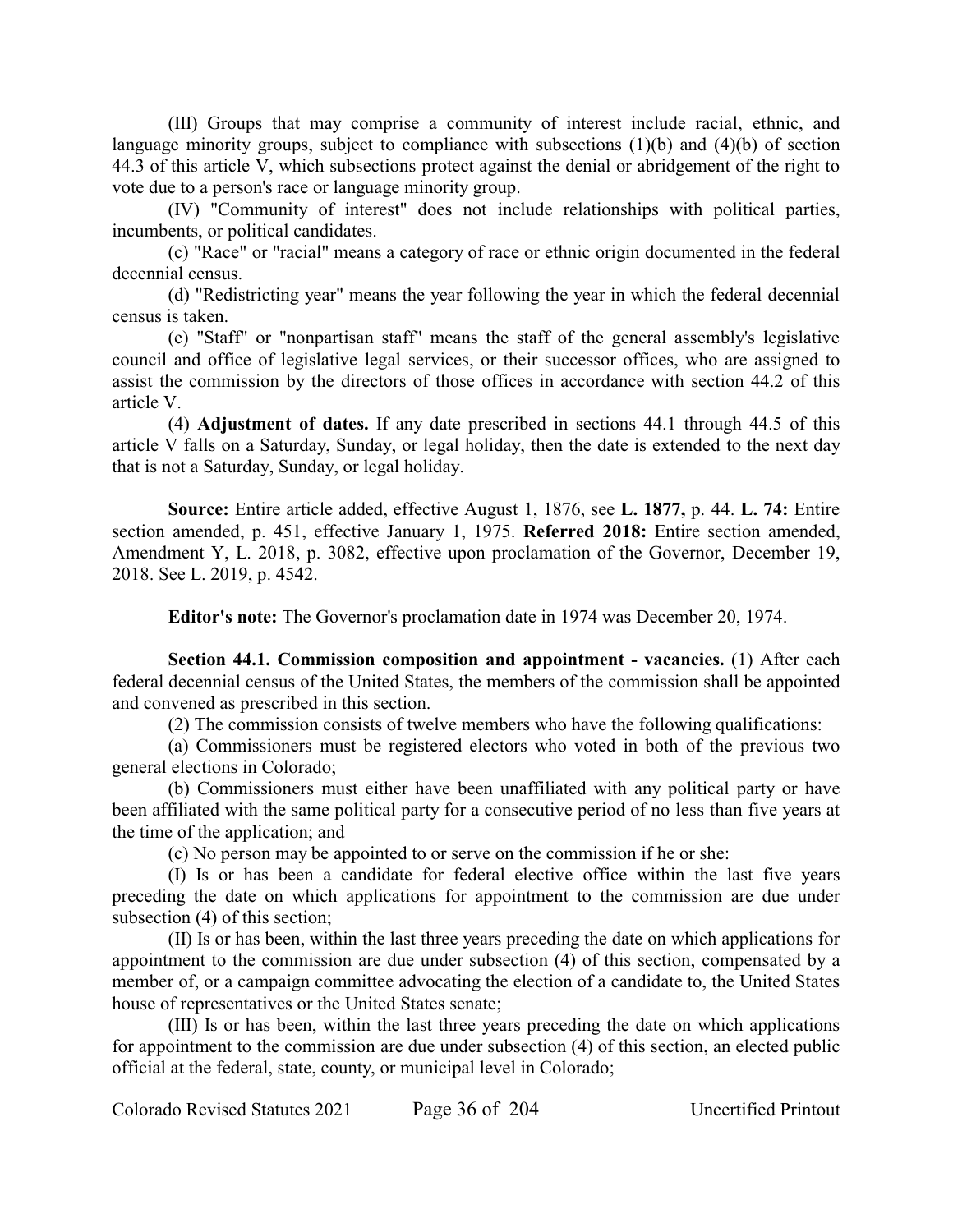(IV) Is or has been, within the last three years preceding the date on which applications for appointment to the commission are due under subsection (4) of this section, an elected political party official above the precinct level in Colorado or an employee of a political party;

(V) Is a member of the commission responsible for dividing the state into senatorial and representative districts of the general assembly; or

(VI) Is or has been a professional lobbyist registered to lobby with the state of Colorado, with any municipality in Colorado, or at the federal level within the last three years preceding the date on which applications for appointment to the commission are due under subsection (4) of this section.

(3) (a) By August 10 of the year prior to the redistricting year, nonpartisan staff shall, after holding one or more public hearings, prepare an application form that will allow appointing authorities to evaluate a person's experience and qualifications and make such application available on the general assembly's website or comparable means of communicating with the public.

(b) The application form must clearly state the legal obligations and expectations of potential appointees. Information required of applicants must include, but is not necessarily limited to, professional background, party affiliation, a description of past political activity, a list of all political and civic organizations to which the applicant has belonged within the previous five years, and whether the applicant meets the qualifications stated in subsection (2) of this section. In addition, the application form must require the applicant to explain why they want to serve on the commission and afford the applicant an opportunity to make a statement about how they will promote consensus among commissioners if appointed to the commission. Applicants may also choose to include up to four letters of recommendation with their application.

(4) By November 10 of the year prior to the redistricting year, any person who seeks to serve on the commission must submit a completed application to nonpartisan staff. All applications are public records and must be posted promptly after receipt on the general assembly's website or comparable means of communicating with the public.

(5) (a) No later than January 5 of the redistricting year, the chief justice of the Colorado supreme court shall designate a panel to review the applications. The panel must consist of the three justices or judges who most recently retired from the Colorado supreme court or the Colorado court of appeals, appointed sequentially starting with the most recent justice or judge to retire who has been affiliated with the same political party or unaffiliated with any political party for the two years prior to appointment; except that no appointee, within two years prior to appointment, shall have been affiliated with the same political party as a justice or judge already appointed to the panel. If any of the three justices or judges who most recently retired from the Colorado supreme court or the Colorado court of appeals is unable or unwilling to serve on the panel or has been affiliated within two years prior to appointment with a political party already represented on the panel, then the chief justice shall appoint the next justice or judge who most recently retired from the Colorado supreme court or the Colorado court of appeals and who has not been affiliated within two years prior to appointment with the same political party as any justice or judge already appointed to the panel. If, after considering all justices and judges who have retired from the Colorado supreme court and the Colorado court of appeals, fewer than three eligible participants for the panel have been identified who are able and willing to serve, the chief justice shall appoint the most recently retired district court judge who has not been affiliated within two years prior to appointment with the same political party as any previous

Colorado Revised Statutes 2021 Page 37 of 204 Uncertified Printout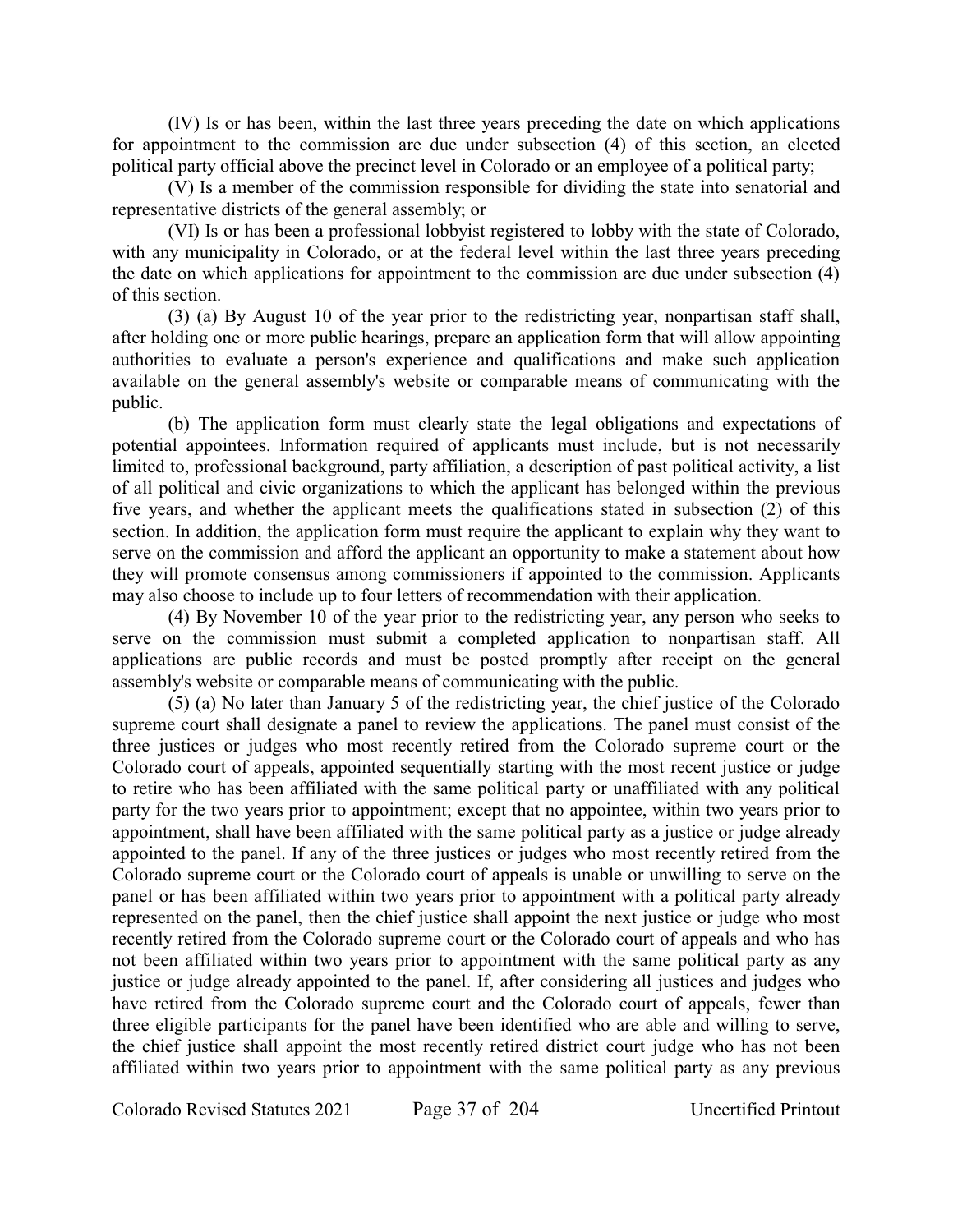appointee to the panel and who accepts such appointment. No justice or judge shall serve both on this panel and the panel assisting in the process of choosing members of the commission responsible for dividing the state into state senate and state house of representatives districts.

(b) All decisions of the panel regarding the selection of applicants pursuant to this section require the affirmative approval of all three members of the panel.

(c) The general assembly shall prescribe by law the compensation of members of the panel. Nonpartisan staff shall assist the panel in carrying out its duties.

(6) After applications are submitted, nonpartisan staff, with the cooperation and assistance of the secretary of state, shall make an objective and factual finding based on, to the extent possible, publicly available information, including information contained in the application and information contained within the records maintained by the secretary of state, whether each applicant meets the qualifications specified in subsection (2) of this section. No later than January 11 of the redistricting year, nonpartisan staff shall make its findings publicly available and notify the applicants of the staff's finding. If the staff finds that an applicant is not eligible, then the staff shall include the reasons in its finding.

(7) By January 18 of the redistricting year, the panel, in a public meeting, shall randomly select by lot from all of the applicants who were found to meet the qualifications specified in subsection (2) of this section the names of three hundred applicants who are affiliated with the state's largest political party, three hundred applicants who are affiliated with the state's second largest political party, and four hundred fifty applicants who are not affiliated with any political party, or such lesser number as there are total applicants who meet the qualifications specified in subsection (2) of this section for each of those groups.

(8) (a) In one or more public hearings conducted on or before February 1 of the redistricting year, after reviewing the applications of the applicants selected in accordance with subsection (7) of this section, the panel shall identify fifty applicants who are affiliated with the state's largest political party, fifty applicants who are affiliated with the state's second largest political party, and fifty applicants who are unaffiliated with any political party and who best demonstrate:

(I) Experience in organizing, representing, advocating for, adjudicating the interests of, or actively participating in groups, organizations, or associations in Colorado; and

(II) Relevant analytical skills, the ability to be impartial, and the ability to promote consensus on the commission.

(b) No later than February 1 of the redistricting year, from the applicants identified in subsection (8)(a) of this section, the panel shall choose by lot six applicants to serve on the commission as follows:

(I) Two commissioners who are not affiliated with any political party;

(II) Two commissioners who are affiliated with the state's largest political party; and

(III) Two commissioners who are affiliated with the state's second largest political party.

(c) In the process of choosing applicants by lot for appointment to the commission, no applicant whose name is chosen may be appointed if he or she is registered to vote in a congressional district that is already represented on the commission; except that, when all thenexisting congressional districts in Colorado are represented on the commission, a congressional district may be represented by a second commissioner. No congressional district may be represented by more than two commissioners. Any persons whose names are chosen but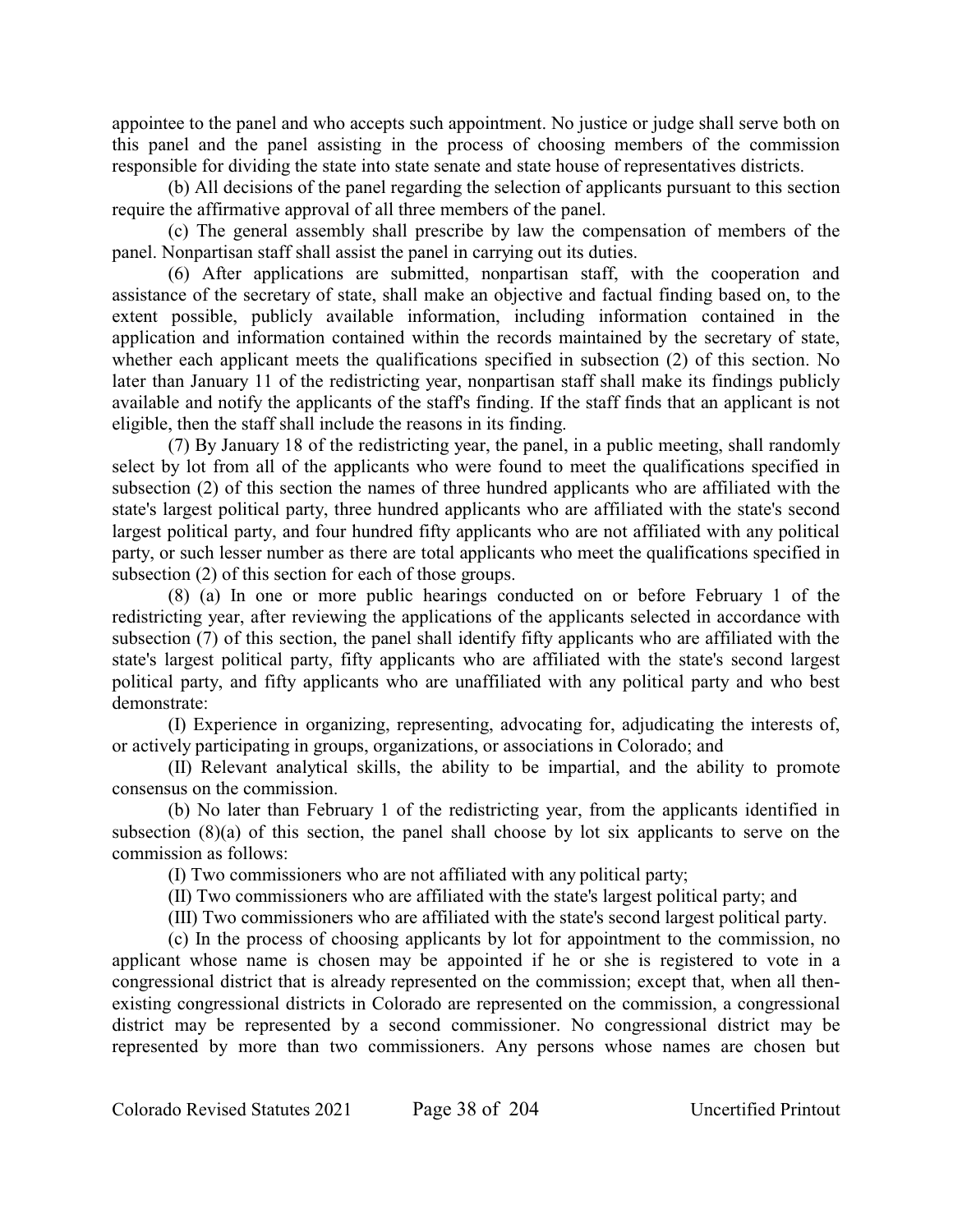duplicate a congressional district's representation on the commission and are not appointed to the commission shall be eligible for appointment pursuant to subsections (9) and (10) of this section.

(9) (a) By February 16 of the redistricting year, the majority leader of the state senate, the minority leader of the state senate, the majority leader of the state house of representatives, and the minority leader of the state house of representatives shall each select a pool of ten applicants who are affiliated with one of the state's two largest political parties from all applications submitted to nonpartisan staff and notify the panel of their selections.

(b) As determined by the legislative leaders in selecting their respective pools, the applicants selected for each pool must meet the qualifications set forth in subsection (2) of this section and demonstrate the qualities listed in subsection (8)(a) of this section.

(c) For each congressional district not represented by a commissioner appointed pursuant to subsections (8)(b) and (8)(c) of this section, each pool must consist of at least one applicant who is registered to vote in that congressional district.

(d) If there is an insufficient number of available applicants that meet the requirements of subsection (9)(b) of this section to select any complete pool, then the pool must consist of only those applicants who meet those requirements.

(10) By March 1 of the redistricting year, the panel of judges shall select, in such order as the panel determines, one commissioner from each legislative leader's pool of applicants and two commissioners from those applicants who are not affiliated with any political party and whose names were randomly selected by lot pursuant to subsection (7) of this section. The panel of judges must ensure that the commission includes four commissioners who are not affiliated with any political party, four commissioners who are affiliated with the state's largest political party, and four commissioners who are affiliated with the state's second largest political party. The panel of judges may interview applicants before making the appointments. In selecting applicants, the panel shall, in addition to considering applicants' other qualifications:

(a) To the extent possible, ensure that the commission reflects Colorado's racial, ethnic, gender, and geographic diversity;

(b) Ensure that at least one commissioner is registered to vote in each congressional district but no more than two commissioners are registered to vote in any single congressional district;

(c) Ensure that at least one commissioner resides west of the continental divide; and

(d) Ensure that all commissioners meet the qualifications set forth in subsection (2) of this section and demonstrate the qualities listed in subsection (8)(a) of this section.

(11) (a) A commissioner's position on the commission will be deemed vacant if he or she, having been appointed as a registered elector who is not affiliated with a political party, affiliates with a political party before the supreme court has approved a plan pursuant to section 44.5 of this article V. A commissioner's position on the commission will also be deemed vacant if he or she, having been affiliated with one of the state's two largest political parties at the time of appointment, affiliates with a different political party or becomes unaffiliated with any political party before the supreme court has approved a plan pursuant to section 44.5 of this article V.

(b) Any vacancy on the commission, including one that occurs due to death, resignation, removal, failure to meet the qualifications of appointment, refusal or inability to accept an appointment, or otherwise, must be filled as soon as possible by the designated appointing authority from the designated pool of eligible applicants for that commissioner's position and in the same manner as the originally chosen commissioner; except that no commissioner chosen to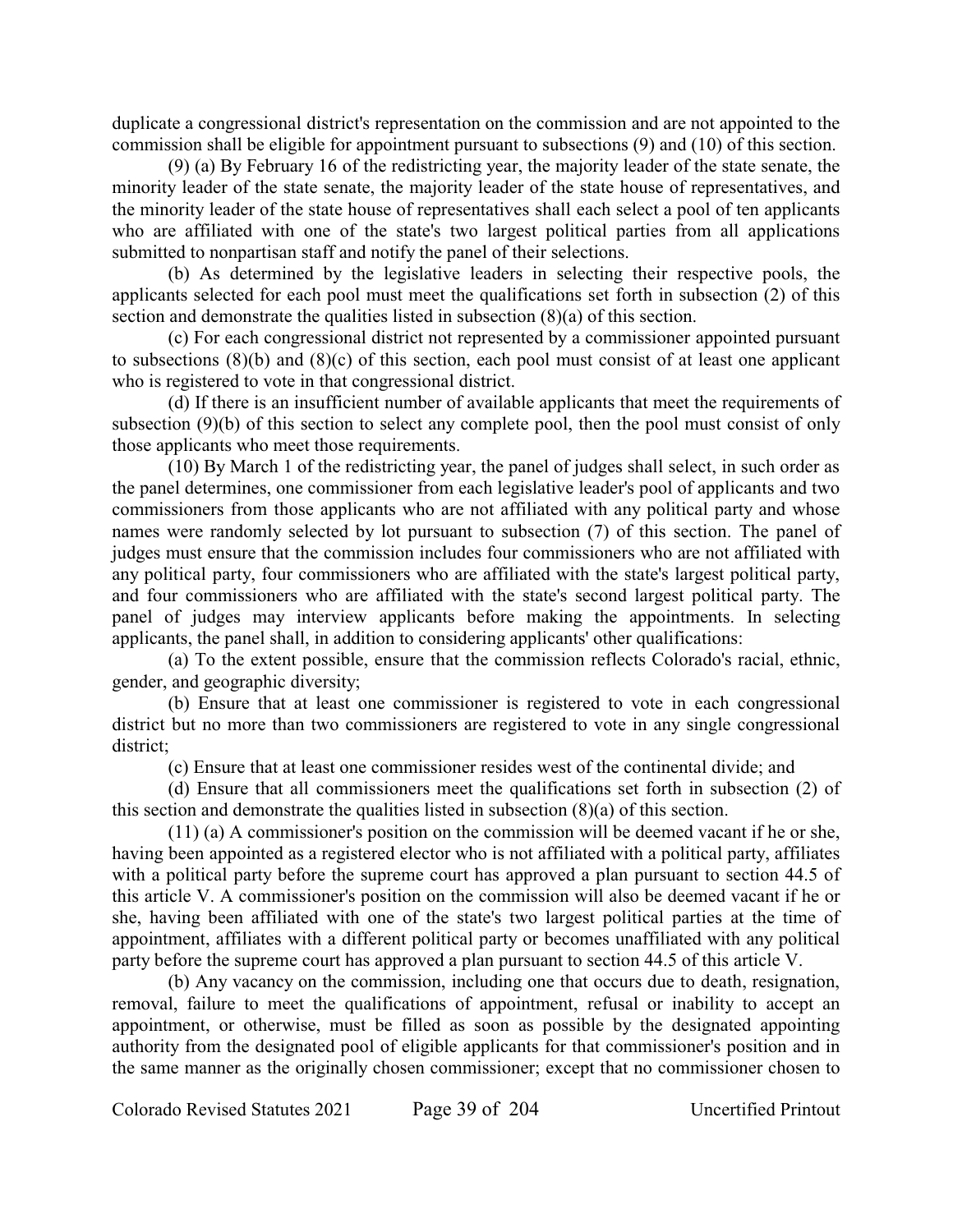fill a vacancy will be bypassed for appointment if all congressional districts are already represented on the commission.

(12) For purposes of this section, the state's two largest political parties shall be determined by the number of registered electors affiliated with each political party in the state according to voter registration data published by the secretary of state for the earliest day in January of the redistricting year for which such data is published.

**Source: Referred 2018:** Entire section added, Amendment Y, L. 2018, p. 3084, effective upon proclamation of the Governor, December 19, 2018. See L. 2019, p. 4542.

**Section 44.2. Commission organization - procedures - transparency - voting requirements.** (1) **Initial organization, officers, procedures, rules, and transparency.** (a) The governor shall convene the commission no later than March 15 of the redistricting year and appoint a temporary chairperson from the commission's members. Upon convening, the commission shall elect a chair and a vice-chair, who are not members of the same political party, and other such officers as it determines.

(b) The director of research of the legislative council and the director of the office of legislative legal services, or the directors of successor nonpartisan offices of the general assembly, shall appoint nonpartisan staff from their respective offices as needed to assist the commission and the panel of judges as described in section 44.1 of this article V. Nonpartisan staff shall acquire and prepare all necessary resources, including computer hardware, software, and demographic, geographic, and political databases, as far in advance as necessary to enable the commission to begin its work immediately upon convening.

(c) The commission may retain legal counsel in all actions and proceedings in connection with the performance of its powers, duties, and functions, including representation of the commission before any court.

(d) The general assembly shall appropriate sufficient funds for the payment of the expenses of the commission, the compensation and expenses of nonpartisan staff, and the compensation and expenses of the panel of judges as described in section 44.1 of this article V. Members of the commission shall be reimbursed for their reasonable and necessary expenses and may also receive such per diem allowance as may be established by the general assembly. Subject to available appropriations, hardware and software necessary for the development of plans may, at the request of any commissioner, be provided to the commissioner. The commission and its staff must have access to statistical information compiled by the state and its political subdivisions as necessary for its duties. State agencies and political subdivisions shall comply with requests from the commission and its staff for such statistical information.

(e) The commission shall adopt rules to govern its administration and operation. The commission must provide at least seventy-two hours of advance public notice of all proposed rules prior to consideration for adoption; except that proposed rules may be amended during commission deliberations without such advance notice of specific, related amendments. Neither the commission's procedural rules nor its mapping decisions are subject to the "State Administrative Procedure Act", article 4 of title 24, C.R.S., or any successor statute. Rules must include but need not be limited to the following:

(I) The hearing process and review of maps submitted for its consideration;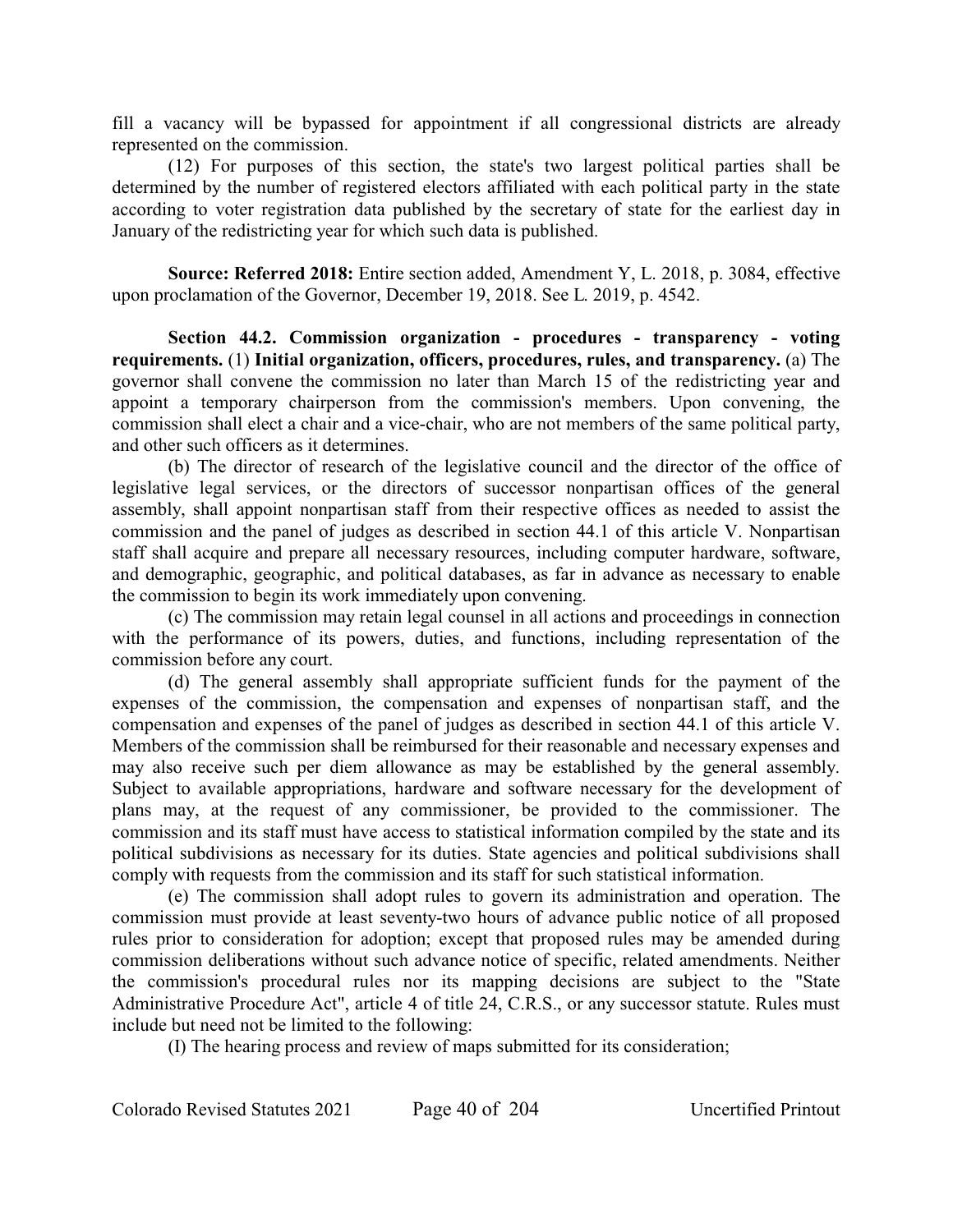(II) Maintenance of a record of the commission's activities and proceedings, including a record of written and oral testimony received, and of the commission's directions to nonpartisan staff on proposed changes to any plan and the commission's rationale for such changes;

(III) The process for removing commissioners for participating in communications prohibited under this section;

(IV) The process for recommending changes to plans submitted to the commission by nonpartisan staff; and

(V) The adoption of a statewide meeting and hearing schedule, including the necessary elements of electronic attendance at a commission hearing.

(2) **Voting requirements.** A simple majority of the appointed commissioners may approve rules and procedural decisions. The election of the commission's chair and vice-chair requires the affirmative vote of at least eight commissioners, including the affirmative vote of at least one commissioner who is unaffiliated with any political party. Removal of any commissioner as provided in this section requires the affirmative vote of at least eight commissioners, including the affirmative vote of at least two commissioners who are unaffiliated with any political party. Adoption of the final plan for submission to the supreme court and the adoption of a revised plan after a plan is returned to the commission from the supreme court requires the affirmative vote of at least eight commissioners, including the affirmative vote of at least two commissioners who are unaffiliated with any political party. The commission shall not vote upon a final plan until at least seventy-two hours after it has been proposed to the commission in a public meeting or at least seventy-two hours after it has been amended by the commission in a public meeting, whichever occurs later; except that commissioners may unanimously waive the seventy-two hour requirement.

(3) **Public involvement - hearing process.** (a) All Colorado residents, including individual commissioners, may present proposed redistricting maps or written comments, or both, for the commission's consideration.

(b) The commission must, to the maximum extent practicable, provide opportunities for Colorado residents to present testimony at hearings held throughout the state. The commission shall not approve a redistricting map until at least three hearings have been held in each congressional district, including at least one hearing that is held in a location west of the continental divide and at least one hearing that is held in a location east of the continental divide and either south of El Paso county's southern boundary or east of Arapahoe county's eastern boundary. No gathering of commissioners can be considered a hearing for this purpose unless it is attended, in person or electronically, by at least ten commissioners. The commission shall establish by rule the necessary elements of electronic attendance at a commission hearing.

(c) The commission shall maintain a website or comparable means of communicating with the public through which any Colorado resident may submit proposed maps or written comments, or both, without attending a hearing of the commission.

(d) The commission shall publish all written comments pertaining to redistricting on its website or comparable means of communicating with the public as well as the name of the Colorado resident submitting such comments. If the commission or nonpartisan staff have a substantial basis to believe that the person submitting such comments has not truthfully or accurately identified himself or herself, the commission need not consider and need not publish such comments but must notify the commenter in writing of this fact. The commission may withhold comments, in whole or in part, from the website or comparable means of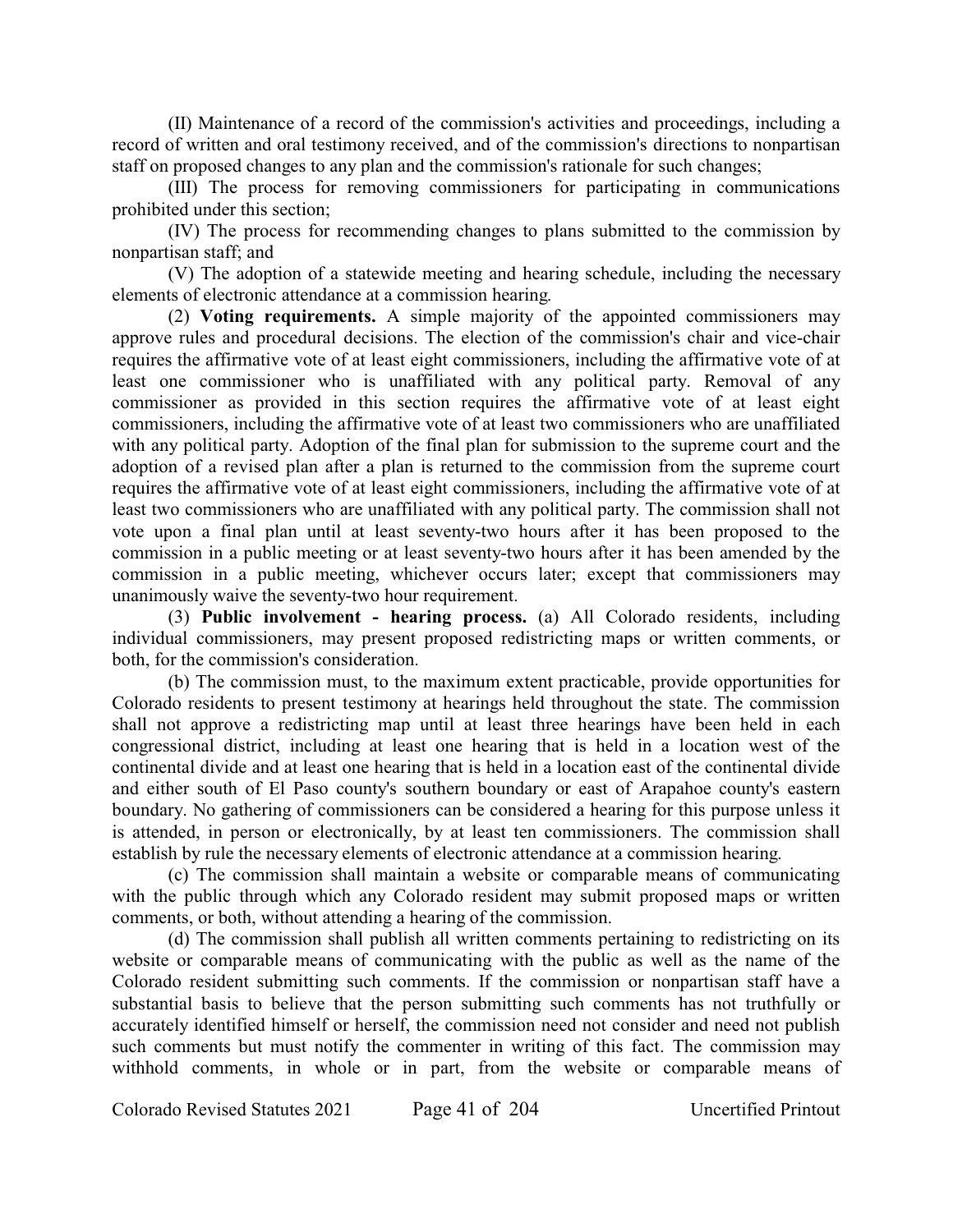communicating with the public that do not relate to redistricting maps, policies, or communities of interest.

(e) The commission shall provide simultaneous access to the regional hearings by broadcasting them via its website or comparable means of communicating with the public and maintain an archive of such hearings for online public review.

(4) **Ethical obligations - transparency - lobbyist reporting.** (a) Commissioners are guardians of the public trust and are subject to antibribery and abuse of public office requirements as provided in parts 3 and 4 of article 8 of title 18, C.R.S., as amended, or any successor statute.

(b) To ensure transparency in the redistricting process:

(I) (A) The commission and the commissioners are subject to open meetings requirements as provided in part 4 of article 6 of title 24, C.R.S., as amended, or any successor statute.

(B) Except as provided in subsection  $(4)(b)(I)(D)$  of this section, a commissioner shall not communicate with nonpartisan staff on the mapping of congressional districts unless the communication is during a public meeting or hearing of the commission.

(C) Except for public input and comment, nonpartisan staff shall not have any communications about the content or development of any plan outside of public hearings with anyone except other staff members. Nonpartisan staff shall report to the commission any attempt by anyone to exert influence over the staff's role in the drafting of plans.

(D) One or more nonpartisan staff may be designated to communicate with commissioners regarding administrative matters, the definition and scope of which shall be determined by the commission.

(E) Any commissioner who participates in a communication prohibited in this section must be removed from the commission, and such vacancy must be filled within seven days.

(II) The commission, each commissioner, and nonpartisan staff are subject to open records requirements as provided in part 1 of article 72 of title 24, C.R.S., as amended, or any successor statute; except that maps in draft form and not submitted to the commission are not public records subject to disclosure. Work product and communications among nonpartisan staff are subject to disclosure once a plan is submitted to the supreme court.

(III) Persons who contract for or receive compensation for advocating to the commission, to one or more commissioners, or to the nonpartisan staff for the adoption or rejection of any map, amendment to a map, mapping approach, or manner of compliance with any of the mapping criteria specified in section 44.3 of this article V are lobbyists who must disclose to the secretary of state any compensation contracted for, compensation received, and the person or entity contracting or paying for their lobbying services. Such disclosure must be made no later than seventy-two hours after the earlier of each instance of such lobbying or any payment of such compensation. The secretary of state shall publish on the secretary of state's website or comparable means of communicating with the public the names of such lobbyists as well as the compensation received and the persons or entities for whom they work within twenty-four hours of receiving such information. The secretary of state shall adopt rules to facilitate the complete and prompt reporting required by this subsection  $(4)(b)(III)$  as well as a complaint process to address any lobbyist's failure to report a full and accurate disclosure, which complaint must be heard by an administrative law judge, whose decision may be appealed to the court of appeals.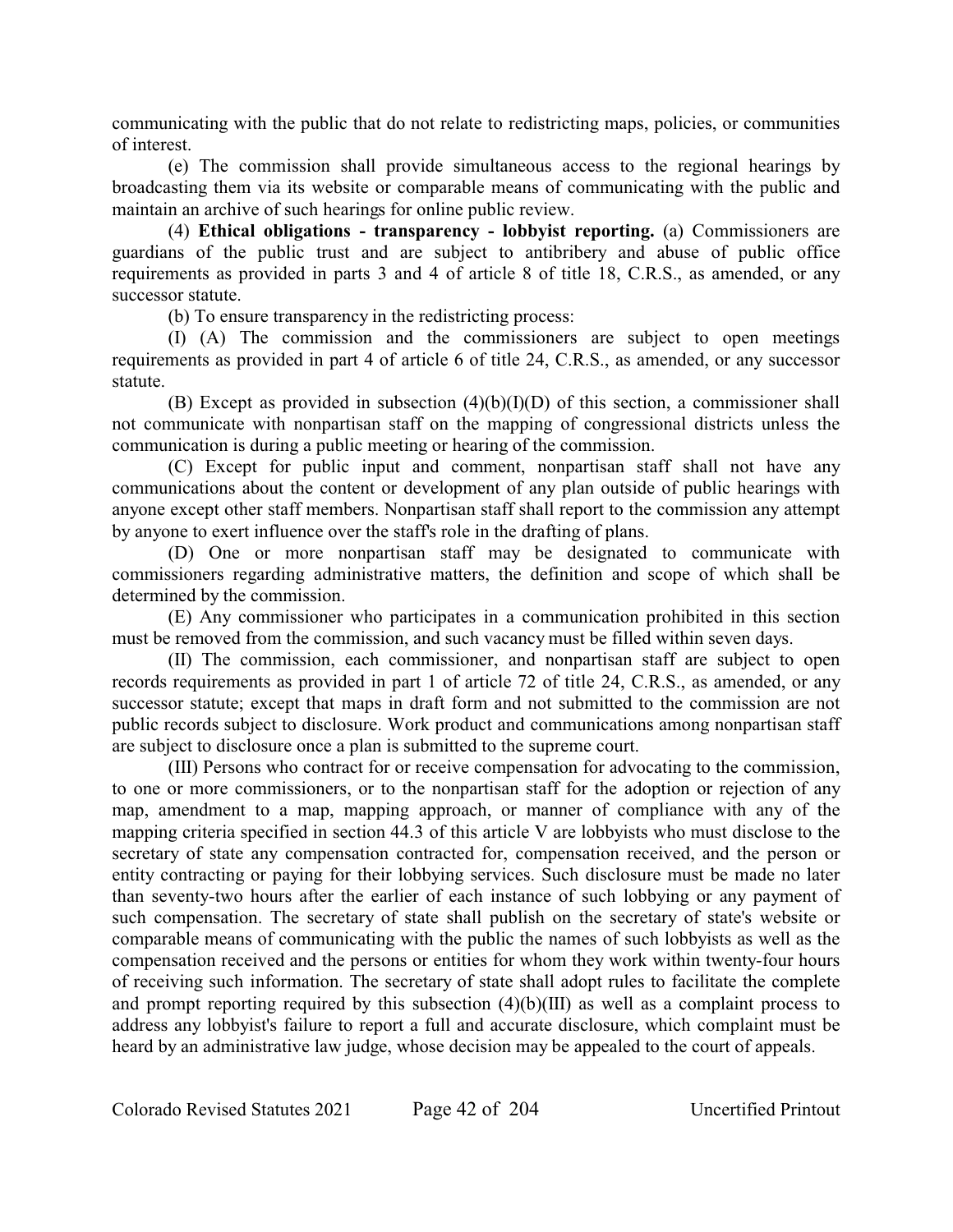**Source: Referred 2018:** Entire section added, Amendment Y, L. 2018, p. 3088, effective upon proclamation of the Governor, December 19, 2018. See L. 2019, p. 4542.

**Section 44.3. Criteria for determinations of congressional districts - definition.** (1) In adopting a congressional redistricting plan, the commission shall:

(a) Make a good-faith effort to achieve precise mathematical population equality between districts, justifying each variance, no matter how small, as required by the constitution of the United States. Districts must be composed of contiguous geographic areas;

(b) Comply with the federal "Voting Rights Act of 1965", 52 U.S.C. sec. 50301, as amended.

(2) (a) As much as is reasonably possible, the commission's plan must preserve whole communities of interest and whole political subdivisions, such as counties, cities, and towns.

(b) Districts must be as compact as is reasonably possible.

(3) (a) Thereafter, the commission shall, to the extent possible, maximize the number of politically competitive districts.

(b) In its hearings in various locations in the state, the commission shall solicit evidence relevant to competitiveness of elections in Colorado and shall assess such evidence in evaluating proposed maps.

(c) When the commission approves a plan, or when nonpartisan staff submits a plan in the absence of the commission's approval of a plan as provided in section 44.4 of this article V, the nonpartisan staff shall, within seventy-two hours of such action, make publicly available, and include in the commission's record, a report to demonstrate how the plan reflects the evidence presented to, and the findings concerning, the extent to which competitiveness in district elections is fostered consistent with the other criteria set forth in this section.

(d) For purposes of this subsection (3), "competitive" means having a reasonable potential for the party affiliation of the district's representative to change at least once between federal decennial censuses. Competitiveness may be measured by factors such as a proposed district's past election results, a proposed district's political party registration data, and evidencebased analyses of proposed districts.

(4) No map may be approved by the commission or given effect by the supreme court if:

(a) It has been drawn for the purpose of protecting one or more incumbent members, or one or more declared candidates, of the United States house of representatives or any political party; or

(b) It has been drawn for the purpose of or results in the denial or abridgement of the right of any citizen to vote on account of that person's race or membership in a language minority group, including diluting the impact of that racial or language minority group's electoral influence.

**Source: Referred 2018:** Entire section added, Amendment Y, L. 2018, p. 3091, effective upon proclamation of the Governor, December 19, 2018. See L. 2019, p. 4542.

**Section 44.4. Preparation, amendment, and approval of plans - public hearings and participation.** (1) The commission shall begin by considering a plan, created by nonpartisan staff alone, to be known as the "preliminary plan". The preliminary plan must be presented and published no earlier than thirty days and no later than forty-five days after the commission has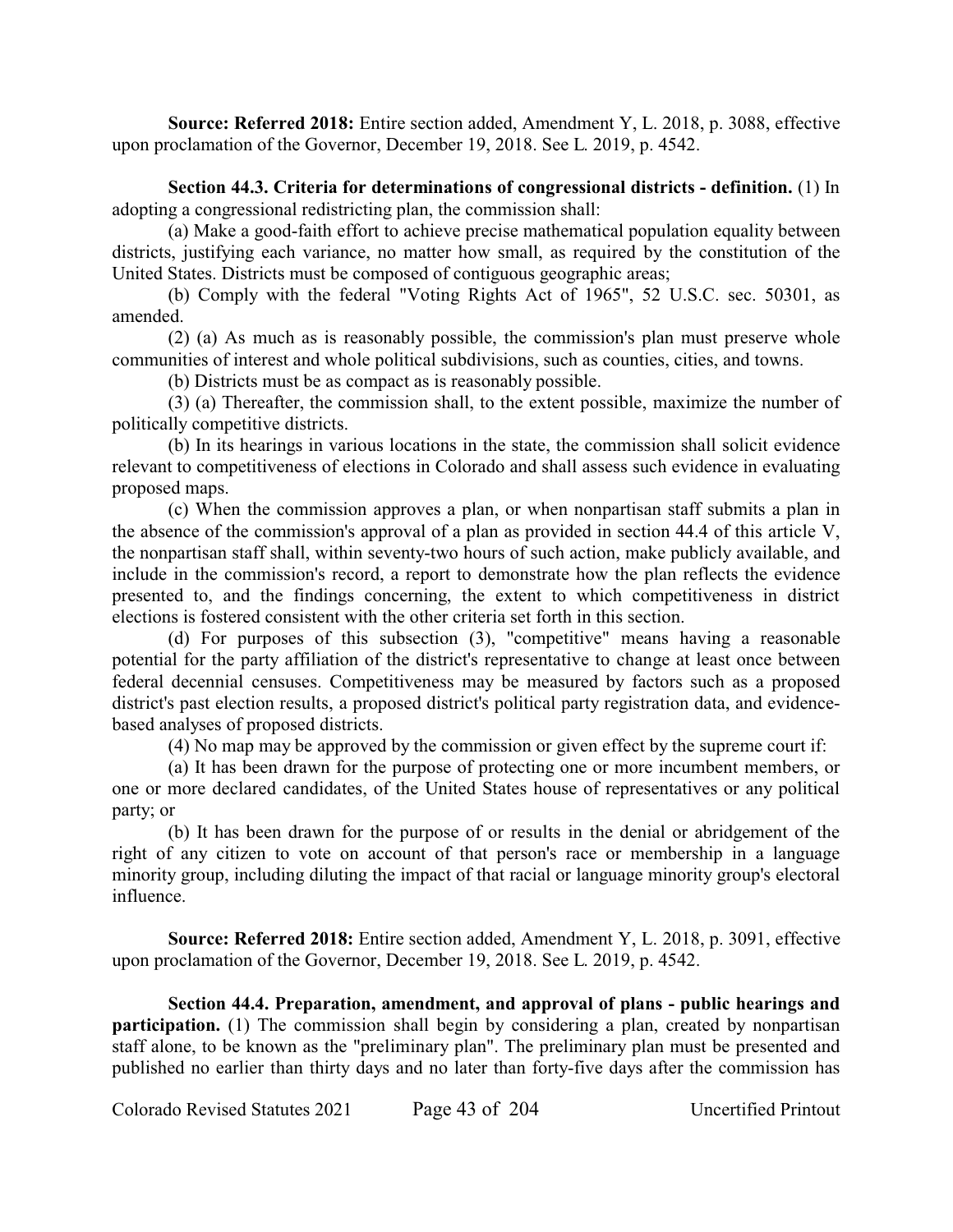convened or the necessary census data are available, whichever is later. Within the first twenty days after the commission has convened, any member of the public and any member of the commission may submit written comments to nonpartisan staff on the creation of the preliminary plan and on communities of interest that require representation in one or more specific areas of the state. Nonpartisan staff shall consider such comments in creating the preliminary plan and such comments must be part of the record of the commission's activities and proceedings. At the first public hearing at which the preliminary plan is presented, nonpartisan staff shall explain how the plan was created, how the plan addresses the categories of public comments received, and how the plan complies with the criteria prescribed in section 44.3 of this article V.

(2) By July 7 of the redistricting year, the commission shall complete public hearings on the preliminary plan in several places throughout the state in accordance with section 44.2 of this article V.

(3) Subsequent to hearings on the preliminary plan, nonpartisan staff shall prepare, publish online, and present to the commission no fewer than three plans, except as provided in subsection (5) of this section. These plans will be known as the "staff plans" and must be named and numbered sequentially for purposes of subsection (6) of this section. Staff plans must be prepared, published online, and presented in accordance with a timetable established by the commission; except that each staff plan must be presented to the commission no fewer than ten days after the presentation of any previous staff plan and no fewer than twenty-four hours after it has been published online. If the commission fails to establish a timetable for the presentation of staff plans within ten days after the completion of hearings on the preliminary plan, nonpartisan staff shall establish such timetable. Nonpartisan staff shall keep each plan confidential until it is published online or by a comparable means of communicating with the public using generally available technologies. The commission may provide direction, if approved by at least eight commissioners including at least one commissioner unaffiliated with any political party, for the development of staff plans through the adoption of standards, guidelines, or methodologies to which nonpartisan staff shall adhere, including standards, guidelines, or methodologies to be used to evaluate a plan's competitiveness, consistent with section 44.3 (3)(d) of this article V. In preparing all staff plans, nonpartisan staff shall also consider public testimony and public comments received by the commission that are consistent with the criteria specified in section 44.3 of this article V.

(4) Any commissioner or group of commissioners may request nonpartisan staff to prepare additional plans or amendments to plans. Any such request must be made in a public hearing of the commission but does not require commission approval. Plans or amendments developed in response to such requests are separate from staff plans for purposes of subsection (6) of this section.

(5) (a) The commission may adopt a final plan at any time after presentation of the first staff plan, in which case nonpartisan staff does not need to prepare or present additional staff plans.

(b) No later than September 1 of the redistricting year, the commission shall adopt a final plan, which must then be submitted to the supreme court for its review and determination in accordance with section 44.5 of this article V.

(c) The commission may adjust the deadlines specified in this section if conditions outside of the commission's control require such an adjustment to ensure adopting a final plan as required by this subsection (5).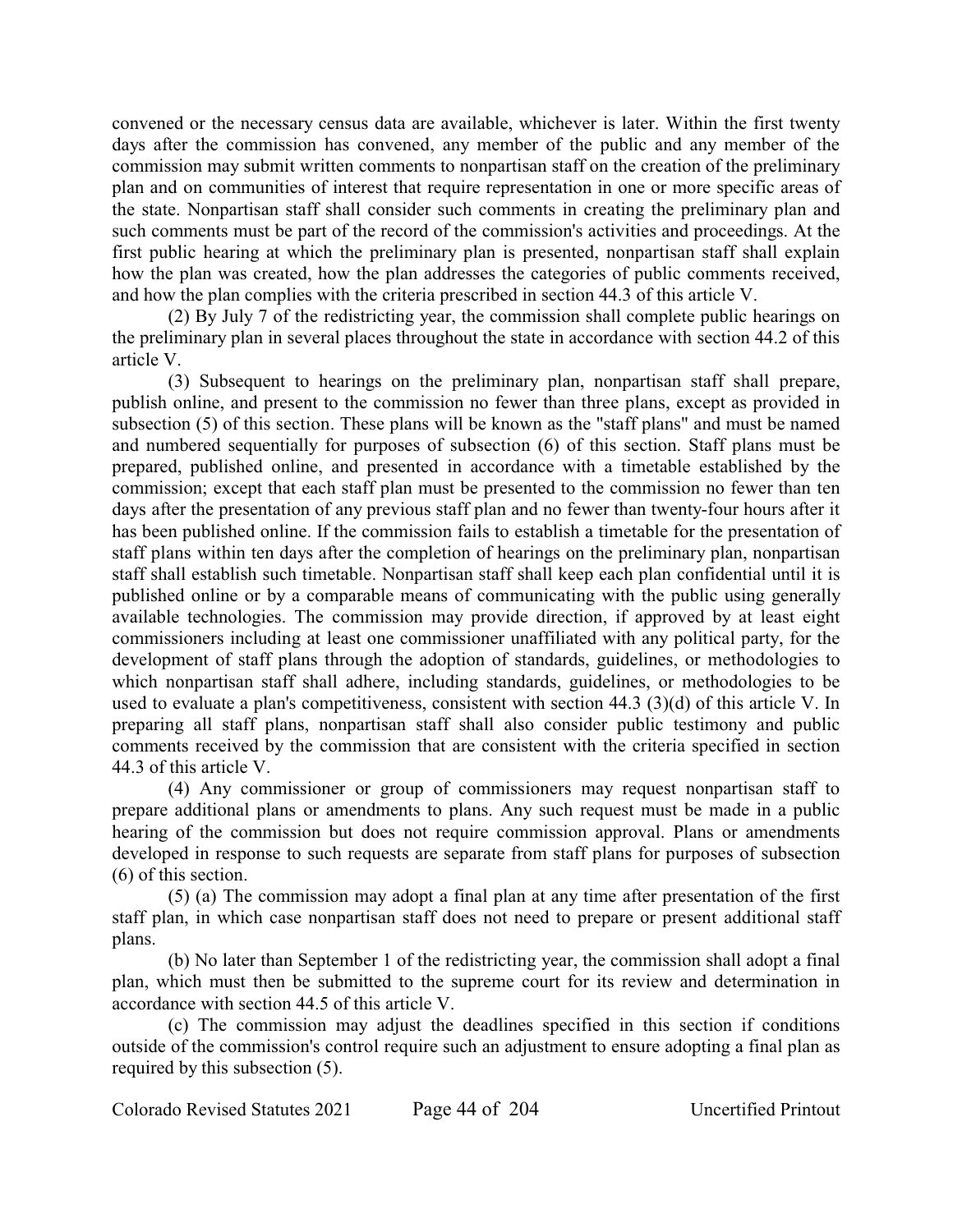(d) The commission may grant nonpartisan staff the authority to make technical de minimis adjustments to the adopted plan prior to its submission to the supreme court.

(6) If for any reason the commission does not adopt a final plan by the date specified in subsection (5) of this section, then nonpartisan staff shall submit the unamended third staff plan to the supreme court.

**Source: Referred 2018:** Entire section added, Amendment Y, L. 2018, p. 3092, effective upon proclamation of the Governor, December 19, 2018. See L. 2019, p. 4542.

**Section 44.5. Supreme court review.** (1) The supreme court shall review the submitted plan and determine whether the plan complies with the criteria listed in section 44.3 of this article V. The court's review and determination shall take precedence over other matters before the court. The supreme court shall adopt rules for such proceedings and for the production and presentation of supportive evidence for such plan. Any legal arguments concerning such plan must be submitted to the supreme court pursuant to the schedule established by the court.

(2) The supreme court shall approve the plan submitted unless it finds that the commission or nonpartisan staff, in the case of a staff plan submitted in the absence of a commission-approved plan, abused its discretion in applying or failing to apply the criteria listed in section 44.3 of this article V, in light of the record before the commission. The supreme court may consider any maps submitted to the commission in assessing whether the commission or nonpartisan staff, in the case of a staff plan submitted in the absence of a commission-approved plan, abused its discretion.

(3) If the supreme court determines that the submitted plan constitutes an abuse of discretion in applying or failing to apply the criteria listed in section 44.3 of this article V, in light of the record before the commission, the supreme court shall return the plan to the commission with the court's reasons for disapproval.

(4) (a) By November 1 of the redistricting year, the supreme court shall approve the plan submitted or return the plan to the commission.

(b) If the court returns the plan to the commission, the commission shall have twelve days to hold a commission hearing that includes public testimony and to return an adopted plan that resolves the court's reasons for disapproval.

(c) If the commission fails to adopt and return a plan to the court within twelve days, nonpartisan staff shall have an additional three days to prepare a plan that resolves the court's reasons for disapproval and return it to the court for approval.

(d) The supreme court shall review the revised plan in accordance with subsections (1), (2), and (3) of this section.

(5) The supreme court shall approve a plan for the redrawing of congressional districts no later than December 15 of the redistricting year. The court shall order that such plan be filed with the secretary of state no later than such date.

**Source: Referred 2018:** Entire section added, Amendment Y, L. 2018, p. 3094, effective upon proclamation of the Governor, December 19, 2018. See L. 2019, p. 4542.

**Section 44.6. Severability.** If any provision of sections 44.1 through 44.5 of this article V is found by a court of competent jurisdiction to be unconstitutional, or if any application of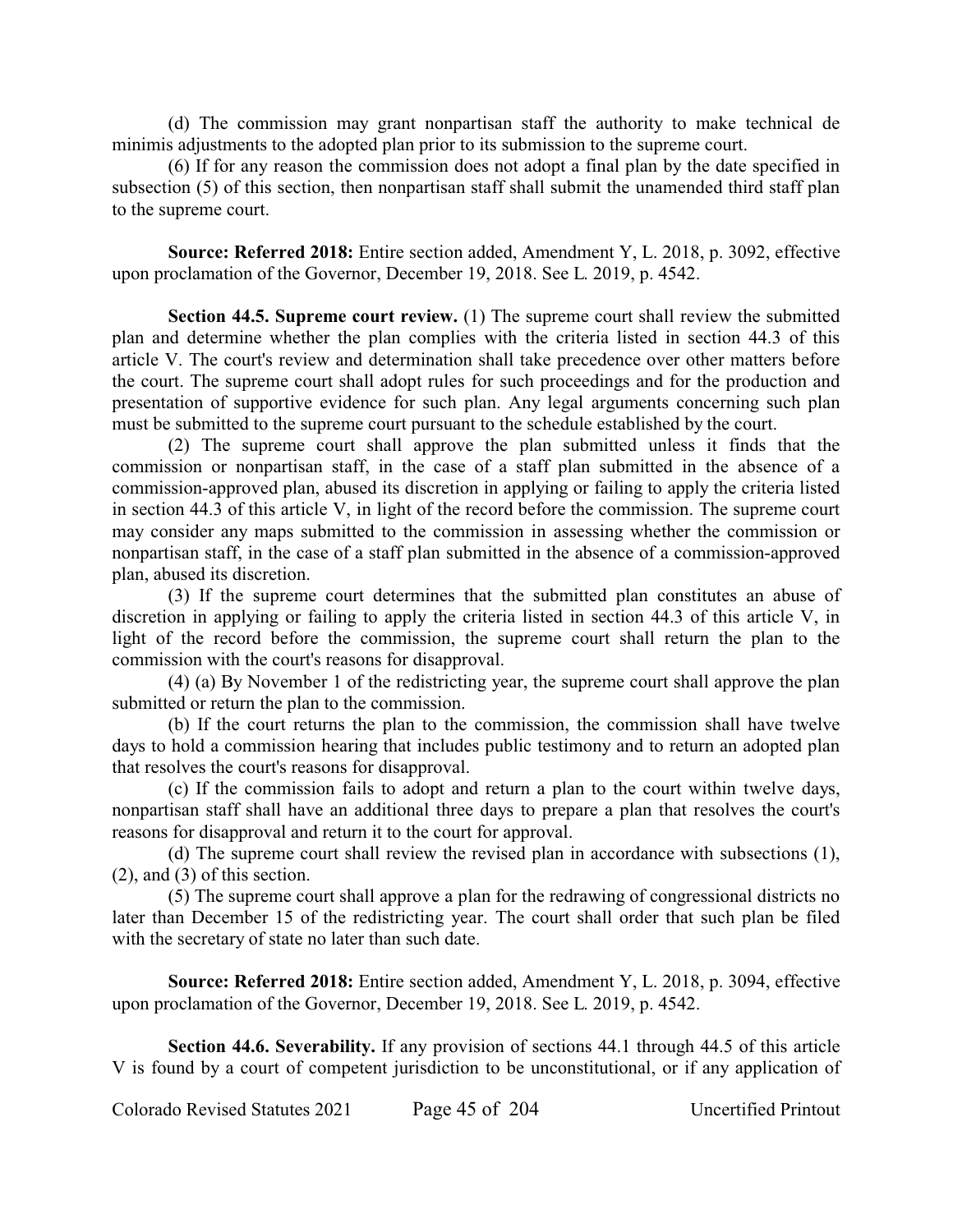these sections is found by such a court to be unconstitutional, such invalidity shall not affect other provisions or applications of the remaining provisions of these sections that can be given effect without the invalid provision or application. The provisions of sections 44.1 through 44.5 of this article V are deemed and declared severable.

**Source: Referred 2018:** Entire section added, Amendment Y, L. 2018, p. 3094, effective upon proclamation of the Governor, December 19, 2018. See L. 2019, p. 4542.

**Section 45. General assembly.** The general assembly shall consist of not more than thirty-five members of the senate and of not more than sixty-five members of the house of representatives, one to be elected from each senatorial and each representative district, respectively.

**Source:** Entire article added, effective August 1, 1876, see **L. 1877,** p. 44. **Initiated 62:** Entire section R&RE, see **L. 63,** p. 1045. **Initiated 66:** Entire section R&RE, see **L. 67,** p. 11 of the supplement to the 1967 Session Laws.

# **Historical background of and cases construing "Amendment No. 7"**

"Amendment No. 7" consists of the constitutional provisions of sections 45 to 48 of article V, as amended, November 6, 1962. Prior to this date sections 45 to 47 of article V read as follows:

**Section 45. Census.** The general assembly shall provide by law for an enumeration of the inhabitants of the state, in the year of our Lord 1885, and every tenth year thereafter; and at the session next following such enumeration, and also at the session next following an enumeration made by the authority of the United States, shall revise and adjust the apportionment for senators and representatives, on the basis of such enumeration according to ratios to be fixed by law.

**Section 46. Number of members of general assembly.** The senate shall consist of not more than thirty-five and the house of not more than sixty-five members. (As amended November 7, 1950).

**Section 47. Senatorial and representative districts.** Senatorial and representative districts may be altered from time to time, as public convenience may require. When a senatorial or representative district shall be composed of two or more counties, they shall be contiguous, and the district as compact as may be. No county shall be divided in the formation of a senatorial or representative district.

# **Cases construing "Amendment No. 7"**

**The case of Lisco v. McNichols, 208 F. Supp. 471 (D. Colo. 1962)** was the forerunner of apportionment cases. While "Amendment No. 7" was not involved, the constitutionality of apportionment statutes (sections 63-1-2, 63-1-3 and 63-1-6, CRS 53, since repealed), providing for the number of senators and representatives and fixing for their apportionment, was questioned on the basis such apportionment was disproportionate and give unequal voting rights.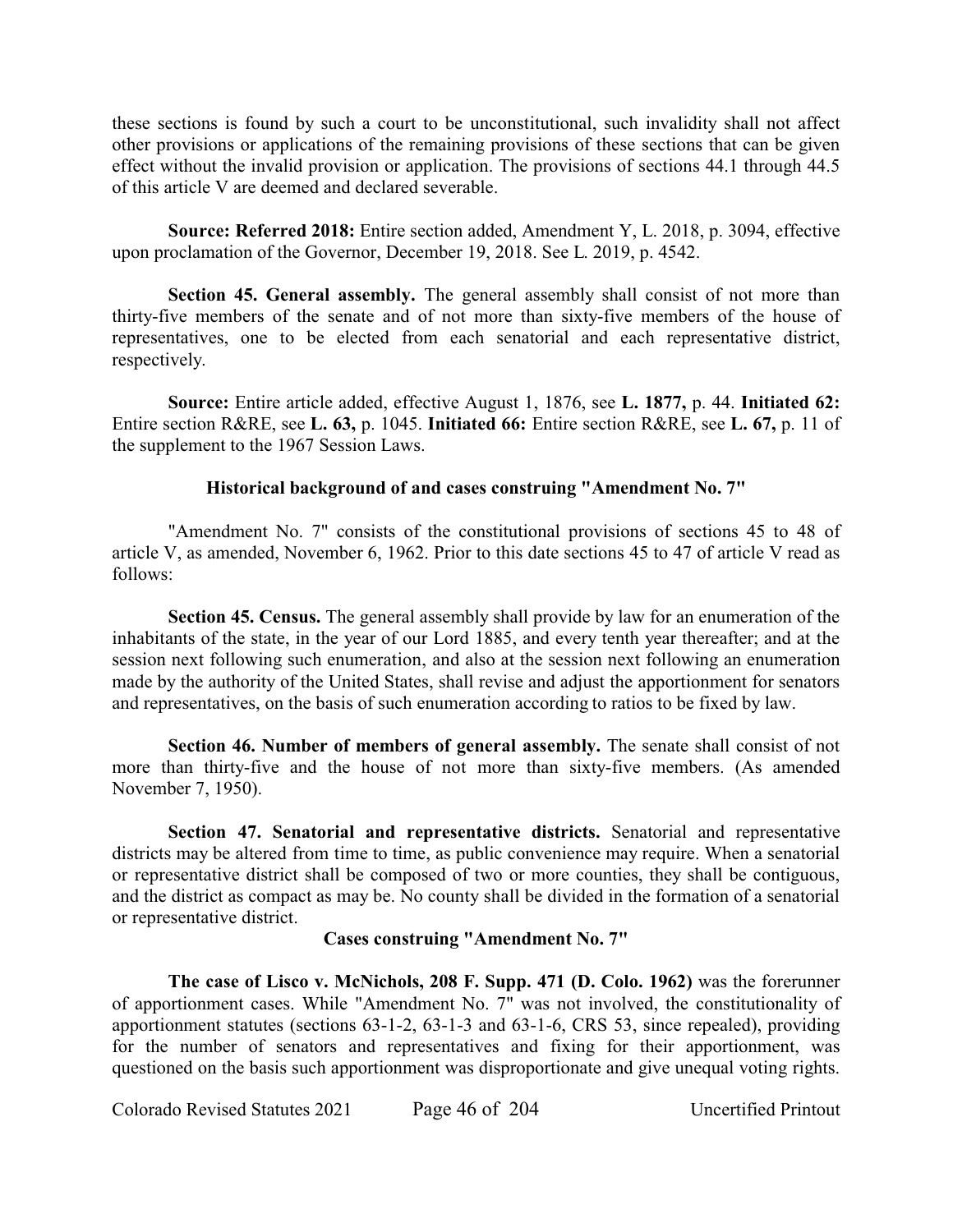The court decided that because of the imminence of the 1962 elections and because two proposed constitutional amendments (no. 7 and no. 8) concerning apportionment were on the ballot to be voted on in the 1962 election they would refrain from acting and the case was continued.

The question next arose in the case of **Lisco v. Love, 219 F. Supp. 922 (D. Colo. 1963).** In the 1962 election "Amendment No. 8" was rejected and "Amendment No. 7", amending sections 45, 46, 47 and 48 of article V of the constitution was approved. The question before the court under this case was whether apportionment of the senate under "Amendment No. 7" was valid. The court held the apportionment comported with the equal protection clause of the U.S. Constitution and dismissed the case.

This decision was appealed in **Lucas v. Forty-fourth Gen. Ass'y, 377 U.S. 713, 84 S. Ct. 1459, 13 L. Ed. 2d 632 (1964),** wherein the U.S. supreme court reversed the district court and held such apportionment did not comport to the equal protection clause and remanded the case for further proceedings.

**Further proceedings were had in the case of Lucas v. Forty-fourth Gen. Ass'y, 232 F. Supp. 797 (D. Colo. 1964).** At this hearing the district court held that "Amendment No. 7" was not severable and therefore failed in toto and subdistricting was not prohibited by section 47 of article V. Furthermore, the imminence of the 1964 election did not require utilization of the apportionment provisions of the invalid "Amendment No. 7" as there was sufficient time for the state to take action to effectuate the U.S. supreme court decision. The matter was set over pending such state action.

Following this hearing the Governor called a special session and as a result an apportionment bill (Senate Bill No. 1, L. 64, 2nd Ex. Sess., pp. 27-37) was enacted. This Senate Bill No. 1 was submitted to the district court which approved it but retained jurisdiction.

The decision was appealed to the U.S. supreme court in the case of Forty-fourth Gen. Ass'y v. Lucas, 379 U.S. 693, 85 S. Ct. 715, 13 L. Ed. 2d 699 (1964). The supreme court affirmed all decisions of the federal court relating to federal questions but vacated the decision as to all other questions and remanded the case, leaving open to the district court the question of severability of "Amendment No. 7".

Before the decision on this appeal was handed down there was a supervening case in the state court, White v. Anderson, 155 Colo. 291, 394 P.2d 333 (1964), wherein the constitutionality of that portion of section 47 of article V dealing with subdistricting was questioned. The supreme court held the subdistricting provision was a state question in spite of retained jurisdiction of the federal district court and determined the subdistricting provision was invalid but in view of the imminence of the 1964 election, stayed effect of its judgment until the convening of the 1965 session of the legislature.

The Forty-fifth General Assembly introduced an apportionment bill (House Bill No. 1438, later postponed). During its progress through the House interrogatories were submitted to

Colorado Revised Statutes 2021 Page 47 of 204 Uncertified Printout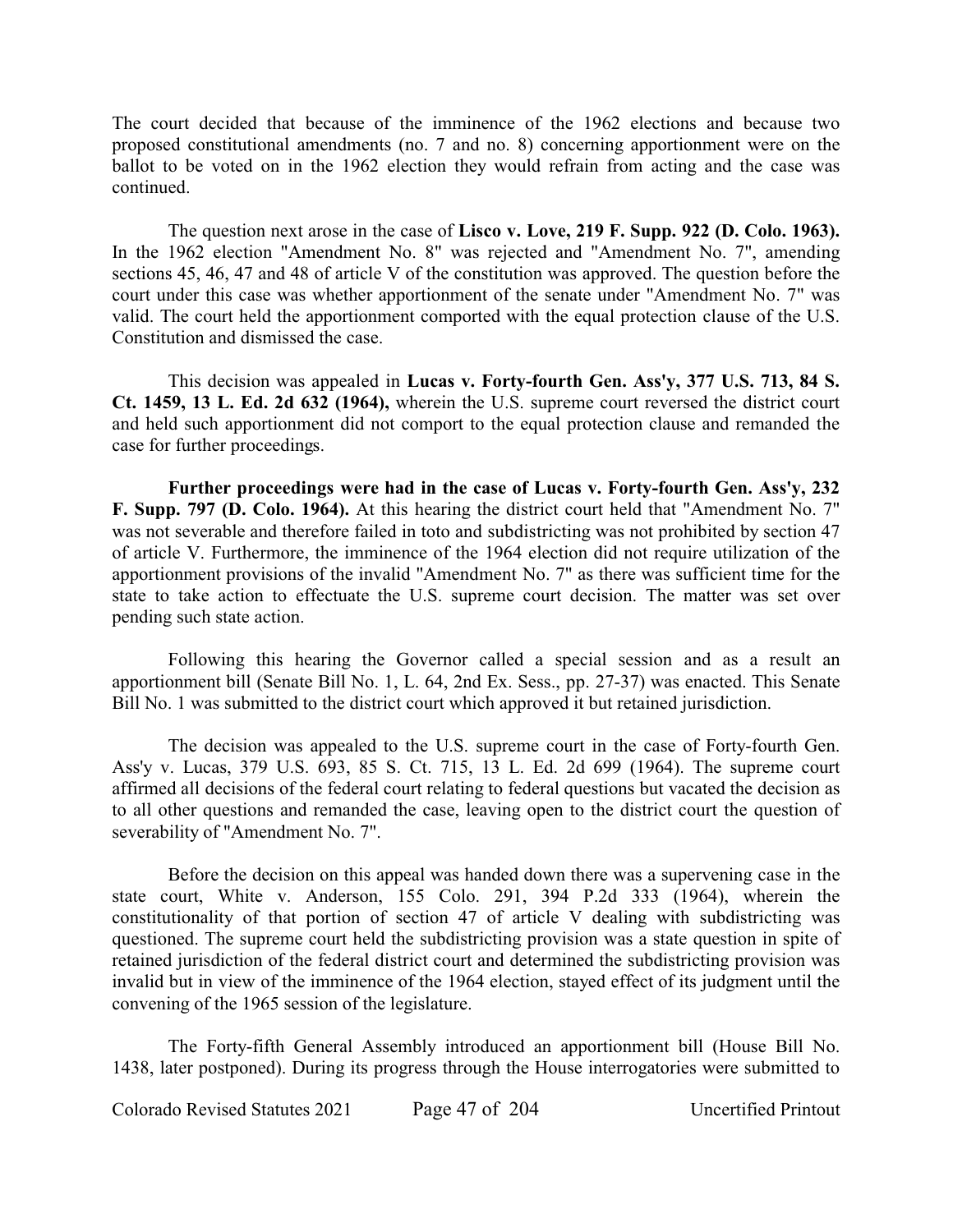the state supreme court requesting an opinion on the severability of "Amendment No. 7". The court held in In re Interrogatories, 157 Colo. 76, 400 P.2d 931 (1965), that such amendment was not severable and the whole "Amendment No. 7" was invalid and void.

**Section 46. Senatorial and representative districts - commission created.** (1) **Declaration of the people.** The people of the state of Colorado find and declare that:

(a) The practice of political gerrymandering, whereby legislative districts are purposefully drawn to favor one political party or incumbent politician over another, must end;

(b) The public's interest in prohibiting political gerrymandering is best achieved by creating a new and independent commission that is politically balanced, provides representation to voters not affiliated with either of the state's two largest parties, and utilizes nonpartisan legislative staff to draw maps;

(c) The redistricting commission should set district lines by ensuring constitutionally guaranteed voting rights, including the protection of minority group voting, as well as fair and effective representation of constituents using politically neutral criteria;

(d) Competitive elections for members of the general assembly provide voters with a meaningful choice among candidates, promote a healthy democracy, help ensure that constituents receive fair and effective representation, and contribute to the political well-being of key communities of interest and political subdivisions;

(e) For years certain political interests opposed competitive districts in Colorado because they are primarily concerned about maintaining their own political power at the expense of fair and effective representation; and

(f) Citizens want and deserve an inclusive and meaningful legislative redistricting process that provides the public with the ability to be heard as redistricting maps are drawn, to be able to watch the witnesses who deliver testimony and the redistricting commission's deliberations, and to have their written comments considered before any proposed map is voted upon by the commission as the final map.

(2) **Legislative districts - commission created.** There is hereby created the independent legislative redistricting commission. The commission shall divide the state into as many senatorial and representative districts as there are members of the senate and house of representatives respectively. After each federal decennial census, the senatorial districts and representative districts shall be established, revised, or altered, and the members of the senate and the house of representatives apportioned among them, by the independent legislative redistricting commission.

(3) **Definitions.** As used in this section and in sections 47 through 48.4 of this article V, unless the context otherwise requires:

(a) "Commission" means the independent legislative redistricting commission created in subsection (2) of this section.

(b) (I) "Community of interest" means any group in Colorado that shares one or more substantial interests that may be the subject of state legislative action, is composed of a reasonably proximate population, and thus should be considered for inclusion within a single district for purposes of ensuring its fair and effective representation.

(II) Such interests include but are not limited to matters reflecting:

(A) Shared public policy concerns of urban, rural, agricultural, industrial, or trade areas; and

Colorado Revised Statutes 2021 Page 48 of 204 Uncertified Printout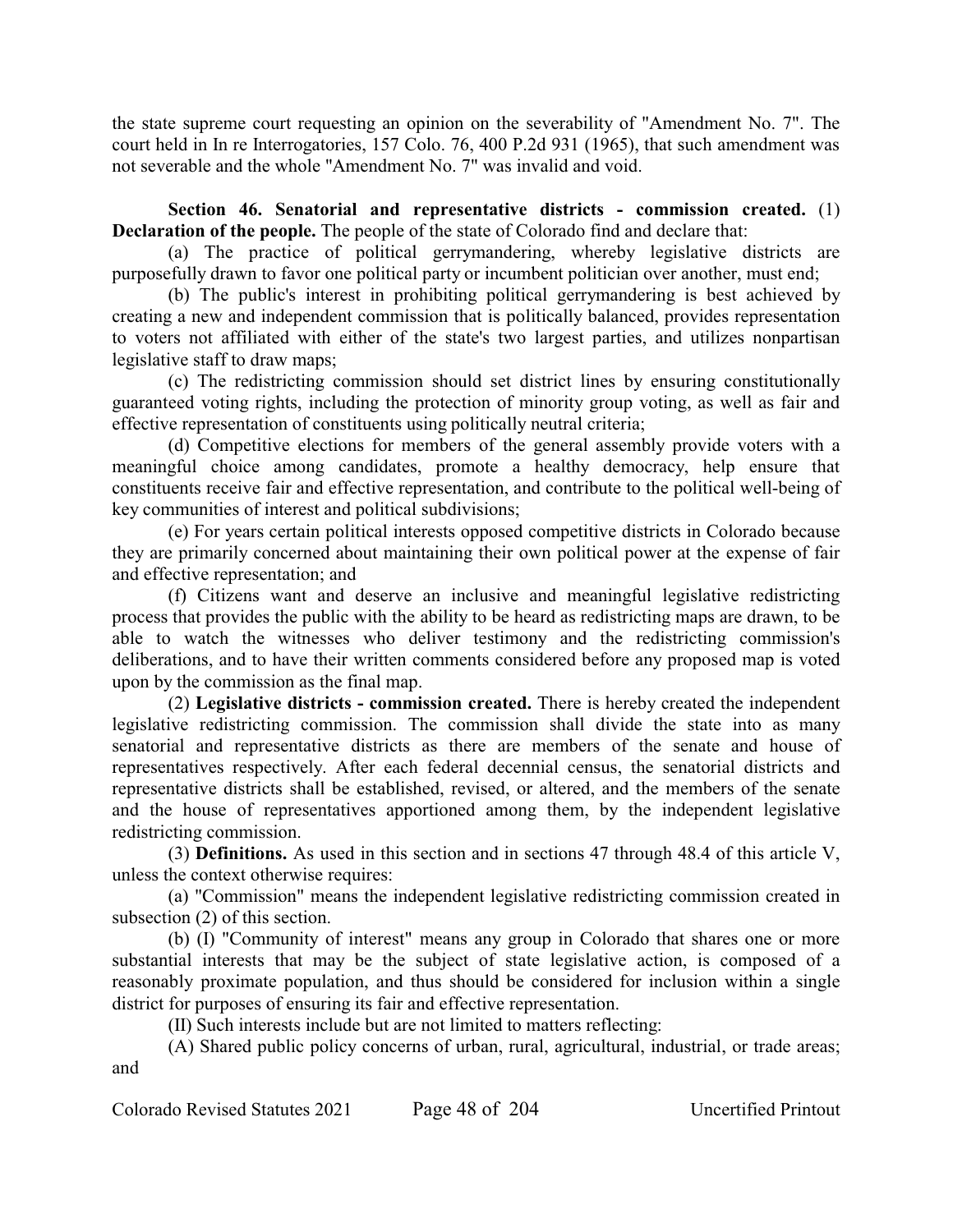(B) Shared public policy concerns such as education, employment, environment, public health, transportation, water needs and supplies, and issues of demonstrable regional significance.

(III) Groups that may comprise a community of interest include racial, ethnic, and language minority groups, subject to compliance with subsections (1)(b) and (4)(b) of section 48.1 of this article V, which subsections protect against the denial or abridgement of the right to vote due to a person's race or language minority group.

(IV) "Community of interest" does not include relationships with political parties, incumbents, or political candidates.

(c) "Race" or "racial" means a category of race or ethnic origin documented in the federal decennial census.

(d) "Redistricting year" means the year following the year in which the federal decennial census is taken.

(e) "Staff" or "nonpartisan staff" means the staff of the general assembly's legislative council and office of legislative legal services, or their successor offices, who are assigned to assist the commission by the directors of those offices in accordance with section 48 of this article V.

(4) **Adjustment of dates.** If any date prescribed in sections 47 through 48.3 of this article V falls on a Saturday, Sunday, or legal holiday, then the date is extended to the next day that is not a Saturday, Sunday, or legal holiday.

**Source:** Entire article added, effective August 1, 1876, see **L. 1877,** p. 44. **L. 50:** Entire section amended, see **L. 51,** p. 555. **Initiated 62:** Entire section R&RE, see **L. 63,** p. 1045. **Initiated 66:** Entire section R&RE, see **L. 67,** p. 11 of the supplement to the 1967 Session Laws. **L. 74:** Entire section amended, p. 451, effective January 1, 1975. **Initiated 74:** Entire section was amended, effective upon proclamation of the Governor, December 20, 1974, but does not appear in the session laws. **Referred 2018:** Entire section amended, Amendment Z, L. 2018, p. 3096, effective upon proclamation of the Governor, December 19, 2018. See L. 2019, p.4543.

**Editor's note:** The Governor's proclamation date for the 1974 referred measure was December 20, 1974.

**Cross references:** For historical background of and cases construing "Amendment No. 7" in 1962, sections 45 to 48 of this article, see section 45 of this article.

**Section 47. Commission composition and appointment - vacancies.** (1) After each federal decennial census of the United States, the members of the commission shall be appointed and convened as prescribed in this section.

(2) The commission consists of twelve members who have the following qualifications:

(a) Commissioners must be registered electors who voted in both of the previous two general elections in Colorado;

(b) Commissioners must either have been unaffiliated with any political party or have been affiliated with the same political party for a consecutive period of no less than five years at the time of the application; and

(c) No person may be appointed to or serve on the commission if he or she:

Colorado Revised Statutes 2021 Page 49 of 204 Uncertified Printout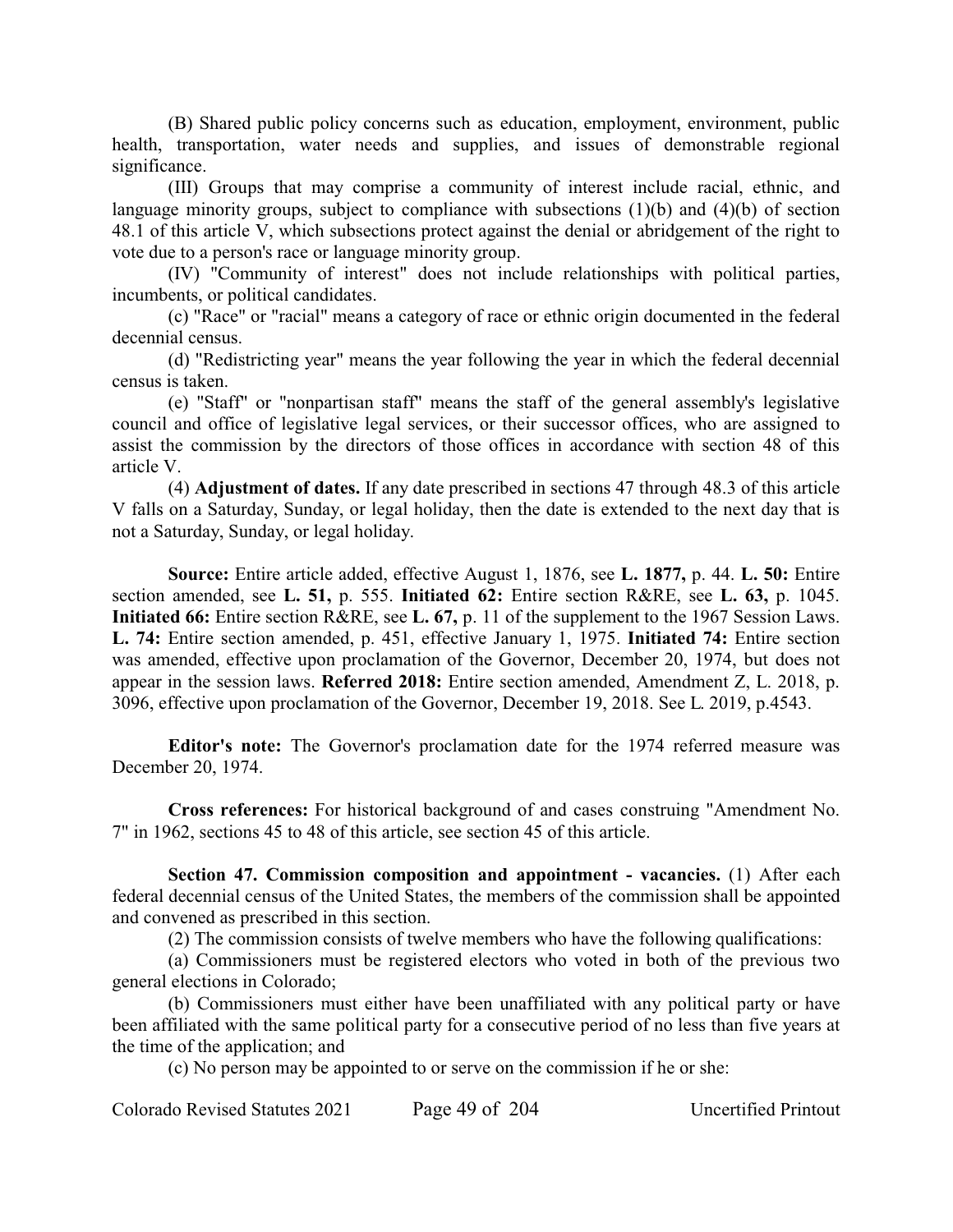(I) Is or has been a candidate for the general assembly within the last five years preceding the date on which applications for appointment to the commission are due under subsection (4) of this section;

(II) Is or has been, within the last three years preceding the date on which applications for appointment to the commission are due under subsection (4) of this section, compensated by a member of, or a campaign committee advocating the election of a candidate to, the general assembly;

(III) Is or has been, within the last three years preceding the date on which applications for appointment to the commission are due under subsection (4) of this section, an elected public official at the federal, state, county, or municipal level in Colorado;

(IV) Is or has been, within the last three years preceding the date on which applications for appointment to the commission are due under subsection (4) of this section, an elected political party official above the precinct level in Colorado or an employee of a political party;

(V) Is a member of the commission responsible for dividing the state into congressional districts; or

(VI) Is or has been a professional lobbyist registered to lobby with the state of Colorado, with any municipality in Colorado, or at the federal level within the last three years preceding the date on which applications for appointment to the commission are due under subsection (4) of this section.

(3) (a) By August 10 of the year prior to the redistricting year, nonpartisan staff shall, after holding one or more public hearings, prepare an application form that will allow appointing authorities to evaluate a person's experience and qualifications and make such application available on the general assembly's website or comparable means of communicating with the public.

(b) The application form must clearly state the legal obligations and expectations of potential appointees. Information required of applicants must include, but is not necessarily limited to, professional background, party affiliation, a description of past political activity, a list of all political and civic organizations to which the applicant has belonged within the previous five years, and whether the applicant meets the qualifications stated in subsection (2) of this section. In addition, the application form must require the applicant to explain why they want to serve on the commission and afford the applicant an opportunity to make a statement about how they will promote consensus among commissioners if appointed to the commission. Applicants may also choose to include up to four letters of recommendation with their application.

(4) By November 10 of the year prior to the redistricting year, any person who seeks to serve on the commission must submit a completed application to nonpartisan staff. All applications are public records and must be posted promptly after receipt on the general assembly's website or comparable means of communicating with the public.

(5) (a) No later than January 5 of the redistricting year, the chief justice of the Colorado supreme court shall designate a panel to review the applications. The panel must consist of the three justices or judges who most recently retired from the Colorado supreme court or the Colorado court of appeals, appointed sequentially starting with the most recent justice or judge to retire who has been affiliated with the same political party or unaffiliated with any political party for the two years prior to appointment; except that no appointee, within two years prior to appointment, shall have been affiliated with the same political party as a justice or judge already appointed to the panel. If any of the three justices or judges who most recently retired from the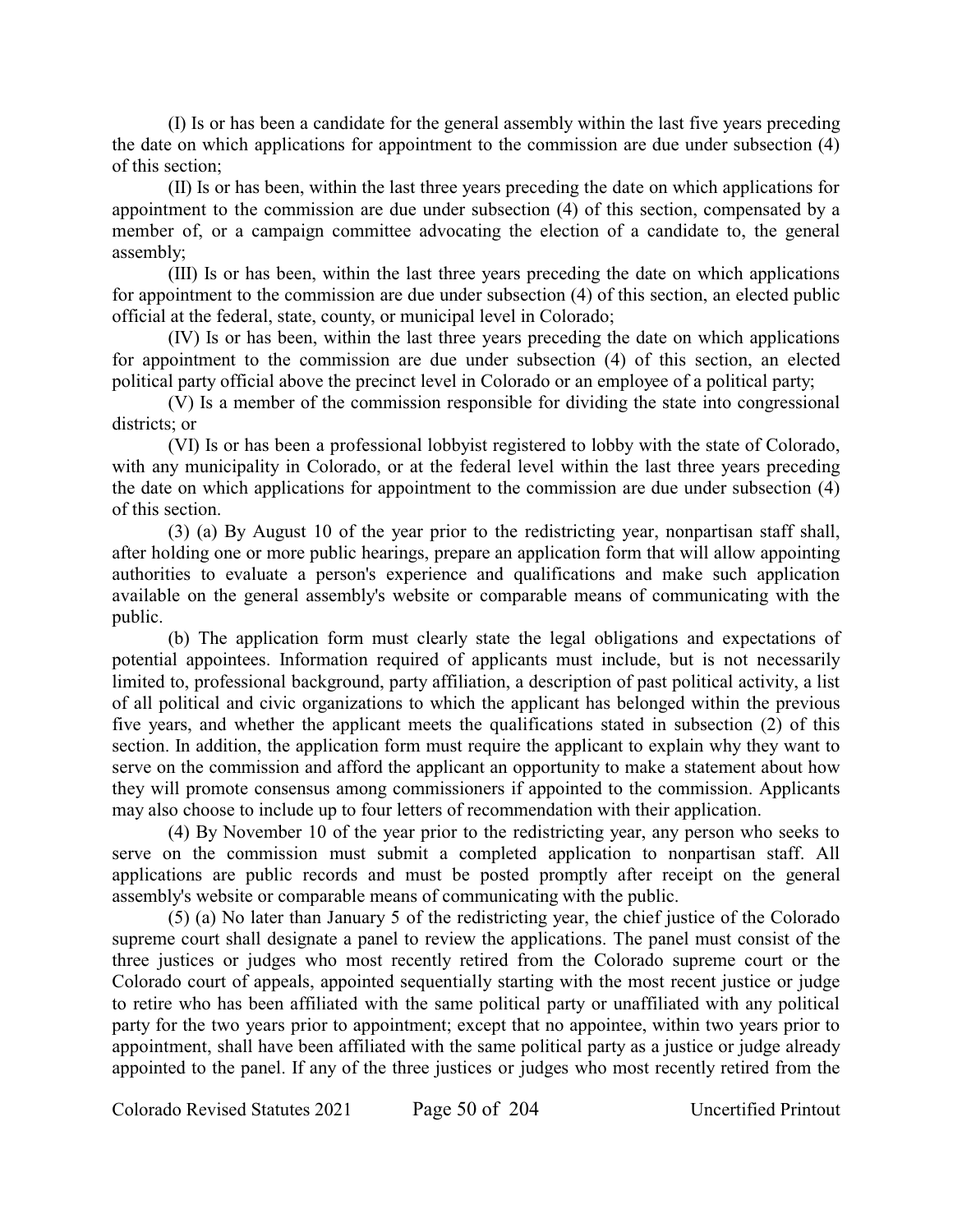Colorado supreme court or the Colorado court of appeals is unable or unwilling to serve on the panel or has been affiliated within two years prior to appointment with a political party already represented on the panel, then the chief justice shall appoint the next justice or judge who most recently retired from the Colorado supreme court or the Colorado court of appeals and who has not been affiliated within two years prior to appointment with the same political party as any justice or judge already appointed to the panel. If, after considering all justices and judges who have retired from the Colorado supreme court and the Colorado court of appeals, fewer than three eligible participants for the panel have been identified who are able and willing to serve, the chief justice shall appoint the most recently retired district court judge who has not been affiliated within two years prior to appointment with the same political party as any previous appointee to the panel and who accepts such appointment. No justice or judge shall serve both on this panel and the panel assisting in the process of choosing members of the commission responsible for dividing the state into congressional districts.

(b) All decisions of the panel regarding the selection of applicants pursuant to this section require the affirmative approval of all three members of the panel.

(c) The general assembly shall prescribe by law the compensation of members of the panel. Nonpartisan staff shall assist the panel in carrying out its duties.

(6) After applications are submitted, nonpartisan staff, with the cooperation and assistance of the secretary of state, shall make an objective and factual finding based on, to the extent possible, publicly available information, including information contained in the application and information contained within the records maintained by the secretary of state, whether each applicant meets the qualifications specified in subsection (2) of this section. No later than January 11 of the redistricting year, nonpartisan staff shall make its findings publicly available, and notify the applicants of the staff's finding. If the staff finds that an applicant is not eligible, then the staff shall include the reasons in its finding.

(7) By January 25 of the redistricting year, the panel, in a public meeting, shall randomly select by lot from all of the applicants who were found to meet the qualifications specified in subsection (2) of this section the names of three hundred applicants who are affiliated with the state's largest political party, three hundred applicants who are affiliated with the state's second largest political party, and four hundred fifty applicants who are not affiliated with any political party, or such lesser number as there are total applicants who meet the qualifications specified in subsection (2) of this section for each of those groups.

(8) (a) In one or more public hearings conducted on or before February 15 of the redistricting year, after reviewing the applications of the applicants selected in accordance with subsection (7) of this section, the panel shall identify fifty applicants who are affiliated with the state's largest political party, fifty applicants who are identified with the state's second largest political party, and fifty applicants who are unaffiliated with any political party and who best demonstrate:

(I) Experience in organizing, representing, advocating for, adjudicating the interests of, or actively participating in groups, organizations, or associations in Colorado; and

(II) Relevant analytical skills, the ability to be impartial, and the ability to promote consensus on the commission.

(b) No later than February 15 of the redistricting year, from the applicants identified in subsection (8)(a) of this section, the panel shall choose by lot six applicants to serve on the commission as follows: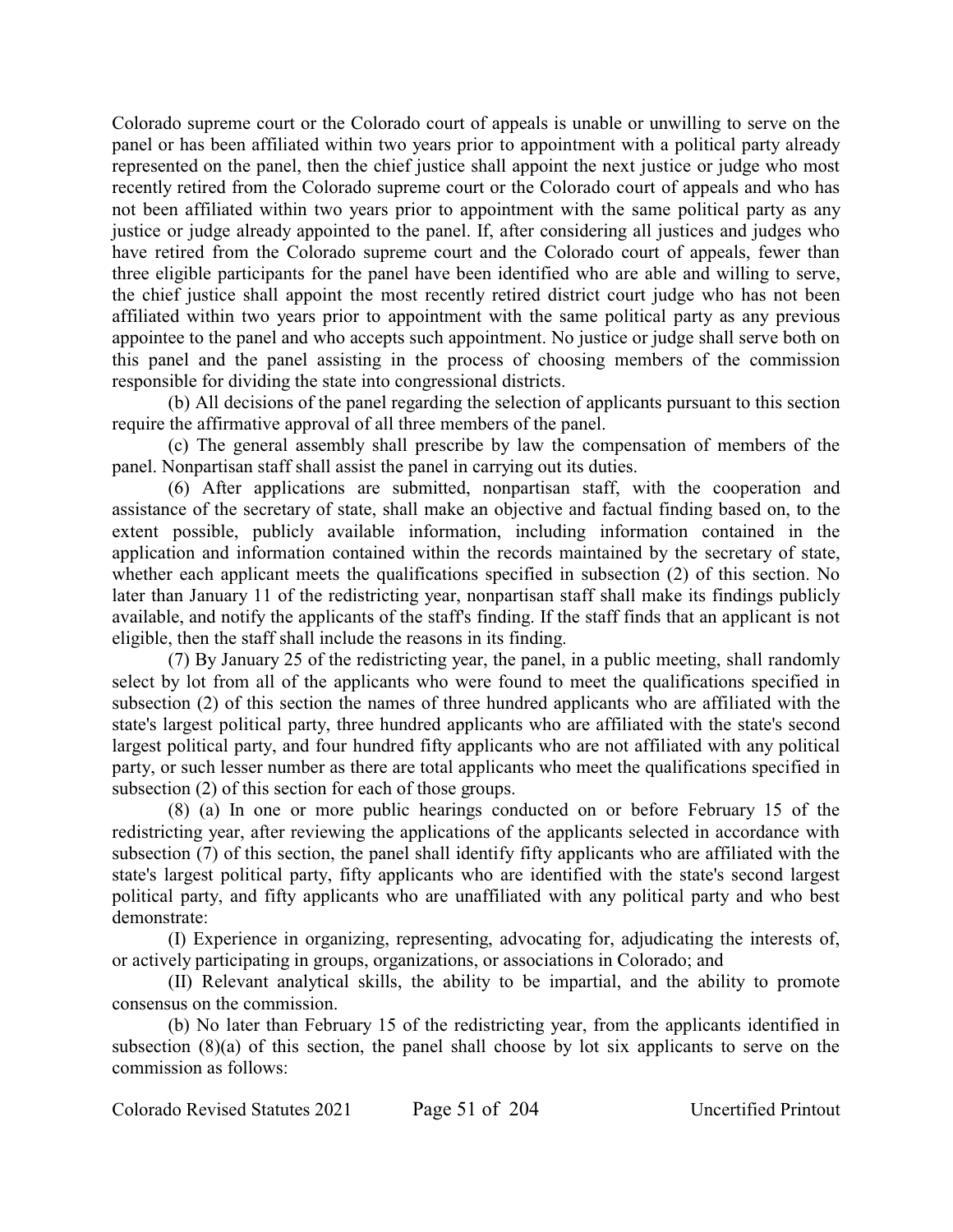(I) Two commissioners who are not affiliated with any political party;

(II) Two commissioners who are affiliated with the state's largest political party; and

(III) Two commissioners who are affiliated with the state's second largest political party.

(c) In the process of choosing applicants by lot for appointment to the commission, no applicant whose name is chosen may be appointed if he or she is registered to vote in a congressional district that is already represented on the commission; except that, when all thenexisting congressional districts in Colorado are represented on the commission, a congressional district may be represented by a second commissioner. No congressional district may be represented by more than two commissioners. Any persons whose names are chosen but duplicate a congressional district's representation on the commission and are not appointed to the commission shall be eligible for appointment pursuant to subsections (9) and (10) of this section.

(9) (a) By February 16 of the redistricting year, the majority leader of the state senate, the minority leader of the state senate, the majority leader of the state house of representatives, and the minority leader of the state house of representatives shall each select a pool of ten applicants who are affiliated with one of the state's two largest political parties from all applications submitted to nonpartisan staff and notify the panel of their selections.

(b) As determined by the legislative leaders in selecting their respective pools, the applicants selected for each pool must meet the qualifications set forth in subsection (2) of this section and demonstrate the qualities listed in subsection (8)(a) of this section.

(c) For each congressional district not represented by a commissioner appointed pursuant to subsections (8)(b) and (8)(c) of this section, each pool must consist of at least one applicant who is registered to vote in that congressional district.

(d) If there is an insufficient number of available applicants that meet the requirements of subsection (9)(b) of this section to select any complete pool, then the pool must consist of only those applicants who meet those requirements.

(10) By March 16 of the redistricting year, the panel of judges shall select, in such order as the panel determines, one commissioner from each legislative leader's pool of applicants and two commissioners from those applicants who are not affiliated with any political party and whose names were randomly selected by lot pursuant to subsection (7) of this section. The panel of judges must ensure that the commission includes four commissioners who are not affiliated with any political party, four commissioners who are affiliated with the state's largest political party, and four commissioners who are affiliated with the state's second largest political party. The panel of judges may interview applicants before making the appointments. In selecting applicants, the panel shall, in addition to considering applicants' other qualifications:

(a) To the extent possible, ensure that the commission reflects Colorado's racial, ethnic, gender, and geographic diversity;

(b) Ensure that at least one commissioner is registered to vote in each congressional district but no more than two commissioners are registered to vote in any single congressional district;

(c) Ensure that at least one commissioner resides west of the continental divide; and

(d) Ensure that all commissioners meet the qualifications set forth in subsection (2) of this section and demonstrate the qualities listed in subsection (8)(a) of this section.

(11) (a) A commissioner's position on the commission will be deemed vacant if he or she, having been appointed as a registered elector who is not affiliated with a political party, affiliates with a political party before the supreme court has approved a plan pursuant to section 48.3 of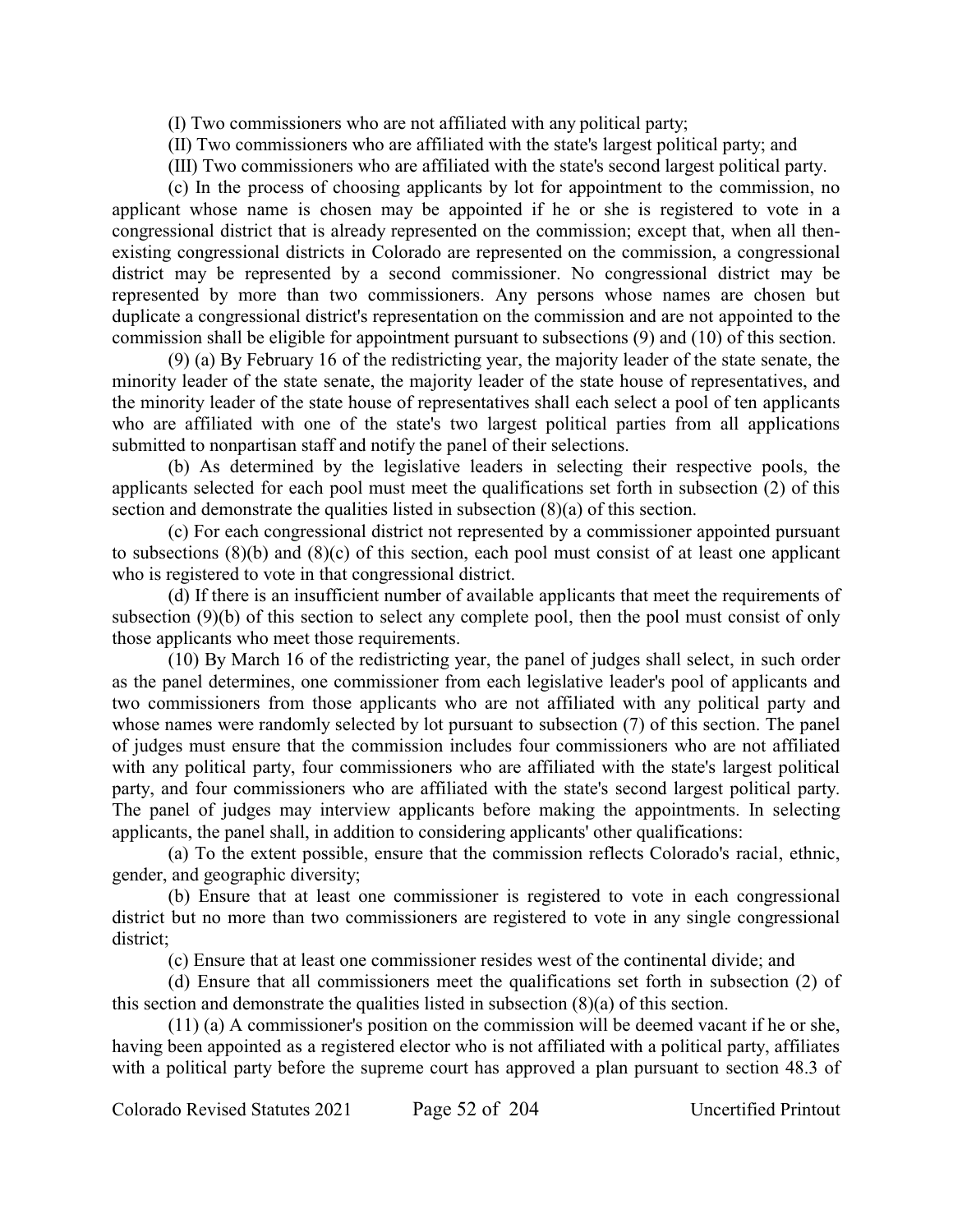this article V. A commissioner's position on the commission will also be deemed vacant if he or she, having been affiliated with one of the state's two largest political parties at the time of appointment, affiliates with a different political party or becomes unaffiliated with any political party before the supreme court has approved a plan pursuant to section 48.3 of this article V.

(b) Any vacancy on the commission, including one that occurs due to death, resignation, removal, failure to meet the qualifications of appointment, refusal or inability to accept an appointment, or otherwise, must be filled as soon as possible by the designated appointing authority from the designated pool of eligible applicants for that commissioner's position and in the same manner as the originally chosen commissioner; except that no commissioner chosen to fill a vacancy will be bypassed for appointment if all congressional districts are already represented on the commission.

(12) For purposes of this section, the state's two largest political parties shall be determined by the number of registered electors affiliated with each political party in the state according to voter registration data published by the secretary of state for the earliest day in January of the redistricting year for which such data is published.

**Source:** Entire article added, effective August 1, 1876, see **L. 1877,** p. 44. **Initiated 62:** Entire section R&RE, see **L. 63,** p. 1045. **Initiated 66:** Entire section R&RE, see **L. 67,** p. 11 of the supplement to the 1967 Session Laws. **Initiated 74:** Entire section was amended, effective upon proclamation of the Governor, December 20, 1974, but does not appear in the session laws. **Referred 2018:** Entire section R&RE, Amendment Z, L. 2018, p. 3098, effective upon proclamation of the Governor, December 19, 2018. See L. 2019, p. 4543.

**Cross references:** For historical background of and cases construing "Amendment No. 7" in 1962, sections 45 to 48 of this article, see section 45 of this article.

**Section 48. Commission organization - procedures - transparency - voting requirements.** (1) **Initial organization, officers, procedures, rules, and transparency.** (a) The governor shall convene the commission no later than March 30 of the redistricting year and appoint a temporary chairperson from the commission's members. Upon convening, the commission shall elect a chair and a vice-chair, who are not members of the same political party, and other such officers as it determines.

(b) The director of research of the legislative council and the director of the office of legislative legal services, or the directors of successor nonpartisan offices of the general assembly, shall appoint nonpartisan staff from their respective offices as needed to assist the commission and the panel of judges as described in section 47 of this article V. Nonpartisan staff shall acquire and prepare all necessary resources, including computer hardware, software, and demographic, geographic, and political databases, as far in advance as necessary to enable the commission to begin its work immediately upon convening.

(c) The commission may retain legal counsel in all actions and proceedings in connection with the performance of its powers, duties, and functions, including representation of the commission before any court.

(d) The general assembly shall appropriate sufficient funds for the payment of the expenses of the commission, the compensation and expenses of nonpartisan staff, and the compensation and expenses of the panel of judges as described in section 47 of this article V.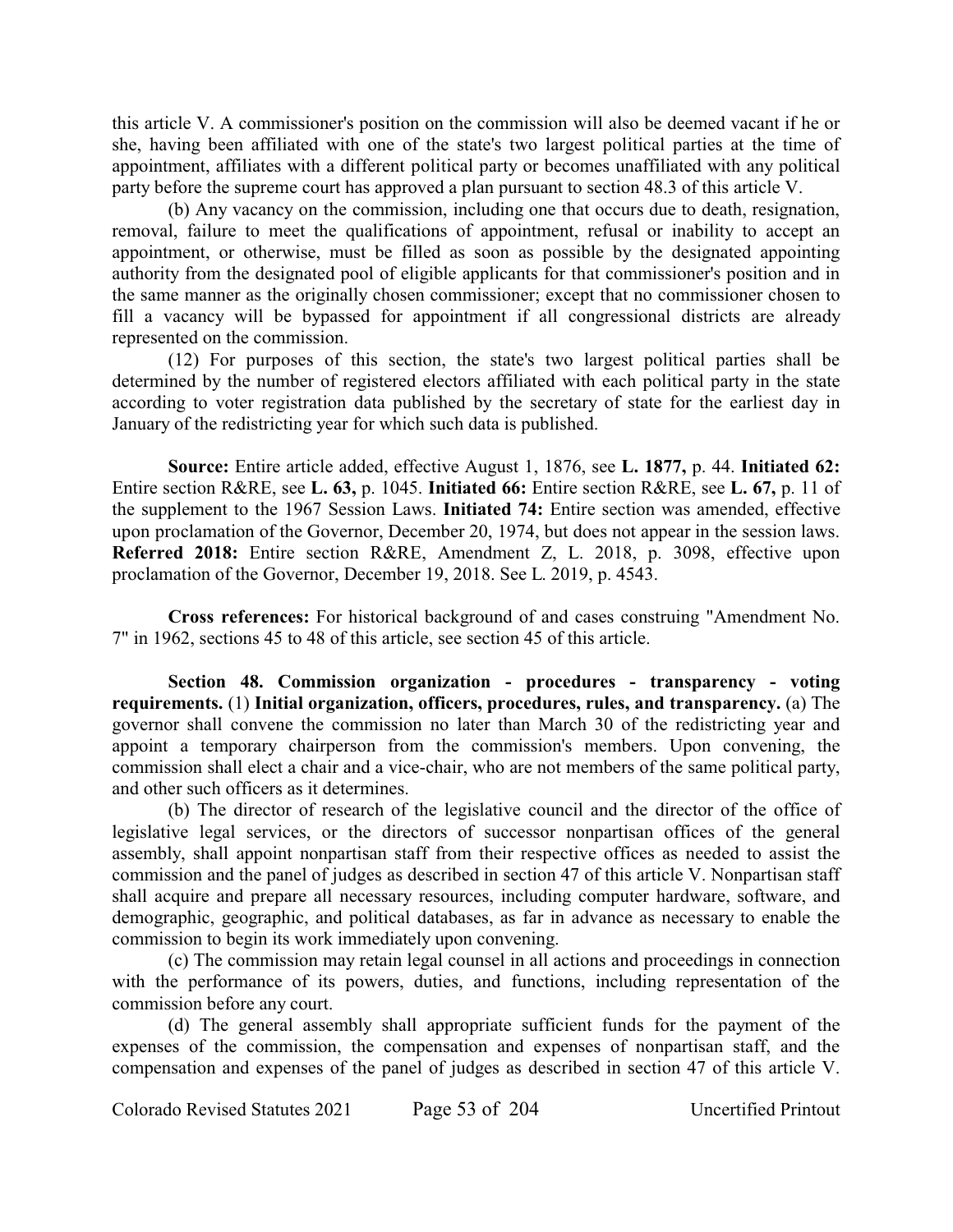Members of the commission shall be reimbursed for their reasonable and necessary expenses and may also receive such per diem allowance as may be established by the general assembly. Subject to available appropriations, hardware and software necessary for the development of plans may, at the request of any commissioner, be provided to the commissioner. The commission and its staff must have access to statistical information compiled by the state and its political subdivisions as necessary for its duties. State agencies and political subdivisions shall comply with requests from the commission and its staff for such statistical information.

(e) The commission shall adopt rules to govern its administration and operation. The commission must provide at least seventy-two hours of advance public notice of all proposed rules prior to consideration for adoption; except that proposed rules may be amended during commission deliberations without such advance notice of specific, related amendments. Neither the commission's procedural rules nor its mapping decisions are subject to the "State Administrative Procedure Act", article 4 of title 24, C.R.S., or any successor statute. Rules must include but need not be limited to the following:

(I) The hearing process and review of maps submitted for its consideration;

(II) Maintenance of a record of the commission's activities and proceedings, including a record of written and oral testimony received, and of the commission's directions to nonpartisan staff on proposed changes to any plan and the commission's rationale for such changes;

(III) The process for removing commissioners for participating in communications prohibited under this section;

(IV) The process for recommending changes to plans submitted to the commission by nonpartisan staff; and

(V) The adoption of a statewide meeting and hearing schedule, including the necessary elements of electronic attendance at a commission hearing.

(2) **Voting requirements.** A simple majority of the appointed commissioners may approve rules and procedural decisions. The election of the commission's chair and vice-chair requires the affirmative vote of at least eight commissioners, including the affirmative vote of at least one commissioner who is unaffiliated with any political party. Removal of any commissioner as provided in this section requires the affirmative vote of at least eight commissioners, including the affirmative vote of at least two commissioners who are unaffiliated with any political party. Adoption of the final plan for submission to the supreme court and the adoption of a revised plan after a plan is returned to the commission from the supreme court requires the affirmative vote of at least eight commissioners, including the affirmative vote of at least two commissioners who are unaffiliated with any political party. The commission shall not vote upon a final plan until at least seventy-two hours after it has been proposed to the commission in a public meeting or at least seventy-two hours after it has been amended by the commission in a public meeting, whichever occurs later; except that commissioners may unanimously waive the seventy-two hour requirement.

(3) **Public involvement - hearing process.** (a) All Colorado residents, including individual commissioners, may present proposed redistricting maps or written comments, or both, for the commission's consideration.

(b) The commission must, to the maximum extent practicable, provide opportunities for Colorado residents to present testimony at hearings held throughout the state. The commission shall not approve a redistricting map until at least three hearings have been held in each congressional district, including at least one hearing that is held in a location west of the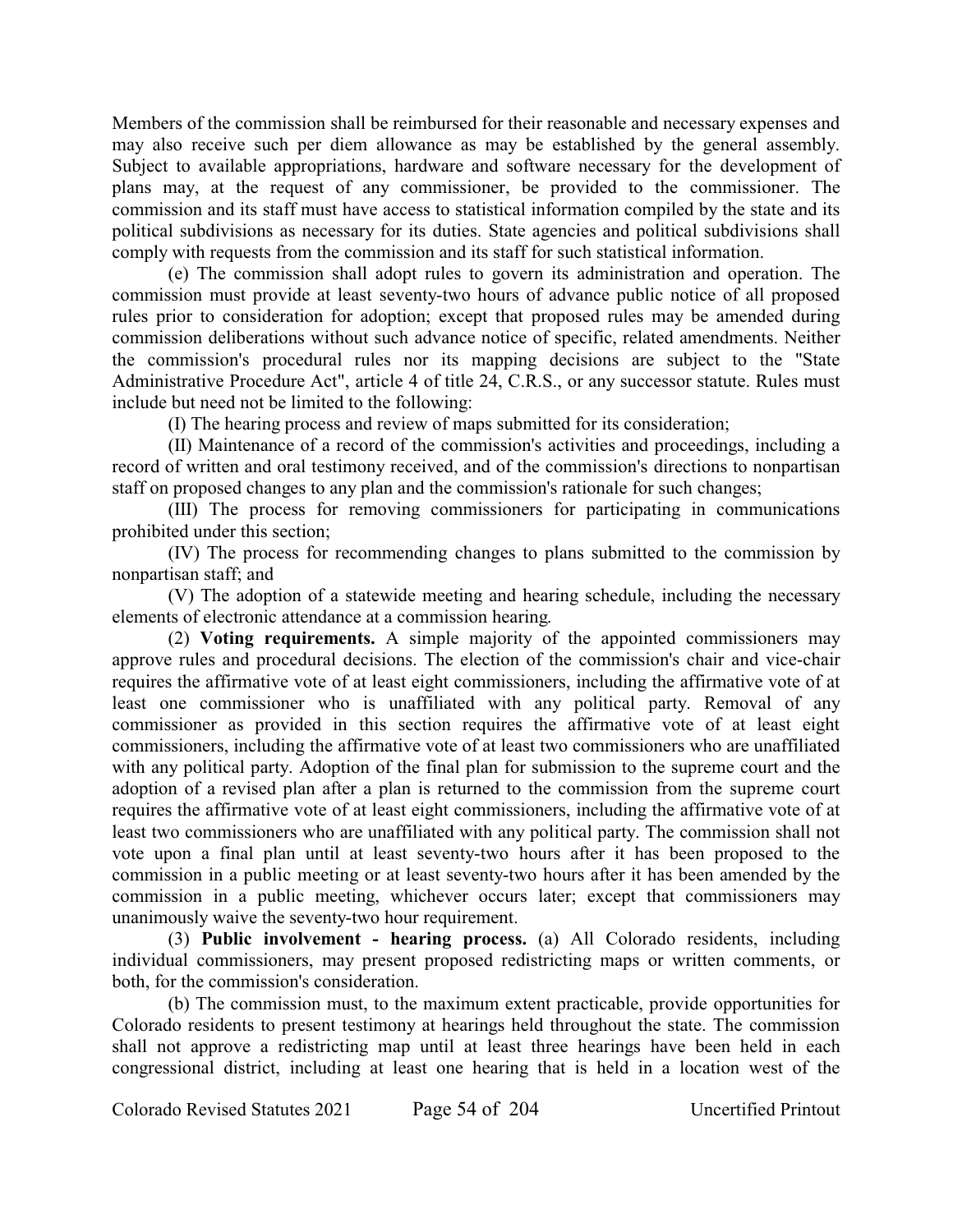continental divide and at least one hearing that is held in a location east of the continental divide and either south of El Paso county's southern boundary or east of Arapahoe county's eastern boundary. No gathering of commissioners can be considered a hearing for this purpose unless it is attended, in person or electronically, by at least ten commissioners. The commission shall establish by rule the necessary elements of electronic attendance at a commission hearing.

(c) The commission shall maintain a website or comparable means of communicating with the public through which any Colorado resident may submit proposed maps or written comments, or both, without attending a hearing of the commission.

(d) The commission shall publish all written comments pertaining to redistricting on its website or comparable means of communicating with the public as well as the name of the Colorado resident submitting such comments. If the commission or nonpartisan staff have a substantial basis to believe that the person submitting such comments has not truthfully or accurately identified himself or herself, the commission need not consider and need not publish such comments but must notify the commenter in writing of this fact. The commission may withhold comments, in whole or in part, from the website or comparable means of communicating with the public that do not relate to redistricting maps, policies, or communities of interest.

(e) The commission shall provide simultaneous access to the regional hearings by broadcasting them via its website or comparable means of communicating with the public and maintain an archive of such hearings for online public review.

(4) **Ethical obligations - transparency - lobbyist reporting.** (a) Commissioners are guardians of the public trust and are subject to antibribery and abuse of public office requirements as provided in parts 3 and 4 of article 8 of title 18, C.R.S., as amended, or any successor statute.

(b) To ensure transparency in the redistricting process:

(I) (A) The commission and the commissioners are subject to open meetings requirements as provided in part 4 of article 6 of title 24, C.R.S., as amended, or any successor statute.

(B) Except as provided in subsection  $(4)(b)(I)(D)$  of this section, a commissioner shall not communicate with nonpartisan staff on the mapping of legislative districts unless the communication is during a public meeting or hearing of the commission.

(C) Except for public input and comment, nonpartisan staff shall not have any communications about the content or development of any plan outside of public hearings with anyone except other staff members. Nonpartisan staff shall report to the commission any attempt by anyone to exert influence over the staff's role in the drafting of plans.

(D) One or more nonpartisan staff may be designated to communicate with commissioners regarding administrative matters, the definition and scope of which shall be determined by the commission.

(E) Any commissioner who participates in a communication prohibited in this section must be removed from the commission, and such vacancy must be filled within seven days.

(II) The commission, each commissioner, and nonpartisan staff are subject to open records requirements as provided in part 1 of article 72 of title 24, C.R.S., as amended, or any successor statute; except that maps in draft form and not submitted to the commission are not public records subject to disclosure. Work product and communications among nonpartisan staff are subject to disclosure once a plan is submitted to the supreme court.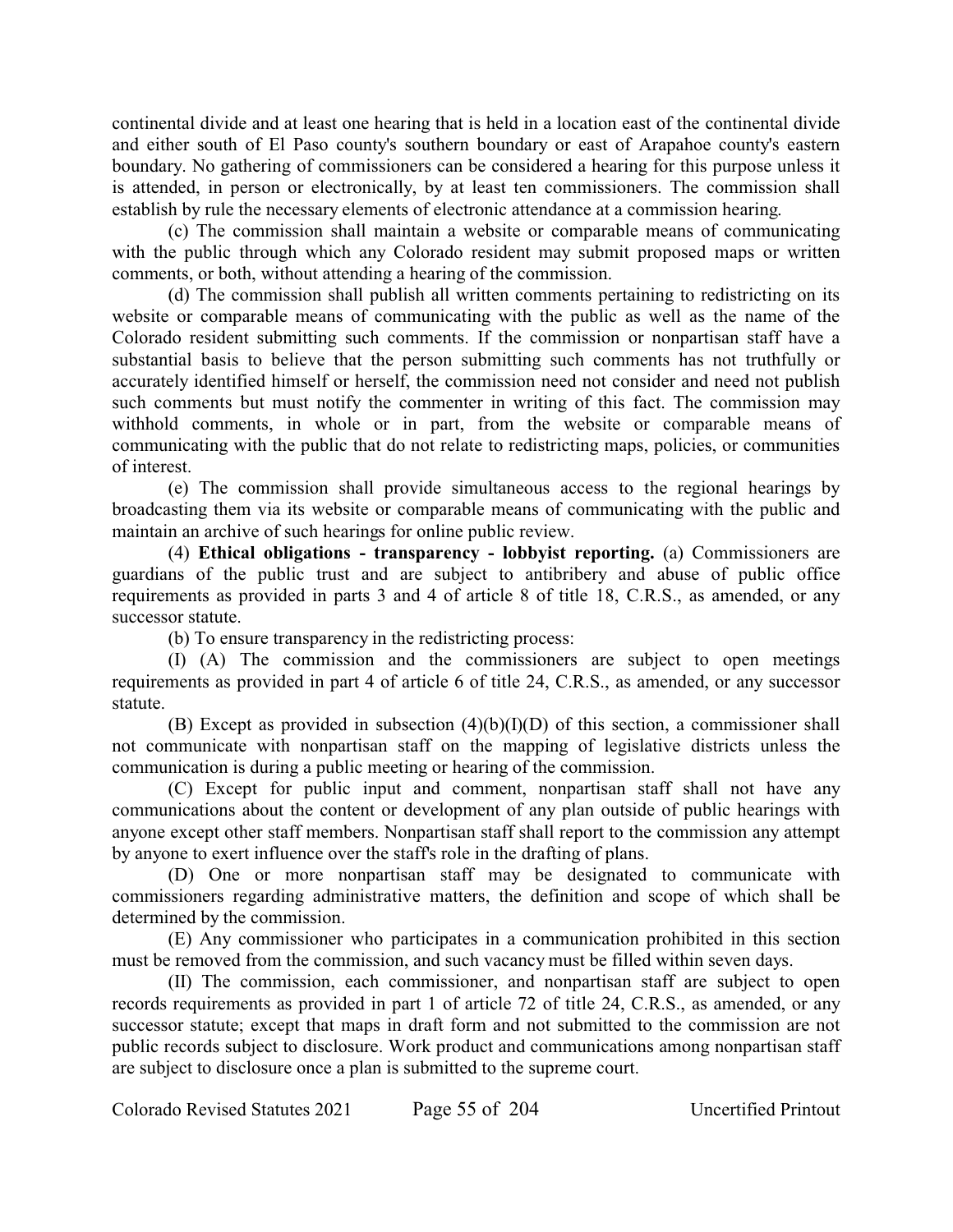(III) Persons who contract for or receive compensation for advocating to the commission, to one or more commissioners, or to nonpartisan staff for the adoption or rejection of any map, amendment to a map, mapping approach, or manner of compliance with any of the mapping criteria specified in section 48.1 of this article V are lobbyists who must disclose to the secretary of state any compensation contracted for, compensation received, and the person or entity contracting or paying for their lobbying services. Such disclosure must be made no later than seventy-two hours after the earlier of each instance of such lobbying or any payment of such compensation. The secretary of state shall publish on the secretary of state's website or comparable means of communicating with the public the names of such lobbyists, as well as the compensation received and the persons or entities for whom they work within twenty-four hours of receiving such information. The secretary of state shall adopt rules to facilitate the complete and prompt reporting required by this subsection  $(4)(b)(III)$  as well as a complaint process to address any lobbyist's failure to report a full and accurate disclosure, which complaint must be heard by an administrative law judge, whose decision may be appealed to the court of appeals.

**Source:** Entire article added, effective August 1, 1876, see **L. 1877,** p. 45. **L. 50:** Entire section repealed, see **L. 51,** p. 555. **Initiated 62:** Entire section R&RE, see **L. 63,** p. 1046. **Initiated 66:** Entire section R&RE, see **L. 67,** p. 11 of the supplement to the 1967 Session Laws. **L. 74:** Entire section amended, p. 451, effective January 1, 1975; **Initiated 74:** Entire section was amended, effective upon proclamation of the Governor, December 20, 1974, but does not appear in the session laws. **L. 2000:** (1)(b), (1)(d), and (1)(e) amended, p. 2773, effective upon proclamation of the Governor, **L. 2001,** p. 2390, December 28, 2000. **Referred 2018:** Entire section R&RE, Amendment Z, L. 2018, p. 3102, effective upon proclamation of the Governor, December 19, 2018. See L. 2019, p. 4543.

**Editor's note:** The Governor's proclamation date for the 1974 referred measure was December 20, 1974.

**Cross references:** (1) For historical background of and cases construing "Amendment No. 7" in 1962, sections 45 to 48 of this article, see section 45 of this article.

(2) For provisions concerning the reapportionment process, see sections 6 through 11 of chapter 46, Session Laws of Colorado 1990, sections 6 through 11 of chapter 286, Session Laws of Colorado 2000, and part 5 of article 2 of title 2; for requirement that senate and representative districts be apportioned on the basis of population, see § 46 of this article.

**Section 48.1. Criteria for determination of legislative districts - definition.** (1) In adopting a legislative redistricting plan, the commission shall:

(a) Make a good-faith effort to achieve mathematical population equality between districts, as required by the constitution of the United States, but in no event shall there be more than five percent deviation between the most populous and the least populous district in each house. Districts must be composed of contiguous geographic areas.

(b) Comply with the federal "Voting Rights Act of 1965", 52 U.S.C. sec. 50301, as amended.

(2) (a) As much as is reasonably possible, the commission's plan must preserve whole communities of interest and whole political subdivisions, such as counties, cities, and towns. To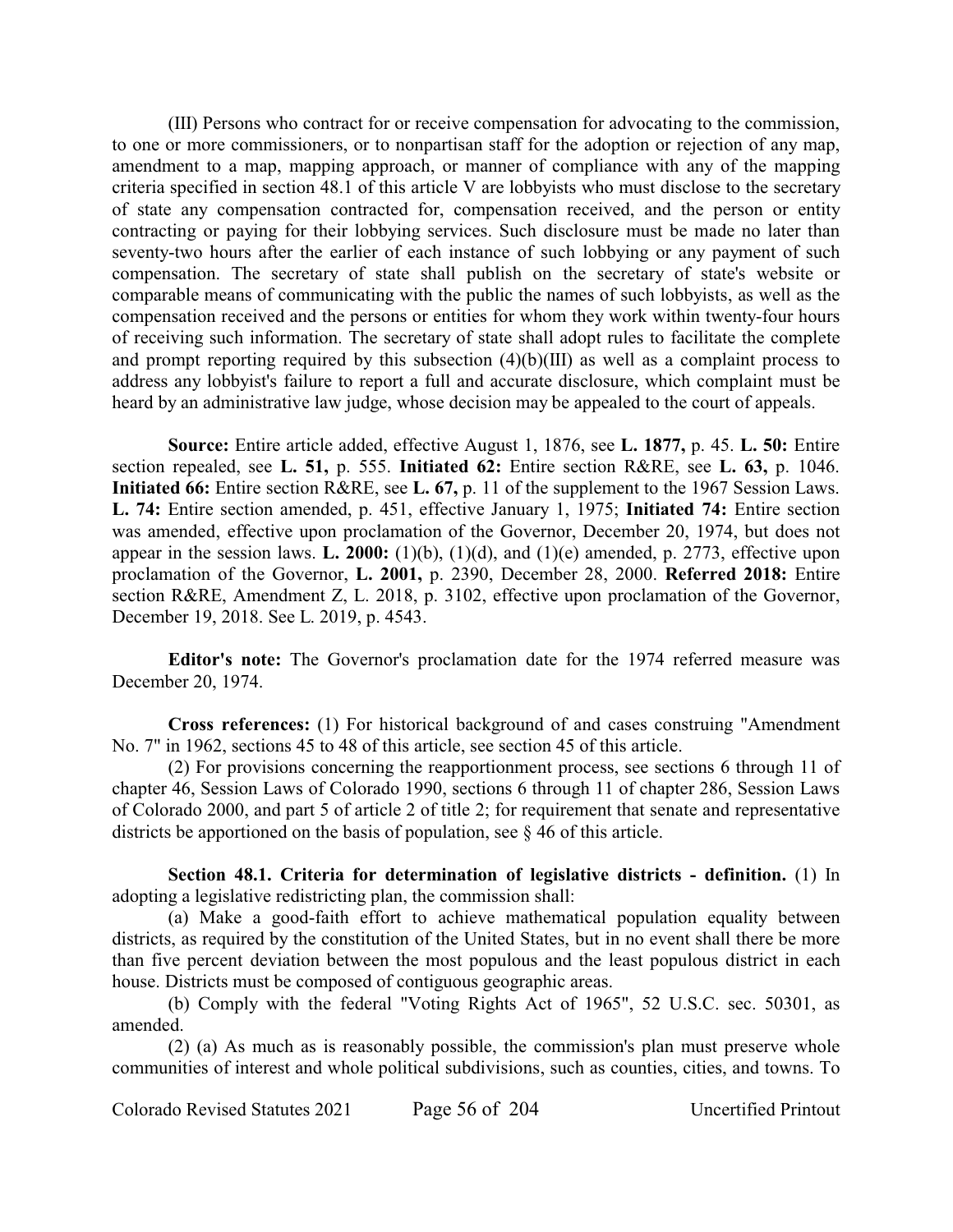facilitate the efficient and effective provision of governmental services, with regard to any county, city, city and county, or town whose population is less than a district's permitted population, the commission shall presume that such county, city, city and county, or town should be wholly contained within a district; except that a division of such county, city, city and county, or town is permitted where, based on a preponderance of the evidence in the record, a community of interest's legislative issues are more essential to the fair and effective representation of residents of the district. When the commission divides a county, city, city and county, or town, it shall minimize the number of divisions of that county, city, city and county, or town.

(b) Districts must be as compact as is reasonably possible.

(3) (a) Thereafter, the commission shall, to the extent possible, maximize the number of politically competitive districts.

(b) In its hearings in various locations in the state, the commission shall solicit evidence relevant to competitiveness of elections in Colorado and shall assess such evidence in evaluating proposed maps.

(c) When the commission approves a plan, or when nonpartisan staff submits a plan in the absence of the commission's approval of a plan as provided in section 48.2 of this article V, the nonpartisan staff shall, within seventy-two hours of such action, make publicly available, and include in the commission's record, a report to demonstrate how the plan reflects the evidence presented to, and the findings concerning, the extent to which competitiveness in district elections is fostered consistent with the other criteria set forth in this section.

(d) For purposes of this subsection (3), "competitive" means having a reasonable potential for the party affiliation of the district's representative to change at least once between federal decennial censuses. Competitiveness may be measured by factors such as a proposed district's past election results, a proposed district's political party registration data, and evidencebased analyses of proposed districts.

(4) No map may be approved by the commission or given effect by the supreme court if:

(a) It has been drawn for the purpose of protecting one or more incumbent members, or one or more declared candidates, of the senate or house of representatives, or any political party; or

(b) It has been drawn for the purpose of or results in the denial or abridgement of the right of any citizen to vote on account of that person's race or membership in a language minority group, including diluting the impact of that racial or language minority group's electoral influence.

**Source: Referred 2018:** Entire section added, Amendment Z, L. 2018, p. 3106, effective upon proclamation of the Governor, December 19, 2018. See L. 2019, p. 4543.

**Editor's note:** "The Voting Rights Act of 1965" was erroneously referenced in subsection (1)(b) at 52 U.S.C. sec. 50301, as amended, but can be found at 52 U.S.C. sec. 10301, as amended.

**Section 48.2. Preparation, amendment, and approval of plans - public hearings and participation.** (1) The commission shall begin by considering a plan for the state senate and a plan for the state house of representatives, created by its nonpartisan staff alone, to be known as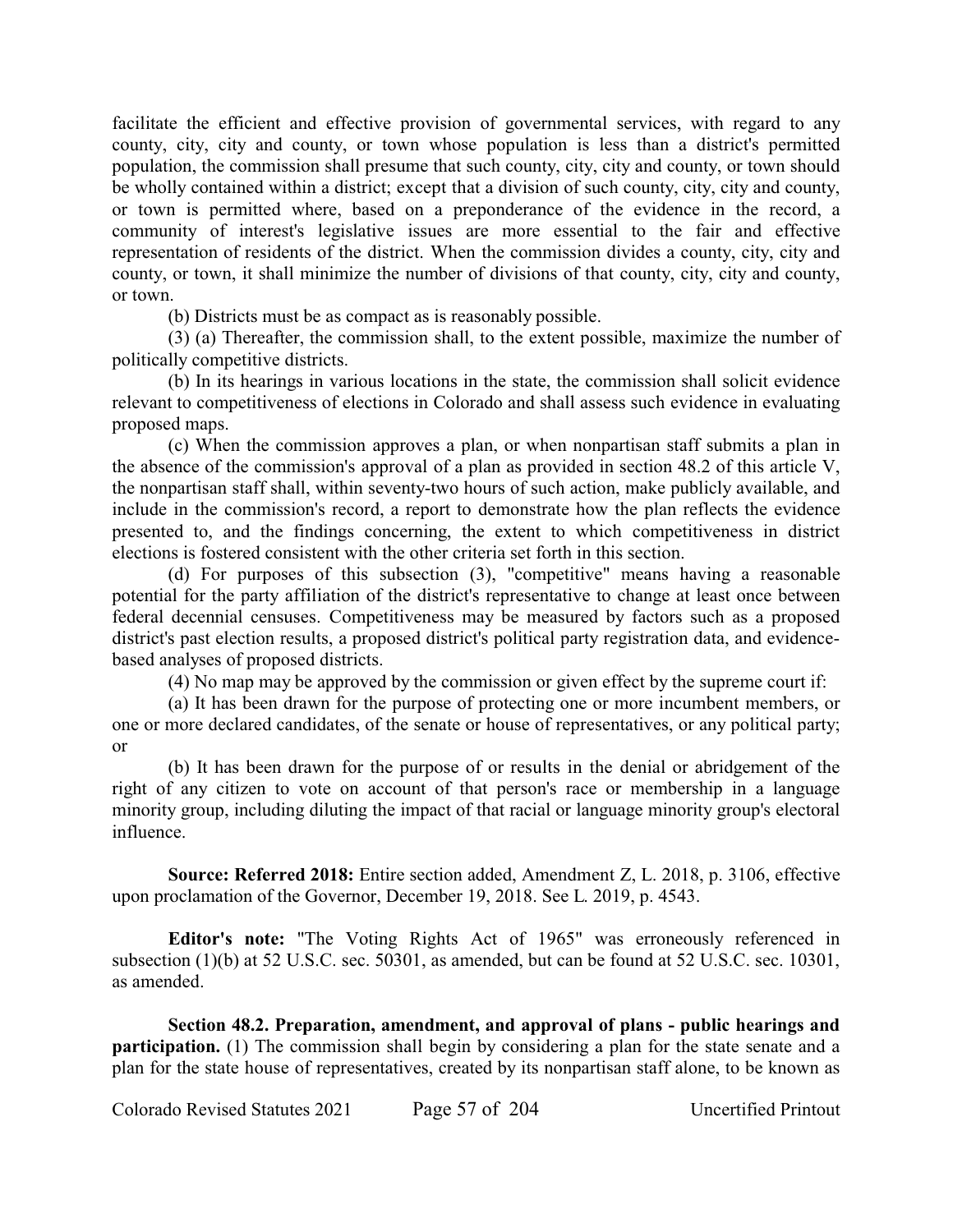the "preliminary senate plan" and the "preliminary house plan". Such plans must be presented and published no earlier than thirty days and no later than forty-five days after the commission has convened or the necessary census data are available, whichever is later. Within the first twenty days after the commission has convened, any member of the public and any member of the commission may submit written comments to nonpartisan staff on the creation of the preliminary plans and on communities of interest that require representation in one or more specific areas of the state. Nonpartisan staff shall consider such comments in creating the preliminary plans, and such comments shall be part of the record of the commission's activities and proceedings. At the first public hearing at which the preliminary plans are presented, nonpartisan staff shall explain how the plans were created, how the plans address the categories of public comments received, and how the plans comply with the criteria prescribed in section 48.1 of this article V.

(2) By July 21 of the redistricting year, the commission shall complete public hearings on the preliminary senate plan and the preliminary house plan in several places throughout the state in accordance with section 48 of this article V.

(3) Subsequent to hearings on the preliminary senate plan and the preliminary house plan, nonpartisan staff shall prepare, publish online, and present to the commission no fewer than three plans for the state senate and three plans for the state house of representatives, except as provided in subsection (5) of this section. These plans will be known as the "staff plans" and must be named and numbered sequentially for purposes of subsection (6) of this section. Staff plans must be prepared, published online, and presented in accordance with a timetable established by the commission; except that each staff plan must be presented to the commission no fewer than ten days after the presentation of any previous staff plan, and no fewer than twenty-four hours after it has been published online. If the commission fails to establish a timetable for the presentation of staff plans within ten days after the completion of hearings on the preliminary plan, nonpartisan staff shall establish such timetable. Nonpartisan staff shall keep each plan confidential until it is published online or by a comparable means of communicating with the public using generally available technologies. The commission may provide direction, if approved by at least eight commissioners including at least one commissioner unaffiliated with any political party, for the development of staff plans through the adoption of standards, guidelines, or methodologies to which nonpartisan staff shall adhere, including standards, guidelines, or methodologies to be used to evaluate a plan's competitiveness, consistent with subsection (3)(d) of section 48.1 of this article V. In preparing all staff plans, nonpartisan staff shall also consider public testimony and public comments received by the commission that are consistent with the criteria specified in section 48.1 of this article V.

(4) Any commissioner or group of commissioners may request nonpartisan staff to prepare additional plans or amendments to plans. Any such request must be made in a public hearing of the commission but does not require commission approval. Plans or amendments developed in response to such requests are separate from staff plans, for purposes of subsection (6) of this section.

(5) (a) The commission may adopt a final senate or house plan at any time after presentation of the first staff plans, in which case nonpartisan staff does not need to prepare or present additional staff plans for the house for which a map has been adopted.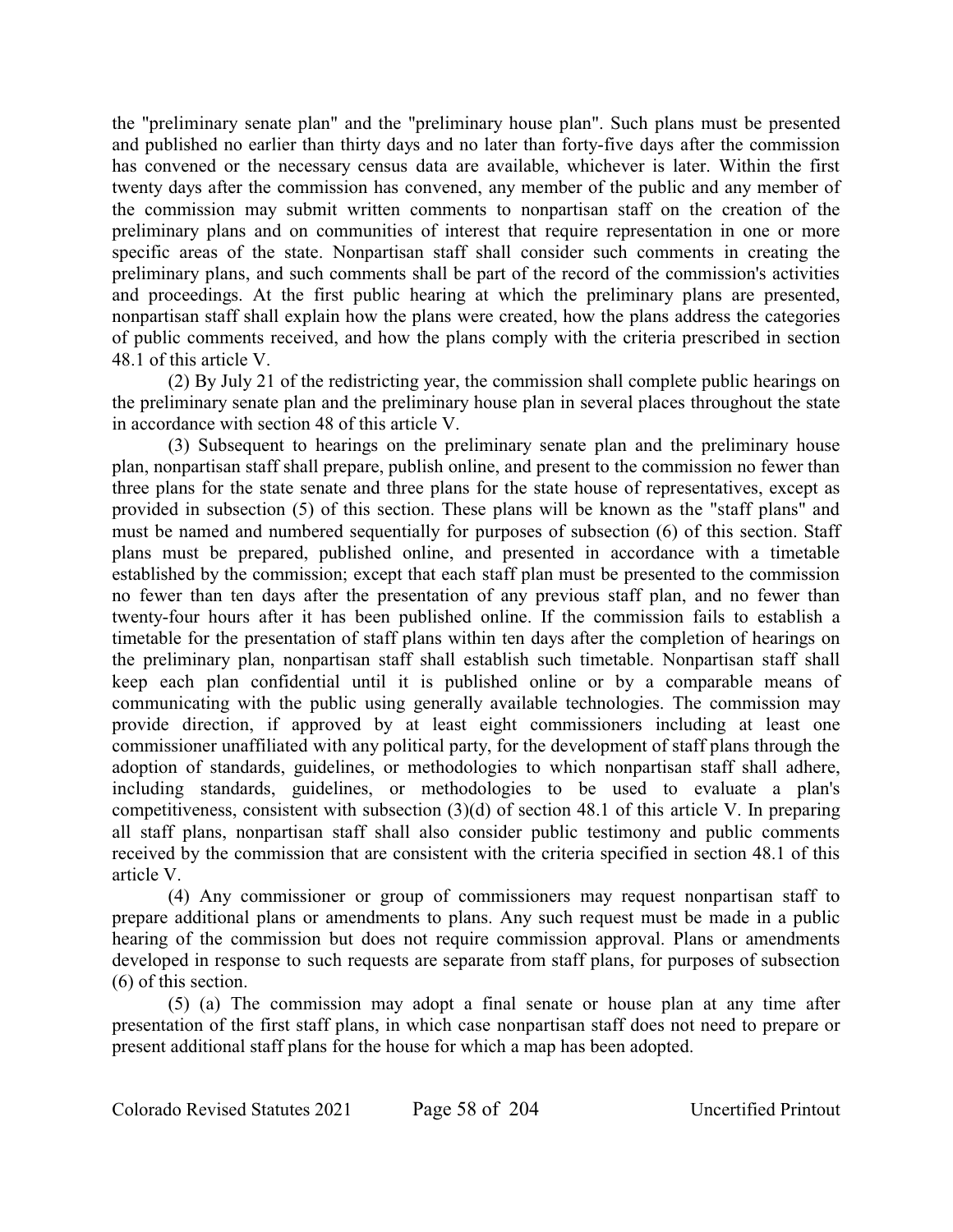(b) No later than September 15 of the redistricting year, the commission shall adopt final senate and house plans, which must then be submitted to the supreme court for its review and determination in accordance with section 48.3 of this article V.

(c) The commission may adjust the deadlines specified in this section if conditions outside of the commission's control require such an adjustment to ensure adopting a final plan as required by this subsection (5).

(d) The commission may grant its nonpartisan staff the authority to make technical de minimis adjustments to the adopted senate and house plans prior to their submission to the supreme court.

(6) If, for any reason, the commission does not adopt a final plan for both houses of the general assembly by the date specified in subsection (5) of this section, then nonpartisan staff shall submit the unamended third staff plan to the supreme court for review pursuant to section 48.3 of this article V. If the commission approves a plan for one house of the general assembly but not the other house, then the plan for the approved house shall be submitted to the supreme court as the final plan for that house, and the unamended third staff plan shall be submitted to the supreme court as the final plan for the house for which the commission did not approve a plan.

**Source: Referred 2018:** Entire section added, Amendment Z, L. 2018, p. 3107, effective upon proclamation of the Governor, December 19, 2018. See L. 2019, p. 4543.

**Section 48.3. Supreme court review.** (1) The supreme court shall review the submitted plans and determine whether the plans comply with the criteria listed in section 48.1 of this article V. The court's review and determination shall take precedence over other matters before the court. The supreme court shall adopt rules for such proceedings and for the production and presentation of supportive evidence for such plans. Any legal arguments concerning such plans shall be submitted to the supreme court pursuant to the schedule established by the court.

(2) The supreme court shall approve the plans submitted unless it finds that the commission or nonpartisan staff, in the case of a staff plan submitted in the absence of a commission-approved plan, abused its discretion in applying or failing to apply the criteria listed in section 48.1 of this article V, in light of the record before the commission. The supreme court may consider any maps submitted to the commission in assessing whether the commission or nonpartisan staff, in the case of a staff plan submitted in the absence of a commission-approved plan, abused its discretion.

(3) If the supreme court determines that the submitted state senate plan or the submitted state house of representatives plan constitutes an abuse of discretion in applying or failing to apply the criteria listed in section 48.1 of this article V, in light of the record before the commission, the supreme court shall return the respective plan to the commission with the court's reasons for disapproval.

(4) (a) By November 15 of the redistricting year, the supreme court shall approve or return to the commission the submitted state senate plan and the submitted state house of representatives plan.

(b) If the court returns a plan to the commission, the commission shall have twelve days to hold a commission hearing that includes public testimony and to return an adopted plan that resolves the court's reasons for disapproval.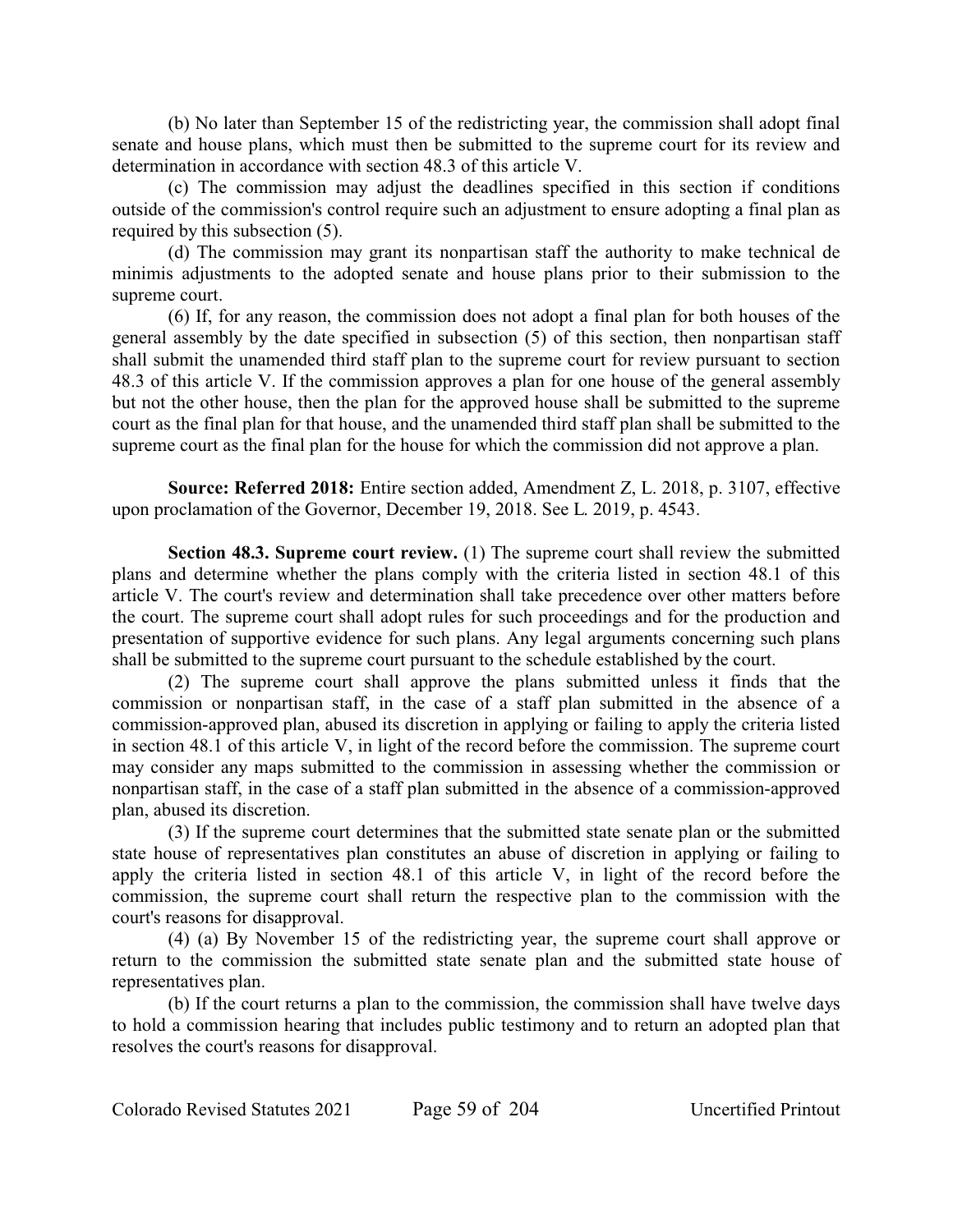(c) If the commission fails to adopt and return a plan to the court within twelve days, nonpartisan staff shall have an additional three days to prepare a plan that resolves the court's reasons for disapproval and return it to the court for approval.

(d) The supreme court shall review the revised plan in accordance with subsections (1), (2), and (3) of this section.

(5) The supreme court shall approve plans for the redrawing of state senate districts and state house of representative districts no later than December 29 of the redistricting year. The court shall order that such plans be filed with the secretary of state no later than such date.

**Source: Referred 2018:** Entire section added, Amendment Z, L. 2018, p. 3108, effective upon proclamation of the Governor, December 19, 2018. See L. 2019, p. 4543.

**Section 48.4. Severability.** If any provision of sections 46 through 48.3 of this article V is found by a court of competent jurisdiction to be unconstitutional, or if any application of these sections is found by such a court to be unconstitutional, such invalidity shall not affect other provisions or applications of the remaining provisions of these sections that can be given effect without the invalid provision or application. The provisions of sections 46 through 48.3 of this article V are deemed and declared severable.

**Source: Referred 2018:** Entire section added, Amendment Z, L. 2018, p. 3109, effective upon proclamation of the Governor, December 19, 2018. See L. 2019, p. 4543.

**Section 49. Appointment of state auditor - term - qualifications - duties.** (1) The general assembly, by a majority vote of the members elected to and serving in each house, shall appoint, without regard to political affiliation, a state auditor, who shall be a certified public accountant licensed to practice in this state, to serve for a term of five years and until his successor is appointed and qualified. Except as provided by law, he shall be ineligible for appointment to any other public office in this state from which compensation is derived while serving as state auditor. He may be removed for cause at any time by a two-thirds vote of the members elected to and serving in each house.

(2) It shall be the duty of the state auditor to conduct post audits of all financial transactions and accounts kept by or for all departments, offices, agencies, and institutions of the state government, including educational institutions notwithstanding the provisions of section 14 of article IX of this constitution, and to perform similar or related duties with respect to such political subdivisions of the state as shall from time to time be required of him by law.

(3) Not more than three members of the staff of the state auditor shall be exempt from the personnel system of this state.

**Source:** Entire article added, effective August 1, 1876, see **L. 1877,** p. 46. **L. 50:** Entire section repealed, see **L. 51,** p. 555. **L. 64:** Entire section added, p. 839. **L. 74:** Entire section amended, p. 452, effective January 1, 1975.

**Editor's note:** (1) In 1964 the provisions of this section significantly changed from its original enactment.

(2) The Governor's proclamation date in 1974 was December 20, 1974.

Colorado Revised Statutes 2021 Page 60 of 204 Uncertified Printout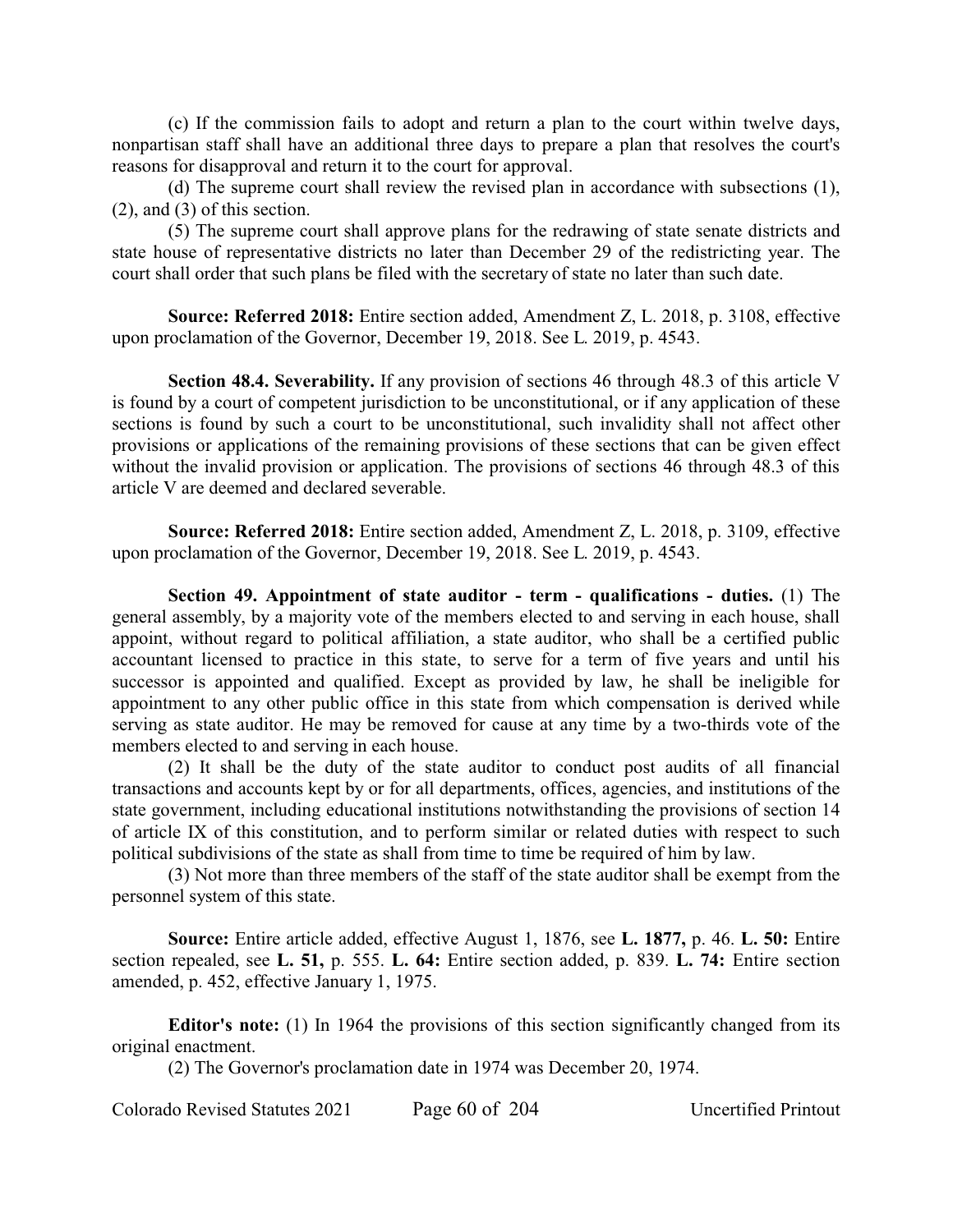(3) Section 14 of article IX, referenced in subsection (2), was repealed, effective January 11, 1973.

**Section 50. Public funding of abortion forbidden.** No public funds shall be used by the State of Colorado, its agencies or political subdivisions to pay or otherwise reimburse, either directly or indirectly, any person, agency or facility for the performance of any induced abortion, PROVIDED HOWEVER, that the General Assembly, by specific bill, may authorize and appropriate funds to be used for those medical services necessary to prevent the death of either a pregnant woman or her unborn child under circumstances where every reasonable effort is made to preserve the life of each.

**Source: Initiated 84:** Entire section added, effective upon proclamation of the Governor, **L. 85,** p. 1792, January 1, 1985.

**Editor's note:** Although this section was not numbered and did not contain a headnote as it appeared on the ballot, for ease of location it has been numbered as "Section 50", and the headnote which appeared in the original submission by the proponents has been added.

**Cross references:** For statutory provisions concerning the public funding of abortion under certain circumstances, see § 25.5-4-415.

# **ARTICLE VI**

### Judicial Department

**Editor's note:** (1) This article was added in 1876, see L. 1877, p. 46. This article was repealed and reenacted in 1961, resulting in the addition, relocation, or elimination of sections as well as subject matter. For a detailed comparison of this article as it existed prior to and after the repeal and reenactment, see C.R.S. 1963, volume 1, pp. 433-468. For amendments to this article prior to 1961, see the editor's notes following those sections that were relocated.

(2) For the explanation of the effective dates of this article, see L. 63, p. 1048.

**Section 1. Vestment of judicial power.** The judicial power of the state shall be vested in a supreme court, district courts, a probate court in the city and county of Denver, a juvenile court in the city and county of Denver, county courts, and such other courts or judicial officers with jurisdiction inferior to the supreme court, as the general assembly may, from time to time establish; provided, however, that nothing herein contained shall be construed to restrict or diminish the powers of home rule cities and towns granted under article XX, section 6 of this constitution to create municipal and police courts.

**Source: L. 61:** Entire article R&RE, effective January 12, 1965, see **L. 63,** p. 1048.

**Editor's note:** (1) This section is similar to  $\S$  1 as it existed prior to 1961. (2) For amendments to that section prior to 1961, see L. 1885, p. 145, and L. 13, p. 678.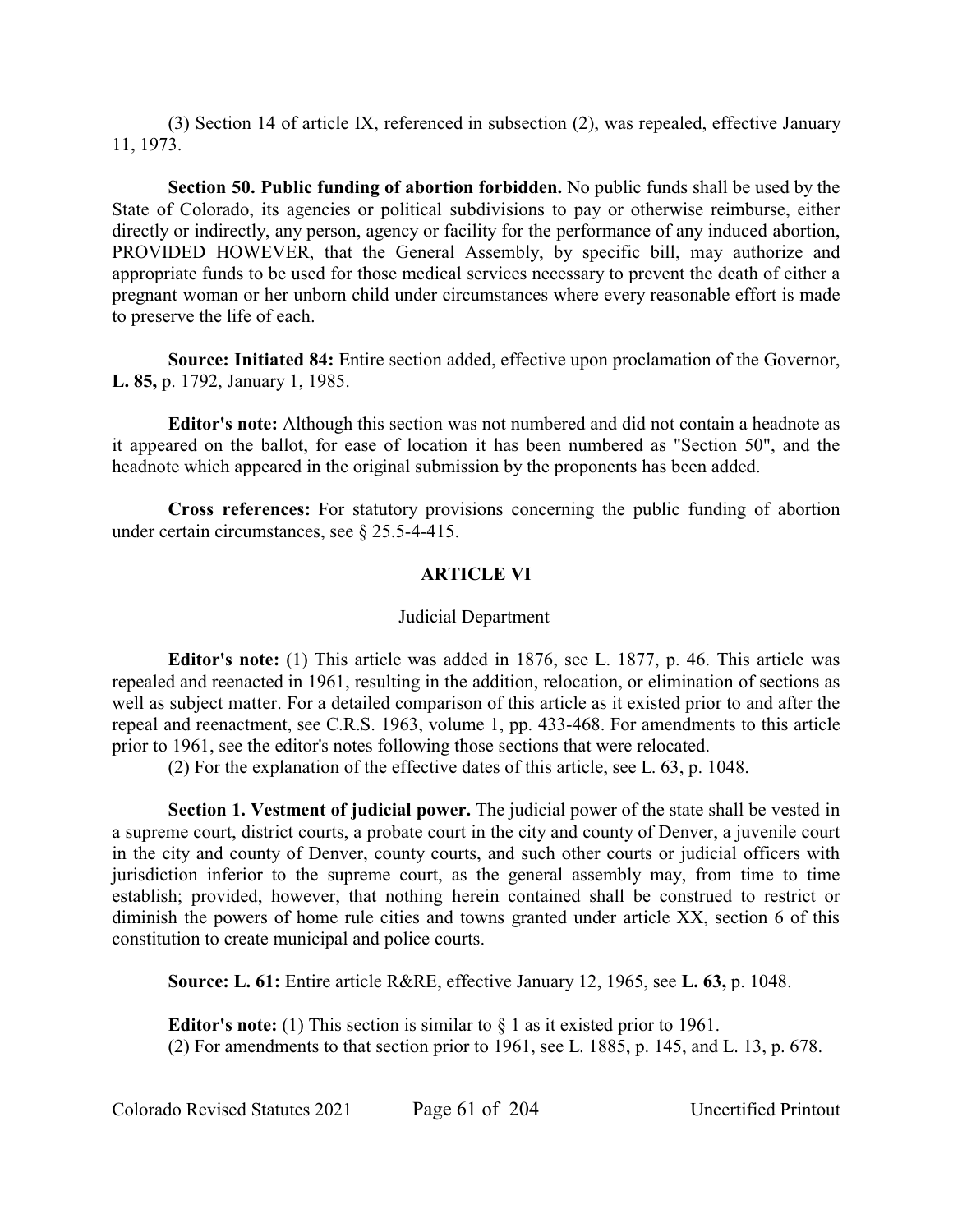**Cross references:** For the supreme court, see article 2 of title 13; for judicial departments, see article 3 of title 13; for the court of appeals, see article 4 of title 13; for district courts, see article 5 of title 13; for county courts, see article 6 of title 13; for the juvenile court of Denver, see article 8 of title 13; for the probate court of Denver, see article 9 of title 13; for municipal courts, see article 10 of title 13; for distribution of governmental powers, see article III of this constitution.

### *Supreme Court*

**Section 2. Appellate jurisdiction.** (1) The supreme court, except as otherwise provided in this constitution, shall have appellate jurisdiction only, which shall be coextensive with the state, and shall have a general superintending control over all inferior courts, under such regulations and limitations as may be prescribed by law.

(2) Appellate review by the supreme court of every final judgment of the district courts, the probate court of the city and county of Denver, and the juvenile court of the city and county of Denver shall be allowed, and the supreme court shall have such other appellate review as may be provided by law. There shall be no appellate review by the district court of any final judgment of the probate court of the city and county of Denver or of the juvenile court of the city and county of Denver.

**Source: L. 61:** Entire article R&RE, effective January 12, 1965, see **L. 63,** p. 1049.

**Editor's note:** This section is similar to § 2 as it existed prior to 1961.

**Cross references:** For supreme court review of judgments by the court of appeals, see § 13-4-108; for determination of jurisdiction, see § 13-4-110; for procedure for review in the supreme court on writ of certiorari, see C.A.R. 49 to 57.

**Section 3. Original jurisdiction - opinions.** The supreme court shall have power to issue writs of habeas corpus, mandamus, quo warranto, certiorari, injunction, and such other original and remedial writs as may be provided by rule of court with authority to hear and determine the same; and each judge of the supreme court shall have like power and authority as to writs of habeas corpus. The supreme court shall give its opinion upon important questions upon solemn occasions when required by the governor, the senate, or the house of representatives; and all such opinions shall be published in connection with the reported decision of said court.

**Source: L. 61:** Entire article R&RE, effective January 12, 1965, see **L. 63,** p. 1049.

**Editor's note:** (1) This section is similar to  $\S$  3 as it existed prior to 1961. (2) For amendments to that section prior to 1961, see L. 1885, p. 145.

**Cross references:** For procedure in original actions in the supreme court, see C.A.R. 21.; for writs of habeas corpus, see article 45 of title 13; for certification of questions of law to the supreme court, see C.A.R. 21.1.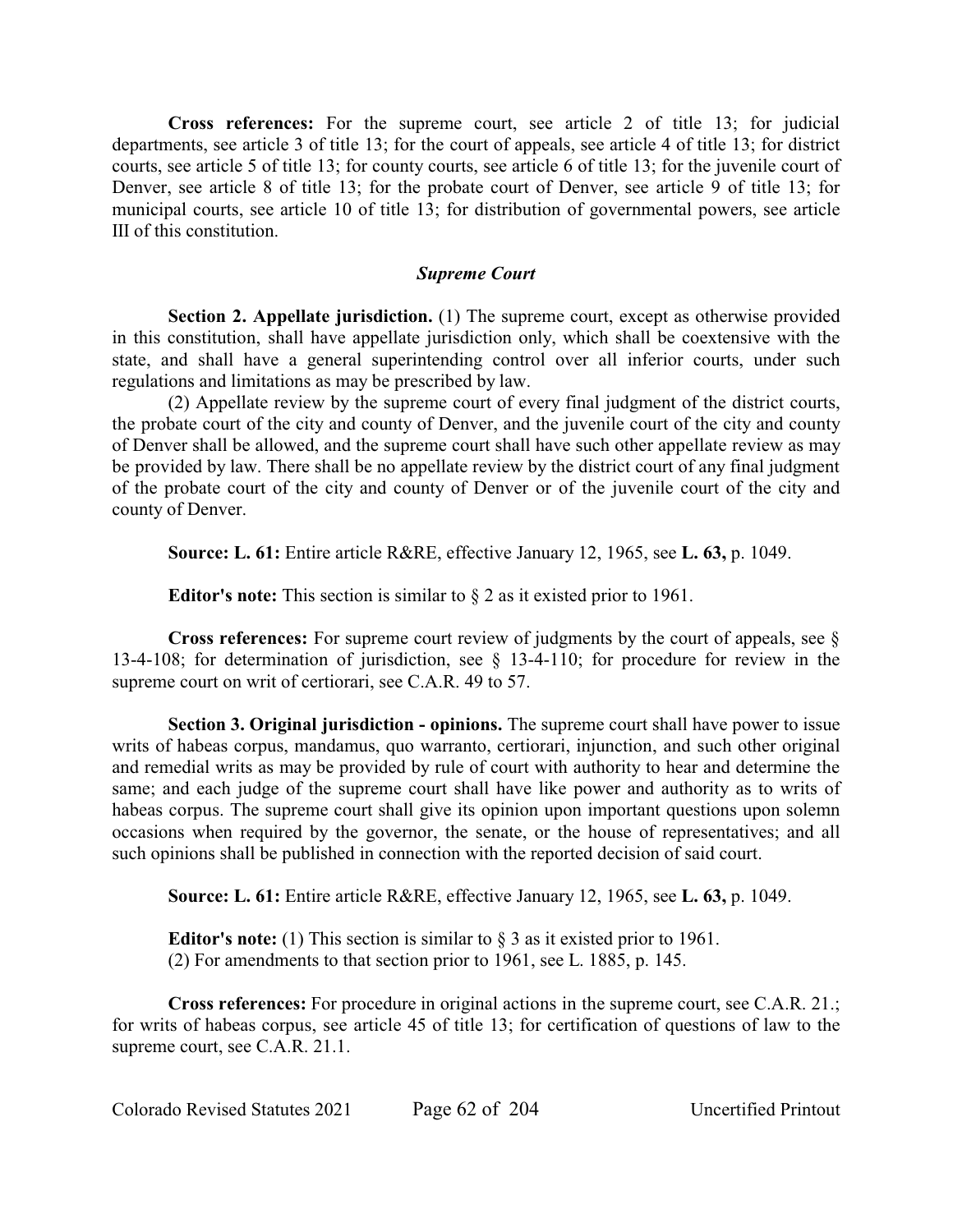**Section 4. Terms.** At least two terms of the supreme court shall be held each year, at the seat of government.

**Source: L. 61:** Entire article R&RE, effective January 12, 1965, see **L. 63,** p. 1049.

**Editor's note:** This section is similar to  $\S 4$  as it existed prior to 1961.

**Cross references:** For terms of the supreme court, see §§ 13-2-101 and 13-2-102.

**Section 5. Personnel of court - departments - chief justice.** (1) The supreme court shall consist of not less than seven justices, who may sit en banc or in departments. In case said court shall sit in departments, each of said departments shall have full power and authority of said court in the determination of causes, the issuing of writs and the exercise of all powers authorized by this constitution, or provided by law, subject to the general control of the court sitting en banc, and such rules and regulations as the court may make, but no decision of any department shall become judgment of the court unless concurred in by at least three justices, and no case involving construction of the constitution of this state or of the United States shall be decided except by the court en banc. Upon request of the supreme court, the number of justices may be increased to no more than nine members whenever two-thirds of the members of each house of the general assembly concur therein.

(2) The supreme court shall select a chief justice from its own membership to serve at the pleasure of a majority of the court, who shall be the executive head of the judicial system.

(3) The supreme court shall appoint a court administrator and such other personnel as the court may deem necessary to aid the administration of the courts. Whenever the chief justice deems assignment of a judge necessary to the prompt disposition of judicial business, he may: (a) Assign any county judge, or retired county judge who consents, temporarily to perform judicial duties in any county court if otherwise qualified under section 18 of this article, or assign, as hereafter may be authorized by law, said judge to any other court; or (b) assign any district, probate, or juvenile judge, or retired justice or district, probate, or juvenile judge who consents, temporarily to perform judicial duties in any court. For each day of such temporary service a retired justice or judge shall receive compensation in an amount equal to 1/20 of the monthly salary then currently applicable to the judicial position in which the temporary service is rendered.

(4) The chief justice shall appoint from the district judges of each judicial district a chief judge to serve at the pleasure of the chief justice. A chief judge shall receive no additional salary by reason of holding such position. Each chief judge shall have and exercise such administrative powers over all judges of all courts within his district as may be delegated to him by the chief justice.

**Source: L. 61:** Entire article R&RE, effective January 12, 1965, see **L. 63,** p. 1049. **Initiated 66:** Entire section amended, effective January 17, 1967, see **L. 67,** p. 5 of the supplement to the 1967 Session Laws.

**Editor's note:** (1) This section is similar to §§ 5 and 8 as they existed prior to 1961. (2) For amendments to those sections prior to 1961, see L. 03, pp. 148 and 149.

Colorado Revised Statutes 2021 Page 63 of 204 Uncertified Printout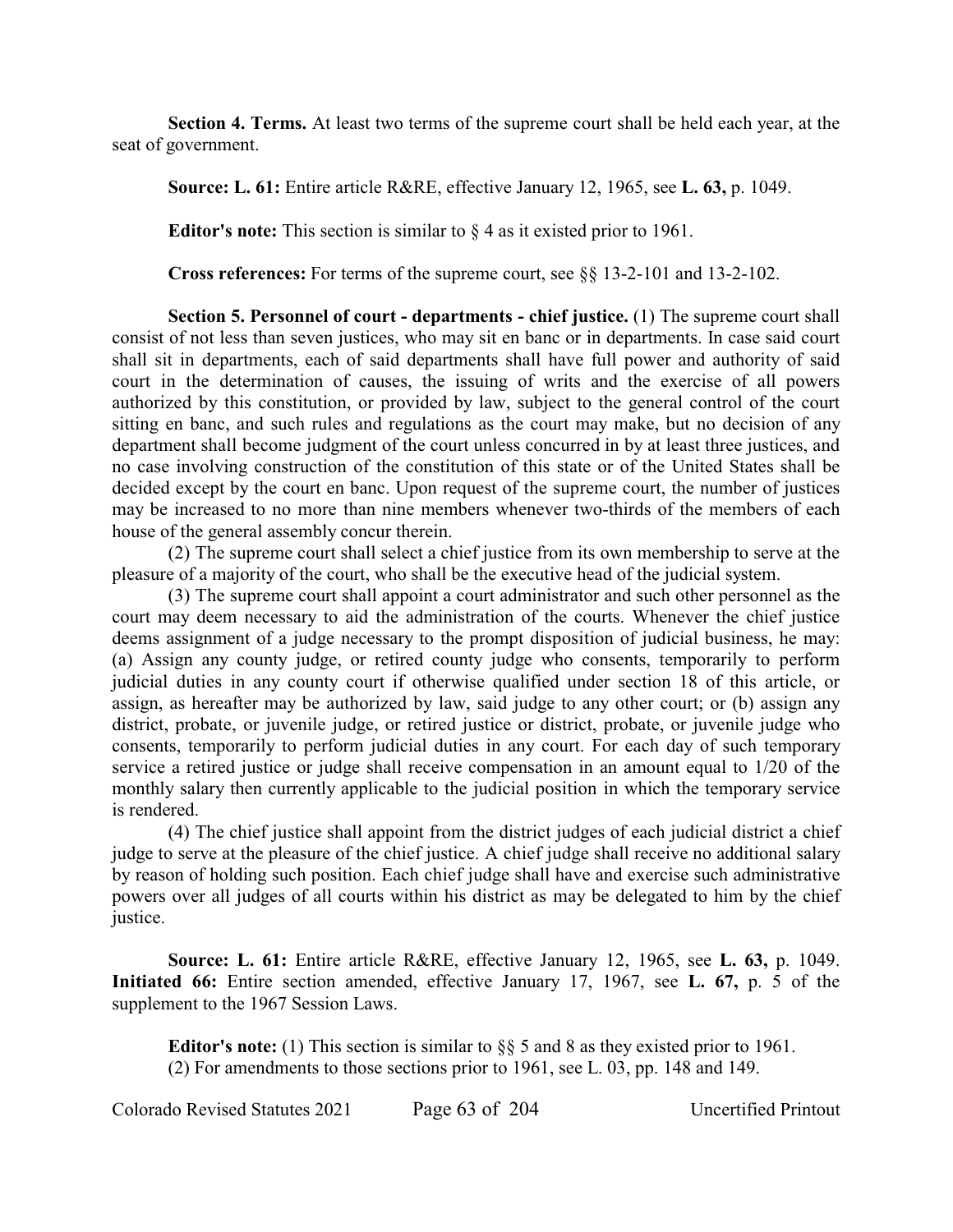**Cross references:** For employees of the supreme court and their compensation, see § 13- 2-111; for provision creating the position of state court administrator, see § 13-3-101.

#### **Section 6. Election of judges. (Repealed)**

**Source: L. 61:** Entire article R&RE, effective January 12, 1965, see **L. 63,** p. 1050. **Initiated 66:** Entire section repealed, effective January 17, 1967, see **L. 67,** p. 6 of the supplement to the 1967 Session Laws.

**Editor's note:** (1) This section is similar to  $\S$  6 as it existed prior to 1961. (2) For amendments to that section prior to 1961, see L. 03, p. 149.

**Section 7. Term of office.** The full term of office of justices of the supreme court shall be ten years.

**Source: L. 61:** Entire article R&RE, effective January 12, 1965, see **L. 63,** p. 1050. **Initiated 66:** Entire section amended, effective January 17, 1967, see **L. 67,** p. 6 of the supplement to the 1967 Session Laws.

**Editor's note:** (1) This section is similar to  $\S$  7 as it existed prior to 1961. (2) For amendments to that section prior to 1961, see L. 03, p. 149.

**Section 8. Qualifications of justices.** No person shall be eligible to the office of justice of the supreme court unless he shall be a qualified elector of the state of Colorado and shall have been licensed to practice law in this state for at least five years.

**Source: L. 61:** Entire article R&RE, see **L. 63,** p. 1050.

**Editor's note:** (1) Voters approved the measure repealing and reenacting this article on November 6, 1962. Section 1 of chapter 313, session laws of Colorado 1963, provided that the enactment of this section takes effect immediately. However, according to section 1(4) of article V of the state constitution, a measure "shall take effect from and after the date of the official declaration of the vote thereon by proclamation of the governor".

(2) This section is similar to § 10 as it existed prior to 1961.

(3) For amendments to that section prior to 1961, see L. 03, p. 149.

#### *District Courts*

**Section 9. District courts - jurisdiction.** (1) The district courts shall be trial courts of record with general jurisdiction, and shall have original jurisdiction in all civil, probate, and criminal cases, except as otherwise provided herein, and shall have such appellate jurisdiction as may be prescribed by law.

(2) (Deleted by amendment, L. 2002, p. 3094, effective upon proclamation of the Governor, L. 2003, p. 3611, December 20, 2002.)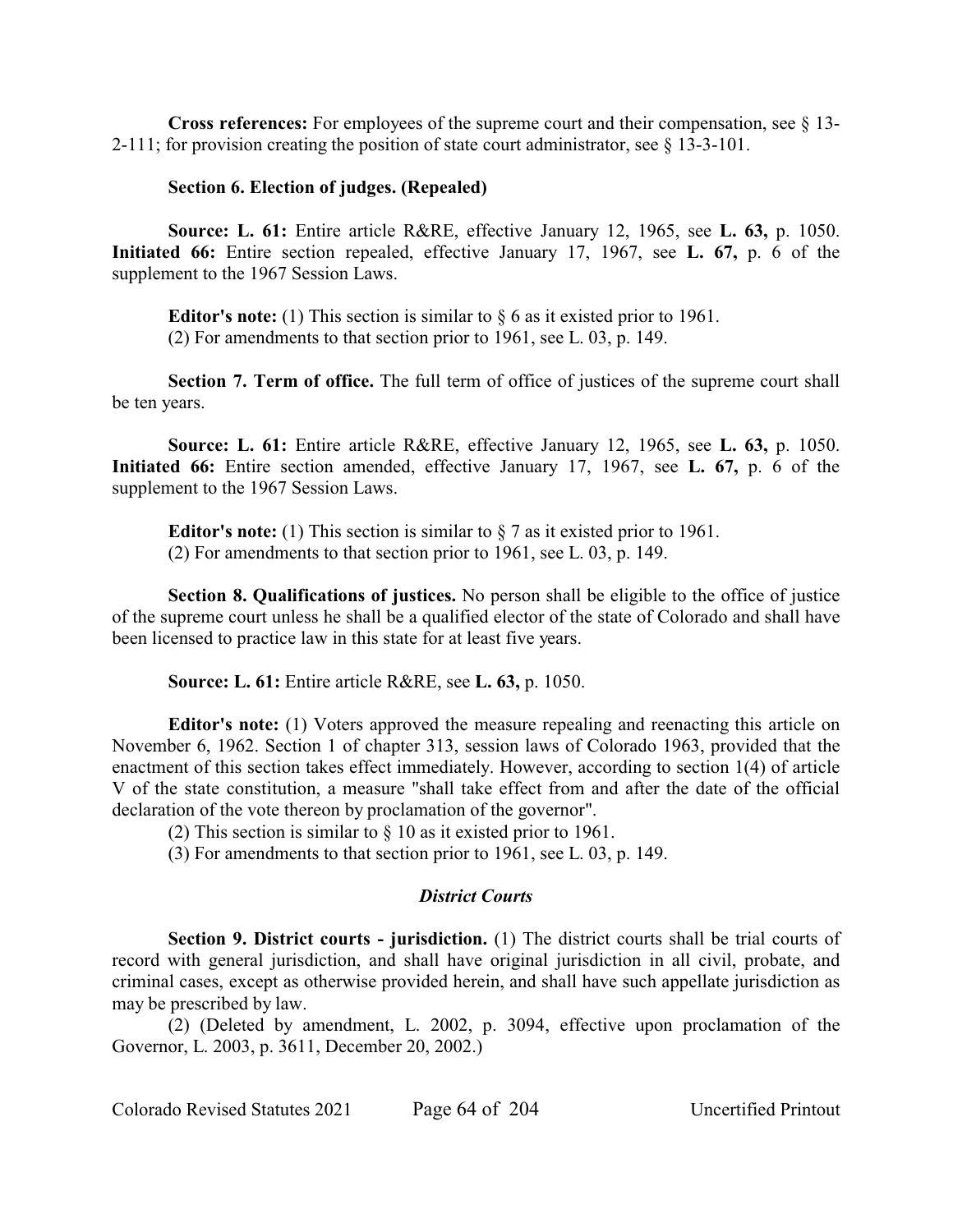(3) In the city and county of Denver, exclusive original jurisdiction in all matters of probate, settlements of estates of deceased persons, appointment of guardians, conservators and administrators, and settlement of their accounts, the adjudication of the mentally ill, and such other jurisdiction as may be provided by law shall be vested in a probate court, created by section 1 of this article.

**Source: L. 61:** Entire article R&RE, effective January 12, 1965, see **L. 63,** p. 1050. **L. 2002:** (2) and (3) amended, p. 3094, effective upon proclamation of the Governor, **L. 2003,** p. 3611, December 20, 2002.

**Editor's note:** This section is similar to  $\S$  11 as it existed prior to 1961.

**Section 10. Judicial districts - district judges.** (1) The state shall be divided into judicial districts. Such districts shall be formed of compact territory and be bounded by county lines. The judicial districts as provided by law on the effective date of this amendment shall constitute the judicial districts of the state until changed. The general assembly may by law, whenever two-thirds of the members of each house concur therein, change the boundaries of any district or increase or diminish the number of judicial districts.

(2) In each judicial district there shall be one or more judges of the district court. The full term of office of a district judge shall be six years.

(3) The number of district judges provided by law for each district on the effective date of this amendment shall constitute the number of judges for the district until changed. The general assembly may by law, whenever two-thirds of the members of each house concur therein, increase or diminish the number of district judges, except that the office of a district judge may not be abolished until completion of the term for which he was elected or appointed, but he may be required to serve in a judicial district other than the one for which elected, as long as such district encompasses his county of residence.

(4) Separate divisions of district courts may be established in districts by law, or in the absence of any such law, by rule of court.

**Source: L. 61:** Entire article R&RE, effective January 12, 1965, see **L. 63,** p. 1051. **Initiated 66:** (2) amended, effective January 17, 1967, see **L. 67,** p. 6 of the supplement to the 1967 Session Laws.

**Editor's note:** (1) The "effective date of this amendment" referred to in subsections (1) and (3) is January 12, 1965.

(2) This section is similar to §§ 12 and 14 as they existed prior to 1961.

(3) For amendments to those sections prior to 1961, see L. 1885, p. 146.

**Cross references:** For the establishment of judicial districts, see also part 1 of article 5 of title 13; for vacancies in judicial office, see § 20 of this article.

**Section 11. Qualifications of district judges.** No person shall be eligible to the office of district judge unless he shall be a qualified elector of the judicial district at the time of his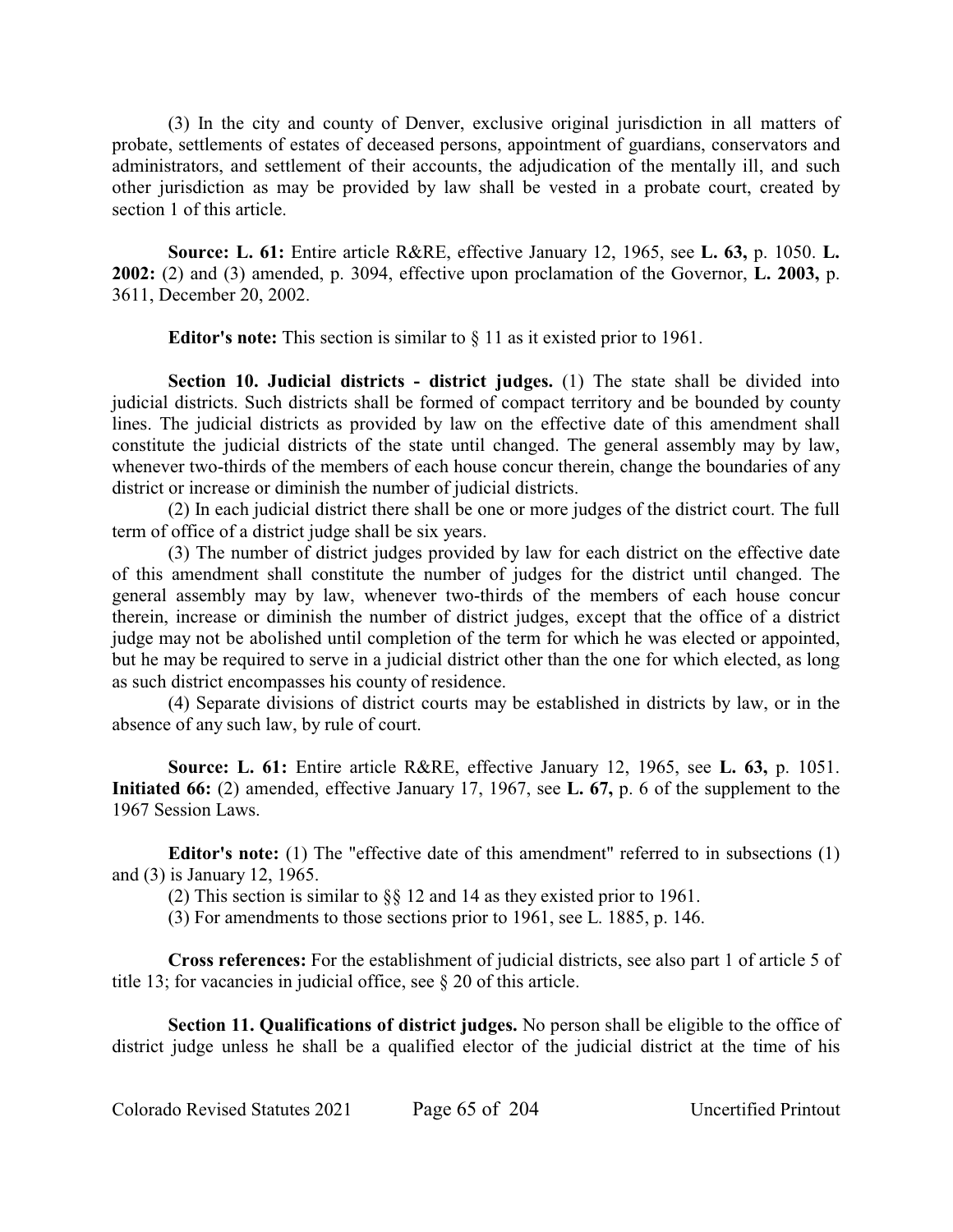election or selection and shall have been licensed to practice law in this state for five years. Each judge of the district court shall be a resident of his district during his term of office.

**Source: L. 61:** Entire article R&RE, see **L. 63,** p. 1051.

**Editor's note:** (1) Voters approved the measure repealing and reenacting this article on November 6, 1962. Section 1 of chapter 313, session laws of Colorado 1963, provided that the enactment of this section takes effect immediately. However, according to section 1(4) of article V of the state constitution, a measure "shall take effect from and after the date of the official declaration of the vote thereon by proclamation of the governor".

(2) This section is similar to §§ 16 and 29 as they existed prior to 1961.

(3) For amendments to those sections prior to 1961, see G.L. § 157.

**Section 12. Terms of court.** The time of holding courts within the judicial districts shall be as provided by rule of court, but at least one term of the district court shall be held annually in each county.

**Source: L. 61:** Entire article R&RE, effective January 12, 1965, see **L. 63,** p. 1052.

**Editor's note:** This section is similar to  $\S$  17 as it existed prior to 1961.

**Cross references:** For terms of district courts, see § 13-5-101.

## *District Attorneys*

**Section 13. District attorneys - election - term - salary - qualifications.** In each judicial district there shall be a district attorney elected by the electors thereof, whose term of office shall be four years. District attorneys shall receive such salaries and perform such duties as provided by law. No person shall be eligible to the office of district attorney who shall not, at the time of his election possess all the qualifications of district court judges as provided in this article. All district attorneys holding office on the effective date of this amendment shall continue in office for the remainder of the respective terms for which they were elected or appointed.

**Source: L. 61:** Entire article R&RE, effective January 12, 1965, see **L. 63,** p. 1052.

**Editor's note:** (1) This section is similar to  $\S 21$  as it existed prior to 1961.

(2) For amendments to that section prior to 1961, see L. 01, p. 110.

(3) The "effective date of this amendment" referred to in this section is January 12, 1965.

**Cross references:** For limitation on terms of elected government officials, see § 11 of article XVIII; for the requirement that the governor make appointments to fill a vacancy in the office of the district attorney, see § 1-12-204; for the salary of district attorneys, see § 20-1-301; for district attorneys generally, see article 1 of title 20.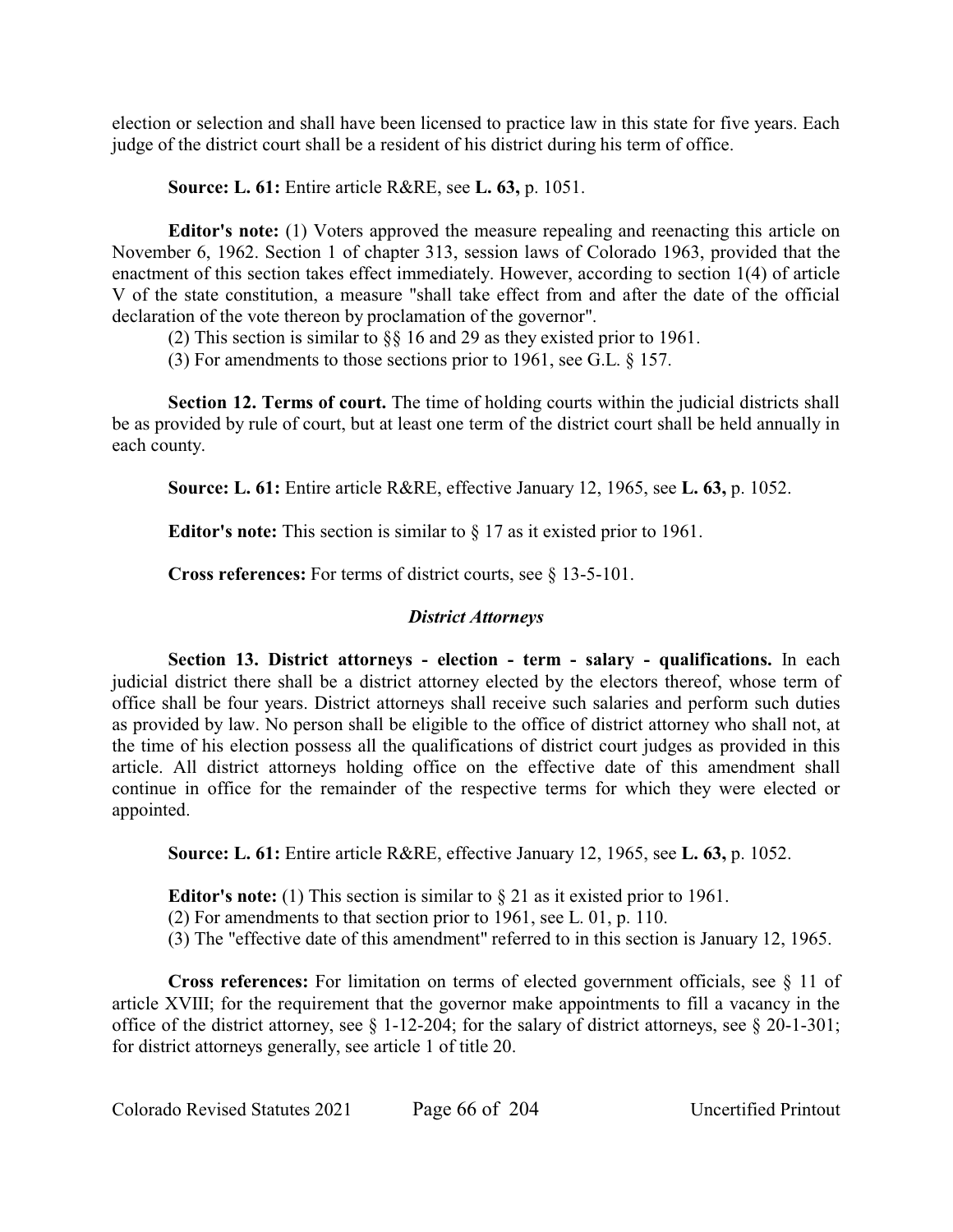### *Probate and Juvenile Courts*

**Section 14. Probate court - jurisdiction - judges - election - term - qualifications.** The probate court of the city and county of Denver shall have such jurisdiction as provided by section 9, subsection (3) of this article. The judge of the probate court of the city and county of Denver shall have the same qualifications and term of office as provided in this article for district judges. Vacancies shall be filled as provided in section 20 of this article. The number of judges of the probate court of the city and county of Denver may be increased as provided by law.

**Source: L. 61:** Entire article R&RE, see **L. 63,** p. 1052. **L. 2002:** Entire section amended, p. 3094, effective upon proclamation of the Governor, **L. 2003,** p. 3611, December 20, 2002.

**Editor's note:** Voters approved the measure repealing and reenacting this article on November 6, 1962. Section 1 of chapter 313, session laws of Colorado 1963, provided that the enactment of this section takes effect immediately. However, according to section 1(4) of article V of the state constitution, a measure "shall take effect from and after the date of the official declaration of the vote thereon by proclamation of the governor".

**Cross references:** For the probate court of Denver, see article 9 of title 13.

**Section 15. Juvenile court - jurisdiction - judges - election - term - qualifications.** The juvenile court of the city and county of Denver shall have such jurisdiction as shall be provided by law. The judge of the juvenile court of the city and county of Denver shall have the same qualifications and term of office as provided in this article for district judges. Vacancies shall be filled as provided in section 20 of this article. The number of judges of the juvenile court of the city and county of Denver may be increased as provided by law.

**Source: L. 61:** Entire article R&RE, see **L. 63,** p. 1052. **L. 2002:** Entire section amended, p. 3095, effective upon proclamation of the Governor, **L. 2003,** p. 3611, December 20, 2002.

**Editor's note:** Voters approved the measure repealing and reenacting this article on November 6, 1962. Section 1 of chapter 313, session laws of Colorado 1963, provided that the enactment of this section takes effect immediately. However, according to section 1(4) of article V of the state constitution, a measure "shall take effect from and after the date of the official declaration of the vote thereon by proclamation of the governor".

**Cross references:** For the juvenile court of Denver, see article 8 of title 13.

# *County Courts*

**Section 16. County judges - terms - qualifications.** In each county there shall be one or more judges of the county court as may be provided by law, whose full term of office shall be

Colorado Revised Statutes 2021 Page 67 of 204 Uncertified Printout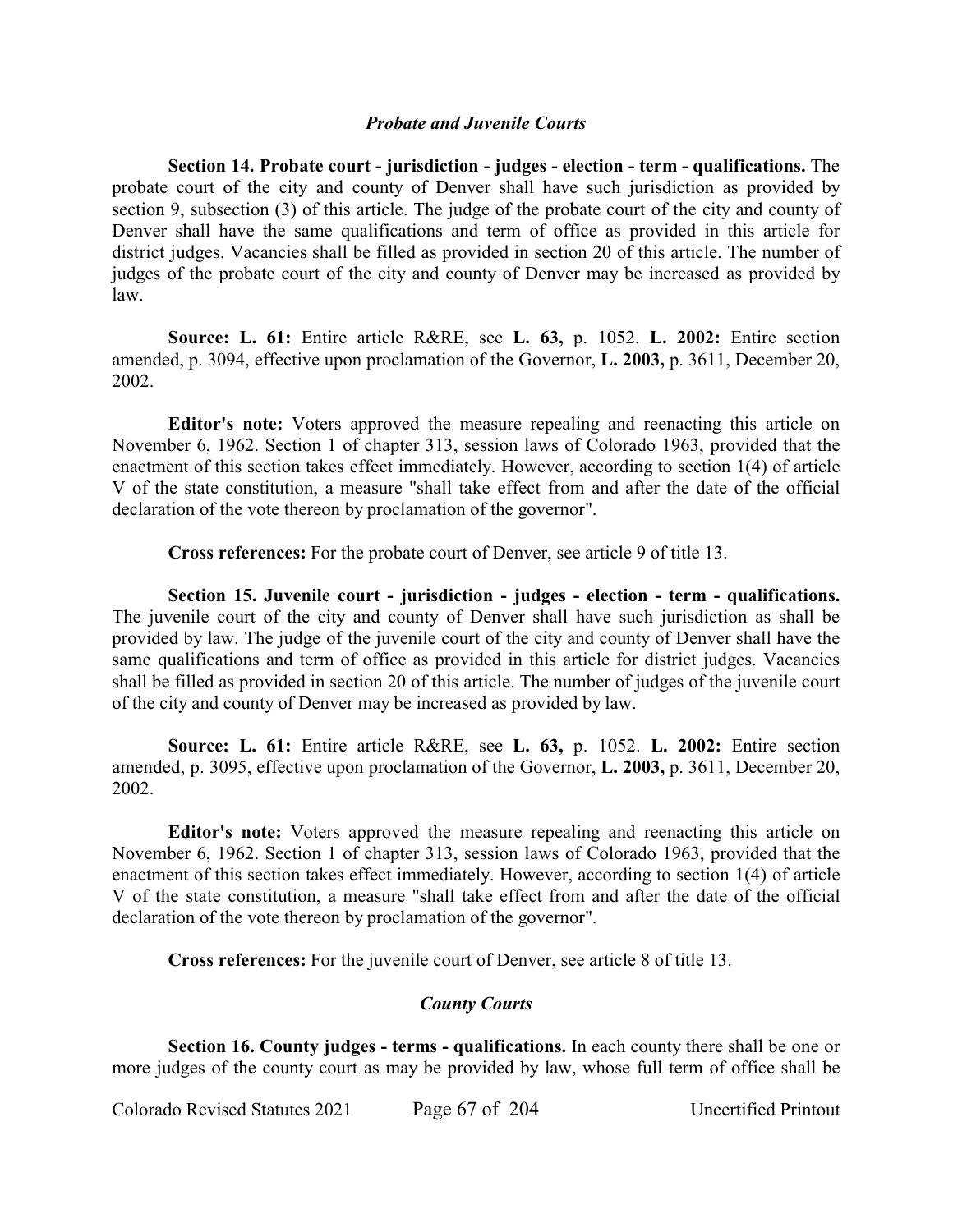four years, and whose qualifications shall be prescribed by law. County judges shall be qualified electors of their counties at the time of their election or appointment.

**Source: L. 61:** Entire article R&RE, see **L. 63,** p. 1052. **Initiated 66:** Entire section amended, effective January 17, 1967, see **L. 67,** p. 6 of the supplement to the 1967 Session Laws.

**Editor's note:** (1) Voters approved the measure repealing and reenacting this article on November 6, 1962. Section 1 of chapter 313, session laws of Colorado 1963, provided that the repeal and reenactment of this section takes effect immediately. However, according to section 1(4) of article V of the state constitution, a measure "shall take effect from and after the date of the official declaration of the vote thereon by proclamation of the governor".

(2) This section is similar to § 22 as it existed prior to 1961.

(3) For amendments to that section prior to 1961, see L. 01, p. 111.

**Cross references:** For judges and other personnel, see part 2 of article 6 of title 13.

**Section 17. County courts - jurisdiction - appeals.** County courts shall have such civil, criminal, and appellate jurisdiction as may be provided by law, provided such courts shall not have jurisdiction of felonies or in civil cases where the boundaries or title to real property shall be in question. Appellate review by the supreme court or the district courts of every final judgment of the county courts shall be as provided by law.

**Source: L. 61:** Entire article R&RE, effective January 12, 1965, see **L. 63,** p. 1053.

**Editor's note:** This section is similar to  $\S$  23 as it existed prior to 1961.

**Cross references:** For the jurisdiction of county courts in civil actions, see §§ 13-6-104 and 13-6-105; for the jurisdiction of county courts in criminal actions, see § 13-6-106; for creation of each county court as a court of record, see § 13-6-102; for the statewide jurisdiction of county courts, see  $\S$  13-6-103; for jurisdictional amount, see  $\S$  13-6-104; for appeals from county courts, see §§ 13-6-310 and 13-6-311.

### *Miscellaneous*

**Section 18. Compensation and services.** Justices and judges of courts of record shall receive such compensation as may be provided by law, which may be increased but may not be decreased during their term of office and shall receive such pension or retirement benefits as may be provided by law. No justice or judge of a court of record shall accept designation or nomination for any public office other than judicial without first resigning from his judicial office, nor shall he hold at any other time any other public office during his term of office, nor hold office in any political party organization, nor contribute to or campaign for any political party or candidate for political office. No supreme court justice, judge of any intermediate appellate court, district court judge, probate judge, or juvenile judge shall engage in the practice of law. Justices, district judges, probate judges, and juvenile judges when called upon to do so,

Colorado Revised Statutes 2021 Page 68 of 204 Uncertified Printout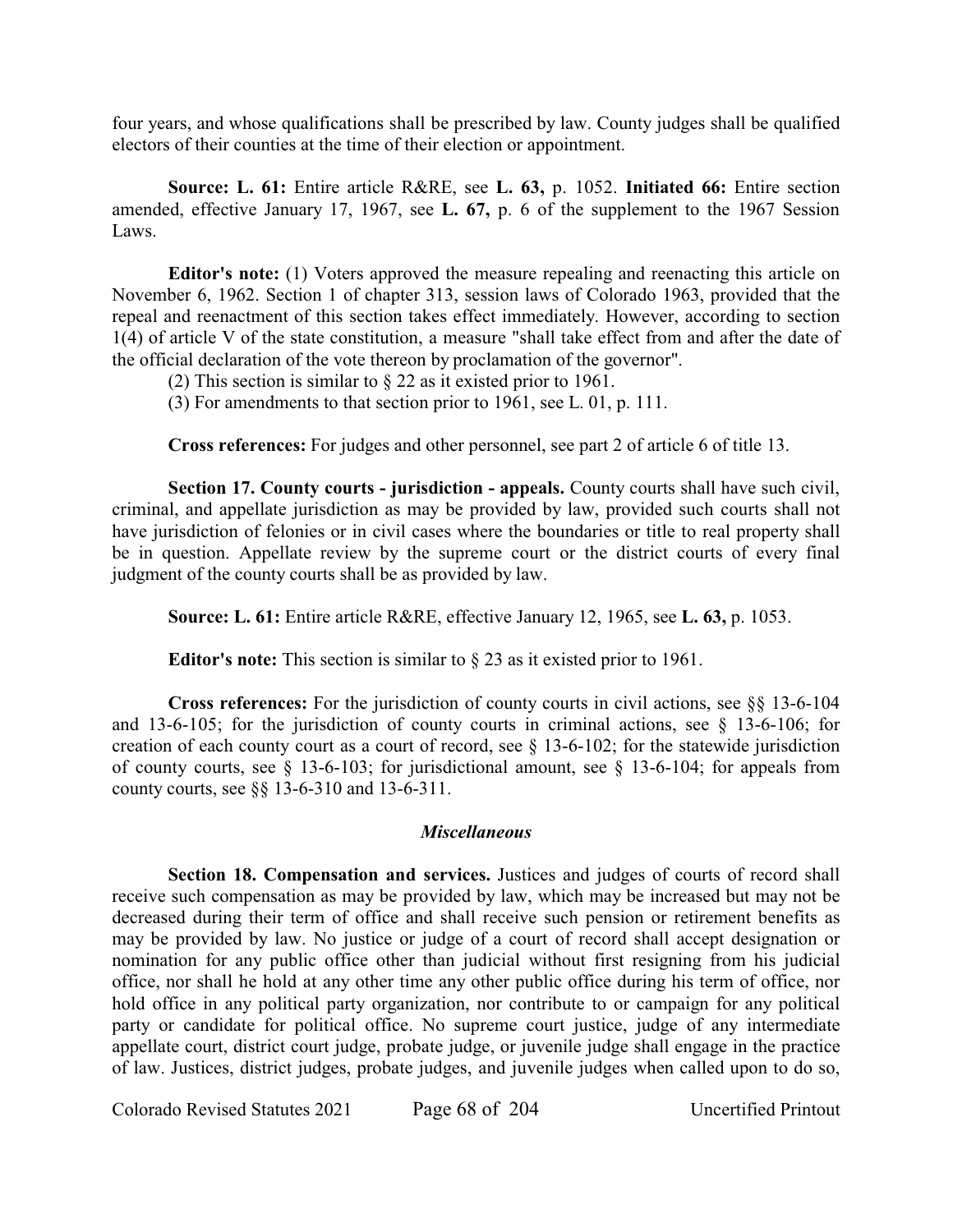may serve in any state court with full authority as provided by law. Any county judge may serve in any other county court, or serve, as hereinafter may be authorized by law, in any other court, if possessing the qualifications prescribed by law for a judge of such county court, or other court, or as a municipal judge or police magistrate as provided by law, or in the case of home rule cities as provided by charter and ordinances.

**Source: L. 61:** Entire article R&RE, effective January 12, 1965, see **L. 63,** p. 1053. **Initiated 66:** Entire section amended, effective January 17, 1967, see **L. 67,** p. 6 of the supplement to the 1967 Session Laws.

**Editor's note:** (1) This section is similar to  $\S$  18 as it existed prior to 1961. (2) For amendments to that section prior to 1961, see L. 53, p. 228.

**Cross references:** For compensation of justices and judges, see article 30 of title 13.

**Section 19. Laws relating to courts - uniform.** All laws relating to state courts shall be general and of uniform operation throughout the state, and except as hereafter in this section specified the organization, jurisdiction, powers, proceedings, and practice of all courts of the same class, and the force and effect of the proceedings, judgments and decrees of such courts severally shall be uniform. County courts may be classified or graded as may be provided by law, and the organization, jurisdiction, powers, proceedings, and practice of county courts within the same class or grade, and the force and effect of the proceedings, judgments and decrees of county courts in the same class or grade shall be uniform; provided, however, that the organization and administration of the county court of the city and county of Denver shall be as provided in the charter and ordinances of the city and county of Denver.

**Source: L. 61:** Entire article R&RE, effective January 12, 1965, see **L. 63,** p. 1053.

**Editor's note:** This section is similar to § 28 as it existed prior to 1961.

Section 20. Vacancies. (1) A vacancy in any judicial office in any court of record shall be filled by appointment of the governor, from a list of three nominees for the supreme court and any intermediate appellate court, and from a list of two or three nominees for all other courts of record, such list to be certified to him by the supreme court nominating commission for a vacancy in the supreme court or a vacancy in any intermediate appellate court, and by the judicial district nominating commission for a vacancy in any other court in that district. In case of more than one vacancy in any such court, the list shall contain not less than two more nominees than there are vacancies to be filled. The list shall be submitted by the nominating commission not later than thirty days after the death, retirement, tender of resignation, removal under section 23, failure of an incumbent to file a declaration under section 25, or certification of a negative majority vote on the question of retention in office under section 25 hereof. If the governor shall fail to make the appointment (or all of the appointments in case of multiple vacancies) from such list within fifteen days from the day it is submitted to him, the appointment (or the remaining appointments in case of multiple vacancies) shall be made by the chief justice of the supreme court from the same list within the next fifteen days. A justice or judge appointed

Colorado Revised Statutes 2021 Page 69 of 204 Uncertified Printout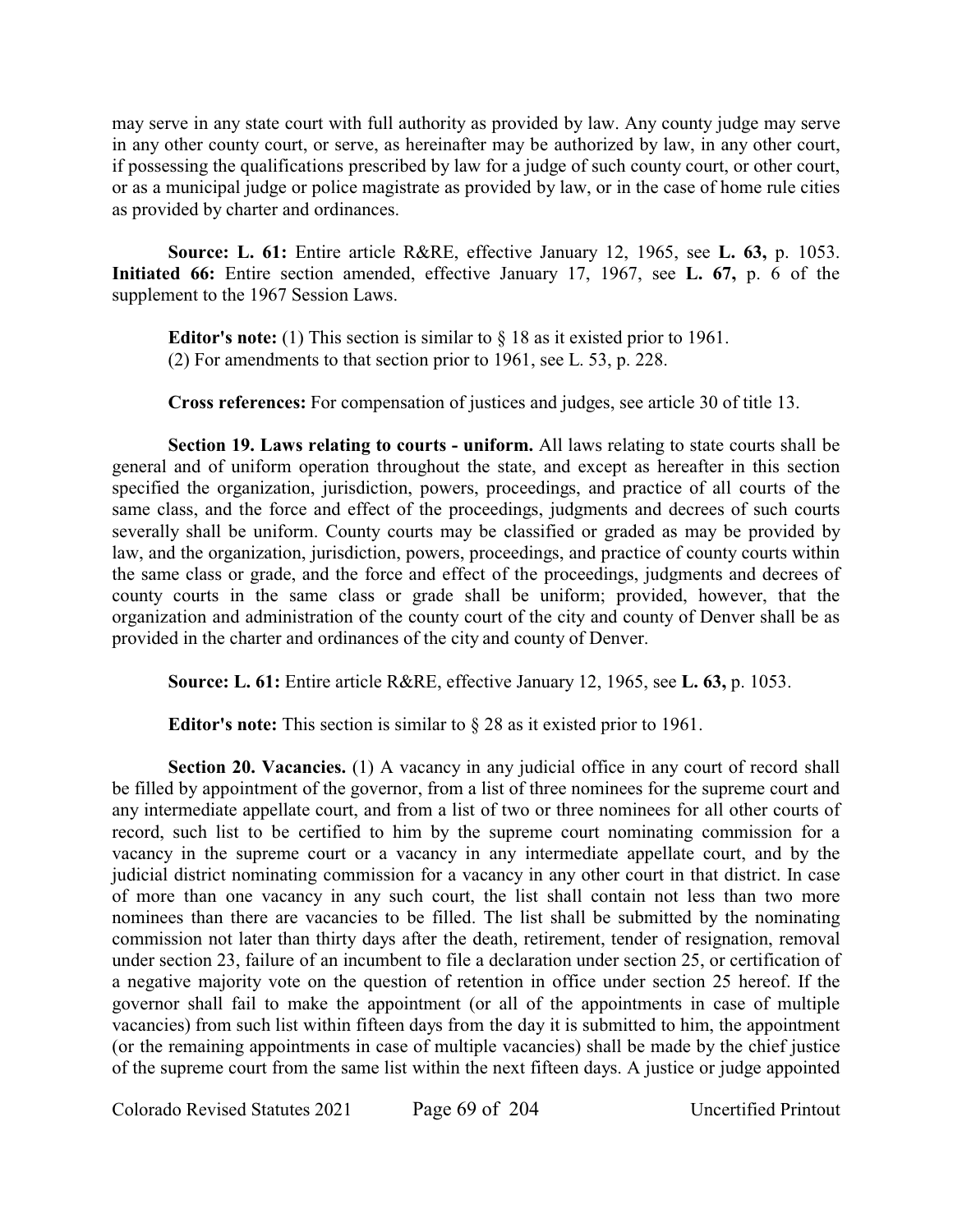under the provisions of this section shall hold office for a provisional term of two years and then until the second Tuesday in January following the next general election. A nominee shall be under the age of seventy-two years at the time his name is submitted to the governor.

(2) Repealed.

(3) Other vacancies occurring in judicial offices shall be filled as now or hereafter provided by law.

(4) Vacancies occurring in the office of district attorney shall be filled by appointment of the governor. District attorneys appointed under the provisions of this section shall hold office until the next general election and until their successors elected thereat shall be duly qualified. Such successors shall be elected for the remainder of the unexpired term in which the vacancy was created.

**Source: L. 61:** Entire article R&RE, effective January 12, 1965, see **L. 63,** p. 1054. **Initiated 66:** Entire section amended, effective January 17, 1967, see **L. 67,** p. 7 of the supplement to the 1967 Session Laws. **L. 2002:** (2) repealed, p. 3095, effective upon proclamation of the Governor, **L. 2003,** p. 3611, December 20, 2002.

**Editor's note:** (1) This section is similar to  $\S$  29 as it existed prior to 1961. (2) For amendments to that section prior to 1961, see G.L. § 157.

**Section 21. Rule-making power.** The supreme court shall make and promulgate rules governing the administration of all courts and shall make and promulgate rules governing practice and procedure in civil and criminal cases, except that the general assembly shall have the power to provide simplified procedures in county courts for the trial of misdemeanors.

**Source: L. 61:** Entire article R&RE, effective January 12, 1965, see **L. 63,** p. 1054. **L. 2002:** Entire section amended, p. 3095, effective upon proclamation of the Governor, **L. 2003,** p. 3611, December 20, 2002.

**Cross references:** For general superintending control by supreme court over all inferior courts, see § 2 of this article.

**Section 22. Process - prosecution - in name of people.** In all prosecutions for violations of the laws of Colorado, process shall run in the name of "The People of the State of Colorado"; all prosecutions shall be carried on in the name and by the authority of "The People of the State of Colorado", and conclude, "against the peace and dignity of the same".

**Source: L. 61:** Entire article R&RE, see **L. 63,** p. 1055.

**Editor's note:** This section is similar to § 30 as it existed prior to 1961.

**Section 23. Retirement and removal of justices and judges.** (1) On attaining the age of seventy-two a justice or judge of a court of record shall retire and his judicial office shall be vacant, except as otherwise provided in section 20 (2).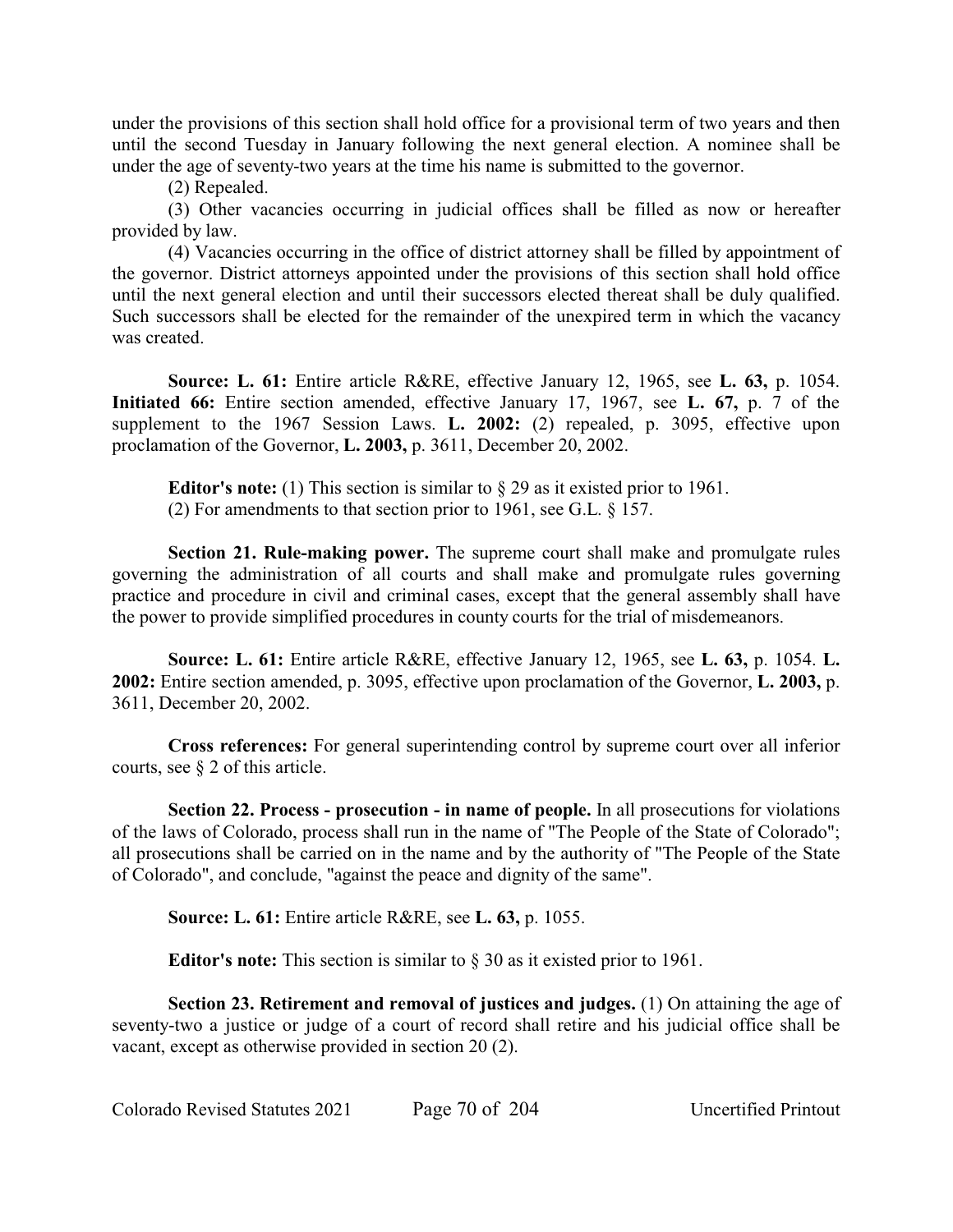(2) Whenever a justice or judge of any court of this state has been convicted in any court of this state or of the United States or of any state, of a felony or other offense involving moral turpitude, the supreme court shall, of its own motion or upon petition filed by any person, and upon finding that such a conviction was had, enter its order suspending said justice or judge from office until such time as said judgment of conviction becomes final, and the payment of salary of said justice or judge shall also be suspended from the date of such order. If said judgment of conviction becomes final, the supreme court shall enter its order removing said justice or judge from office and declaring his office vacant and his right to salary shall cease from the date of the order of suspension. If said judgment of conviction is reversed with directions to enter a judgment of acquittal or if reversed for a new trial which subsequently results in a judgment of dismissal or acquittal, the supreme court shall enter its order terminating the suspension of said justice or judge and said justice or judge shall be entitled to his salary for the period of suspension. A plea of guilty or nolo contendere to such a charge shall be equivalent to a final conviction for the purpose of this section.

(3) (a) There shall be a commission on judicial discipline. It shall consist of: Two judges of district courts and two judges of county courts, each selected by the supreme court; two citizens admitted to practice law in the courts of this state, neither of whom shall be a justice or judge, who shall have practiced in this state for at least ten years and who shall be appointed by the governor, with the consent of the senate; and four citizens, none of whom shall be a justice or judge, active or retired, nor admitted to practice law in the courts of this state, who shall be appointed by the governor, with the consent of the senate.

(b) Each member shall be appointed to a four-year term; except that one-half of the initial membership in each category shall be appointed to two-year terms, for the purpose of staggering terms. Whenever a commission membership prematurely terminates or a member no longer possesses the specific qualifications for the category from which he was selected, his position shall be deemed vacant, and his successor shall be appointed in the same manner as the original appointment for the remainder of his term. A member shall be deemed to have resigned if that member is absent from three consecutive commission meetings without the commission having entered an approval for additional absences upon its minutes. If any member of the commission is disqualified to act in any matter pending before the commission, the commission may appoint a special member to sit on the commission solely for the purpose of deciding that matter.

(c) No member of the commission shall receive any compensation for his services but shall be allowed his necessary expenses for travel, board, and lodging and any other expenses incurred in the performance of his duties, to be paid by the supreme court from its budget to be appropriated by the general assembly.

(d) A justice or judge of any court of record of this state, in accordance with the procedure set forth in this subsection (3), may be removed or disciplined for willful misconduct in office, willful or persistent failure to perform his duties, intemperance, or violation of any canon of the Colorado code of judicial conduct, or he may be retired for disability interfering with the performance of his duties which is, or is likely to become, of a permanent character.

(e) The commission may, after such investigation as it deems necessary, order informal remedial action; order a formal hearing to be held before it concerning the removal, retirement, suspension, censure, reprimand, or other discipline of a justice or a judge; or request the supreme court to appoint three special masters, who shall be justices or judges of courts of record, to hear and take evidence in any such matter and to report thereon to the commission. After a formal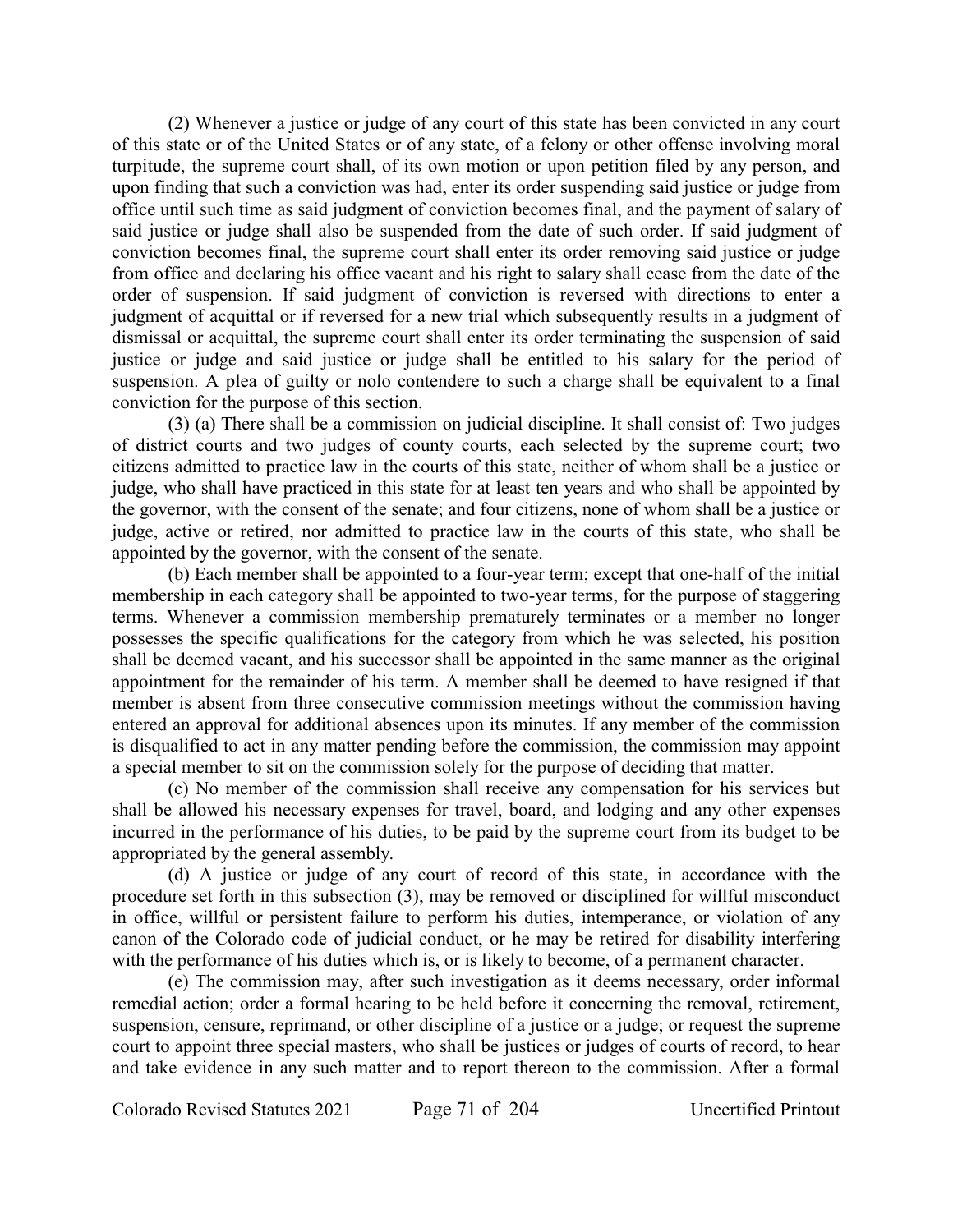hearing or after considering the record and report of the masters, if the commission finds good cause therefor, it may take informal remedial action, or it may recommend to the supreme court the removal, retirement, suspension, censure, reprimand, or discipline, as the case may be, of the justice or judge. The commission may also recommend that the costs of its investigation and hearing be assessed against such justice or judge.

(f) Following receipt of a recommendation from the commission, the supreme court shall review the record of the proceedings on the law and facts and in its discretion may permit the introduction of additional evidence and shall order removal, retirement, suspension, censure, reprimand, or discipline, as it finds just and proper, or wholly reject the recommendation. Upon an order for retirement, the justice or judge shall thereby be retired with the same rights and privileges as if he retired pursuant to statute. Upon an order for removal, the justice or judge shall thereby be removed from office, and his salary shall cease from the date of such order. On the entry of an order for retirement or for removal of a judge, his office shall be deemed vacant.

(g) Prior to the filing of a recommendation to the supreme court by the commission against any justice or judge, all papers filed with and proceedings before the commission on judicial discipline or masters appointed by the supreme court, pursuant to this subsection (3), shall be confidential, and the filing of papers with and the giving of testimony before the commission or the masters shall be privileged; but no other publication of such papers or proceedings shall be privileged in any action for defamation; except that the record filed by the commission in the supreme court continues privileged and a writing which was privileged prior to its filing with the commission or the masters does not lose such privilege by such filing.

(h) The supreme court shall by rule provide for procedures before the commission on judicial discipline, the masters, and the supreme court. The rules shall also provide the standards and degree of proof to be applied by the commission in its proceedings. A justice or judge who is a member of the commission or supreme court shall not participate in any proceedings involving his own removal or retirement.

(i) Nothing contained in this subsection (3) shall be construed to have any effect on article XIII of this constitution.

(j) Repealed.

**Source: L. 61:** Entire article R&RE, effective January 12, 1965, see **L. 63,** p. 1055. **Initiated 66:** Entire section amended, effective January 17, 1967, see **L. 67,** p. 7 of the supplement to the 1967 Session Laws. **L. 82:** (3) R&RE, p. 687, effective July 1, 1983, see **L. 83,** p. 1674. **L. 2002:** (3)(j) repealed, p. 3095, effective upon proclamation of the Governor, **L. 2003,** p. 3611, December 20, 2002.

**Editor's note:** This section is similar to  $\S 31$  as it existed prior to 1961.

**Cross references:** For rules concerning the functions, responsibilities, and proceedings of the commission on judicial discipline, see C.R.J.D. 1 to 40.

**Section 24. Judicial nominating commissions.** (1) There shall be one judicial nominating commission for the supreme court and any intermediate appellate court to be called the supreme court nominating commission and one judicial nominating commission for each judicial district in the state.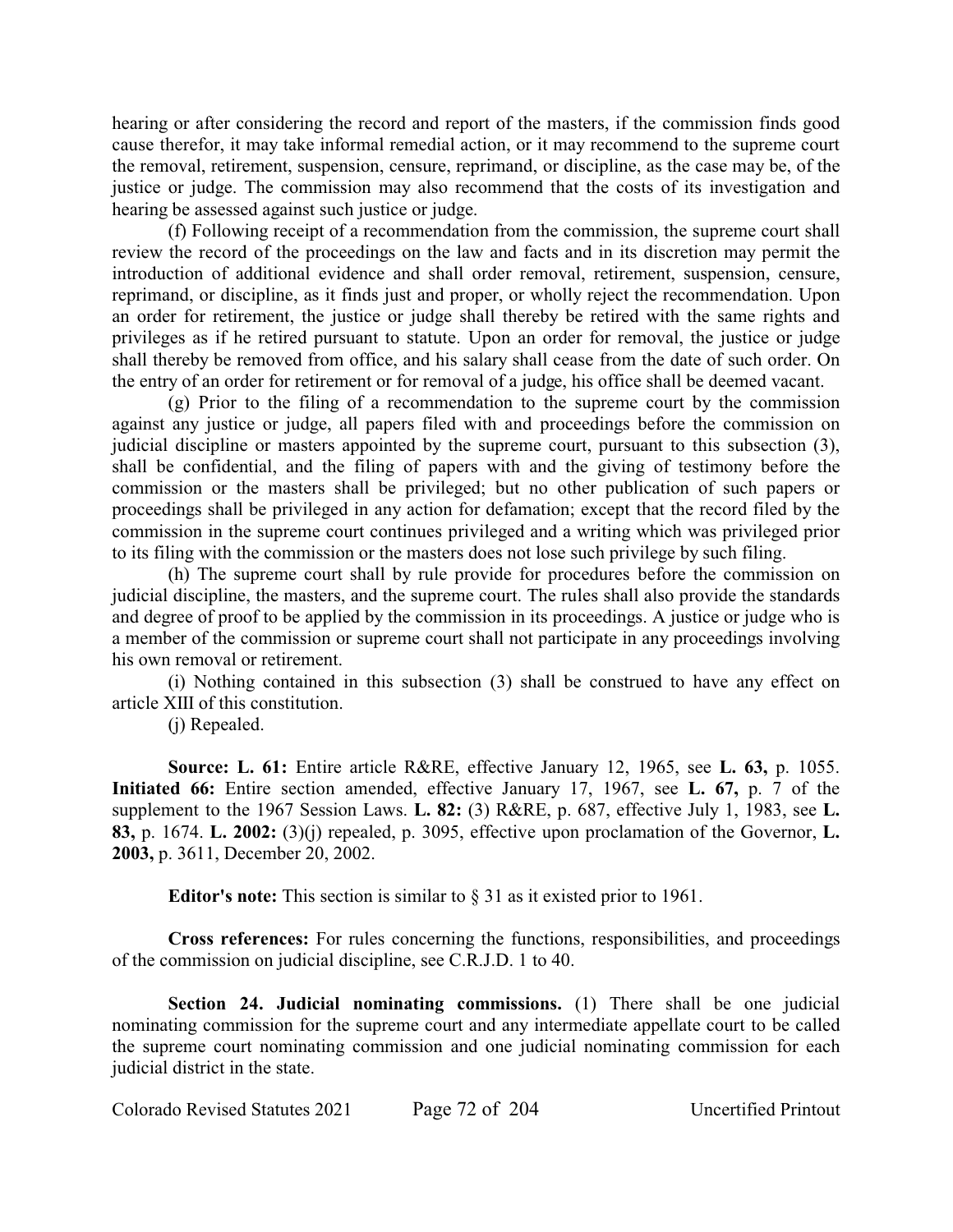(2) The supreme court nominating commission shall consist of the chief justice or acting chief justice of the supreme court, ex officio, who shall act as chairman and shall have no vote, one citizen admitted to practice law before the courts of this state and one other citizen not admitted to practice law in the courts of this state residing in each congressional district in the state, and one additional citizen not admitted to practice law in the courts of this state. No more than one-half of the commission members plus one, exclusive of the chief justice, shall be members of the same political party. Three voting members shall serve until December 31, 1967, three until December 31, 1969, and three until December 31, 1971. Thereafter each voting member appointed shall serve until the 31st of December of the 6th year following the date of his appointment.

(3) Each judicial district nominating commission shall consist of a justice of the supreme court designated by the chief justice, to serve at the will of the chief justice who shall act as chairman ex officio, and shall have no vote, and seven citizens residing in that judicial district, no more than four of whom shall be members of the same political party and there shall be at least one voting member from each county in the district. In all judicial districts having a population of more than 35,000 inhabitants as determined by the last preceding census taken under the authority of the United States, the voting members shall consist of three persons admitted to practice law in the courts of this state and four persons not admitted to practice law in the courts of this state. In judicial districts having a population of 35,000 inhabitants or less as determined above, at least four voting members shall be persons not admitted to practice law in the courts of this state; and it shall be determined by majority vote of the governor, the attorney general and the chief justice, how many, if any, of the remaining three members shall be persons admitted to practice law in the courts of this state. Two voting members shall serve until December 31, 1967, two until December 31, 1969, and three until December 31, 1971. Thereafter each voting member appointed shall serve until the 31st of December of the 6th year following the date of his appointment.

(4) Members of each judicial nominating commission selected by reason of their being citizens admitted to practice law in the courts of this state shall be appointed by majority action of the governor, the attorney general and the chief justice. All other members shall be appointed by the governor. No voting member of a judicial nominating commission shall hold any elective and salaried United States or state public office or any elective political party office and he shall not be eligible for reappointment to succeed himself on a commission. No voting member of the supreme court nominating commission shall be eligible for appointment as a justice of the supreme court or any intermediate appellate court so long as he is a member of that commission and for a period of three years thereafter; and no voting member of a judicial district nominating commission shall be eligible for appointment to judicial office in that district while a member of that commission and for a period of one year thereafter.

**Source: Initiated 66:** Entire section added, effective January 17, 1967, see **L. 67,** p. 9 of the supplement to the 1967 Session Laws.

**Section 25. Election of justices and judges.** A justice of the supreme court or a judge of any other court of record, who shall desire to retain his judicial office for another term after the expiration of his then term of office shall file with the secretary of state, not more than six months nor less than three months prior to the general election next prior to the expiration of his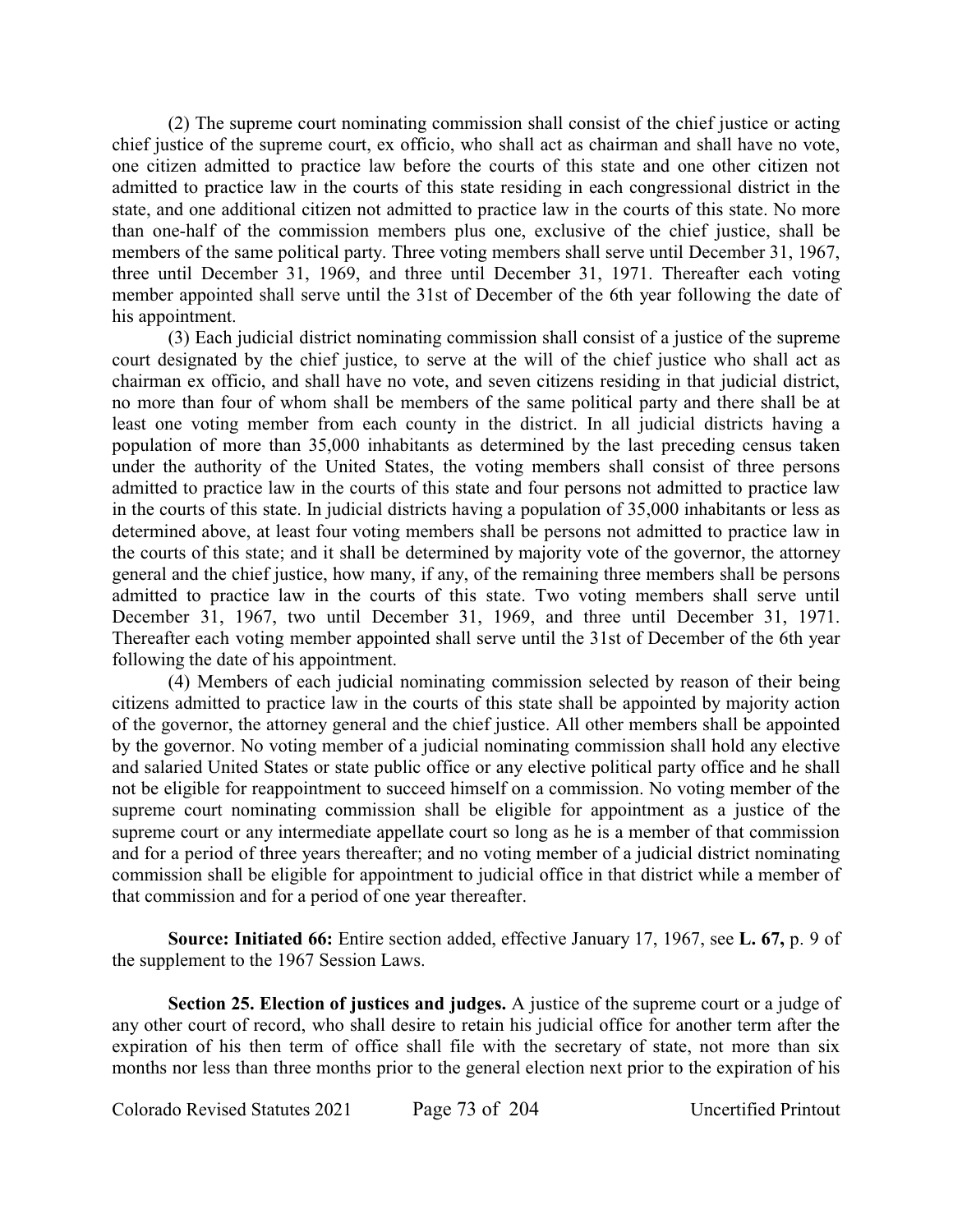then term of office, a declaration of his intent to run for another term. Failure to file such a declaration within the time specified shall create a vacancy in that office at the end of his then term of office. Upon the filing of such a declaration, a question shall be placed on the appropriate ballot at such general election, as follows:

"Shall Justice (Judge) .... of the Supreme (or other) Court be retained in office? YES/..../NO/..../." If a majority of those voting on the question vote "Yes", the justice or judge is thereupon elected to a succeeding full term. If a majority of those voting on the question vote "No", this will cause a vacancy to exist in that office at the end of his then present term of office.

In the case of a justice of the supreme court or any intermediate appellate court, the electors of the state at large; in the case of a judge of a district court, the electors of that judicial district; and in the case of a judge of the county court or other court of record, the electors of that county; shall vote on the question of retention in office of the justice or judge.

**Source: Initiated 66:** Entire section added, effective January 17, 1967, see **L. 67,** p. 10 of the supplement to the 1967 Session Laws.

**Section 26. Denver county judges.** The provisions of sections 16, 20, 23, 24 and 25 hereof shall not be applicable to judges of the county court of the City and County of Denver. The number, manner of selection, qualifications, term of office, tenure, and removal of such judges shall be as provided in the charter and ordinances of the City and County of Denver.

**Source: Initiated 66:** Entire section added, effective January 17, 1967, see **L. 67,** p. 10 of the supplement to the 1967 Session Laws.

## **ARTICLE VII**

## Suffrage and Elections

**Law reviews:** For article, "The Colorado Constitution in the New Century", see 78 U. Colo. L. Rev. 1265 (2007).

**Section 1. Qualifications of elector.** Only a citizen of the United States who has attained the age of eighteen years, has resided in this state for such time as may be prescribed by law, and has been duly registered as a voter if required by law shall be qualified to vote at all elections.

**Source:** Entire article added, effective August 1, 1876, see **L. 1877,** p. 51. **L. 01:** Entire section amended, p. 107. **L. 62:** Entire section amended, see **L. 63,** p. 1057. **L. 88:** Entire section amended, p. 1453, effective upon proclamation of the Governor, **L. 89,** p. 1657, January 3, 1989. **L. 2004:** Entire section amended, p. 2745, effective upon proclamation of the Governor, **L. 2005,** p. 2341, December 1, 2004. **Initiated 2020:** Entire section amended, Amendment 76, effective upon proclamation of the Governor, December 31, 2020. See L. 2021, p. 4209.

**Editor's note:** This section was amended by Amendment 76, effective upon proclamation of the governor, December 31, 2020. The vote count for the measure at the general election held November 3, 2020, was as follows:

Colorado Revised Statutes 2021 Page 74 of 204 Uncertified Printout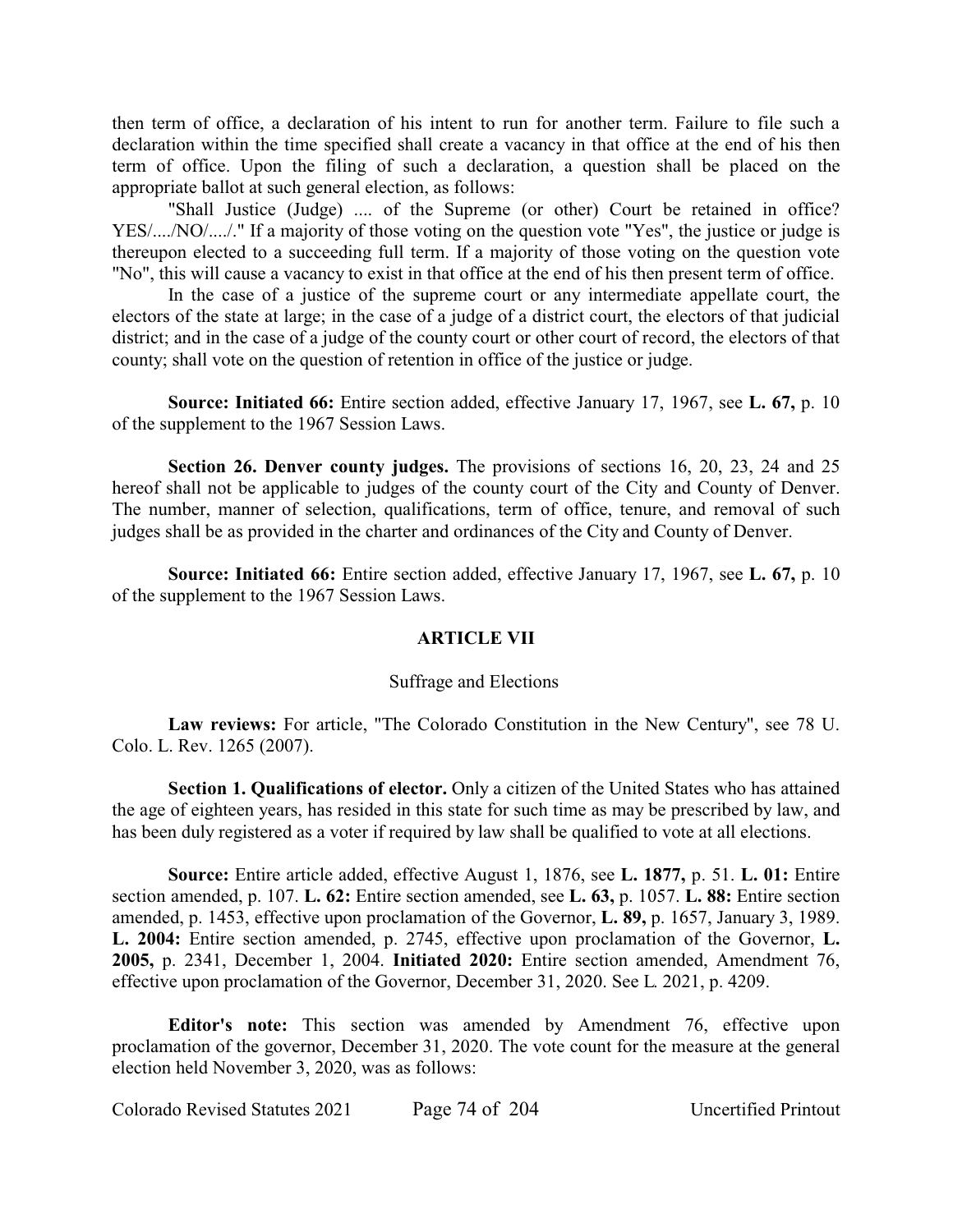FOR: 1,985,239 AGAINST: 1,171,137

**Cross references:** For the right of citizens eighteen years or older to vote, see article XXVI of the constitution of the United States; for the qualifications of electors, see § 1-2-101.

**Section 1a. Qualifications of elector - residence on federal land.** (First paragraph deleted by amendment, L. 2004, p. 2746, effective upon proclamation of the Governor, L. 2005, p. 2341, December 1, 2004.)

Any person who otherwise meets the requirements of law for voting in this state shall not be denied the right to vote in an election because of residence on land situated within this state that is under the jurisdiction of the United States.

**Source: L. 70:** Entire section added, p. 446, effective upon proclamation of the Governor, December 7, 1970. **L. 2004:** Entire section amended, p. 2746, effective upon proclamation of the Governor, **L. 2005,** p. 2341, December 1, 2004.

**Cross references:** For qualifications and registration of electors, see parts 1 and 2 of article 2 of title 1; for residency requirements in municipal elections, see § 31-10-201.

## **Section 2. Suffrage to women. (Repealed)**

**Source:** Entire article added, effective August 1, 1876, see **L. 1877,** p. 52. **L. 88:** Entire section repealed, p. 1454, effective upon proclamation of the Governor, **L. 89,** p. 1657, January 3, 1989.

**Editor's note:** For the law enacted pursuant to the directive set out in this section, see section 1 of chapter 83, session laws of Colorado 1893, codified as section 2147 of chapter 43, R.S. 08, which was subsequently repealed in section 268 of chapter 118, session laws of Colorado 1963.

## **Section 3. Educational qualifications of elector. (Deleted by amendment.)**

**Source:** Entire article added, effective August 1, 1876, see **L. 1877,** p. 52. **L. 90:** Entire section amended, p. 1861, effective upon proclamation of the Governor, **L. 91,** p. 2033, January 3, 1991.

**Section 4. When residence does not change.** For the purpose of voting and eligibility to office, no person shall be deemed to have gained a residence by reason of his or her presence, or lost it by reason of his or her absence, while in the civil or military service of the state, or of the United States, nor while a student at any institution of learning, nor while kept at public expense in any asylum, nor while confined in public prison.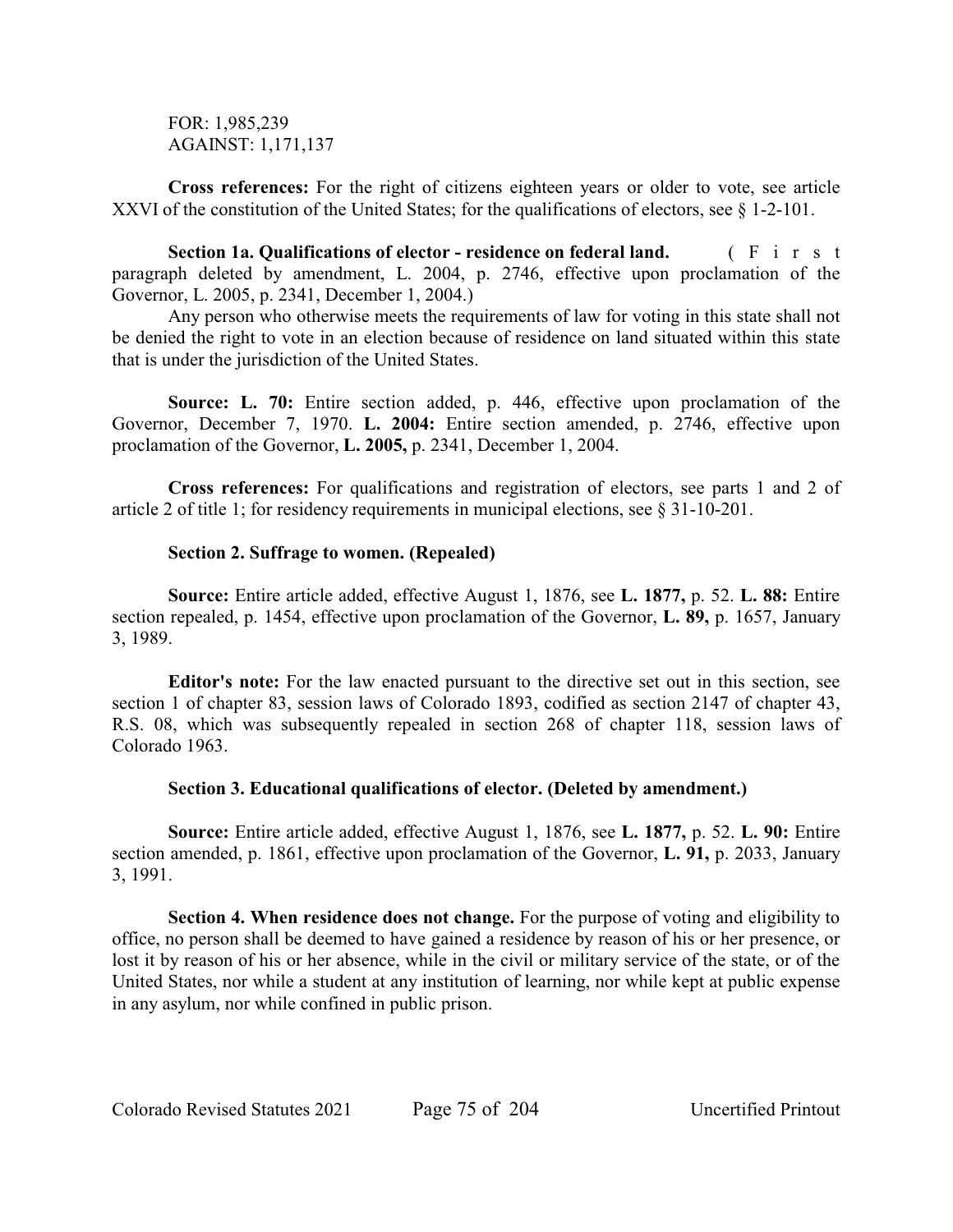**Source:** Entire article added, effective August 1, 1876, see **L. 1877,** p. 52. **L. 2004:** Entire section amended, p. 2746, effective upon proclamation of the Governor, **L. 2005,** p. 2341, December 1, 2004.

**Cross references:** For when residence does not change because of presence in the state as a student or confinement in a state institution or correctional facility or jail or while in the civil or military service, see § 1-2-103.

**Section 5. Privilege of voters.** Voters shall in all cases, except treason, felony or breach of the peace, be privileged from arrest during their attendance at elections, and in going to and returning therefrom.

**Source:** Entire article added, effective August 1, 1876, see **L. 1877,** p. 52.

**Section 6. Electors only eligible to office.** No person except a qualified elector shall be elected or appointed to any civil or military office in the state.

**Source:** Entire article added, effective August 1, 1876, see **L. 1877,** p. 52.

**Cross references:** For the requirements for election to office of county commissioner, see § 1-4-205; for the eligibility requirements making qualified electors in general, primary, and special elections eligible to hold office, see  $\S$  1-4-501; for the eligibility requirements making qualified electors in municipal elections eligible to hold office, see § 31-10-301.

**Section 7. General election.** The general election shall be held on such day as may be prescribed by law.

**Source:** Entire article added, effective August 1, 1876, see **L. 1877,** p. 52. **L. 92:** Entire section amended, p. 2316, effective upon proclamation of the Governor, **L. 93,** p. 2163, January 14, 1993.

**Cross references:** For time for holding the general election, see § 1-4-201.

**Section 8. Elections by ballot or voting machine.** All elections by the people shall be by ballot, and in case paper ballots are required to be used, no ballots shall be marked in any way whereby the ballot can be identified as the ballot of the person casting it. The election officers shall be sworn or affirmed not to inquire or disclose how any elector shall have voted. In all cases of contested election in which paper ballots are required to be used, the ballots cast may be counted and compared with the list of voters, and examined under such safeguards and regulations as may be provided by law. Nothing in this section, however, shall be construed to prevent the use of any machine or mechanical contrivance for the purpose of receiving and registering the votes cast at any election, provided that secrecy in voting is preserved.

When the governing body of any county, city, city and county or town, including the city and county of Denver, and any city, city and county or town which may be governed by the provisions of special charter, shall adopt and purchase a voting machine, or voting machines,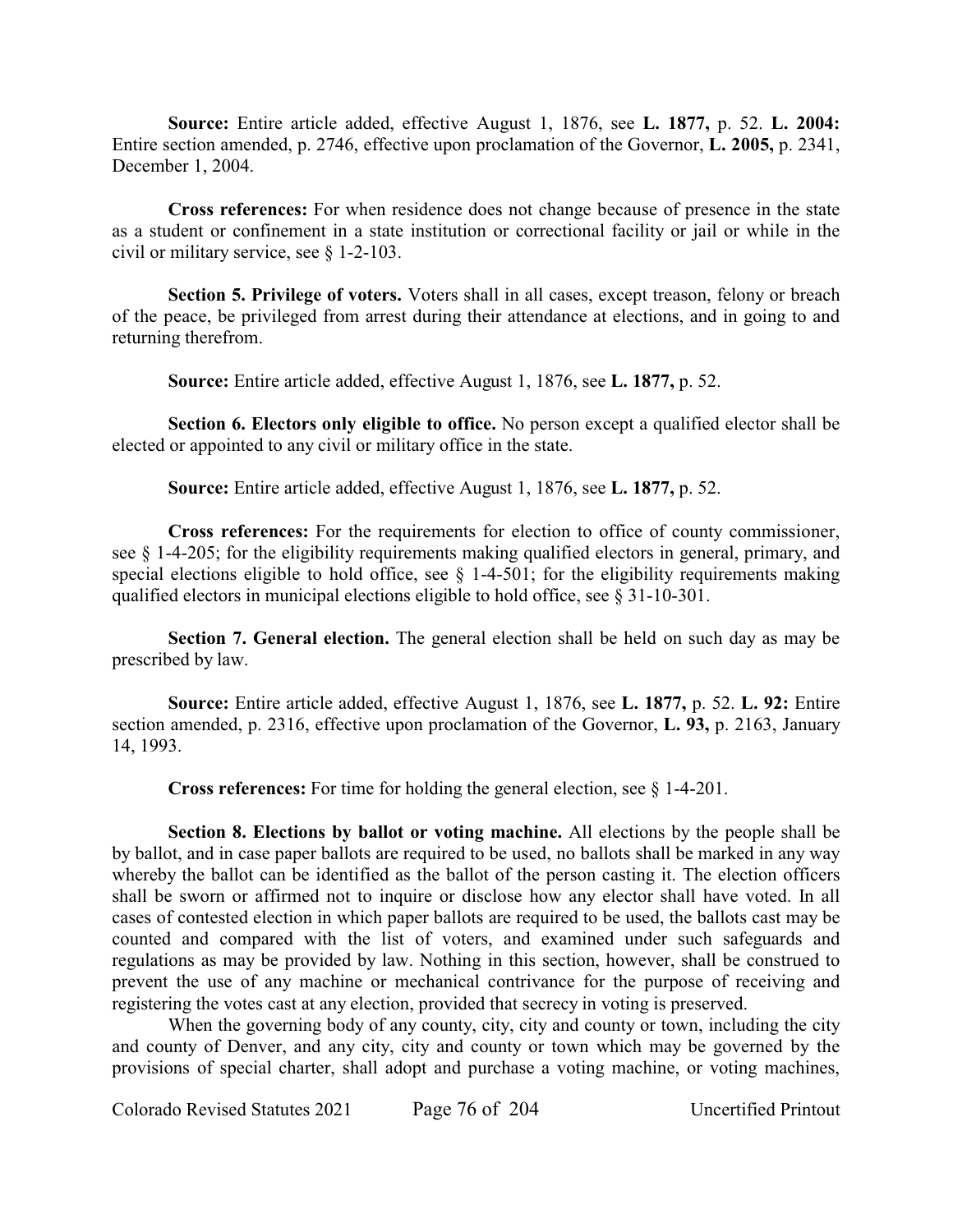such governing body may provide for the payment therefor by the issuance of interest-bearing bonds, certificates of indebtedness or other obligations, which shall be a charge upon such city, city and county, or town; such bonds, certificates or other obligations may be made payable at such time or times, not exceeding ten years from date of issue, as may be determined, but shall not be issued or sold at less than par.

**Source:** Entire article added, effective August 1, 1876, see **L. 1877,** p. 52. **L. 05:** Entire section amended, p. 168. **L. 46:** Entire section amended, see. **L. 47,** p. 427.

**Cross references:** For notice and preparation for general, primary, and special elections, see article 4 of title 1; for notice and preparation for municipal elections, see § 31-10-501; for the conduct of general, primary, and special elections, see article 7 of title 1; for the conduct of municipal elections, see part 6 of article 10 of title 31; for the method of voting and use of voting systems for general, primary, and special elections, see parts 4 and 6 of article 5 of title 1; for use of voting machines for municipal elections, see part 7 of article 10 of title 31; for contests of general, primary, and special elections, see part 2 of article 11 of title 1; for contests of municipal elections, see part 13 of article 10 of title 31.

**Section 9. No privilege to witness in election trial.** In trials of contested elections, and for offenses arising under the election law, no person shall be permitted to withhold his testimony on the ground that it may criminate himself, or subject him to public infamy; but such testimony shall not be used against him in any judicial proceeding, except for perjury in giving such testimony.

**Source:** Entire article added, effective August 1, 1876, see **L. 1877,** p. 53.

**Section 10. Disfranchisement during imprisonment.** No person while confined in any public prison shall be entitled to vote; but every such person who was a qualified elector prior to such imprisonment, and who is released therefrom by virtue of a pardon, or by virtue of having served out his full term of imprisonment, shall without further action, be invested with all the rights of citizenship, except as otherwise provided in this constitution.

**Source:** Entire article added, effective August 1, 1876, see **L. 1877,** p. 53.

**Cross references:** For disfranchisement of any person confined in a state institution or correctional facility or jail as to general, primary, and special elections, see § 1-2-103; for disfranchisement of any person confined in a correctional facility or jail as to municipal elections, see § 31-10-201.

**Section 11. Purity of elections.** The general assembly shall pass laws to secure the purity of elections, and guard against abuses of the elective franchise.

**Source:** Entire article added, effective August 1, 1876, see **L. 1877,** p. 53.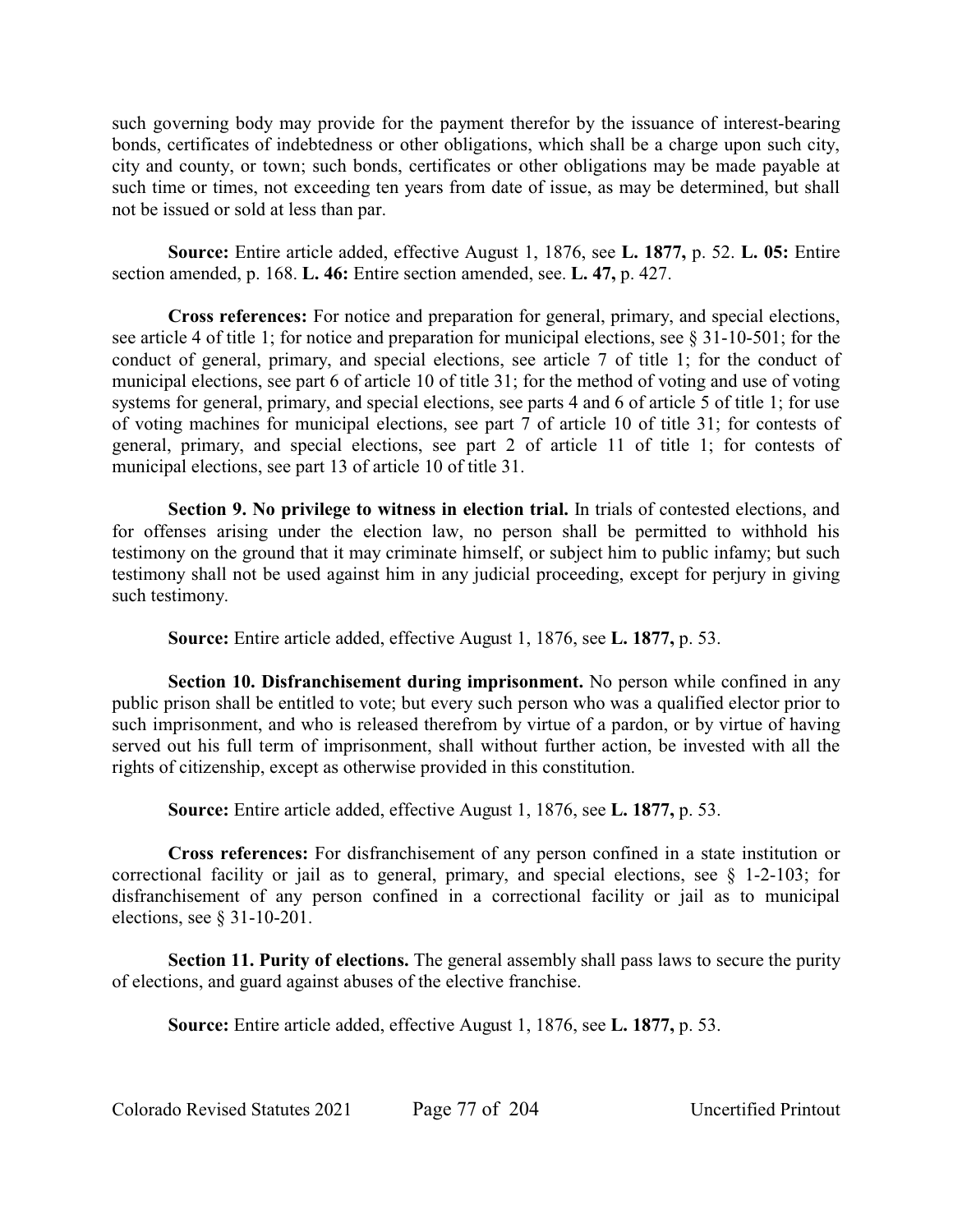**Cross references:** For offenses committed in relation to general, primary, or special elections, see article 13 of title 1; for offenses committed in relation to municipal elections, see part 15 of article 10 of title 31.

**Section 12. Election contests - by whom tried.** The general assembly shall, by general law, designate the courts and judges by whom the several classes of election contests, not herein provided for, shall be tried, and regulate the manner of trial, and all matters incident thereto, but no such law shall apply to any contest arising out of an election held before its passage.

**Source:** Entire article added, effective August 1, 1876, see **L. 1877,** p. 53.

**Cross references:** For regulation of contests of general, primary, and special elections, see part 2 of article 11 of title 1; for regulation of contests of municipal elections, see part 13 of article 10 of title 31.

# **ARTICLE VIII**

# State Institutions

**Section 1. Established and supported by state.** Educational, reformatory and penal institutions, and those for the benefit of insane, blind, deaf and mute, and such other institutions as the public good may require, shall be established and supported by the state, in such manner as may be prescribed by law.

**Source:** Entire article added, effective August 1, 1876, see **L. 1877,** p. 53.

**Cross references:** For the university of Colorado, see articles 20 and 20.5 of title 23; for the university of Colorado university hospital, see article 21 of title 23; for the university of Colorado psychiatric hospital, see article 22 of title 23; for the Colorado children's diagnostic center, see article 23 of title 23; for Colorado state university, see article 31 of title 23; for university of northern Colorado, see article 40 of title 23; for Colorado school of mines, see article 41 of title 23; for Fort Lewis college, see article 52 of title 23; for state universities, see articles 51, 53, 54, and 56 of title 23; for Colorado state university - Pueblo, see article 31.5 of title 23; for community colleges, see article 60 of title 23; for the Colorado mental health institute at Pueblo, see article 93 of title 27; for the state regional centers for persons with developmental disabilities, see part 3 of article 10.5 of title 27; for Colorado mental health institute at Fort Logan, see article 94 of title 27; for state correctional facilities, see § 17-1-104.3; for the Colorado school for the deaf and the blind, see article 80 of title 22.

**Section 2. Seat of government - where located.** The general assembly shall have no power to change or to locate the seat of government of the state, which shall remain at the city and county of Denver.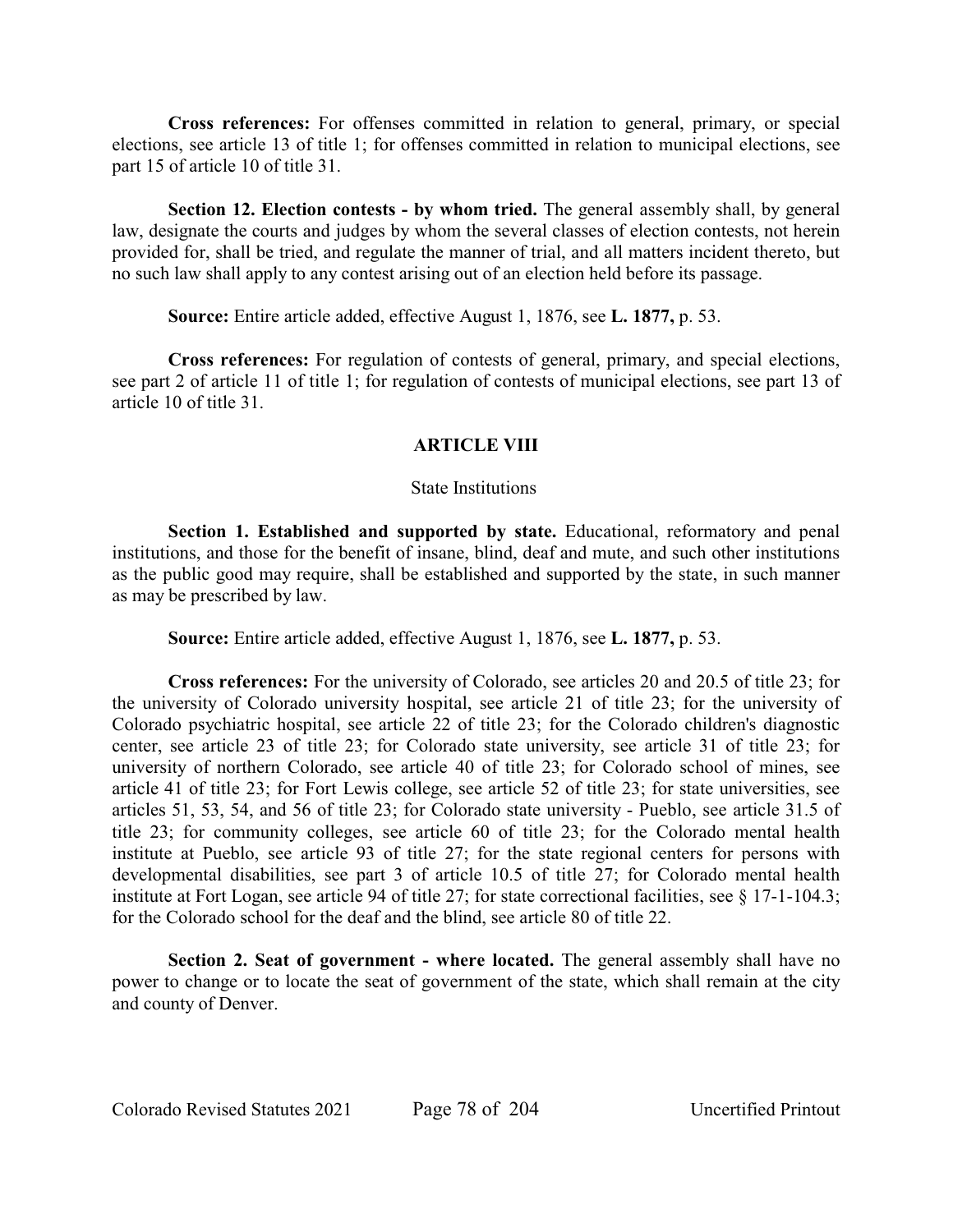**Source:** Entire article added, effective August 1, 1876, see **L. 1877,** p. 53. **L. 88:** Entire section amended, p. 1454, effective upon proclamation of the Governor, **L. 89,** p. 1657, January 3, 1989.

**Section 3. Seat of government - how changed - definitions.** (1) When the seat of government shall have been located in the city and county of Denver as provided in section 2 of this article, the location thereof shall not thereafter be changed, except by a vote of two-thirds of all the qualified electors of the state voting on that question, at a general election, at which the question of location of the seat of government shall have been submitted by the general assembly.

(2) Notwithstanding the provisions of subsection (1) of this section, if the governor determines that a disaster emergency exists that substantially affects the ability of the state government to operate in the city and county of Denver, the governor may issue an executive order declaring a disaster emergency. After declaring the disaster emergency and after consulting with the chief justice of the supreme court, the president of the senate, and the speaker of the house of representatives, the governor may designate a temporary meeting location for the general assembly.

(3) After the declaration of a disaster emergency by the governor, the general assembly shall convene at the temporary meeting location, whether during regular session or in a special session convened by the governor or by written request by two-thirds of the members of each house. The general assembly, acting by bill, may then designate a temporary location for the seat of government. The bill shall contain a date on which the temporary location of the seat of government shall expire.

(4) As used in this section:

(a) "Disaster emergency" means the occurrence or imminent threat of widespread or severe damage, injury, illness, or loss of life or property resulting from an epidemic or a natural, man-made, or technological cause.

(b) "Seat of government" means the location of the legislative, executive, and judicial branches of the state of Colorado.

**Source:** Entire article added, effective August 1, 1876, see **L. 1877,** p. 54. **L. 2010:** Entire section amended, p. 3033, effective upon proclamation of the Governor, **L. 2011,** p. 2263, December 21, 2010.

# **Section 4. Appropriation for capitol building. (Repealed)**

**Source:** Entire article added, effective August 1, 1876, see **L. 1877,** p. 54. **L. 88:** Entire section repealed, p. 1454, effective upon proclamation of the Governor, **L. 89,** p. 1657, January 3, 1989.

**Section 5. Educational institutions.** (1) The following educational institutions are declared to be state institutions of higher education: The university at Boulder, Colorado Springs, and Denver; the university at Fort Collins; the school of mines at Golden; and such other institutions of higher education as now exist or may hereafter be established by law if they are designated by law as state institutions. The establishment, management, and abolition of the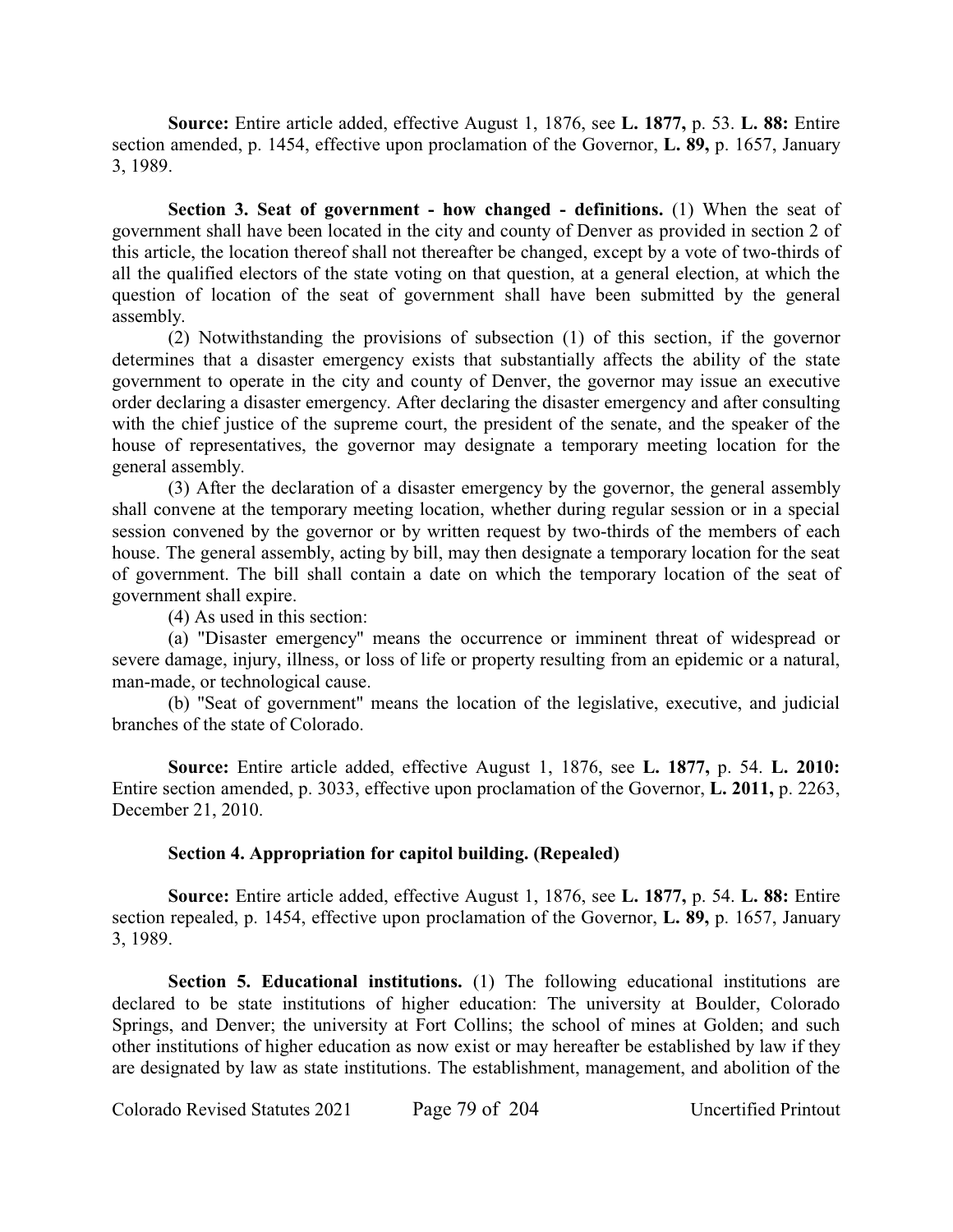state institutions shall be subject to the control of the state, under the provisions of the constitution and such laws and regulations as the general assembly may provide; except that the regents of the university at Boulder, Colorado Springs, and Denver may, whenever in their judgment the needs of that institution demand such action, establish, maintain, and conduct all or any part of the schools of medicine, dentistry, nursing, and pharmacy of the university, together with hospitals and supporting facilities and programs related to health, at Denver; and further, that nothing in this section shall be construed to prevent state educational institutions from giving temporary lecture courses in any part of the state, or conducting class excursions for the purpose of investigation and study; and provided further, that subject to prior approval by the general assembly, nothing in this section shall be construed to prevent the state institutions of higher education from hereafter establishing, maintaining, and conducting or discontinuing centers, medical centers, or branches of such institutions in any part of the state.

(2) The governing boards of the state institutions of higher education, whether established by this constitution or by law, shall have the general supervision of their respective institutions and the exclusive control and direction of all funds of and appropriations to their respective institutions, unless otherwise provided by law.

**Source:** Entire article added, effective August 1, 1876, see **L. 1877,** p. 54. **L. 09:** Entire section amended, p. 324. **L. 22:** Entire section amended, effective December 21, 1922, see **L. 23,** p. 227. **L. 72:** Entire section amended, p. 644, effective upon proclamation of the Governor, January 11, 1973.

**Cross references:** For establishment and support of educational institutions, see § 1 of this article.

## **ARTICLE IX**

### Education

**Law reviews:** For article, "The Colorado Constitution in the New Century", see 78 U. Colo. L. Rev. 1265 (2007); for article, "The Judiciary's Role in Colorado's School Finance System", see 44 Colo. Law. 51 (Oct. 2015).

**Section 1. Supervision of schools - board of education.** (1) The general supervision of the public schools of the state shall be vested in a board of education whose powers and duties shall be as now or hereafter prescribed by law. Said board shall consist of a member from each congressional district of the state and, if the total number of such congressional districts is an even number, one additional member, and said members shall be elected as hereinafter provided. The members of said board shall be elected by the registered electors of the state, voting at general elections, in such manner and for such terms as may be by law prescribed; provided, that provisions may be made by law for election of a member from each congressional district of the state by the electors of such district; and provided, further, that each member from a congressional district of the state shall be a qualified elector of such district. If the total number of congressional districts of the state is an even number, the additional member of said board shall be elected from the state at large. The members of said board shall serve without

Colorado Revised Statutes 2021 Page 80 of 204 Uncertified Printout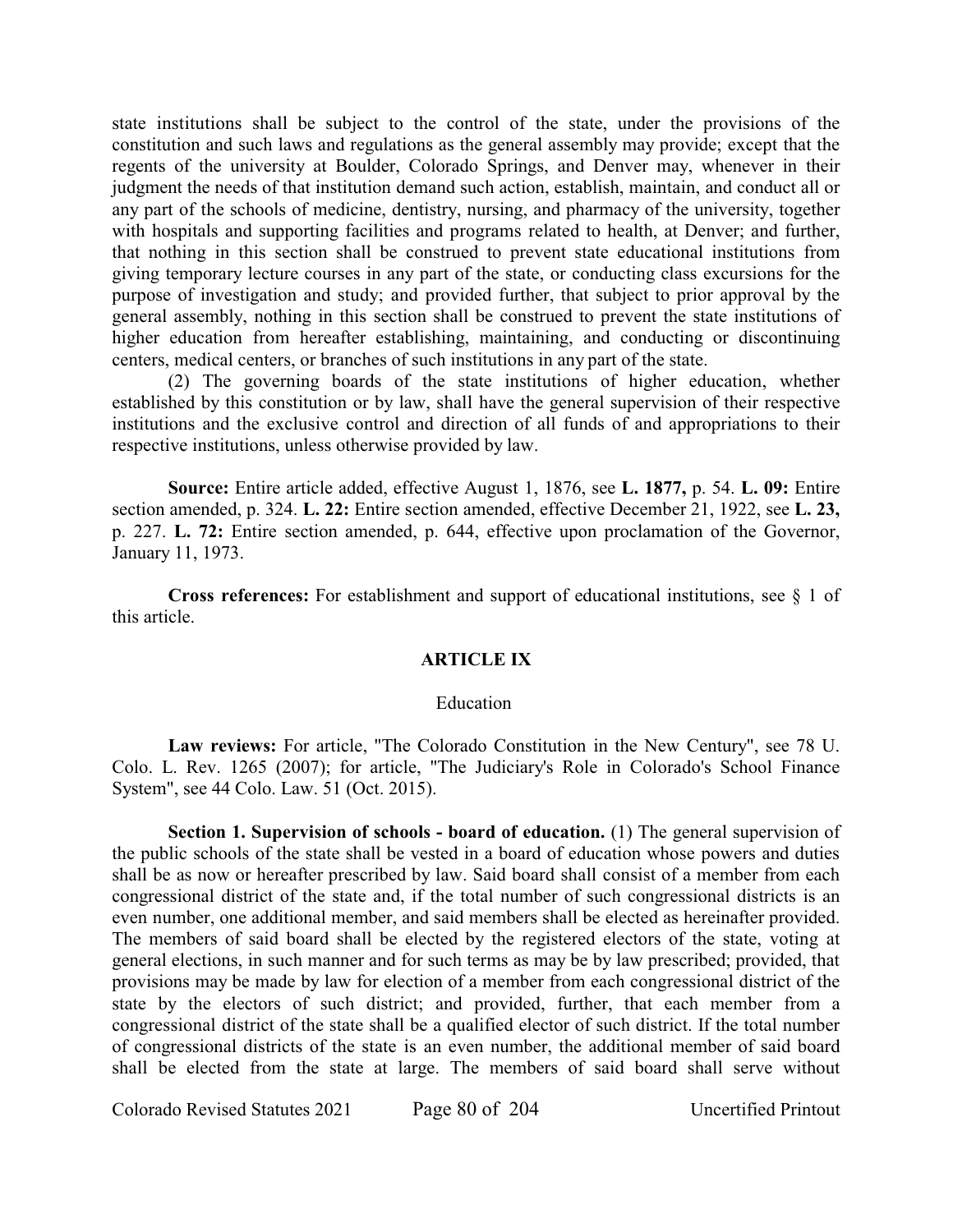compensation, but they shall be reimbursed for any necessary expenses incurred by them in performing their duties as members of said board.

(2) The commissioner of education shall be appointed by the board of education and shall not be included in the classified civil service of the state.

(3) The qualifications, tenure, compensation, powers, and duties of said commissioner shall be as prescribed by law, subject to the supervision of said board.

**Source:** Entire article added, effective August 1, 1876, see **L. 1877,** p. 54. **L. 48:** Entire section amended, see **L. 49,** p. 359. **L. 92:** Entire section amended, p. 2316, effective upon proclamation of the Governor, **L. 93,** p. 2163, January 14, 1993.

**Cross references:** For education generally, see title 22.

**Section 2. Establishment and maintenance of public schools.** The general assembly shall, as soon as practicable, provide for the establishment and maintenance of a thorough and uniform system of free public schools throughout the state, wherein all residents of the state, between the ages of six and twenty-one years, may be educated gratuitously. One or more public schools shall be maintained in each school district within the state, at least three months in each year; any school district failing to have such school shall not be entitled to receive any portion of the school fund for that year.

**Source:** Entire article added, effective August 1, 1876, see **L. 1877,** p. 55.

**Cross references:** For residence of child in school district, see § 22-1-102.

**Section 3. School fund inviolate.** The public school fund of the state shall, except as provided in this article IX, forever remain inviolate and intact and the interest and other income thereon, only, shall be expended in the maintenance of the schools of the state, and shall be distributed amongst the several counties and school districts of the state, in such manner as may be prescribed by law. No part of this fund, principal, interest, or other income shall ever be transferred to any other fund, or used or appropriated, except as provided in this article IX. The state treasurer shall be the custodian of this fund, and the same shall be securely and profitably invested as may be by law directed. The state shall supply all losses thereof that may in any manner occur. In order to assist public schools in the state in providing necessary buildings, land, and equipment, the general assembly may adopt laws establishing the terms and conditions upon which the state treasurer may (1) invest the fund in bonds of school districts, (2) use all or any portion of the fund or the interest or other income thereon to guaranty bonds issued by school districts, or (3) make loans to school districts. Distributions of interest and other income for the benefit of public schools provided for in this article IX shall be in addition to and not a substitute for other moneys appropriated by the general assembly for such purposes.

**Source:** Entire article added, effective August 1, 1876, see **L. 1877,** p. 55. **Initiated 96:** Entire section amended, effective upon proclamation of the Governor, **L. 97,** p. 2399, December 26, 1996.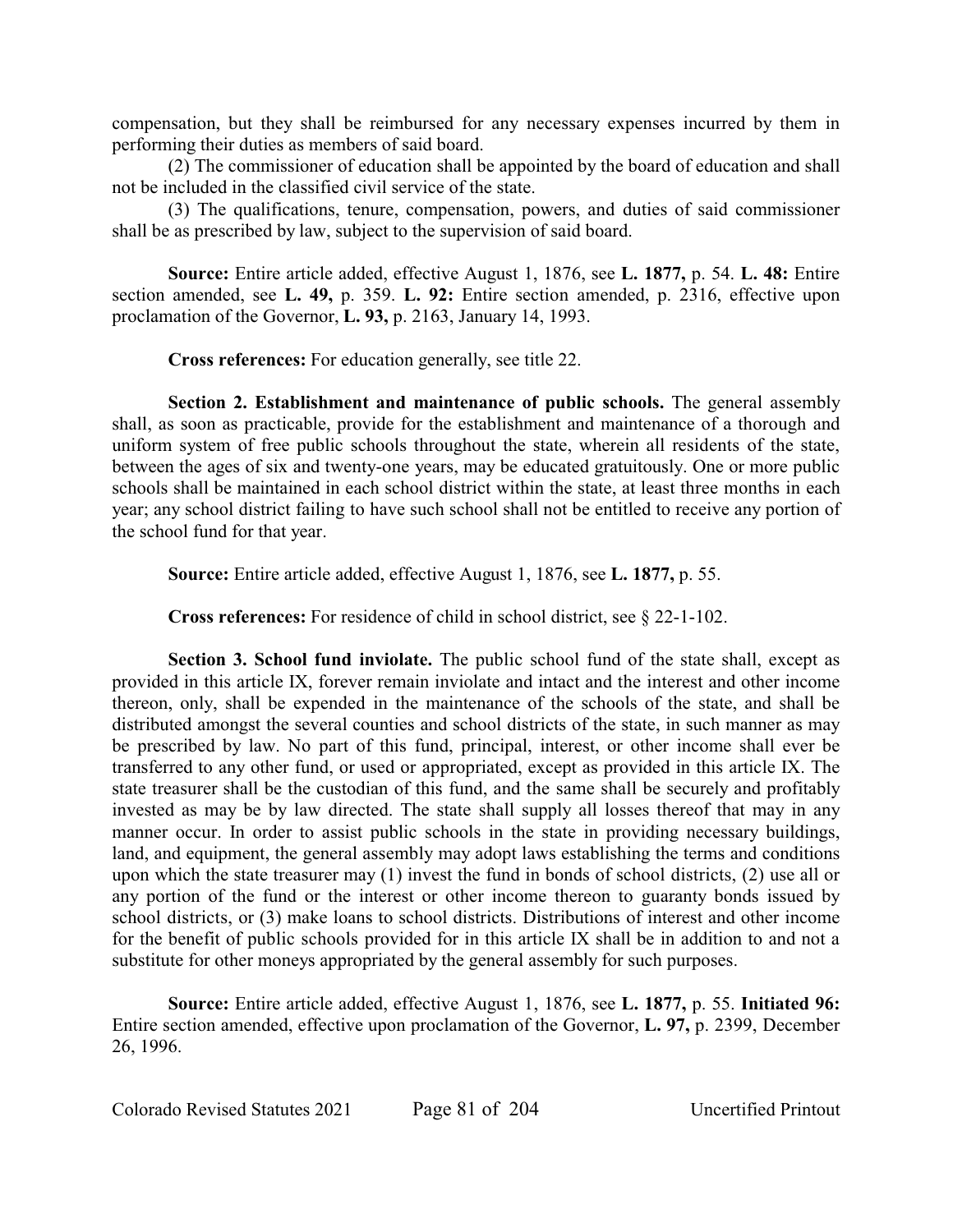**Cross references:** For the public school fund, see article 41 of title 22; for pledging the credit of a state, county, city, town, or school district, see § 1 of article XI of this constitution.

**Section 4. County treasurer to collect and disburse.** Each county treasurer shall collect all school funds belonging to his county, and the several school districts therein, and disburse the same to the proper districts upon warrants drawn by the county superintendent, or by the proper district authorities, as may be provided by law.

**Source:** Entire article added, effective August 1, 1876, see **L. 1877,** p. 55.

**Section 5. Of what school fund consists.** The public school fund of the state shall consist of the proceeds of such land as have heretofore been, or may hereafter, be granted to the state by the general government for educational purposes; all estates that may escheat to the state; also all other grants, gifts or devises that may be made to this state for educational purpose.

**Source:** Entire article added, effective August 1, 1876, see **L. 1877,** p. 55.

**Section 6. County superintendent of schools.** There may be a county superintendent of schools in each county, whose term of office shall be four years, and whose duties, qualifications, and compensation shall be prescribed by law.

The provisions of section 8 of article XIV of this constitution to the contrary notwithstanding, the office of county superintendent of schools may be abolished by any county if the question of the abolishment of said office is first submitted, at a general election, to a vote of the qualified electors of said county and approved by a majority of the votes cast thereon. In any county so voting in favor of such abolishment, the office of county superintendent of schools and the term of office of any incumbent in said county shall terminate on June 30 following.

**Source:** Entire article added, effective August 1, 1876, see **L. 1877,** p. 55. **L. 64:** Entire section amended, p. 840.

**Editor's note:** Because there are currently no county superintendents of schools, the requirement that such person be elected was stricken in section 8 of article XIV as obsolete in senate concurrent resolution 00-005.

**Section 7. Aid to private schools, churches, sectarian purpose, forbidden.** Neither the general assembly, nor any county, city, town, township, school district or other public corporation, shall ever make any appropriation, or pay from any public fund or moneys whatever, anything in aid of any church or sectarian society, or for any sectarian purpose, or to help support or sustain any school, academy, seminary, college, university or other literary or scientific institution, controlled by any church or sectarian denomination whatsoever; nor shall any grant or donation of land, money or other personal property, ever be made by the state, or any such public corporation to any church, or for any sectarian purpose.

**Source:** Entire article added, effective August 1, 1876, see **L. 1877,** p. 55.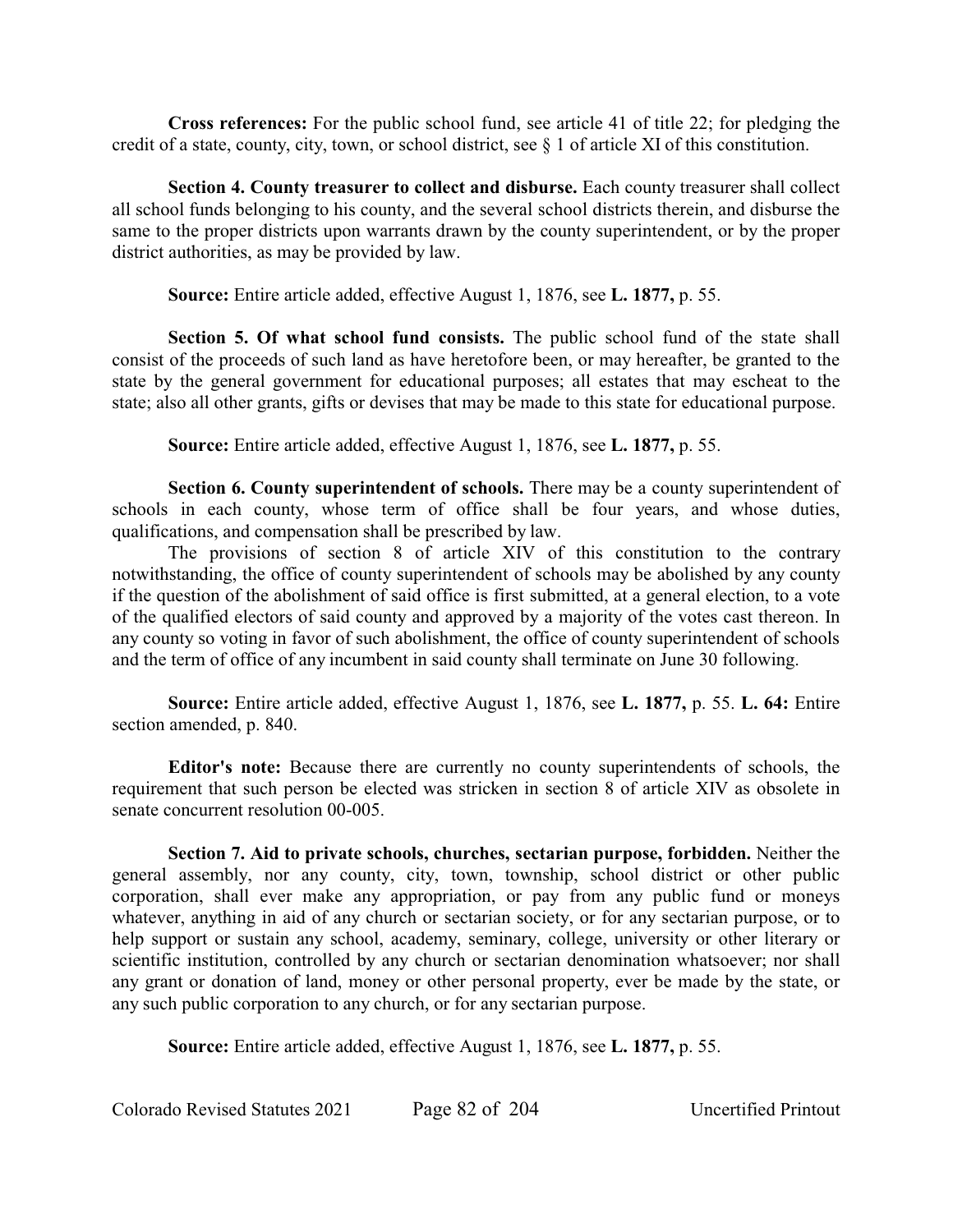**Cross references:** For religious freedom, see § 4 of article II of this constitution; for prohibition against appropriations to private institutions, see § 34 of article V of this constitution.

**Section 8. Religious test and race discrimination forbidden - sectarian tenets.** No religious test or qualification shall ever be required of any person as a condition of admission into any public educational institution of the state, either as a teacher or student; and no teacher or student of any such institution shall ever be required to attend or participate in any religious service whatsoever. No sectarian tenets or doctrines shall ever be taught in the public school, nor shall any distinction or classification of pupils be made on account of race or color, nor shall any pupil be assigned or transported to any public educational institution for the purpose of achieving racial balance.

**Source:** Entire article added, effective August 1, 1876, see **L. 1877,** p. 56. **Initiated 74:** Entire section was amended, effective upon proclamation of the Governor, December 20, 1974, but does not appear in the session laws.

**Cross references:** For religious freedom, see § 4 of article II of this constitution.

**Section 9. State board of land commissioners.** (1) The state board of land commissioners shall be composed of five persons to be appointed by the governor, with the consent of the senate, one of whom shall be elected by the board as its president.

(2) The governor shall endeavor to appoint members of the board who reside in different geographic regions of the state. The board shall be composed of one person with substantial experience in production agriculture, one person with substantial experience in public primary or secondary education, one person with substantial experience in local government and land use planning, one person with substantial experience in natural resource conservation, and one citizen at large.

(3) The governor shall appoint a new board of land commissioners on or before May 1, 1997. The term of each member shall be for four years; except that of the first board members appointed under this subsection (3), two members shall be appointed for terms that expire June 30, 1999, and three members shall be appointed for terms that expire June 30, 2001. No member shall serve more than two consecutive terms. Members of the board shall be subject to removal, and vacancies on the board shall be filled, as provided in article IV, section 6 of this constitution.

(4) The board shall, pursuant to section 13 of article XII of this constitution, hire a director with the consent of the governor, and, through the director, a staff, and may contract for office space, acquire equipment and supplies, and enter into contracts as necessary to accomplish its duties. Payment for goods, services, and personnel shall be made from the income from the trust lands. The general assembly shall annually appropriate from the income from the trust lands, sufficient moneys to enable the board to perform its duties and in that regard shall give deference to the board's assessment of its budgetary needs. The members of the board shall not, by virtue of their appointment, be employees of the state; they may be reimbursed for their reasonable and necessary expenses and may, in addition, receive such per diem as may be established by the general assembly, from the income from the trust lands.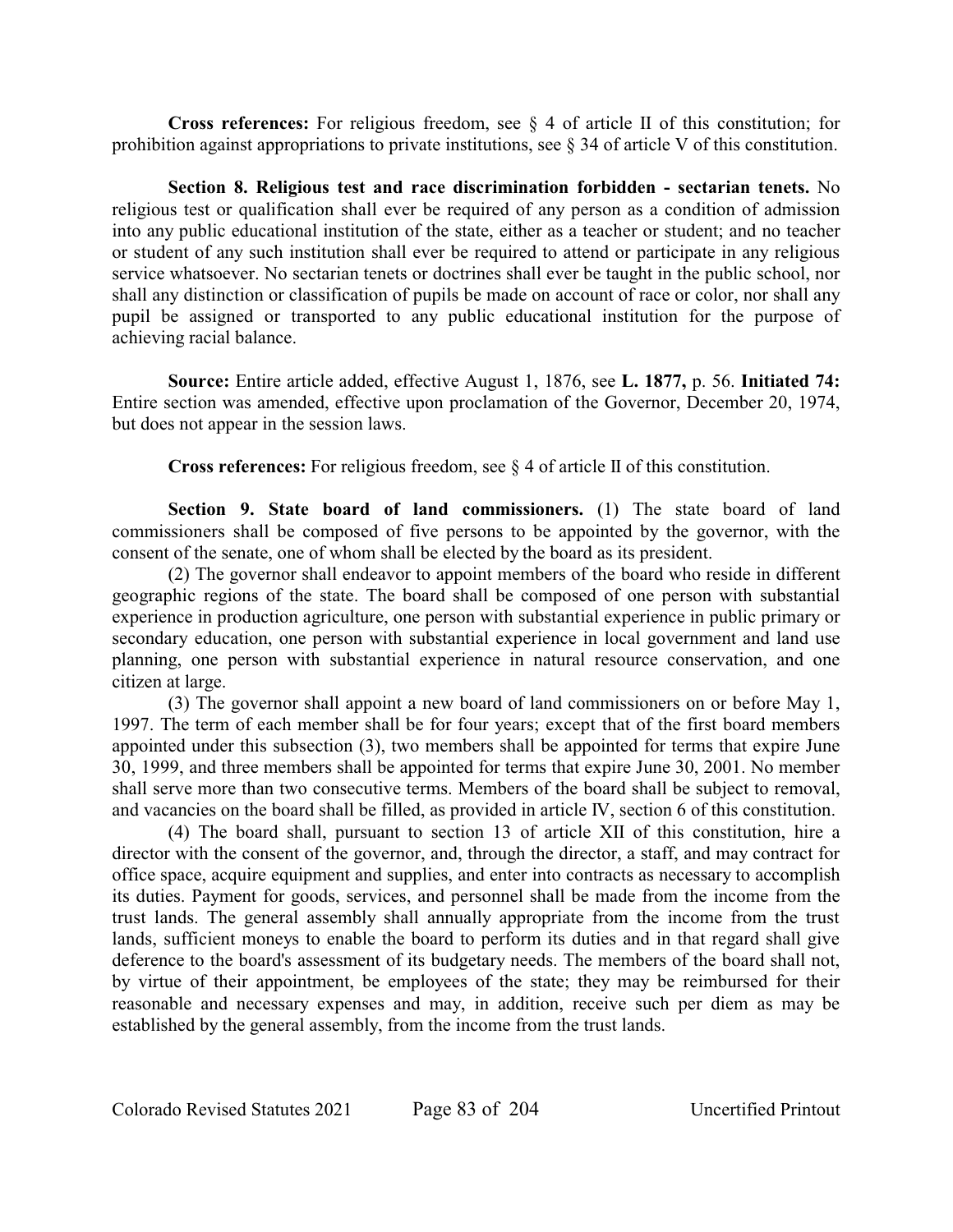(5) The individual members of the board shall have no personal liability for any action or failure to act as long as such action or failure to act does not involve willful or intentional malfeasance or gross negligence.

(6) The board shall serve as the trustee for the lands granted to the state in public trust by the federal government, lands acquired in lieu thereof, and additional lands held by the board in public trust. It shall have the duty to manage, control, and dispose of such lands in accordance with the purposes for which said grants of land were made and section 10 of this article IX, and subject to such terms and conditions consistent therewith as may be prescribed by law.

(7) The board shall have the authority to undertake nonsimultaneous exchanges of land, by directing that the proceeds from a particular sale or other disposition be deposited into a separate account to be established by the state treasurer with the interest thereon to accrue to such account, and withdrawing therefrom an equal or lesser amount to be used as the purchase price for other land to be held and managed as provided in this article, provided that the purchase of lands to complete such an exchange shall be made within two years of the initial sale or disposition. Any proceeds, and the interest thereon, from a sale or other disposition which are not expended in completing the exchange shall be transferred by the state treasurer to the public school fund or such other trust fund maintained by the treasurer for the proceeds of the trust lands disposed of or sold. Moneys held in the separate account shall not be used for the operating expenses of the board or for expenses incident to the disposition or acquisition of lands.

**Source:** Entire article added, effective August 1, 1876, see **L. 1877,** p. 56. **L. 09:** Entire section amended, p. 322, effective January 10, 1911. **L. 92:** Entire section amended, p. 2317, effective upon proclamation of the Governor, **L. 93,** p. 2163, January 14, 1993. **Initiated 96:** Entire section amended, effective upon proclamation of the Governor, **L. 97,** p. 2399, December 26, 1996. **L. 2004:** (3) amended, p. 2746, effective upon proclamation of the Governor, **L. 2005,** p. 2341, December 1, 2004.

**Cross references:** For state board of land commissioners, see article 1 of title 36.

**Section 10. Selection and management of public trust lands.** (1) The people of the state of Colorado recognize (a) that the state school lands are an endowment of land assets held in a perpetual, inter-generational public trust for the support of public schools, which should not be significantly diminished, (b) that the disposition and use of such lands should therefore benefit public schools including local school districts, and (c) that the economic productivity of all lands held in public trust is dependent on sound stewardship, including protecting and enhancing the beauty, natural values, open space and wildlife habitat thereof, for this and future generations. In recognition of these principles, the board shall be governed by the standards set forth in this section 10 in the discharge of its fiduciary obligations, in addition to other laws generally applicable to trustees.

It shall be the duty of the state board of land commissioners to provide for the prudent management, location, protection, sale, exchange, or other disposition of all the lands heretofore, or which may hereafter be, held by the board as trustee pursuant to section 9(6) of this article IX, in order to produce reasonable and consistent income over time. In furtherance thereof, the board shall: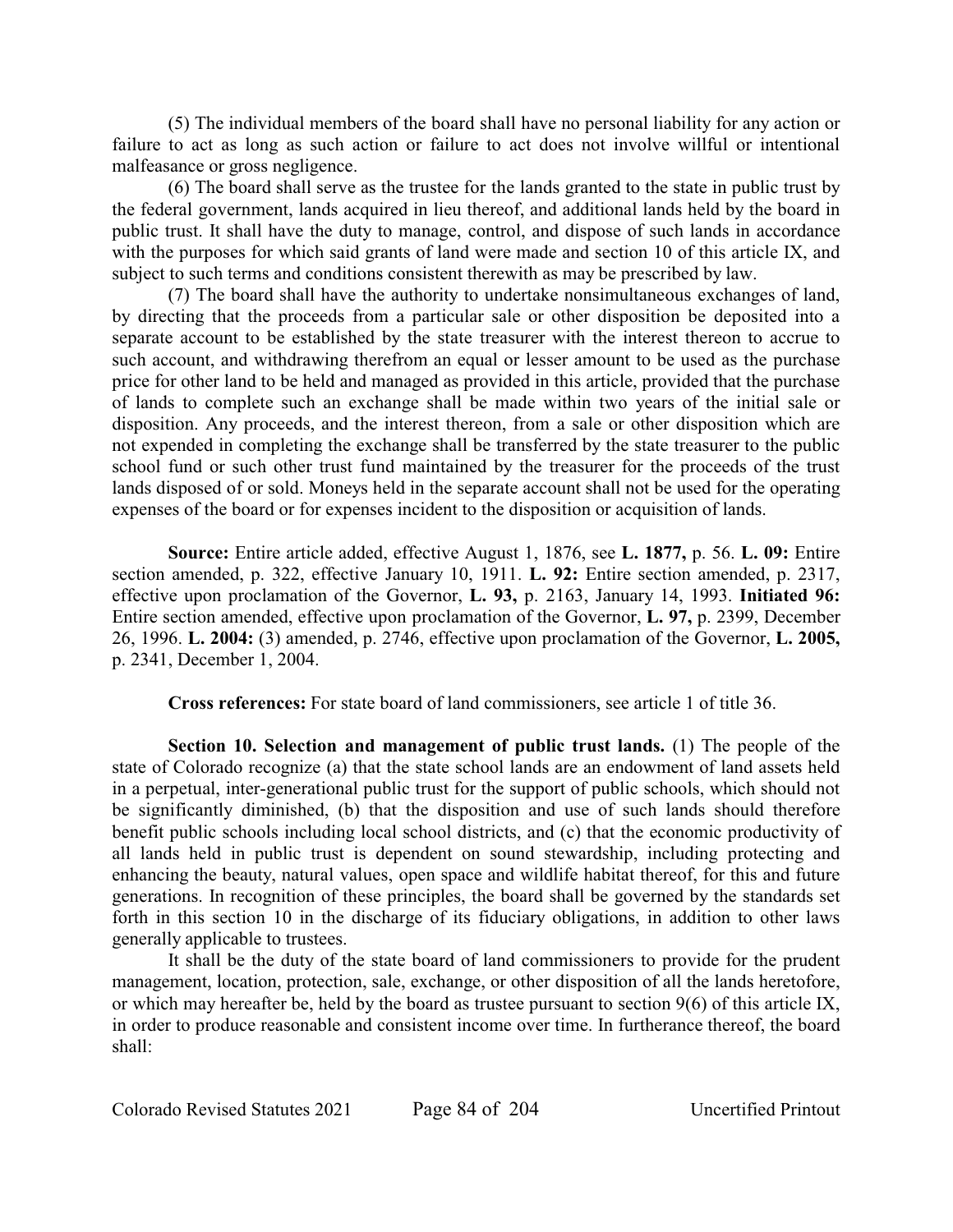(a) Prior to the lease, sale, or exchange of any lands for commercial, residential or industrial development, determine that the income from the lease, sale, or exchange can reasonably be anticipated to exceed the fiscal impact of such development on local school districts and state funding of education from increased school enrollment associated with such development;

(b) Protect and enhance the long-term productivity and sound stewardship of the trust lands held by the board, by, among other activities:

(I) Establishing and maintaining a long-term stewardship trust of up to 300,000 acres of land that the board determines through a statewide public nomination process to be valuable primarily to preserve long-term benefits and returns to the state; which trust shall be held and managed to maximize options for continued stewardship, public use, or future disposition, by permitting only those uses, not necessarily precluding existing uses or management practices, that will protect and enhance the beauty, natural values, open space, and wildlife habitat thereof; at least 200,000 acres of which land shall be designated on or before January 1, 1999, and at least an additional 95,000 acres of which land shall be designated on or before January 1, 2001; specific parcels of land held in the stewardship trust may be removed from the trust only upon the affirmative vote of four members of the board and upon the designation or exchange of an equal or greater amount of additional land into said trust.

(II) Including in agricultural leases terms, incentives, and lease rates that will promote sound stewardship and land management practices, long-term agricultural productivity, and community stability;

(III) Managing the development and utilization of natural resources in a manner which will conserve the long-term value of such resources, as well as existing and future uses, and in accordance with state and local laws and regulations; and

(IV) Selling or leasing conservation easements, licenses and other similar interests in land.

(c) Comply with valid local land use regulations and land use plans.

(d) Allow access by public schools without charge for outdoor educational purposes so long as such access does not conflict with uses previously approved by the board on such lands.

(e) Provide opportunities for the public school districts within which such lands are located to lease, purchase, or otherwise use such lands or portions thereof as are necessary for school building sites, at an amount to be determined by the board, which shall not exceed the appraised fair market value, which amount may be paid over time.

(2) No law shall ever be passed by the general assembly granting any privileges to persons who may have settled upon any such public trust lands subsequent to the survey thereof by the general government, by which the amount to be derived by the sale, or other disposition of such lands, shall be diminished, directly or indirectly.

**Source:** Entire article added, effective August 1, 1876, see **L. 1877,** p. 56. **L. 96:** Entire section amended, effective upon proclamation of the Governor, **L. 97,** p. 2401, December 26, 1996.

**Cross references:** For the sale of state lands, see § 36-1-124.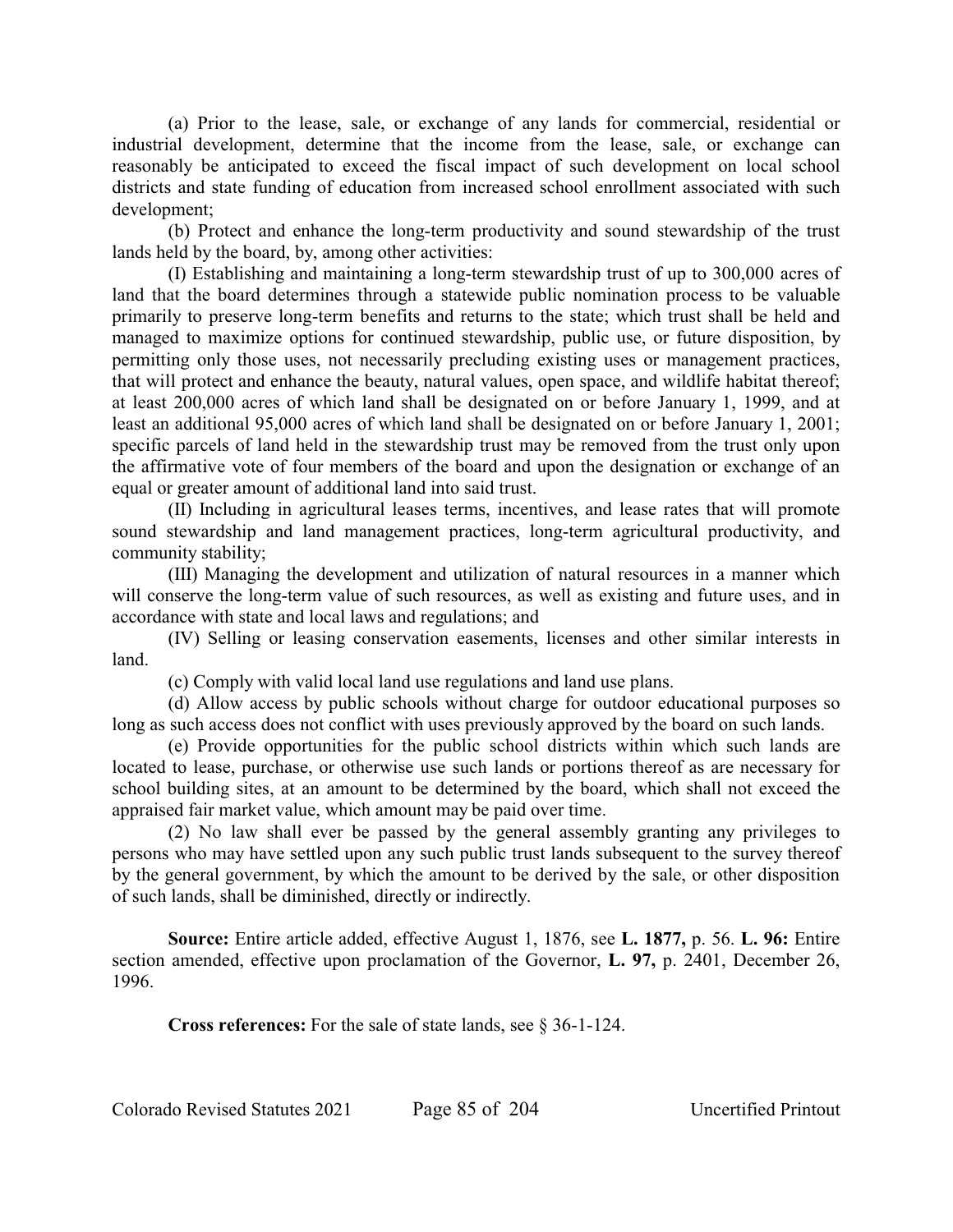**Section 11. Compulsory education.** The general assembly may require, by law, that every child of sufficient mental and physical ability, shall attend the public school during the period between the ages of six and eighteen years, for a time equivalent to three years, unless educated by other means.

**Source:** Entire article added, effective August 1, 1876, see **L. 1877,** p. 56.

**Section 12. Regents of university.** There shall be nine regents of the university of Colorado who shall be elected in the manner prescribed by law for terms of six years each. Said regents shall constitute a body corporate to be known by the name and style of "The Regents of the University of Colorado". The board of regents shall select from among its members a chairman who shall conduct the meetings of the board and a vice-chairman who shall assume the duties of the chairman in case of his absence.

**Source:** Entire article added, effective August 1, 1876, see **L. 1877,** p. 57. **L. 72:** Entire section R&RE, p. 645, effective July 1, 1973.

**Cross references:** For regents of the university of Colorado, see § 23-20-102; for power to establish, maintain, and conduct departments of medicine, dentistry, nursing, and pharmacy of the university of Colorado, see § 5 of article VIII of this constitution; for control over university of Colorado university hospital, see part 5 of article 21 of title 23.

**Section 13. President of university.** The regents of the university shall elect a president of the university who shall hold his office until removed by the board of regents. He shall be the principal executive officer of the university, a member of the faculty thereof, and shall carry out the policies and programs established by the board of regents.

**Source:** Entire article added, effective August 1, 1876, see **L. 1877,** p. 57. **L. 72:** Entire section R&RE, p. 645, effective July 1, 1973.

### **Section 14. Control of university. (Repealed)**

**Source:** Entire article added, effective August 1, 1876, see **L. 1877,** p. 57. **L. 72:** Entire section repealed, p. 645, effective upon proclamation of the Governor, January 11, 1973.

**Section 15. School districts - board of education.** The general assembly shall, by law, provide for organization of school districts of convenient size, in each of which shall be established a board of education, to consist of three or more directors to be elected by the qualified electors of the district. Said directors shall have control of instruction in the public schools of their respective districts.

**Source:** Entire article added, effective August 1, 1876, see **L. 1877,** p. 57.

**Cross references:** For requirement that one or more public schools be maintained in each district, see § 2 of this article.

Colorado Revised Statutes 2021 Page 86 of 204 Uncertified Printout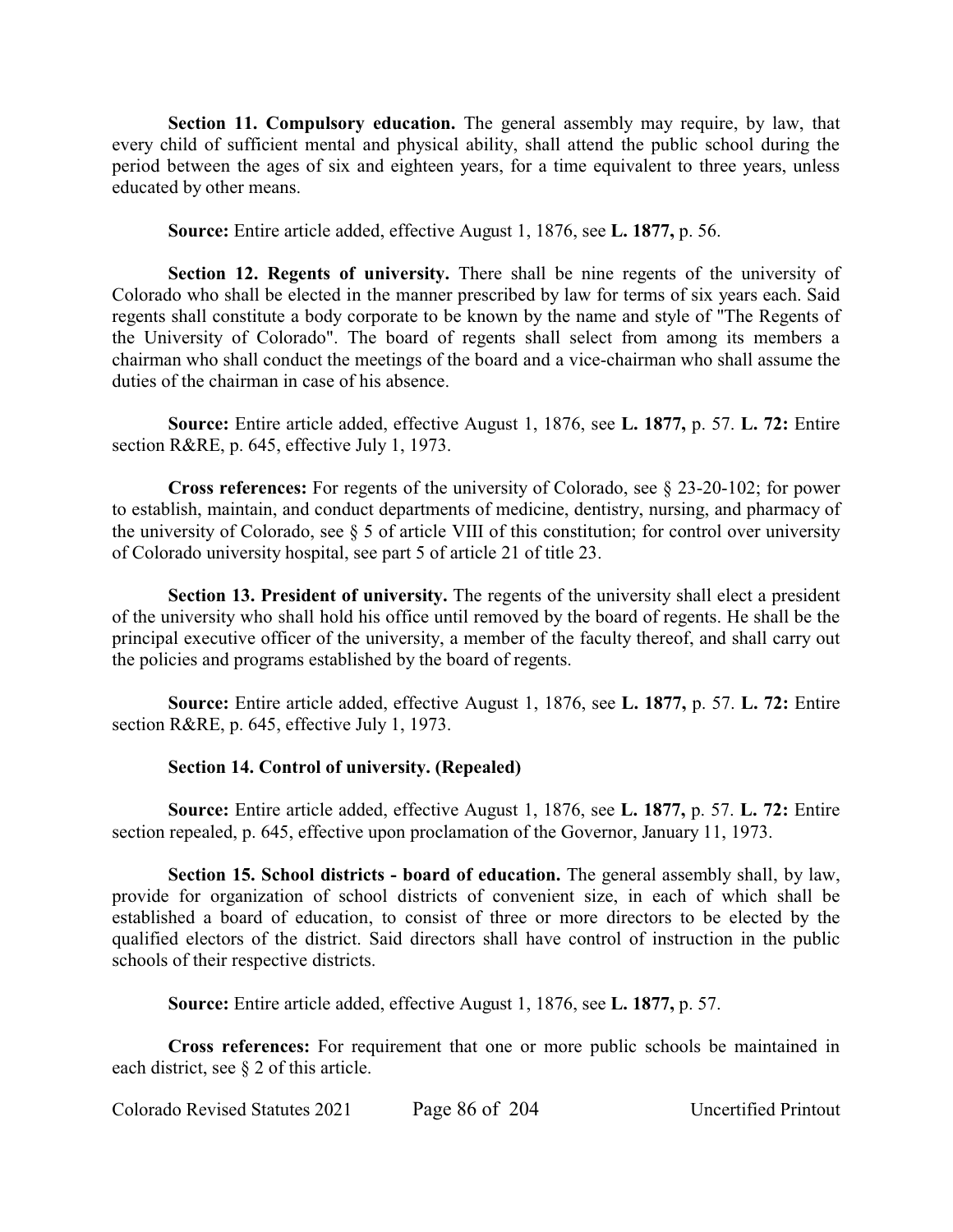**Section 16. Textbooks in public schools.** Neither the general assembly nor the state board of education shall have power to prescribe textbooks to be used in the public schools.

**Source:** Entire article added, effective August 1, 1876, see **L. 1877,** p. 57.

**Section 17. Education - Funding.** (1) **Purpose.** In state fiscal year 2001-2002 through state fiscal year 2010-2011, the statewide base per pupil funding, as defined by the Public School Finance Act of 1994, article 54 of title 22, Colorado Revised Statutes on the effective date of this section, for public education from preschool through the twelfth grade and total state funding for all categorical programs shall grow annually at least by the rate of inflation plus an additional one percentage point. In state fiscal year 2011-2012, and each fiscal year thereafter, the statewide base per pupil funding for public education from preschool through the twelfth grade and total state funding for all categorical programs shall grow annually at a rate set by the general assembly that is at least equal to the rate of inflation.

(2) **Definitions.** For purposes of this section:

(a) "Categorical programs" include transportation programs, English language proficiency programs, expelled and at-risk student programs, special education programs (including gifted and talented programs), suspended student programs, vocational education programs, small attendance centers, comprehensive health education programs, and other current and future accountable programs specifically identified in statute as a categorical program.

(b) "Inflation" has the same meaning as defined in article X, section 20, subsection (2), paragraph (f) of the Colorado constitution.

(3) **Implementation.** In state fiscal year 2001-2002 and each fiscal year thereafter, the general assembly may annually appropriate, and school districts may annually expend, monies from the state education fund created in subsection (4) of this section. Such appropriations and expenditures shall not be subject to the statutory limitation on general fund appropriations growth, the limitation on fiscal year spending set forth in article X, section 20 of the Colorado constitution, or any other spending limitation existing in law.

(4) **State Education Fund Created.** (a) There is hereby created in the department of the treasury the state education fund. Beginning on the effective date of this measure, all state revenues collected from a tax of one third of one percent on federal taxable income, as modified by law, of every individual, estate, trust and corporation, as defined in law, shall be deposited in the state education fund. Revenues generated from a tax of one third of one percent on federal taxable income, as modified by law, of every individual, estate, trust and corporation, as defined in law, shall not be subject to the limitation on fiscal year spending set forth in article X, section 20 of the Colorado constitution. All interest earned on monies in the state education fund shall be deposited in the state education fund and shall be used before any principal is depleted. Monies remaining in the state education fund at the end of any fiscal year shall remain in the fund and not revert to the general fund.

(b) In state fiscal year 2001-2002, and each fiscal year thereafter, the general assembly may annually appropriate monies from the state education fund. Monies in the state education fund may only be used to comply with subsection (1) of this section and for accountable education reform, for accountable programs to meet state academic standards, for class size reduction, for expanding technology education, for improving student safety, for expanding the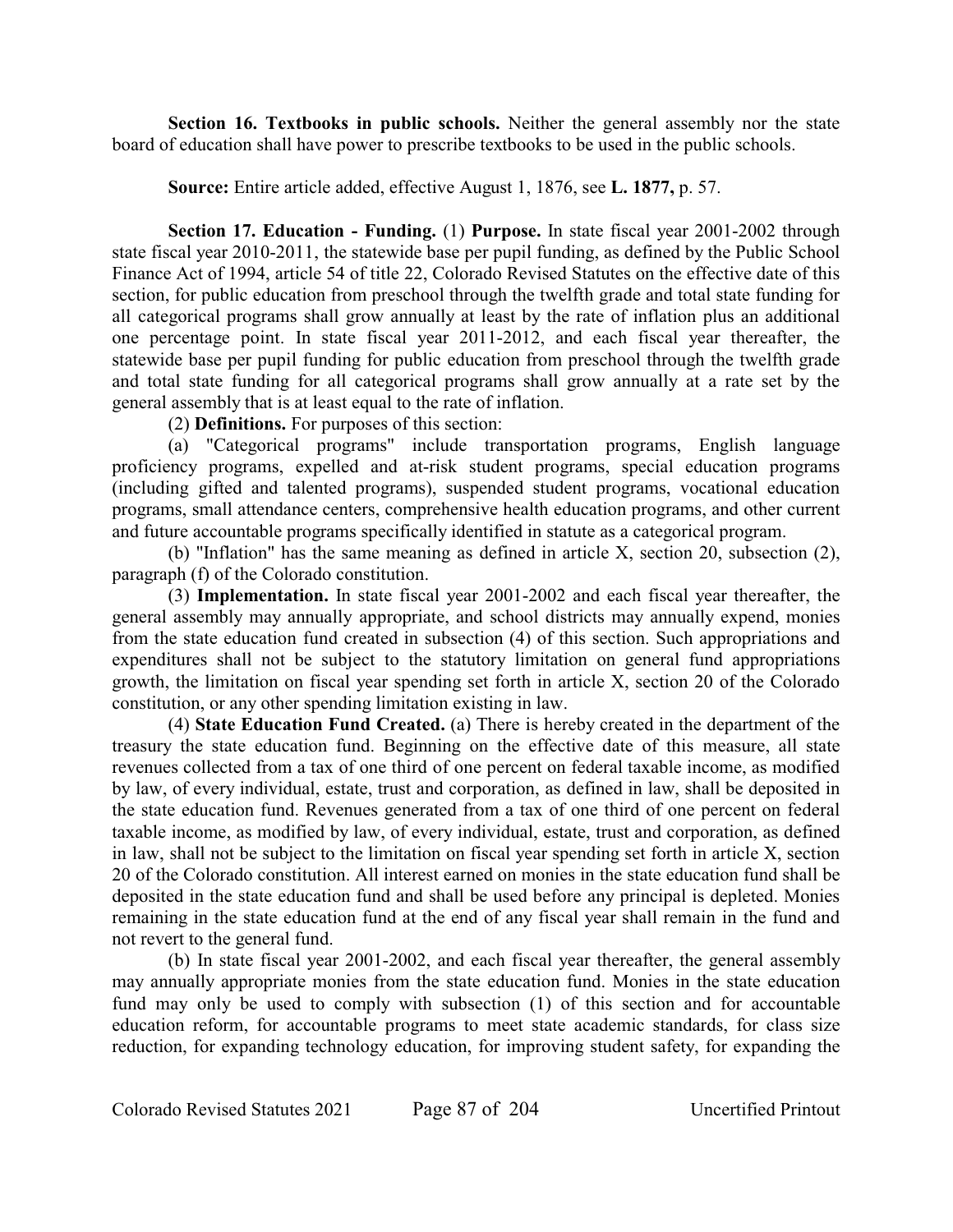availability of preschool and kindergarten programs, for performance incentives for teachers, for accountability reporting, or for public school building capital construction.

(5) **Maintenance of Effort.** Monies appropriated from the state education fund shall not be used to supplant the level of general fund appropriations existing on the effective date of this section for total program education funding under the Public School Finance Act of 1994, article 54 of title 22, Colorado Revised Statutes, and for categorical programs as defined in subsection (2) of this section. In state fiscal year 2001-2002 through state fiscal year 2010-2011, the general assembly shall, at a minimum, annually increase the general fund appropriation for total program under the "Public School Finance Act of 1994," or any successor act, by an amount not below five percent of the prior year general fund appropriation for total program under the "Public School Finance Act of 1994," or any successor act. This general fund growth requirement shall not apply in any fiscal year in which Colorado personal income grows less than four and one half percent between the two previous calendar years.

**Source: Initiated 2000:** Entire section added, effective upon proclamation of the Governor, **L. 2001,** p. 2387, December 28, 2000.

**Editor's note:** The "effective date of this section" and the "effective date of this measure" referred to in subsections (1), (4)(a), and (5) is December 28, 2000.

## **ARTICLE X**

### Revenue

**Law reviews:** For article, "The Colorado Constitution in the New Century", see 78 U. Colo. L. Rev. 1265 (2007).

**Section 1. Fiscal year.** The fiscal year shall commence on the first day of October in each year, unless otherwise provided by law.

**Source:** Entire article added, effective August 1, 1876, see **L. 1877,** p. 57.

**Editor's note:** The fiscal period begins on July 1 in each year, pursuant to § 24-30-204.

**Cross references:** For taxation generally, see title 39.

**Section 2. Tax provided for state expenses.** The general assembly shall provide by law for an annual tax sufficient, with other resources, to defray the estimated expenses of the state government for each fiscal year.

**Source:** Entire article added, effective August 1, 1876, see **L. 1877,** p. 57.

**Cross references:** For maximum rate of taxation, see § 11 of this article.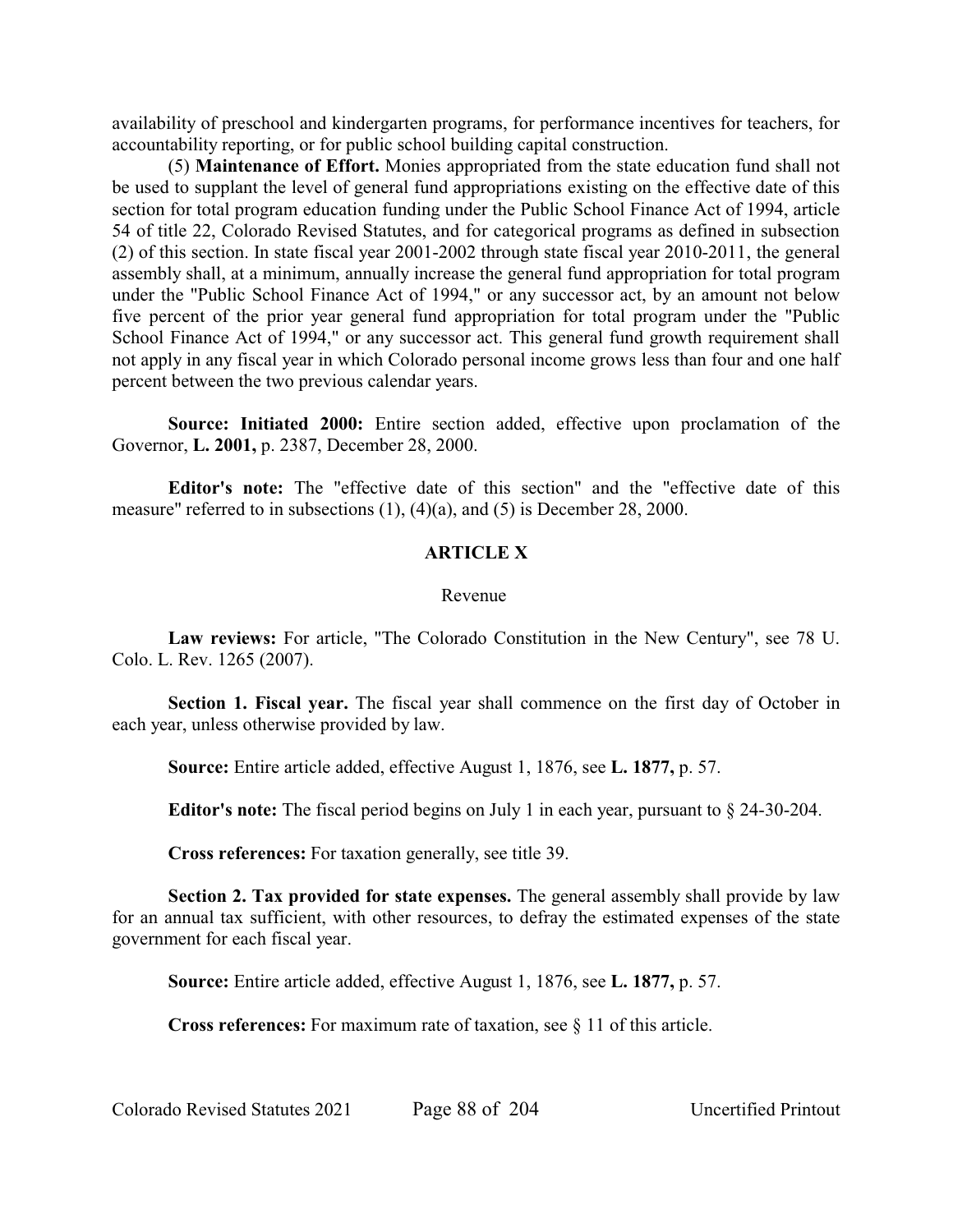**Section 3. Uniform taxation - exemptions.** (1) (a) Each property tax levy shall be uniform upon all real and personal property not exempt from taxation under this article located within the territorial limits of the authority levying the tax. The actual value of all real and personal property not exempt from taxation under this article shall be determined under general laws, which shall prescribe such methods and regulations as shall secure just and equalized valuations for assessments of all real and personal property not exempt from taxation under this article. Valuations for assessment shall be based on appraisals by assessing officers to determine the actual value of property in accordance with provisions of law, which laws shall provide that actual value be determined by appropriate consideration of cost approach, market approach, and income approach to appraisal. However, the actual value of residential real property shall be determined solely by consideration of cost approach and market approach to appraisal; and, however, the actual value of agricultural lands, as defined by law, shall be determined solely by consideration of the earning or productive capacity of such lands capitalized at a rate as prescribed by law.

(b) Residential real property, which shall include all residential dwelling units and the land, as defined by law, on which such units are located, and mobile home parks, but shall not include hotels and motels, shall be valued for assessment. All other taxable property shall be valued for assessment. The valuation for assessment for producing mines, as defined by law, and lands or leaseholds producing oil or gas, as defined by law, shall be a portion of the actual annual or actual average annual production therefrom, based upon the value of the unprocessed material, according to procedures prescribed by law for different types of minerals. Nonproducing unpatented mining claims, which are possessory interests in real property by virtue of leases from the United States of America, shall be exempt from property taxation.

(c) The following classes of personal property, as defined by law, shall be exempt from property taxation: Household furnishings and personal effects which are not used for the production of income at any time; inventories of merchandise and materials and supplies which are held for consumption by a business or are held primarily for sale; livestock; agricultural and livestock products; and agricultural equipment which is used on the farm or ranch in the production of agricultural products.

(d) Ditches, canals, and flumes owned and used by individuals or corporations for irrigating land owned by such individuals or corporations, or the individual members thereof, shall not be separately taxed so long as they shall be owned and used exclusively for such purposes.

(2) (a) During each property tax year beginning with the property tax year which commences January 1, 1983, the general assembly shall cause a valuation for assessment study to be conducted. Such study shall determine whether or not the assessor of each county has complied with the property tax provisions of this constitution and of the statutes in valuing property and has determined the actual value and valuation for assessment of each and every class of taxable real and personal property consistent with such provisions. Such study shall sample at least one percent of each and every class of taxable real and personal property in the county.

(b) (I) If the study conducted during the property tax year which commences January 1, 1983, shows that a county assessor did not comply with the property tax provisions of this constitution or the statutes or did not determine the actual value or the valuation for assessment of any class or classes of taxable real and personal property consistent with such provisions, the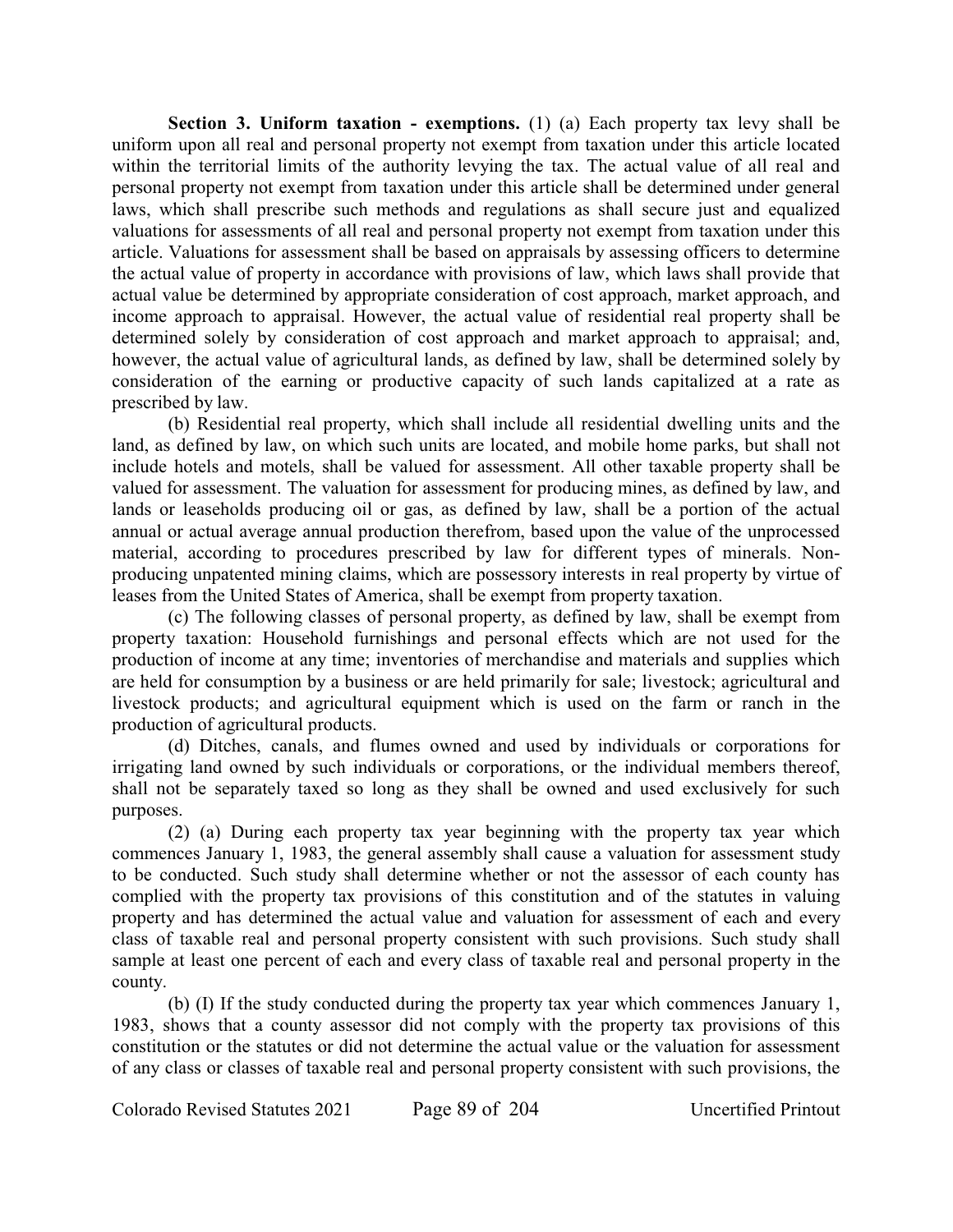state board of equalization shall, during such year, order such county assessor to reappraise during the property tax year which commences January 1, 1984, such class or classes for such year. Such reappraisal shall be performed at the expense of the county.

(II) If the study performed during the property tax year which commences January 1, 1984, shows that the county assessor failed to reappraise such class or classes as ordered or failed in his reappraisal to meet the objections of the state board of equalization, the state board of equalization shall cause a reappraisal of such class or classes to be performed in the property tax year which commences January 1, 1985. The cost of such reappraisal shall be paid by the state by an appropriation authorized by law. However, if such reappraisal shows that the county assessor did not value or assess taxable property as prescribed by the provisions of this constitution or of the statutes, upon certification to the board of county commissioners by the state board of equalization of the cost thereof, the board of county commissioners shall pay to the state the cost of such reappraisal.

(III) The reappraisal performed in the property tax year which commences January 1, 1985, shall become the county's abstract for assessment with regard to such reappraised class or classes for such year. The state board of equalization shall order the county's board of county commissioners to levy, and the board of county commissioners shall levy, in 1985 an additional property tax on all taxable property in the county in an amount sufficient to repay, and the board of county commissioners shall repay, the state for any excess payment made by the state to school districts within the county during the property tax year which commences January 1, 1985.

(c) (I) Beginning with the property tax year which commences January 1, 1985, and applicable to each property tax year thereafter, the annual study conducted pursuant to paragraph (a) of this subsection (2) shall, in addition to the requirements set forth in paragraph (a) of this subsection (2), set forth the aggregate valuation for assessment of each county for the year in which the study is conducted.

(II) If the valuation for assessment of a county as reflected in its abstract for assessment is more than five percent below the valuation for assessment for such county as determined by the study, during the next following year, the state board of equalization shall cause to be performed, at the expense of the county, a reappraisal of any class or classes of taxable property which the study shows were not appraised consistent with the property tax provisions of this constitution or the statutes. The state board of equalization shall cause to be performed during the next following year, at the expense of the county, a reappraisal of any class or classes of taxable property which the study shows were not appraised consistent with the property tax provisions of this constitution or the statutes even though the county's aggregate valuation for assessment as reflected in the county's abstract for assessment was not more than five percent below the county's aggregate valuation for assessment as determined by the study. The reappraisal shall become the county's valuation for assessment with regard to such reappraised class or classes for the year in which the reappraisal was performed.

(III) In any case in which a reappraisal is ordered, state equalization payments to school districts within the county during the year in which the reappraisal is performed shall be based upon the valuation for assessment as reflected in the county's abstract for assessment. The state board of equalization shall also order the board of county commissioners of the county to impose, and the board of county commissioners shall impose, at the time of imposition of property taxes during such year an additional property tax on all taxable property within the

Colorado Revised Statutes 2021 Page 90 of 204 Uncertified Printout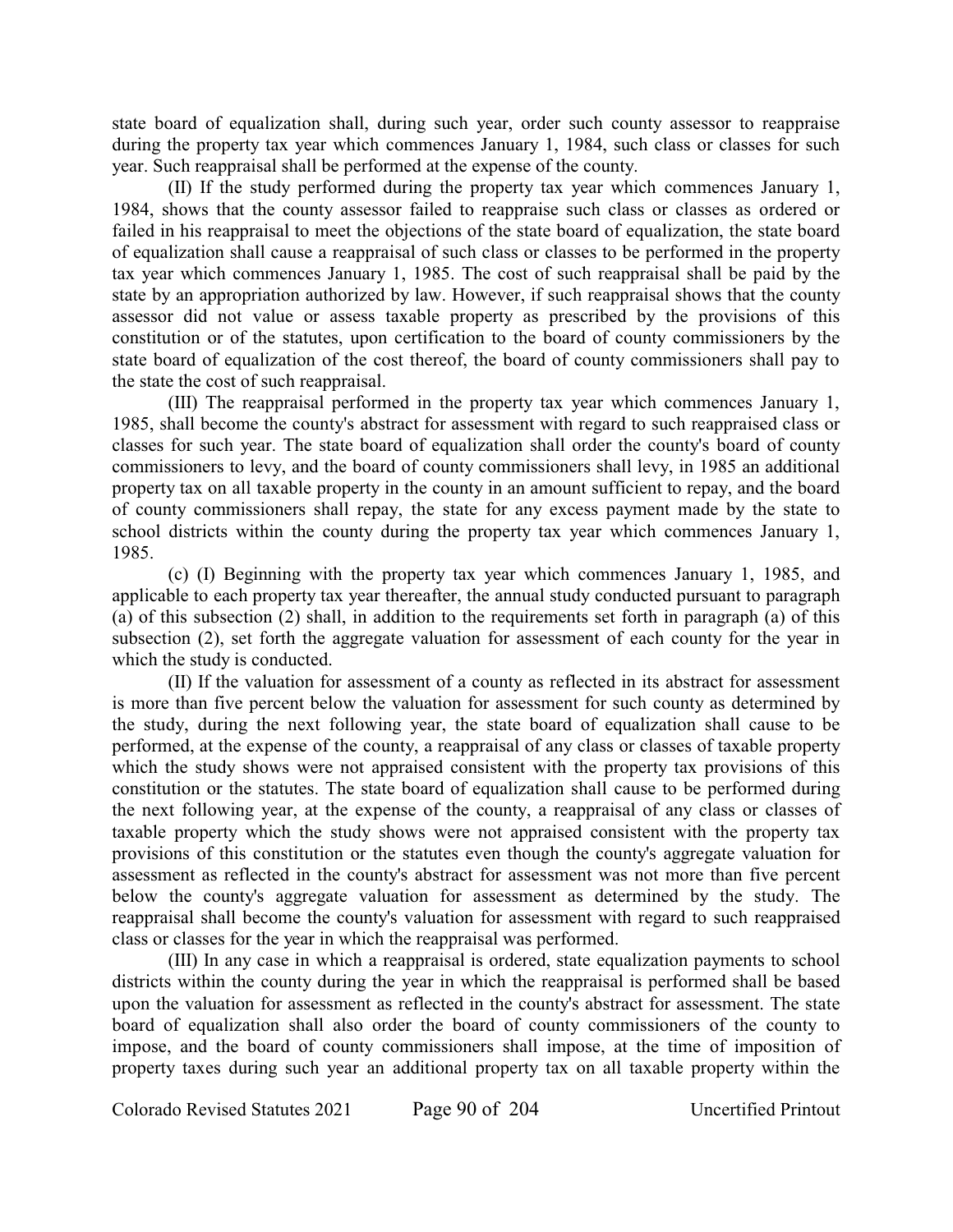county in an amount sufficient to repay, and the board of county commissioners shall repay, the state for any excess payments made by the state to school districts within the county during the year in which such reappraisal was performed plus interest thereon at a rate and for such time as are prescribed by law.

(IV) If the valuation for assessment of a county as reflected in its abstract for assessment is more than five percent below the valuation for assessment for such county as determined by the study and if the state board of equalization fails to order a reappraisal, state equalization payments to school districts within the county during the year following the year in which the study was conducted shall be based upon the valuation for assessment for the county as reflected in the county's abstract for assessment. The board of county commissioners of such county shall impose in the year in which such school payments are made an additional property tax on all taxable property in the county in an amount sufficient to repay, and the board of county commissioners shall repay, the state for the difference between the amount the state actually paid in state equalization payments during such year and what the state would have paid during such year had such state payments been based on the valuation for assessment as determined by the study.

**Source:** Entire article added, effective August 1, 1876, see **L. 1877,** p. 58. **L. 1879:** Entire section amended, p. 31. **L. 1891:** Entire section amended, p. 89. **L. 03:** Entire section amended, p. 152. **L. 56:** Entire section amended, see **L. 57,** p. 796. **L. 82:** Entire section amended, p. 691, effective upon proclamation of the Governor, **L. 83,** p. 1682, December 30, 1982. **L. 88:** (1)(b) amended, p. 1457, effective upon proclamation of the Governor, **L. 89,** p. 1662, January 3, 1989. **L. 2000:** (1)(b) amended, p. 2783, effective upon proclamation of the Governor, **L. 2001,** p. 2392, December 28, 2000. **Referred 2020:** (1)(b) amended, Amendment B, p. 2421, effective upon proclamation of the Governor issued December 31, 2020. See L. 2021, p. 4213.

**Cross references:** For provisions concerning property valuation by market approach only, see § 20 (8)(c) of this article and § 39-1-103 (5)(a); for the performance of labor or making improvements upon any lode claim or placer claim or for the payment of an annual claim rental fee, see §§ 30-1-103 (2)(m) and 34-43-114; for property exempt from taxation, see article 3 of title 39; for valuation and assessment of public utilities, see article 4 of title 39; for valuation of real and personal property, see part 1 of article 5 of title 39; for valuation of mines, see article 6 of title 39; for valuation of oil and gas leaseholds and lands, see article 7 of title 39.

**Section 3.5. Homestead exemption for qualifying senior citizens and disabled veterans.** (1) For property tax years commencing on or after January 1, 2002, fifty percent of the first two hundred thousand dollars of actual value of residential real property, as defined by law, that, as of the assessment date, is owner-occupied and is used as the primary residence of the owner-occupier shall be exempt from property taxation if:

(a) The owner-occupier is sixty-five years of age or older as of the assessment date and has owned and occupied such residential real property as his or her primary residence for the ten years immediately preceding the assessment date;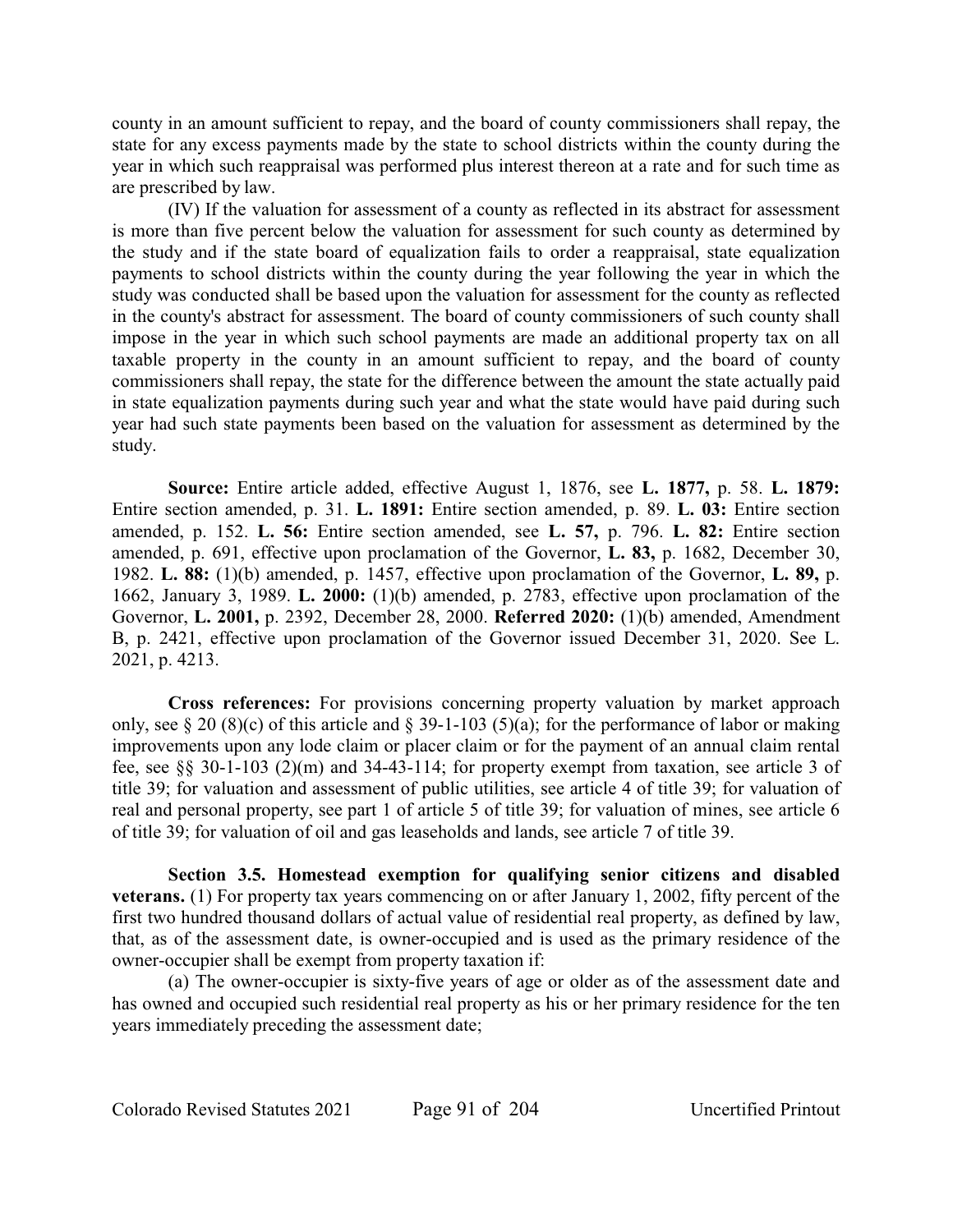(b) The owner-occupier is the spouse or surviving spouse of an owner-occupier who previously qualified for a property tax exemption for the same residential real property under paragraph (a) of this subsection (1); or

(c) For property tax years commencing on or after January 1, 2007, only, the owneroccupier, as of the assessment date, is a disabled veteran.

(1.3) An owner-occupier may claim only one exemption per property tax year even if the owner-occupier qualifies for an exemption under both paragraph (c) of subsection (1) of this section and either paragraph (a) or paragraph (b) of subsection (1) of this section.

(1.5) For purposes of this section, "disabled veteran" means an individual who has served on active duty in the United States armed forces, including a member of the Colorado national guard who has been ordered into the active military service of the United States, has been separated therefrom under honorable conditions, and has established a service-connected disability that has been rated by the federal department of veterans affairs as one hundred percent permanent disability through disability retirement benefits or a pension pursuant to a law or regulation administered by the department, the department of homeland security, or the department of the army, navy, or air force.

(2) Notwithstanding the provisions of subsection (1) of this section, section 20 of this article, or any other constitutional provision, for any property tax year commencing on or after January 1, 2003, the general assembly may raise or lower by law the maximum amount of actual value of residential real property of which fifty percent shall be exempt under subsection (1) of this section.

(3) For any property tax year commencing on or after January 1, 2002, the general assembly shall compensate each local governmental entity that receives property tax revenues for the net amount of property tax revenues lost as a result of the property tax exemption provided for in this section. For purposes of section 20 of article X of this constitution, such compensation shall not be included in local government fiscal year spending and approval of this section by the voters statewide shall constitute a voter-approved revenue change to allow the maximum amount of state fiscal year spending for the 2001-02 state fiscal year to be increased by forty-four million one hundred twenty-three thousand six hundred four dollars and to include said amount in state fiscal year spending for said state fiscal year for the purpose of calculating subsequent state fiscal year spending limits. Payments made from the state general fund to compensate local governmental entities for property tax revenues lost as a result of the property tax exemption provided for in this section shall not be subject to any statutory limitation on general fund appropriations because the enactment of this section by the people of Colorado constitutes voter approval of a weakening of any such limitation.

**Source: L. 2000:** Entire section added, p. 2784, effective upon proclamation of the Governor, December 28, 2000. **L. 2006:** (1) amended and (1.3) and (1.5) added, p. 2953, effective upon proclamation of the Governor, **L. 2007,** p. 2963, December 31, 2006.

**Section 4. Public property exempt.** The property, real and personal, of the state, counties, cities, towns and other municipal corporations and public libraries, shall be exempt from taxation.

**Source:** Entire article added, effective August 1, 1876, see **L. 1877,** p. 58.

Colorado Revised Statutes 2021 Page 92 of 204 Uncertified Printout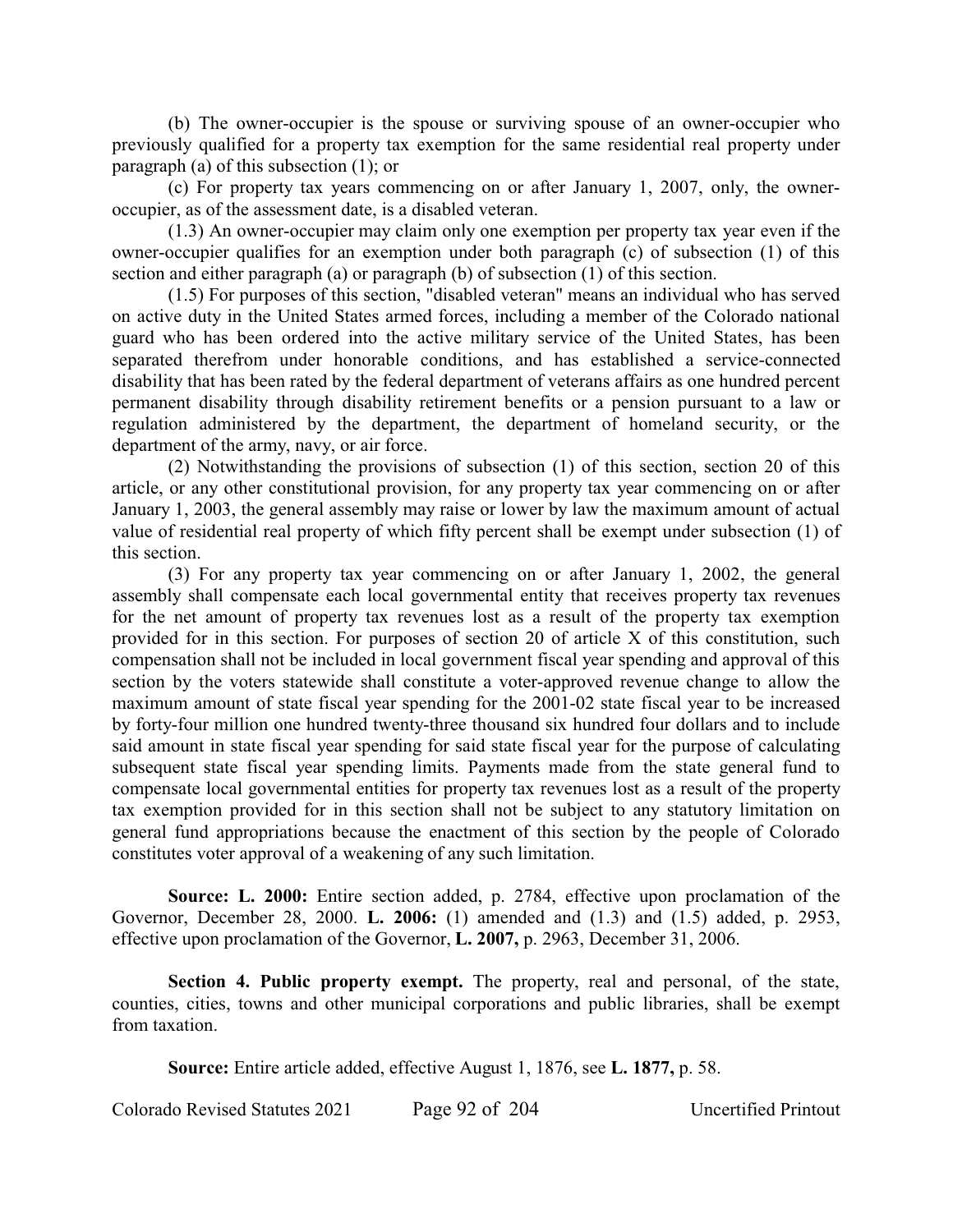**Section 5. Property used for religious worship, schools and charitable purposes exempt.** Property, real and personal, that is used solely and exclusively for religious worship, for schools or for strictly charitable purposes, also cemeteries not used or held for private or corporate profit, shall be exempt from taxation, unless otherwise provided by general law.

**Source:** Entire article added, effective August 1, 1876, see **L. 1877,** p. 58. **L. 36, 2nd Ex. Sess.:** Entire section amended, p. 107, see **L. 37,** p. 1034.

**Section 6. Self-propelled equipment, motor vehicles, and certain other movable equipment.** The general assembly shall enact laws classifying motor vehicles and also wheeled trailers, semi-trailers, trailer coaches, and mobile and self-propelled construction equipment, prescribing methods of determining the taxable value of such property, and requiring payment of a graduated annual specific ownership tax thereon, which tax shall be in lieu of all ad valorem taxes upon such property; except that such laws shall not exempt from ad valorem taxation any such property in process of manufacture or held in storage, or which constitutes the inventory of manufacturers or distributors thereof or dealers therein; and further except that the general assembly shall provide by law for the taxation of mobile homes.

Such graduated annual specific ownership tax shall be in addition to any state registration or license fees imposed on such property, shall be payable to a designated county officer at the same time as any such registration or license fees are payable, and shall be apportioned, distributed, and paid over to the political subdivisions of the state in such manner as may be prescribed by law.

All laws exempting from taxation property other than that specified in this article shall be void.

**Source:** Entire article added, effective August 1, 1876, see **L. 1877,** p. 58. **Initiated 36:** Entire section amended, see **L. 37,** p. 326. **L. 66:** Entire section R&RE, see **L. 67,** p. 3 of the supplement to the 1967 Session Laws. **L. 75:** Entire section amended, p. 1579.

**Cross references:** For statutory provisions providing for specific ownership tax, see §§ 42-3-101 to 42-3-111.

**Section 7. Municipal taxation by general assembly prohibited.** The general assembly shall not impose taxes for the purposes of any county, city, town or other municipal corporation, but may by law, vest in the corporate authorities thereof respectively, the power to assess and collect taxes for all purposes of such corporation.

**Source:** Entire article added, effective August 1, 1876, see **L. 1877,** p. 58.

**Cross references:** For the authority of the general assembly to levy income taxes for the support of the state, see  $\S 17$  of this article; for county and municipal sales or use tax, see article 2 of title 29; for powers of municipalities to levy taxes, see part 1 of article 20 of title 31.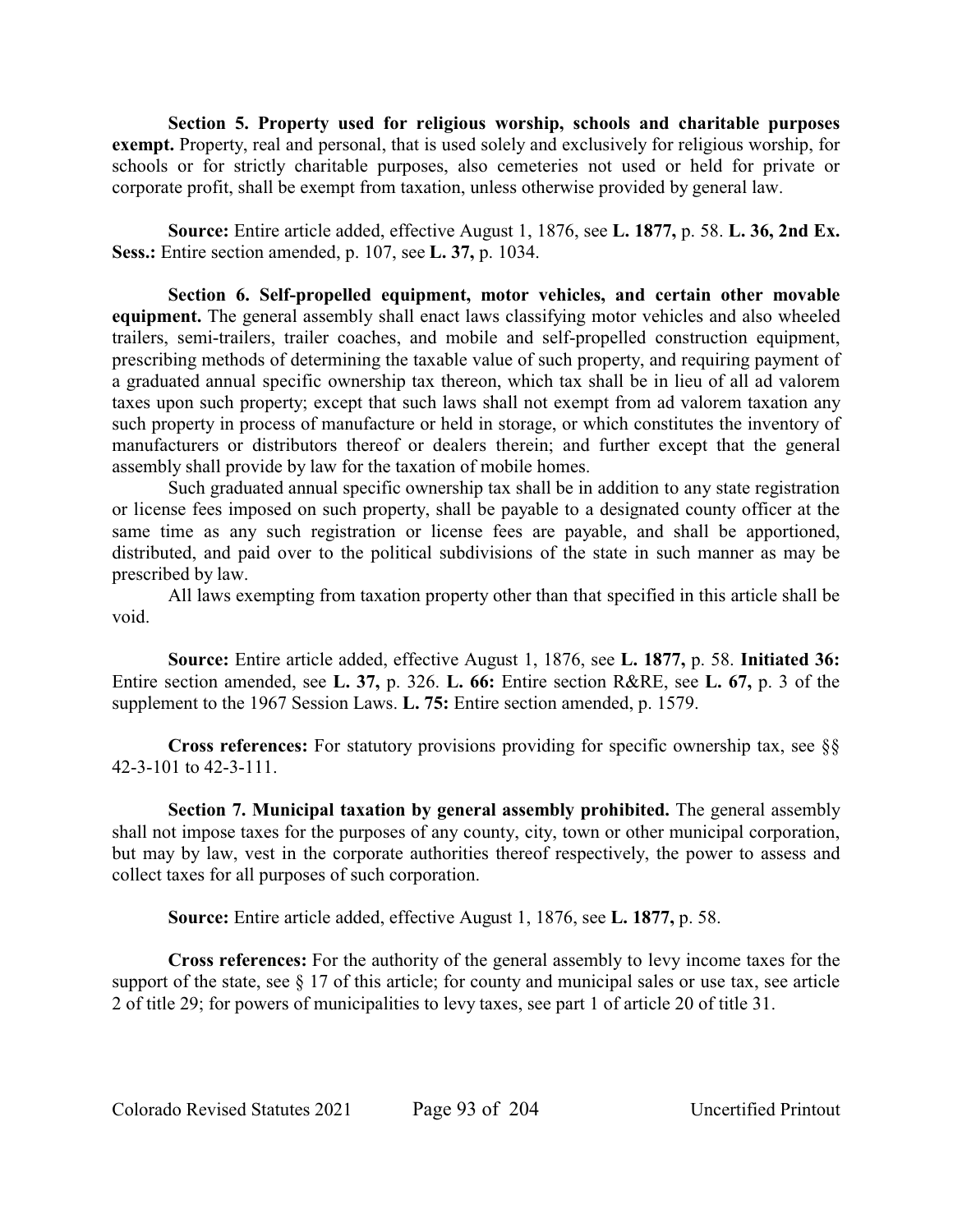**Section 8. No county, city, town to be released.** No county, city, town or other municipal corporation, the inhabitants thereof, nor the property therein, shall be released or discharged from their or its proportionate share of taxes to be levied for state purposes.

**Source:** Entire article added, effective August 1, 1876, see **L. 1877,** p. 58.

**Section 9. Relinquishment of power to tax corporations forbidden.** The power to tax corporations and corporate property, real and personal, shall never be relinquished or suspended.

**Source:** Entire article added, effective August 1, 1876, see **L. 1877,** p. 58.

**Section 10. Corporations subject to tax.** All corporations in this state, or doing business therein, shall be subject to taxation for state, county, school, municipal and other purposes, on the real and personal property owned or used by them within the territorial limits of the authority levying the tax.

**Source:** Entire article added, effective August 1, 1876, see **L. 1877,** p. 58.

**Section 11. Maximum rate of taxation.** The rate of taxation on property, for state purposes, shall never exceed four mills on each dollar of valuation; provided, however, that in the discretion of the general assembly an additional levy of not to exceed one mill on each dollar of valuation may from time to time be authorized for the erection of additional buildings at, and for the use, benefit, maintenance, and support of the state educational institutions; provided, further, that the rate of taxation on property for all state purposes, including the additional levy herein provided for, shall never exceed five mills on each dollar of valuation, unless otherwise provided in the constitution.

**Source:** Entire article added, effective August 1, 1876, see **L. 1877,** p. 59. **L. 1891:** Entire section amended, p. 90. **Initiated 20:** Entire section amended, effective December 4, 1920, see **L. 21,** p. 179.

**Cross references:** For limitation of county levy, see part 2 of article 25 of title 30.

**Section 12. Public funds - report of state treasurer.** (1) The general assembly may provide by law for the safekeeping and management of the public funds in the custody of the state treasurer, but, notwithstanding any such provision, the state treasurer and his sureties shall be responsible therefor.

(2) The state treasurer shall keep adequate records of all moneys coming into his custody and shall at the end of each quarter of the fiscal year submit a written report to the governor, signed under oath, showing the condition of the state treasury, the amount of money in the several funds, and where such money is kept or deposited. Swearing falsely to any such report shall be deemed perjury.

(3) The governor shall cause every such quarterly report to be promptly published in at least one newspaper printed at the seat of government, and otherwise as the general assembly may require.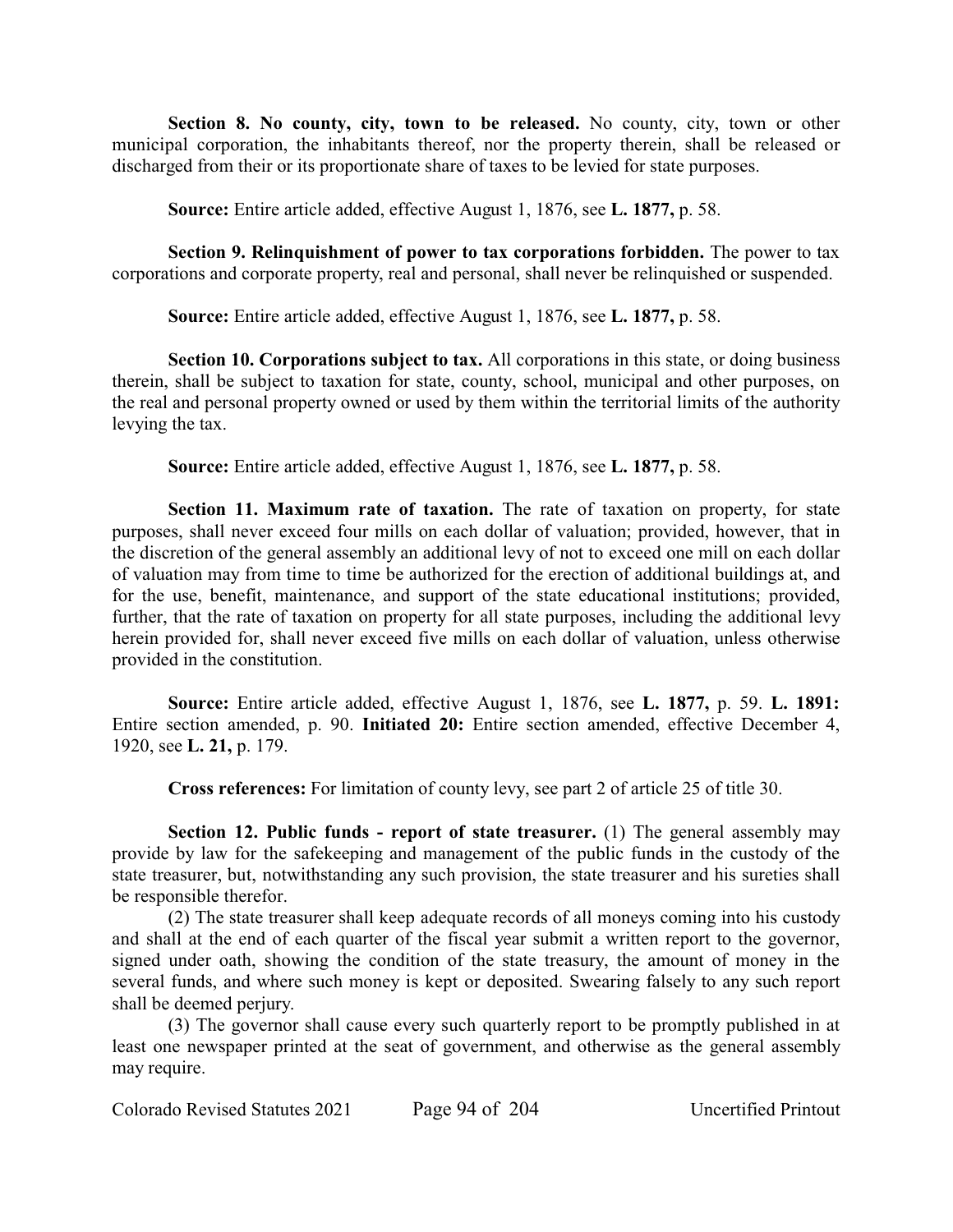**Source:** Entire article added, effective August 1, 1876, see **L. 1877,** p. 59. **L. 74:** Entire section R&RE, p. 454, effective upon proclamation of the Governor, December 20, 1974.

**Section 13. Making profit on public money - felony.** The making of profit, directly or indirectly, out of state, county, city, town or school district money, or using the same for any purpose not authorized by law, by any public officer, shall be deemed a felony, and shall be punished as provided by law.

**Source:** Entire article added, effective August 1, 1876, see **L. 1877,** p. 59.

**Section 14. Private property not taken for public debt.** Private property shall not be taken or sold for the payment of the corporate debt of municipal corporations.

**Source:** Entire article added, effective August 1, 1876, see **L. 1877,** p. 59.

**Section 15. Boards of equalization - duties - property tax administrator.** (1) (a) There shall be in each county of the state a county board of equalization, consisting of the board of county commissioners of said county. As may be prescribed by law, the county boards of equalization shall raise, lower, adjust, and equalize valuations for assessment of taxes upon real and personal property located within their respective counties, subject to review and revision by the state board of equalization.

(b) There shall be a state board of equalization, consisting of the governor or his designee, the speaker of the house of representatives or his designee, the president of the senate or his designee, and two members appointed by the governor with the consent of the senate. Each of such appointed members shall be a qualified appraiser or a former county assessor or a person who has knowledge and experience in property taxation. The general assembly shall provide by law for the political composition of such board and for the compensation of its members and, with regard to the appointed members, for terms of office, the filling of vacancies, and removal from office. As may be prescribed by law, the state board of equalization shall review the valuations determined for assessment of taxes upon the various classes of real and personal property located in the several counties of the state and shall, upon a majority vote, raise, lower, and adjust the same to the end that all valuations for assessment of taxes shall be just and equalized; except that said state board of equalization shall have no power of original assessment. Whenever a majority vote of the state board of equalization is prescribed by this constitution or by statute, "majority vote" means an affirmative vote of the majority of the entire membership of such board.

(c) The state board of equalization and the county boards of equalization shall perform such other duties as may be prescribed by law.

(2) The state board of equalization shall appoint, by a majority vote, a property tax administrator who shall serve for a term of five years and until his successor is appointed and qualified unless removed for cause by a majority vote of the state board of equalization. The property tax administrator shall have the duty, as provided by law, of administering the property tax laws and such other duties as may be prescribed by law and shall be subject to the supervision and control of the state board of equalization. The position of property tax administrator shall be exempt from the personnel system of this state.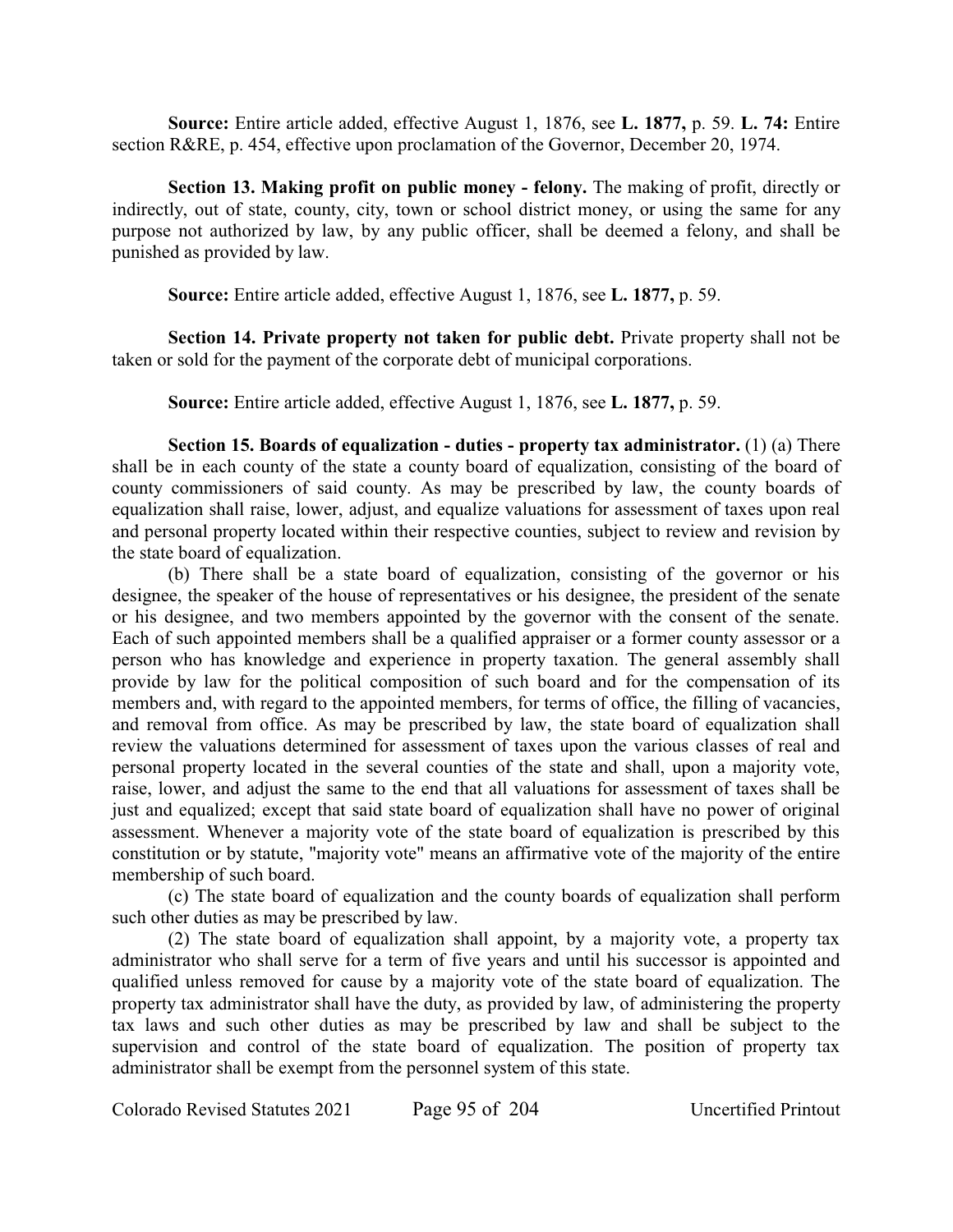**Source:** Entire article added, effective August 1, 1876, see **L. 1877,** p. 59. **L. 13:** Entire section amended, see **L. 15,** p.163. **L. 62:** Entire section amended, see **L. 63,** p. 1059. **L. 82:** Entire section amended, p. 695, effective upon proclamation of the Governor, **L. 83,** p. 1682, December 30, 1982.

**Cross references:** For county boards of equalization, see article 8 of title 39; for the state board of equalization, see article 9 of title 39.

**Section 16. Appropriations not to exceed tax - exceptions.** No appropriation shall be made, nor any expenditure authorized by the general assembly, whereby the expenditure of the state, during any fiscal year, shall exceed the total tax then provided for by law and applicable for such appropriation or expenditure, unless the general assembly making such appropriation shall provide for levying a sufficient tax, not exceeding the rates allowed in section eleven of this article, to pay such appropriation or expenditure within such fiscal year. This provision shall not apply to appropriations or expenditures to suppress insurrection, defend the state, or assist in defending the United States in time of war.

**Source:** Entire article added, effective August 1, 1876, see **L. 1877,** p. 60.

**Cross references:** For the maximum rate of taxation on property for state purposes, see § 11 of this article.

**Section 17. Income tax.** The general assembly may levy income taxes, either graduated or proportional, or both graduated and proportional, for the support of the state, or any political subdivision thereof, or for public schools, and may, in the administration of an income tax law, provide for special classified or limited taxation or the exemption of tangible and intangible personal property.

**Source: L. 36:** Entire section added, see **L. 37,** p. 675.

**Cross references:** For tax exemptions, see article 3 of title 39; for provisions concerning income tax, see article 22 of title 39.

**Section 18. License fees and excise taxes - use of.** On and after July 1, 1935, the proceeds from the imposition of any license, registration fee, or other charge with respect to the operation of any motor vehicle upon any public highway in this state and the proceeds from the imposition of any excise tax on gasoline or other liquid motor fuel except aviation fuel used for aviation purposes shall, except costs of administration, be used exclusively for the construction, maintenance, and supervision of the public highways of this state. Any taxes imposed upon aviation fuel shall be used exclusively for aviation purposes.

**Source: Initiated 34:** Entire section added, see **L. 35,** p. 328. **L. 74:** Entire section amended, p. 459, effective July 1, 1975.

**Editor's note:** The Governor's proclamation date in 1974 was December 20, 1974.

Colorado Revised Statutes 2021 Page 96 of 204 Uncertified Printout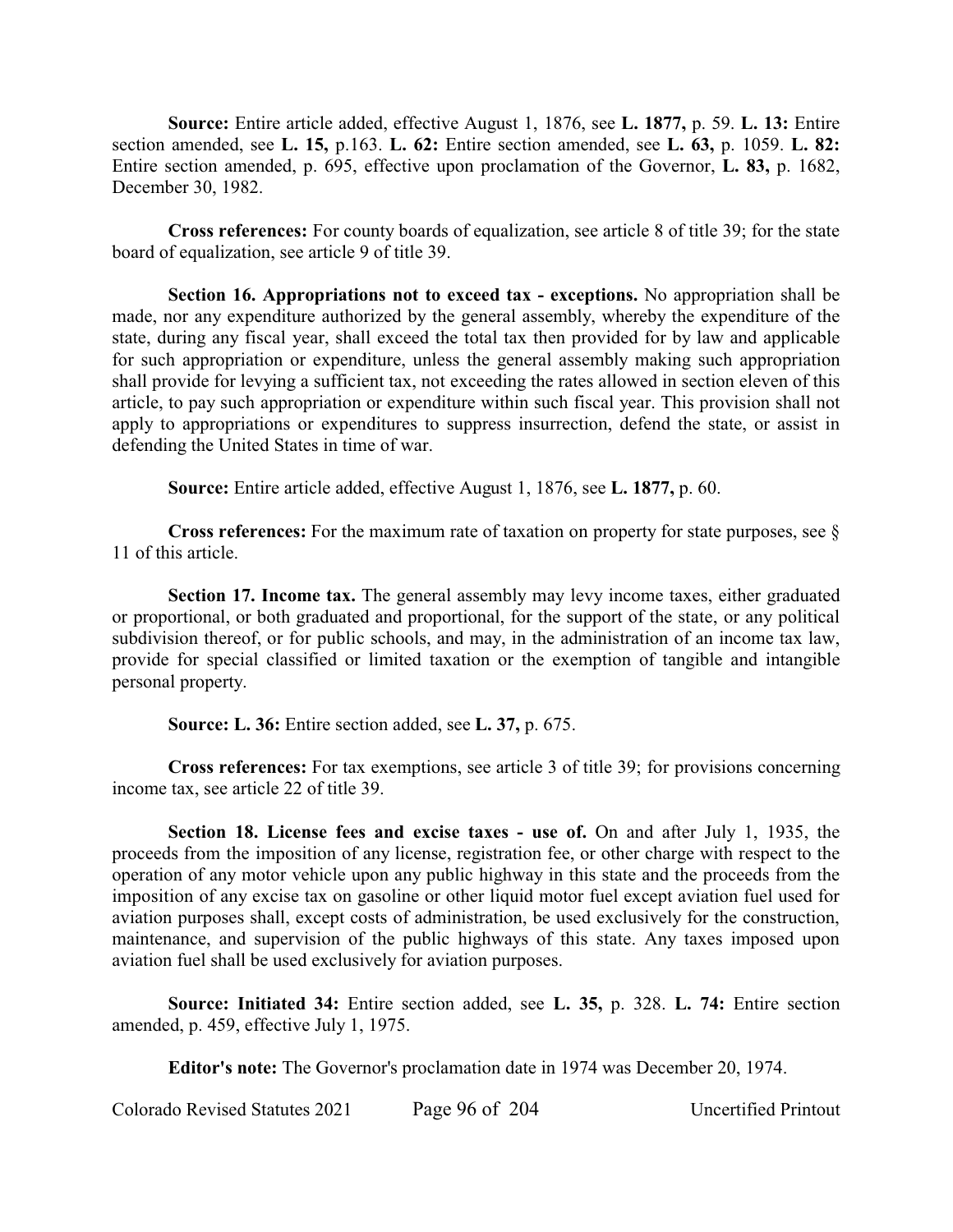**Section 19. State income tax laws by reference to United States tax laws.** The general assembly may by law define the income upon which income taxes may be levied under section 17 of this article by reference to provisions of the laws of the United States in effect from time to time, whether retrospective or prospective in their operation, and shall in any such law provide the dollar amount of personal exemptions to be allowed to the taxpayer as a deduction. The general assembly may in any such law provide for other exceptions or modifications to any of such provisions of the laws of the United States and for retrospective exceptions or modifications to those provisions which are retrospective.

**Source: L. 62:** Entire section added, see **L. 63,** p. 1061.

**Section 20. The Taxpayer's Bill of Rights.(1) General provisions.** This section takes effect December 31, 1992 or as stated. Its preferred interpretation shall reasonably restrain most the growth of government. All provisions are self-executing and severable and supersede conflicting state constitutional, state statutory, charter, or other state or local provisions. Other limits on district revenue, spending, and debt may be weakened only by future voter approval. Individual or class action enforcement suits may be filed and shall have the highest civil priority of resolution. Successful plaintiffs are allowed costs and reasonable attorney fees, but a district is not unless a suit against it be ruled frivolous. Revenue collected, kept, or spent illegally since four full fiscal years before a suit is filed shall be refunded with 10% annual simple interest from the initial conduct. Subject to judicial review, districts may use any reasonable method for refunds under this section, including temporary tax credits or rate reductions. Refunds need not be proportional when prior payments are impractical to identify or return. When annual district revenue is less than annual payments on general obligation bonds, pensions, and final court judgments, (4)(a) and (7) shall be suspended to provide for the deficiency.

**(2) Term definitions.** Within this section:

(a) "Ballot issue" means a non-recall petition or referred measure in an election.

(b) "District" means the state or any local government, excluding enterprises.

(c) "Emergency" excludes economic conditions, revenue shortfalls, or district salary or fringe benefit increases.

(d) "Enterprise" means a government-owned business authorized to issue its own revenue bonds and receiving under 10% of annual revenue in grants from all Colorado state and local governments combined.

(e) "Fiscal year spending" means all district expenditures and reserve increases except, as to both, those for refunds made in the current or next fiscal year or those from gifts, federal funds, collections for another government, pension contributions by employees and pension fund earnings, reserve transfers or expenditures, damage awards, or property sales.

(f) "Inflation" means the percentage change in the United States Bureau of Labor Statistics Consumer Price Index for Denver-Boulder, all items, all urban consumers, or its successor index.

(g) "Local growth" for a non-school district means a net percentage change in actual value of all real property in a district from construction of taxable real property improvements, minus destruction of similar improvements, and additions to, minus deletions from, taxable real property. For a school district, it means the percentage change in its student enrollment.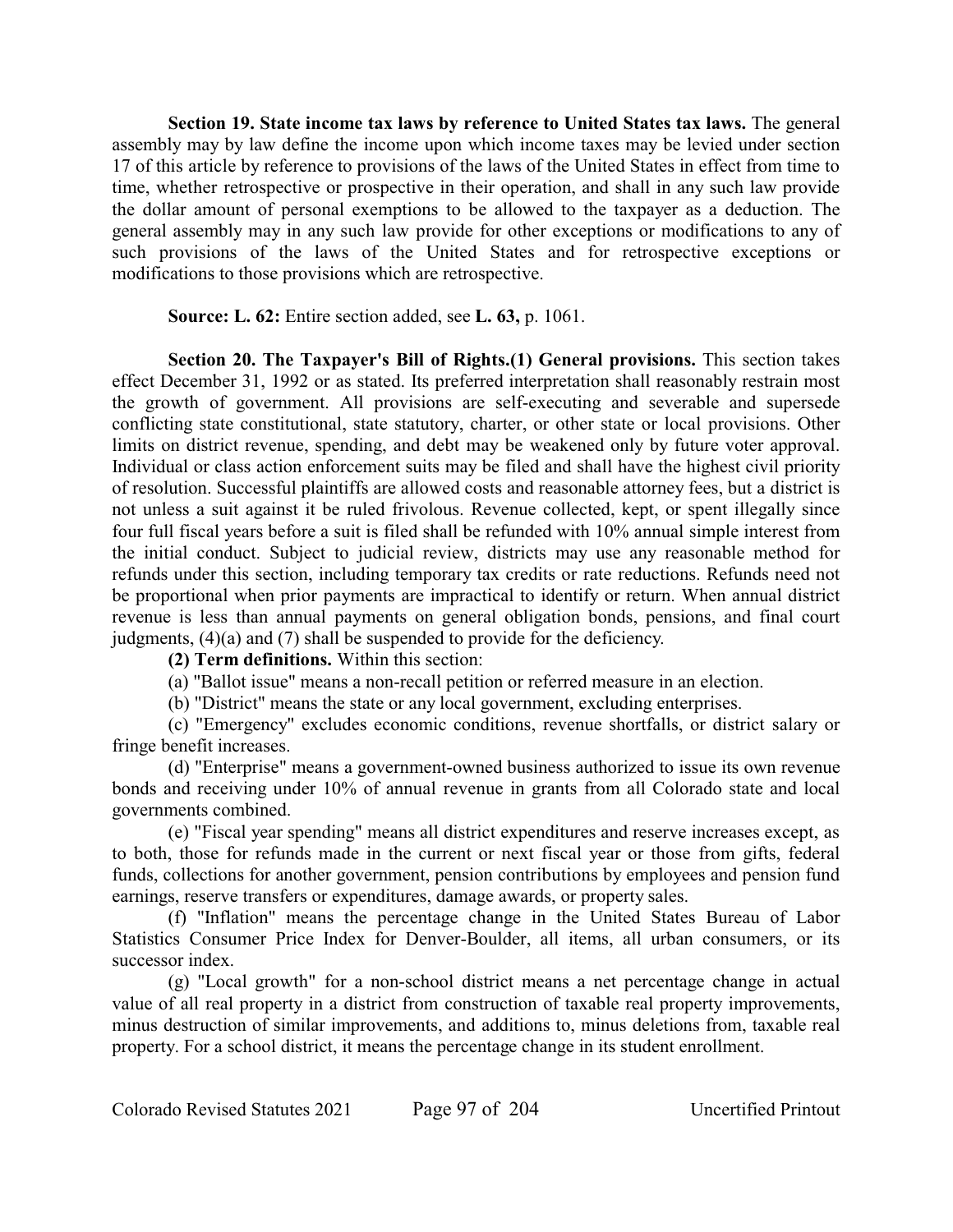**(3) Election provisions.** (a) Ballot issues shall be decided in a state general election, biennial local district election, or on the first Tuesday in November of odd-numbered years. Except for petitions, bonded debt, or charter or constitutional provisions, districts may consolidate ballot issues and voters may approve a delay of up to four years in voting on ballot issues. District actions taken during such a delay shall not extend beyond that period.

(b) At least 30 days before a ballot issue election, districts shall mail at the least cost, and as a package where districts with ballot issues overlap, a titled notice or set of notices addressed to "All Registered Voters" at each address of one or more active registered electors. The districts may coordinate the mailing required by this paragraph (b) with the distribution of the ballot information booklet required by section 1 (7.5) of article V of this constitution in order to save mailing costs. Titles shall have this order of preference: **"NOTICE OF ELECTION TO INCREASE TAXES/TO INCREASE DEBT/ON A CITIZEN PETITION/ON A REFERRED MEASURE."** Except for district voter-approved additions, notices shall include only:

(i) The election date, hours, ballot title, text, and local election office address and telephone number.

(ii) For proposed district tax or bonded debt increases, the estimated or actual total of district fiscal year spending for the current year and each of the past four years, and the overall percentage and dollar change.

(iii) For the first full fiscal year of each proposed district tax increase, district estimates of the maximum dollar amount of each increase and of district fiscal year spending without the increase.

(iv) For proposed district bonded debt, its principal amount and maximum annual and total district repayment cost, and the principal balance of total current district bonded debt and its maximum annual and remaining total district repayment cost.

(v) Two summaries, up to 500 words each, one for and one against the proposal, of written comments filed with the election officer by 45 days before the election. No summary shall mention names of persons or private groups, nor any endorsements of or resolutions against the proposal. Petition representatives following these rules shall write this summary for their petition. The election officer shall maintain and accurately summarize all other relevant written comments. The provisions of this subparagraph (v) do not apply to a statewide ballot issue, which is subject to the provisions of section  $1(7.5)$  of article V of this constitution.

(c) Except by later voter approval, if a tax increase or fiscal year spending exceeds any estimate in (b)(iii) for the same fiscal year, the tax increase is thereafter reduced up to 100% in proportion to the combined dollar excess, and the combined excess revenue refunded in the next fiscal year. District bonded debt shall not issue on terms that could exceed its share of its maximum repayment costs in (b)(iv). Ballot titles for tax or bonded debt increases shall begin, **"SHALL (DISTRICT) TAXES BE INCREASED (first, or if phased in, final, full fiscal year dollar increase) ANNUALLY...?" or "SHALL (DISTRICT) DEBT BE INCREASED (principal amount), WITH A REPAYMENT COST OF (maximum total district cost), ...?"**

**(4) Required elections.** Starting November 4, 1992, districts must have voter approval in advance for:

(a) Unless (1) or (6) applies, any new tax, tax rate increase, mill levy above that for the prior year, valuation for assessment ratio increase for a property class, or extension of an expiring tax, or a tax policy change directly causing a net tax revenue gain to any district.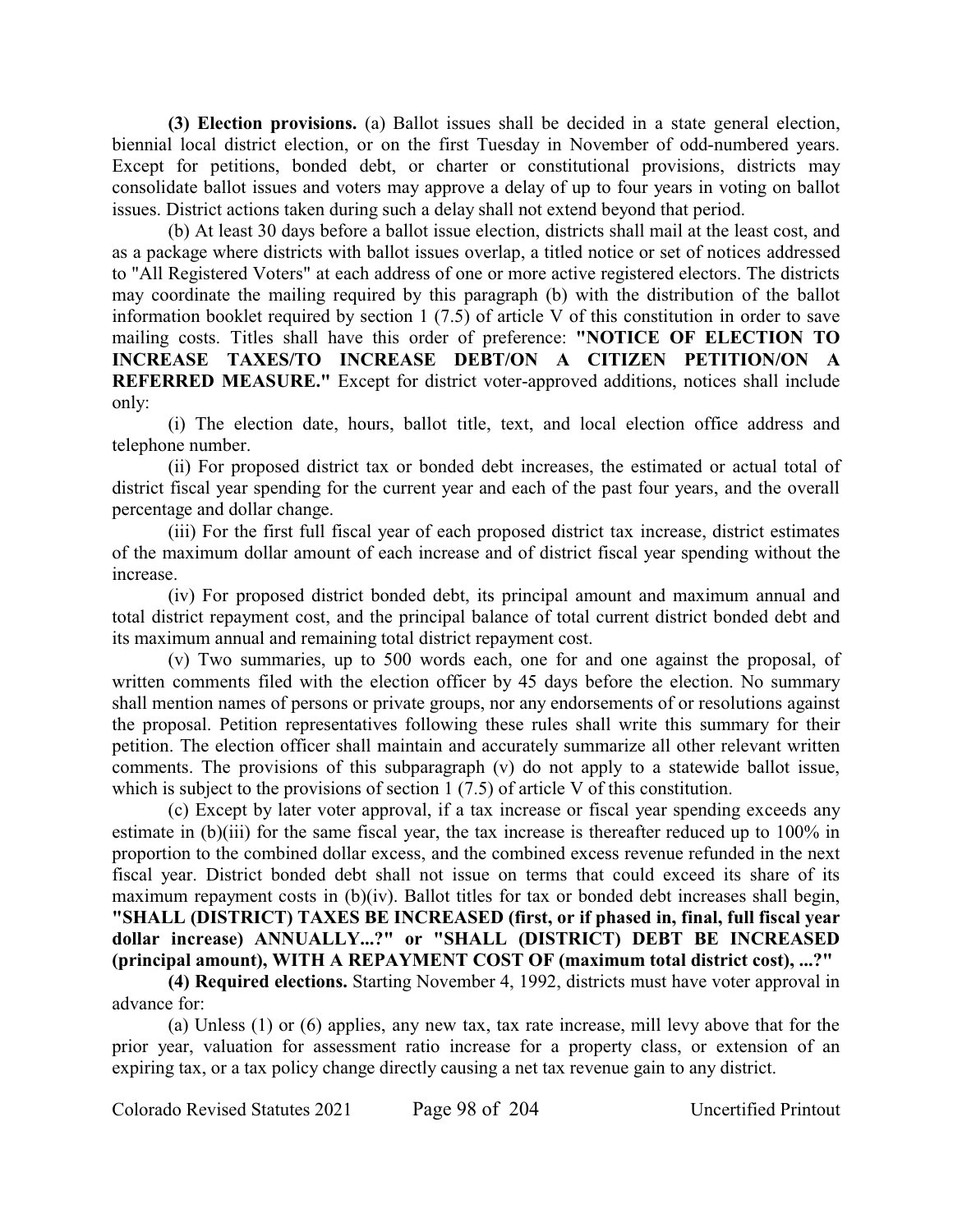(b) Except for refinancing district bonded debt at a lower interest rate or adding new employees to existing district pension plans, creation of any multiple-fiscal year direct or indirect district debt or other financial obligation whatsoever without adequate present cash reserves pledged irrevocably and held for payments in all future fiscal years.

**(5) Emergency reserves.** To use for declared emergencies only, each district shall reserve for 1993 1% or more, for 1994 2% or more, and for all later years 3% or more of its fiscal year spending excluding bonded debt service. Unused reserves apply to the next year's reserve.

**(6) Emergency taxes.** This subsection grants no new taxing power. Emergency property taxes are prohibited. Emergency tax revenue is excluded for purposes of  $(3)(c)$  and  $(7)$ , even if later ratified by voters. Emergency taxes shall also meet all of the following conditions:

(a) A 2/3 majority of the members of each house of the general assembly or of a local district board declares the emergency and imposes the tax by separate recorded roll call votes.

(b) Emergency tax revenue shall be spent only after emergency reserves are depleted, and shall be refunded within 180 days after the emergency ends if not spent on the emergency.

(c) A tax not approved on the next election date 60 days or more after the declaration shall end with that election month.

**(7) Spending limits.** (a) The maximum annual percentage change in state fiscal year spending equals inflation plus the percentage change in state population in the prior calendar year, adjusted for revenue changes approved by voters after 1991. Population shall be determined by annual federal census estimates and such number shall be adjusted every decade to match the federal census.

(b) The maximum annual percentage change in each local district's fiscal year spending equals inflation in the prior calendar year plus annual local growth, adjusted for revenue changes approved by voters after 1991 and (8)(b) and (9) reductions.

(c) The maximum annual percentage change in each district's property tax revenue equals inflation in the prior calendar year plus annual local growth, adjusted for property tax revenue changes approved by voters after 1991 and (8)(b) and (9) reductions.

(d) If revenue from sources not excluded from fiscal year spending exceeds these limits in dollars for that fiscal year, the excess shall be refunded in the next fiscal year unless voters approve a revenue change as an offset. Initial district bases are current fiscal year spending and 1991 property tax collected in 1992. Qualification or disqualification as an enterprise shall change district bases and future year limits. Future creation of district bonded debt shall increase, and retiring or refinancing district bonded debt shall lower, fiscal year spending and property tax revenue by the annual debt service so funded. Debt service changes, reductions, (1) and (3)(c) refunds, and voter-approved revenue changes are dollar amounts that are exceptions to, and not part of, any district base. Voter-approved revenue changes do not require a tax rate change.

**(8) Revenue limits.** (a) New or increased transfer tax rates on real property are prohibited. No new state real property tax or local district income tax shall be imposed. Neither an income tax rate increase nor a new state definition of taxable income shall apply before the next tax year. Any income tax law change after July 1, 1992 shall also require all taxable net income to be taxed at one rate, excluding refund tax credits or voter-approved tax credits, with no added tax or surcharge.

(b) Each district may enact cumulative uniform exemptions and credits to reduce or end business personal property taxes.

Colorado Revised Statutes 2021 Page 99 of 204 Uncertified Printout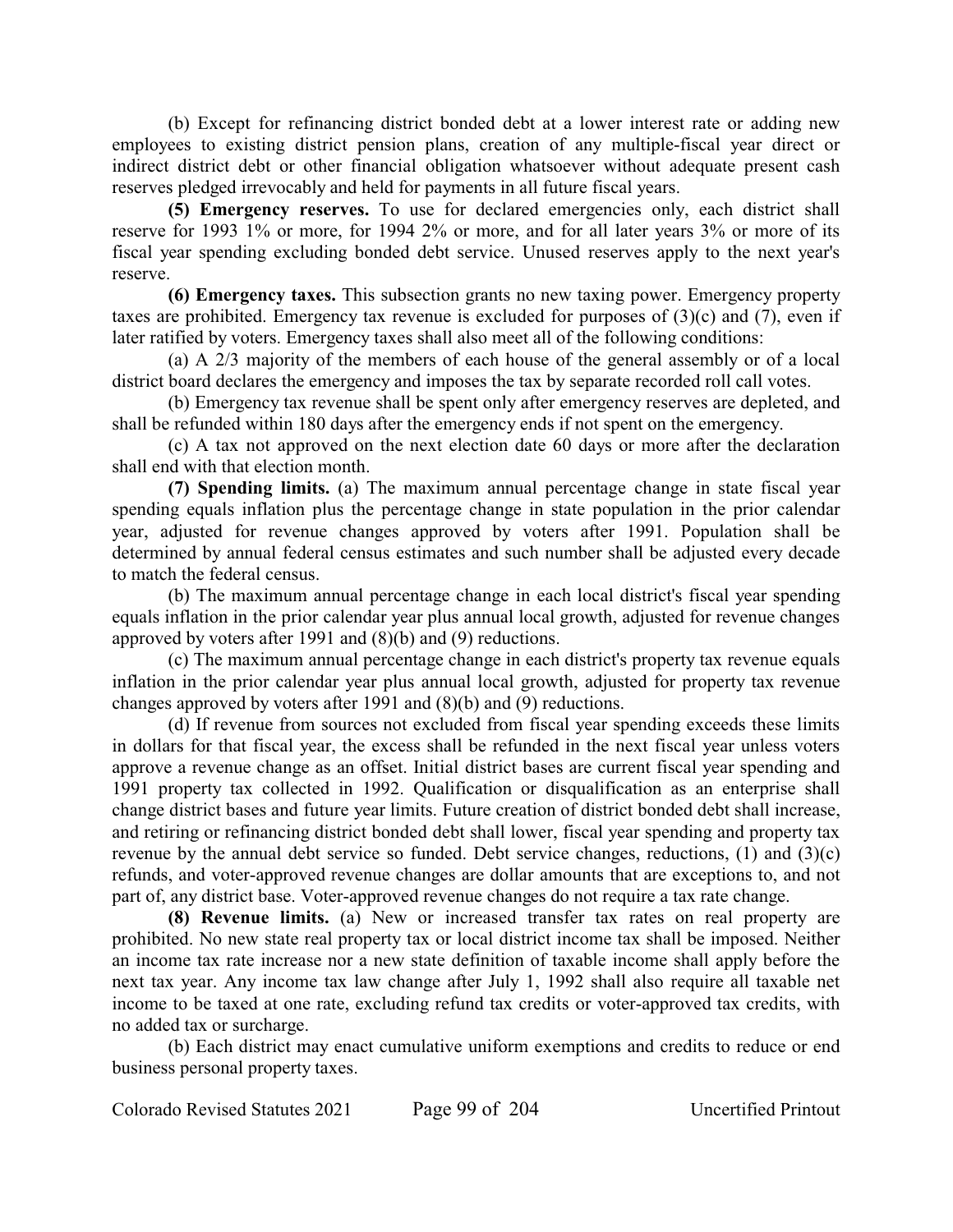(c) Regardless of reassessment frequency, valuation notices shall be mailed annually and may be appealed annually, with no presumption in favor of any pending valuation. Past or future sales by a lender or government shall also be considered as comparable market sales and their sales prices kept as public records. Actual value shall be stated on all property tax bills and valuation notices and, for residential real property, determined solely by the market approach to appraisal.

**(9) State mandates.** Except for public education through grade 12 or as required of a local district by federal law, a local district may reduce or end its subsidy to any program delegated to it by the general assembly for administration. For current programs, the state may require 90 days notice and that the adjustment occur in a maximum of three equal annual installments.

**Source: Initiated 92:** Entire section added, effective December 31, 1992, see **L. 93,** p. 2165. **L. 94:** (3)(b)(v) amended, p. 2851, effective upon proclamation of the Governor, **L. 95,** p. 1431, January 19, 1995. **L. 95:** IP(3)(b) and (3)(b)(v) amended, p. 1425, effective upon proclamation of the Governor, **L. 97,** p. 2393, December 26, 1996.

**Editor's note:** (1) Prior to the TABOR initiative in 1992, this section was originally enacted in 1972 and contained provisions relating to the 1976 Winter Olympics and was repealed, effective January 3, 1989. (See L. 1989, p. 1657.)

(2) (a) The Governor's proclamation date for the 1992 initiated measure (TABOR) was January 14, 1993.

(b) Subsection (4) of this section provides that the provisions of this section apply to required elections of state and local governments conducted on or after November 4, 1992.

(3) The consumer price index for Denver-Boulder referenced in subsection (2)(f) became the consumer price index for Lakewood-Aurora in 2018.

**Cross references:** For statutory provisions implementing this section, see article 77 of title 24 (state fiscal policies); §§ 1-1-102, 1-40-125, 1-41-101 to 1-41-103, 29-2-102, and 32-1- 803.5 (elections); §§ 29-1-304.7 and 29-1-304.8 (turnback of programs delegated to local governments by the general assembly); §§ 43-1-112.5, 43-1-113, 43-4-611, 43-4-612, 43-4-705, 43-4-707, and 43-10-109 (department of transportation revenue and spending limits); §§ 23-1- 104 and 23-1-105 (higher education revenue and spending limits); §§ 24-30-202, 24-82-703, 24- 82-705, and 24-82-801 (multiple fiscal-year obligations); §§ 8-46-101, 8-46-202, 8-77-101, 24- 75-302, and 43-4-201 (provisions relating to individual funds and programs); and § 39-5-121 (property tax valuation notices); and, concerning the establishment of enterprises, §§ 23-1-106, 23-3.1-103.5, 23-3.1-104.5, 23-5-101.5, 23-5-101.7, 23-5-102, 23-5-103, 23-70-107, 23-70-108, and 23-70-112 (higher education, auxiliary facilities), part 2 of article 35 of title 24 (state lottery), part 3 of article 3 of title 25 (county hospitals), §§ 26-12-110 and 26-12-113 (state nursing homes), article 45.1 of title 37 (water activities), § 43-4-502 (public highway authorities), and § 43-4-805 (state bridge enterprise).

**Section 21. Tobacco Taxes for Health Related Purposes.** (1) The people of the state of Colorado hereby find that tobacco addiction is the leading cause of preventable death in Colorado, that Colorado should deter children and youth from starting smoking, that cigarette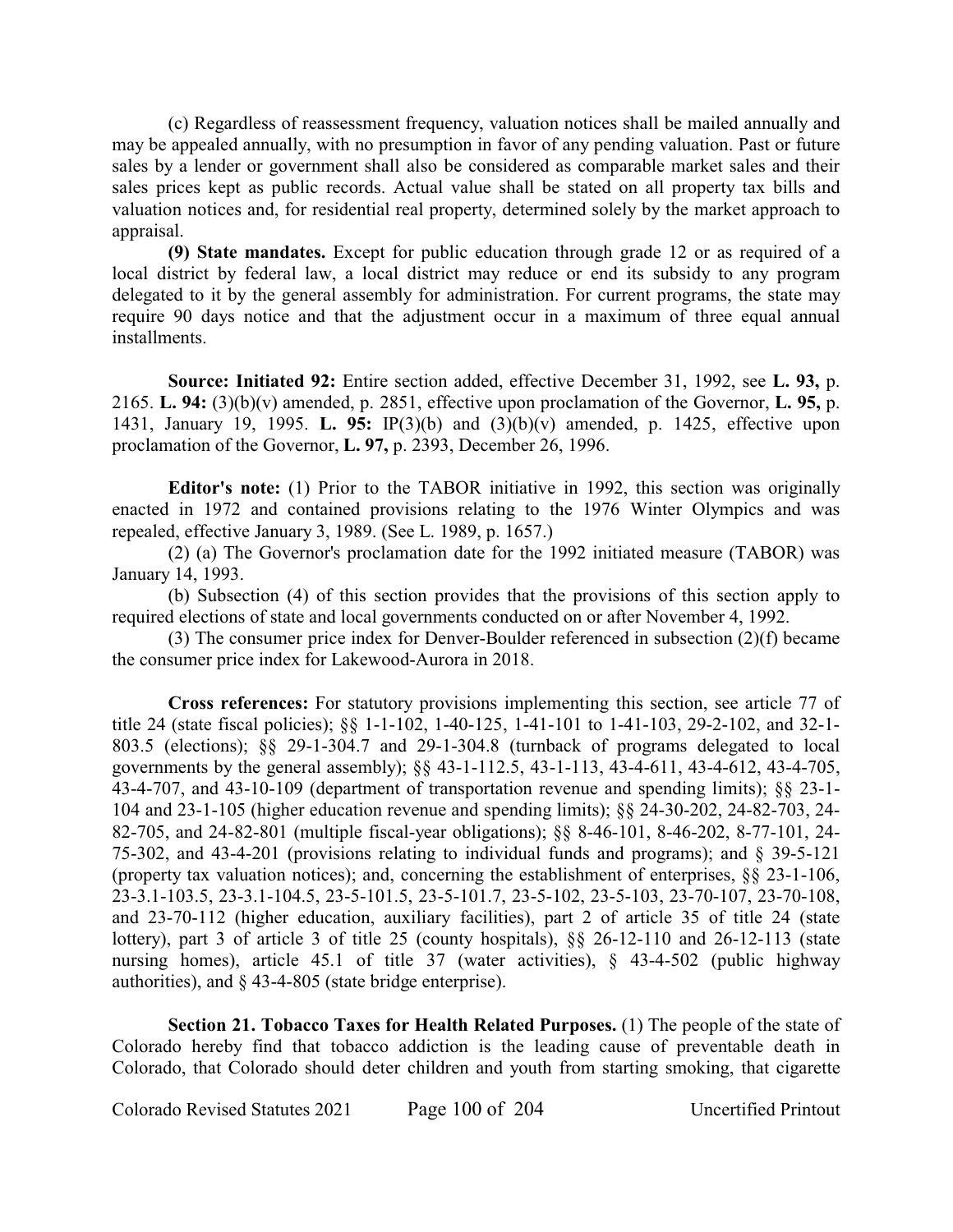and tobacco taxes are effective at preventing and reducing tobacco use among children and youth, and that tobacco tax revenues will be used to expand health care for children and low income populations, tobacco education programs and the prevention and treatment of cancer and heart and lung disease.

(2) There are hereby imposed the following additional cigarette and tobacco taxes:

(a) Statewide cigarette tax, on the sale of cigarettes by wholesalers, at the rate of three and two-tenths cents per cigarette (64 cents per pack of twenty); and

(b) A statewide tobacco products tax, on the sale, use, consumption, handling, or distribution of tobacco products by distributors, at the rate of twenty percent of the manufacturer's list price.

(3) The cigarette and tobacco taxes imposed by this section shall be in addition to any other cigarette and tobacco taxes existing as of the effective date of this section on the sale or use of cigarettes by wholesalers and on the sale, use, consumption, handling, or distribution of tobacco products by distributors. Such existing taxes and their distribution shall not be repealed or reduced by the general assembly.

(4) All revenues received by operation of subsection (2) shall be excluded from fiscal year spending, as that term is defined in section 20 of article X of this constitution, and the corresponding spending limits upon state government and all local governments receiving such revenues.

(5) The revenues generated by operation of subsection (2) shall be appropriated annually by the general assembly only in the following proportions and for the following health related purposes:

(a) Forty-six percent (46%) of such revenues shall be appropriated to increase the number of children and pregnant women enrolled in the children's basic health plan above the average enrollment for state fiscal year 2004, add the parents of enrolled children, and expand eligibility of low income adults and children who receive medical care through the "Children's Basic Health Plan Act", article 19 of title 26, Colorado Revised Statutes, or any successor act, or through the "Colorado Medical Assistance Act", article 4 of title 26, Colorado Revised Statutes, or any successor act.

(b) Nineteen percent (19%) of such revenues shall be appropriated to fund comprehensive primary care through any Colorado qualified provider, as defined in the "Colorado Medical Assistance Act," article 4 of title 26, Colorado Revised Statutes, or any successor act, that meets either of the following criteria:

(I) Is a community health center as defined in section 330 of the U.S. public health services act, or any successor act; or

(II) At least 50% of the patients served by the qualified provider are uninsured or medically indigent as defined in the "Colorado Medical Assistance Act," article 4 of title 26, Colorado Revised Statutes, or any successor act, or are enrolled in the children's basic health plan or the Colorado medical assistance program, or successor programs.

Such revenues shall be appropriated to the Colorado department of health care policy and financing, or successor agency, and shall be distributed annually to all eligible qualified providers throughout the state proportionate to the number of uninsured or medically indigent patients served.

(c) Sixteen percent (16%) of such revenues shall be appropriated for school and community-based and statewide tobacco education programs designed to reduce initiation of

Colorado Revised Statutes 2021 Page 101 of 204 Uncertified Printout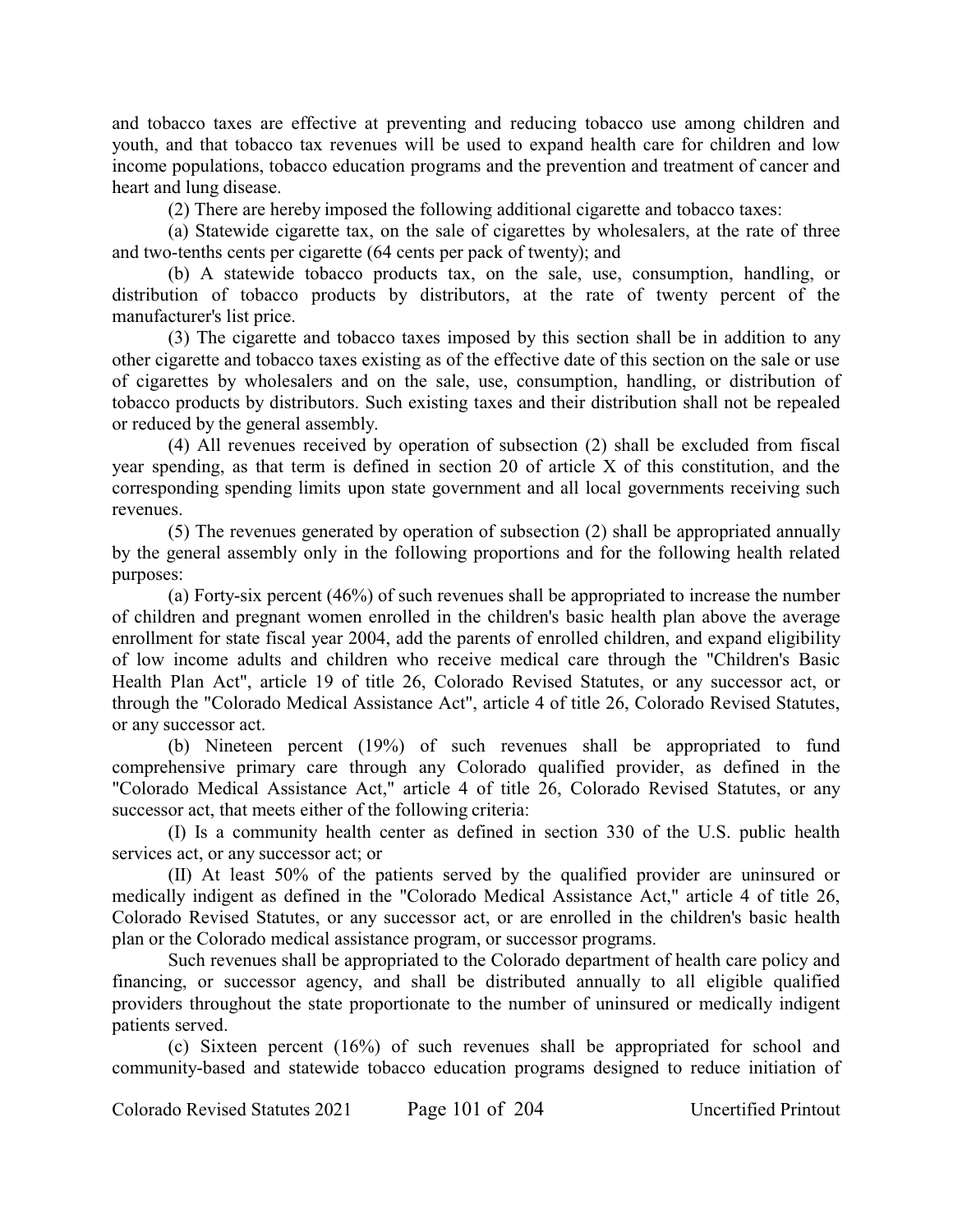tobacco use by children and youth, promote cessation of tobacco use among youth and adults, and reduce exposure to second-hand smoke. Such revenues shall be appropriated through the "Tobacco Education, Prevention and Cessation Act", part 8 of article 3.5 of title 25, Colorado Revised Statutes, or any successor act.

(d) Sixteen percent (16%) of such revenues shall be appropriated for the prevention, early detection, and treatment of cancer and cardiovascular and pulmonary diseases. Such revenues shall be appropriated to the prevention services division of the Colorado department of public health and environment, or successor agency, and shall be distributed statewide with oversight and accountability by the Colorado state board of health created by article 1 of title 25, Colorado Revised Statutes.

(e) Three percent (3%) of such revenues shall be appropriated for health related purposes to provide revenue for the state's general fund, old age pension fund, and municipal and county governments to compensate proportionately for tax revenue reductions attributable to lower cigarette and tobacco sales resulting from the implementation of this tax.

(6) Revenues appropriated pursuant to paragraphs (a), (b), and (d) of subsection (5) shall be used to supplement revenues that are appropriated by the general assembly for health related purposes on the effective date of this section, and shall not be used to supplant those appropriated revenues.

(7) Notwithstanding any other provision of law, the general assembly may use revenue generated under this section for any health related purpose and to serve populations enrolled in the children's basic health plan and the Colorado medical assistance program at their respective levels of enrollment on the effective date of this section. Such use of revenue must be preceded by a declaration of a state fiscal emergency, which shall be adopted only by a joint resolution, approved by a two-thirds majority vote of the members of both houses of the general assembly and the governor. Such declaration shall apply only to a single fiscal year.

(8) Revenues appropriated pursuant to subsections (5) and (7) of this section shall not be subject to the statutory limitation on general fund appropriations growth or any other spending limitation existing in law.

(9) This section is effective January 1, 2005.

**Source: Initiated 2004:** Entire section added, effective January 1, 2005, see **L. 2005,** p. 2335.

**Editor's note:** (1) (a) The "effective date of this section" referred to in subsections (3), (6), and (7) is January 1, 2005.

(b) For the proclamation of the governor, December 1, 2004, see L. 2005, p. 2335.

(2) The "Colorado Medical Assistance Act" and the "Children's Basic Health Plan Act" referenced in subsection (5) were relocated by Senate Bill 06-219 to articles 4 and 8 of title 25.5.

## **ARTICLE XI**

## Public Indebtedness

**Law reviews:** For article, "The Colorado Constitution in the New Century", see 78 U. Colo. L. Rev. 1265 (2007).

Colorado Revised Statutes 2021 Page 102 of 204 Uncertified Printout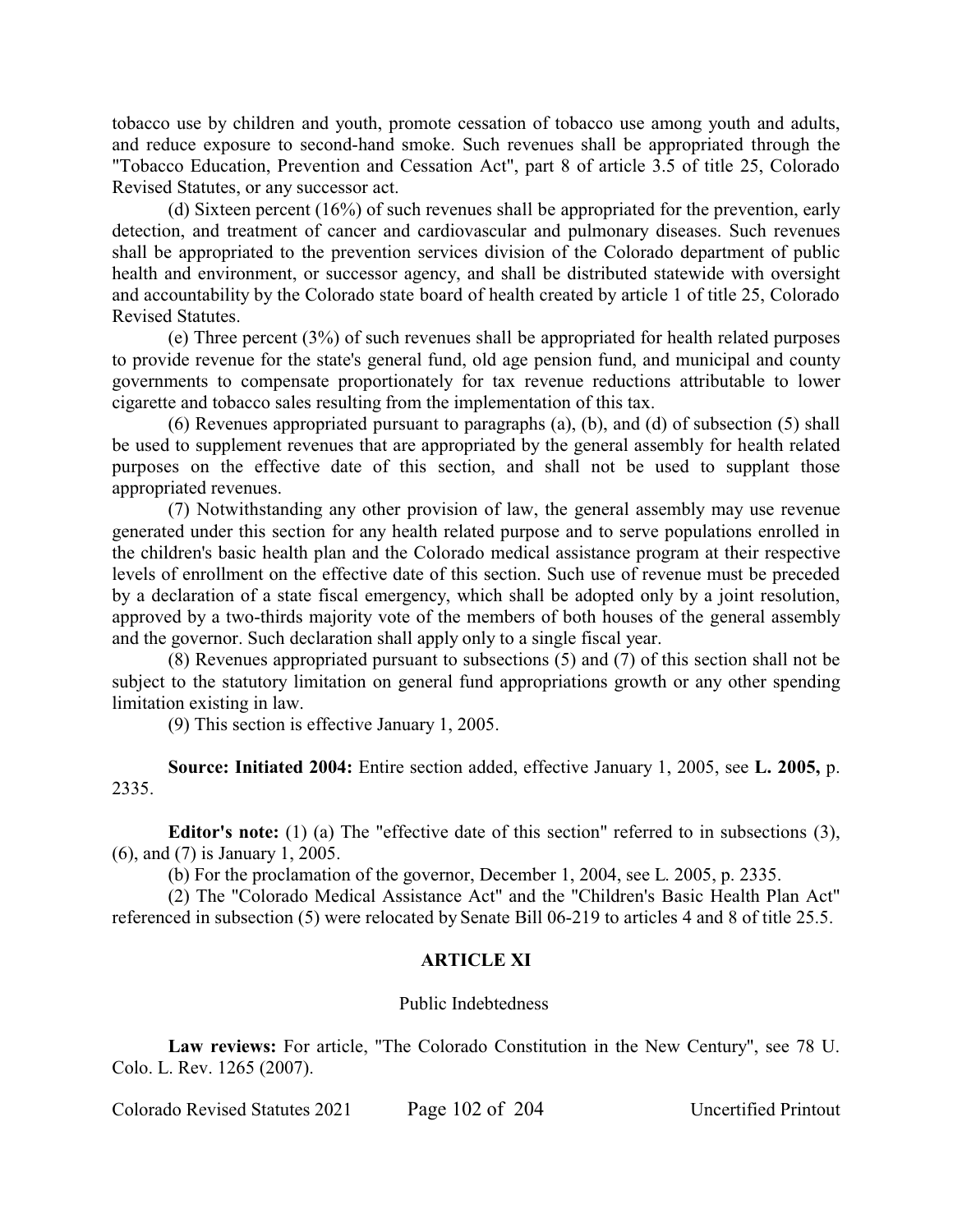**Section 1. Pledging credit of state, county, city, town or school district forbidden.** Neither the state, nor any county, city, town, township or school district shall lend or pledge the credit or faith thereof, directly or indirectly, in any manner to, or in aid of, any person, company or corporation, public or private, for any amount, or for any purpose whatever; or become responsible for any debt, contract or liability of any person, company or corporation, public or private, in or out of the state.

**Source:** Entire article added, effective August 1, 1876, see **L. 1877,** p. 60.

**Section 2. No aid to corporations - no joint ownership by state, county, city, town, or** school district. Neither the state, nor any county, city, town, township, or school district shall make any donation or grant to, or in aid of, or become a subscriber to, or shareholder in any corporation or company or a joint owner with any person, company, or corporation, public or private, in or out of the state, except as to such ownership as may accrue to the state by escheat, or by forfeiture, by operation or provision of law; and except as to such ownership as may accrue to the state, or to any county, city, town, township, or school district, or to either or any of them, jointly with any person, company, or corporation, by forfeiture or sale of real estate for nonpayment of taxes, or by donation or devise for public use, or by purchase by or on behalf of any or either of them, jointly with any or either of them, under execution in cases of fines, penalties, or forfeiture of recognizance, breach of condition of official bond, or of bond to secure public moneys, or the performance of any contract in which they or any of them may be jointly or severally interested. Nothing in this section shall be construed to prohibit any city or town from becoming a subscriber or shareholder in any corporation or company, public or private, or a joint owner with any person, company, or corporation, public or private, in order to effect the development of energy resources after discovery, or production, transportation, or transmission of energy in whole or in part for the benefit of the inhabitants of such city or town.

**Source:** Entire article added, effective August 1, 1876, see **L. 1877,** p. 60. **L. 74:** Entire section amended, p. 455, effective upon proclamation of the Governor, December 20, 1974.

**Section 2a. Student loan program.** The general assembly may by law provide for a student loan program to assist students enrolled in educational institutions.

**Source: L. 72:** Entire section added, p. 643, effective upon proclamation of the Governor, January 11, 1973.

**Section 3. Public debt of state - limitations.** The state shall not contract any debt by loan in any form, except to provide for casual deficiencies of revenue, erect public buildings for the use of the state, suppress insurrection, defend the state, or, in time of war, assist in defending the United States; and the amount of debt contracted in any one year to provide for deficiencies of revenue shall not exceed one-fourth of a mill on each dollar of valuation of taxable property within the state, and the aggregate amount of such debt shall not at any time exceed three-fourths of a mill on each dollar of said valuation, until the valuation shall equal one hundred millions of dollars, and thereafter such debt shall not exceed one hundred thousand dollars; and the debt incurred in any one year for erection of public buildings shall not exceed one-half mill on each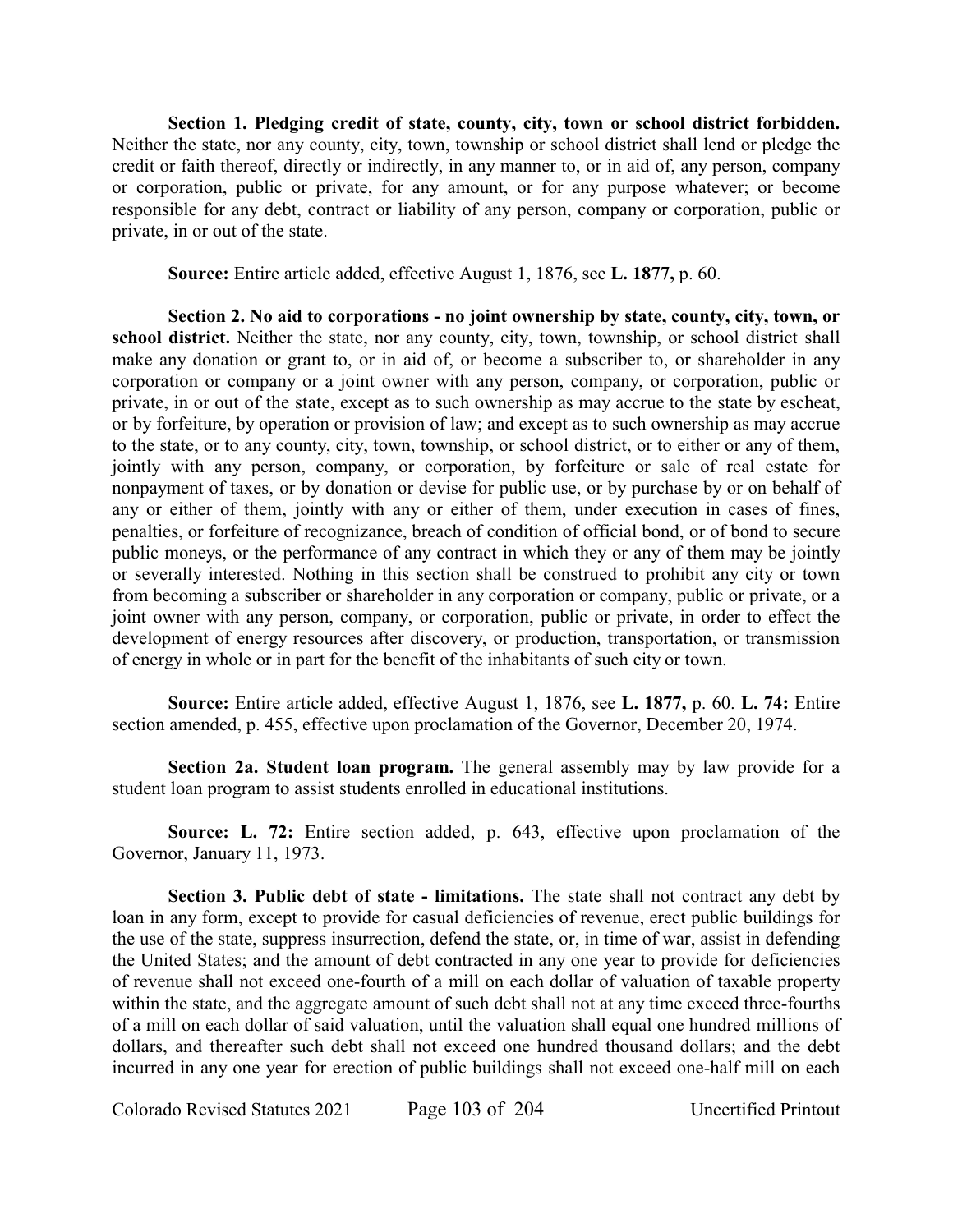dollar of said valuation; and the aggregate amount of such debt shall never at any time exceed the sum of fifty thousand dollars (except as provided in section 5 of this article), and in all cases the valuation in this section mentioned shall be that of the assessment last preceding the creation of said debt.

**Source:** Entire article added, effective August 1, 1876, see **L. 1877,** p. 61. **L. 09:** Entire section amended, p. 317. **L. 20:** Entire section amended, effective December 4, 1920, see **L. 21,** p. 181. **Initiated 22:** Entire section amended, see **L. 23,** p. 234, effective December 21, 1922. **L. 92:** Entire section amended, p. 2317, effective upon proclamation of the Governor, **L. 93:** p. 2163, January 14, 1993.

**Cross references:** For unlimited appropriations for suppression of insurrections to be raised by direct unlimited tax without intervention of a loan, see  $\S$  16 of article X of this constitution.

**Section 4. Law creating debt.** In no case shall any debt above mentioned in this article be created except by a law which shall be irrepealable, until the indebtedness therein provided for shall have been fully paid or discharged; such law shall specify the purposes to which the funds so raised shall be applied, and provide for the levy of a tax sufficient to pay the interest on and extinguish the principal of such debt within the time limited by such law for the payment thereof, which in the case of debts contracted for the erection of public buildings and supplying deficiencies of revenue shall not be less than ten nor more than fifteen years, and the funds arising from the collection of any such tax shall not be applied to any other purpose than that provided in the law levying the same, and when the debt thereby created shall be paid or discharged, such tax shall cease and the balance, if any, to the credit of the fund shall immediately be placed to the credit of the general fund of the state.

**Source:** Entire article added, effective August 1, 1876, see **L. 1877,** p. 61.

**Section 5. Debt for public buildings - how created.** A debt for the purpose of erecting public buildings may be created by law as provided for in section four of this article, not exceeding in the aggregate three mills on each dollar of said valuation; provided, that before going into effect, such law shall be ratified by the vote of a majority of such qualified electors of the state as shall vote thereon at a general election under such regulations as the general assembly may prescribe.

**Source:** Entire article added, effective August 1, 1876, see **L. 1877,** p. 62.

**Cross references:** For limitation on public debt, see § 3 of this article.

**Section 6. Local government debt.** (1) No political subdivision of the state shall contract any general obligation debt by loan in any form, whether individually or by contract pursuant to article XIV, section 18 (2)(a) of this constitution except by adoption of a legislative measure which shall be irrepealable until the indebtedness therein provided for shall have been fully paid or discharged, specifying the purposes to which the funds to be raised shall be applied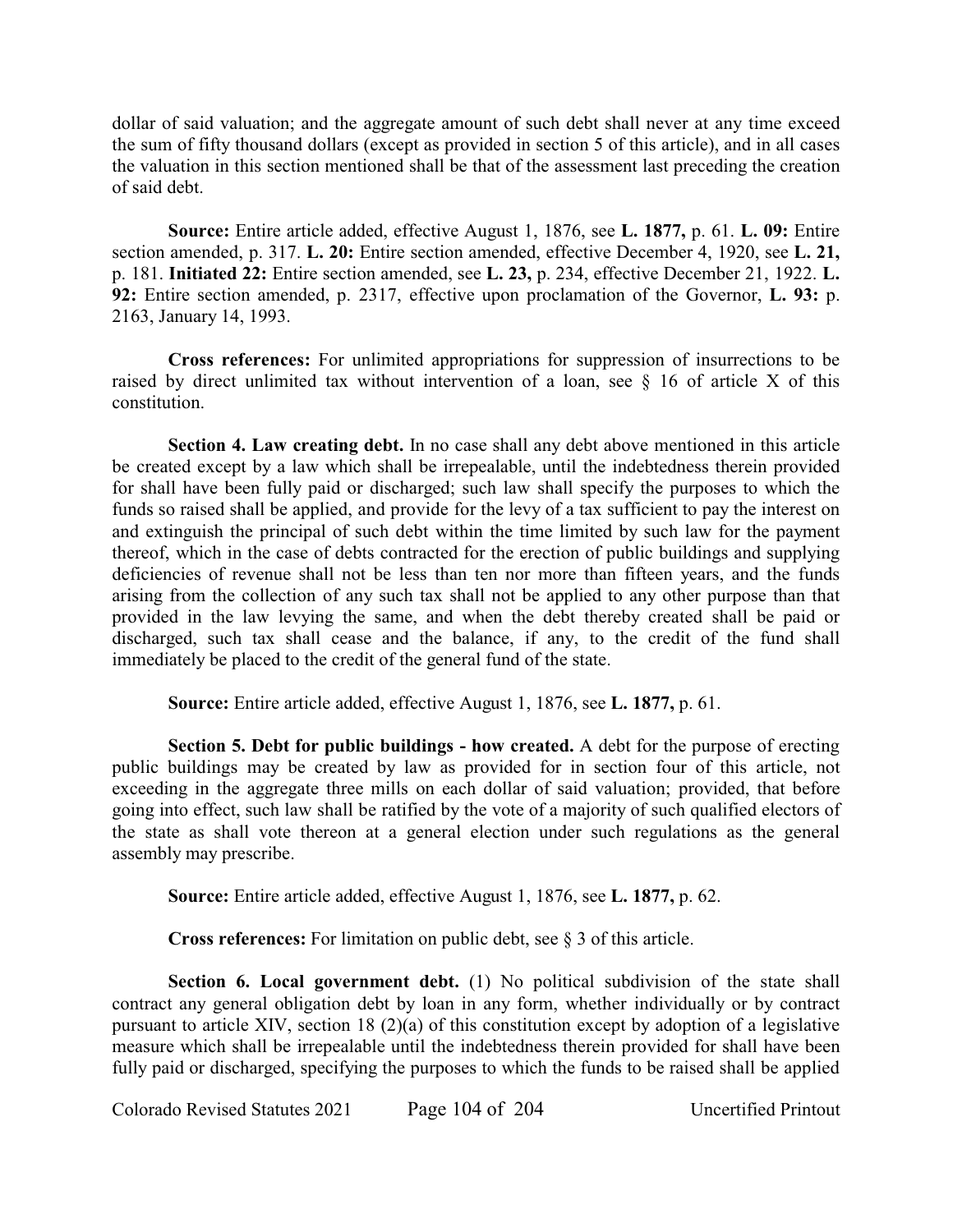and providing for the levy of a tax which together with such other revenue, assets, or funds as may be pledged shall be sufficient to pay the interest and principal of such debt. Except as may be otherwise provided by the charter of a home rule city and county, city, or town for debt incurred by such city and county, city, or town, no such debt shall be created unless the question of incurring the same be submitted to and approved by a majority of the qualified taxpaying electors voting thereon, as the term "qualified taxpaying elector" shall be defined by statute.

(2) Except as may be otherwise provided by the charter of a home rule city and county, city, or town, the general assembly shall establish by statute limitations on the authority of any political subdivision to incur general obligation indebtedness in any form whether individually or by contract pursuant to article XIV, section 18 (2)(a) of this constitution.

(3) Debts contracted by a home rule city and county, city, or town, statutory city or town or service authority for the purposes of supplying water shall be excepted from the operation of this section.

**Source:** Entire article added, effective August 1, 1876, see **L. 1877,** p. 62. **L. 1887:** Entire section amended, p. 27. **L. 69:** Entire section R&RE, p. 1251, effective January 1, 1972.

**Editor's note:** The United States Supreme Court in Kramer v. Union Free School District, 395 U.S. 621, 89 S. Ct. 1886, 23 L. Ed. 2d 583 (1969), Cipriano v. Houma, 395 U.S. 701, 89 S. Ct. 1897, 23 L. Ed. 2d 647 (1969), and City of Phoenix v. Kolodziejski, 399 U.S. 204, 90 S. Ct. 1990, 26 L. Ed. 2d 523 (1970) held that it is a violation of the equal protection clause to limit the right of franchise unless there is a compelling interest to be protected. The Phoenix case held that elections to authorize general obligation bonds may not be limited to taxpaying electors only.

**Section 7. State and political subdivisions may give assistance to any political** subdivision. No provision of this constitution shall be construed to prevent the state or any political subdivision from giving direct or indirect financial support to any political subdivision as may be authorized by general statute.

**Source:** Entire article added, effective August 1, 1876, see **L. 1877,** p. 62. **L. 69:** Entire section R&RE, p. 1251, effective January 1, 1972.

### **Section 8. City indebtedness; ordinance, tax, water obligations excepted. (Repealed)**

**Source:** Entire article added, effective August 1, 1876, see **L. 1877,** p. 62. **L. 69:** Entire section repealed, p. 1251, effective January 1, 1972.

### **Section 9. This article not to affect prior obligations. (Repealed)**

**Source:** Entire article added, effective August 1, 1876, see **L. 1877,** p. 63. **L. 69:** Entire section repealed, p. 1251, effective January 1, 1972.

### **Section 10. 1976 Winter Olympics. (Deleted by amendment)**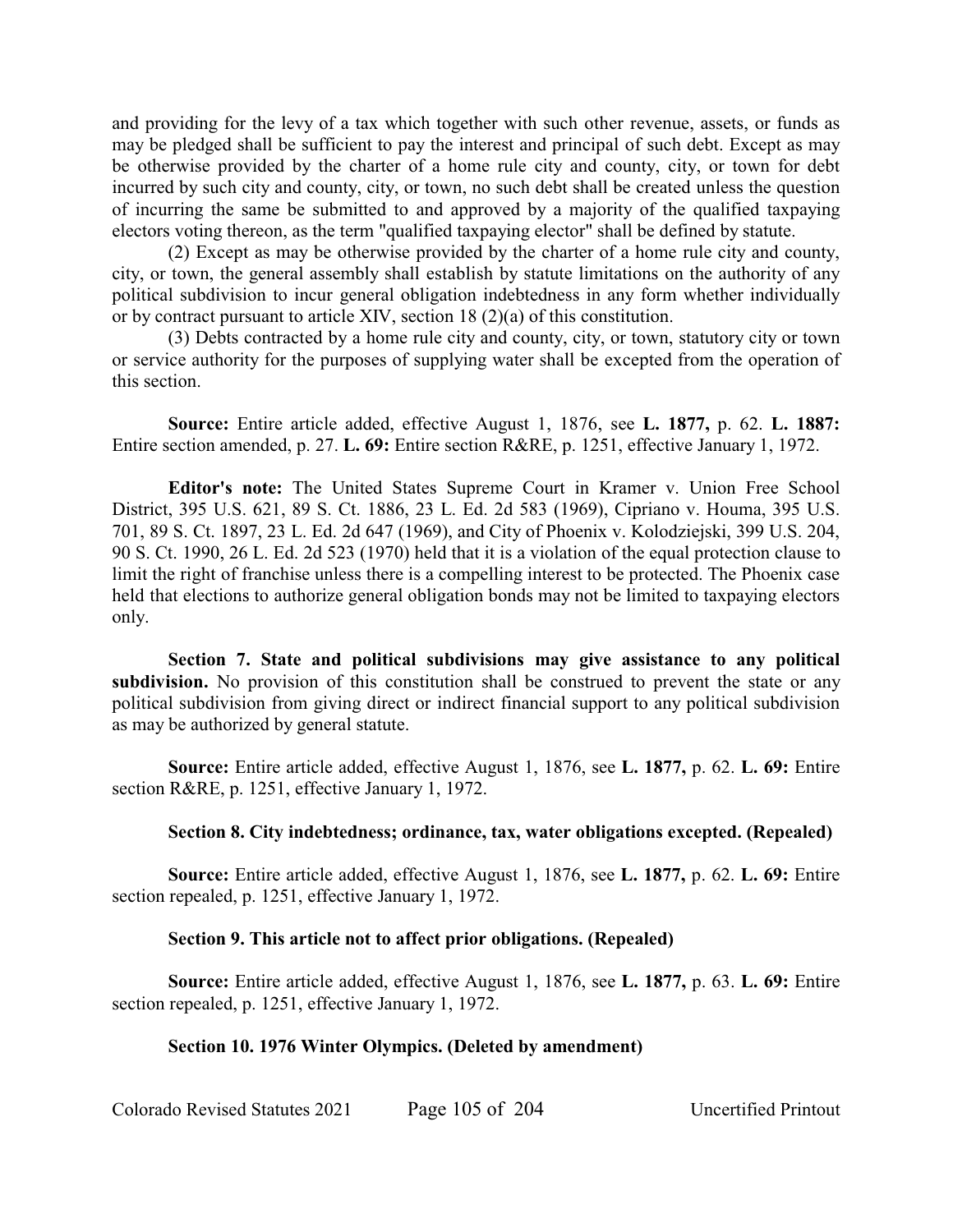**Source: Initiated 72:** Entire section was added, effective upon proclamation of the Governor, January 11, 1973, but does not appear in the session laws. **L. 90:** Entire section amended, p. 1861, effective upon proclamation of the Governor, **L. 91,** p. 2033, January 3, 1991.

**Editor's note:** The Governor's proclamation date for the 1972 initiated measure was January 11, 1973.

## **ARTICLE XII**

### Officers

**Section 1. When office expires - suspension by law.** Every person holding any civil office under the state or any municipality therein, shall, unless removed according to law, exercise the duties of such office until his successor is duly qualified; but this shall not apply to members of the general assembly, nor to members of any board or assembly, two or more of whom are elected at the same time. The general assembly may, by law, provide for suspending any officer in his functions pending impeachment or prosecution for misconduct in office.

**Source:** Entire article added, effective August 1, 1876, see **L. 1877,** p. 63.

**Section 2. Personal attention required.** No person shall hold any office or employment of trust or profit, under the laws of the state or any ordinance of any municipality therein, without devoting his personal attention to the duties of the same.

**Source:** Entire article added, effective August 1, 1876, see **L. 1877,** p. 64.

**Section 3. Defaulting collector disqualified from office.** No person who is now or hereafter may become a collector or receiver of public money, or the deputy or assistant of such collector or receiver, and who shall have become a defaulter in his office, shall be eligible to or assume the duties of any office of trust or profit in this state, under the laws thereof, or of any municipality therein, until he shall have accounted for and paid over all public money for which he may be accountable.

**Source:** Entire article added, effective August 1, 1876, see **L. 1877,** p. 64.

**Section 4. Disqualifications from holding office of trust or profit.** No person hereafter convicted of embezzlement of public moneys, bribery, perjury, solicitation of bribery, or subornation of perjury, shall be eligible to the general assembly, or capable of holding any office of trust or profit in this state.

**Source:** Entire article added, effective August 1, 1876, see **L. 1877,** p. 64.

**Section 5. Investigation of state and county treasurers.** The district court of each county shall, at each term thereof, specially give in charge to the grand jury, if there be one, the laws regulating the accountability of the county treasurer, and shall appoint a committee of such

Colorado Revised Statutes 2021 Page 106 of 204 Uncertified Printout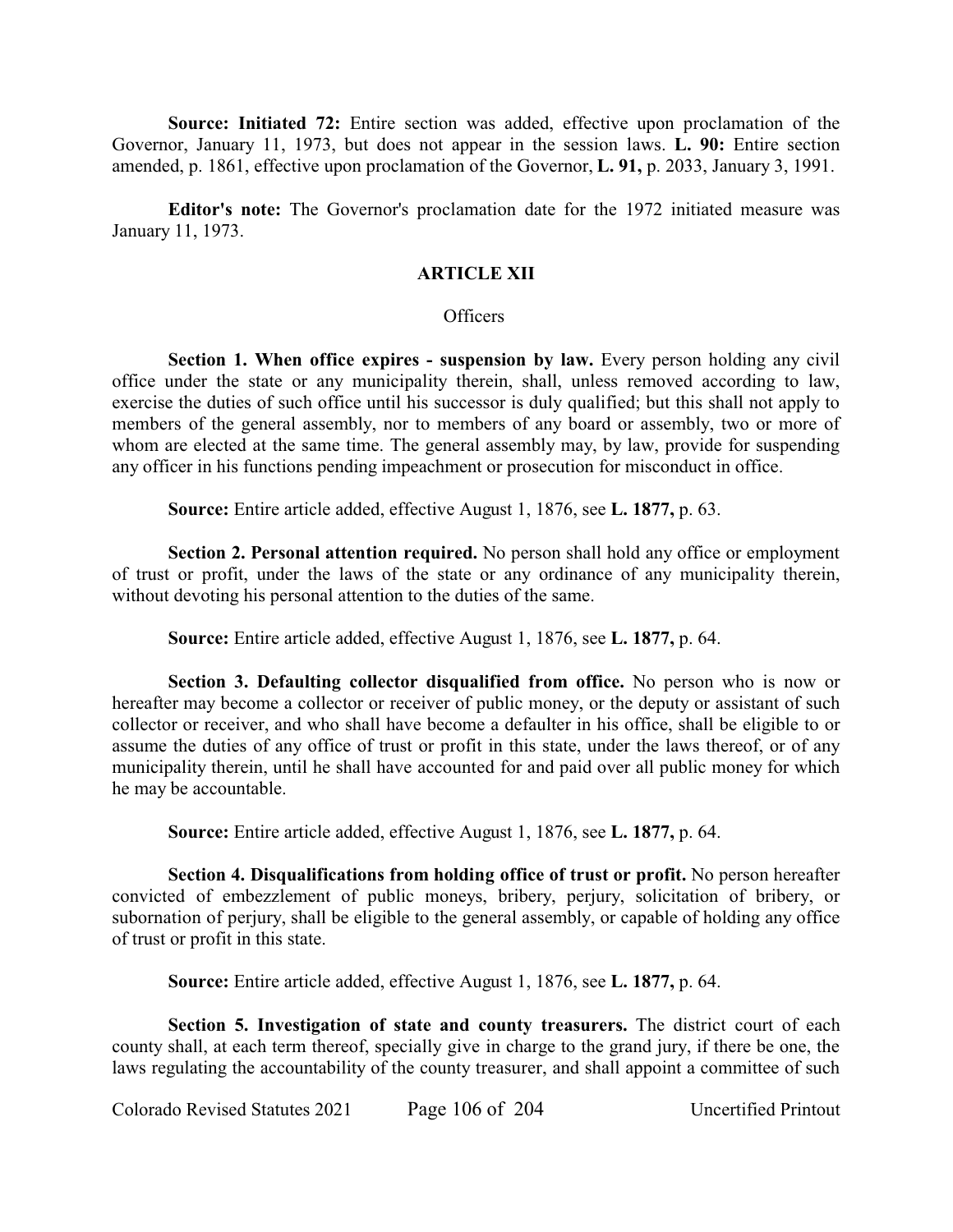grand jury, or of other reputable persons not exceeding five, to investigate the official accounts and affairs of the treasurer of such county, and report to the court the condition thereof. The judge of the district court may appoint a like committee in vacation at any time, but not oftener than once in every three months. The district court of the county wherein the seat of government may be shall have the like power to appoint committees to investigate the official accounts and affairs of the state treasurer and the auditor of state.

**Source:** Entire article added, effective August 1, 1876, see **L. 1877,** p. 64.

**Section 6. Bribery of officers defined.** Any civil officer or member of the general assembly who shall solicit, demand or receive, or consent to receive, directly or indirectly, for himself or for another, from any company, corporation or person, any money, office, appointment, employment, testimonial, reward, thing of value or enjoyment or of personal advantage or promise thereof, for his vote, official influence or action, or for withholding the same, or with an understanding that his official influence or action shall be in any way influenced thereby, or who shall solicit or demand any such money or advantage, matter or thing aforesaid for another, as the consideration of his vote, official influence or action, or for withholding the same, or shall give or withhold his vote, official influence or action, in consideration of the payment or promise of such money, advantage, matter or thing to another, shall be held guilty of bribery, or solicitation of bribery, as the case may be, within the meaning of this constitution, and shall incur the disabilities provided thereby for such offense, and such additional punishment as is or shall be prescribed by law.

**Source:** Entire article added, effective August 1, 1876, see **L. 1877,** p. 64.

**Cross references:** For the crime of bribery, see part 3 of article 8 of title 18.

**Section 7. Bribery - corrupt solicitation.** (1) Any person who directly or indirectly offers, gives, or promises any money or thing of value or privilege to any member of the general assembly or to any other public officer in the executive or judicial department of the state government to influence him in the performance of any of his public or official powers or duties is guilty of bribery and subject to such punishment therefor as may be prescribed by law.

(2) The offense of corrupt solicitation of members of the general assembly or of public officers of the state or of any political subdivision thereof and any occupation or practice of solicitation of such members or officers to influence their official action shall be defined by law and shall be punished by fine, imprisonment, or both.

**Source:** Entire article added, effective August 1, 1876, see **L. 1877,** p. 65. **L. 74:** Entire section R&RE, p. 452, effective January 1, 1975.

**Editor's note:** The Governor's proclamation date in 1974 was December 20, 1974.

**Section 8. Oath of civil officers.** Every civil officer, except members of the general assembly and such inferior officers as may be by law exempted, shall, before he enters upon the duties of his office, take and subscribe an oath or affirmation to support the constitution of the

Colorado Revised Statutes 2021 Page 107 of 204 Uncertified Printout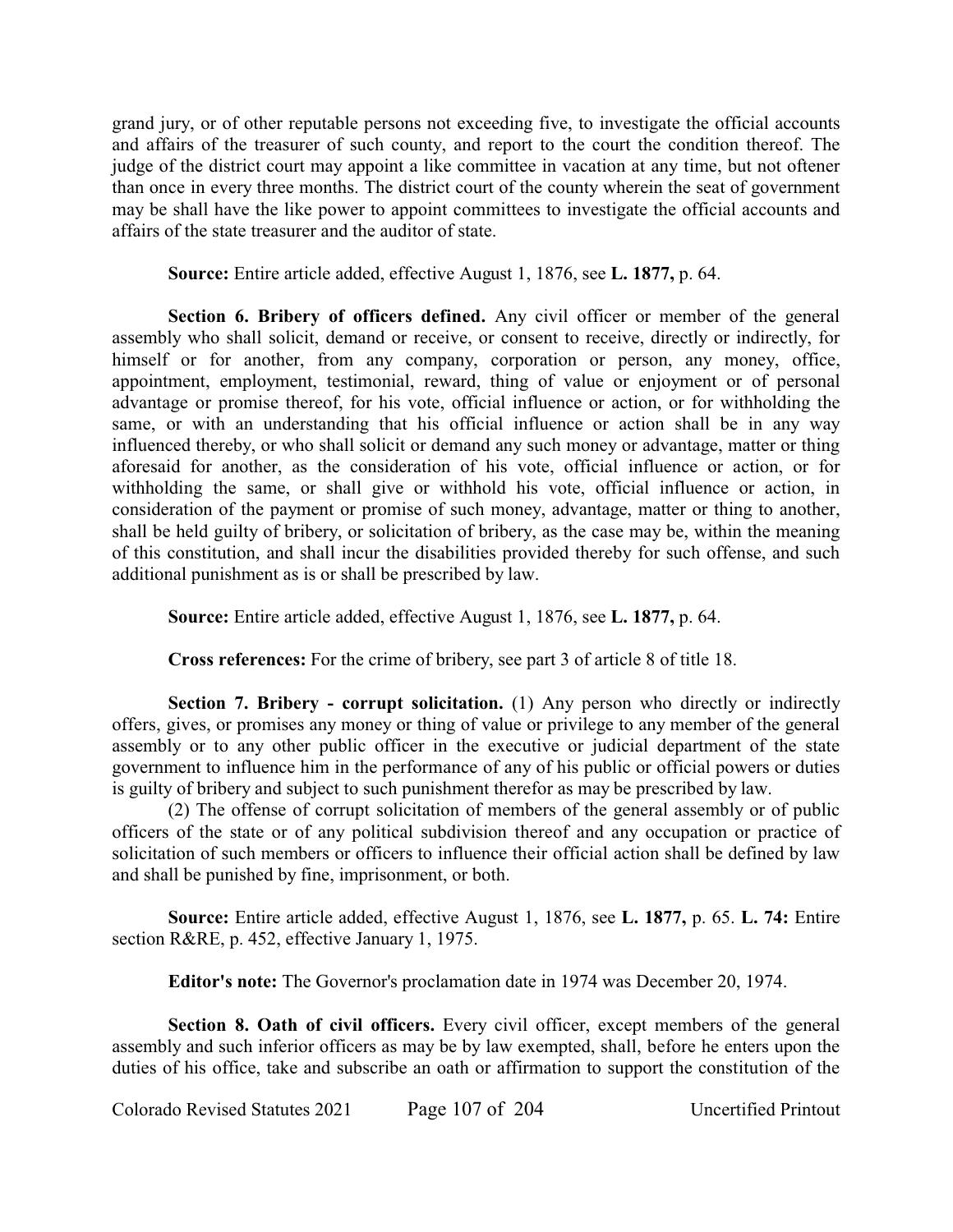United States and of the state of Colorado, and to faithfully perform the duties of the office upon which he shall be about to enter.

**Source:** Entire article added, effective August 1, 1876, see **L. 1877,** p. 65.

**Section 9. Oaths - where filed.** Officers of the executive department and judges of the supreme and district courts, and district attorneys, shall file their oaths of office with the secretary of state; every other officer shall file his oath of office with the county clerk of the county wherein he shall have been elected.

**Source:** Entire article added, effective August 1, 1876, see **L. 1877,** p. 65.

**Section 10. Refusal to qualify - vacancy.** If any person elected or appointed to any office shall refuse or neglect to qualify therein within the time prescribed by law, such office shall be deemed vacant.

**Source:** Entire article added, effective August 1, 1876, see **L. 1877,** p. 65.

**Cross references:** For how vacancies in county offices are filled, see § 9 of article XIV of this constitution.

**Section 11. Elected public officers - term - salary - vacancy.** No law shall extend the term of any elected public officer after his election or appointment nor shall the salary of any elected public officer be increased or decreased during the term of office for which he was elected. The term of office of any officer elected to fill a vacancy shall terminate at the expiration of the term during which the vacancy occurred.

**Source:** Entire article added, effective August 1, 1876, see **L. 1877,** p. 65. **L. 74:** Entire section amended, p. 453, effective January 1, 1975.

**Editor's note:** The Governor's proclamation date in 1974 was December 20, 1974.

# **Section 12. Duel - disqualifies for office. (Deleted by amendment)**

**Source:** Entire article added, effective August 1, 1876, see **L. 1877,** p. 65. **L. 90:** Entire section amended, p. 1861, effective upon proclamation of the Governor, **L. 91,** p. 2033, January 3, 1991.

**Section 13. State personnel system - merit system.** (1) Appointments and promotions to offices and employments in the state personnel system shall be made according to merit and fitness, to be ascertained by a comparative analysis of candidates based on objective criteria without regard to race, creed, color, or political affiliation. A numerical or nonnumerical method may be used for the comparative analysis of candidates.

(2) (a) The state personnel system shall comprise all appointive public officers and employees of the state, except the following: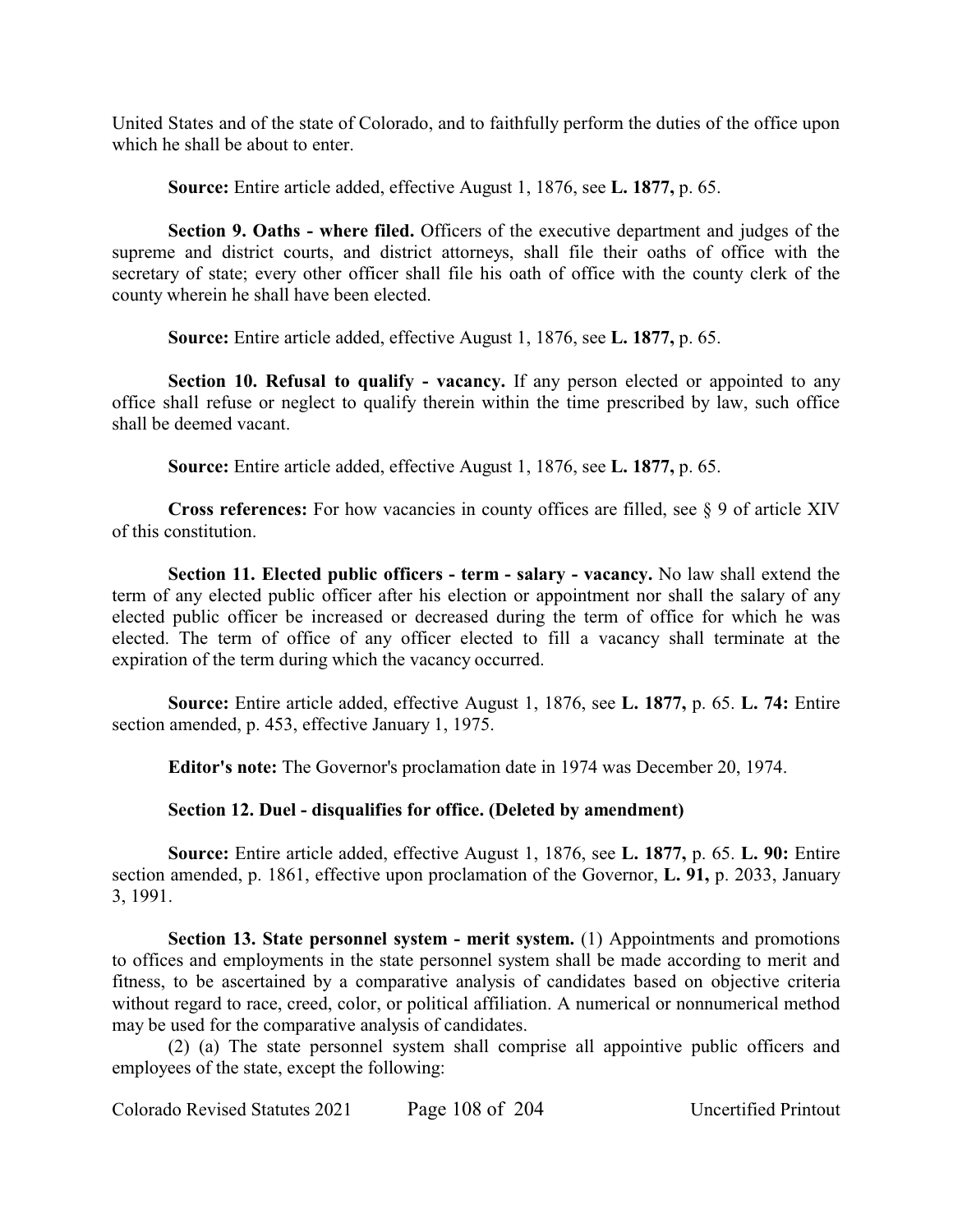(I) Members of the public utilities commission, the industrial commission of Colorado, the state board of land commissioners, the Colorado tax commission, the state parole board, and the state personnel board;

(II) Members of any board or commission serving without compensation except for per diem allowances provided by law and reimbursement of expenses;

(III) The employees in the offices of the governor and the lieutenant governor whose functions are confined to such offices and whose duties are concerned only with the administration thereof;

(IV) Appointees to fill vacancies in elective offices;

(V) One deputy of each elective officer other than the governor and lieutenant governor specified in section 1 of article IV of this constitution;

(VI) Officers otherwise specified in this constitution;

(VII) Faculty members of educational institutions and departments not reformatory or charitable in character, and such administrators thereof as may be exempt by law;

(VIII) Students and inmates in state educational or other institutions employed therein;

(IX) Attorneys at law serving as assistant attorneys general;

(X) Members, officers, and employees of the legislative and judicial departments of the state, unless otherwise specifically provided in this constitution;

(XI) Subject to the approval of the state personnel director, the following persons from each principal department: Deputy department heads, chief financial officers, public information officers, legislative liaisons, human resource directors, and executive assistants to the department heads; and

(XII) Subject to the approval of the state personnel director, senior executive service employees.

(b) The total number of employees exempted from the state personnel system pursuant to subparagraphs (XI) and (XII) of paragraph (a) of this subsection (2) shall not exceed an amount equal to one percent of the total number of persons in the state personnel system.

(3) Officers and employees within the judicial department, other than judges and justices, may be included within the personnel system of the state upon determination by the supreme court, sitting en banc, that such would be in the best interests of the state.

(4) Where authorized by law, any political subdivision of this state may contract with the state personnel board for personnel services.

(5) The person to be appointed to any position under the state personnel system shall be one of the six persons ranking highest on the eligible list for such position, or such lesser number as qualify, as determined from the comparative analysis process, subject to limitations set forth in rules of the state personnel board applicable to multiple appointments from any such list.

(6) (a) Except as set forth in paragraph (b) of this subsection (6), all appointees shall reside in the state, but applications need not be limited to residents of the state as to those positions the state personnel board or the state personnel director determines cannot be readily filled from among residents of this state.

(b) If a position is for work that is to be performed primarily at a location that is within thirty miles of the state border:

(I) Applications for the position are not limited to residents of the state; and

(II) An appointee to the position is not required to be a resident of the state.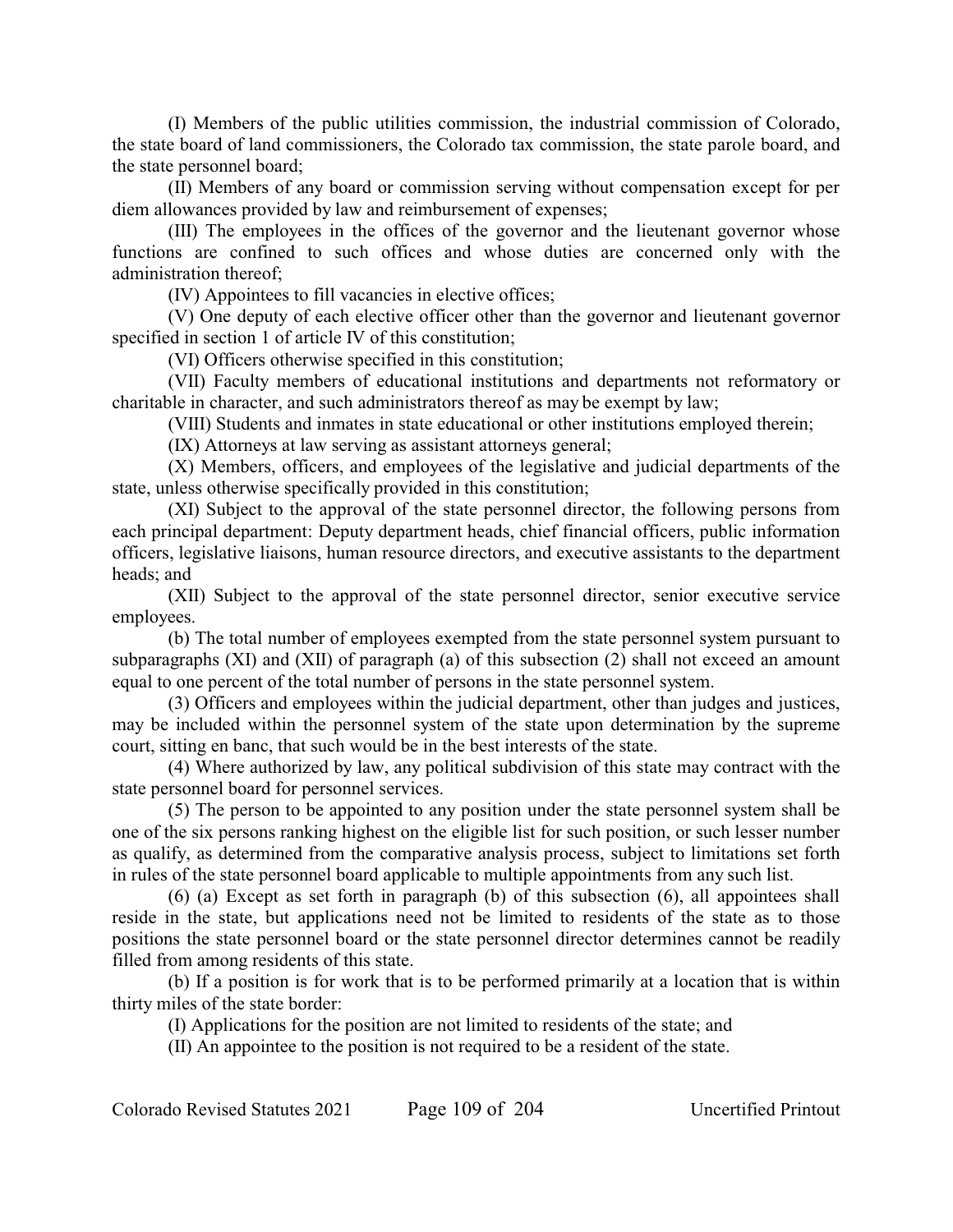(7) The head of each principal department shall be the appointing authority for the employees of his office and for heads of divisions, within the personnel system, ranking next below the head of such department. Heads of such divisions shall be the appointing authorities for all positions in the personnel system within their respective divisions. Nothing in this subsection shall be construed to affect the supreme executive powers of the governor prescribed in section 2 of article IV of this constitution.

(8) Persons in the personnel system of the state shall hold their respective positions during efficient service or until reaching retirement age, as provided by law. They shall be graded and compensated according to standards of efficient service which shall be the same for all persons having like duties. A person certified to any class or position in the personnel system may be dismissed, suspended, or otherwise disciplined by the appointing authority upon written findings of failure to comply with standards of efficient service or competence, or for willful misconduct, willful failure or inability to perform his duties, or final conviction of a felony or any other offense which involves moral turpitude, or written charges thereof may be filed by any person with the appointing authority, which shall be promptly determined. Any action of the appointing authority taken under this subsection shall be subject to appeal to the state personnel board, with the right to be heard thereby in person or by counsel, or both.

(9) (a) The state personnel director may authorize the temporary employment of persons, not to exceed nine months, during which time an eligible list shall be provided for permanent positions. No other temporary or emergency employment shall be permitted under the state personnel system.

(b) Nothing in paragraph (a) of this subsection (9) shall be construed as permitting the appointment of a temporary employee for the purpose of eliminating a permanent position from the state personnel system.

(10) The state personnel board shall establish probationary periods for all persons initially appointed, but not to exceed twelve months for any class or position. After satisfactory completion of any such period, the person shall be certified to such class or position within the personnel system, but unsatisfactory performance shall be grounds for dismissal by the appointing authority during such period without right of appeal.

(11) Persons certified to classes and positions under the classified civil service of the state immediately prior to July 1, 1971, persons having served for six months or more as provisional or acting provisional employees in such positions immediately prior to such date, and all persons having served six months or more in positions not within the classified civil service immediately prior to such date but included in the personnel system by this section, shall be certified to comparable positions, and grades and classifications, under the personnel system, and shall not be subject to probationary periods of employment. All other persons in positions under the personnel system shall be subject to the provisions of this section concerning initial appointment on or after such date.

**Source: Initiated 18:** Entire section added, see **L. 19,** p. 341. **L. 69:** Entire section R&RE, p. 1252, effective July 1, 1971. **L. 2012:** (1), (2), (5), (6), and (9) amended, p. 2323, effective upon proclamation of the Governor, **L. 2013,** p. 3303, January 1, 2013.

**Editor's note:** The "Colorado tax commission", referred to in subsection (2) of this section, on and after July 1, 1971, is known as the "board of assessment appeals".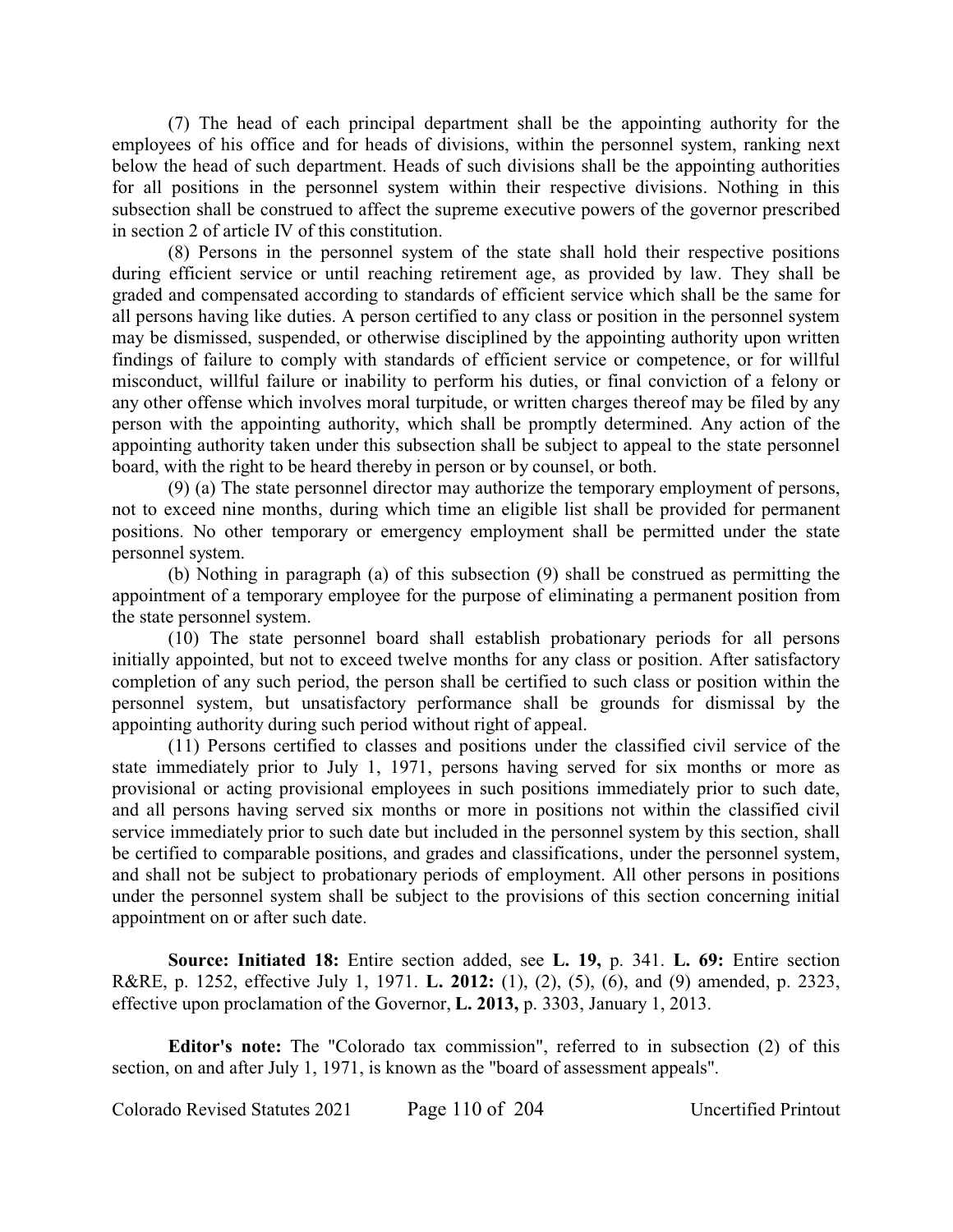**Section 14. State personnel board - state personnel director.** (1) There is hereby created a state personnel board to consist of five members, three of whom shall be appointed by the governor with the consent of the senate, and two of whom shall be elected by persons certified to classes and positions in the state personnel system in the manner prescribed by law. Each member appointed or elected prior to January 1, 2013, shall serve for a term of five years. Each member appointed or elected on or after January 1, 2013, shall serve for a term of three years. No member shall serve more than two terms of office, regardless of whether a term is a full term or a partial term filling a vacancy. Each member of the board shall be a qualified elector of the state, but shall not be otherwise an officer or employee of the state or of any state employee organization, and shall receive such compensation as shall be fixed by law.

(2) (a) Two of the appointed members of the state personnel board serve at the pleasure of the governor. Both elected members of the board and the appointed member specified in paragraph (b) of this subsection (2) may be removed by the governor for willful misconduct in office, willful failure or inability to perform his or her duties, final conviction of a felony or of any other offense involving moral turpitude, or by reason of permanent disability interfering with the performance of his or her duties, which removal shall be subject to judicial review. Any vacancy in office shall be filled in the same manner as the selection of the person vacating the office, and for the unexpired term.

(b) The member of the board who is appointed for a term commencing on July 1, 2013, and the successors to that position do not serve at the pleasure of the governor.

(3) The state personnel board shall adopt, and may from time to time amend or repeal, rules to implement the provisions of this section and sections 13 and 15 of this article, as amended, and laws enacted pursuant thereto, including but not limited to rules concerning standardization of positions, determination of grades of positions, standards of efficient and competent service, grievance procedures, appeals from actions by appointing authorities, and conduct of hearings by hearing officers where authorized by law.

(4) There is hereby created the department of personnel, which shall be one of the principal departments of the executive department, the head of which shall be the state personnel director, who shall be appointed under qualifications established by law. The state personnel director shall be responsible for the administration of the personnel system of the state under this constitution and laws enacted pursuant thereto and the rules adopted thereunder by the state personnel board.

(5) Adequate appropriations shall be made to carry out the purposes of this section and section 13 of this article.

**Source: Initiated 44:** Entire section added, see **L. 45,** p. 265. **L. 69:** Entire section R&RE, p. 1254, effective July 1, 1971. **L. 2012:** (1) to (3) amended, p. 2325, effective upon proclamation of the Governor, **L. 2013,** p. 3303, January 1, 2013.

**Section 15. Veterans' preference.** (1) (a) (I) The minimum requirements for a candidate to be placed on an eligible list for a position shall be the same for each candidate for appointment or employment in the state personnel system or in any comparable civil service or merit system of any agency or political subdivision of the state, including any municipality chartered or to be chartered under article XX of this constitution.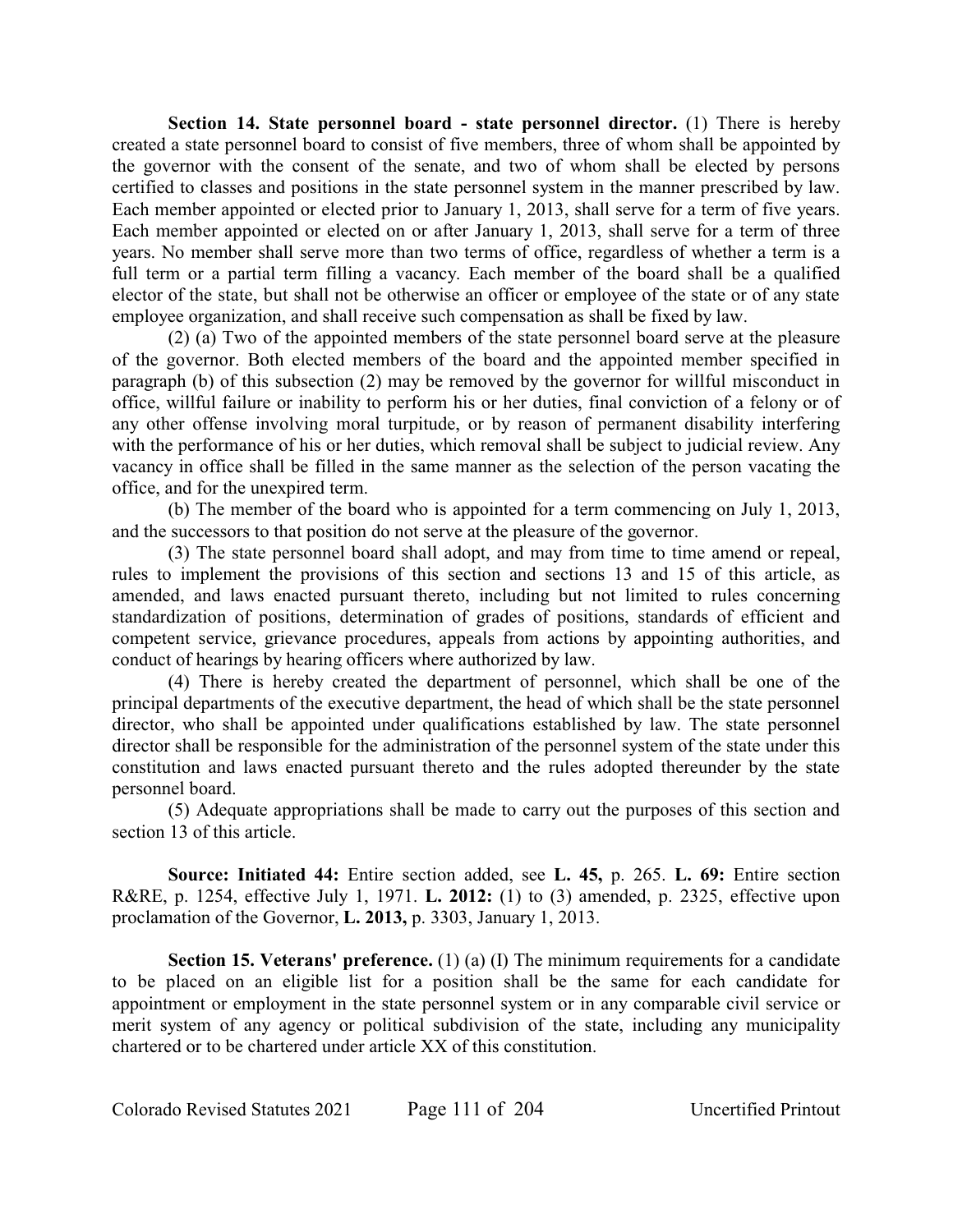(II) If a numerical method is used for the comparative analysis based on objective criteria, applicants entitled to preference under this section shall be given preference in accordance with paragraphs (b) to (e) of this subsection (1). If a nonnumerical method is used, applicants entitled to preference under this section shall be added to the interview eligible list.

(b) Five points shall be added to the comparative analysis score of each candidate who is separated under honorable conditions and who, other than for training purposes, (i) served in any branch of the armed forces of the United States during any period of any declared war or any undeclared war or other armed hostilities against an armed foreign enemy, or (ii) served on active duty in any such branch in any campaign or expedition for which a campaign badge is authorized.

(c) Ten points shall be added to the comparative analysis score of any candidate who has so served, other than for training purposes, and who, because of disability incurred in the line of duty, is receiving monetary compensation or disability retired benefits by reason of public laws administered by the department of defense or the veterans administration, or any successor thereto.

(d) Five points shall be added to the comparative analysis score of any candidate who is the surviving spouse of any person who was or would have been entitled to additional points under paragraph (b) or (c) of this subsection (1) or of any person who died during such service or as a result of service-connected cause while on active duty in any such branch, other than for training purposes.

(e) No more than a total of ten points shall be added to the comparative analysis score of any such candidate pursuant to this subsection (1).

(2) The certificate of the department of defense or of the veterans administration, or any successor thereto, shall be conclusive proof of service under honorable conditions or of disability or death incurred in the line of duty during such service.

(3) (a) When a reduction in the work force of the state or any such political subdivision thereof becomes necessary because of lack of work or curtailment of funds, employees not eligible for preference under subsection (1) of this section shall be separated before those so entitled who have the same or more service in the employment of the state or such political subdivision, counting both military service for which such preference is given and such employment with the state or such political subdivision, as the case may be, from which the employee is to be separated.

(b) In the case of such a person eligible for preference who has completed twenty or more years of active military service, no military service shall be counted in determining length of service in respect to such retention rights. In the case of such a person who has completed less than twenty years of such military service, no more than ten years of service under subsection  $(1)(b)(i)$  and  $(ii)$  shall be counted in determining such length of service for such retention rights.

(4) The state personnel board and each comparable supervisory or administrative board of any such civil service or merit system of any agency of the state or any such political subdivision thereof shall implement the provisions of this section to assure that all persons entitled to preference in a comparative analysis and retention shall enjoy their full privileges and rights granted by this section.

(5) No person shall receive preference pursuant to this section with respect to a promotional opportunity. Any promotional opportunity that is also open to persons other than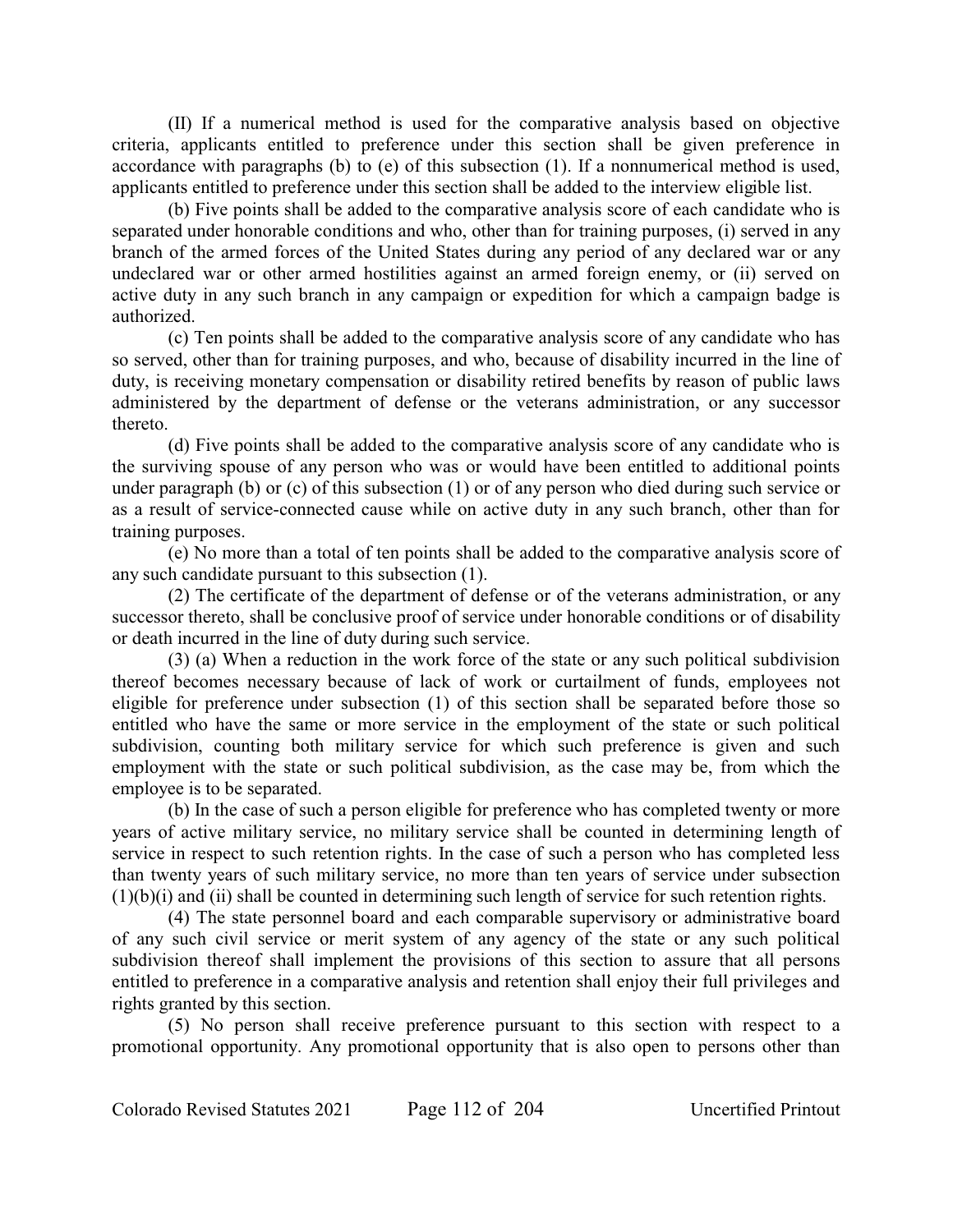employees for whom such appointment would be a promotion, shall be considered a promotional opportunity for the purposes of this section.

(6) Repealed.

(7) This section shall be in full force and effect on and after July 1, 1971, and shall grant veterans' preference to all persons who have served in the armed forces of the United States in any declared or undeclared war, conflict, engagement, expedition, or campaign for which a campaign badge has been authorized, and who meet the requirements of service or disability, or both, as provided in this section. This section shall apply to all public employment opportunities, except as set forth in subsection (5) of this section, conducted on or after such date, and it shall be in all respects self-executing.

**Source: L. 69:** Entire section added, p. 1254, effective July 1, 1971. **L. 90:** (7) amended, p. 1862, effective upon proclamation of the Governor, **L. 91,** p. 2033, January 3, 1991. **L. 92:** (1)(d) amended, p. 2319, effective upon proclamation of the Governor, **L. 93,** p. 2163, January 14, 1993. **L. 2012:** (1), (3) to (5), and (7) amended and (6) repealed, p. 2325, effective upon proclamation of the Governor, **L. 2013,** p. 3303, January 1, 2013.

### **ARTICLE XIII**

### Impeachments

**Section 1. House impeach - senate try - conviction - when chief justice presides.** The house of representatives shall have the sole power of impeachment. The concurrence of a majority of all the members shall be necessary to an impeachment. All impeachments shall be tried by the senate, and when sitting for that purpose, the senators shall be upon oath or affirmation to do justice according to law and evidence. When the governor or lieutenantgovernor is on trial, the chief justice of the supreme court shall preside. No person shall be convicted without a concurrence of two-thirds of the senators elected.

**Source:** Entire article added, effective August 1, 1876, see **L. 1877,** p. 66.

**Section 2. Who liable to impeachment - judgment - no bar to prosecution.** The governor and other state and judicial officers, shall be liable to impeachment for high crimes or misdemeanors or malfeasance in office, but judgment in such cases shall only extend to removal from office and disqualification to hold any office of honor, trust or profit in the state. The party, whether convicted or acquitted, shall, nevertheless, be liable to prosecution, trial, judgment and punishment according to law.

**Source:** Entire article added, effective August 1, 1876, see **L. 1877,** p. 66. **L. 90:** Entire section amended, p. 1862, effective upon proclamation of the Governor, **L. 91,** p. 2033, January 3, 1991.

**Section 3. Officers not subject to impeachment subject to removal.** All officers not liable to impeachment shall be subject to removal for misconduct or malfeasance in office in such manner as may be provided by law.

Colorado Revised Statutes 2021 Page 113 of 204 Uncertified Printout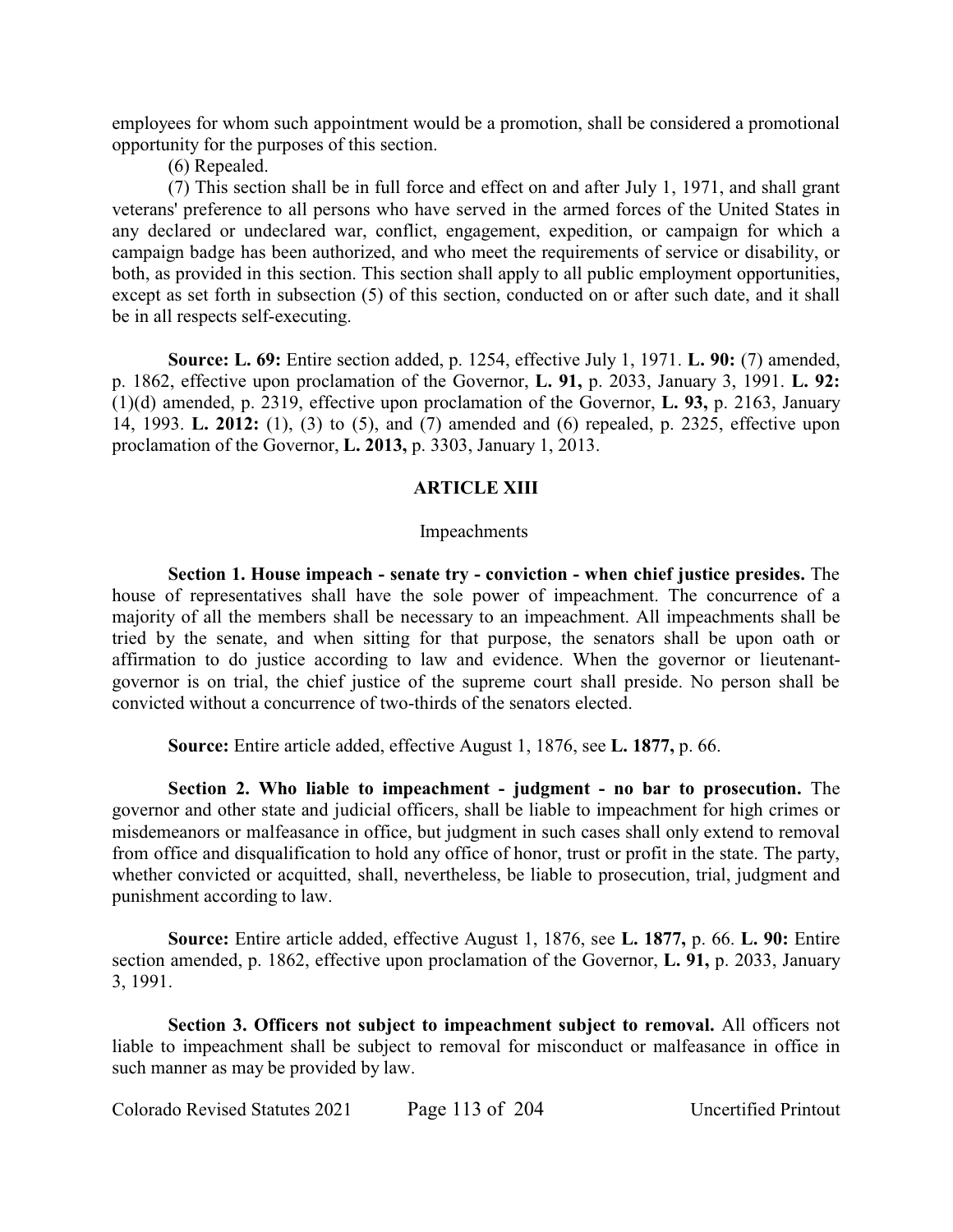**Source:** Entire article added, effective August 1, 1876, see **L. 1877,** p. 66.

# **ARTICLE XIV**

### **Counties**

**Section 1. Counties of state.** The several counties of the territory of Colorado as they now exist, are hereby declared to be counties of the state.

**Source:** Entire article added, effective August 1, 1876, see **L. 1877,** p. 66.

**Cross references:** For counties generally, see title 30.

**Section 2. Removal of county seats.** The general assembly shall have no power to remove the county seat of any county, but the removal of county seats shall be provided for by general law, and no county seat shall be removed unless a majority of the registered electors of the county, voting on the proposition at a general election vote therefor; and no such proposition shall be submitted oftener than once in four years, and no person shall vote on such proposition who shall not have resided in the county six months and in the election precinct ninety days next preceding such election.

**Source:** Entire article added, effective August 1, 1876, see **L. 1877,** p. 66. **L. 84:** Entire section amended, p. 1144, effective upon proclamation of the Governor, **L. 85,** p. 1791, January 14, 1985.

**Cross references:** For location and removal of county seats, see article 8 of title 30.

**Section 3. Striking off territory - vote.** Except as otherwise provided by statute, no part of the territory of any county shall be stricken off and added to an adjoining county, without first submitting the question to the registered electors of the county from which the territory is proposed to be stricken off; nor unless a majority of all the registered electors of said county voting on the question shall vote therefor.

**Source:** Entire article added, effective August 1, 1876, see **L. 1877,** p. 66. **Initiated 74:** Entire section was amended, effective upon proclamation of the Governor, December 20, 1974, but does not appear in the session laws. **L. 84:** Entire section amended, p. 1144, effective upon proclamation of the Governor, **L. 85,** p. 1791, January 14, 1985.

**Cross references:** For annexation of part of a county to an adjoining county, see §§ 30- 6-105 to 30-6-109.7.

**Section 4. New county shall pay proportion of debt.** In all cases of the establishment of any new county, the new county shall be held to pay its ratable proportion of all then existing liabilities, of the county or counties from which such new county shall be formed.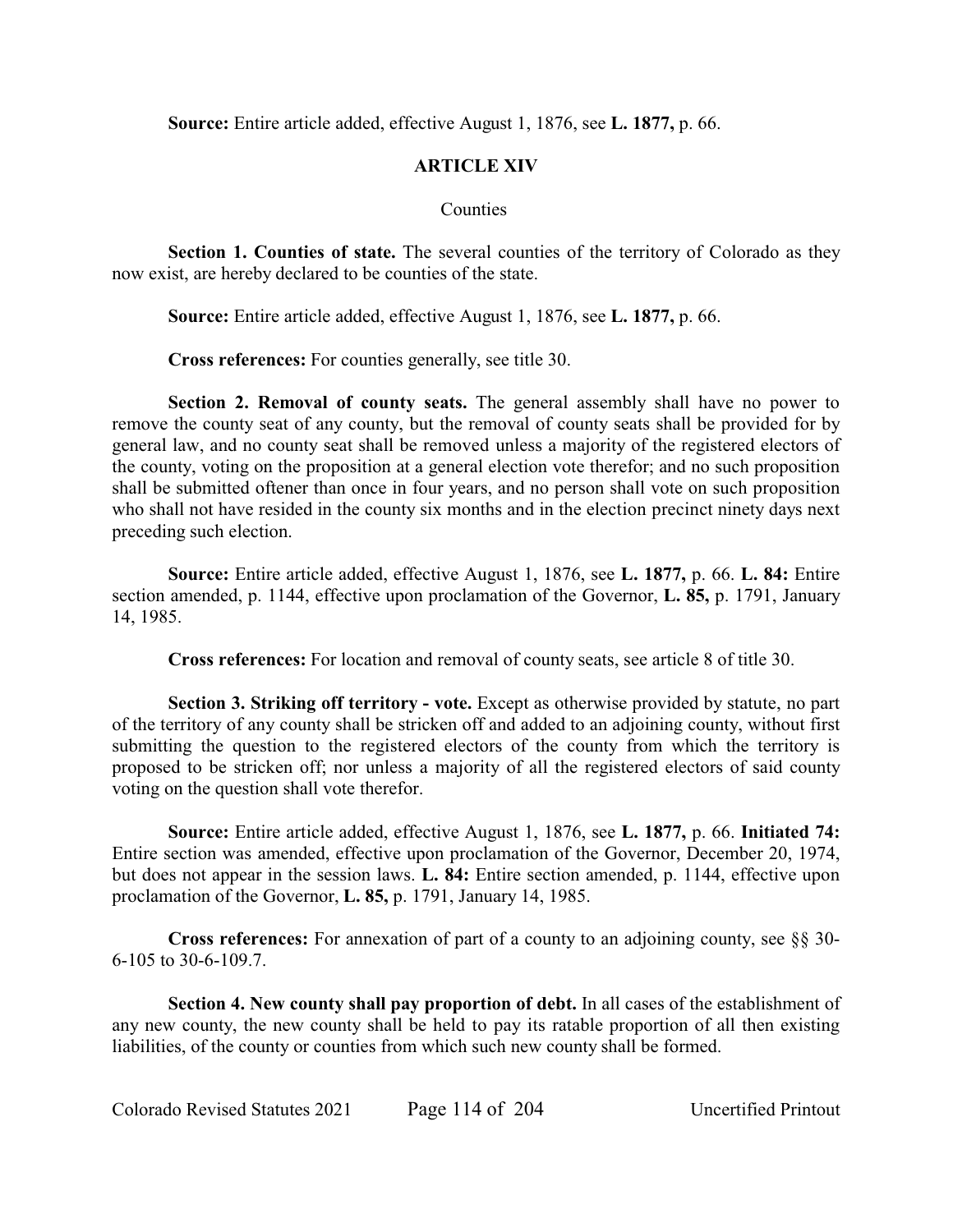**Source:** Entire article added, effective August 1, 1876, see **L. 1877,** p. 67.

**Section 5. Part stricken off - pay proportion of debt.** When any part of a county is stricken off and attached to another county, the part stricken off shall be held to pay its ratable proportion of all then existing liabilities of the county from which it is taken.

**Source:** Entire article added, effective August 1, 1876, see **L. 1877,** p. 67.

# *County Officers*

**Section 6. County commissioners - election - term.** In each county having a population of less than seventy thousand there shall be elected, for a term of four years each, three county commissioners who shall hold sessions for the transaction of county business as provided by law; any two of whom shall constitute a quorum for the transaction of business. Two of said commissioners shall be elected at the general election in the year nineteen hundred and four, and at the general election every four years thereafter; and the other one of said commissioners shall be elected at the general election in the year nineteen hundred and six, and at the general election every four years thereafter; provided, that when the population of any county shall equal or exceed seventy thousand, the board of county commissioners may consist of five members, any three of whom shall constitute a quorum for the transaction of business. Three of said commissioners in said county shall be elected at the general election in the year nineteen hundred and four, and at the general election every four years thereafter; and the other two of said commissioners in such county shall be elected at the general election in the year nineteen hundred and six and every four years thereafter; and all of such commissioners shall be elected for the term of four years.

This section shall govern, except as hereafter otherwise expressly directed or permitted by constitutional enactment.

**Source:** Entire article added, effective August 1, 1876, see **L. 1877,** p. 67. **L. 01:** Entire section amended, p. 112. **L. 2000:** Entire section amended, p. 2776, effective upon proclamation of the Governor, **L. 2001,** p. 2391, December 28, 2000.

**Cross references:** For number of county commissioners in counties having a population of 70,000 or more, see § 1-4-205 (3); for county commissioners, see part 3 of article 10 of title 30; for powers of board of county commissioners, see § 30-11-107.

#### **Section 7. Officers compensation. (Repealed)**

**Source:** Entire article added, effective August 1, 1876, see **L. 1877,** p. 67. **L. 68:** Entire section repealed p. 260.

**Section 8. County officers - election - term - salary.** There shall be elected in each county, at the same time at which members of the general assembly are elected, commencing in the year nineteen hundred and fifty-four, and every four years thereafter, one county clerk, who shall be ex officio recorder of deeds and clerk of the board of county commissioners; one sheriff;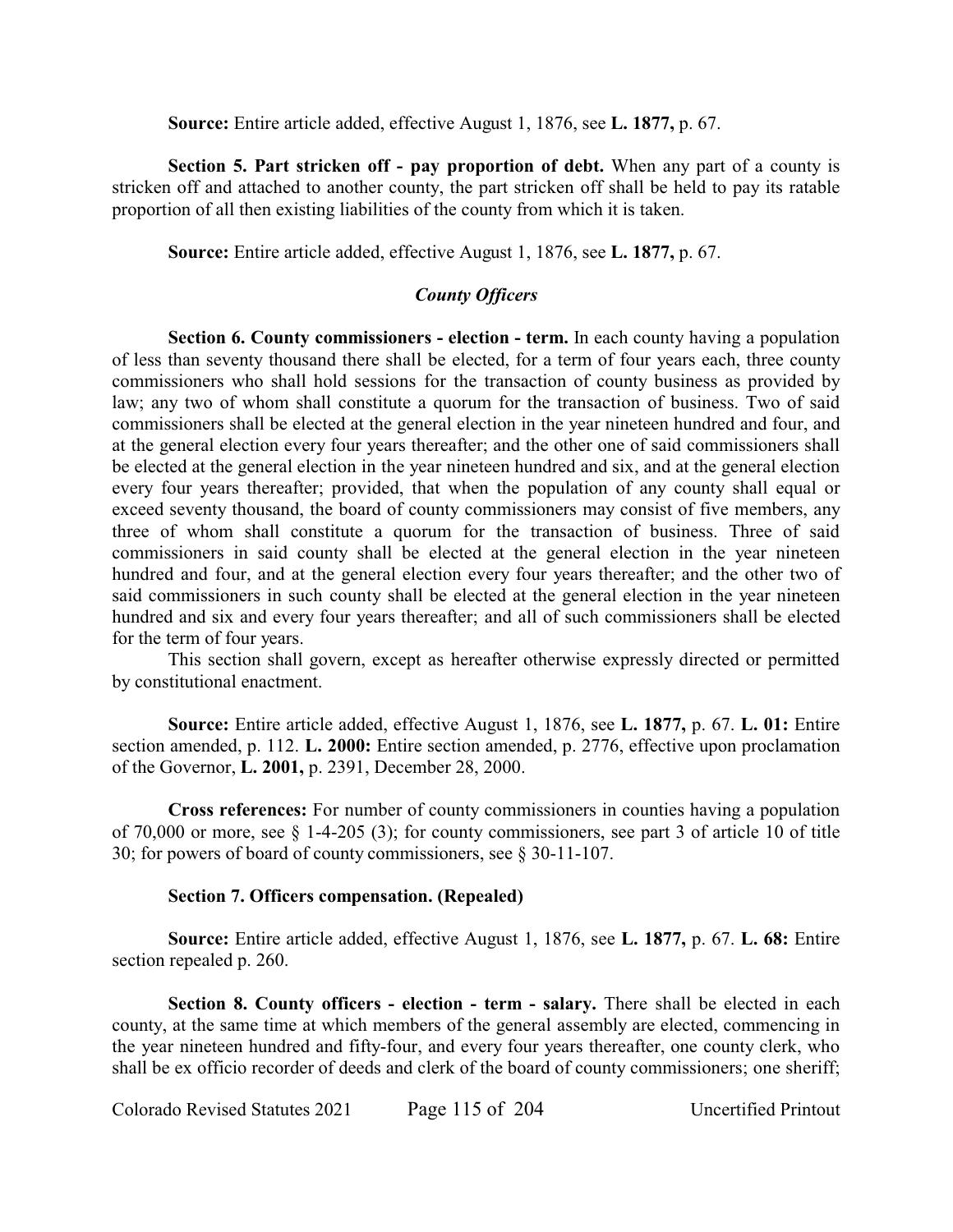one coroner; one treasurer who shall be collector of taxes; one county surveyor; one county assessor; and one county attorney who may be elected or appointed, as shall be provided by law; and such officers shall be paid such salary or compensation, either from the fees, perquisites and emoluments of their respective offices, or from the general county fund, as may be provided by law. The term of office of all such officials shall be four years, and they shall take office on the second Tuesday in January next following their election, or at such other time as may be provided by law.

**Source:** Entire article added, effective August 1, 1876, see **L. 1877,** p. 67. **L. 01:** Entire section amended, p. 113. **Initiated 55:** Entire section amended, p. 247. **L. 2000:** Entire section amended, p. 2776, effective upon proclamation of the Governor, **L. 2001,** p. 2391, December 28, 2000.

**Cross references:** For county officers, see article 10 of title 30; for the county attorney, see § 30-11-118.

**Section 8.5. Sheriff - qualifications.** The general assembly shall have the authority to establish by law qualifications for the office of county sheriff, including but not limited to training and certification requirements.

**Source: L. 96:** Entire section added, p. 1889, effective upon proclamation of the Governor, **L. 97,** p. 2392, December 26, 1996.

**Section 8.7. Coroner - qualifications.** The general assembly shall have the authority to establish by law qualifications for the office of county coroner, including but not limited to training and certification requirements.

**Source: L. 2002:** Entire section added, p. 3093, effective upon proclamation of the Governor, **L. 2003,** p. 3610, December 20, 2002.

**Section 9. Vacancies - how filled.** In case of a vacancy occurring in the office of county commissioner a vacancy committee of the same political party as the vacating commissioner constituted as provided by law shall, by a majority vote, fill the vacancy by appointment within ten days after occurrence of the vacancy. If the vacancy committee fails to fill the vacancy within ten days after occurrence of the vacancy, the governor shall fill the same by appointment within fifteen days after occurrence of the vacancy. The person appointed to fill a vacancy in the office of county commissioner shall be a member of the same political party, if any, as the vacating commissioner. In case of a vacancy in any other county office, or in any precinct office, the board of county commissioners shall fill the same by appointment. Any person appointed pursuant to this section shall hold the office until the next general election, or until the vacancy is filled by election according to law.

**Source:** Entire article added, effective August 1, 1876, see **L. 1877,** p. 67. **L. 78:** Entire section amended, p. 527, effective upon proclamation of the Governor, **L. 79,** p. 1671, December 29, 1978.

Colorado Revised Statutes 2021 Page 116 of 204 Uncertified Printout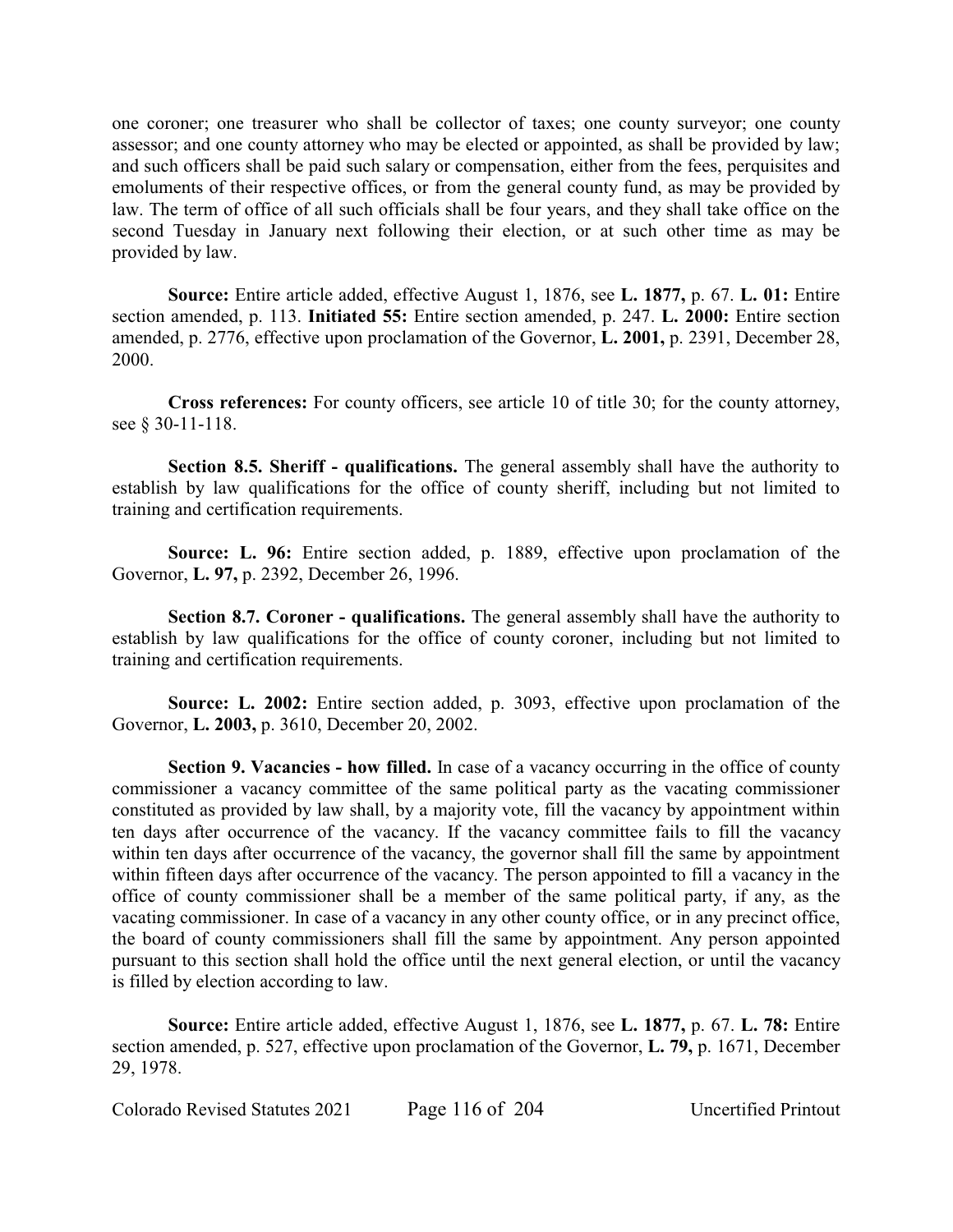**Cross references:** For vacancies in office due to refusal or neglect to qualify for such office, see § 10 of article XII of this constitution.

**Section 10. Elector only eligible to county office.** No person shall be eligible to any county office unless he shall be a qualified elector; nor unless he shall have resided in the county one year preceding his election.

**Source:** Entire article added, effective August 1, 1876, see **L. 1877,** p. 68.

#### **Section 11. Justices of the peace - constables. (Repealed)**

**Source:** Entire article added, effective August 1, 1876, see **L. 1877,** p. 68. **L. 01:** Entire section amended, p. 114. **L. 62:** Entire section repealed, effective January 12, 1965, see **L. 63,** p. 1055.

**Section 12. Other officers.** The general assembly shall provide for the election or appointment of such other county officers and such municipal officers of statutory cities and towns as public convenience may require; and their terms of office shall be as prescribed by statute.

**Source:** Entire article added, effective August 1, 1876, see **L. 1877,** p. 68. **L. 69:** Entire section R&RE, p. 1250, effective January 1, 1972.

**Section 13. Classification of cities and towns.** The general assembly shall provide, by general laws, for the organization and classification of cities and towns. The number of such classes shall not exceed four; and the powers of each class shall be defined by general laws, so that all municipal corporations of the same class shall possess the same powers and be subject to the same restrictions.

**Source:** Entire article added, effective August 1, 1876, see **L. 1877,** p. 68.

**Cross references:** For classification of municipalities, see § 31-1-201.

**Section 14. Existing cities and towns may come under general law.** The general assembly shall also make provision, by general law, whereby any city, town or village, incorporated by any special or local law, may elect to become subject to and be governed by the general law relating to such corporations.

**Source:** Entire article added, effective August 1, 1876, see **L. 1877,** p. 68.

**Cross references:** For the reorganization of cities or towns incorporated by special charter, see § 31-2-301.

**Section 15. Compensation and fees of county officers.** The general assembly shall fix the compensation of county officers in this state by law, and shall establish scales of fees to be

Colorado Revised Statutes 2021 Page 117 of 204 Uncertified Printout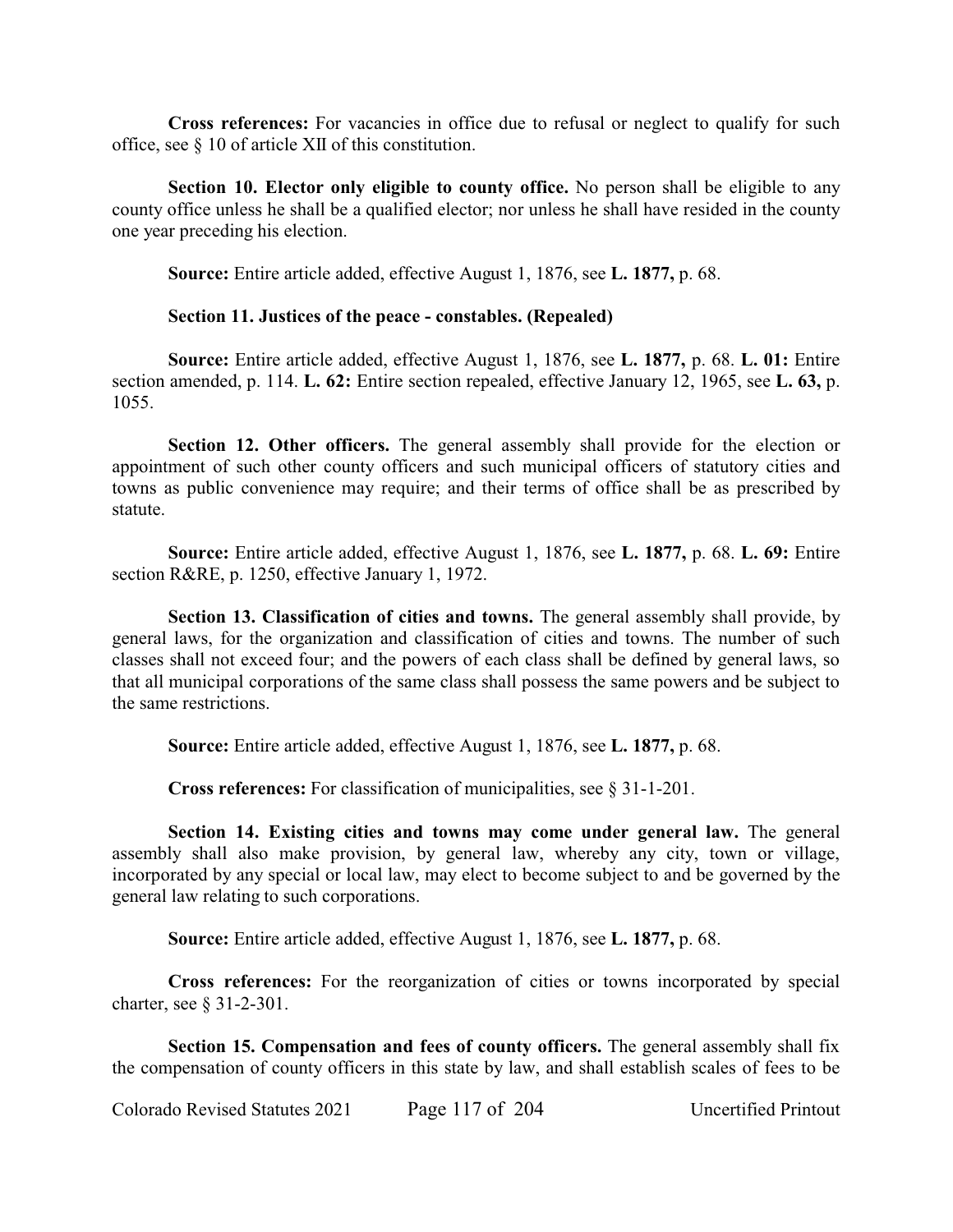charged and collected by such county officers. All such fees shall be paid into the county general fund.

When fixing the compensation of county officers, the general assembly shall give due consideration to county variations, including population; the number of persons residing in unincorporated areas; assessed valuation; motor vehicle registrations; building permits; military installations; and such other factors as may be necessary to prepare compensation schedules that reflect variations in the workloads and responsibilities of county officers and in the tax resources of the several counties.

The compensation of any county officer shall be increased or decreased only when the compensation of all county officers within the same county, or when the compensation for the same county officer within the several counties of the state, is increased or decreased.

County officers shall not have their compensation increased or decreased during the terms of office to which they have been elected or appointed.

**Source:** Entire article added, effective August 1, 1876, see **L. 1877,** p. 68. **L. 68:** Entire section R&RE, p. 260. **L. 2000:** Entire section amended, p. 2777, effective upon proclamation of the Governor, **L. 2001,** p. 2391, December 28, 2000.

**Cross references:** For compensation of county and other officers, see article 2 of title 30.

**Section 16. County home rule.** (1) Notwithstanding the provisions of sections 6, 8, 9, 10, 12, and 15 of this article, the registered electors of each county of the state are hereby vested with the power to adopt a home rule charter establishing the organization and structure of county government consistent with this article and statutes enacted pursuant hereto.

(2) The general assembly shall provide by statute procedures under which the registered electors of any county may adopt, amend, and repeal a county home rule charter. Action to initiate home rule may be by petition, signed by not less than five percent of the registered electors of the county in which home rule is sought, or by any other procedure authorized by statute. No county home rule charter, amendment thereto, or repeal thereof, shall become effective until approved by a majority of the registered electors of such county voting thereon.

(3) A home rule county shall provide all mandatory county functions, services, and facilities and shall exercise all mandatory powers as may be required by statute.

(4) A home rule county shall be empowered to provide such permissive functions, services, and facilities and to exercise such permissive powers as may be authorized by statute applicable to all home rule counties, except as may be otherwise prohibited or limited by charter or this constitution.

(5) The provisions of sections 6, 8, 9, 10, 12, and 15 of article XIV of this constitution shall apply to counties adopting a home rule charter only to such extent as may be provided in said charter.

**Source: L. 69:** Entire section added, p. 1247, effective January 1, 1972. **L. 84:** (1) and (2) amended, p. 1144, effective upon proclamation of the Governor, **L. 85,** p. 1791, January 14, 1985.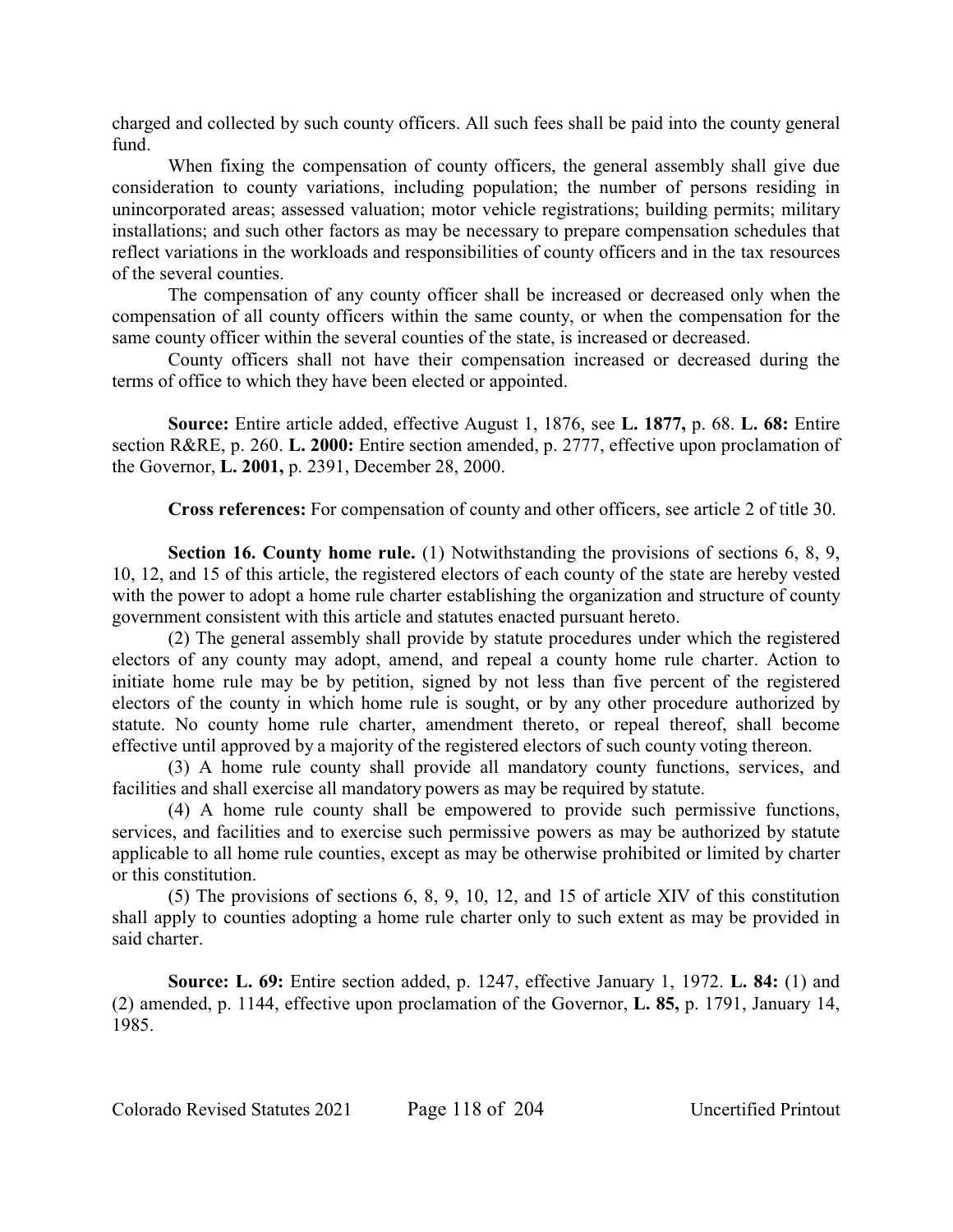**Section 17. Service authorities.** (1) (a) The general assembly shall provide by statute for the organization, structure, functions, services, facilities, and powers of service authorities pursuant to the following requirements:

(b) A service authority may be formed only upon the approval of a majority of the registered electors voting thereon in the territory to be included.

(c) The territory within a service authority may include all or part of one county or home rule county or all or part of two or more adjoining counties or home rule counties, but shall not include only a part of any city and county, home rule city or town, or statutory city or town at the time of formation of the service authority. No more than one service authority shall be established in any territory and, in no event, shall a service authority be formed in the metropolitan area composed of the city and county of Denver, and Adams, Arapahoe, and Jefferson counties which does not include all of the city and county of Denver and all or portions of Adams, Arapahoe, and Jefferson counties.

(d) The boundaries of any service authority shall not be such as to create any enclave.

(e) No territory shall be included within the boundaries of more than one service authority.

(2) (a) The general assembly shall also provide by statute for:

(b) The inclusion and exclusion of territory in or from a service authority;

(c) The dissolution of a service authority;

(d) The merger of all or a part of two or more adjacent service authorities, except that such merger shall require the approval of a majority of the registered electors voting thereon in each of the affected service authorities; and,

(e) The boundaries of any service authority or any special taxing districts therein or the method by which such boundaries are to be determined or changed; and

(f) The method for payment of any election expenses.

(3) (a) The general assembly shall designate by statute the functions, services, and facilities which may be provided by a service authority, and the manner in which the members of the governing body of any service authority shall be elected from compact districts of approximately equal population by the registered electors of the authority, including the terms and qualifications of such members. The general assembly may provide that members of the governing body may be elected by a vote of each compact district or by an at-large vote or combination thereof. Notwithstanding any provision in this constitution or the charter of any home rule city and county, city, town, or county to the contrary, mayors, councilmen, trustees, and county commissioners may additionally hold elective office with a service authority and serve therein either with or without compensation, as provided by statute.

(b) A service authority shall provide any function, service, or facility designated by statute and authorized as provided in paragraphs (c) and (d) of this subsection.

(c) All propositions to provide functions, services, or facilities shall be submitted, either individually or jointly, to the registered electors in the manner and form prescribed by law.

(d) Each such function, service, or facility shall be authorized if approved by a majority of the registered electors of the authority voting thereon; but if the service authority includes territory in more than one county, approval shall also require a majority of the registered electors of the authority voting thereon in those included portions of each of the affected counties.

(e) Notwithstanding the provisions of paragraphs (b), (c), and (d) of this subsection, where, upon formation of a service authority, any function, service, or facility is already being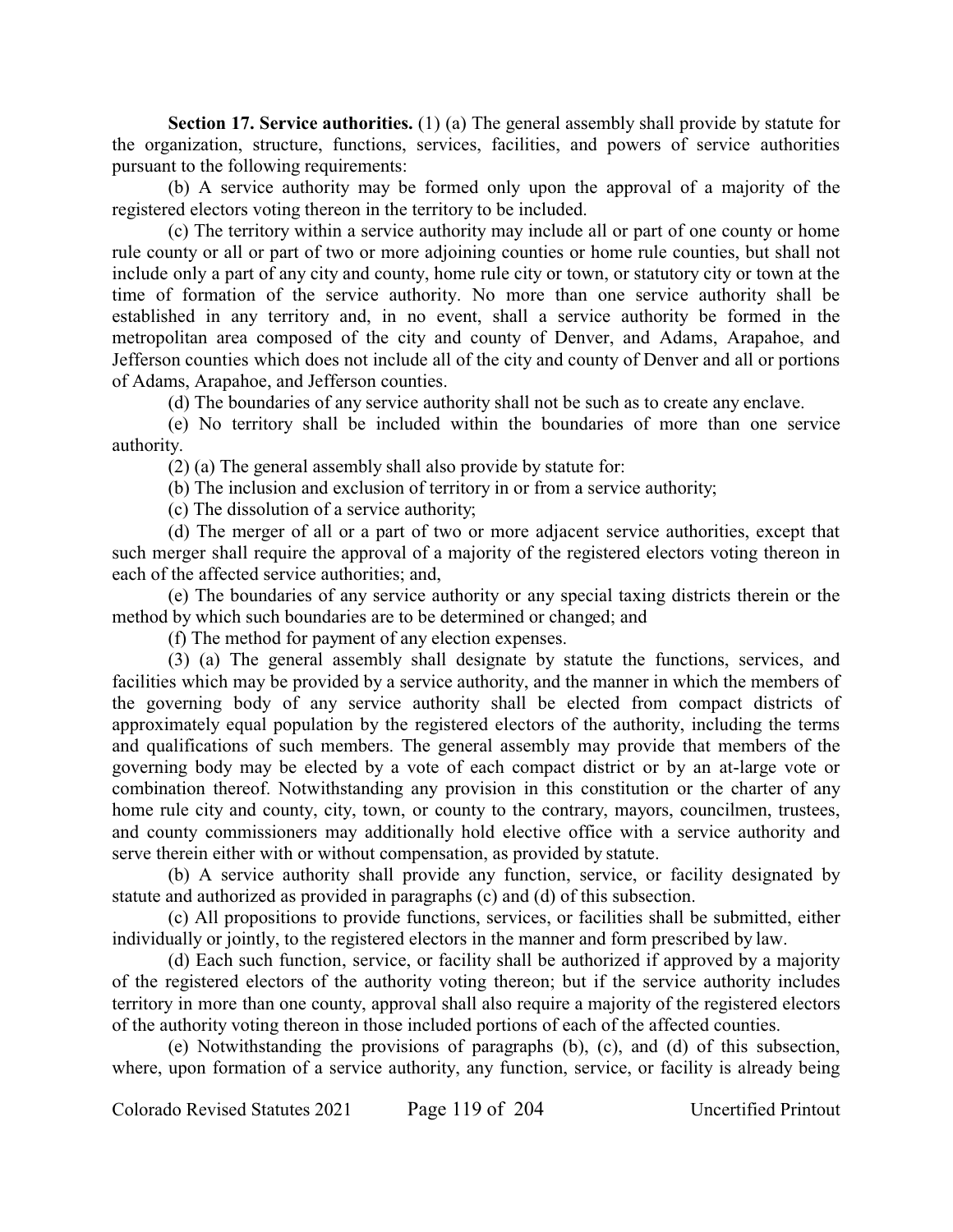provided in at least four counties or portions thereof by a single special district, regional planning commission or metropolitan council, or an association of political subdivisions, the general assembly may provide, without a vote of the registered electors, for assumption by one or more service authorities of such function, service, or facility.

(f) Notwithstanding the provisions of paragraphs (b), (c), and (d) of this subsection, a service authority may contract with any other political subdivision to provide or receive any function, service, or facility designated by statute; but a service authority shall not be invested with any taxing power as a consequence of such contract.

(4) (a) A service authority shall be a body corporate and a political subdivision of the state.

(b) Any other provision of this constitution to the contrary notwithstanding, any service authority formed under this article and the statutes pursuant thereto may exercise such powers to accomplish the purposes and to provide the authorized functions, services, and facilities of such authority as the general assembly may provide by statute.

(c) Notwithstanding the provisions of article XX of this constitution, any authorized function, service, or facility may be provided exclusively by the authority or concurrently with other jurisdictions as may be prescribed by statute, subject to the provisions of subsections  $(3)(c)$ ,  $(3)(d)$ ,  $(3)(e)$ , and  $(3)(f)$  of this section.

**Source: L. 69:** Entire section added, p. 1247, effective January 1, 1972. **L. 84:** (1)(b),  $(2)(d)$ ,  $(3)(a)$ , and  $(3)(c)$  to  $(3)(e)$  amended, p. 1144, effective upon upon proclamation of the Governor, **L. 85,** p. 1791, January 14, 1985. **L. 2000:** (3)(a) amended, p. 2777, effective upon proclamation of the Governor, December 28, 2000. See L. 2001, p. 2391.

**Section 18. Intergovernmental relationships.** (1) (a) Any other provisions of this constitution to the contrary notwithstanding:

(b) The general assembly may provide by statute for the terms and conditions under which one or more service authorities may succeed to the rights, properties, and other assets and assume the obligations of any other political subdivision included partially or entirely within such authority, incident to the powers vested in, and the functions, services, and facilities authorized to be provided by the service authority, whether vested and authorized at the time of the formation of the service authority or subsequent thereto; and,

(c) The general assembly may provide by statute for the terms and conditions under which a county, home rule county, city and county, home rule city or town, statutory city or town, or quasi-municipal corporation, or any combination thereof may succeed to the rights, properties, and other assets and assume the obligations of any quasi-municipal corporation located partially or entirely within its boundaries.

(d) The general assembly may provide by statute procedures whereby any county, home rule county, city and county, home rule city or town, statutory city or town, or service authority may establish special taxing districts.

(2) (a) Nothing in this constitution shall be construed to prohibit the state or any of its political subdivisions from cooperating or contracting with one another or with the government of the United States to provide any function, service, or facility lawfully authorized to each of the cooperating or contracting units, including the sharing of costs, the imposition of taxes, or the incurring of debt.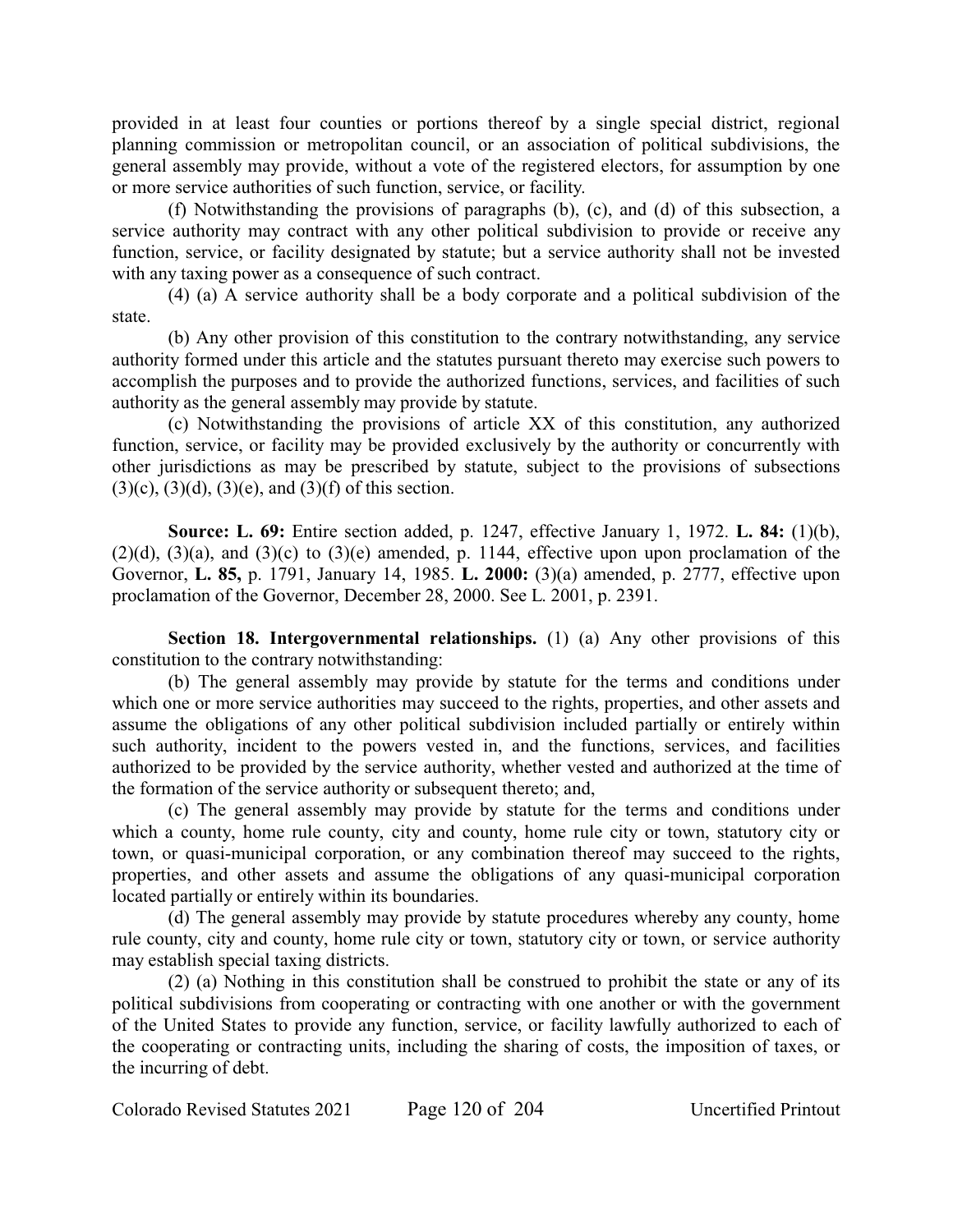(b) Nothing in this constitution shall be construed to prohibit the authorization by statute of a separate governmental entity as an instrument to be used through voluntary participation by cooperating or contracting political subdivisions.

(c) Nothing in this constitution shall be construed to prohibit any political subdivision of the state from contracting with private persons, associations, or corporations for the provision of any legally authorized functions, services, or facilities within or without its boundaries.

(d) Nothing in this constitution shall be construed to prohibit the general assembly from providing by statute for state imposed and collected taxes to be shared with and distributed to political subdivisions of the state except that this provision shall not in any way limit the powers of home rule cities and towns.

**Source: L. 69:** Entire section added, p. 1249, effective January 1, 1972.

### **ARTICLE XV**

#### Corporations

#### **Section 1. Unused charters or grants of privilege. (Repealed)**

**Source:** Entire article added, effective August 1, 1876, see **L. 1877,** p. 69. **L. 2000:** Entire section repealed, p. 2778, effective upon proclamation of the Governor, **L. 2001,** p. 2391, December 28, 2000.

**Section 2. Corporate charters created by general law.** No charter of incorporation shall be granted, extended, changed or amended by special law, except for such municipal, charitable, educational, penal or reformatory corporations as are or may be under the control of the state; but the general assembly shall provide by general laws for the organization of corporations hereafter to be created.

**Source:** Entire article added, effective August 1, 1876, see **L. 1877,** p. 69.

**Cross references:** For prohibition of special laws, see § 25 of article V of this constitution.

**Section 3. Power to revoke, alter or annul charter.** The general assembly shall have the power to alter, revoke or annul any charter of incorporation now existing and revocable at the adoption of this constitution, or any that may hereafter be created, whenever in their opinion it may be injurious to the citizens of the state, in such manner, however, that no injustice shall be done to the corporators.

**Source:** Entire article added, effective August 1, 1876, see **L. 1877,** p. 69.

**Section 4. Railroads - common carriers - construction - intersection.** All railroads shall be public highways, and all railroad companies shall be common carriers. Any association or corporation organized for the purpose, shall have the right to construct and operate a railroad

Colorado Revised Statutes 2021 Page 121 of 204 Uncertified Printout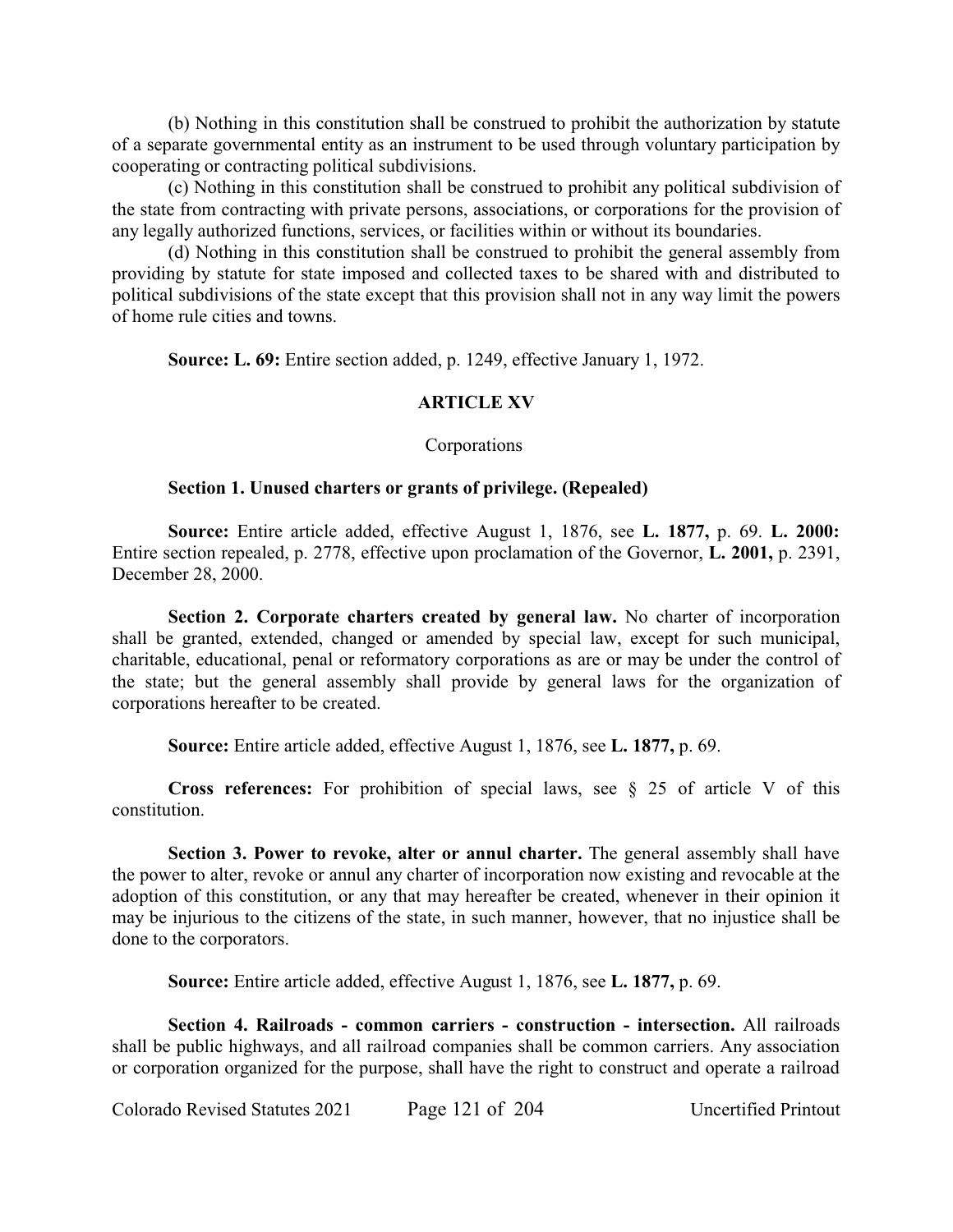between any designated points within this state, and to connect at the state line with railroads of other states and territories. Every railroad company shall have the right with its road to intersect, connect with or cross any other railroad.

**Source:** Entire article added, effective August 1, 1876, see **L. 1877,** p. 69.

**Cross references:** For provisions regulating railroads, see part 1 of article 20 of title 40.

**Section 5. Consolidation of parallel lines forbidden.** No railroad corporation, or the lessees or managers thereof, shall consolidate its stock, property or franchises with any other railroad corporation owning or having under its control a parallel or competing line.

**Source:** Entire article added, effective August 1, 1876, see **L. 1877,** p. 69.

**Section 6. Equal rights of public to transportation.** All individuals, associations and corporations shall have equal rights to have persons and property transported over any railroad in this state, and no undue or unreasonable discrimination shall be made in charges or in facilities for transportation of freight or passengers within the state, and no railroad company, nor any lessee, manager or employee thereof, shall give any preference to individuals, associations or corporations in furnishing cars or motive power.

**Source:** Entire article added, effective August 1, 1876, see **L. 1877,** p. 69.

**Cross references:** For prohibition against discrimination by public utilities, see §§ 40-3- 105 to 40-3-111.

# **Section 7. Existing railroads to file acceptance of constitution. (Repealed)**

**Source:** Entire article added, effective August 1, 1876, see **L. 1877,** p. 69. **L. 2000:** Entire section repealed, p. 2778, effective upon proclamation of the Governor, **L. 2001,** p. 2391, December 28, 2000.

**Section 8. Eminent domain - police power - not to be abridged.** The right of eminent domain shall never be abridged nor so construed as to prevent the general assembly from taking the property and franchises of incorporated companies, and subjecting them to public use, the same as the property of individuals; and the police power of the state shall never be abridged or so construed as to permit corporations to conduct their business in such manner as to infringe the equal rights of individuals or the general well-being of the state.

**Source:** Entire article added, effective August 1, 1876, see **L. 1877,** p. 70.

**Section 9. Fictitious stock, bonds - increase of stock.** No corporation shall issue stocks or bonds, except for labor done, service performed, or money or property actually received, and all fictitious increase of stock or indebtedness shall be void. The stock of corporations shall not be increased except in pursuance of general law, nor without the consent of the persons holding a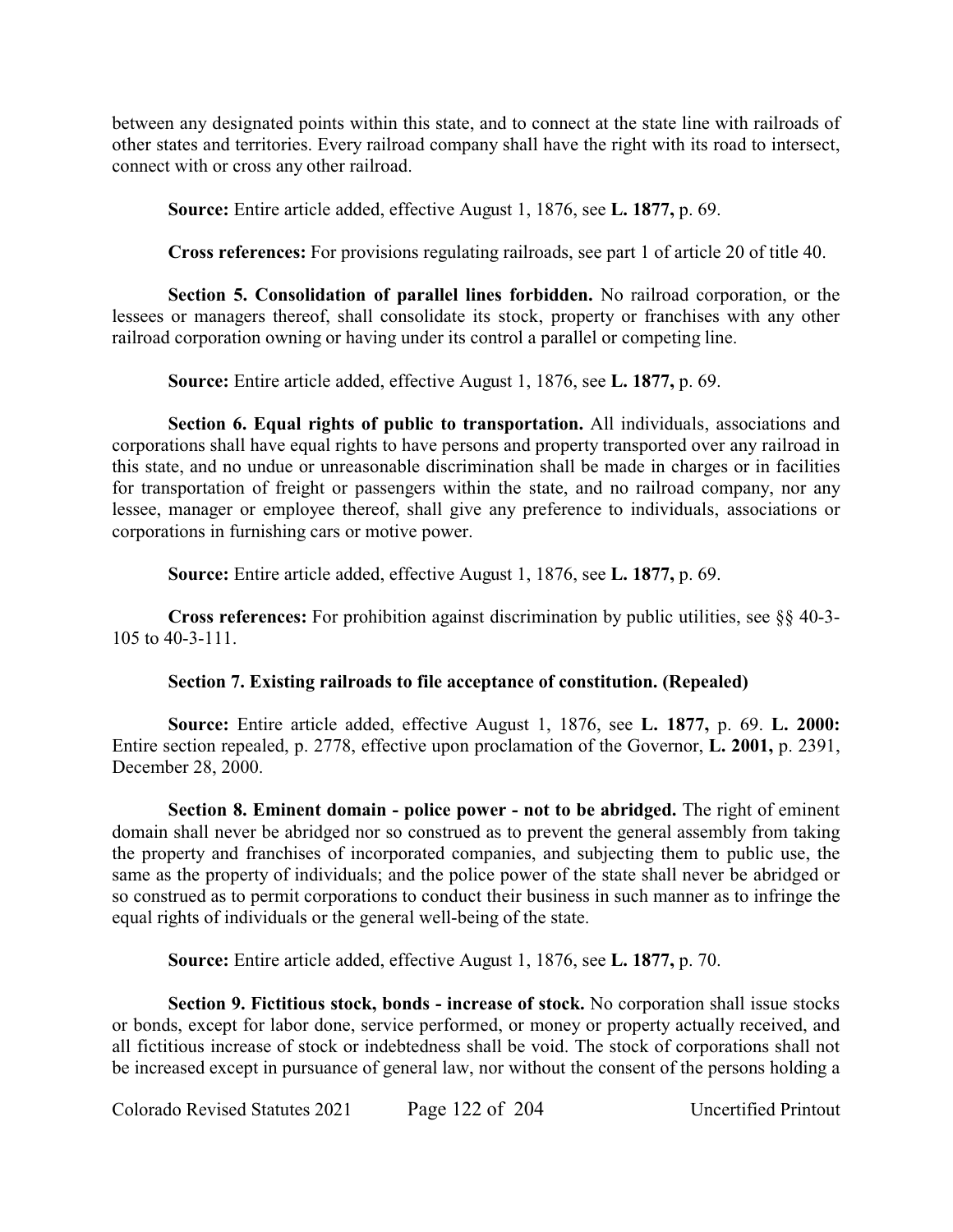majority of the stock, first obtained at a meeting held after at least thirty days' notice given in pursuance of law.

**Source:** Entire article added, effective August 1, 1876, see **L. 1877,** p. 70.

**Section 10. Foreign corporations - place - agent.** No foreign corporation shall do any business in this state without having one or more known places of business, and an authorized agent or agents in the same, upon whom process may be served.

**Source:** Entire article added, effective August 1, 1876, see **L. 1877,** p. 70.

**Section 11. Street railroads - consent of municipality.** No street railroad shall be constructed within any city, town, or incorporated village, without the consent of the local authorities having the control of the street or highway proposed to be occupied by such street railroad.

**Source:** Entire article added, effective August 1, 1876, see **L. 1877,** p. 70.

**Cross references:** For electric and street railroads, see article 24 of title 40.

**Section 12. Retrospective laws not to be passed.** The general assembly shall pass no law for the benefit of a railroad or other corporation, or any individual or association of individuals, retrospective in its operation, or which imposes on the people of any county or municipal subdivision of the state, a new liability in respect to transactions or considerations already past.

**Source:** Entire article added, effective August 1, 1876, see **L. 1877,** p. 70.

**Cross references:** For ex post facto laws, see § 11 of article II of this constitution.

**Section 13. Telegraph lines - consolidation.** Any association or corporation, or the lessees or managers thereof, organized for the purpose, or any individual, shall have the right to construct and maintain lines of telegraph within this state, and to connect the same with other lines, and the general assembly shall, by general law, of uniform operation, provide reasonable regulations to give full effect to this section. No telegraph company shall consolidate with, or hold a controlling interest in, the stock or bonds of any other telegraph company owning or having the control of a competing line, or acquire, by purchase or otherwise, any other competing line of telegraph.

**Source:** Entire article added, effective August 1, 1876, see **L. 1877,** p. 70.

**Cross references:** For regulation of rates and charges, see article 3 of title 40.

**Section 14. Railroad or telegraph companies - consolidating with foreign companies.** If any railroad, telegraph, express or other corporation organized under any of the laws of this

Colorado Revised Statutes 2021 Page 123 of 204 Uncertified Printout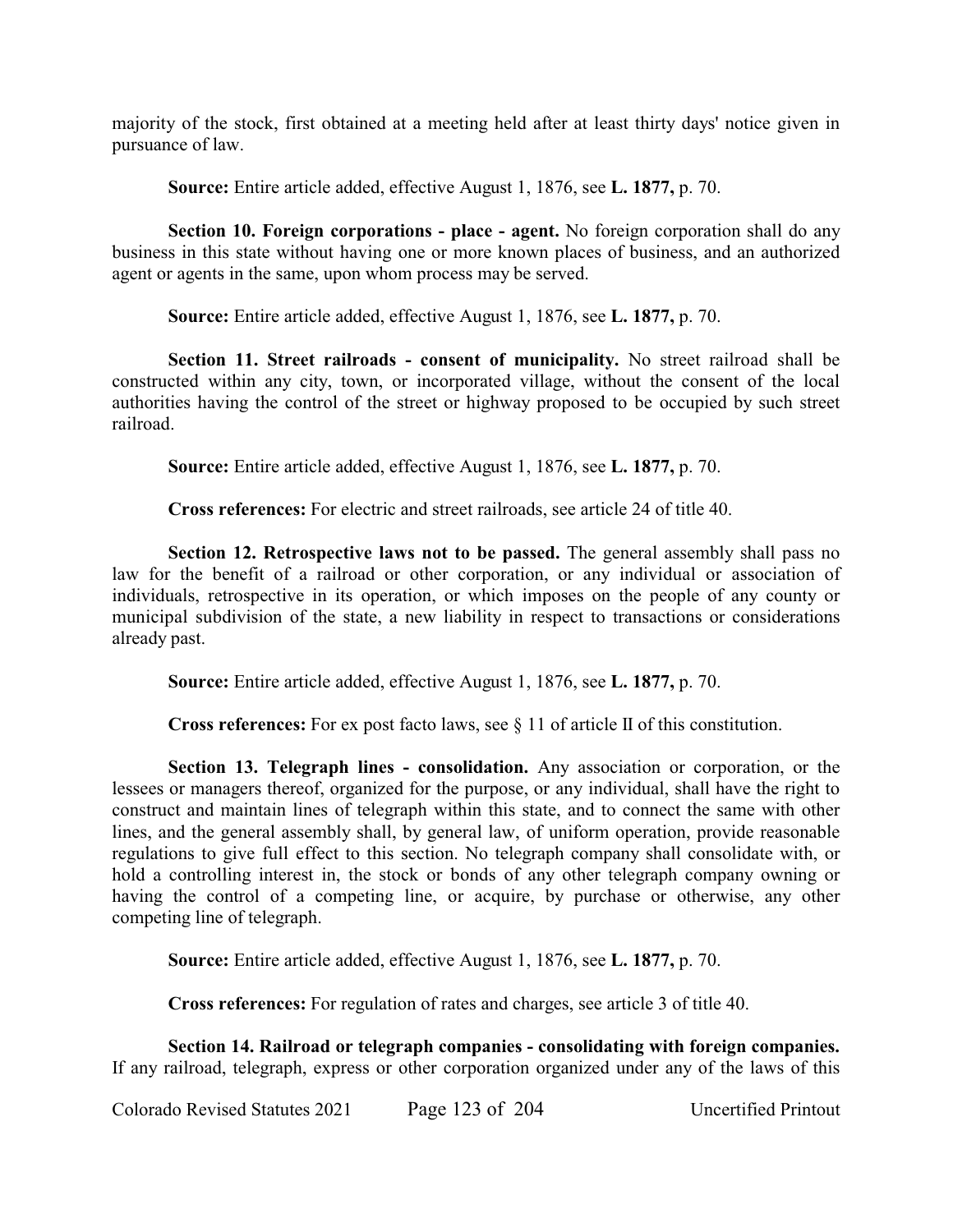state, shall consolidate, by sale or otherwise, with any railroad, telegraph, express or other corporation organized under any laws of any other state or territory or of the United States, the same shall not thereby become a foreign corporation, but the courts of this state shall retain jurisdiction over that part of the corporate property within the limits of the state in all matters which may arise, as if said consolidation had not taken place.

**Source:** Entire article added, effective August 1, 1876, see **L. 1877,** p. 71.

**Section 15. Contracts with employees releasing from liability - void.** It shall be unlawful for any person, company or corporation to require of its servants or employees, as a condition of their employment or otherwise, any contract or agreement, whereby such person, company or corporation shall be released or discharged from liability or responsibility on account of personal injuries received by such servants or employees while in the service of such person, company or corporation, by reason of the negligence of such person, company or corporation, or the agents or employees thereof, and such contracts shall be absolutely null and void.

**Source:** Entire article added, effective August 1, 1876, see **L. 1877,** p. 71.

# **ARTICLE XVI**

# Mining and Irrigation

#### *Mining*

**Section 1. Commissioner of mines.** There shall be established and maintained the office of commissioner of mines, the duties and salaries of which shall be prescribed by law. When said office shall be established, the governor shall, with the advice and consent of the senate, appoint thereto a person known to be competent, whose term of office shall be four years.

**Source:** Entire article added, effective August 1, 1876, see **L. 1877,** p. 71.

**Cross references:** For the designation of the executive director of the department of natural resources as the commissioner of mines, see § 24-1-124 (1).

**Section 2. Ventilation - employment of children.** The general assembly shall provide by law for the proper ventilation of mines, the construction of escapement shafts, and such other appliances as may be necessary to protect the health and secure the safety of the workmen therein; and shall prohibit the employment in the mines of children under twelve years of age.

**Source:** Entire article added, effective August 1, 1876, see **L. 1877,** p. 71.

**Cross references:** For provisions regulating mines, see articles 20 to 25 of title 34; for wages generally, see article 4 of title 8; for wage equality regardless of sex, see § 8-5-102; for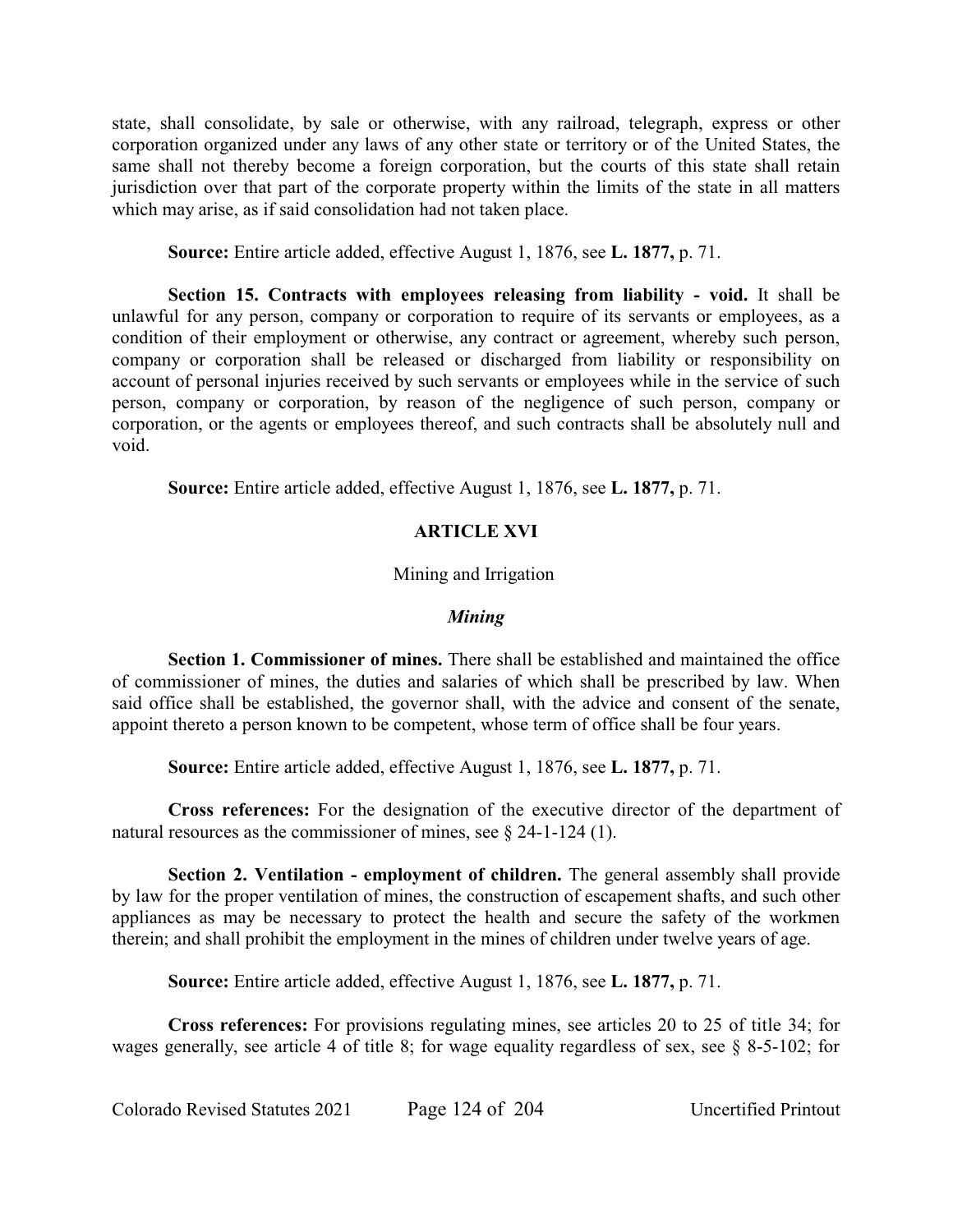minimum wages of workers, see article 6 of title 8; for the state youth employment opportunity act, see article 12 of title 8; for eight-hour maximum work day, see article 13 of title 8.

**Section 3. Drainage.** The general assembly may make such regulations from time to time, as may be necessary for the proper and equitable drainage of mines.

**Source:** Entire article added, effective August 1, 1876, see **L. 1877,** p. 71.

**Cross references:** For mine drainage districts, see article 51 of title 34.

**Section 4. Mining, metallurgy, in public institutions.** The general assembly may provide that the science of mining and metallurgy be taught in one or more of the institutions of learning under the patronage of the state.

**Source:** Entire article added, effective August 1, 1876, see **L. 1877,** p. 71.

**Cross references:** For the Colorado school of mines, see article 41 of title 23.

# *Irrigation*

**Section 5. Water of streams public property.** The water of every natural stream, not heretofore appropriated, within the state of Colorado, is hereby declared to be the property of the public, and the same is dedicated to the use of the people of the state, subject to appropriation as hereinafter provided.

**Source:** Entire article added, effective August 1, 1876, see **L. 1877,** p. 72.

**Cross references:** For taking property for public use, see § 15 of article II of this constitution.

**Section 6. Diverting unappropriated water - priority preferred uses.** The right to divert the unappropriated waters of any natural stream to beneficial uses shall never be denied. Priority of appropriation shall give the better right as between those using the water for the same purpose; but when the waters of any natural stream are not sufficient for the service of all those desiring the use of the same, those using the water for domestic purposes shall have the preference over those claiming for any other purpose, and those using the water for agricultural purposes shall have preference over those using the same for manufacturing purposes.

**Source:** Entire article added, effective August 1, 1876, see **L. 1877,** p. 72.

**Cross references:** For appropriation and use of water, see article 82 of title 37; for taking property for public use, see § 15 of article II of this constitution; for public ownership of natural stream waters, see § 5 of this article; for diversion of waters from the state, see article 81 of title 37.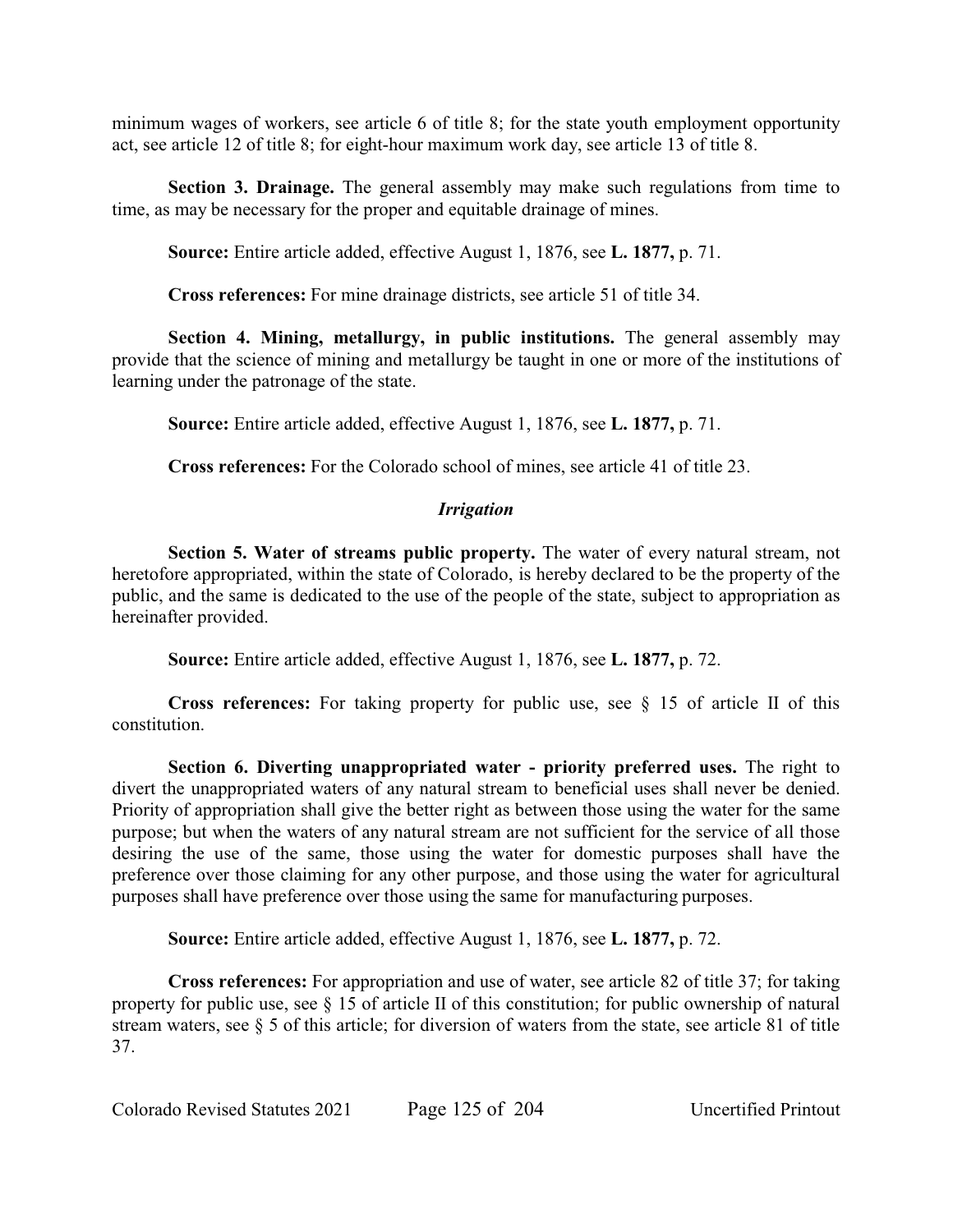**Section 7. Right-of-way for ditches, flumes.** All persons and corporations shall have the right-of-way across public, private and corporate lands for the construction of ditches, canals and flumes for the purpose of conveying water for domestic purposes, for the irrigation of agricultural lands, and for mining and manufacturing purposes, and for drainage, upon payment of just compensation.

**Source:** Entire article added, effective August 1, 1876, see **L. 1877,** p. 72.

**Cross references:** For rights-of-way and ditches, see article 86 of title 37; for taking private property for private use, see § 14 of article II of this constitution; for public ownership of natural stream waters, see  $\S$  5 of this article; for diverting unappropriated water, see  $\S$  6 of this article; for eminent domain, see articles 1 to 7 of title 38.

**Section 8. County commissioners to fix rates for water, when.** The general assembly shall provide by law that the board of county commissioners in their respective counties, shall have power, when application is made to them by either party interested, to establish reasonable maximum rates to be charged for the use of water, whether furnished by individuals or corporations.

**Source:** Entire article added, effective August 1, 1876, see **L. 1877,** p. 72.

**Cross references:** For rates of public utilities, see article XXV of this constitution; for fixing a reasonable maximum rate of compensation for water, see § 37-85-106; for public ownership of natural stream waters, see § 5 of this article.

#### **ARTICLE XVII**

#### Militia

**Section 1. Persons subject to service.** The militia of the state shall consist of all ablebodied male residents of the state between the ages of eighteen and forty-five years; except, such persons as may be exempted by the laws of the United States, or of the state.

**Source:** Entire article added, effective August 1, 1876, see **L. 1877,** p. 72.

**Cross references:** For the state defense force, see article 4 of title 28; for the composition of the state defense force, see § 28-4-104; for the requirement of United States citizenship, see § 28-4-112.

**Section 2. Organization - equipment - discipline.** The organization, equipment and discipline of the militia shall conform as nearly as practicable, to the regulations for the government of the armies of the United States.

**Source:** Entire article added, effective August 1, 1876, see **L. 1877,** p. 72.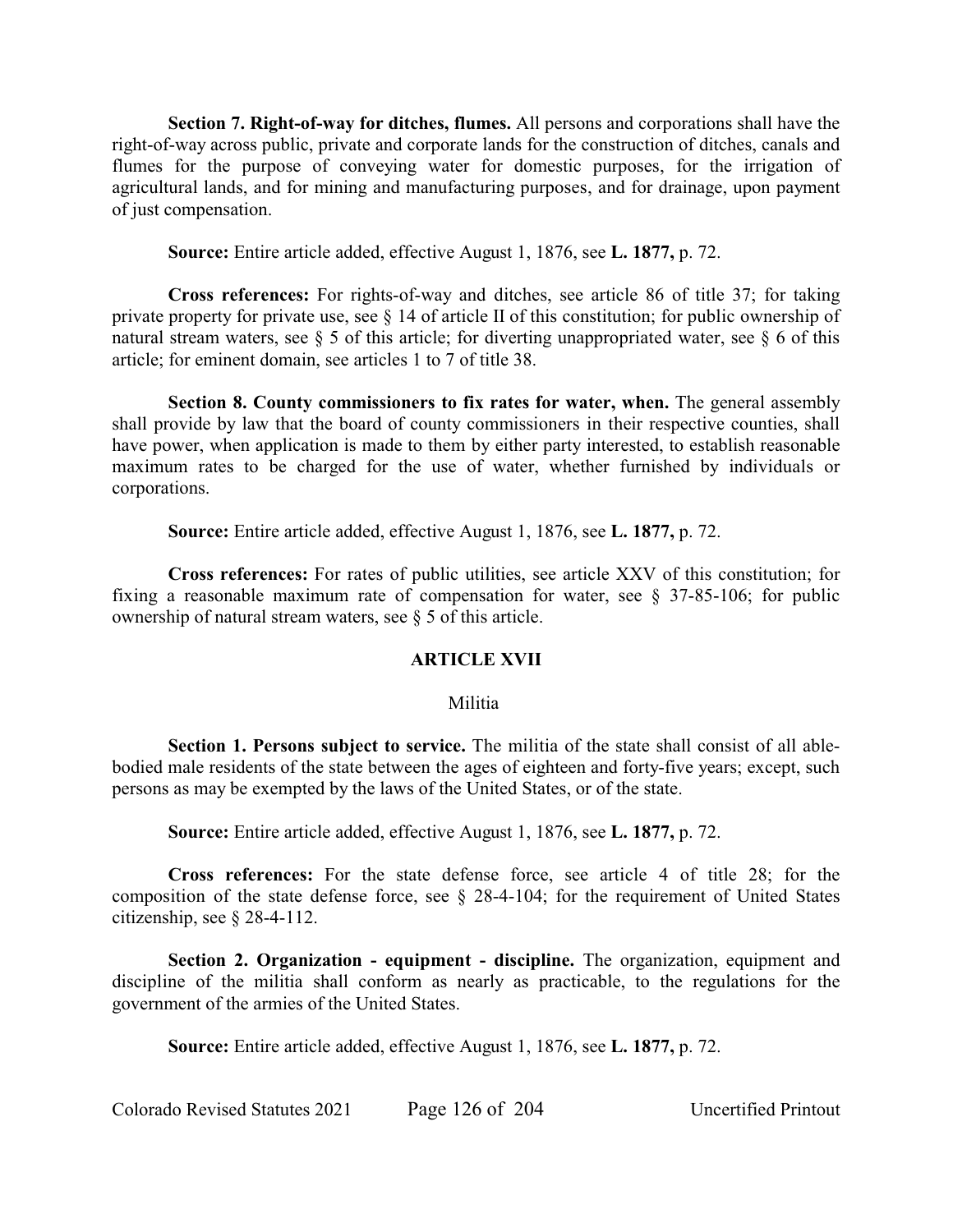**Cross references:** For rules and regulations dealing with organization, equipment, and discipline, see  $\S$  28-4-105; for the requisition of equipment, see  $\S$  28-4-107.

**Section 3. Officers - how chosen.** The governor shall appoint all general, field and staff officers and commission them. Each company shall elect its own officers, who shall be commissioned by the governor; but if any company shall fail to elect such officers within the time prescribed by law, they may be appointed by the governor.

**Source:** Entire article added, effective August 1, 1876, see **L. 1877,** p. 73.

**Cross references:** For oath of officers, see § 28-4-113.

**Section 4. Armories.** The general assembly shall provide for the safekeeping of the public arms, military records, relics and banners of the state.

**Source:** Entire article added, effective August 1, 1876, see **L. 1877,** p. 73.

**Cross references:** For the provision of state armories, see § 28-4-107.

**Section 5. Exemption in time of peace.** No person having conscientious scruples against bearing arms shall be compelled to do militia duty in time of peace.

**Source:** Entire article added, effective August 1, 1876, see **L. 1877,** p. 73. **L. 2006:** Entire section amended, p. 2955, effective upon proclamation of the Governor, **L. 2007,** p. 2964, December 31, 2006.

# **ARTICLE XVIII**

#### Miscellaneous

**Law reviews:** For article, "The Colorado Constitution in the New Century", see 78 U. Colo. L. Rev. 1265 (2007).

**Section 1. Homestead and exemption laws.** The general assembly shall pass liberal homestead and exemption laws.

**Source:** Entire article added, effective August 1, 1876, see **L. 1877,** p. 73.

**Cross references:** For homestead exemptions, see part 2 of article 41 of title 38.

**Section 2. Lotteries prohibited - exceptions.** (1) The general assembly shall have no power to authorize lotteries for any purpose; except that the conducting of such games of chance as provided in subsections (2) to (4) of this section shall be lawful on and after January 1, 1959, and the conducting of state-supervised lotteries pursuant to subsection (7) of this section shall be lawful on and after January 1, 1981.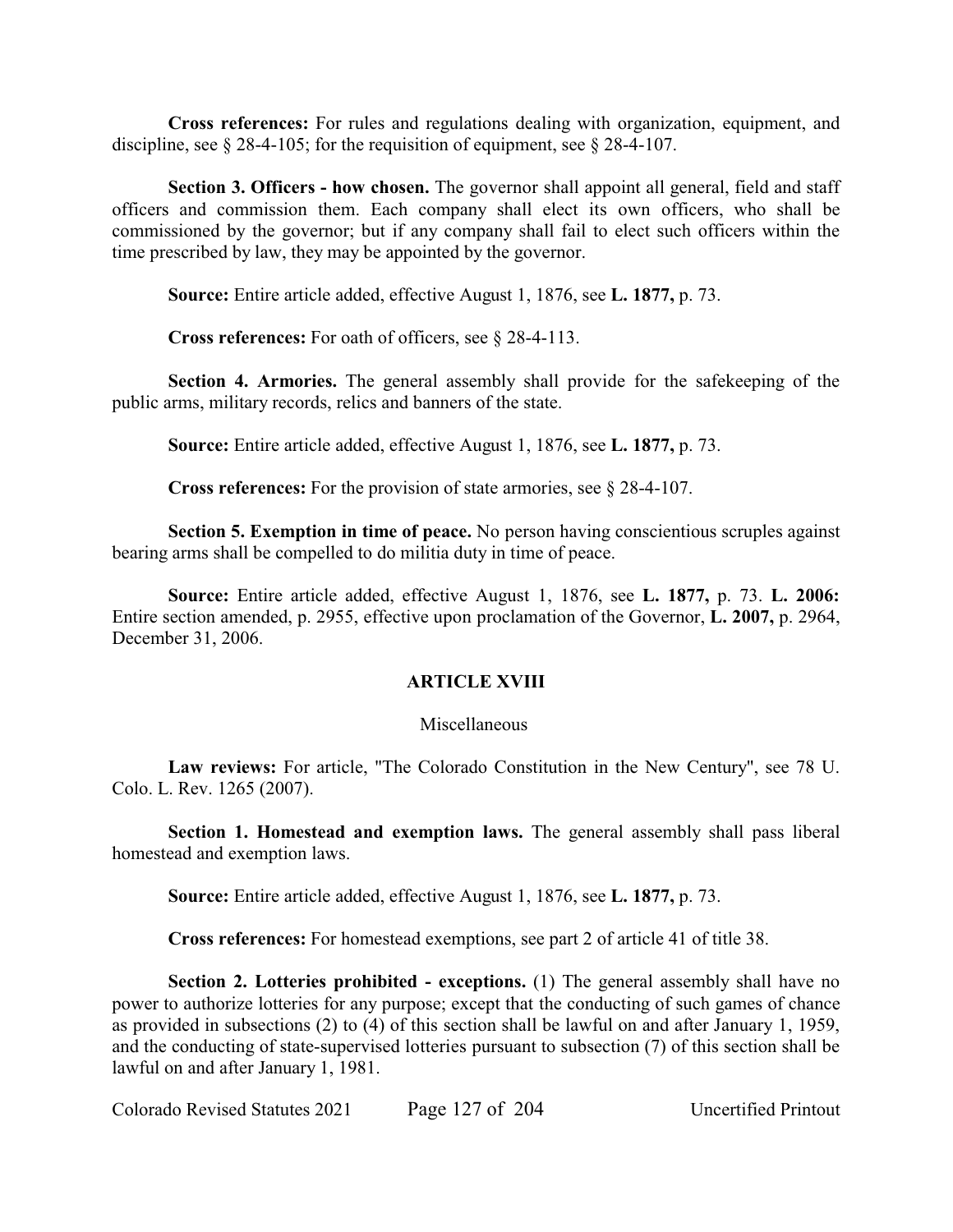(2) No game of chance pursuant to this subsection (2) and subsections (3) and (4) of this section shall be conducted by any person, firm, or organization, unless a license as provided for in this subsection (2) has been issued to the firm or organization conducting such games of chance. The secretary of state shall, upon application therefor on such forms as shall be prescribed by the secretary of state and upon the payment of an annual fee as determined by the general assembly, issue a license for the conducting of such games of chance to any bona fide chartered branch or lodge or chapter of a national or state organization or to any bona fide religious, charitable, labor, fraternal, educational, voluntary firemen's or veterans' organization which operates without profit to its members and which has been in existence continuously for a period of five years immediately prior to the making of said application for such license and has had during the entire five-year period a dues-paying membership engaged in carrying out the objects of said corporation or organization, such license to expire at the end of each calendar year in which it was issued.

(3) The license issued by the secretary of state shall authorize and permit the licensee to conduct games of chance, restricted to the selling of rights to participate and the awarding of prizes in the specific kind of game of chance commonly known as bingo or lotto, in which prizes are awarded on the basis of designated numbers or symbols on a card conforming to numbers or symbols selected at random and in the specific game of chance commonly known as raffles, conducted by the drawing of prizes or by the allotment of prizes by chance.

(4) Such games of chance shall be subject to the following restrictions:

(a) The entire net proceeds of any game shall be exclusively devoted to the lawful purposes of organizations permitted to conduct such games.

(b) No person except a bona fide member of any organization may participate in the management or operation of any such game.

(c) No person may receive any remuneration or profit for participating in the management or operation of any such game.

(5) Subsections (2) to (4) of this section are self-enacting, but laws may be enacted supplementary to and in pursuance of, but not contrary to, the provisions thereof.

(6) The enforcement of this section shall be under such official or department of government of the state of Colorado as the general assembly shall provide.

(7) Any provision of this constitution to the contrary notwithstanding, the general assembly may establish a state-supervised lottery. Unless otherwise provided by statute, all proceeds from the lottery, after deduction of prizes and expenses, shall be allocated to the conservation trust fund of the state for distribution to municipalities and counties for park, recreation, and open space purposes.

**Source:** Entire article added, effective August 1, 1876, see **L. 1877,** p.73. **Initiated 58:** Entire section amended, see **L. 59,** p. 867. **L. 79:** Entire section amended, p. 1676, effective upon proclamation of the Governor, **L. 81,** p. 2054, December 19, 1980.

**Cross references:** For statutory provisions implementing a state-supervised lottery, including lotto, see article 40 of title 44; for allocation of proceeds from the state-supervised lottery, see article XXVII of this constitution.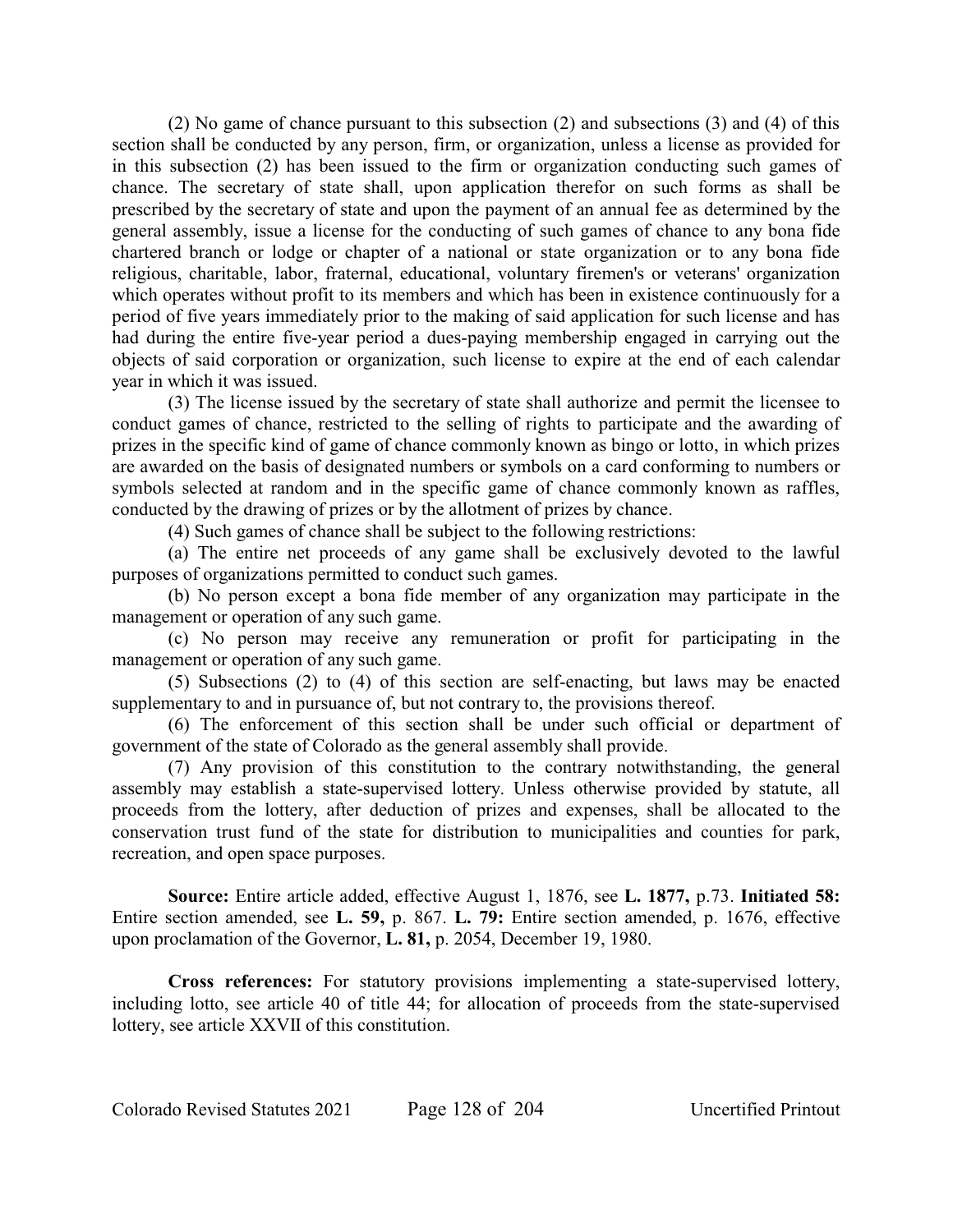**Section 3. Arbitration laws.** It shall be the duty of the general assembly to pass such laws as may be necessary and proper to decide differences by arbitrators, to be appointed by mutual agreement of the parties to any controversy who may choose that mode of adjustment. The powers and duties of such arbitrators shall be as prescribed by law.

**Source:** Entire article added, effective August 1, 1876, see **L. 1877,** p. 73.

**Section 4. Felony defined.** The term felony, wherever it may occur in this constitution, or the laws of the state, shall be construed to mean any criminal offense punishable by death or imprisonment in the penitentiary, and none other.

**Source:** Entire article added, effective August 1, 1876, see **L. 1877,** p. 73.

**Cross references:** For classification of felonies, see § 18-1.3-401.

**Source: L. 2008: Section 5. Spurious and drugged liquors - laws concerning,** repealed in its entirety, p. 3112, effective upon proclamation of the Governor, **L. 2009,** p. 3384, January 8, 2009.

**Section 6. Preservation of forests.** The general assembly shall enact laws in order to prevent the destruction of, and to keep in good preservation, the forests upon the lands of the state, or upon lands of the public domain, the control of which shall be conferred by congress upon the state.

**Source:** Entire article added, effective August 1, 1876, see **L. 1877,** p. 74.

**Cross references:** For provisions regulating forestry, see article 7 of title 36.

**Source: L. 2008: Section 7. Land value increase - arboreal planting exempt,** repealed in its entirety, p. 3113, effective upon proclamation of the Governor, **L. 2009,** p. 3383, January 8, 2009.

**Section 8. Publication of laws.** The general assembly shall provide for the publication of the laws passed at each session thereof.

**Source:** Entire article added, effective August 1, 1876, see **L. 1877,** p. 74. **L. 90:** Entire section amended, p. 1862, effective upon proclamation of the Governor, **L. 91,** p. 2033, January 3, 1991.

**Editor's note:** The 1990 amendment to this section deleted language which required that, until 1900, laws passed at each session of the General Assembly be published in Spanish and German. For the language of this section prior to the 1990 amendment, see the 1980 Replacement Volume 1A, Colorado Revised Statutes.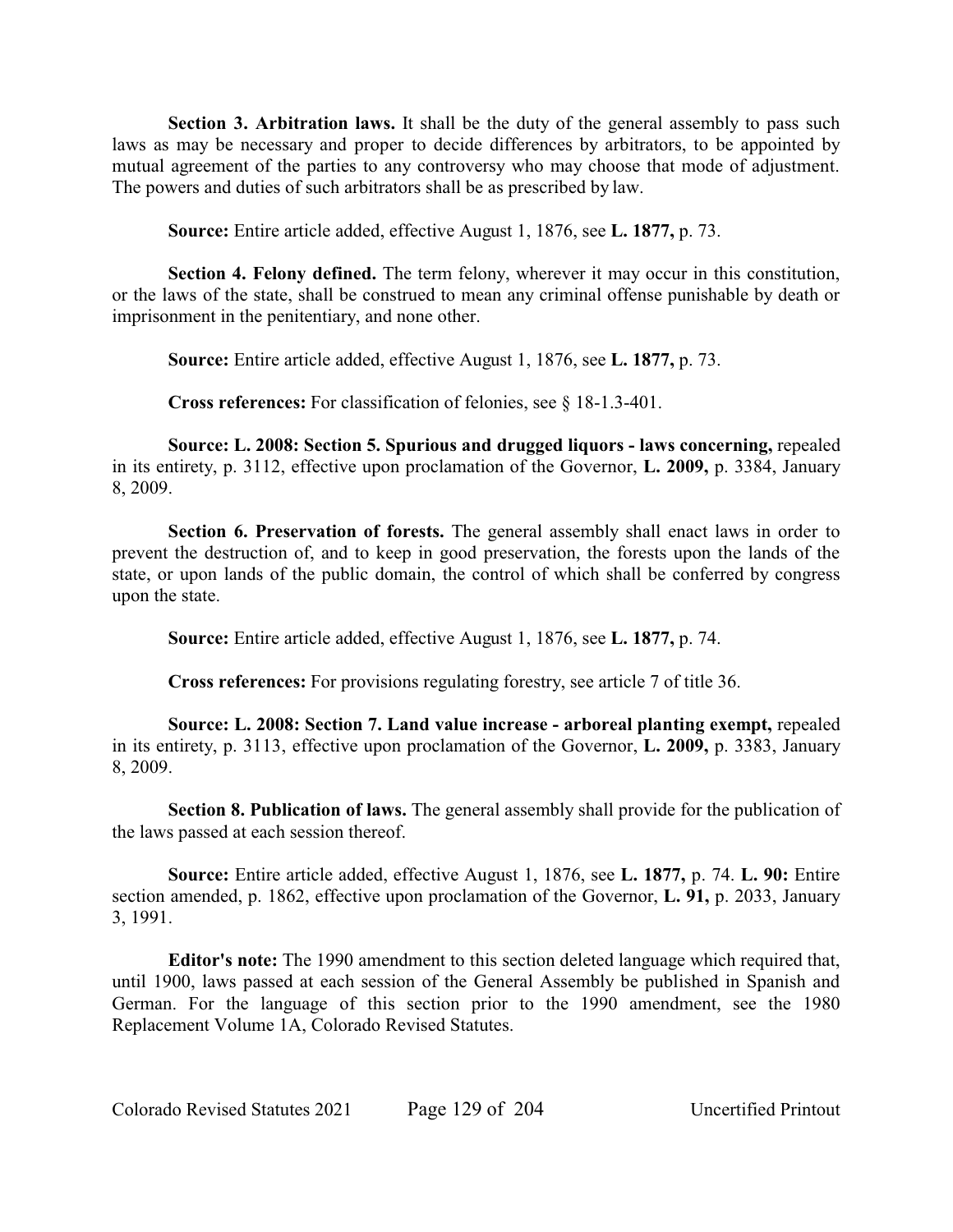**Cross references:** For the publication of session laws, see § 24-70-223; for the publication of Colorado Revised Statutes, see article 5 of title 2.

**Section 9. Limited gaming permitted.** (1) Any provisions of section 2 of this article XVIII or any other provisions of this constitution to the contrary notwithstanding, limited gaming in the City of Central, the City of Black Hawk, and the City of Cripple Creek shall be lawful as of October 1, 1991.

(2) The administration and regulation of this section 9 shall be under an appointed limited gaming control commission, referred to in this section 9 as the commission; said commission to be created under such official or department of government of the state of Colorado as the general assembly shall provide by May 1, 1991. Such official or the director of the department of government shall appoint the commission by July 1, 1991. The commission shall promulgate all necessary rules and regulations relating to the licensing of limited gaming by October 1, 1991, in the manner authorized by statute for the promulgation of administrative rules and regulations. Such rules and regulations shall include the necessary defining of terms that are not otherwise defined.

(3) Limited gaming shall be subject to the following:

(a) Limited gaming shall take place only in the existing Colorado cities of: the City of Central, county of Gilpin, the City of Black Hawk, county of Gilpin, and the City of Cripple Creek, county of Teller. Such limited gaming shall be further confined to the commercial districts of said cities as said districts are respectively defined in the city ordinances adopted by: the City of Central on October 7, 1981, the City of Black Hawk on May 4, 1978, and the City of Cripple Creek on December 3, 1973.

(b) Limited gaming shall only be conducted in structures which conform, as determined by the respective municipal governing bodies, to the architectural styles and designs that were common to the areas prior to World War I and which conform to the requirements of applicable respective city ordinances, regardless of the age of said structures.

(c) No more than thirty-five percent of the square footage of any building and no more than fifty percent of any one floor of such building, may be used for limited gaming.

(d) Limited gaming operations shall be prohibited between the hours of 2:00 o'clock a.m. and 8:00 o'clock a.m., unless such hours are revised as provided in subsection (7) of this section.

(e) Limited gaming may occur in establishments licensed to sell alcoholic beverages.

(4) As certain terms are used in regards to limited gaming:

(a) "Adjusted gross proceeds" means the total amount of all wagers made by players on limited gaming less all payments to players; said payments to players being deemed to include all payments of cash premiums, merchandise, tokens, redeemable game credits, or any other thing of value.

(b) "Limited gaming" means the use of slot machines and the card games of blackjack and poker, each game having a maximum single bet of five dollars, unless such games or single bets are revised as provided in subsection (7) of this section.

(c) "Slot machine" means any mechanical, electrical, video, electronic, or other device, contrivance, or machine which, after insertion of a coin, token, or similar object, or upon payment of any required consideration whatsoever by a player, is available to be played or operated, and which, whether by reason of the skill of the player or application of the element of chance, or both, may deliver or entitle the player operating the machine to receive cash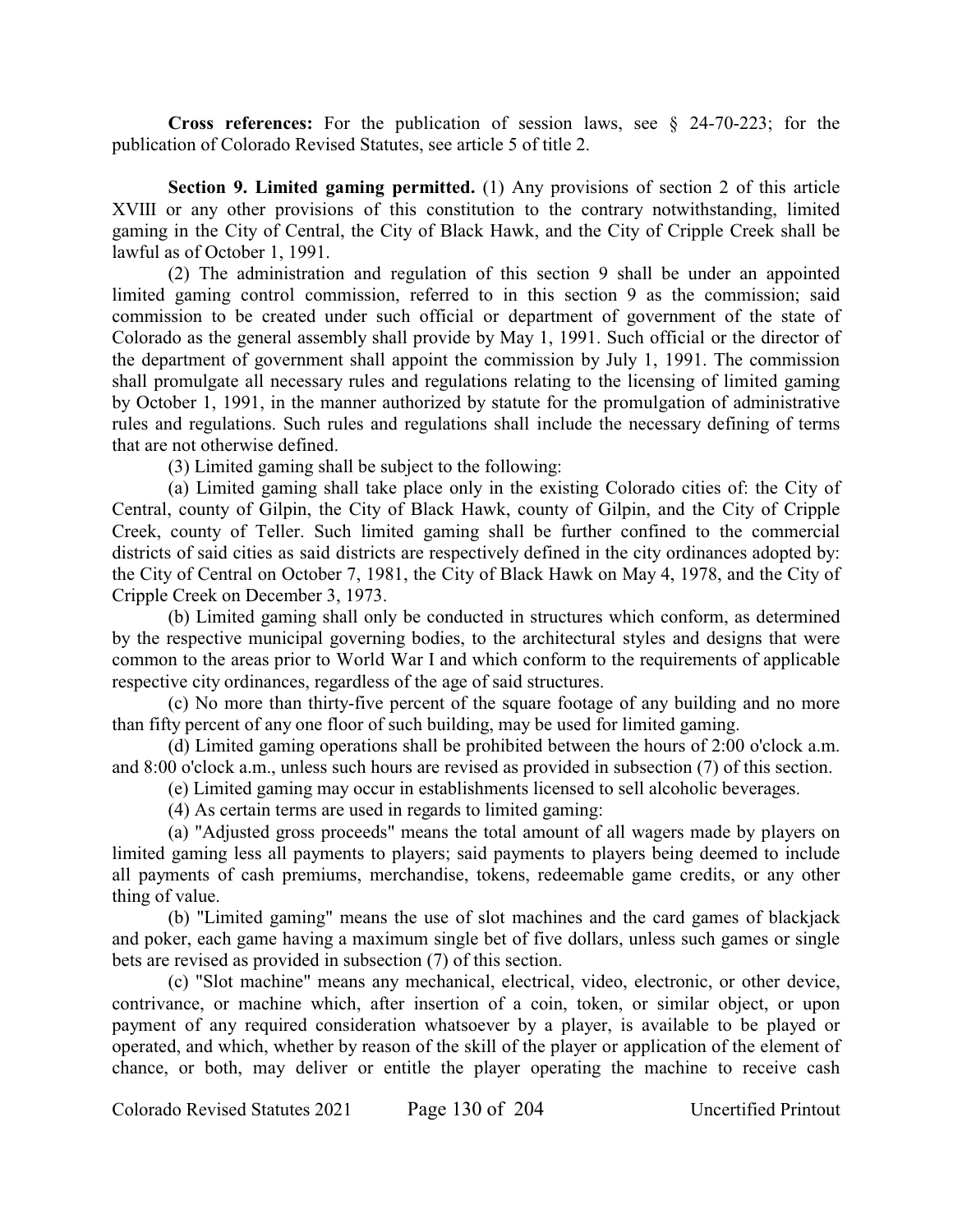premiums, merchandise, tokens, redeemable game credits, or any other thing of value other than unredeemable free games, whether the payoff is made automatically from the machines or in any other manner.

(5) (a) Up to a maximum of forty percent of the adjusted gross proceeds of limited gaming shall be paid by each licensee, in addition to any applicable license fees, for the privilege of conducting limited gaming. Subject to subsection (7) of this section, such percentage shall be established annually by the commission according to the criteria established by the general assembly in the implementing legislation to be enacted pursuant to paragraph (c) of this subsection (5). Such payments shall be made into a limited gaming fund that is hereby created in the state treasury.

(b) (I) From the moneys in the limited gaming fund, the state treasurer is hereby authorized to pay all ongoing expenses of the commission and any other state agency, related to the administration of this section 9. Such payment shall be made upon proper presentation of a voucher prepared by the commission in accordance with statutes governing payments of liabilities incurred on behalf of the state. Such payment shall not be conditioned on any appropriation by the general assembly.

(II) At the end of each state fiscal year, the state treasurer shall distribute the balance remaining in the limited gaming fund, except for an amount equal to all expenses of the administration of this section 9 for the preceding two-month period, according to the following guidelines and subject to the distribution criteria provided in subsection (7) of this section: fifty percent shall be transferred to the state general fund or such other fund as the general assembly shall provide; twenty-eight percent shall be transferred to the state historical fund, which fund is hereby created in the state treasury; twelve percent shall be distributed to the governing bodies of Gilpin county and Teller county in proportion to the gaming revenues generated in each county; the remaining ten percent shall be distributed to the governing bodies of the cities of: the City of Central, the City of Black Hawk, and the City of Cripple Creek in proportion to the gaming revenues generated in each respective city.

(III) Of the moneys in the state historical fund, from which the state treasurer shall also make annual distributions, twenty percent shall be used for the preservation and restoration of the cities of: the City of Central, the City of Black Hawk, and the City of Cripple Creek, and such moneys shall be distributed, to the governing bodies of the respective cities, according to the proportion of the gaming revenues generated in each respective city. The remaining eighty percent in the state historical fund shall be used for the historic preservation and restoration of historical sites and municipalities throughout the state in a manner to be determined by the general assembly.

(c) and (d) Repealed.

(e) The general assembly shall enact provisions for the special licensing of qualifying nonprofit charitable organizations desiring to periodically host charitable gaming activities in licensed gaming establishments.

(f) If any provision of this section 9 is held invalid, the remainder of this section 9 shall remain unimpaired.

(6) **Local vote on legality of limited gaming - election required.** (a) Except as provided in paragraph (e) of this subsection (6), limited gaming shall not be lawful within any city, town, or unincorporated portion of a county which has been granted constitutional authority for limited gaming within its boundaries unless first approved by an affirmative vote of a majority of the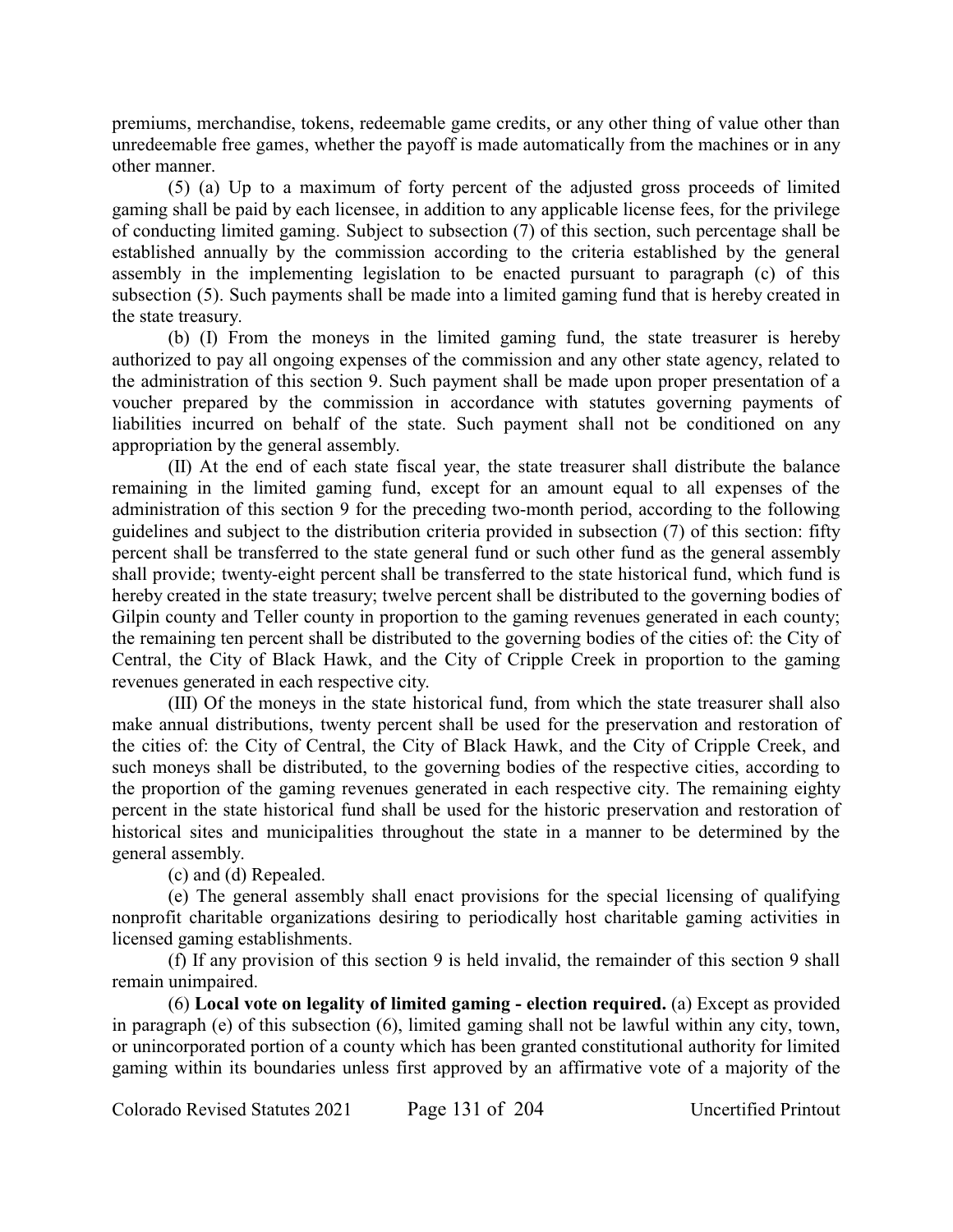electors of such city, town, or county voting thereon. The question shall first be submitted to the electors at a general, regular, or special election held within thirteen months after the effective date of the amendment which first adds such city, county, or town to those authorized for limited gaming pursuant to this constitution; and said election shall be conducted pursuant to applicable state or local government election laws.

(b) If approval of limited gaming is not obtained when the question is first submitted to the electors, the question may be submitted at subsequent elections held in accordance with paragraph (d) of this subsection (6); except that, once approval is obtained, limited gaming shall thereafter be lawful within the said city, town, or unincorporated portion of a county so long as the city, town, or county remains among those with constitutional authority for limited gaming within their boundaries.

(c) Nothing contained in this subsection (6) shall be construed to limit the ability of a city, town, or county to regulate the conduct of limited gaming as otherwise authorized by statute or by this constitution.

(d) (I) The question submitted to the electors at any election held pursuant to this subsection (6) shall be phrased in substantially the following form: "Shall limited gaming be lawful within ?"

(II) The failure to acquire approval of limited gaming in the unincorporated portion of a county shall not prevent lawful limited gaming within a city or town located in such county where such approval is acquired in a city or town election, and failure to acquire such approval in a city or town election shall not prevent lawful limited gaming within the unincorporated area of the county in which such city or town is located where such approval is acquired in an election in the unincorporated area of a county.

(III) If approval of limited gaming is not acquired when the question is first submitted in accordance with this subsection (6), the question may be submitted at subsequent elections so long as at least four years have elapsed since any previous election at which the question was submitted.

(e) Nothing contained in this subsection (6) shall be construed to affect the authority granted upon the initial adoption of this section at the 1990 general election, or the conduct and regulation of gaming on Indian reservations pursuant to federal law.

(f) For purposes of this subsection (6), a "city, town, or county" includes all land and buildings located within, or owned and controlled by, such city, town, or county or any political subdivision thereof. "City, town, or county" also includes the city and county of Denver.

(7) **Local elections to revise limits applicable to gaming - statewide elections to increase gaming taxes.** (a) Through local elections, the voters of the cities of Central, Black Hawk, and Cripple Creek are authorized to revise limits on gaming that apply to licensees operating in their city's gaming district to extend:

(I) Hours of limited gaming operation;

(II) Approved games; and

(III) Single bets.

(b) Limited gaming tax revenues attributable to the operation of this subsection (7) shall be deposited in the limited gaming fund. The commission shall annually determine the amount of such revenues generated in each city.

(c) From gaming tax revenues attributable to the operation of this subsection (7), the treasurer shall pay:

Colorado Revised Statutes 2021 Page 132 of 204 Uncertified Printout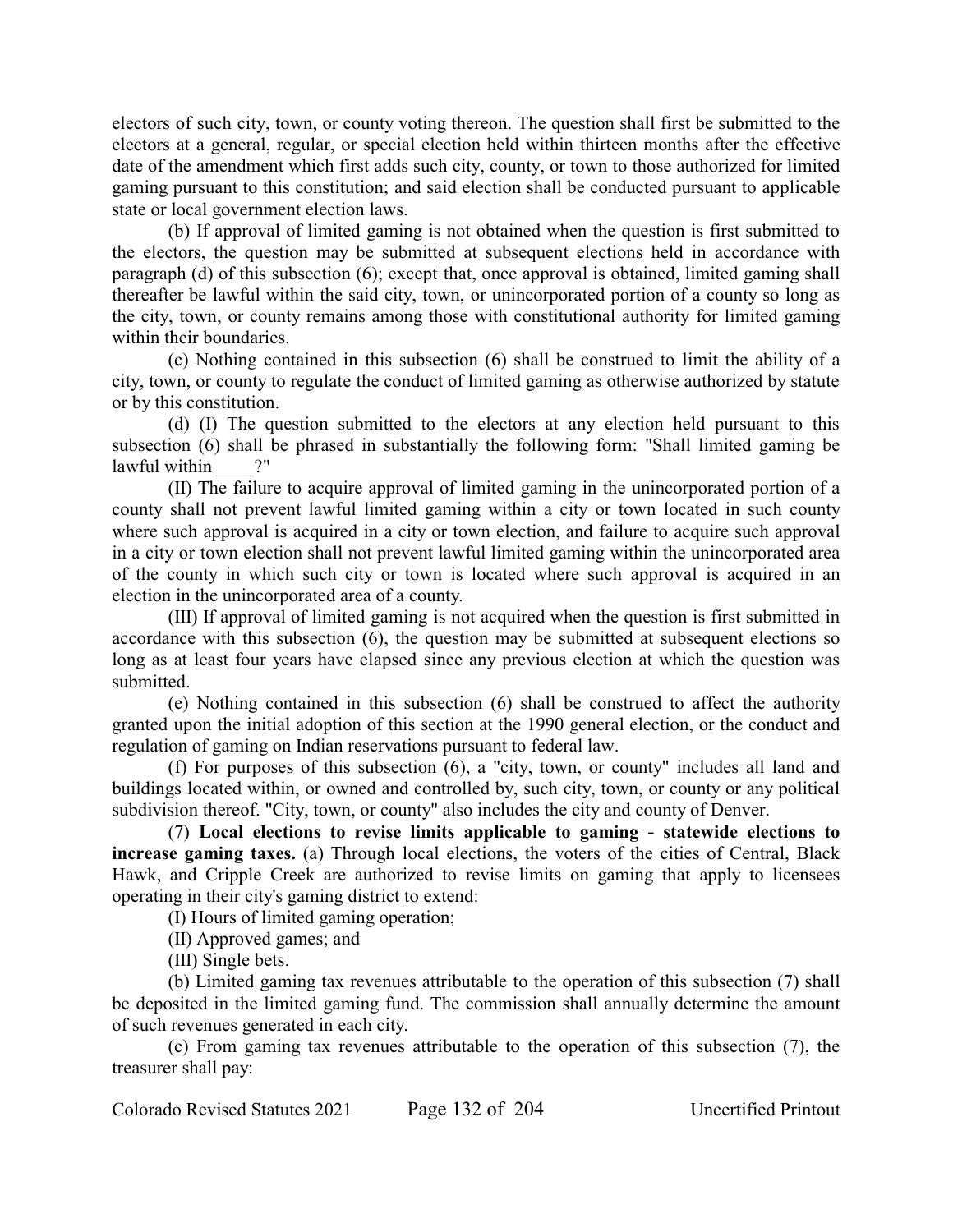(I) Those ongoing expenses of the commission and other state agencies that are related to the administration of this subsection (7);

(II) Annual adjustments, in connection with distributions to limited gaming fund recipients listed in subsection (5)(b)(II) of this section, to reflect the lesser of six percent of, or the actual percentage of, annual growth in gaming tax revenues attributable to this subsection (7); and

(III) Of the remaining gaming tax revenues, distributions in the following proportions:

(A) Seventy-eight percent to the state's public community colleges, junior colleges, and local district colleges to supplement existing state funding for student financial aid programs and classroom instruction programs; provided that such revenue shall be distributed to institutions that were operating on and after January 1, 2008, in proportion to their respective full-time equivalent student enrollments in the previous fiscal year;

(B) Ten percent to the governing bodies of the cities of Central, Black Hawk, and Cripple Creek to address local gaming impacts; provided that such revenue shall be distributed based on the proportion of gaming tax revenues, attributable to the operation of this subsection (7), that are paid by licensees operating in each city; and

(C) Twelve percent to the governing bodies of Gilpin and Teller Counties to address local gaming impacts; provided that such revenue shall be distributed based on the proportion of gaming tax revenues, attributable to the operation of this subsection (7), that are paid by licensees operating in each county.

(d) After July 1, 2009, the commission shall implement revisions to limits on gaming as approved by voters in the cities of Central, Black Hawk, or Cripple Creek. The general assembly is also authorized to enact, as necessary, legislation that will facilitate the operation of this subsection (7).

(e) If local voters in one or more cities revise any limits on gaming as provided in paragraph (a) of this subsection (7), any commission action pursuant to subsection (5) of this section that increases gaming taxes from the levels imposed as of July 1, 2008, shall be effective only if approved by voters at a statewide election held under section  $20(4)(a)$  of article X of this constitution.

(f) Gaming tax revenues attributable to the operation of this subsection (7) shall be collected and spent as a voter-approved revenue change without regard to any limitation contained in section 20 of article X of this constitution or any other law.

**Source: Initiated 90:** Entire section added, effective upon proclamation of the Governor, **L. 91,** p. 2037, January 3, 1991. **L. 92:** (6) added, p. 2313, effective upon proclamation of the Governor, **L. 93,** p. 2158, January 14, 1993. **L. 2002:** (5)(c) and (5)(d) repealed, p. 3095, § 1, effective upon proclamation of the Governor, **L. 2003,** p. 3611, December 20, 2002. **Initiated 2008:** (3)(d), (4)(b), (5)(a), and (5)(b)(II) amended and (7) added, effective upon proclamation of the Governor, **L. 2009,** p. 3377, January 8, 2009. **Initiated 2020:** (7)(a)(II) and (7)(a)(III) amended, Amendment 77, effective May 1, 2021, proclamation of the Governor issued December 31, 2020. See L. 2021, p. 4210.

**Editor's note:** (1) Subsections (7)(a)(II) and (7)(a)(III) were amended by Amendment 77, effective May 1, 2021. The proclamation of the governor was December 31, 2020. The vote count for the measure at the general election held November 3, 2020, was as follows: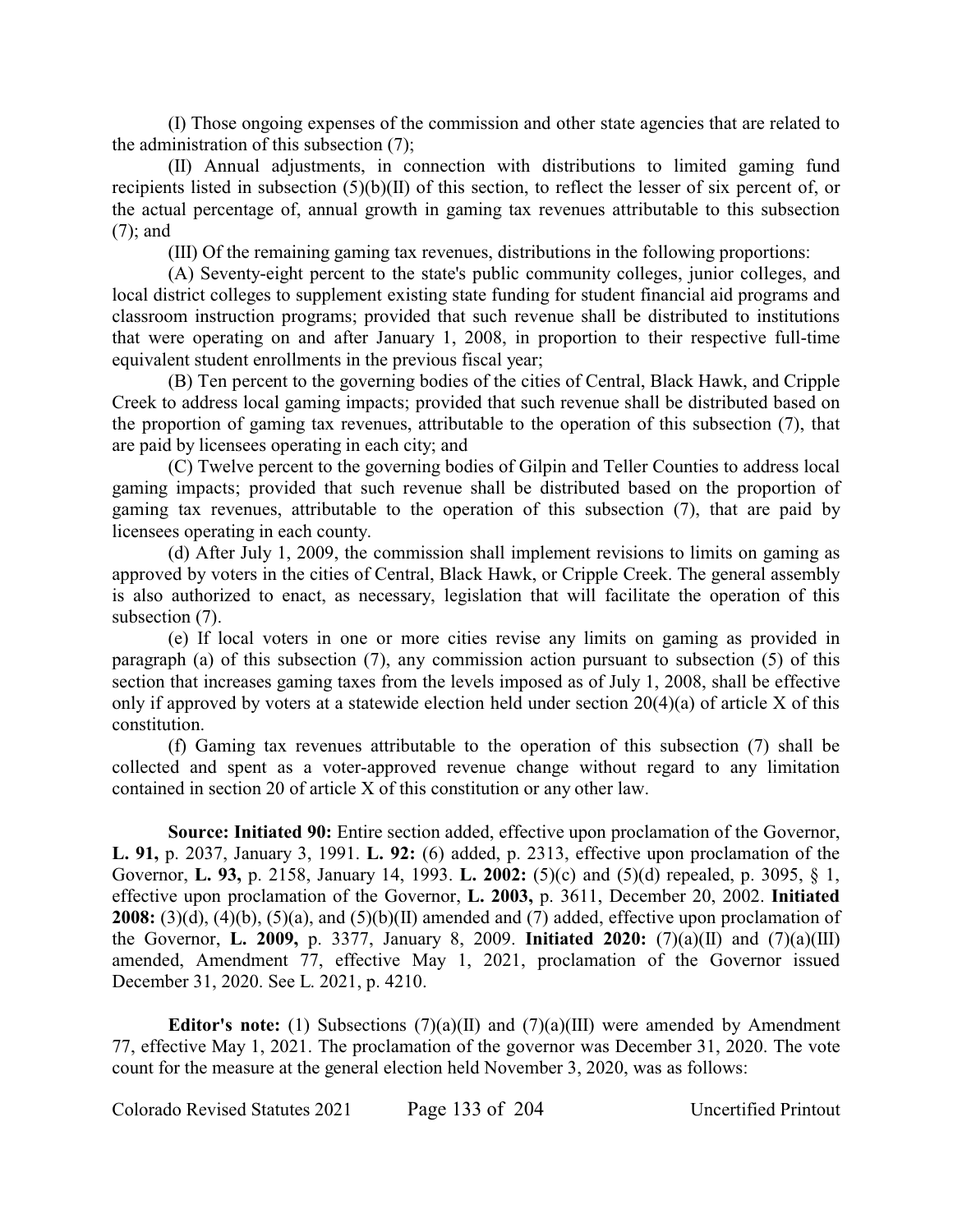FOR: 1,854,153 AGAINST: 1,208,414

(2) For the amended statutory sections associated with Amendment 77, see L. 2021, p. 4210.

**Cross references:** For statutory provisions concerning limited gaming, see articles 30 and 31 of title 44.

**Section 9a. U.S. senators and representatives - limitations on terms.** (1) In order to broaden the opportunities for public service and to assure that members of the United States Congress from Colorado are representative of and responsive to Colorado citizens, no United States Senator from Colorado shall serve more than two consecutive terms in the United States Senate, and no United States Representative from Colorado shall serve more than three consecutive terms in the United States House of Representatives. This limitation on the number of terms shall apply to terms of office beginning on or after January 1, 1995. Any person appointed or elected to fill a vacancy in the United States Congress and who serves at least one half of a term of office shall be considered to have served a term in that office for purposes of this subsection (1). Terms are considered consecutive unless they are at least four years apart.

(2) The people of Colorado hereby state their support for a nationwide limit of twelve consecutive years of service in the United States Senate and six consecutive years of service in the United States House of Representatives and instruct their public officials to use their best efforts to work for such a limit.

(3) The people of Colorado declare that the provisions of this section shall be deemed severable from the remainder of this measure and that their intention is that federal officials elected from Colorado will continue voluntarily to observe the wishes of the people as stated in this section in the event any provision thereof is held invalid. The severability provisions of Section 10 of Article XVIII of the Colorado Constitution apply to this Section 9a.

**Source: Initiated 90:** Entire section added, effective upon proclamation of the Governor, **L. 91,** p. 2036, January 3, 1991. **Initiated 94:** Entire section amended, effective upon proclamation of the Governor, **L. 95,** p. 1435, January 19, 1995.

**Editor's note:** (1) Although this section was numbered as section 9 as it appeared on the ballot in 1990, for ease of location, it has numbered as section 9a.

(2) The reference in subsection (3) to "this measure" refers to the initiative adopted by the people on November 6, 1990, which added this section and amended section 1 of article IV and section 3 of article V of this constitution.

**Section 10. Severability of constitutional provisions.** If any provision of any section of any article in this constitution is found by a court of competent jurisdiction to be unconstitutional, the remaining provisions are valid unless the court holds that the valid provisions are so essentially and inseparably connected with, and so dependent upon, the void provision that it cannot be presumed the enactment of the valid provisions would have occurred without the void one; or unless the court determines that the valid provisions, standing alone, are incomplete and not capable of being executed.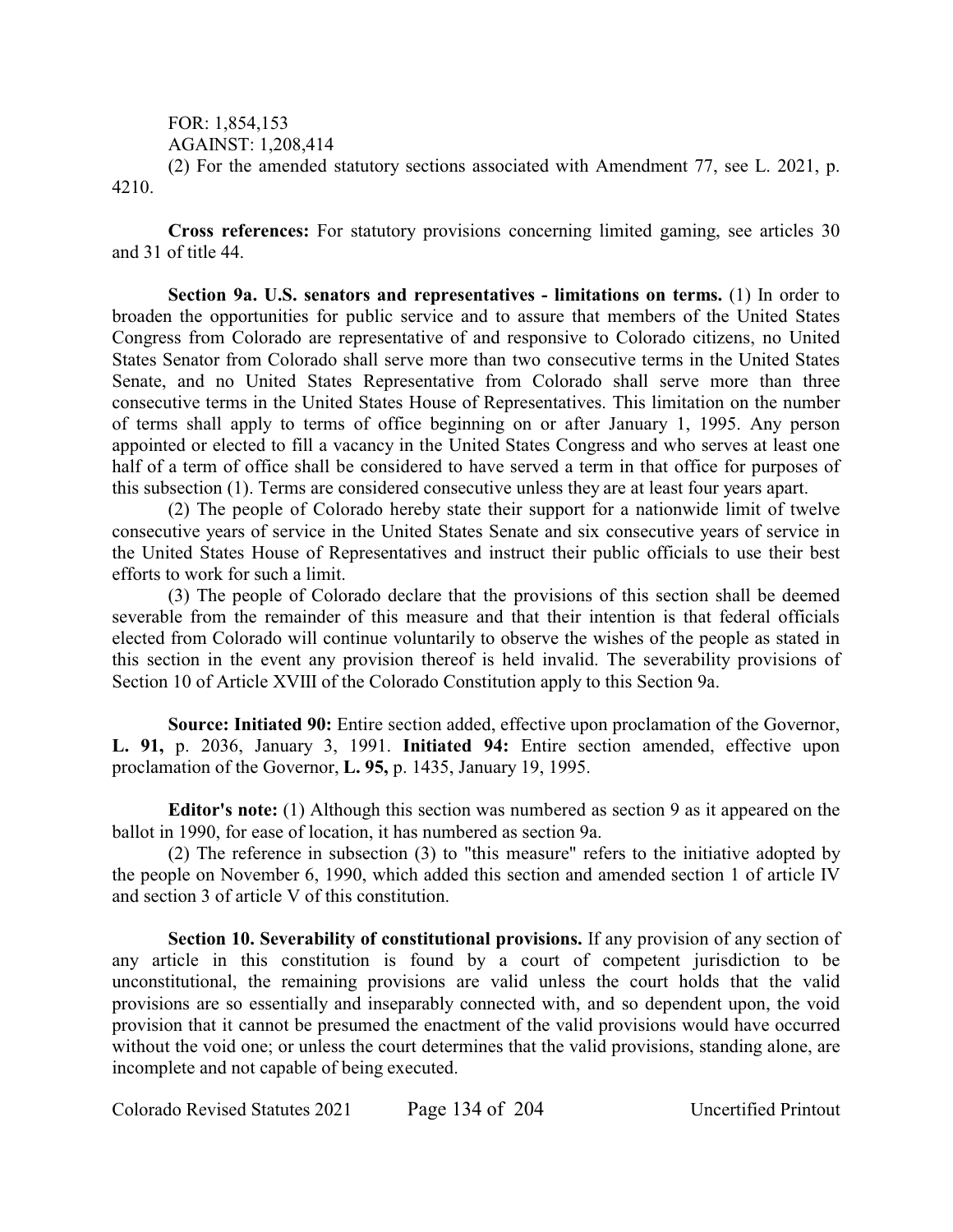**Source: L. 92:** Entire section added, p. 2314, effective upon proclamation of the Governor, **L. 93,** p. 2158, January 14, 1993.

**Section 11. Elected government officials - limitation on terms.** (1) In order to broaden the opportunities for public service and to assure that elected officials of governments are responsive to the citizens of those governments, no nonjudicial elected official of any county, city and county, city, town, school district, service authority, or any other political subdivision of the State of Colorado, no member of the state board of education, and no elected member of the governing board of a state institution of higher education shall serve more than two consecutive terms in office, except that with respect to terms of office which are two years or shorter in duration, no such elected official shall serve more than three consecutive terms in office. This limitation on the number of terms shall apply to terms of office beginning on or after January 1, 1995. For purposes of this Section 11, terms are considered consecutive unless they are at least four years apart.

(2) The voters of any such political subdivision may lengthen, shorten or eliminate the limitations on terms of office imposed by this Section 11. The voters of the state may lengthen, shorten, or eliminate the limitations on terms of office for the state board of education or the governing board of a state institution of higher education imposed by this Section 11.

(3) The provisions of this Section 11 shall apply to every home rule county, home rule city and county, home rule city and home rule town, notwithstanding any provision of Article XX, or Sections 16 and 17 of Article XIV, of the Colorado Constitution.

**Source: Initiated 94:** Entire section added, effective upon proclamation of the Governor, **L. 95,** p. 1436, January 19, 1995.

#### **Section 12. (Repealed)**

**Source: Initiated 96:** Entire section added, effective upon proclamation of the Governor, **L. 97,** p. 2395, December 26, 1996. **L. 2002:** Entire section repealed, p. 3096, effective upon proclamation of the Governor, **L. 2003,** p. 3611, December 20, 2002.

**Editor's note:** (1) This section was found unconstitutional by the Colorado Supreme Court in Morrissey v. State, 951 P.2d 911 (Colo. 1998).

(2) This section related to congressional term limits.

**Section 12a. Congressional Term Limits Declaration.** (1) Information for voters about candidates' decisions to term limit themselves is more important than party labeling, therefore, any candidate seeking to be elected to the United States Congress shall be allowed, but not required, to submit to the secretary of state an executed copy of the Term Limits Declaration set forth in subsection (2) of this section not later than 15 days prior to the certification of every congressional election ballot to each county clerk and recorder by the secretary of state. The secretary of state shall not refuse to place a candidate on any ballot due to the candidate's decision not to submit such declaration.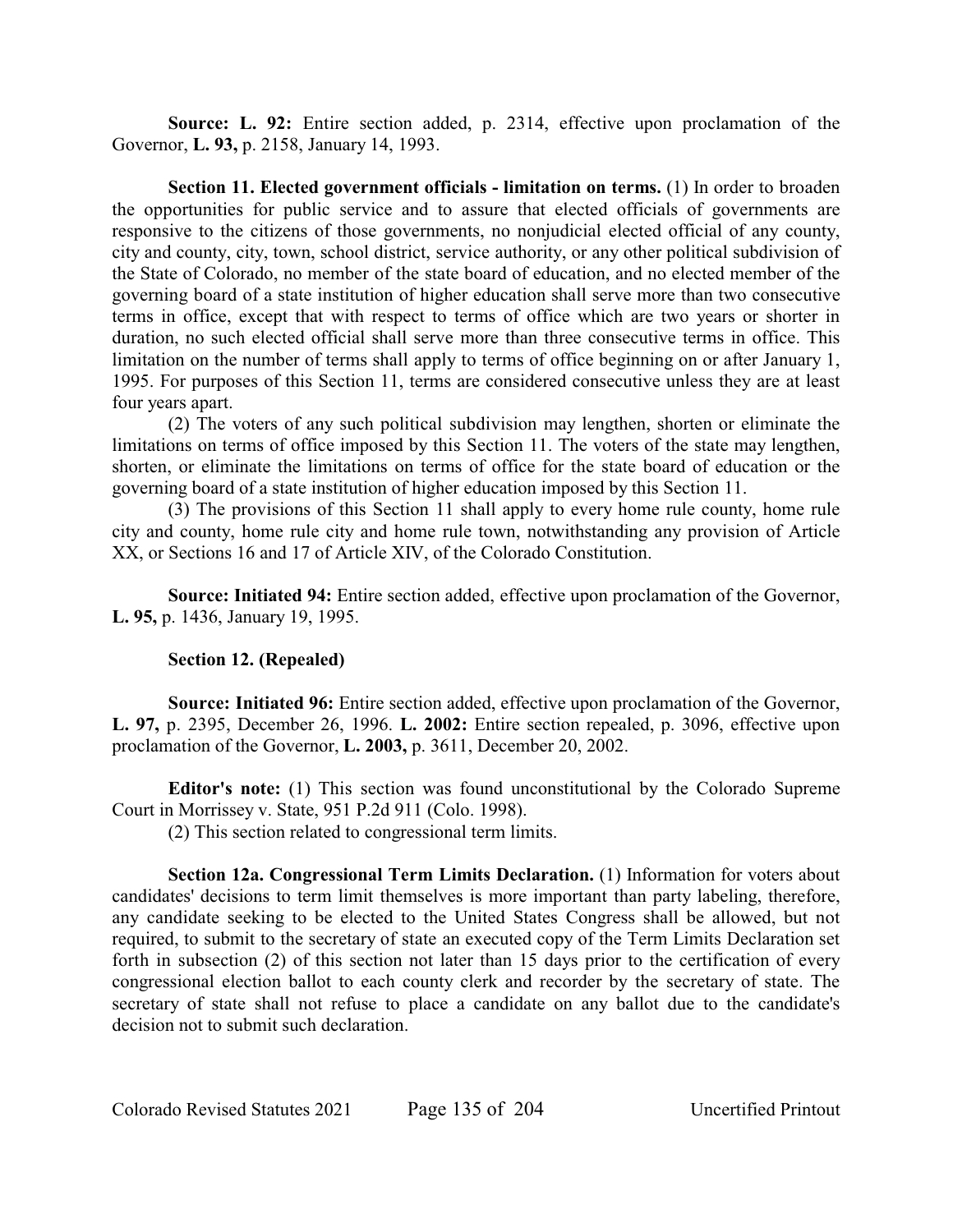(2) The language of the Term Limits Declaration shall be as set forth herein and the secretary of state shall incorporate the applicable language in square brackets "[]" for the office the candidate seeks:

#### **Congressional Term Limits Declaration**

## **Term Limits Declaration One**

**Part A:** I, \_\_\_\_\_\_\_\_\_\_\_\_, voluntarily declare that, if elected, I will not serve in the United States [House of Representatives more than 3 terms] [Senate more than 2 terms] after the effective date of the Congressional Term Limits Declaration Act of 1998.

 $\_$ Signature by candidate executes Part A Date

Part B: I, \_\_\_\_\_\_\_\_\_\_\_, authorize and request that the secretary of state place the applicable ballot designation, "Signed declaration to limit service to no more than [3 terms] [2] terms]" next to my name on every election ballot and in all government-sponsored voter education material in which my name appears as a candidate for the office to which Term Limit Declaration One refers.

 $\_$ Signature by candidate executes Part B Date

If the candidate chooses not to execute any or all parts of Term Limits Declaration One, then he or she may execute and submit to the secretary of state any or all parts of Term Limits Declaration Two.

# **Term Limits Declaration Two**

Part A: I, \_\_\_\_\_\_\_\_\_\_\_, have voluntarily chosen not to sign Term Limits Declaration One. If I had signed that declaration, I would have voluntarily agreed to limit my service in the United States [House of Representatives to no more than 3 terms] [Senate to no more than 2 terms] after the passage of the congressional Term Limits Declaration Amendment of 1998.

 $\_$ Signature by candidate executes Part A Date

After executing Part A, a candidate may execute and submit the voluntary statement in Part B.

**Part B:** I, \_\_\_\_\_\_\_\_\_\_\_\_, authorize and request that the secretary of state place the ballot designation, "Chose not to sign declaration to limit service to [3 terms] [2 terms]" next to my name on every official election ballot and in all government-sponsored voter education material in which my name appears as a candidate for the office to which Term Limits Declaration Two refers.

Colorado Revised Statutes 2021 Page 136 of 204 Uncertified Printout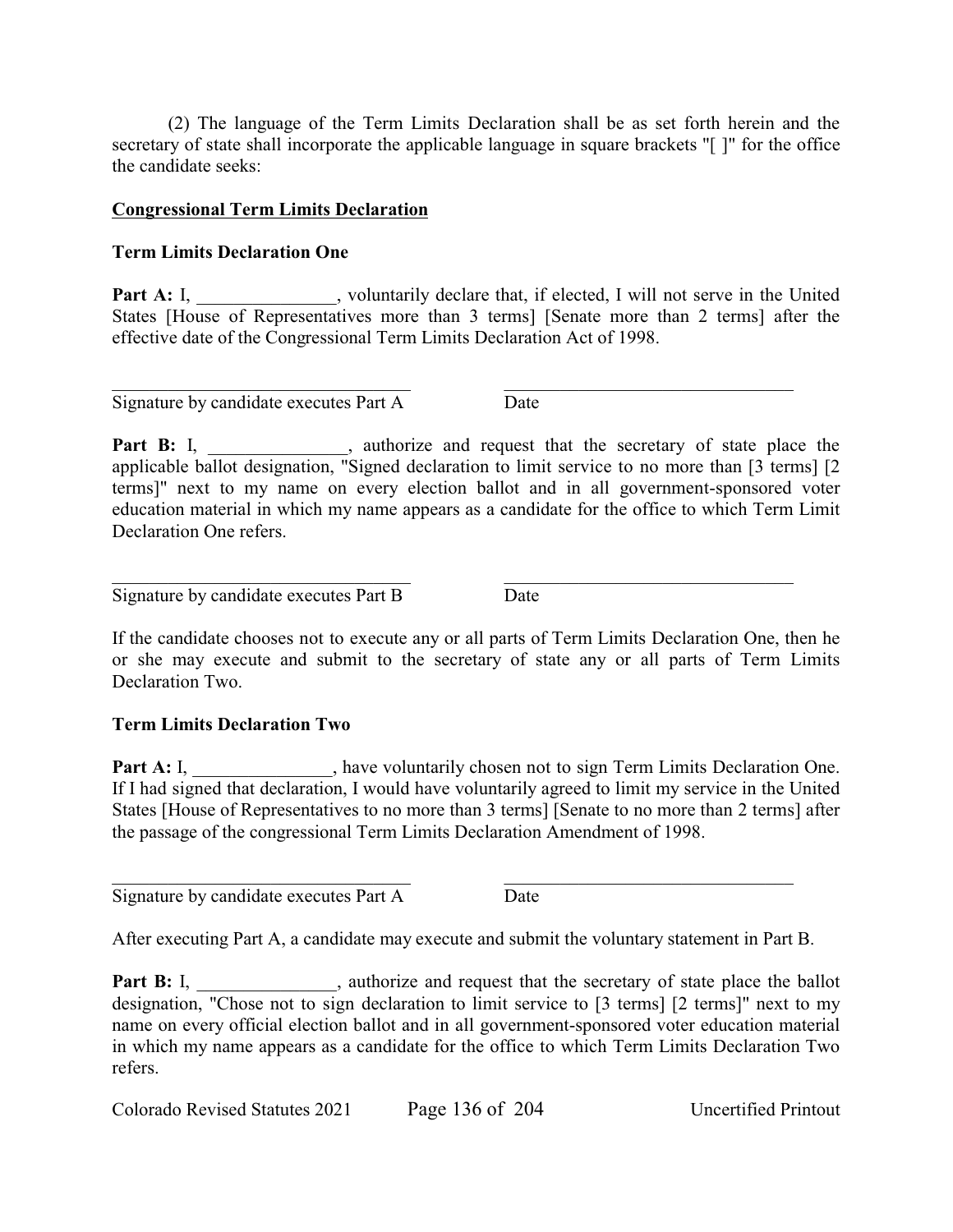Signature by candidate executes Part B Date

(3) In the ballot designations in this section, the secretary of state shall incorporate the applicable language in brackets for the office the candidate seeks. Terms shall be calculated without regard to whether the terms were served consecutively.

 $\_$ 

(4) The secretary of state shall allow any candidate who at any time has submitted an executed copy of Term Limits Declaration One or Two, to timely submit an executed copy of Term Limits Declaration One or Two at which time all provisions affecting that Term Limits Declaration shall apply.

(5) The secretary of state shall place on that part of the official election ballot and in all government-sponsored voter education material, immediately following the name of each candidate who has executed and submitted Parts A and B of Term Limits Declaration One, the words, "Signed declaration to limit service to [3 terms] [2 terms]" unless the candidate has qualified as a candidate for a term that would exceed the number of terms set forth in Term Limits Declaration One. The secretary of state shall place on that part of the official election ballot and in all government-sponsored voter education material, immediately following the name of each candidate who has executed and submitted Parts A and B of Term Limits Declaration Two the words, "Chose not to sign declaration to limit service to [3 terms] [2 terms]".

(6) For the purpose of this section, service in office for more than one-half of a term shall be deemed as service for a full term.

(7) No candidate shall have more than one declaration and ballot designation in effect for any office at the same time and a candidate may only execute and submit Part B of a declaration if Part A of that declaration is or has been executed and submitted.

(8) The secretary of state shall provide candidates with all the declarations in this section and promulgate regulations as provided by law to facilitate implementation of this section as long as the regulations do not alter the intent of this section.

(9) If any portion of this section be adjudicated invalid, the remaining portion shall be severed from the invalid portion to the greatest possible extent and be given the fullest force and application.

**Source: Initiated 98:** Entire section added, effective upon proclamation of the Governor, **L. 99,** p. 2257, December 30, 1998.

**Section 12b. Prohibited methods of taking wildlife.** (1) It shall be unlawful to take wildlife with any leghold trap, any instant kill body-gripping design trap, or by poison or snare in the state of Colorado.

(2) The provisions of subsection (1) of this section shall not prohibit:

(a) The taking of wildlife by use of the devices or methods described in subsection (1) of this section by federal, state, county, or municipal departments of health for the purpose of protecting human health or safety;

(b) The use of the devices or methods described in subsection (1) of this section for controlling:

(I) wild or domestic rodents, except for beaver or muskrat, as otherwise authorized by law; or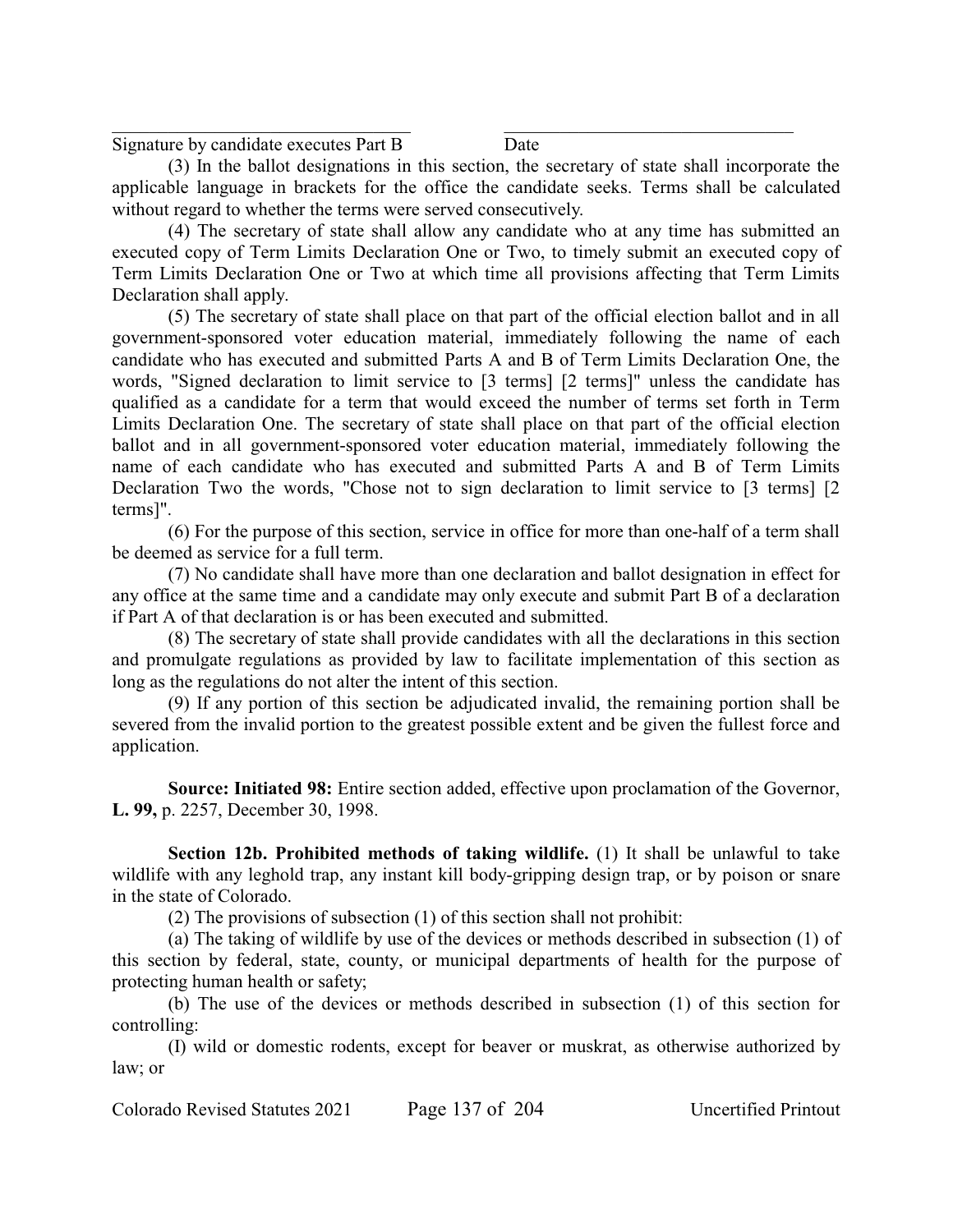(II) wild or domestic birds as otherwise authorized by law;

(c) The use of non-lethal snares, traps specifically designed not to kill, or nets to take wildlife for scientific research projects, for falconry, for relocation, or for medical treatment pursuant to regulations established by the Colorado wildlife commission; or

(d) The use of traps, poisons or nets by the Colorado division of wildlife to take or manage fish or other non-mammalian aquatic wildlife.

(3) Notwithstanding the provisions of this section 12, the owner or lessee of private property primarily used for commercial livestock or crop production, or the employees of such owner or lessee, shall not be prohibited from using the devices or methods described in subsection (1) of this section on such private property so long as:

(a) such use does not exceed one thirty day period per year; and

(b) the owner or lessee can present on-site evidence to the division of wildlife that ongoing damage to livestock or crops has not been alleviated by the use of non-lethal or lethal control methods which are not prohibited.

(4) The provisions of this section 12 shall not apply to the taking of wildlife with firearms, fishing equipment, archery equipment, or other implements in hand as authorized by law.

(5) The general assembly shall enact, amend, or repeal such laws as are necessary to implement the provisions of this section 12, including penalty provisions, no later than May 1, 1997.

(6) As used in this section, unless the context otherwise requires:

(a) The term "taking" shall be defined as provided in section 33-1-102 (43), C.R.S., on the date this section is enacted.

(b) The term "wildlife" shall be defined as provided in section 33-1-102 (51), C.R.S., on the date this section is enacted.

**Source: Initiated 96:** Entire section added, effective upon proclamation of the Governor, **L. 97,** p. 2397, January 15, 1997.

**Editor's note:** Although this section was numbered as section 12 as it appeared on the ballot, for ease of location it has been numbered as section 12b.

**Section 14. Medical use of marijuana for persons suffering from debilitating medical conditions.** (1) As used in this section, these terms are defined as follows:

(a) "Debilitating medical condition" means:

(I) Cancer, glaucoma, positive status for human immunodeficiency virus, or acquired immune deficiency syndrome, or treatment for such conditions;

(II) A chronic or debilitating disease or medical condition, or treatment for such conditions, which produces, for a specific patient, one or more of the following, and for which, in the professional opinion of the patient's physician, such condition or conditions reasonably may be alleviated by the medical use of marijuana: cachexia; severe pain; severe nausea; seizures, including those that are characteristic of epilepsy; or persistent muscle spasms, including those that are characteristic of multiple sclerosis; or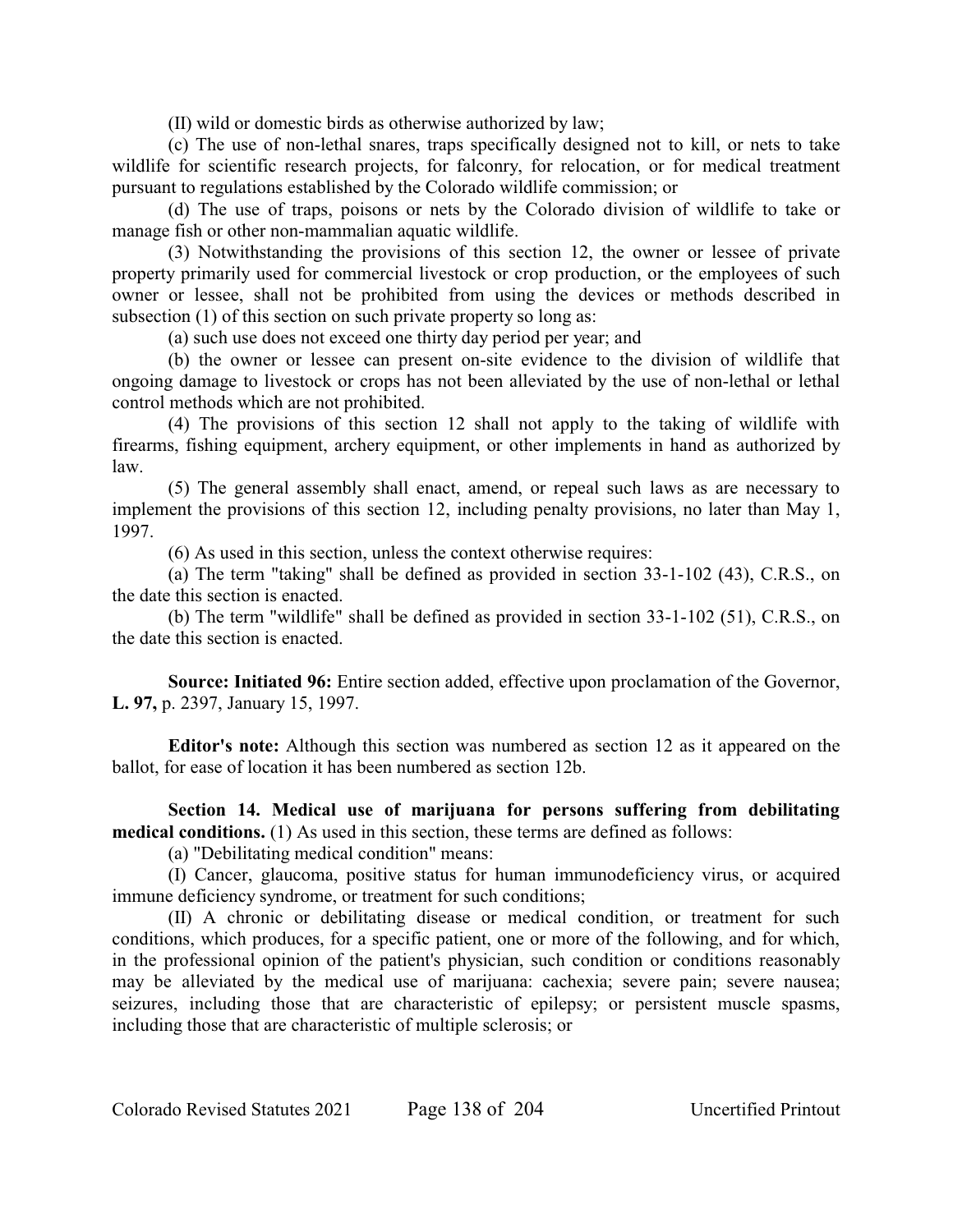(III) Any other medical condition, or treatment for such condition, approved by the state health agency, pursuant to its rule making authority or its approval of any petition submitted by a patient or physician as provided in this section.

(b) "Medical use" means the acquisition, possession, production, use, or transportation of marijuana or paraphernalia related to the administration of such marijuana to address the symptoms or effects of a patient's debilitating medical condition, which may be authorized only after a diagnosis of the patient's debilitating medical condition by a physician or physicians, as provided by this section.

(c) "Parent" means a custodial mother or father of a patient under the age of eighteen years, any person having custody of a patient under the age of eighteen years, or any person serving as a legal guardian for a patient under the age of eighteen years.

(d) "Patient" means a person who has a debilitating medical condition.

(e) "Physician" means a doctor of medicine who maintains, in good standing, a license to practice medicine issued by the state of Colorado.

(f) "Primary care-giver" means a person, other than the patient and the patient's physician, who is eighteen years of age or older and has significant responsibility for managing the well-being of a patient who has a debilitating medical condition.

(g) "Registry identification card" means that document, issued by the state health agency, which identifies a patient authorized to engage in the medical use of marijuana and such patient's primary care-giver, if any has been designated.

(h) "State health agency" means that public health related entity of state government designated by the governor to establish and maintain a confidential registry of patients authorized to engage in the medical use of marijuana and enact rules to administer this program.

(i) "Usable form of marijuana" means the seeds, leaves, buds, and flowers of the plant (genus) cannabis, and any mixture or preparation thereof, which are appropriate for medical use as provided in this section, but excludes the plant's stalks, stems, and roots.

(j) "Written documentation" means a statement signed by a patient's physician or copies of the patient's pertinent medical records.

(2) (a) Except as otherwise provided in subsections (5), (6), and (8) of this section, a patient or primary care-giver charged with a violation of the state's criminal laws related to the patient's medical use of marijuana will be deemed to have established an affirmative defense to such allegation where:

(I) The patient was previously diagnosed by a physician as having a debilitating medical condition;

(II) The patient was advised by his or her physician, in the context of a bona fide physician-patient relationship, that the patient might benefit from the medical use of marijuana in connection with a debilitating medical condition; and

(III) The patient and his or her primary care-giver were collectively in possession of amounts of marijuana only as permitted under this section.

This affirmative defense shall not exclude the assertion of any other defense where a patient or primary care-giver is charged with a violation of state law related to the patient's medical use of marijuana.

(b) Effective June 1, 1999, it shall be an exception from the state's criminal laws for any patient or primary care-giver in lawful possession of a registry identification card to engage or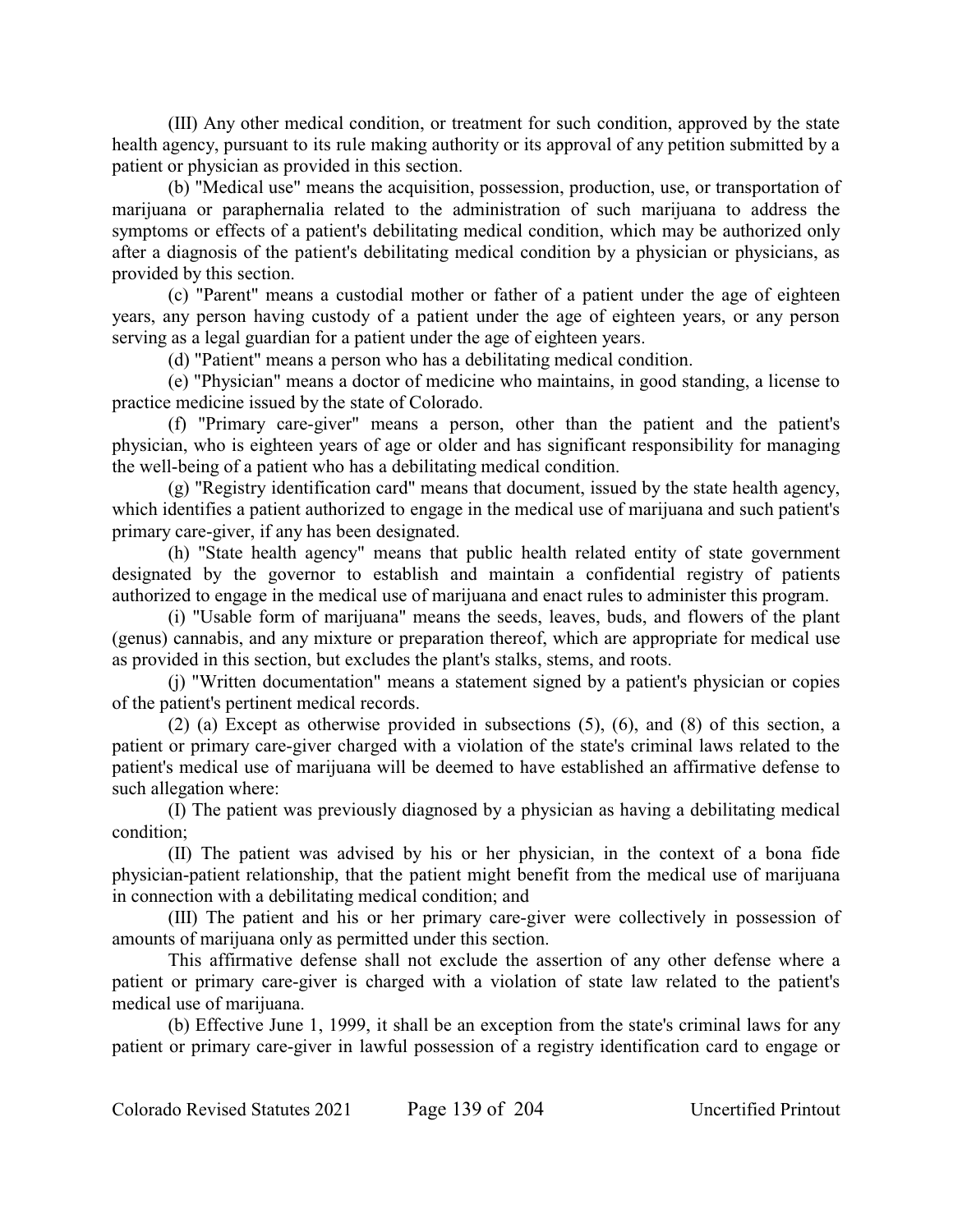assist in the medical use of marijuana, except as otherwise provided in subsections (5) and (8) of this section.

(c) It shall be an exception from the state's criminal laws for any physician to:

(I) Advise a patient whom the physician has diagnosed as having a debilitating medical condition, about the risks and benefits of medical use of marijuana or that he or she might benefit from the medical use of marijuana, provided that such advice is based upon the physician's contemporaneous assessment of the patient's medical history and current medical condition and a bona fide physician-patient relationship; or

(II) Provide a patient with written documentation, based upon the physician's contemporaneous assessment of the patient's medical history and current medical condition and a bona fide physician-patient relationship, stating that the patient has a debilitating medical condition and might benefit from the medical use of marijuana.

No physician shall be denied any rights or privileges for the acts authorized by this subsection.

(d) Notwithstanding the foregoing provisions, no person, including a patient or primary care-giver, shall be entitled to the protection of this section for his or her acquisition, possession, manufacture, production, use, sale, distribution, dispensing, or transportation of marijuana for any use other than medical use.

(e) Any property interest that is possessed, owned, or used in connection with the medical use of marijuana or acts incidental to such use, shall not be harmed, neglected, injured, or destroyed while in the possession of state or local law enforcement officials where such property has been seized in connection with the claimed medical use of marijuana. Any such property interest shall not be forfeited under any provision of state law providing for the forfeiture of property other than as a sentence imposed after conviction of a criminal offense or entry of a plea of guilty to such offense. Marijuana and paraphernalia seized by state or local law enforcement officials from a patient or primary care-giver in connection with the claimed medical use of marijuana shall be returned immediately upon the determination of the district attorney or his or her designee that the patient or primary care-giver is entitled to the protection contained in this section as may be evidenced, for example, by a decision not to prosecute, the dismissal of charges, or acquittal.

(3) The state health agency shall create and maintain a confidential registry of patients who have applied for and are entitled to receive a registry identification card according to the criteria set forth in this subsection, effective June 1, 1999.

(a) No person shall be permitted to gain access to any information about patients in the state health agency's confidential registry, or any information otherwise maintained by the state health agency about physicians and primary care-givers, except for authorized employees of the state health agency in the course of their official duties and authorized employees of state or local law enforcement agencies which have stopped or arrested a person who claims to be engaged in the medical use of marijuana and in possession of a registry identification card or its functional equivalent, pursuant to paragraph (e) of this subsection (3). Authorized employees of state or local law enforcement agencies shall be granted access to the information contained within the state health agency's confidential registry only for the purpose of verifying that an individual who has presented a registry identification card to a state or local law enforcement official is lawfully in possession of such card.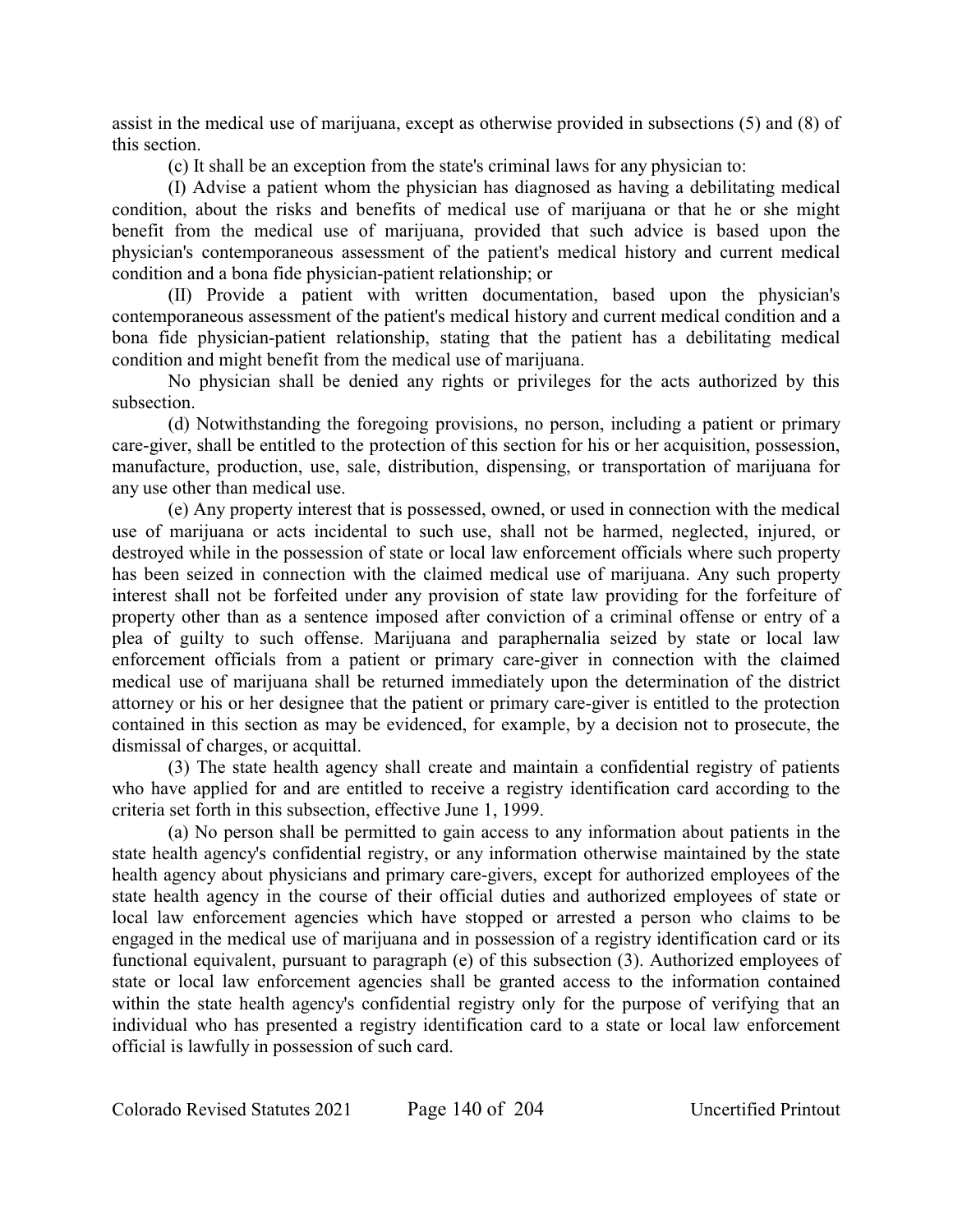(b) In order to be placed on the state's confidential registry for the medical use of marijuana, a patient must reside in Colorado and submit the completed application form adopted by the state health agency, including the following information, to the state health agency:

(I) The original or a copy of written documentation stating that the patient has been diagnosed with a debilitating medical condition and the physician's conclusion that the patient might benefit from the medical use of marijuana;

(II) The name, address, date of birth, and social security number of the patient;

(III) The name, address, and telephone number of the patient's physician; and

(IV) The name and address of the patient's primary care-giver, if one is designated at the time of application.

(c) Within thirty days of receiving the information referred to in subparagraphs (3) (b)(I)- (IV), the state health agency shall verify medical information contained in the patient's written documentation. The agency shall notify the applicant that his or her application for a registry identification card has been denied if the agency's review of such documentation discloses that: the information required pursuant to paragraph (3)(b) of this section has not been provided or has been falsified; the documentation fails to state that the patient has a debilitating medical condition specified in this section or by state health agency rule; or the physician does not have a license to practice medicine issued by the state of Colorado. Otherwise, not more than five days after verifying such information, the state health agency shall issue one serially numbered registry identification card to the patient, stating:

(I) The patient's name, address, date of birth, and social security number;

(II) That the patient's name has been certified to the state health agency as a person who has a debilitating medical condition, whereby the patient may address such condition with the medical use of marijuana;

(III) The date of issuance of the registry identification card and the date of expiration of such card, which shall be one year from the date of issuance; and

(IV) The name and address of the patient's primary care-giver, if any is designated at the time of application.

(d) Except for patients applying pursuant to subsection (6) of this section, where the state health agency, within thirty-five days of receipt of an application, fails to issue a registry identification card or fails to issue verbal or written notice of denial of such application, the patient's application for such card will be deemed to have been approved. Receipt shall be deemed to have occurred upon delivery to the state health agency, or deposit in the United States mails. Notwithstanding the foregoing, no application shall be deemed received prior to June 1, 1999. A patient who is questioned by any state or local law enforcement official about his or her medical use of marijuana shall provide a copy of the application submitted to the state health agency, including the written documentation and proof of the date of mailing or other transmission of the written documentation for delivery to the state health agency, which shall be accorded the same legal effect as a registry identification card, until such time as the patient receives notice that the application has been denied.

(e) A patient whose application has been denied by the state health agency may not reapply during the six months following the date of the denial and may not use an application for a registry identification card as provided in paragraph (3)(d) of this section. The denial of a registry identification card shall be considered a final agency action. Only the patient whose application has been denied shall have standing to contest the agency action.

Colorado Revised Statutes 2021 Page 141 of 204 Uncertified Printout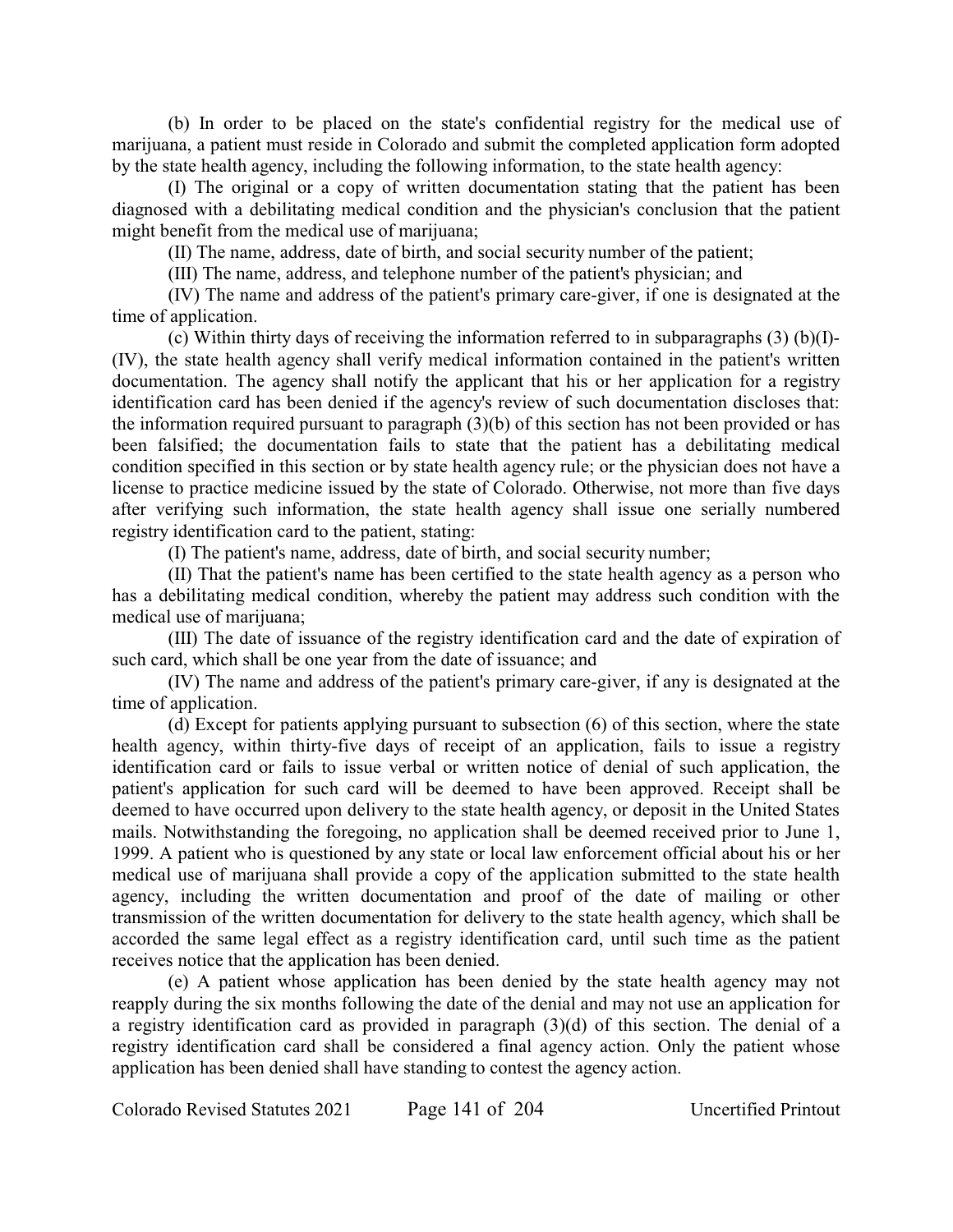(f) When there has been a change in the name, address, physician, or primary care- giver of a patient who has qualified for a registry identification card, that patient must notify the state health agency of any such change within ten days. A patient who has not designated a primary care-giver at the time of application to the state health agency may do so in writing at any time during the effective period of the registry identification card, and the primary care-giver may act in this capacity after such designation. To maintain an effective registry identification card, a patient must annually resubmit, at least thirty days prior to the expiration date stated on the registry identification card, updated written documentation to the state health agency, as well as the name and address of the patient's primary care-giver, if any is designated at such time.

(g) Authorized employees of state or local law enforcement agencies shall immediately notify the state health agency when any person in possession of a registry identification card has been determined by a court of law to have willfully violated the provisions of this section or its implementing legislation, or has pled guilty to such offense.

(h) A patient who no longer has a debilitating medical condition shall return his or her registry identification card to the state health agency within twenty-four hours of receiving such diagnosis by his or her physician.

(i) The state health agency may determine and levy reasonable fees to pay for any direct or indirect administrative costs associated with its role in this program.

(4) (a) A patient may engage in the medical use of marijuana, with no more marijuana than is medically necessary to address a debilitating medical condition. A patient's medical use of marijuana, within the following limits, is lawful:

(I) No more than two ounces of a usable form of marijuana; and

(II) No more than six marijuana plants, with three or fewer being mature, flowering plants that are producing a usable form of marijuana.

(b) For quantities of marijuana in excess of these amounts, a patient or his or her primary care-giver may raise as an affirmative defense to charges of violation of state law that such greater amounts were medically necessary to address the patient's debilitating medical condition.

(5) (a) No patient shall:

(I) Engage in the medical use of marijuana in a way that endangers the health or wellbeing of any person; or

(II) Engage in the medical use of marijuana in plain view of, or in a place open to, the general public.

(b) In addition to any other penalties provided by law, the state health agency shall revoke for a period of one year the registry identification card of any patient found to have willfully violated the provisions of this section or the implementing legislation adopted by the general assembly.

(6) Notwithstanding paragraphs (2)(a) and (3)(d) of this section, no patient under eighteen years of age shall engage in the medical use of marijuana unless:

(a) Two physicians have diagnosed the patient as having a debilitating medical condition;

(b) One of the physicians referred to in paragraph (6)(a) has explained the possible risks and benefits of medical use of marijuana to the patient and each of the patient's parents residing in Colorado;

(c) The physicians referred to in paragraph (6)(b) has provided the patient with the written documentation, specified in subparagraph  $(3)(b)(I)$ ;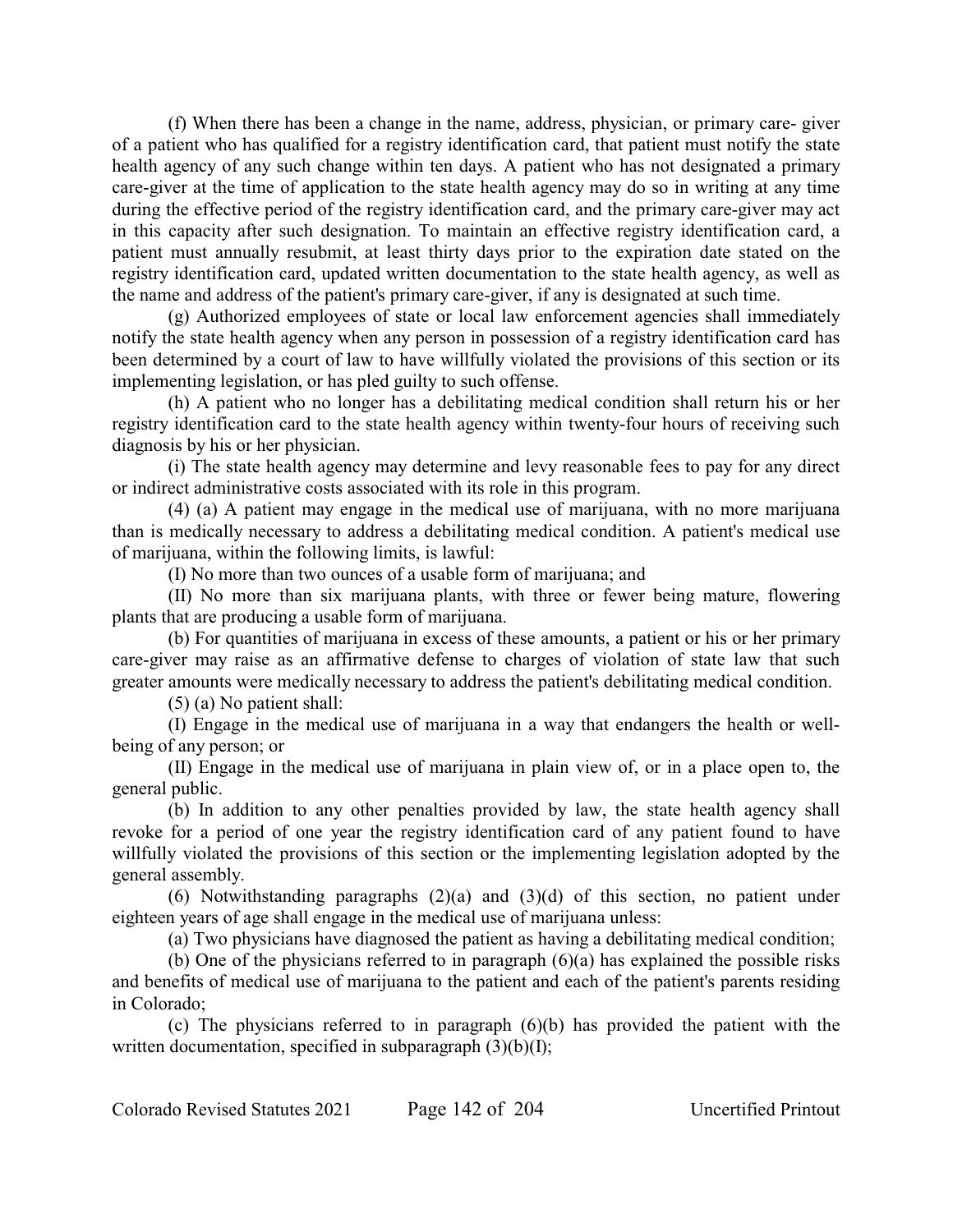(d) Each of the patient's parents residing in Colorado consent in writing to the state health agency to permit the patient to engage in the medical use of marijuana;

(e) A parent residing in Colorado consents in writing to serve as a patient's primary caregiver;

(f) A parent serving as a primary care-giver completes and submits an application for a registry identification card as provided in subparagraph (3)(b) of this section and the written consents referred to in paragraph  $(6)(d)$  to the state health agency;

(g) The state health agency approves the patient's application and transmits the patient's registry identification card to the parent designated as a primary care-giver;

(h) The patient and primary care-giver collectively possess amounts of marijuana no greater than those specified in subparagraph  $(4)(a)(I)$  and  $(II)$ ; and

(i) The primary care-giver controls the acquisition of such marijuana and the dosage and frequency of its use by the patient.

(7) Not later than March 1, 1999, the governor shall designate, by executive order, the state health agency as defined in paragraph  $(1)(g)$  of this section.

(8) Not later than April 30, 1999, the General Assembly shall define such terms and enact such legislation as may be necessary for implementation of this section, as well as determine and enact criminal penalties for:

(a) Fraudulent representation of a medical condition by a patient to a physician, state health agency, or state or local law enforcement official for the purpose of falsely obtaining a registry identification card or avoiding arrest and prosecution;

(b) Fraudulent use or theft of any person's registry identification card to acquire, possess, produce, use, sell, distribute, or transport marijuana, including but not limited to cards that are required to be returned where patients are no longer diagnosed as having a debilitating medical condition;

(c) Fraudulent production or counterfeiting of, or tampering with, one or more registry identification cards; or

(d) Breach of confidentiality of information provided to or by the state health agency.

(9) Not later than June 1, 1999, the state health agency shall develop and make available to residents of Colorado an application form for persons seeking to be listed on the confidential registry of patients. By such date, the state health agency shall also enact rules of administration, including but not limited to rules governing the establishment and confidentiality of the registry, the verification of medical information, the issuance and form of registry identification cards, communications with law enforcement officials about registry identification cards that have been suspended where a patient is no longer diagnosed as having a debilitating medical condition, and the manner in which the agency may consider adding debilitating medical conditions to the list provided in this section. Beginning June 1, 1999, the state health agency shall accept physician or patient initiated petitions to add debilitating medical conditions to the list provided in this section and, after such hearing as the state health agency deems appropriate, shall approve or deny such petitions within one hundred eighty days of submission. The decision to approve or deny a petition shall be considered a final agency action.

(10) (a) No governmental, private, or any other health insurance provider shall be required to be liable for any claim for reimbursement for the medical use of marijuana.

(b) Nothing in this section shall require any employer to accommodate the medical use of marijuana in any work place.

Colorado Revised Statutes 2021 Page 143 of 204 Uncertified Printout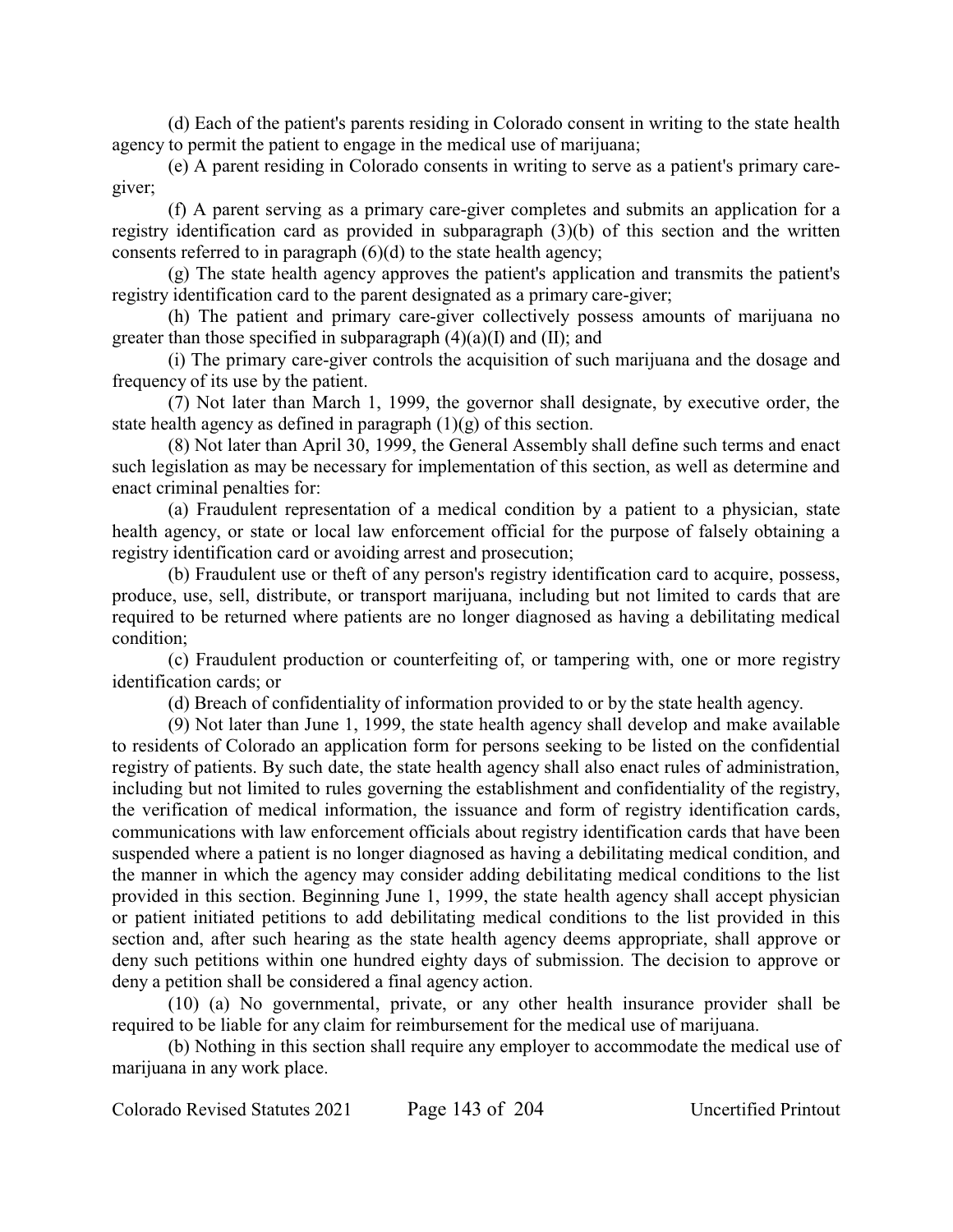(11) Unless otherwise provided by this section, all provisions of this section shall become effective upon official declaration of the vote hereon by proclamation of the governor, pursuant to article V, section (1)(4), and shall apply to acts or offenses committed on or after that date.

**Source: Initiated 2000:** Entire section added, effective upon proclamation of the Governor, **L. 2001,** p. 2379, December 28, 2000.

**Editor's note:** (1) This section was added by an initiated measure and numbered as section 14 as it appeared on the ballot, which leaves a gap between sections 12b and 14.

(2) In subsection (7), the reference cited to state health agency as defined in paragraph  $(1)(g)$  of this section should read  $(1)(h)$  of this section.

(3) In People v. Crouse, 2017 CO 5, 388 P.3d 39, the Colorado Supreme Court concluded that subsection (2)(e) of this section requires a law enforcement officer to distribute marijuana in violation of the federal Controlled Substances Act (CSA), 21 U.S.C. § 801 et seq. Requiring a law enforcement officer to violate federal law creates a positive conflict between state law and federal law, thus subsection (2)(e) is preempted and void.

**Section 15. State minimum wage rate.** Effective January 1, 2017, Colorado's minimum wage is increased to \$9.30 per hour and is increased annually by \$0.90 each January 1 until it reaches \$12 per hour effective January 2020, and thereafter is adjusted annually for cost of living increases, as measured by the Consumer Price Index used for Colorado. This minimum wage shall be paid to employees who receive the state or federal minimum wage. No more than \$3.02 per hour in tip income may be used to offset the minimum wage of employees who regularly receive tips.

**Source: Initiated 2006:** Entire section added, effective upon proclamation of the Governor, **L. 2007,** p. 2961, December 31, 2006. **Initiated 2016:** Entire section amended, Amendment 70, effective upon proclamation of the Governor, L. 2017, p. 2799, December 16, 2016.

# **Section 16. Personal use and regulation of marijuana.**

#### **(1) Purpose and findings.**

(a) In the interest of the efficient use of law enforcement resources, enhancing revenue for public purposes, and individual freedom, the people of the state of Colorado find and declare that the use of marijuana should be legal for persons twenty-one years of age or older and taxed in a manner similar to alcohol.

(b) In the interest of the health and public safety of our citizenry, the people of the state of Colorado further find and declare that marijuana should be regulated in a manner similar to alcohol so that:

(I) Individuals will have to show proof of age before purchasing marijuana;

(II) Selling, distributing, or transferring marijuana to minors and other individuals under the age of twenty-one shall remain illegal;

(III) Driving under the influence of marijuana shall remain illegal;

(IV) Legitimate, taxpaying business people, and not criminal actors, will conduct sales of marijuana; and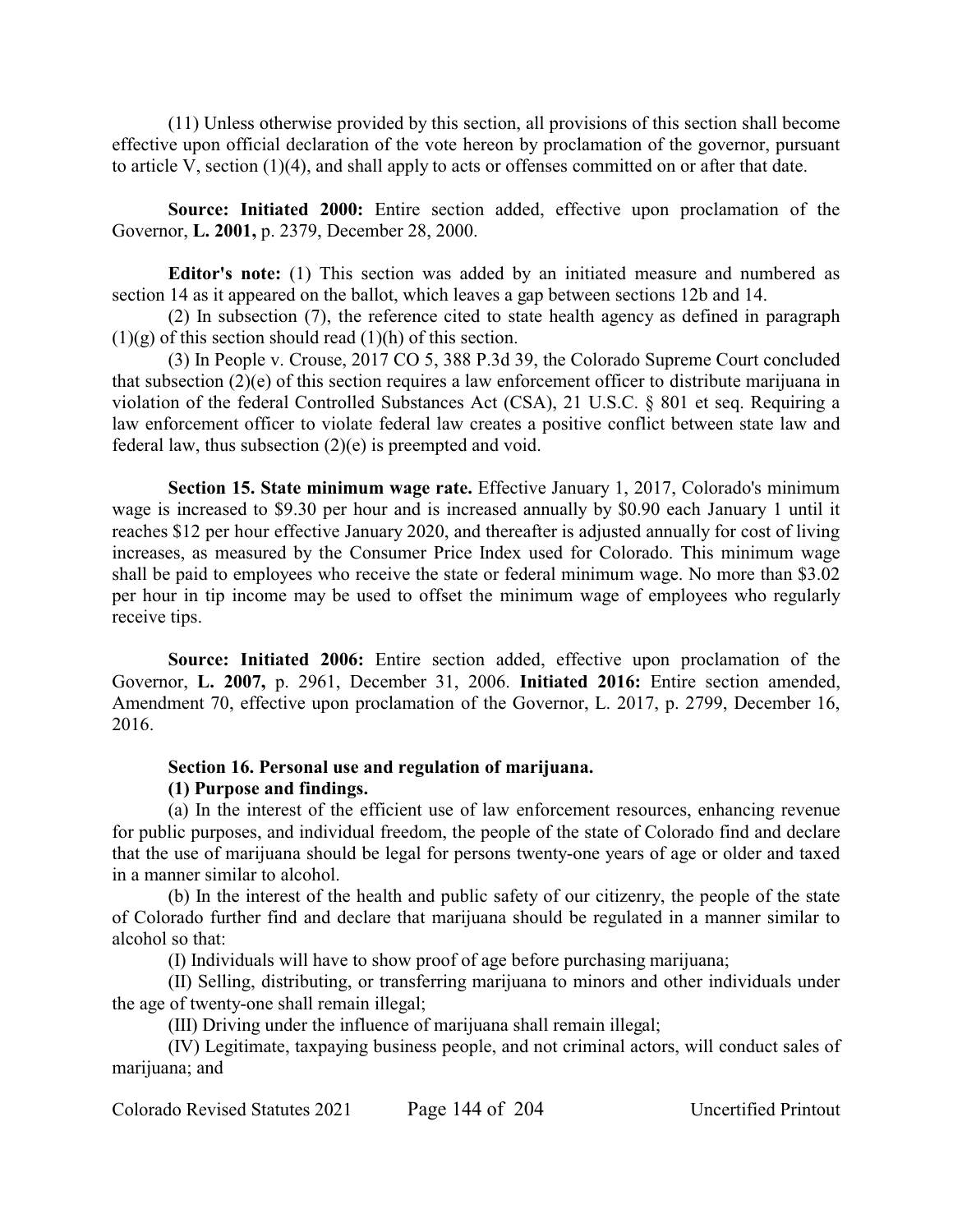(V) Marijuana sold in this state will be labeled and subject to additional regulations to ensure that consumers are informed and protected.

(c) In the interest of enacting rational policies for the treatment of all variations of the cannabis plant, the people of Colorado further find and declare that industrial hemp should be regulated separately from strains of cannabis with higher delta-9 tetrahydrocannabinol (THC) concentrations.

(d) The people of the state of Colorado further find and declare that it is necessary to ensure consistency and fairness in the application of this section throughout the state and that, therefore, the matters addressed by this section are, except as specified herein, matters of statewide concern.

**(2) Definitions.** As used in this section, unless the context otherwise requires,

(a) "Colorado Medical Marijuana Code" means article 43.3 of title 12, Colorado Revised Statutes.

(b) "Consumer" means a person twenty-one years of age or older who purchases marijuana or marijuana products for personal use by persons twenty-one years of age or older, but not for resale to others.

(c) "Department" means the department of revenue or its successor agency.

(d) "Industrial hemp" has the same meaning as it is defined in federal law or as the term is defined in Colorado statute.

(e) "Locality" means a county, municipality, or city and county.

(f) "Marijuana" or "marihuana" means all parts of the plant of the genus cannabis whether growing or not, the seeds thereof, the resin extracted from any part of the plant, and every compound, manufacture, salt, derivative, mixture, or preparation of the plant, its seeds, or its resin, including marihuana concentrate. "Marijuana" or "marihuana" does not include industrial hemp, nor does it include fiber produced from the stalks, oil, or cake made from the seeds of the plant, sterilized seed of the plant which is incapable of germination, or the weight of any other ingredient combined with marijuana to prepare topical or oral administrations, food, drink, or other product.

(g) "Marijuana accessories" means any equipment, products, or materials of any kind which are used, intended for use, or designed for use in planting, propagating, cultivating, growing, harvesting, composting, manufacturing, compounding, converting, producing, processing, preparing, testing, analyzing, packaging, repackaging, storing, vaporizing, or containing marijuana, or for ingesting, inhaling, or otherwise introducing marijuana into the human body.

(h) "Marijuana cultivation facility" means an entity licensed to cultivate, prepare, and package marijuana and sell marijuana to retail marijuana stores, to marijuana product manufacturing facilities, and to other marijuana cultivation facilities, but not to consumers.

(i) "Marijuana establishment" means a marijuana cultivation facility, a marijuana testing facility, a marijuana product manufacturing facility, or a retail marijuana store.

(j) "Marijuana product manufacturing facility" means an entity licensed to purchase marijuana; manufacture, prepare, and package marijuana products; and sell marijuana and marijuana products to other marijuana product manufacturing facilities and to retail marijuana stores, but not to consumers.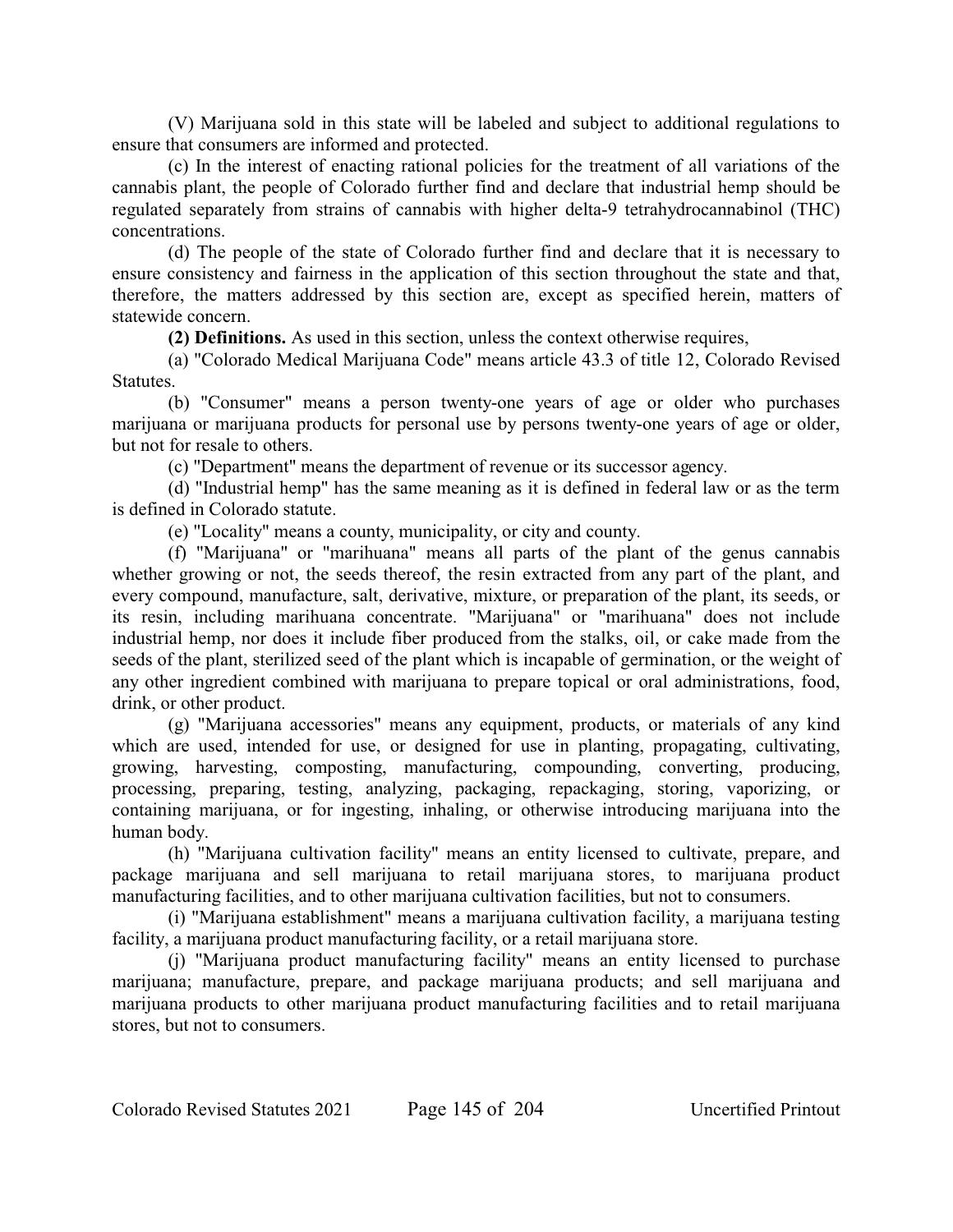(k) "Marijuana products" means concentrated marijuana products and marijuana products that are comprised of marijuana and other ingredients and are intended for use or consumption, such as, but not limited to, edible products, ointments, and tinctures.

(l) "Marijuana testing facility" means an entity licensed to analyze and certify the safety and potency of marijuana.

(m) "Medical marijuana center" means an entity licensed by a state agency to sell marijuana and marijuana products pursuant to section 14 of this article and the Colorado Medical Marijuana Code.

(n) "Retail marijuana store" means an entity licensed to purchase marijuana from marijuana cultivation facilities and marijuana and marijuana products from marijuana product manufacturing facilities and to sell marijuana and marijuana products to consumers.

(o) "Unreasonably impracticable" means that the measures necessary to comply with the regulations require such a high investment of risk, money, time, or any other resource or asset that the operation of a marijuana establishment is not worthy of being carried out in practice by a reasonably prudent businessperson.

**(3) Personal use of marijuana.** Notwithstanding any other provision of law, the following acts are not unlawful and shall not be an offense under Colorado law or the law of any locality within Colorado or be a basis for seizure or forfeiture of assets under Colorado law for persons twenty-one years of age or older:

(a) Possessing, using, displaying, purchasing, or transporting marijuana accessories or one ounce or less of marijuana.

(b) Possessing, growing, processing, or transporting no more than six marijuana plants, with three or fewer being mature, flowering plants, and possession of the marijuana produced by the plants on the premises where the plants were grown, provided that the growing takes place in an enclosed, locked space, is not conducted openly or publicly, and is not made available for sale.

(c) Transfer of one ounce or less of marijuana without remuneration to a person who is twenty-one years of age or older.

(d) Consumption of marijuana, provided that nothing in this section shall permit consumption that is conducted openly and publicly or in a manner that endangers others.

(e) Assisting another person who is twenty-one years of age or older in any of the acts described in paragraphs (a) through (d) of this subsection.

**(4) Lawful operation of marijuana-related facilities.** Notwithstanding any other provision of law, the following acts are not unlawful and shall not be an offense under Colorado law or be a basis for seizure or forfeiture of assets under Colorado law for persons twenty-one years of age or older:

(a) Manufacture, possession, or purchase of marijuana accessories or the sale of marijuana accessories to a person who is twenty-one years of age or older.

(b) Possessing, displaying, or transporting marijuana or marijuana products; purchase of marijuana from a marijuana cultivation facility; purchase of marijuana or marijuana products from a marijuana product manufacturing facility; or sale of marijuana or marijuana products to consumers, if the person conducting the activities described in this paragraph has obtained a current, valid license to operate a retail marijuana store or is acting in his or her capacity as an owner, employee or agent of a licensed retail marijuana store.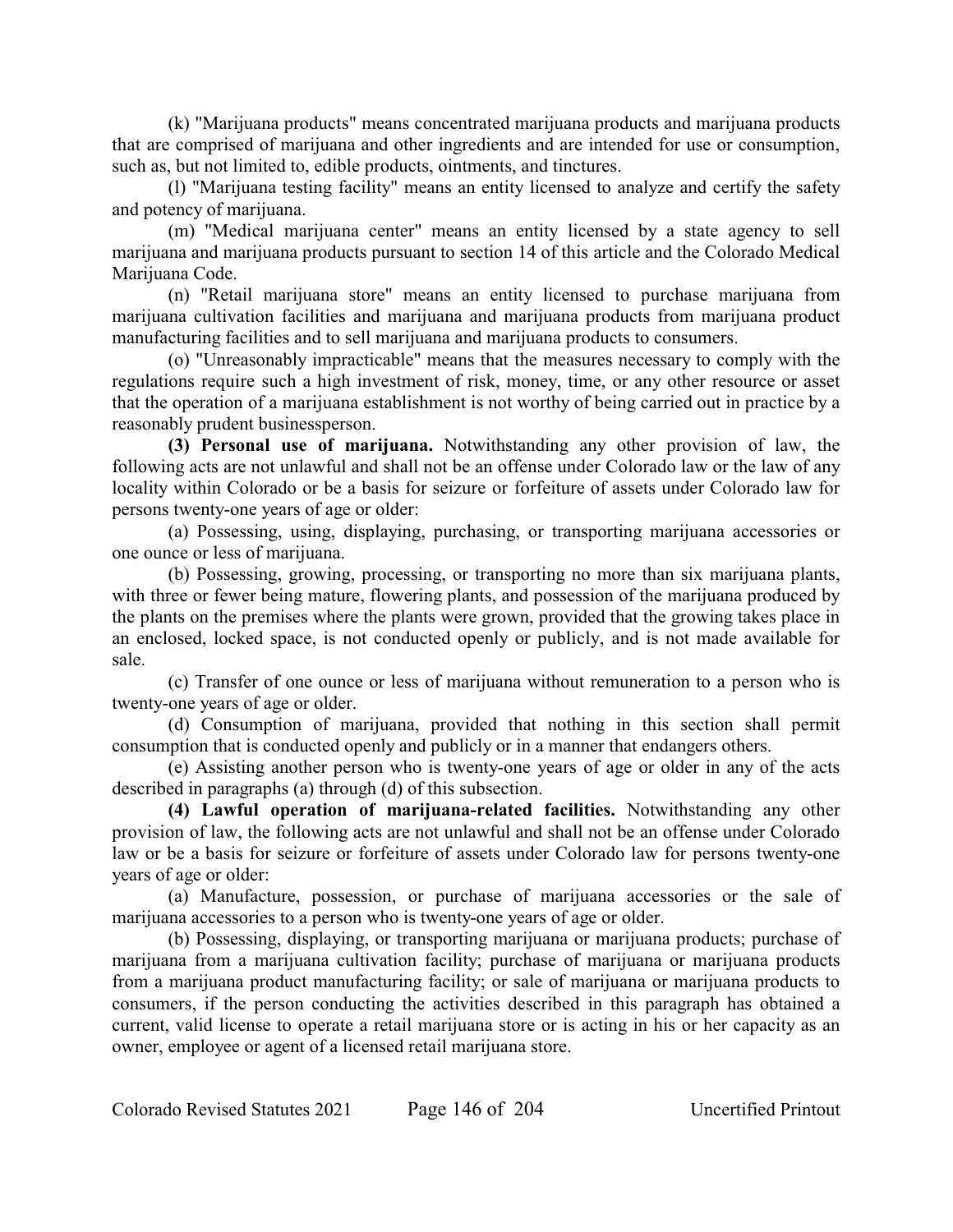(c) Cultivating, harvesting, processing, packaging, transporting, displaying, or possessing marijuana; delivery or transfer of marijuana to a marijuana testing facility; selling marijuana to a marijuana cultivation facility, a marijuana product manufacturing facility, or a retail marijuana store; or the purchase of marijuana from a marijuana cultivation facility, if the person conducting the activities described in this paragraph has obtained a current, valid license to operate a marijuana cultivation facility or is acting in his or her capacity as an owner, employee, or agent of a licensed marijuana cultivation facility.

(d) Packaging, processing, transporting, manufacturing, displaying, or possessing marijuana or marijuana products; delivery or transfer of marijuana or marijuana products to a marijuana testing facility; selling marijuana or marijuana products to a retail marijuana store or a marijuana product manufacturing facility; the purchase of marijuana from a marijuana cultivation facility; or the purchase of marijuana or marijuana products from a marijuana product manufacturing facility, if the person conducting the activities described in this paragraph has obtained a current, valid license to operate a marijuana product manufacturing facility or is acting in his or her capacity as an owner, employee, or agent of a licensed marijuana product manufacturing facility.

(e) Possessing, cultivating, processing, repackaging, storing, transporting, displaying, transferring or delivering marijuana or marijuana products if the person has obtained a current, valid license to operate a marijuana testing facility or is acting in his or her capacity as an owner, employee, or agent of a licensed marijuana testing facility.

(f) Leasing or otherwise allowing the use of property owned, occupied or controlled by any person, corporation or other entity for any of the activities conducted lawfully in accordance with paragraphs (a) through (e) of this subsection.

## **(5) Regulation of marijuana.**

(a) Not later than July 1, 2013, the department shall adopt regulations necessary for implementation of this section. Such regulations shall not prohibit the operation of marijuana establishments, either expressly or through regulations that make their operation unreasonably impracticable. Such regulations shall include:

(I) Procedures for the issuance, renewal, suspension, and revocation of a license to operate a marijuana establishment, with such procedures subject to all requirements of article 4 of title 24 of the Colorado Administrative Procedure Act or any successor provision;

(II) A schedule of application, licensing and renewal fees, provided, application fees shall not exceed five thousand dollars, with this upper limit adjusted annually for inflation, unless the department determines a greater fee is necessary to carry out its responsibilities under this section, and provided further, an entity that is licensed under the Colorado Medical Marijuana Code to cultivate or sell marijuana or to manufacture marijuana products at the time this section takes effect and that chooses to apply for a separate marijuana establishment license shall not be required to pay an application fee greater than five hundred dollars to apply for a license to operate a marijuana establishment in accordance with the provisions of this section;

(III) Qualifications for licensure that are directly and demonstrably related to the operation of a marijuana establishment;

(IV) Security requirements for marijuana establishments;

(V) Requirements to prevent the sale or diversion of marijuana and marijuana products to persons under the age of twenty-one;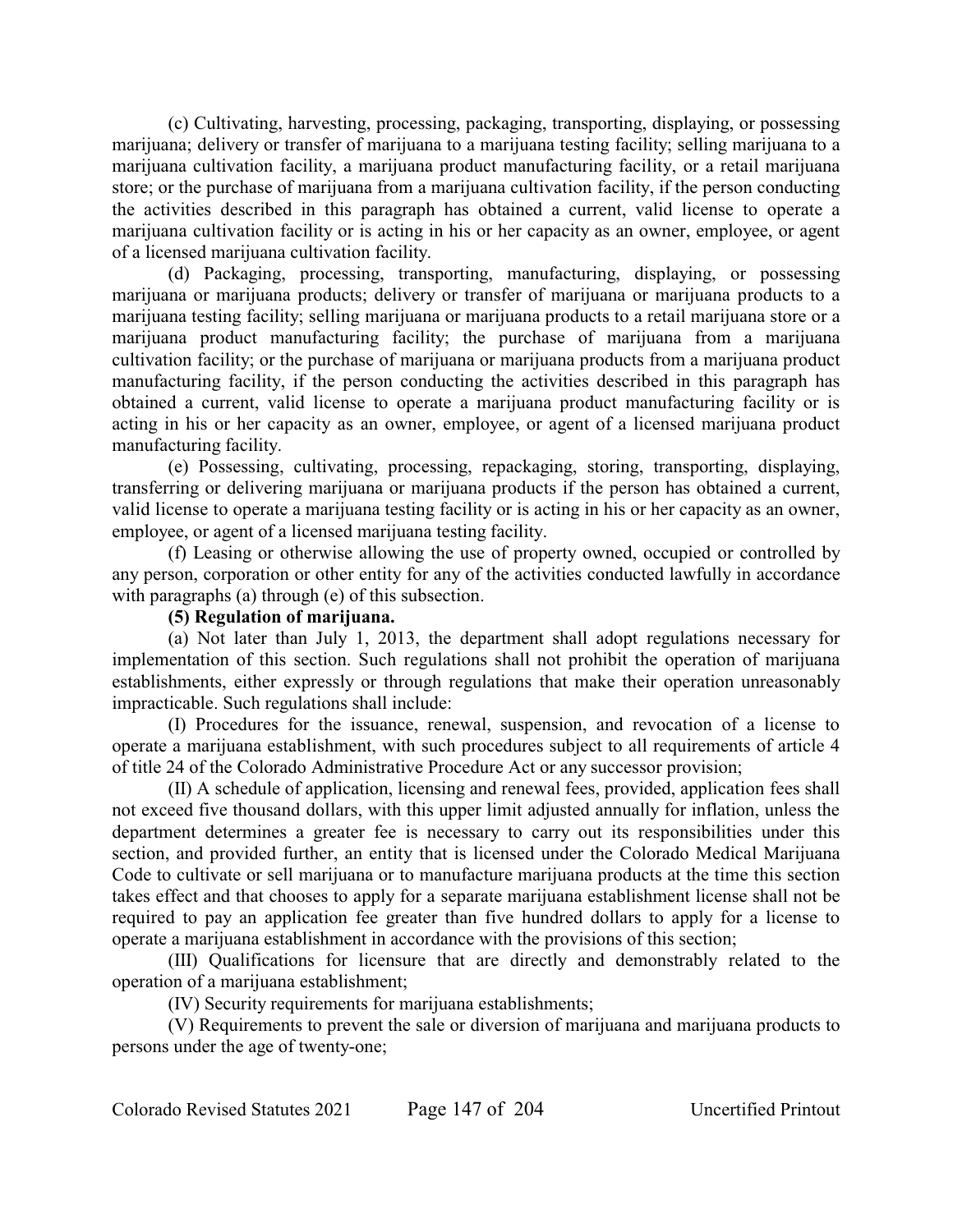(VI) Labeling requirements for marijuana and marijuana products sold or distributed by a marijuana establishment;

(VII) Health and safety regulations and standards for the manufacture of marijuana products and the cultivation of marijuana;

(VIII) Restrictions on the advertising and display of marijuana and marijuana products; and

(IX) Civil penalties for the failure to comply with regulations made pursuant to this section.

(b) In order to ensure the most secure, reliable, and accountable system for the production and distribution of marijuana and marijuana products in accordance with this subsection, in any competitive application process the department shall have as a primary consideration whether an applicant:

(I) Has prior experience producing or distributing marijuana or marijuana products pursuant to section 14 of this article and the Colorado Medical Marijuana Code in the locality in which the applicant seeks to operate a marijuana establishment; and

(II) Has, during the experience described in subparagraph (I), complied consistently with section 14 of this article, the provisions of the Colorado Medical Marijuana Code and conforming regulations.

(c) In order to ensure that individual privacy is protected, notwithstanding paragraph (a), the department shall not require a consumer to provide a retail marijuana store with personal information other than government-issued identification to determine the consumer's age, and a retail marijuana store shall not be required to acquire and record personal information about consumers other than information typically acquired in a financial transaction conducted at a retail liquor store.

(d) The general assembly shall enact an excise tax to be levied upon marijuana sold or otherwise transferred by a marijuana cultivation facility to a marijuana product manufacturing facility or to a retail marijuana store at a rate not to exceed fifteen percent prior to January 1, 2017 and at a rate to be determined by the general assembly thereafter, and shall direct the department to establish procedures for the collection of all taxes levied. Provided, the first forty million dollars in revenue raised annually from any such excise tax shall be credited to the Public School Capital Construction Assistance Fund created by article 43.7 of title 22, C.R.S., or any successor fund dedicated to a similar purpose. Provided further, no such excise tax shall be levied upon marijuana intended for sale at medical marijuana centers pursuant to section 14 of this article and the Colorado Medical Marijuana Code.

(e) Not later than October 1, 2013, each locality shall enact an ordinance or regulation specifying the entity within the locality that is responsible for processing applications submitted for a license to operate a marijuana establishment within the boundaries of the locality and for the issuance of such licenses should the issuance by the locality become necessary because of a failure by the department to adopt regulations pursuant to paragraph (a) or because of a failure by the department to process and issue licenses as required by paragraph (g).

(f) A locality may enact ordinances or regulations, not in conflict with this section or with regulations or legislation enacted pursuant to this section, governing the time, place, manner and number of marijuana establishment operations; establishing procedures for the issuance, suspension, and revocation of a license issued by the locality in accordance with paragraph (h) or (i), such procedures to be subject to all requirements of article 4 of title 24 of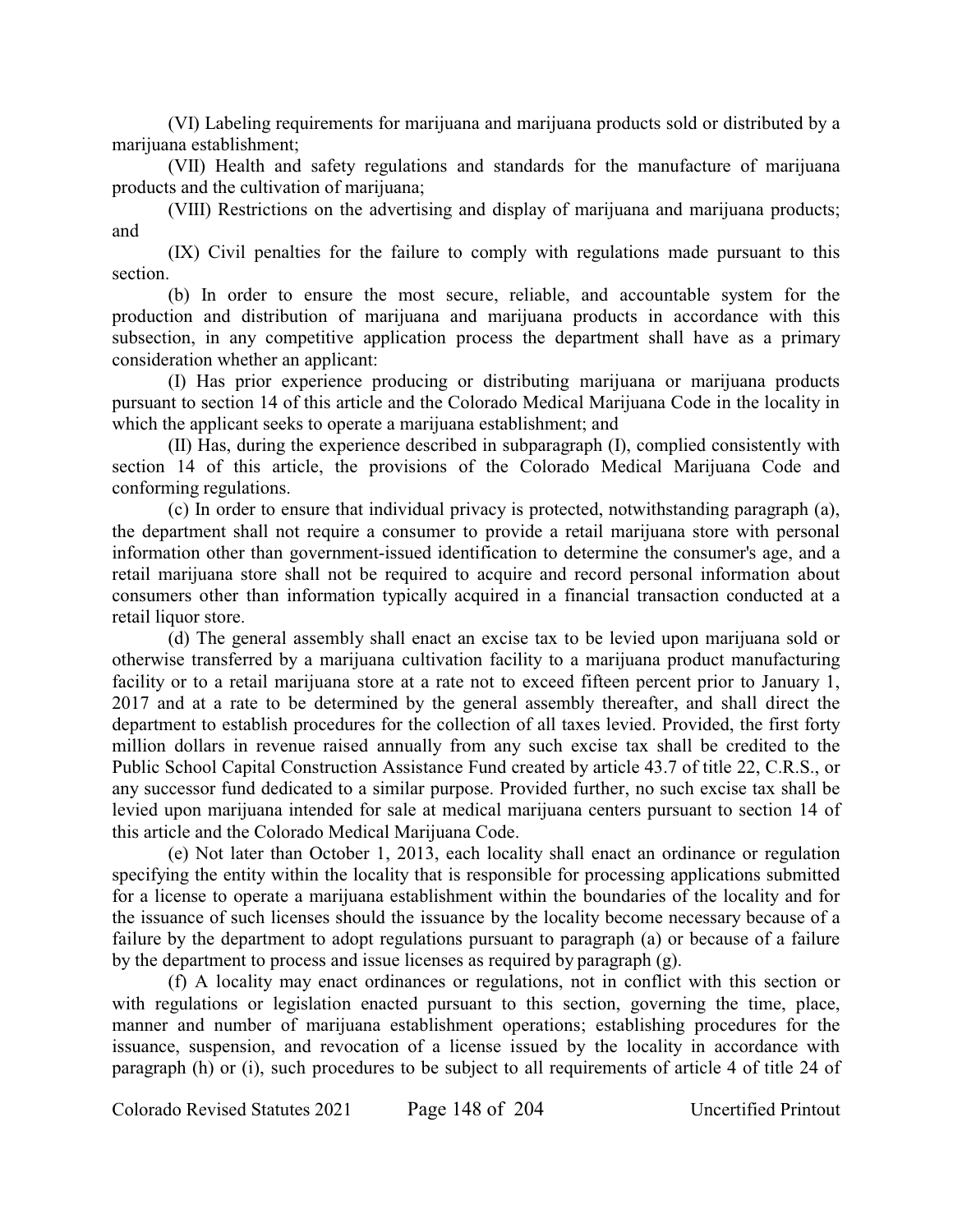the Colorado Administrative Procedure Act or any successor provision; establishing a schedule of annual operating, licensing, and application fees for marijuana establishments, provided, the application fee shall only be due if an application is submitted to a locality in accordance with paragraph (i) and a licensing fee shall only be due if a license is issued by a locality in accordance with paragraph (h) or (i); and establishing civil penalties for violation of an ordinance or regulation governing the time, place, and manner of a marijuana establishment that may operate in such locality. A locality may prohibit the operation of marijuana cultivation facilities, marijuana product manufacturing facilities, marijuana testing facilities, or retail marijuana stores through the enactment of an ordinance or through an initiated or referred measure; provided, any initiated or referred measure to prohibit the operation of marijuana cultivation facilities, marijuana product manufacturing facilities, marijuana testing facilities, or retail marijuana stores must appear on a general election ballot during an even numbered year.

(g) Each application for an annual license to operate a marijuana establishment shall be submitted to the department. The department shall:

(I) Begin accepting and processing applications on October 1, 2013;

(II) Immediately forward a copy of each application and half of the license application fee to the locality in which the applicant desires to operate the marijuana establishment;

(III) Issue an annual license to the applicant between forty-five and ninety days after receipt of an application unless the department finds the applicant is not in compliance with regulations enacted pursuant to paragraph (a) or the department is notified by the relevant locality that the applicant is not in compliance with ordinances and regulations made pursuant to paragraph (f) and in effect at the time of application, provided, where a locality has enacted a numerical limit on the number of marijuana establishments and a greater number of applicants seek licenses, the department shall solicit and consider input from the locality as to the locality's preference or preferences for licensure; and

(IV) Upon denial of an application, notify the applicant in writing of the specific reason for its denial.

(h) If the department does not issue a license to an applicant within ninety days of receipt of the application filed in accordance with paragraph (g) and does not notify the applicant of the specific reason for its denial, in writing and within such time period, or if the department has adopted regulations pursuant to paragraph (a) and has accepted applications pursuant to paragraph (g) but has not issued any licenses by January 1, 2014, the applicant may resubmit its application directly to the locality, pursuant to paragraph (e), and the locality may issue an annual license to the applicant. A locality issuing a license to an applicant shall do so within ninety days of receipt of the resubmitted application unless the locality finds and notifies the applicant that the applicant is not in compliance with ordinances and regulations made pursuant to paragraph (f) in effect at the time the application is resubmitted and the locality shall notify the department if an annual license has been issued to the applicant. If an application is submitted to a locality under this paragraph, the department shall forward to the locality the application fee paid by the applicant to the department upon request by the locality. A license issued by a locality in accordance with this paragraph shall have the same force and effect as a license issued by the department in accordance with paragraph (g) and the holder of such license shall not be subject to regulation or enforcement by the department during the term of that license. A subsequent or renewed license may be issued under this paragraph on an annual basis only upon resubmission to the locality of a new application submitted to the department pursuant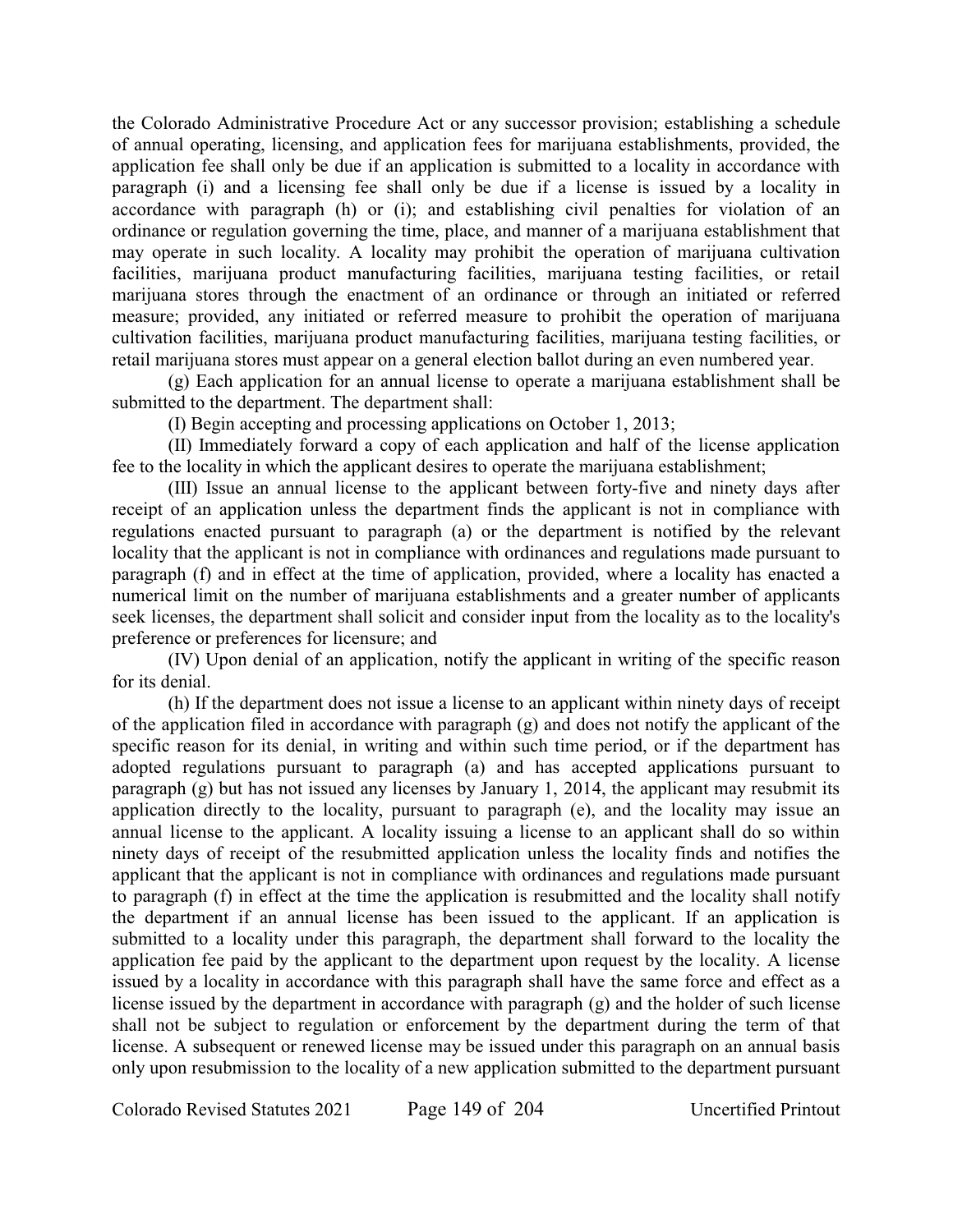to paragraph (g). Nothing in this paragraph shall limit such relief as may be available to an aggrieved party under section 24-4-104, C.R.S., of the Colorado Administrative Procedure Act or any successor provision.

(i) If the department does not adopt regulations required by paragraph (a), an applicant may submit an application directly to a locality after October 1, 2013 and the locality may issue an annual license to the applicant. A locality issuing a license to an applicant shall do so within ninety days of receipt of the application unless it finds and notifies the applicant that the applicant is not in compliance with ordinances and regulations made pursuant to paragraph (f) in effect at the time of application and shall notify the department if an annual license has been issued to the applicant. A license issued by a locality in accordance with this paragraph shall have the same force and effect as a license issued by the department in accordance with paragraph (g) and the holder of such license shall not be subject to regulation or enforcement by the department during the term of that license. A subsequent or renewed license may be issued under this paragraph on an annual basis if the department has not adopted regulations required by paragraph (a) at least ninety days prior to the date upon which such subsequent or renewed license would be effective or if the department has adopted regulations pursuant to paragraph (a) but has not, at least ninety days after the adoption of such regulations, issued licenses pursuant to paragraph (g).

(j) Not later than July 1, 2014, the general assembly shall enact legislation governing the cultivation, processing and sale of industrial hemp.

# **(6) Employers, driving, minors and control of property.**

(a) Nothing in this section is intended to require an employer to permit or accommodate the use, consumption, possession, transfer, display, transportation, sale or growing of marijuana in the workplace or to affect the ability of employers to have policies restricting the use of marijuana by employees.

(b) Nothing in this section is intended to allow driving under the influence of marijuana or driving while impaired by marijuana or to supersede statutory laws related to driving under the influence of marijuana or driving while impaired by marijuana, nor shall this section prevent the state from enacting and imposing penalties for driving under the influence of or while impaired by marijuana.

(c) Nothing in this section is intended to permit the transfer of marijuana, with or without remuneration, to a person under the age of twenty-one or to allow a person under the age of twenty-one to purchase, possess, use, transport, grow, or consume marijuana.

(d) Nothing in this section shall prohibit a person, employer, school, hospital, detention facility, corporation or any other entity who occupies, owns or controls a property from prohibiting or otherwise regulating the possession, consumption, use, display, transfer, distribution, sale, transportation, or growing of marijuana on or in that property.

**(7) Medical marijuana provisions unaffected.** Nothing in this section shall be construed:

(a) To limit any privileges or rights of a medical marijuana patient, primary caregiver, or licensed entity as provided in section 14 of this article and the Colorado Medical Marijuana Code;

(b) To permit a medical marijuana center to distribute marijuana to a person who is not a medical marijuana patient;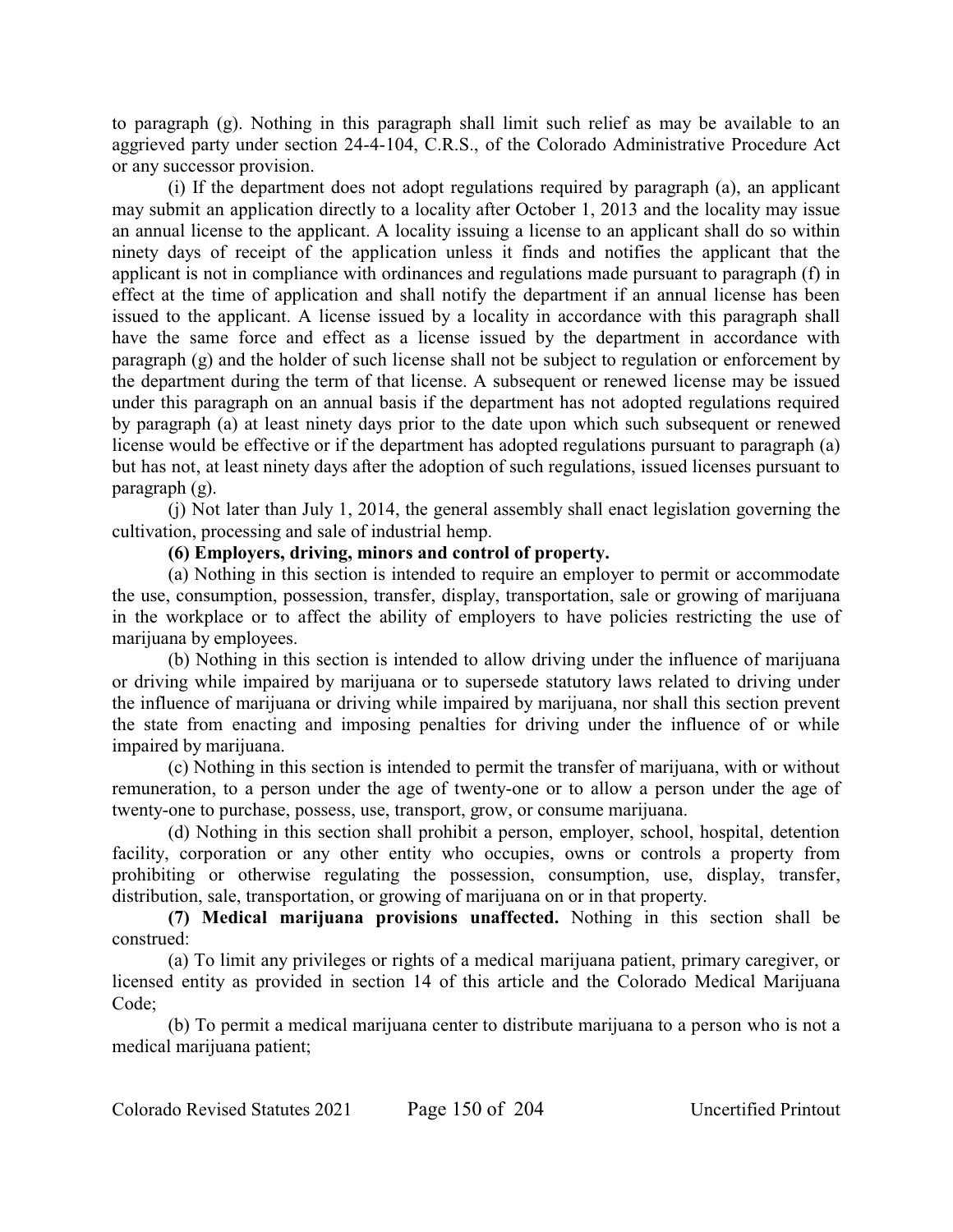(c) To permit a medical marijuana center to purchase marijuana or marijuana products in a manner or from a source not authorized under the Colorado Medical Marijuana Code;

(d) To permit any medical marijuana center licensed pursuant to section 14 of this article and the Colorado Medical Marijuana Code to operate on the same premises as a retail marijuana store; or

(e) To discharge the department, the Colorado Board of Health, or the Colorado Department of Public Health and Environment from their statutory and constitutional duties to regulate medical marijuana pursuant to section 14 of this article and the Colorado Medical Marijuana Code.

**(8) Self-executing, severability, conflicting provisions.** All provisions of this section are self-executing except as specified herein, are severable, and, except where otherwise indicated in the text, shall supersede conflicting state statutory, local charter, ordinance, or resolution, and other state and local provisions.

**(9) Effective date.** Unless otherwise provided by this section, all provisions of this section shall become effective upon official declaration of the vote hereon by proclamation of the governor, pursuant to section 1(4) of article V.

**Source: Initiated 2012:** Entire section added, effective upon proclamation of the Governor, **L. 2013,** p. 3291, December 10, 2012. **Referred 2018:** (2)(d) amended, Amendment X, L. 2018, p. 3081, effective upon proclamation of the Governor, December 19, 2018. See L. 2019, p. 4541.

**Editor's note:** (1) In subsection (4)(c), changed "vaild" to "valid"; in subsection (4)(f), changed "activites" to "activities"; and, in subsection (5)(b)(II), changed "consistantly" to "consistently" to correct the misspellings in the 2012 initiative (Amendment 64).

(2) In  $(5)(a)(II)$ , reference to "at the time this section takes effect" refers to the proclamation date of the governor, December 10, 2012. In subsection (9), reference to "shall become effective upon official proclamation of the vote hereon by proclamation of the governor" is December 10, 2012.

#### **ARTICLE XIX**

#### Amendments

**Section 1. Constitutional convention - how called.** The general assembly may at any time by a vote of two-thirds of the members elected to each house, recommend to the electors of the state, to vote at the next general election for or against a convention to revise, alter and amend this constitution; and if a majority of those voting on the question shall declare in favor of such convention, the general assembly shall, at its next session, provide for the calling thereof. The number of members of the convention shall be twice that of the senate and they shall be elected in the same manner, at the same places, and in the same districts. The general assembly shall, in the act calling the convention, designate the day, hour and place of its meeting; fix the pay of its members and officers, and provide for the payment of the same, together with the necessary expenses of the convention. Before proceeding, the members shall take an oath to support the constitution of the United States, and of the state of Colorado, and to faithfully

Colorado Revised Statutes 2021 Page 151 of 204 Uncertified Printout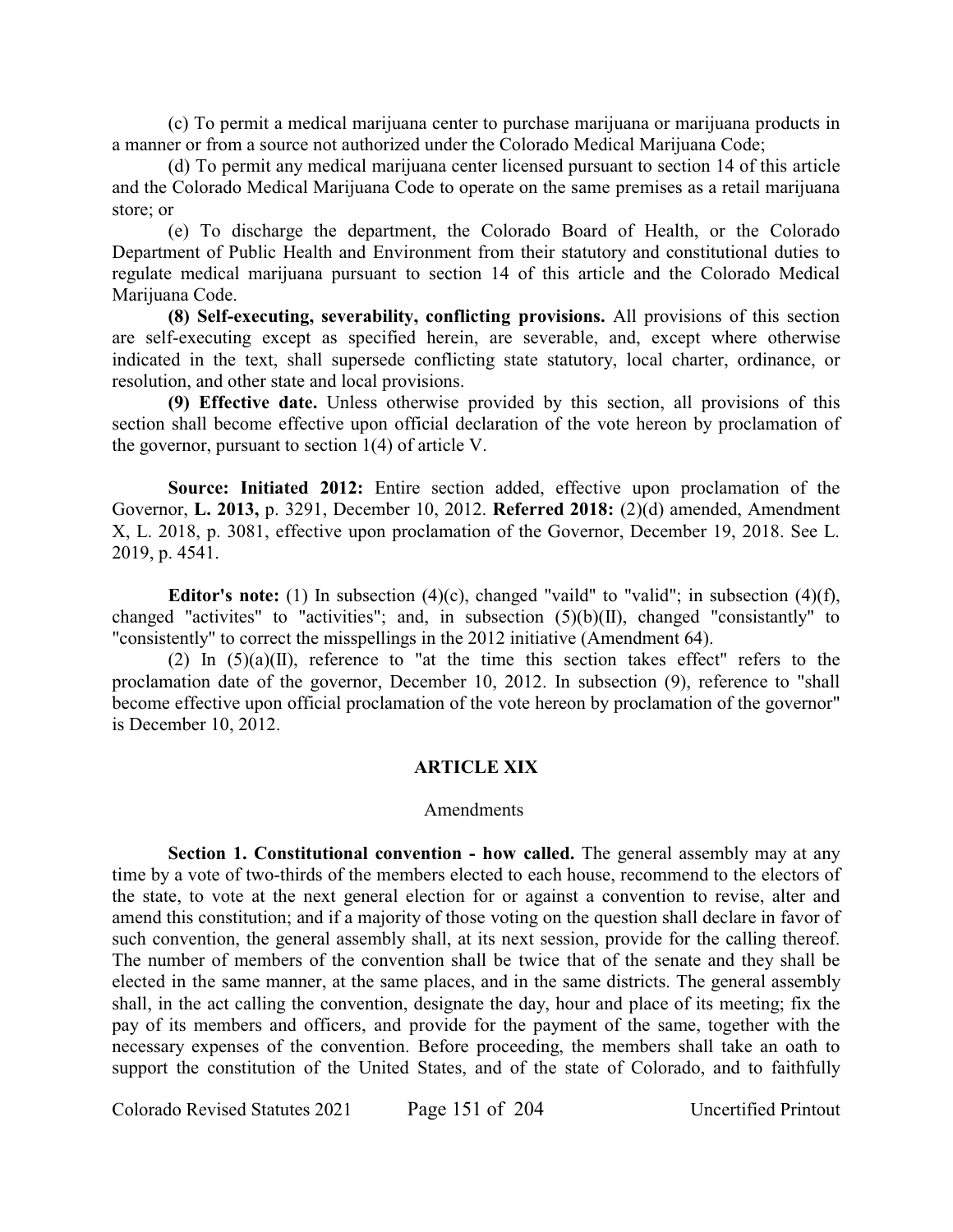discharge their duties as members of the convention. The qualifications of members shall be the same as of members of the senate; and vacancies occurring shall be filled in the manner provided for filling vacancies in the general assembly. Said convention shall meet within three months after such election and prepare such revisions, alterations or amendments to the constitution as may be deemed necessary; which shall be submitted to the electors for their ratification or rejection at an election appointed by the convention for that purpose, not less than two nor more than six months after adjournment thereof; and unless so submitted and approved by a majority of the electors voting at the election, no such revision, alteration or amendment shall take effect.

**Source:** Entire article added, effective August 1, 1876, see **L. 1877,** p. 74.

**Section 2. Amendments to constitution - how adopted.** (1) (a) Any amendment or amendments to this constitution may be proposed in either house of the general assembly, and, if the same shall be voted for by two-thirds of all the members elected to each house, such proposed amendment or amendments, together with the ayes and noes of each house thereon, shall be entered in full on their respective journals. The proposed amendment or amendments shall be published with the laws of that session of the general assembly. At the next general election for members of the general assembly, the said amendment or amendments shall be submitted to the registered electors of the state for their approval or rejection, and such as are approved by a majority of those voting thereon or, if applicable the number of votes required pursuant to paragraph (b) of this subsection (1), shall become part of this constitution.

(b) In order to make it more difficult to amend this constitution, a constitutional amendment shall not become part of this constitution unless the amendment is approved by at least fifty-five percent of the votes cast thereon; except that this paragraph (b) shall not apply to a constitutional amendment that is limited to repealing, in whole or in part, any provision of this constitution.

(2) If more than one amendment be submitted at any general election, each of said amendments shall be voted upon separately and votes thereon cast shall be separately counted the same as though but one amendment was submitted; but each general assembly shall have no power to propose amendments to more than six articles of this constitution.

(3) No measure proposing an amendment or amendments to this constitution shall be submitted by the general assembly to the registered electors of the state containing more than one subject, which shall be clearly expressed in its title; but if any subject shall be embraced in any measure which shall not be expressed in the title, such measure shall be void only as to so much thereof as shall not be so expressed.

**Source:** Entire article added, effective August 1, 1876, see **L. 1877,** p. 75. **L. 1899:** Entire section amended, p. 155. **L. 79:** Entire section amended, p. 1674, effective upon proclamation of the Governor, **L. 81,** p. 2051, December 19, 1980. **L. 93:** (3) added, p. 2153, effective upon proclamation of the Governor, **L. 95,** p. 1428, January 19, 1995. **Initiated 2016:** (1) amended, Amendment 71, effective upon proclamation of the Governor, **L. 2017,** p. 2801, December 28, 2016.

# **ARTICLE XX**

Colorado Revised Statutes 2021 Page 152 of 204 Uncertified Printout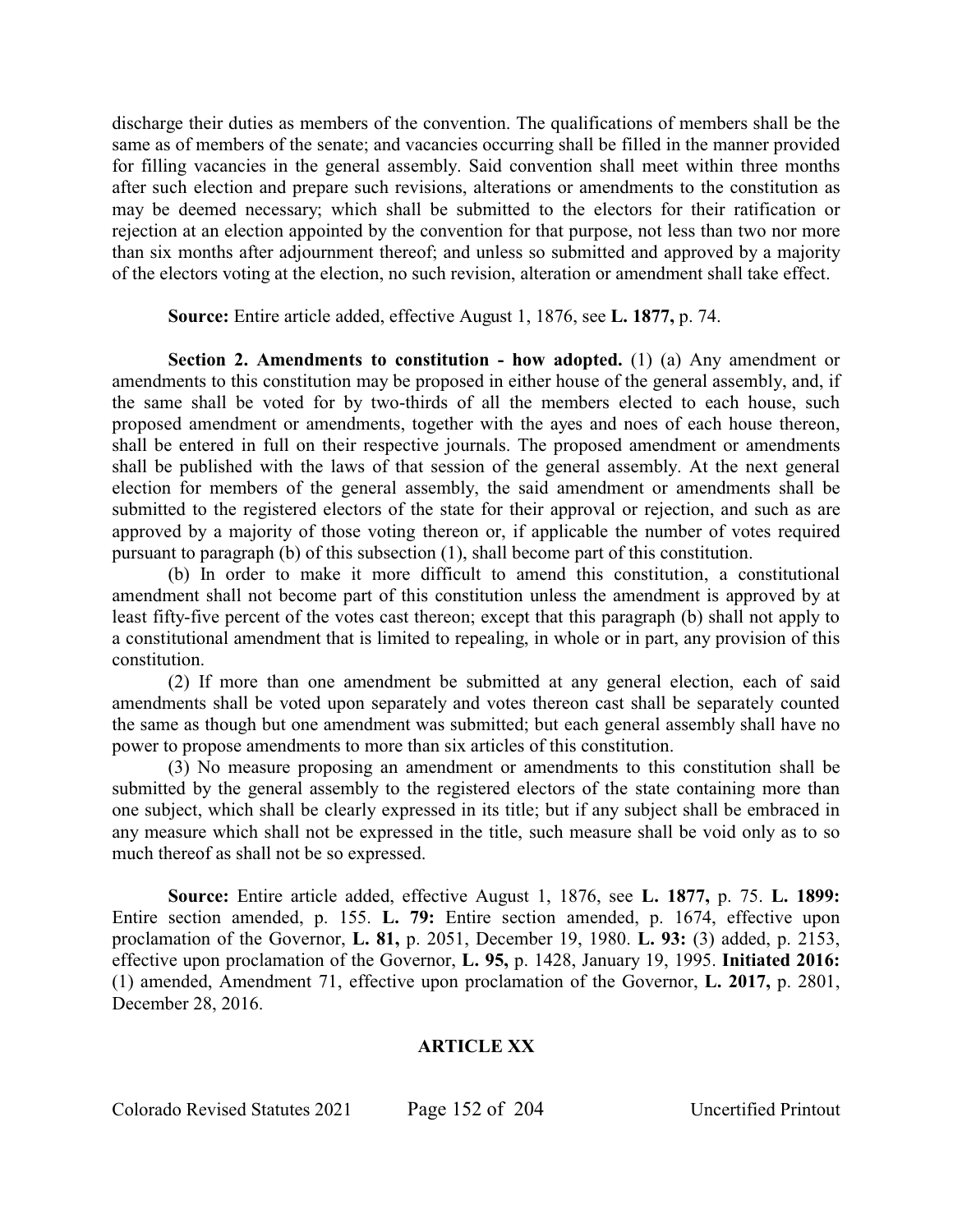### Home Rule Cities and Towns

**Law reviews:** For article, "The Colorado Constitution in the New Century", see 78 U. Colo. L. Rev. 1265 (2007).

**Section 1. Incorporated.** The municipal corporation known as the city of Denver and all municipal corporations and that part of the quasi-municipal corporation known as the county of Arapahoe, in the state of Colorado, included within the exterior boundaries of the said city of Denver as the same shall be bounded when this amendment takes effect, are hereby consolidated and are hereby declared to be a single body politic and corporate, by the name of the "City and County of Denver". By that name said corporation shall have perpetual succession, and shall own, possess, and hold all property, real and personal, theretofore owned, possessed, or held by the said city of Denver and by such included municipal corporations, and also all property, real and personal, theretofore owned, possessed, or held by the said county of Arapahoe, and shall assume, manage, and dispose of all trusts in any way connected therewith; shall succeed to all the rights and liabilities, and shall acquire all benefits and shall assume and pay all bonds, obligations, and indebtedness of said city of Denver and of said included municipal corporations and of the county of Arapahoe; by that name may sue and defend, plead and be impleaded, in all courts and places, and in all matters and proceedings; may have and use a common seal and alter the same at pleasure; may purchase, receive, hold, and enjoy or sell and dispose of, real and personal property; may receive bequests, gifts, and donations of all kinds of property, in fee simple, or in trust for public, charitable, or other purposes; and do all things and acts necessary to carry out the purposes of such gifts, bequests, and donations, with power to manage, sell, lease, or otherwise dispose of the same in accordance with the terms of the gift, bequest, or trust; shall have the power, within or without its territorial limits, to construct, condemn and purchase, purchase, acquire, lease, add to, maintain, conduct, and operate water works, light plants, power plants, transportation systems, heating plants, and any other public utilities or works or ways local in use and extent, in whole or in part, and everything required therefore, for the use of said city and county and the inhabitants thereof, and any such systems, plants, or works or ways, or any contracts in relation or connection with either, that may exist and which said city and county may desire to purchase, in whole or in part, the same or any part thereof may be purchased by said city and county which may enforce such purchase by proceedings at law as in taking land for public use by right of eminent domain, and shall have the power to issue bonds upon the vote of the taxpaying electors, at any special or general election, in any amount necessary to carry out any of said powers or purposes, as may by the charter be provided.

The provisions of section 3 of article XIV of this constitution and the general annexation and consolidation statutes of the state relating to counties shall apply to the city and county of Denver. Any contiguous town, city, or territory hereafter annexed to or consolidated with the city and county of Denver, under any such laws of this state, in whatsoever county the same may be at the time, shall be detached per se from such other county and become a municipal and territorial part of the city and county of Denver, together with all property thereunto belonging.

The city and county of Denver shall alone always constitute one judicial district of the state.

Any other provisions of this constitution to the contrary notwithstanding:

Colorado Revised Statutes 2021 Page 153 of 204 Uncertified Printout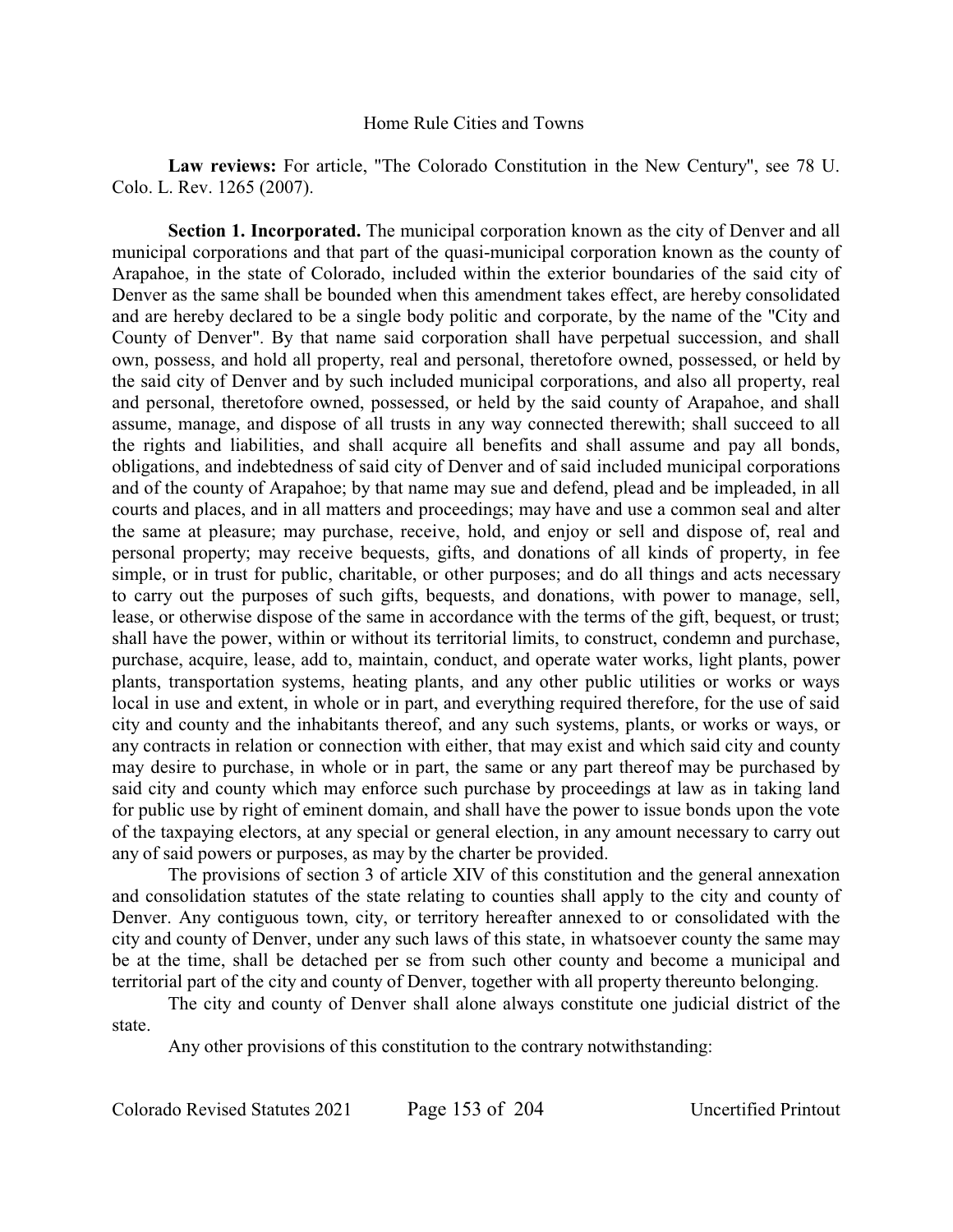No annexation or consolidation proceeding shall be initiated after the effective date of this amendment pursuant to the general annexation and consolidation statutes of the state of Colorado to annex lands to or consolidate lands with the city and county of Denver until such proposed annexation or consolidation is first approved by a majority vote of a six-member boundary control commission composed of one commissioner from each of the boards of county commissioners of Adams, Arapahoe, and Jefferson counties, respectively, and three elected officials of the city and county of Denver to be chosen by the mayor. The commissioners from each of the said counties shall be appointed by resolution of their respective boards.

No land located in any county other than Adams, Arapahoe, or Jefferson counties shall be annexed to or consolidated with the city and county of Denver unless such annexation or consolidation is approved by the unanimous vote of all the members of the board of county commissioners of the county in which such land is located.

(Paragraph deleted by amendment, L. 2002, p. 3097, effective upon proclamation of the Governor, L. 2003, p. 3611, December 20, 2002.)

(Paragraph deleted by amendment, L. 2002, p. 3097, effective upon proclamation of the Governor, L. 2003, p. 3611, December 20, 2002.)

(Paragraph deleted by amendment, L. 2002, p. 3097, effective upon proclamation of the Governor, L. 2003, p. 3611, December 20, 2002.)

All actions, including actions regarding procedural rules, shall be adopted by the commission by majority vote. Each commissioner shall have one vote, including the commissioner who acts as the chairman of the commission. All procedural rules adopted by the commission shall be filed with the secretary of state.

This amendment shall be self-executing.

**Source: L. 01:** Entire article added, p. 97. **Initiated 74:** Paragraphs 1-3 were amended by the people, effective upon proclamation of the Governor, December 20, 1974, but do not appear in the session laws. **L. 74:** Paragraphs 4-11 added, p. 457, effective upon proclamation of the Governor, December 20, 1974. **L. 2002:** Paragraphs 7-9 deleted, p. 3097, § 1, effective upon proclamation of the Governor, **L. 2003,** p. 3611, December 20, 2002.

**Editor's note:** The "effective date of this amendment" referred to in paragraph 5 is December 20, 1974.

**Cross references:** For annexation of territory from one county to adjoining county, see § 3 of article XIV of this constitution; for officers of the city and county of Denver, see §§ 2 and 3 of this article; for the control of franchises and the power of taxation, see § 4 of this article; for amendment of charter or adoption of new charter, see § 5 of this article; for home rule for cities and towns and powers of home rule cities generally, see § 6 of this article; for power to regulate rates and service charges of public utilities, see article XXV of this constitution; for statutory provisions relative to the city of Denver, see part 2 of article 11 of title 30.

Section 2. Officers. The officers of the city and county of Denver shall be such as by appointment or election may be provided for by the charter; and the jurisdiction, term of office, duties and qualifications of all such officers shall be such as in the charter may be provided; but the charter shall designate the officers who shall, respectively, perform the acts and duties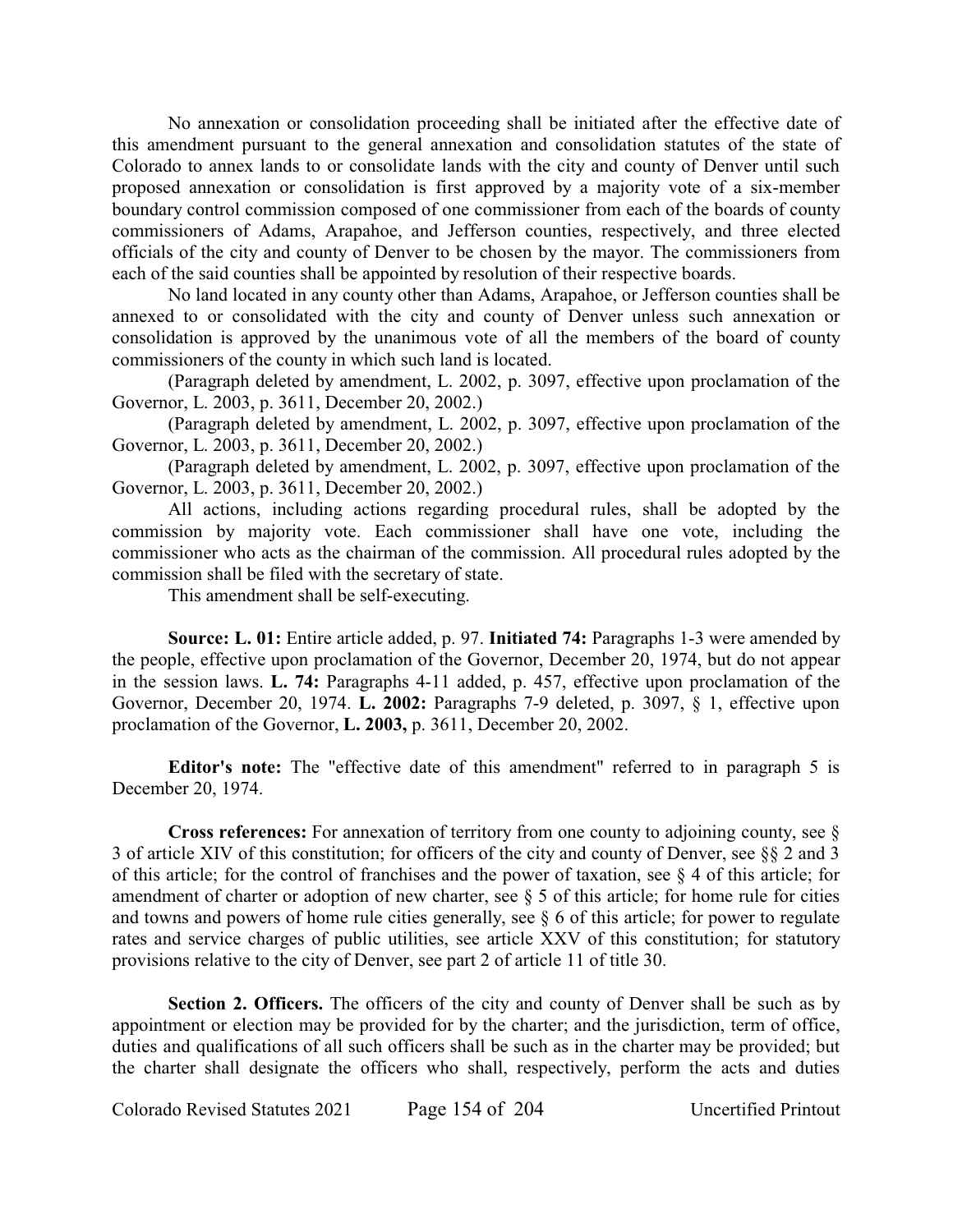required of county officers to be done by the constitution or by the general law, as far as applicable. If any officer of said city and county of Denver shall receive any compensation whatever, he or she shall receive the same as a stated salary, the amount of which shall be fixed by the charter, or, in the case of officers not in the classified civil service, by ordinance within limits fixed by the charter; provided, however, no elected officer shall receive any increase or decrease in compensation under any ordinance passed during the term for which he was elected.

**Source: L. 01:** Entire article added, p. 99. **L. 50:** Entire section amended, see **L. 51,** p. 232. **L. 2000:** Entire section amended, p. 2778, effective upon proclamation of the Governor, **L. 2001,** p. 2391, December 28, 2000.

**Cross references:** For the establishment of government civil service regulations, see § 3 of this article.

**Section 3. Establishment of government civil service regulations.** Immediately upon the canvass of the vote showing the adoption of this amendment, it shall be the duty of the governor of the state to issue his proclamation accordingly. Every charter shall provide that the department of fire and police and the department of public utilities and works shall be under such civil service regulations as in said charter shall be provided.

**Source: L. 01:** Entire article added, p. 100. **L. 2002:** Entire section amended, p. 3099, effective upon proclamation of the Governor, **L. 2003,** p. 3611, December 20, 2002.

**Section 4. First charter.** (1) The people of the city and county of Denver are hereby vested with and they shall always have the exclusive power in making, altering, revising or amending their charter.

(2) and (3) (Deleted by amendment, L. 2000, p. 2778, effective upon proclamation of the Governor, L. 2001, p. 2391, December 28, 2000.)

(4) Any franchise relating to any street, alley, or public place of the said city and county shall be subject to the initiative and referendum powers reserved to the people under section 1 of article V of this constitution. Such referendum power shall be guaranteed notwithstanding a recital in an ordinance granting such franchise that such ordinance is necessary for the immediate preservation of the public peace, health, and safety. Not more than five percent of the registered electors of a home rule city shall be required to order such referendum. Nothing in this section shall preclude a home rule charter provision which requires a lesser number of registered electors to order such referendum or which requires a franchise to be voted on by the registered electors. If such a referendum is ordered to be submitted to the registered electors, the grantee of such franchise shall deposit with the treasurer the expense (to be determined by said treasurer) of such submission. The council shall have power to fix the rate of taxation on property each year for city and county purposes.

**Source: L. 01:** Entire article added, p. 101. **L. 84:** Entire section amended, p. 1145, effective upon proclamation of the Governor, **L. 85,** p. 1791, January 14, 1985. **L. 86:** Entire section amended, p. 1239, effective upon proclamation of the Governor, **L. 87,** p. 1861,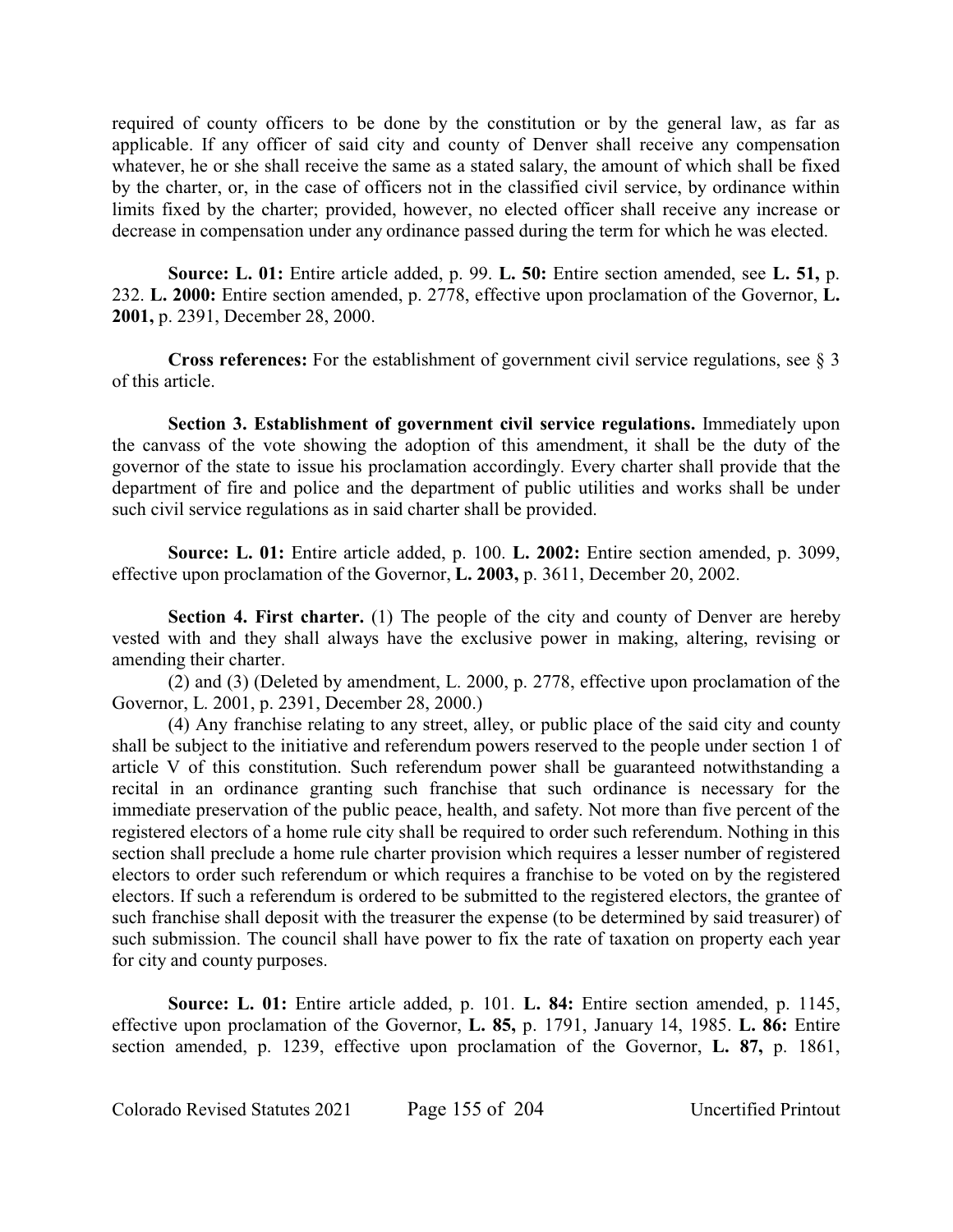December 17, 1986. **L. 2000:** Entire section amended, p. 2778, effective upon proclamation of the Governor, **L. 2001,** p. 2391, December 28, 2000.

**Section 5. New charters, amendments or measures.** The citizens of the city and county of Denver shall have the exclusive power to amend their charter or to adopt a new charter, or to adopt any measure as herein provided;

It shall be competent for qualified electors in number not less than five percent of the next preceding gubernatorial vote in said city and county to petition the council for any measure, or charter amendment, or for a charter convention. The council shall submit the same to a vote of the qualified electors at the next general election not held within thirty days after such petition is filed; whenever such petition is signed by qualified electors in number not less than ten percent of the next preceding gubernatorial vote in said city and county, with a request for a special election, the council shall submit it at a special election to be held not less than thirty nor more than sixty days from the date of filing the petition; provided, that any question so submitted at a special election shall not again be submitted at a special election within two years thereafter. In submitting any such charter, charter amendment or measure, any alternative article or proposition may be presented for the choice of the voters, and may be voted on separately without prejudice to others. Whenever the question of a charter convention is carried by a majority of those voting thereon, a charter convention shall be called through a special election ordinance as provided in section four (4) hereof, and the same shall be constituted and held and the proposed charter submitted to a vote of the qualified electors, approved or rejected, and all expenses paid, as in said section provided.

The clerk of the city and county shall publish, with his official certification, for three times, a week apart, in the official newspapers, the first publication to be with his call for the election, general or special, the full text of any charter, charter amendment, measure, or proposal for a charter convention, or alternative article or proposition, which is to be submitted to the voters. Within ten days following the vote the said clerk shall publish once in said newspaper the full text of any charter, charter amendment, measure, or proposal for a charter convention, or alternative article or proposition, which shall have been approved by majority of those voting thereon, and he shall file with the secretary of state two copies thereof (with the vote for and against) officially certified by him, and the same shall go into effect from the date of such filing. He shall also certify to the secretary of state, with the vote for and against, two copies of every defeated alternative article or proposition, charter, charter amendment, measure or proposal for a charter convention. Each charter shall also provide for a reference upon proper petition therefor, of measures passed by the council to a vote of the qualified electors, and for the initiative by the qualified electors of such ordinances as they may by petition request.

The signatures to petitions in this amendment mentioned need not all be on one paper. Nothing herein or elsewhere shall prevent the council, if it sees fit, from adopting automatic vote registers for use at elections and references.

No charter, charter amendment or measure adopted or defeated under the provisions of this amendment shall be amended, repealed or revived, except by petition and electoral vote. And no such charter, charter amendment or measure shall diminish the tax rate for state purposes fixed by act of the general assembly, or interfere in any wise with the collection of state taxes.

The city council, or board of trustees, or other body in which the legislative powers of any home rule city or town may then be vested, on its own initiative, may submit any measure,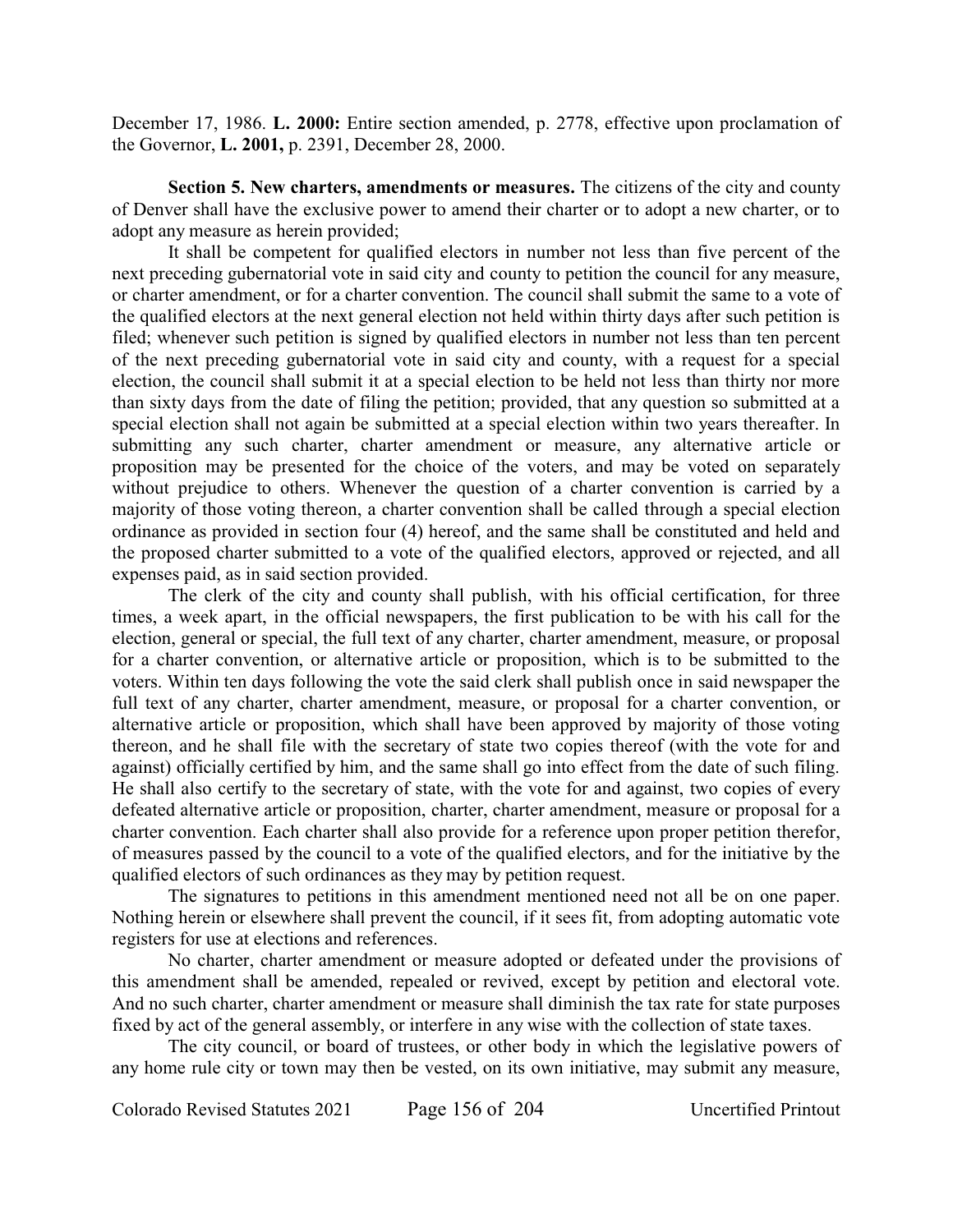charter amendment, or the question whether or not a charter convention shall be called, at any general or special state or municipal election held not less than 30 days after the effective date of the ordinance or resolution submitting such question to the voters.

**Source: L. 01:** Entire article added, p. 103. **L. 50:** Entire section amended, see **L. 51,** p. 233.

**Editor's note:** The reference in the last sentence of the second paragraph to a charter convention being called through a special election ordinance as provided in section 4 of this article was deleted by amendment in senate concurrent resolution 00-005. Section 4 of article XX was amended to delete provisions for the first charter of the city and county of Denver calling for the adoption of the charter and specifying the procedures to be followed for a special election since the charter was adopted November 8, 1881. (See L. 2000, p. 2778.)

**Cross references:** For procedure and requirements for adoption of a home rule charter by the registered electors of each city and county, city, and town of the state, see § 9 of this article.

**Section 6. Home rule for cities and towns.** The people of each city or town of this state, having a population of two thousand inhabitants as determined by the last preceding census taken under the authority of the United States, the state of Colorado or said city or town, are hereby vested with, and they shall always have, power to make, amend, add to or replace the charter of said city or town, which shall be its organic law and extend to all its local and municipal matters.

Such charter and the ordinances made pursuant thereto in such matters shall supersede within the territorial limits and other jurisdiction of said city or town any law of the state in conflict therewith.

Proposals for charter conventions shall be submitted by the city council or board of trustees, or other body in which the legislative powers of the city or town shall then be vested, at special elections, or at general, state or municipal elections, upon petition filed by qualified electors, all in reasonable conformity with section 5 of this article, and all proceedings thereon or thereafter shall be in reasonable conformity with sections 4 and 5 of this article.

From and after the certifying to and filing with the secretary of state of a charter framed and approved in reasonable conformity with the provisions of this article, such city or town, and the citizens thereof, shall have the powers set out in sections 1, 4 and 5 of this article, and all other powers necessary, requisite or proper for the government and administration of its local and municipal matters, including power to legislate upon, provide, regulate, conduct and control:

a. The creation and terms of municipal officers, agencies and employments; the definition, regulation and alteration of the powers, duties, qualifications and terms or tenure of all municipal officers, agents and employees;

b. The creation of police courts; the definition and regulation of the jurisdiction, powers and duties thereof, and the election or appointment of police magistrates therefor;

c. The creation of municipal courts; the definition and regulation of the jurisdiction, powers and duties thereof, and the election or appointment of the officers thereof;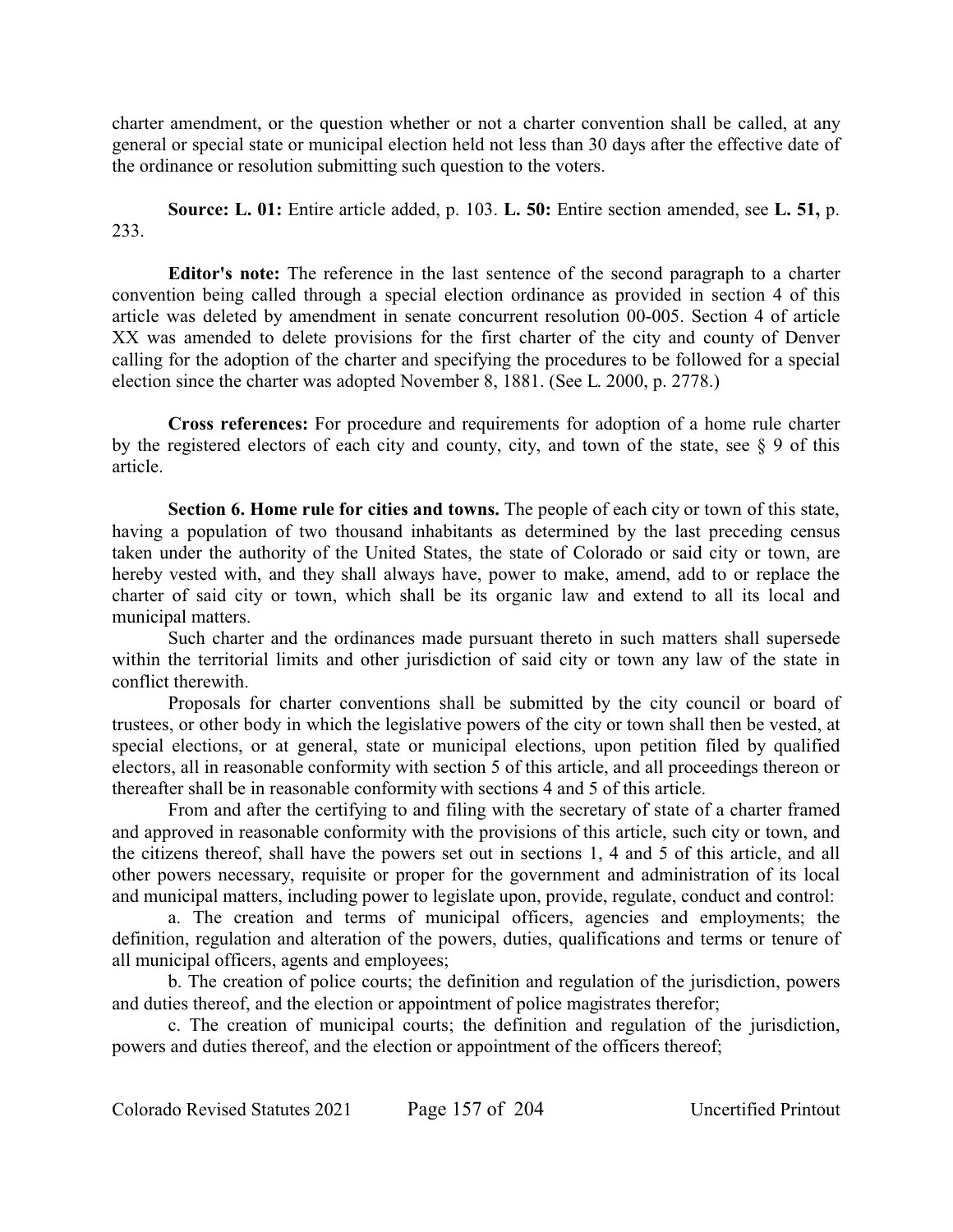d. All matters pertaining to municipal elections in such city or town, and to electoral votes therein on measures submitted under the charter or ordinances thereof, including the calling or notice and the date of such election or vote, the registration of voters, nominations, nomination and election systems, judges and clerks of election, the form of ballots, balloting, challenging, canvassing, certifying the result, securing the purity of elections, guarding against abuses of the elective franchise, and tending to make such elections or electoral votes nonpartisan in character;

e. The issuance, refunding and liquidation of all kinds of municipal obligations, including bonds and other obligations of park, water and local improvement districts;

f. The consolidation and management of park or water districts in such cities or towns or within the jurisdiction thereof; but no such consolidation shall be effective until approved by the vote of a majority, in each district to be consolidated, of the qualified electors voting therein upon the question;

g. The assessment of property in such city or town for municipal taxation and the levy and collection of taxes thereon for municipal purposes and special assessments for local improvements; such assessments, levy and collection of taxes and special assessments to be made by municipal officials or by the county or state officials as may be provided by the charter;

h. The imposition, enforcement and collection of fines and penalties for the violation of any of the provisions of the charter, or of any ordinance adopted in pursuance of the charter.

It is the intention of this article to grant and confirm to the people of all municipalities coming within its provisions the full right of self-government in both local and municipal matters and the enumeration herein of certain powers shall not be construed to deny such cities and towns, and to the people thereof, any right or power essential or proper to the full exercise of such right.

The statutes of the state of Colorado, so far as applicable, shall continue to apply to such cities and towns, except insofar as superseded by the charters of such cities and towns or by ordinance passed pursuant to such charters.

All provisions of the charters of the city and county of Denver and the cities of Pueblo, Colorado Springs and Grand Junction, as heretofore certified to and filed with the secretary of state, and of the charter of any other city heretofore approved by a majority of those voting thereon and certified to and filed with the secretary of state, which provisions are not in conflict with this article, and all elections and electoral votes heretofore had under and pursuant thereto, are hereby ratified, affirmed and validated as of their date.

Any act in violation of the provisions of such charter or of any ordinance thereunder shall be criminal and punishable as such when so provided by any statute now or hereafter in force.

The provisions of this section 6 shall apply to the city and county of Denver.

This article shall be in all respects self-executing.

**Source: L. 01:** Entire article added, p. 104. **Initiated 12:** Entire section amended, see **L. 13,** p. 669, effective January 22, 1913.

**Cross references:** For powers granted the city and county of Denver, see § 1 of this article; for amendment of charter or adoption of new charter, see § 5 of this article; for effect of conflicting constitutional provisions, see § 8 of this article; for power to regulate rates and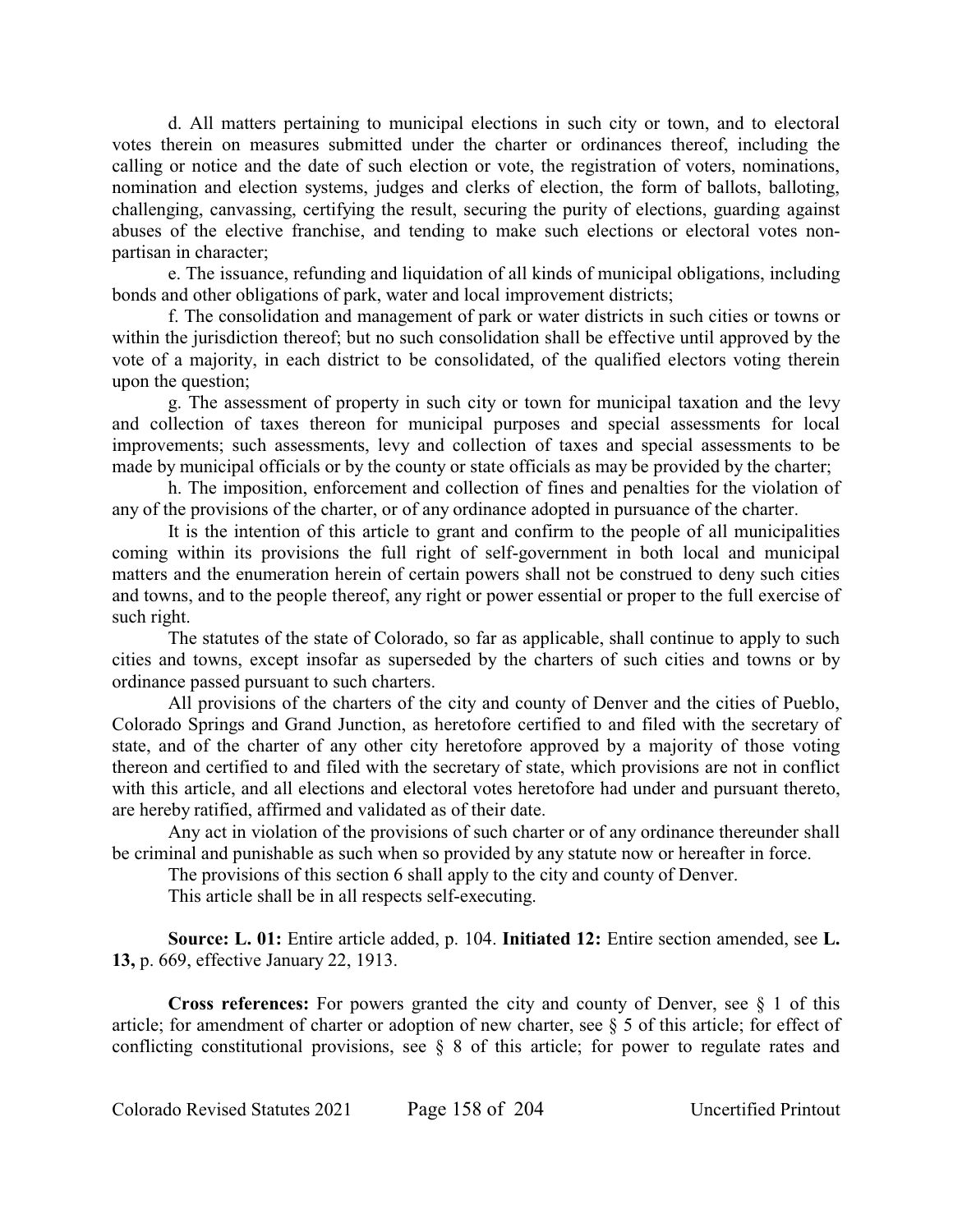service charges of public utilities in home rule cities, see article XXV; for the prohibition on appointment of outgoing officers, see § 24-50-402.

**Section 7. City and county of Denver single school district - consolidations.** The city and county of Denver shall alone always constitute one school district, to be known as District No. 1, but its conduct, affairs and business shall be in the hands of a board of education consisting of such numbers, elected in such manner as the general school laws of the state shall provide.

The said board of education shall perform all the acts and duties required to be performed for said district by the general laws of the state. Except as inconsistent with this amendment, the general school laws of the state shall, unless the context evinces a contrary intent, be held to extend and apply to the said "District No. 1".

Upon the annexation of any contiguous municipality which shall include a school district or districts or any part of a district, said school district or districts or part shall be merged in said "District No. 1", which shall then own all the property thereof, real and personal, located within the boundaries of such annexed municipality, and shall assume and pay all the bonds, obligations and indebtedness of each of the said included school districts, and a proper proportion of those of partially included districts.

Provided, however, that the indebtedness, both principal and interest, which any school district may be under at the time when it becomes a part, by this amendment or by annexation, of said "District No. 1", shall be paid by said school district so owing the same by a special tax to be fixed and certified by the board of education to the council which shall levy the same upon the property within the boundaries of such district, respectively, as the same existed at the time such district becomes a part of said "District No. 1", and in case of partially included districts such tax shall be equitably apportioned upon the several parts thereof.

**Source: L. 01:** Entire article added, p. 105. **L. 12:** Entire section was amended but does not appear in the session laws. **L. 2006:** Entire section was amended, p. 2955, effective upon proclamation of the Governor, **L. 2007,** p. 2964, December 31, 2006.

**Section 8. Conflicting constitutional provisions declared inapplicable.** Anything in the constitution of this state in conflict or inconsistent with the provisions of this amendment is hereby declared to be inapplicable to the matters and things by this amendment covered and provided for.

**Source: L. 01:** Entire article added, p. 106.

**Section 9. Procedure and requirements for adoption.** (1) Notwithstanding any provision in sections 4, 5, and 6 of this article to the contrary, the registered electors of each city and county, city, and town of the state are hereby vested with the power to adopt, amend, and repeal a home rule charter.

(2) The general assembly shall provide by statute procedures under which the registered electors of any proposed or existing city and county, city, or town may adopt, amend, and repeal a municipal home rule charter. Action to initiate home rule shall be by petition, signed by not less than five percent of the registered electors of the proposed or existing city and county, city,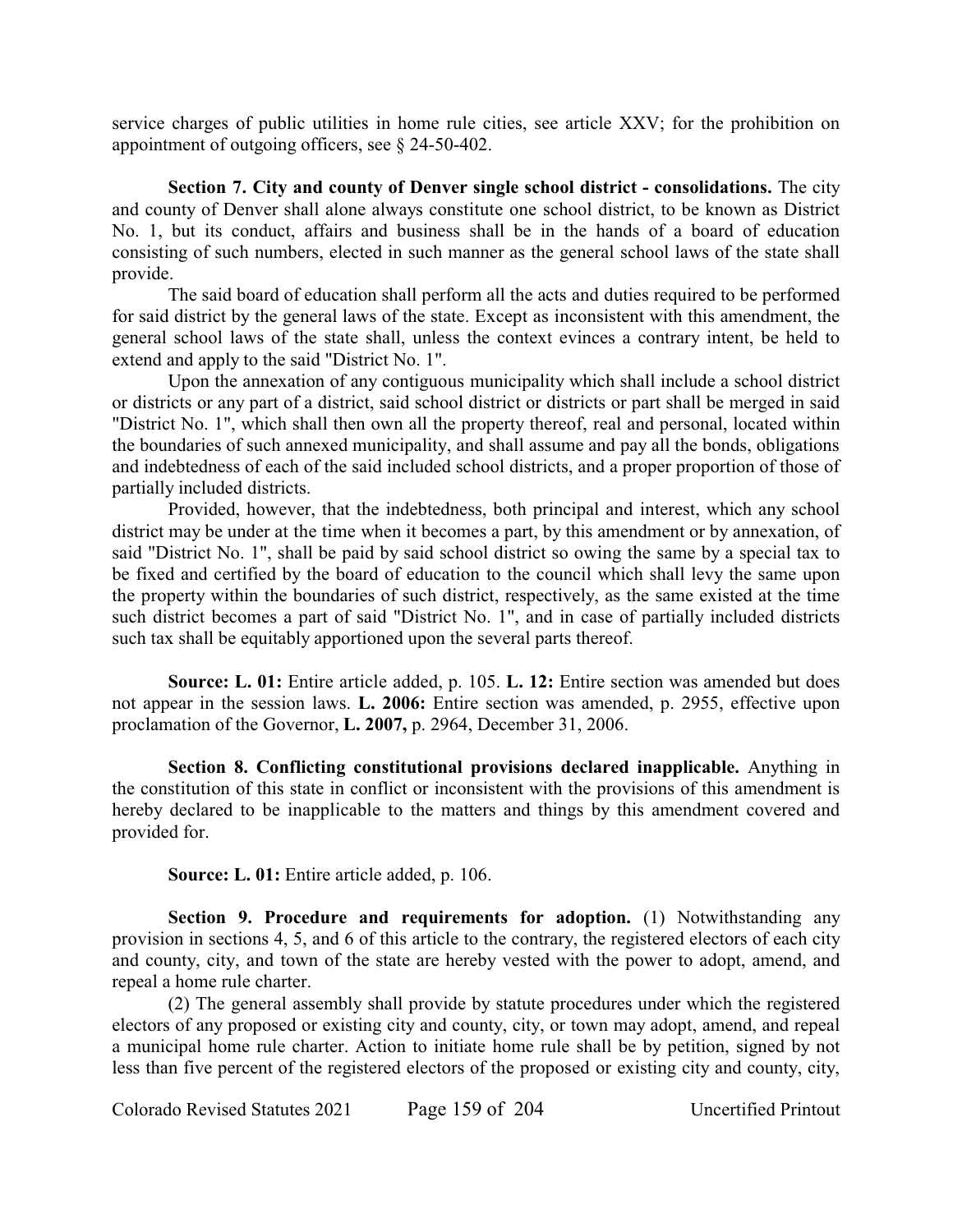or town, or by proper ordinance by the city council or board of trustees of a town, submitting the question of the adoption of a municipal home rule charter to the registered electors of the city and county, city, or town. No municipal home rule charter, amendment thereto, or repeal thereof, shall become effective until approved by a majority of the registered electors of such city and county, city, or town voting thereon. A new city or town may acquire home rule status at the time of its incorporation.

(3) The provisions of this article as they existed prior to the effective date of this section, as they relate to procedures for the initial adoption of home rule charters and for the amendment of existing home rule charters, shall continue to apply until superseded by statute.

(4) It is the purpose of this section to afford to the people of all cities, cities and counties, and towns the right to home rule regardless of population, period of incorporation, or other limitation, and for this purpose this section shall be self-executing. It is the further purpose of this section to facilitate adoption and amendment of home rule through such procedures as may hereafter be enacted by the general assembly.

**Source: L. 69:** Entire section added, p. 1250, effective January 1, 1972. **L. 84:** (1) and (2) amended, p. 1146, effective upon proclamation of the Governor, **L. 85,** p. 1791, January 14, 1985.

**Editor's note:** The "effective date of this section" referred to in subsection (3) is January 1, 1972.

**Cross references:** For the power of the citizens of the city and county of Denver regarding new charters, amendments, or measures, see § 5 of this article.

**Section 10. City and county of Broomfield - created.** The city of Broomfield is a preexisting municipal corporation and home rule city of the state of Colorado, physically situated in parts of Adams, Boulder, Jefferson, and Weld counties. On and after November 15, 2001, all territory in the municipal boundaries of the city of Broomfield shall be detached from the counties of Adams, Boulder, Jefferson, and Weld and shall be consolidated into a single county and municipal corporation with the name "The City and County of Broomfield". Prior to November 15, 2001, the city of Broomfield shall not extend its boundaries beyond the annexation boundary map approved by the Broomfield city council on April 28, 1998, as an amendment to the city of Broomfield 1995 master plan. The existing charter of the said city of Broomfield shall become the charter of the city and county of Broomfield.

The city and county of Broomfield shall have perpetual succession; shall own, possess, and hold all real and personal property, including water rights, the right to use water, and contracts for water, currently owned, possessed, or held by the said city of Broomfield; shall assume, manage, and dispose of all trusts in any way connected therewith; shall succeed to all the rights and liabilities of, shall acquire all benefits of, and shall assume and pay all bonds, obligations, and indebtedness of said city of Broomfield and its proportionate share of the general obligation indebtedness and, as provided by intergovernmental agreement, its proportionate share of revenue bond obligations of the counties of Adams, Boulder, Jefferson, and Weld on and after November 15, 2001.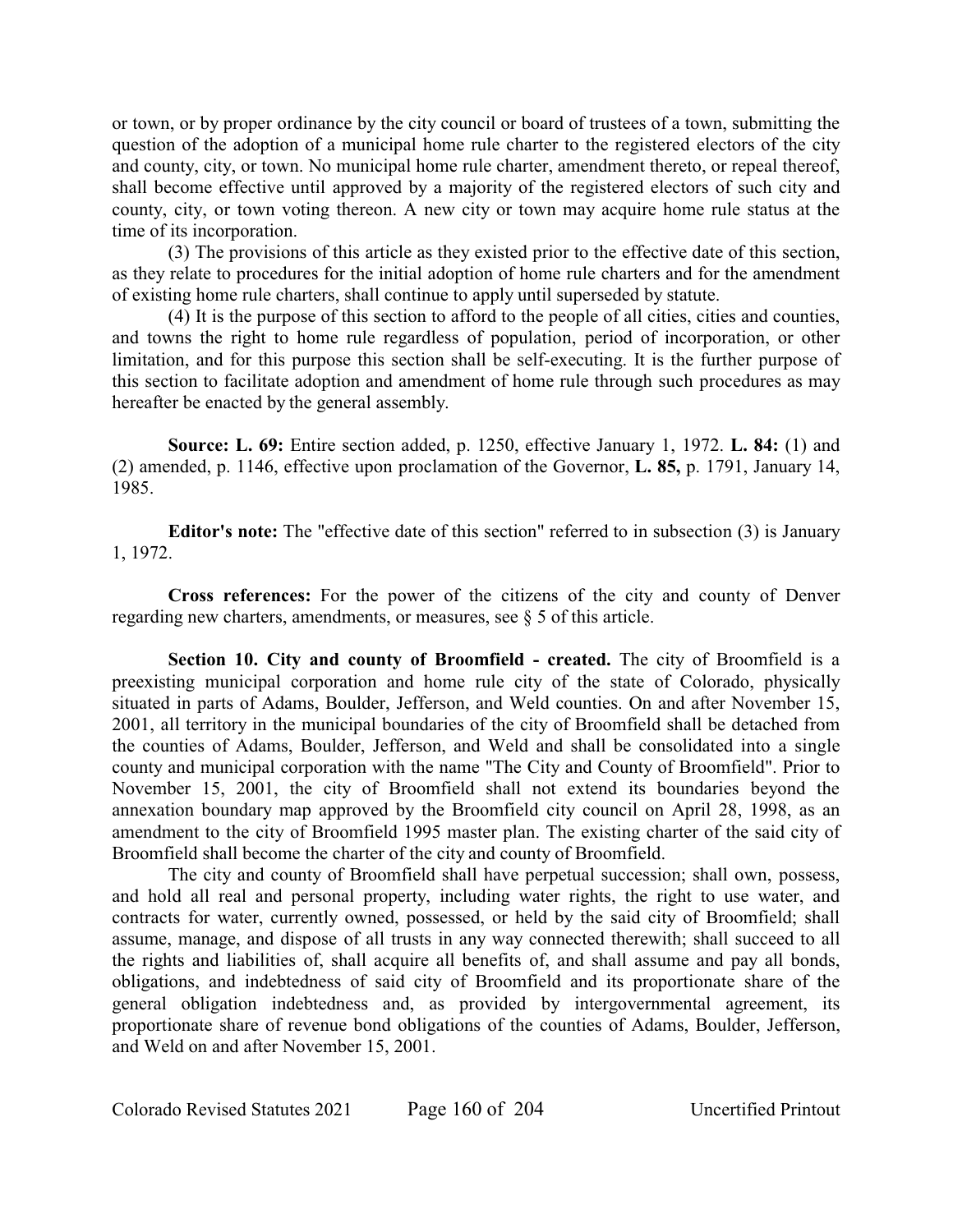The city and county of Broomfield may sue and defend, plead, and be impleaded in all courts and in all matters and proceedings; may have and use a common seal and alter the same at pleasure; may grant franchises; may purchase, receive, hold, and enjoy, or sell and dispose of real and personal property; may receive bequests, gifts, and donations of real and personal property, or real and personal property in trust for public, charitable, or other purposes, and do all things and acts necessary to carry out the purposes of such gifts, bequests, donations, and trusts with power to manage, sell, lease, or otherwise dispose of the same in accordance with the terms of the gift, bequest, donation, or trust.

The city and county of Broomfield shall have the power within and without its territorial limits to construct, condemn, purchase, acquire, lease, add to, maintain, conduct, and operate water works, water supplies, sanitary sewer facilities, storm water facilities, parks, recreation facilities, open space lands, light plants, power plants, heating plants, electric and other energy facilities and systems, gas facilities and systems, transportation systems, cable television systems, telecommunication systems, and other public utilities or works or ways local in use and extent, in whole or in part, and everything required therefor, for the use of said city and county and the inhabitants thereof; to purchase in whole or in part any such systems, plants, works, facilities, or ways, or any contracts in relation or connection thereto that may exist, and may enforce such purchase by proceedings at law as in taking land for public use by right of eminent domain; and to issue bonds in accordance with its charter in any amount necessary to carry out any said powers or purposes, as the charter may provide and limit. The city and county of Broomfield shall have all of the powers of its charter and shall have all of the powers set out in section 6 of this article, including the power to make, amend, add to, or replace its charter as set forth in section 9 of this article. The charter provisions and procedures shall supersede any constitutional or statutory limitations and procedures regarding financial obligations. The city and county of Broomfield shall have all powers conferred to home rule municipalities and to home rule counties by the constitution and general laws of the state of Colorado that are not inconsistent with the constitutional provisions creating the city and county of Broomfield.

Prior to November 15, 2001, the charter and ordinances of the city of Broomfield shall govern all local and municipal matters of the city. On and after November 15, 2001, the constitutional provisions creating and governing the city and county of Broomfield, the city and county charter adopted in accordance with these constitutional provisions, and the ordinances existing and adopted from time to time shall govern all local and municipal matters of the city and county of Broomfield.

On and after November 15, 2001, the requirements of section 3 of article XIV of this constitution and the general annexation and consolidation statutes of the state relating to counties shall apply to the city and county of Broomfield. On and after November 15, 2001, any contiguous territory, together with all property belonging thereto, hereafter annexed to or consolidated with the city and county of Broomfield under any laws of this state, in whatsoever county the same may be at the time, shall be detached from such other county and become a municipal and territorial part of the city and county of Broomfield.

On and after November 15, 2001, no annexation or consolidation proceeding shall be initiated pursuant to the general annexation and consolidation statutes of the state to annex lands to or consolidate lands with the city and county of Broomfield until such proposed annexation or consolidation is first approved by a majority vote of a seven-member boundary control commission. The boundary control commission shall be composed of one commissioner from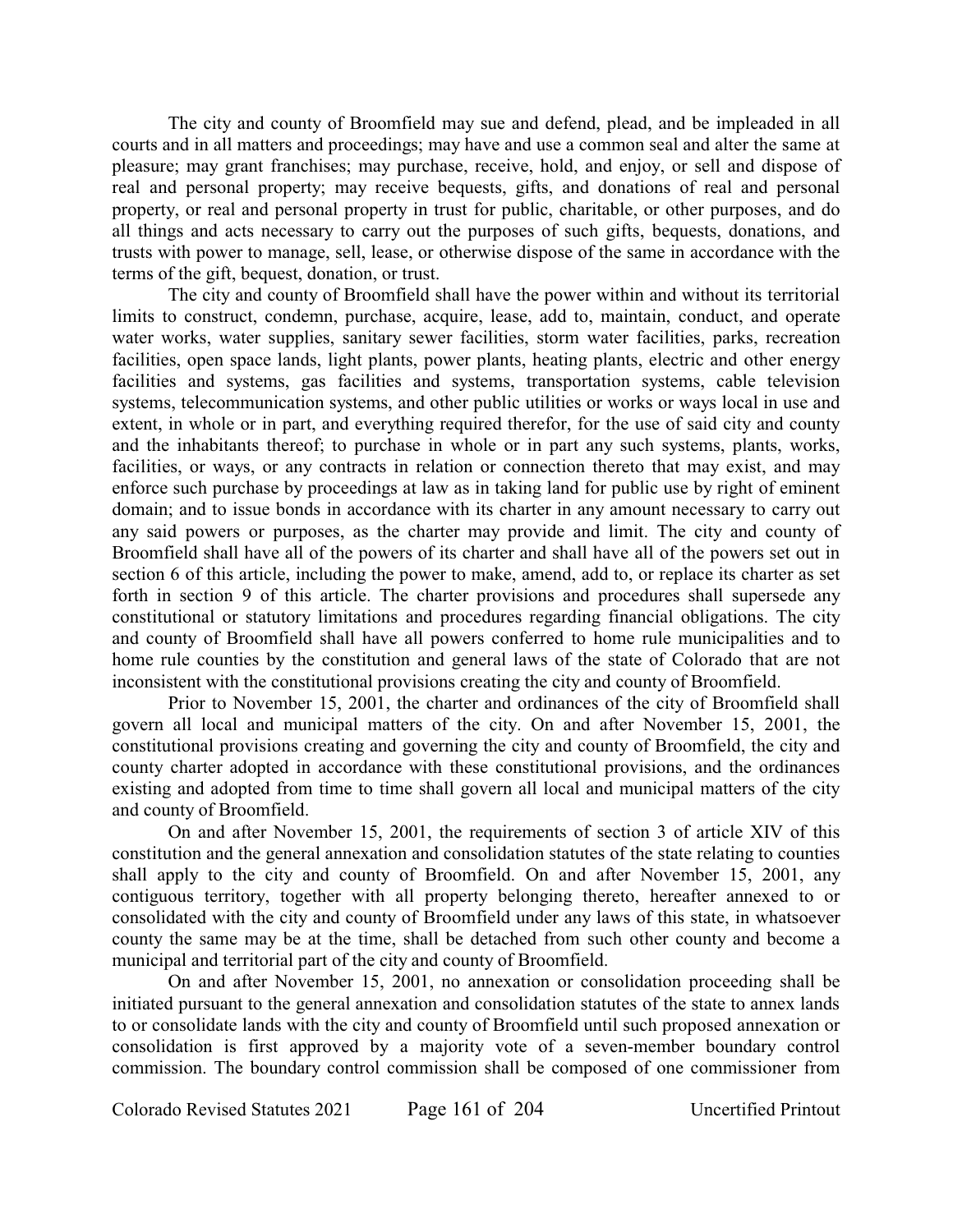each of the boards of commissioners of Adams, Boulder, Jefferson, and Weld counties, respectively, and three elected officials of the city and county of Broomfield. The commissioners from each of the said counties shall be appointed by resolution of the respective county boards of commissioners. The three elected officials from the city and county of Broomfield shall be appointed by the mayor of the city and county of Broomfield. The boundary control commission shall adopt all actions, including actions regarding procedural rules, by majority vote. Each member of the boundary control commission shall have one vote, including the commissioner who acts as chairperson of the commission. The commission shall file all procedural rules adopted by the commission with the secretary of state.

**Source: L. 98:** Entire section added, p. 2225, effective upon proclamation of the Governor, **L. 99,** p. 2269, December 30, 1998.

**Section 11. Officers - city and county of Broomfield.** The officers of the city and county of Broomfield shall be as provided for by its charter or ordinances. The jurisdiction, term of office, and duties of such officers shall commence on November 15, 2001. The qualifications and duties of all such officers shall be as provided for by the city and county charter and ordinances, but the ordinances shall designate the officers who shall perform the acts and duties required of county officers pursuant to this constitution or the general laws of the state of Colorado, as far as applicable. All compensation for elected officials shall be determined by ordinance and not by state statute. If any elected officer of the city and county of Broomfield shall receive any compensation, such officer shall receive the same as a stated salary, the amount of which shall be fixed by ordinance within limits fixed by the city and county charter or by resolution approving the city and county budget and paid in equal monthly payments. No elected officer shall receive any increase or decrease in compensation under any ordinance or resolution passed during the term for which such officer was elected.

**Source: L. 98:** Entire section added, p. 2227, effective upon proclamation of the Governor, **L. 99,** p. 2269, December 30, 1998.

**Section 12. Transfer of government.** Upon the canvass of the vote showing the adoption of the constitutional provisions creating and governing the city and county of Broomfield, the governor shall issue a proclamation accordingly, and, on and after November 15, 2001, the city of Broomfield and those parts of the counties of Adams, Boulder, Jefferson, and Weld included in the boundaries of said city shall be consolidated into the city and county of Broomfield. The duties and terms of office of all officers of Adams, Boulder, Jefferson, and Weld counties shall no longer be applicable to and shall terminate with regard to the city and county of Broomfield. On and after November 15, 2001, the terms of office of the mayor and city council of the city of Broomfield shall terminate with regard to the city of Broomfield and said mayor and city council shall become the mayor and city council of the city and county of Broomfield. The city council of the city and county of Broomfield, in addition to performing the duties prescribed in the city and county charter and ordinances, shall perform the duties of a board of county commissioners or may delegate certain duties to various boards and commissions appointed by the city council of the city and county of Broomfield. The city and county of Broomfield shall be a successor district of the city of Broomfield under section 20 of

Colorado Revised Statutes 2021 Page 162 of 204 Uncertified Printout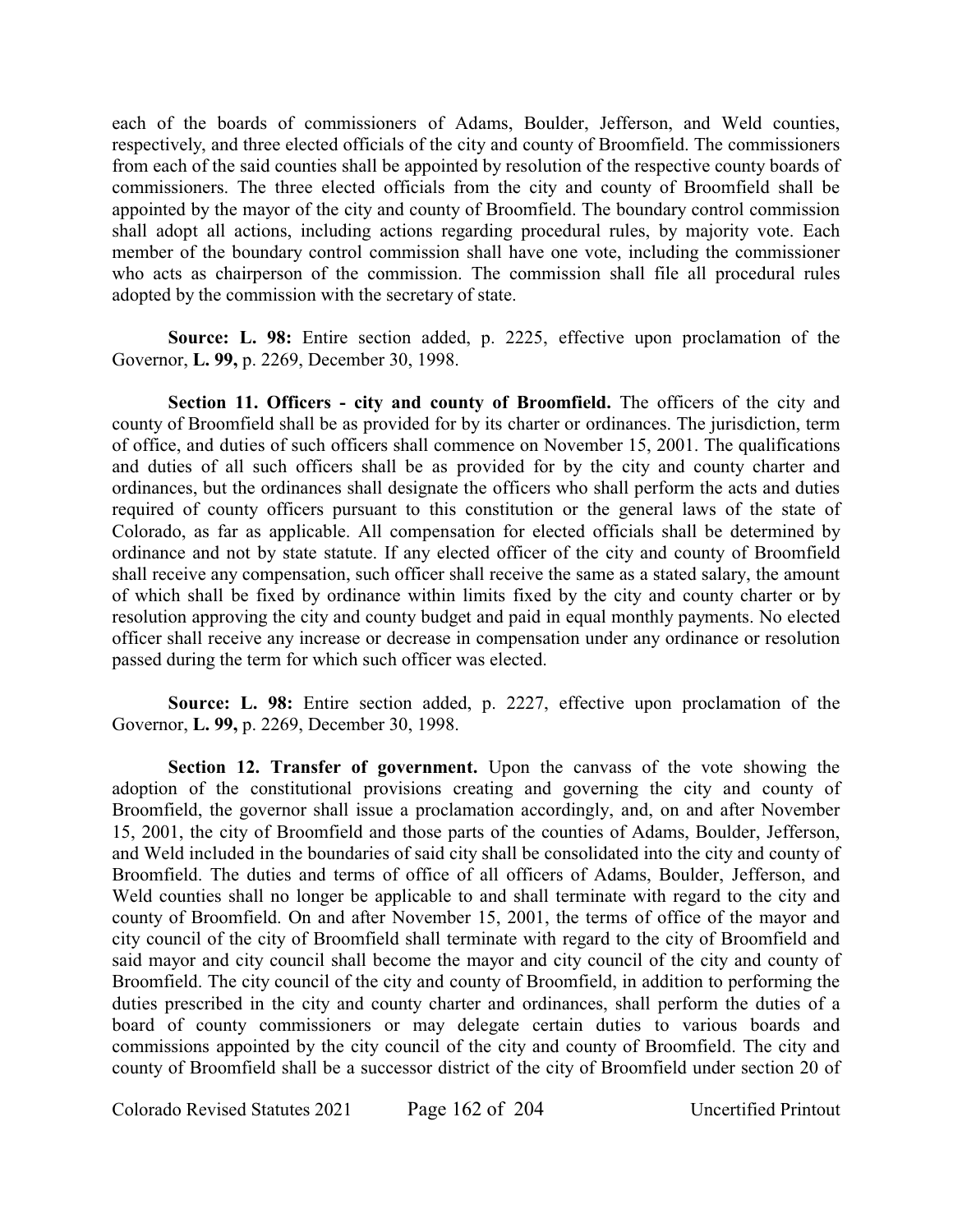article X of this constitution. Any voter approval granted the city of Broomfield under section 20 of article X of this constitution prior to November 15, 2001, shall be considered voter approval under said section for the city and county of Broomfield. The city and county of Broomfield shall have the power to continue to impose and collect sales, use, and property taxes that were imposed by the city of Broomfield and the counties of Adams, Boulder, Jefferson, and Weld within the areas where said taxes were imposed on November 14, 2001, until the voters of the city and county of Broomfield approve uniform sales, use, and property taxes within the city and county of Broomfield or approve increased sales, use, or property taxes within the city and county of Broomfield. Any violation of any criminal statutes of the state of Colorado occurring on or before November 14, 2001, shall continue to be prosecuted within the county where the violation originally occurred.

**Source: L. 98:** Entire section added, p. 2228, effective upon proclamation of the Governor, **L. 99,** p. 2269, December 30, 1998.

**Section 13. Sections self-executing - appropriations.** Sections 10 through 13 of this article shall be in all respects self-executing and shall be construed so as to supersede any conflicting constitutional or statutory provision that would otherwise impede the creation of the city and county of Broomfield or limit any of the provisions of those sections. Except as otherwise provided in sections 10 through 13, said sections shall be effective on and after November 15, 2001. After the adoption of the constitutional provisions creating and governing the city and county of Broomfield, the general assembly may appropriate funds, if necessary, in cooperation with the city and county of Broomfield to implement these constitutional provisions at the state level.

**Source: L. 98:** Entire section added, p. 2228, effective upon proclamation of the Governor, **L. 99,** p. 2269, December 30, 1998.

#### **ARTICLE XXI**

#### Recall from Office

**Cross references:** (1) For the legislative declaration and harmonization of statutory recall election provisions with the recall provisions of this article to reflect the manner in which contemporary elections are conducted and the aligning of circulator regulation and petition requirements with initiative and referendum circulator and petition requirements, see Senate Bill 14-158; for definitions relating to the purposes of this article, see §§ 1-12-100.5 and 1-12-114.

(2) For recall of state and county officers, see part 1 of article 12 of title 1; for recall of municipal officers see part 5 of article 4 of title 31.

**Law reviews:** For comment, "Recall Me Maybe? The Corrosive Effect of Recall Elections on State Legislative Politics", see 86 U. Colo. L. Rev. 307 (2015).

**Section 1. State officers may be recalled.** Every elective public officer of the state of Colorado may be recalled from office at any time by the registered electors entitled to vote for a

Colorado Revised Statutes 2021 Page 163 of 204 Uncertified Printout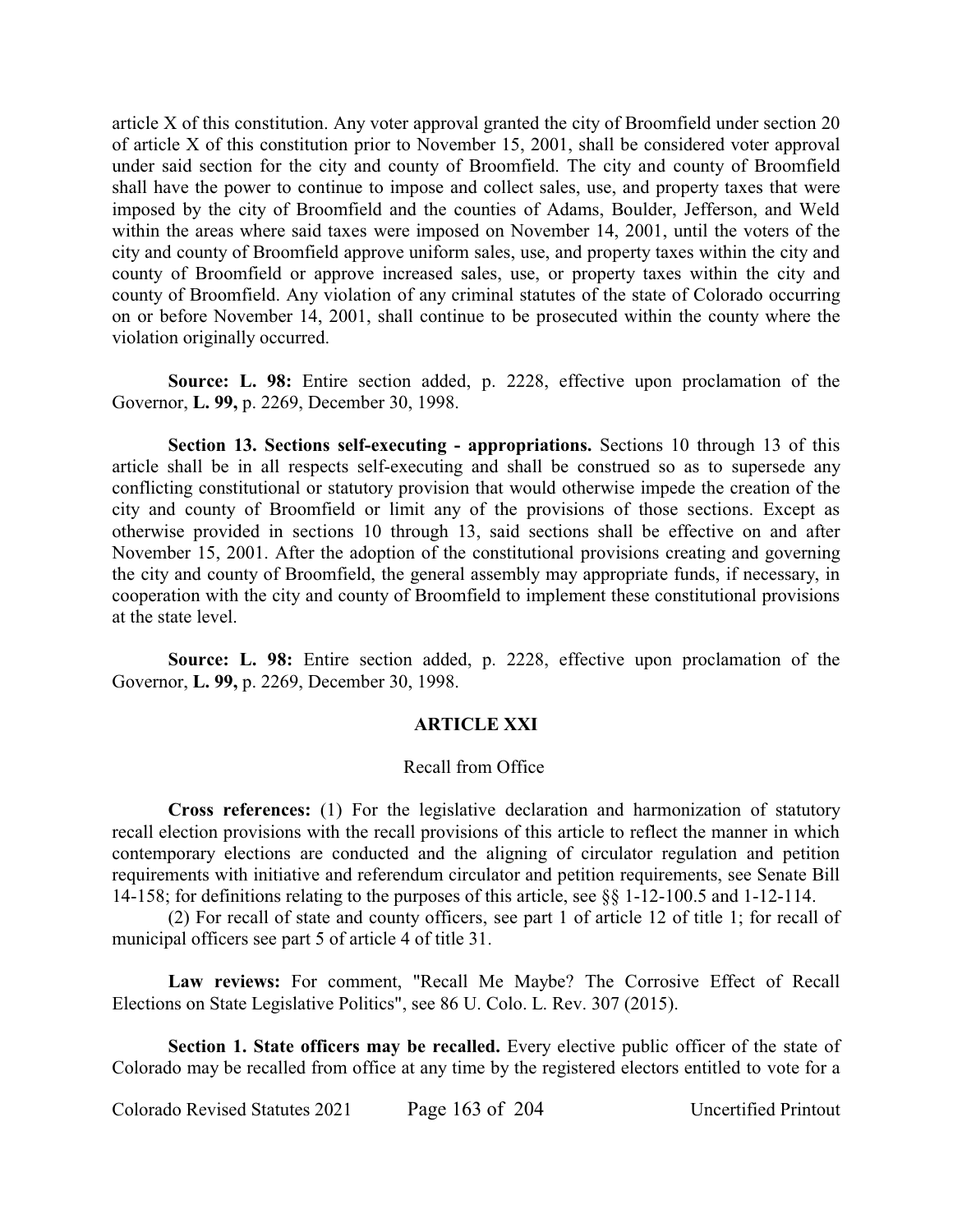successor of such incumbent through the procedure and in the manner herein provided for, which procedure shall be known as the recall, and shall be in addition to and without excluding any other method of removal provided by law.

The procedure hereunder to effect the recall of an elective public officer shall be as follows:

A petition signed by registered electors entitled to vote for a successor of the incumbent sought to be recalled, equal in number to twenty-five percent of the entire vote cast at the last preceding election for all candidates for the position which the incumbent sought to be recalled occupies, demanding an election of the successor to the officer named in said petition, shall be filed in the office in which petitions for nominations to office held by the incumbent sought to be recalled are required to be filed; provided, if more than one person is required by law to be elected to fill the office of which the person sought to be recalled is an incumbent, then the said petition shall be signed by registered electors entitled to vote for a successor to the incumbent sought to be recalled equal in number to twenty-five percent of the entire vote cast at the last preceding general election for all candidates for the office, to which the incumbent sought to be recalled was elected as one of the officers thereof, said entire vote being divided by the number of all officers elected to such office, at the last preceding general election; and such petition shall contain a general statement, in not more than two hundred words, of the ground or grounds on which such recall is sought, which statement is intended for the information of the registered electors, and the registered electors shall be the sole and exclusive judges of the legality, reasonableness and sufficiency of such ground or grounds assigned for such recall, and said ground or grounds shall not be open to review.

**Source: Initiated 12:** Entire article added, effective January 22, 1913, see **L. 13,** p. 672. **L. 84:** Entire section amended, p. 1147, effective upon proclamation of the Governor, **L. 85,** p. 1791, January 14, 1985.

**Section 2. Form of recall petition.** Any recall petition may be circulated and signed in sections, provided each section shall contain a full and accurate copy of the title and text of the petition; and such recall petition shall be filed in the office in which petitions for nominations to office held by the incumbent sought to be recalled are required to be filed.

The signatures to such recall petition need not all be on one sheet of paper, but each signer must add to his signature the date of his signing said petition, and his place of residence, giving his street number, if any, should he reside in a town or city. The person circulating such sheet must make and subscribe an oath on said sheet that the signatures thereon are genuine, and a false oath, willfully so made and subscribed by such person, shall be perjury and be punished as such. All petitions shall be deemed and held to be sufficient if they appear to be signed by the requisite number of signers, and such signers shall be deemed and held to be registered electors, unless a protest in writing under oath shall be filed in the office in which such petition has been filed, by some registered elector, within fifteen days after such petition is filed, setting forth specifically the grounds of such protest, whereupon the officer with whom such petition is filed shall forthwith mail a copy of such protest to the person or persons named in such petition as representing the signers thereof, together with a notice fixing a time for hearing such protest not less than five nor more than ten days after such notice is mailed. All hearings shall be before the officer with whom such protest is filed, and all testimony shall be under oath. Such hearings

Colorado Revised Statutes 2021 Page 164 of 204 Uncertified Printout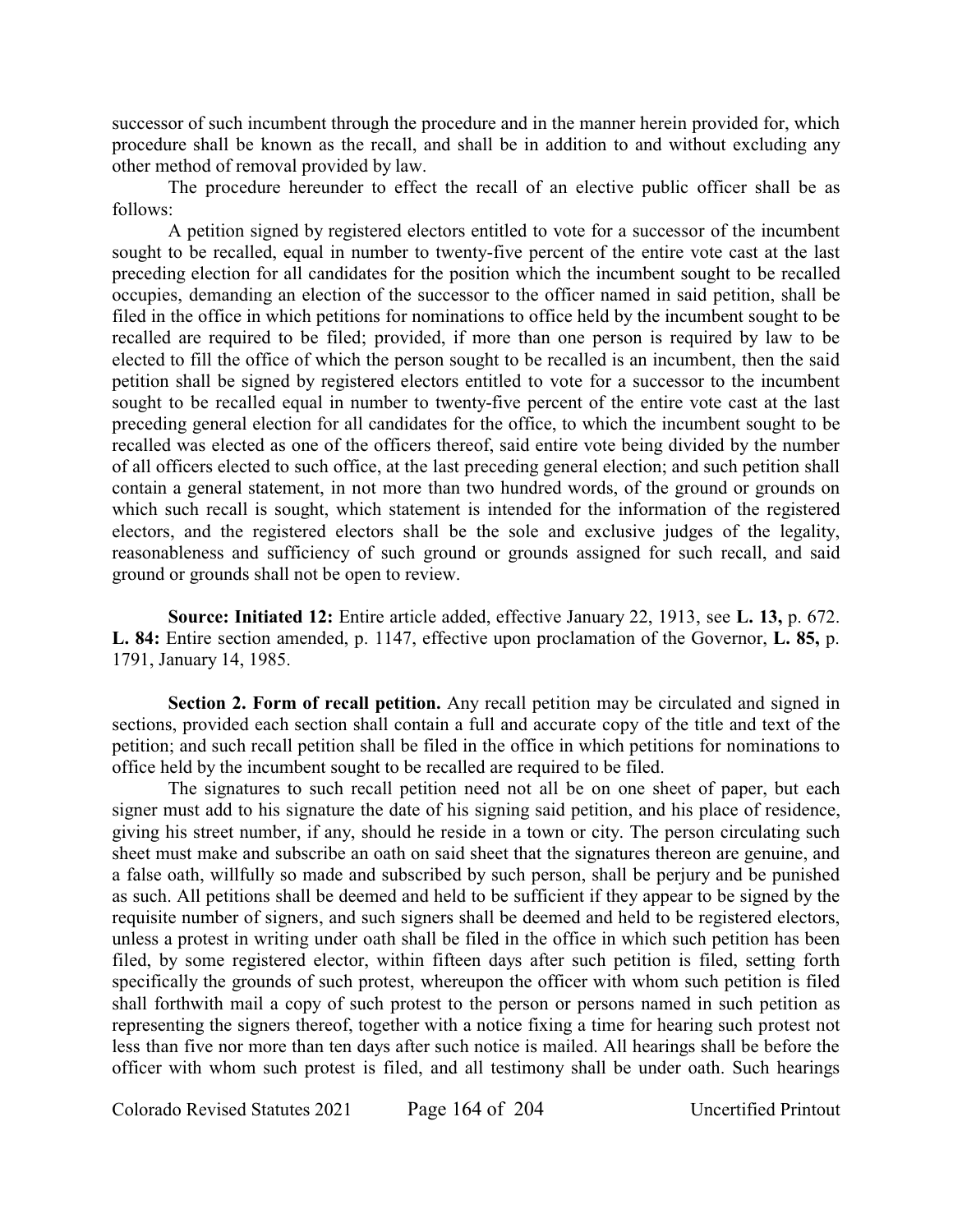shall be summary and not subject to delay, and must be concluded within thirty days after such petition is filed, and the result thereof shall be forthwith certified to the person or persons representing the signers of such petition. In case the petition is not sufficient it may be withdrawn by the person or a majority of the persons representing the signers of such petition, and may, within fifteen days thereafter, be amended and refiled as an original petition. The finding as to the sufficiency of any petition may be reviewed by any state court of general jurisdiction in the county in which such petition is filed, upon application of the person or a majority of the persons representing the signers of such petition, but such review shall be had and determined forthwith. The sufficiency, or the determination of the sufficiency, of the petition referred to in this section shall not be held, or construed, to refer to the ground or grounds assigned in such petition for the recall of the incumbent sought to be recalled from office thereby.

When such petition is sufficient, the officer with whom such recall petition was filed, shall forthwith submit said petition, together with a certificate of its sufficiency to the governor, who shall thereupon order and fix the date for holding the election not less than thirty days nor more than sixty days from the date of submission of said petition; provided, if a general election is to be held within ninety days after the date of submission of said petition, the recall election shall be held as part of said general election.

**Source: Initiated 12:** Entire article added, effective January 22, 1913, see **L. 13,** p. 673. **L. 84:** Entire section amended, p. 1148, effective upon proclamation of the Governor, **L. 85,** p. 1791, January 14, 1985.

**Section 3. Resignation - filling vacancy.** If such officer shall offer his resignation, it shall be accepted, and the vacancy caused by such resignation, or from any other cause, shall be filled as provided by law; but the person appointed to fill such vacancy shall hold his office only until the person elected at the recall election shall qualify. If such officer shall not resign within five days after the sufficiency of the recall petition shall have been sustained, the governor shall make or cause to be made publication of notice for the holding of such election, and officers charged by law with duties concerning elections shall make all arrangements for such election, and the same shall be conducted, returned and the result thereof declared in all respects as in the case of general elections.

On the official ballot at such elections shall be printed in not more than 200 words, the reasons set forth in the petition for demanding his recall, and in not more than three hundred words there shall also be printed, if desired by him, the officer's justification of his course in office. If such officer shall resign at any time subsequent to the filing thereof, the recall election shall be called notwithstanding such resignation.

There shall be printed on the official ballot, as to every officer whose recall is to be voted on, the words, "Shall (name of person against whom the recall petition is filed) be recalled from the office of (title of the office)?" Following such question shall be the words, "Yes" and "No", on separate lines, with a blank space at the right of each, in which the voter shall indicate, by marking a cross  $(X)$ , his vote for or against such recall.

On such ballots, under each question, there shall also be printed the names of those persons who have been nominated as candidates to succeed the person sought to be recalled; but no vote cast shall be counted for any candidate for such office, unless the voter also voted for or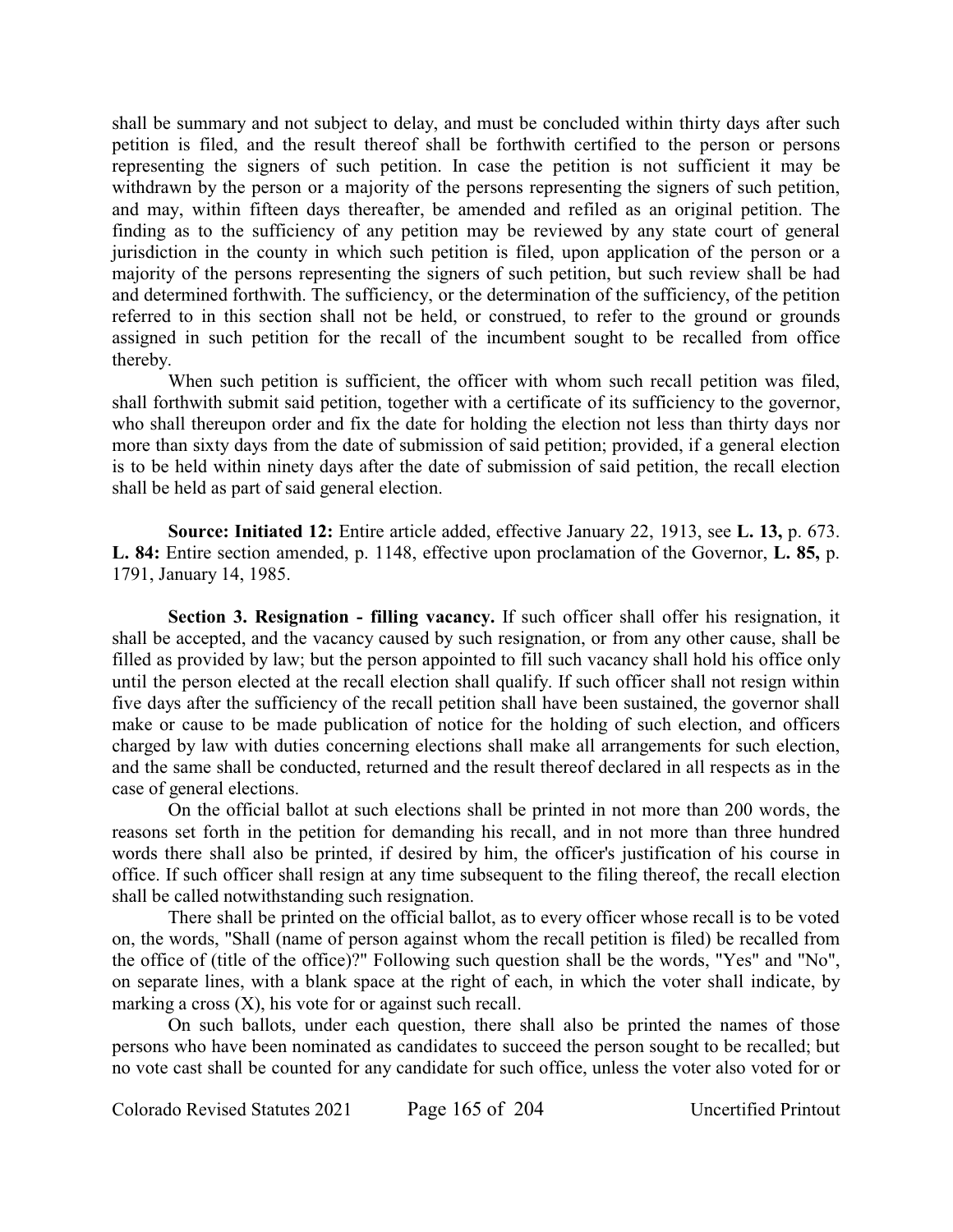against the recall of such person sought to be recalled from said office. The name of the person against whom the petition is filed shall not appear on the ballot as a candidate for the office.

If a majority of those voting on said question of the recall of any incumbent from office shall vote "no", said incumbent shall continue in said office; if a majority shall vote "yes", such incumbent shall thereupon be deemed removed from such office upon the qualification of his successor.

If the vote had in such recall elections shall recall the officer then the candidate who has received the highest number of votes for the office thereby vacated shall be declared elected for the remainder of the term, and a certificate of election shall be forthwith issued to him by the canvassing board. In case the person who received the highest number of votes shall fail to qualify within fifteen days after the issuance of a certificate of election, the office shall be deemed vacant, and shall be filled according to law.

Candidates for the office may be nominated by petition, as now provided by law, which petition shall be filed in the office in which petitions for nomination to office are required by law to be filed not less than fifteen days before such recall election.

**Source: Initiated 12:** Entire article added, effective January 22, 1913, see **L. 13,** p. 674.

**Editor's note:** In In re Interrogatories Propounded by Governor Hickenlooper, 2013 CO 62, 312 P.3d 153, the Colorado Supreme Court held that the provision permitting a vote for a successor candidate in a recall election to be counted only if the elector also cast a ballot for or against the recall issue conflicts with the first and fourteenth amendments to the United States Constitution.

**Section 4. Limitation - municipal corporations may adopt, when.** No recall petition shall be circulated or filed against any officer until he has actually held his office for at least six months, save and except it may be filed against any member of the state legislature at any time after five days from the convening and organizing of the legislature after his election.

After one recall petition and election, no further petition shall be filed against the same officer during the term for which he was elected, unless the petitioners signing said petition shall equal fifty percent of the votes cast at the last preceding general election for all of the candidates for the office held by such officer as herein above defined.

In any recall election of a state elective officer, if the incumbent whose recall is sought is not recalled, he shall be repaid from the state treasury for the expenses of such election in the manner provided by law. The general assembly may establish procedures for the reimbursement by a local governmental entity of expenses incurred by an incumbent elective officer of such governmental entity whose recall is sought but who is not recalled.

If the governor is sought to be recalled under the provisions of this article, the duties herein imposed upon him shall be performed by the lieutenant-governor; and if the secretary of state is sought to be recalled, the duties herein imposed upon him, shall be performed by the state auditor.

The recall may also be exercised by the registered electors of each county, city and county, city and town of the state, with reference to the elective officers thereof, under such procedure as shall be provided by law.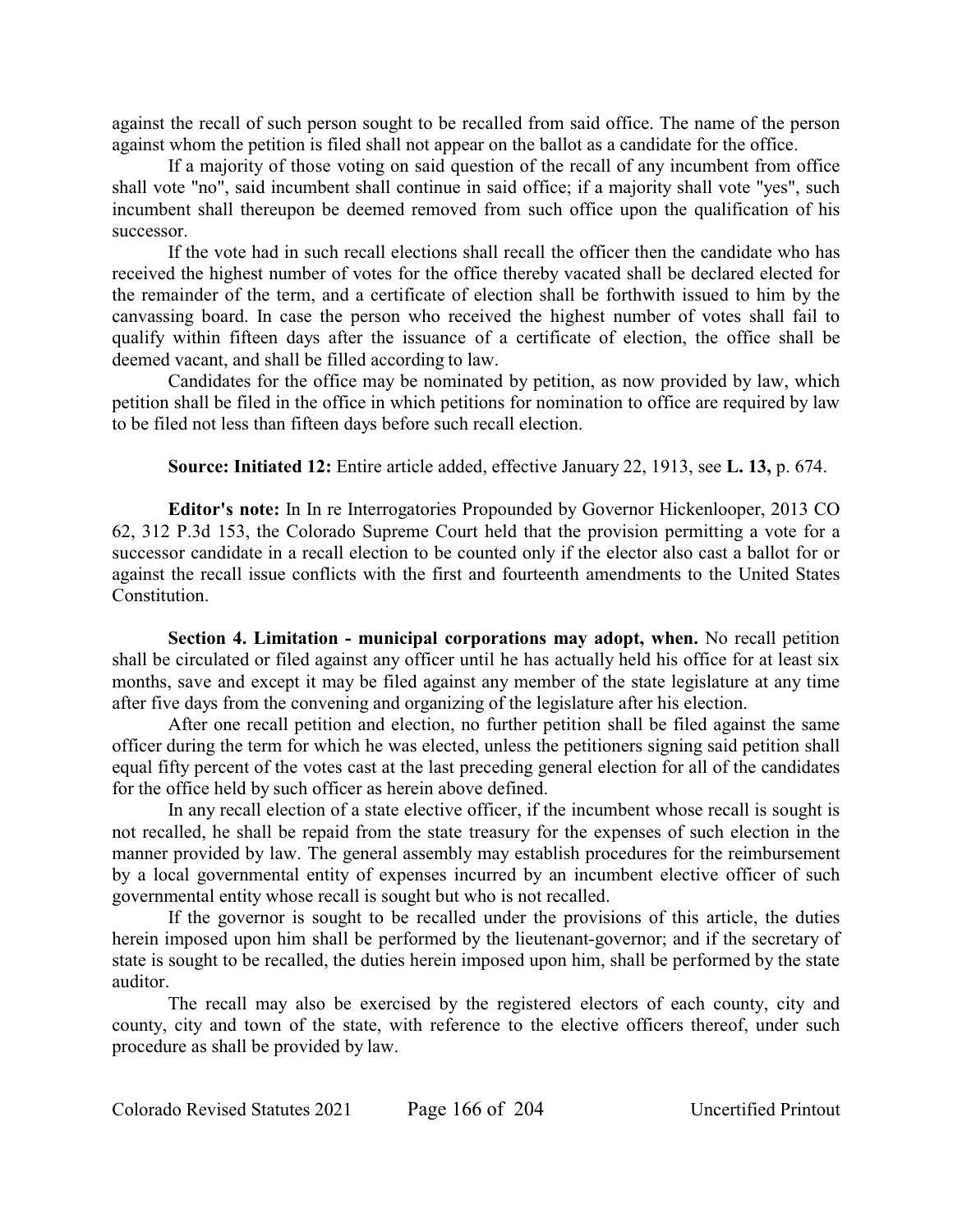Until otherwise provided by law, the legislative body of any such county, city and county, city and town may provide for the manner of exercising such recall powers in such counties, cities and counties, cities and towns, but shall not require any such recall to be signed by registered electors more in number than twenty-five percent of the entire vote cast at the last preceding election, as in section 1 hereof more particularly set forth, for all the candidates for office which the incumbent sought to be recalled occupies, as herein above defined.

Every person having authority to exercise or exercising any public or governmental duty, power or function, shall be an elective officer, or one appointed, drawn or designated in accordance with law by an elective officer or officers, or by some board, commission, person or persons legally appointed by an elective officer or officers, each of which said elective officers shall be subject to the recall provision of this constitution; provided, that, subject to regulation by law, any person may, without compensation therefor, file petitions, or complaints in courts concerning crimes, or do police duty only in cases of immediate danger to person or property.

Nothing herein contained shall be construed as affecting or limiting the present or future powers of cities and counties or cities having charters adopted under the authority given by the constitution, except as in the last three preceding paragraphs expressed.

In the submission to the electors of any petition proposed under this article, all officers shall be guided by the general laws of the state, except as otherwise herein provided.

This article is self-executing, but legislation may be enacted to facilitate its operations, but in no way limiting or restricting the provisions of this article, or the powers herein reserved.

**Source: Initiated 12:** Entire article added, effective January 22, 1913, see **L. 13,** p. 676. **L. 84:** Entire section amended, p. 1149, effective upon proclamation of the Governor, **L. 85,** p. 1791, January 14, 1985. **L. 88:** Entire section amended, p. 1455, effective upon proclamation of the Governor, **L. 89,** p. 1660, January 3, 1989.

**Cross references:** For recall of state and county officers, see part 1 article 12 of title 1; for recall of municipal officers, see part 5 of article 4 of title 31; for recall of special district directors, see § 32-1-906.

**Source: L. 2008: ARTICLE XXII. Intoxicating liquors,** repealed in its entirety, p. 3112, effective upon proclamation of the Governor, **L. 2009,** p. 3384, January 8, 2009.

**Editor's note:** This article was added in 1914. For the text of this article prior to its repeal in 2009, consult the 2008 Colorado Revised Statutes and the source notes for the history of amendments to the article.

# **ARTICLE XXIII**

# Publication of Legal Advertising

# **Section 1. Publication of proposed constitutional amendments and initiated and referred bills. (Repealed)**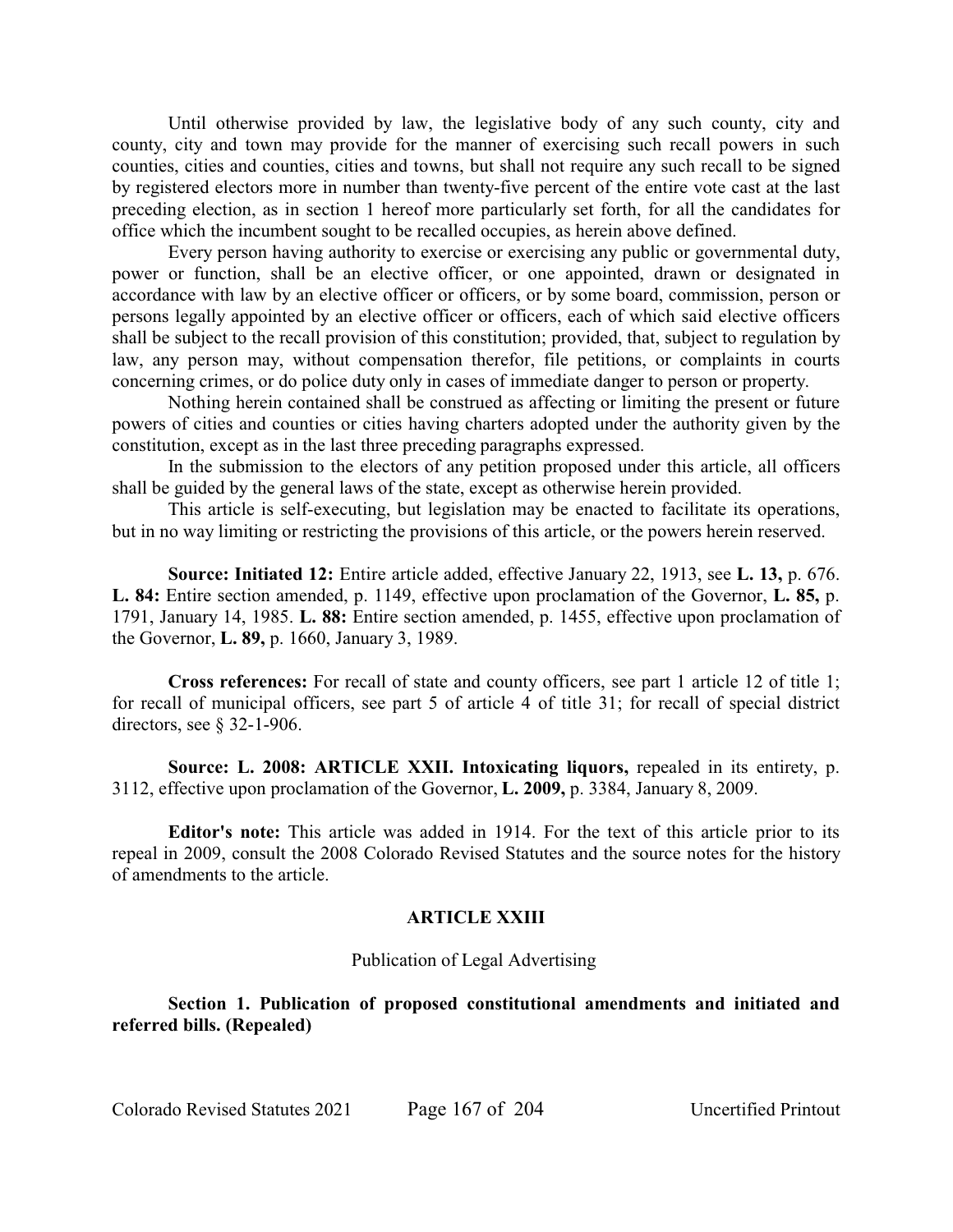**Source: L. 17:** Entire article added, p. 147. **L. 94:** Entire section repealed, p. 2852, effective upon proclamation of the Governor, **L. 95,** p. 1431, January 19, 1995.

#### **ARTICLE XXIV**

#### Old Age Pensions

**Editor's note:** This article was added in 1937 and was not amended prior to 1957. It was repealed and reenacted in 1957, resulting in the addition, relocation, or elimination of sections as well as subject matter. For the text of this article prior to 1957, see volume 1 of Colorado Revised Statutes 1953.

**Section 1. Fund created.** A fund to be known as the old age pension fund is hereby created and established in the treasury of the state of Colorado.

**Source: Initiated 56:** Entire article R&RE, effective January 1, 1957, see **L. 57,** p. 554.

**Section 2. Moneys allocated to fund.** There is hereby set aside, allocated and allotted to the old age pension fund sums and money as follows:

(a) Eighty-five percent of all net revenue accrued or accruing, received or receivable from any and all excise taxes now or hereafter levied upon sales at retail, or any other purchase transaction; together with eighty-five percent of the net revenue derived from any excise taxes now or hereafter levied upon the storage, use, or consumption of any commodity or product; together with eighty-five percent of all license fees imposed by article 26 of title 39, Colorado Revised Statutes, and amendments thereto; provided, however, that no part of the revenue derived from excise taxes now or hereafter levied, for highway purposes, upon gasoline or other motor fuel, shall be made a part of said old age pension fund.

(b) Eighty-five percent of all net revenue accrued or accruing, received or receivable from taxes of whatever kind upon all malt, vinous, or spirituous liquor, both intoxicating and non-intoxicating, and license fees connected therewith.

(c) (Deleted by amendment, L. 2006, p. 2956, effective upon proclamation of the Governor, L. 2007, p. 2964, December 31, 2006.)

(d) All grants in aid from the federal government for old age assistance.

(e) (Deleted by amendment, L. 2006, p. 2956, effective upon proclamation of the Governor, L. 2007, p. 2964, December 31, 2006.)

(f) Such other money as may be allocated to said fund by the general assembly.

**Source: Initiated 56:** Entire article R&RE, effective January 1, 1957, see **L. 57,** p. 554. **L. 2006:** (a) to (c) and (e) amended, p. 2956, effective upon proclamation of the Governor, **L. 2007,** p. 2964, December 31, 2006.

**Cross references:** For funds allocated to the old age pension fund, see § 26-2-113.

**Section 3. Persons entitled to receive pensions.** Every citizen of the United States who has been a resident of the state of Colorado for such period as the general assembly may

Colorado Revised Statutes 2021 Page 168 of 204 Uncertified Printout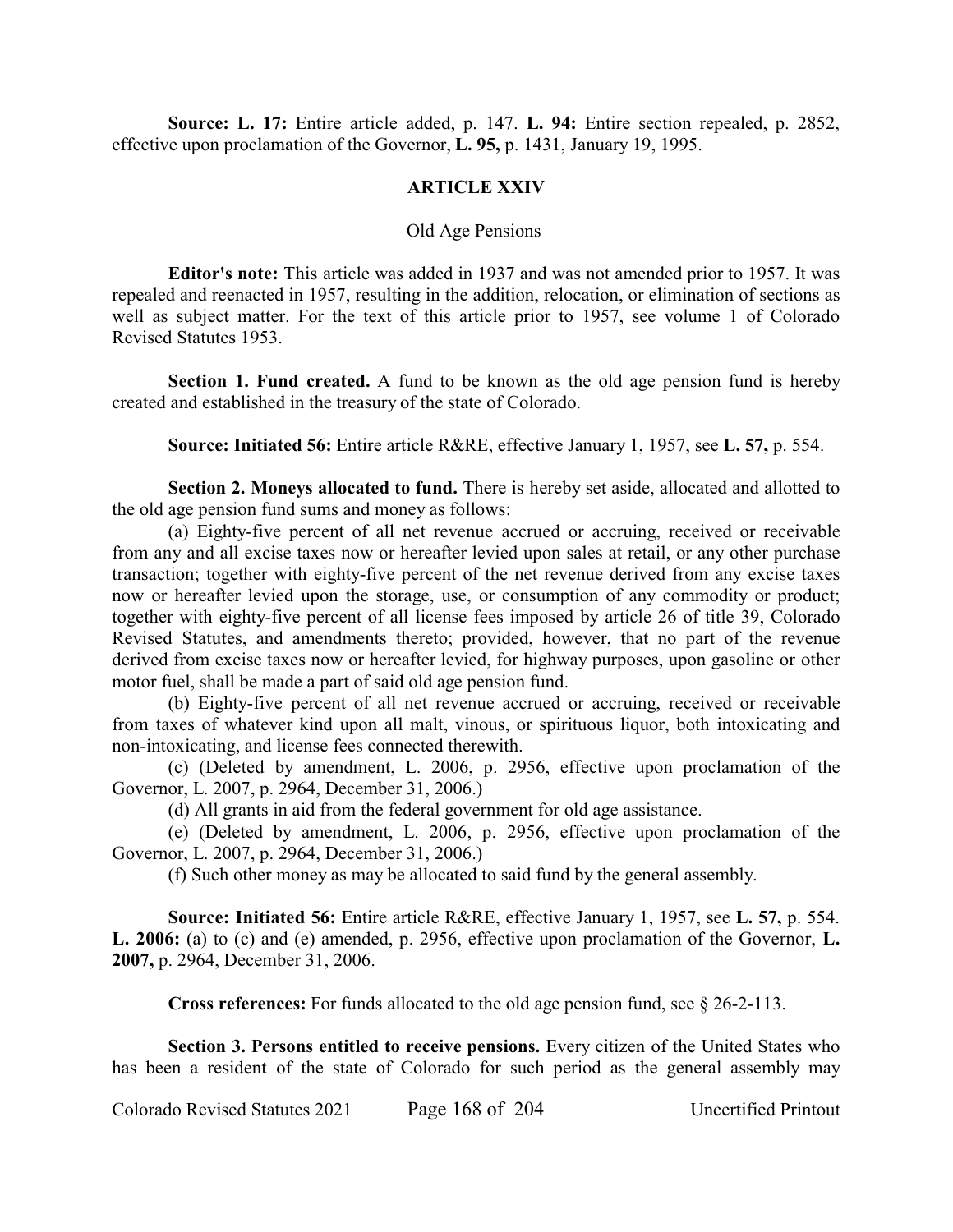determine, who has attained the age of sixty years or more, and who qualifies under the laws of Colorado to receive a pension, shall be entitled to receive the same; provided, however, that no person otherwise qualified shall be denied a pension by reason of the fact that the person is the owner of real estate occupied by the person as a residence; nor for the reason that relatives may be financially able to contribute to the person's support and maintenance; nor shall any person be denied a pension for the reason that the person owns personal property which by law is exempt from execution or attachment; nor shall any person be required, in order to receive a pension, to repay, or promise to repay, the state of Colorado any money paid to the person as an old age pension.

**Source: Initiated 56:** Entire article R&RE, effective January 1, 1957, see **L. 57,** p. 555. **L. 2006:** Entire section amended, p. 2956, effective upon proclamation of the Governor, **L. 2007,** p. 2964, December 31, 2006.

**Cross references:** For eligibility for public assistance in the form of old age pensions, see  $\S 26-2-111(2)$ .

**Section 4. The state board of public welfare to administer fund.** The state board of public welfare, or such other agency as may be authorized by law to administer old age pensions, shall cause all moneys deposited in the old age pension fund to be paid out as directed by this article and as required by statutory provisions not inconsistent with the provisions hereof, after defraying the expense of administering the said fund.

**Source: Initiated 56:** Entire article R&RE, effective January 1, 1957, see **L. 57,** p. 555.

**Cross references:** For the state agency authorized to administer or supervise the administration of public assistance programs, see § 26-2-104.

**Section 5. Revenues for old age pension fund continued.** The excise tax on sales at retail, together with all license fees levied by article 26 of title 39, Colorado Revised Statutes, and amendments thereto, are hereby continued in full force and effect beyond the date on which said taxes and license fees would otherwise expire, and shall continue until repealed or amended; provided, however, that no law providing revenue for the old age pension fund shall be repealed, nor shall any such law be amended so as to reduce the revenue provided for the old age pension fund, except in the event that at the time of such repeal or amendment, revenue is provided for the old age pension fund in an amount at least equal to that provided by the measure amended or repealed during the calendar year immediately preceding the proposed amendment or repeal.

**Source: Initiated 56:** Entire article R&RE, effective January 1, 1957, see **L. 57,** p. 555. **L. 2006:** Entire section amended, p. 2956, effective upon proclamation of the Governor, **L. 2007,** p. 2964, December 31, 2006.

**Section 6. Basic minimum award.** (a) Beginning on the effective date of this article, every person entitled to and receiving an old age pension from the state of Colorado under any former law or constitutional provision shall be entitled to receive the basic minimum award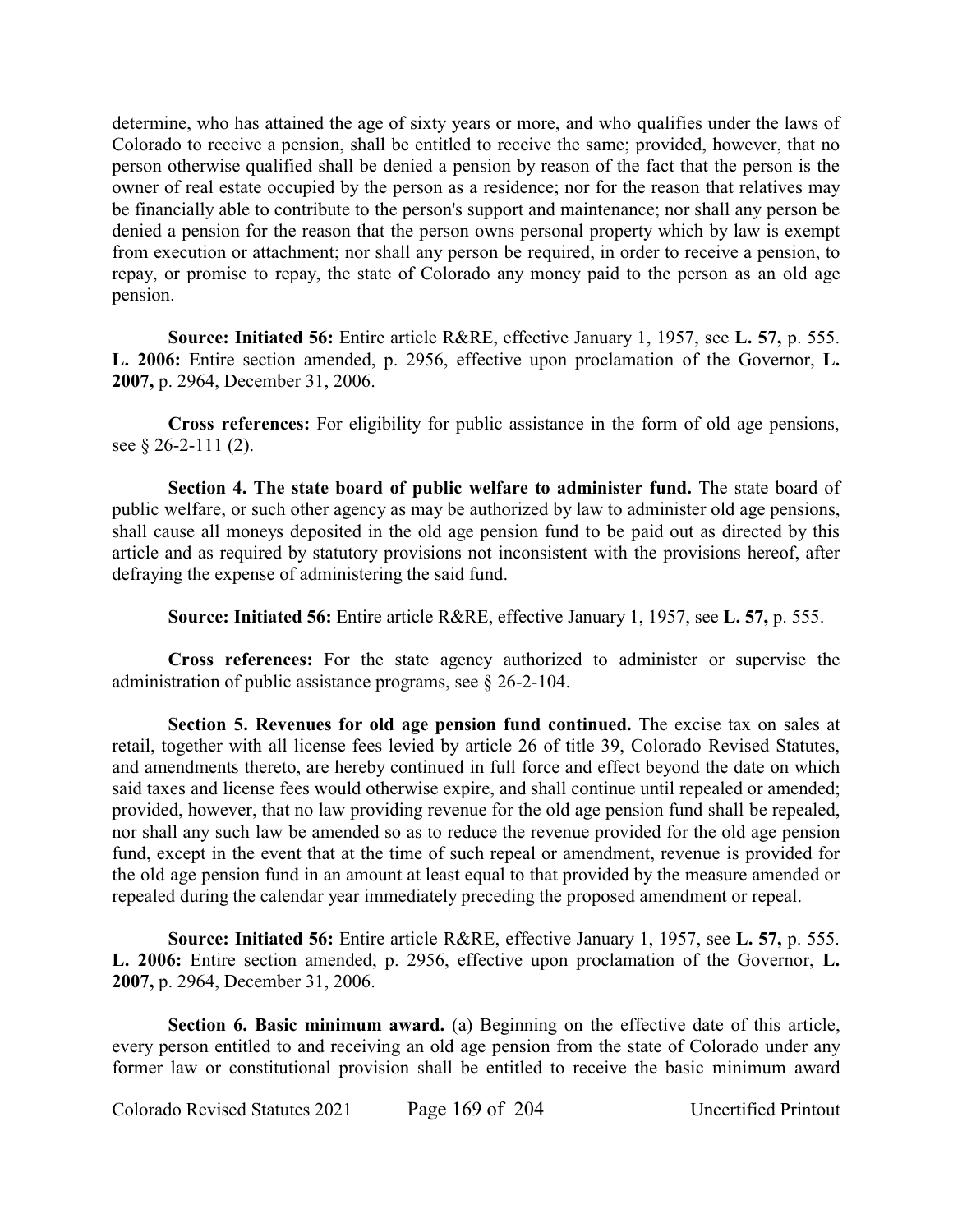hereinafter provided for, without being required to make a new application therefor, and such basic minimum award shall be paid each month thereafter, so long as he remains qualified, to each person receiving an old age pension at the time of the adoption of this article, and such basic minimum award shall likewise be paid to each person who hereafter becomes qualified to receive an old age pension; subject, however, to the provisions of this article relating to net income from other sources.

(b) From and after the effective date of this article, the basic minimum award payable to those persons qualified to receive an old age pension shall be one hundred dollars monthly, provided, however, that the amount of net income, from whatever source, that any person qualified to receive a pension may have shall be deducted from the amount of the pension award unless otherwise provided by law.

(c) The state board of public welfare, or such other agency as may be authorized by law to administer old age pensions, shall have the power to adjust the basic minimum award above one hundred dollars per month if, in its discretion, living costs have changed sufficiently to justify that action.

**Source: Initiated 56:** Entire article R&RE, effective January 1, 1957, see **L. 57,** p. 556.

**Editor's note:** The "effective date of this article" referred to in subsections (a) and (b) is January 1, 1957.

**Section 7. Stabilization fund and health and medical care fund.** (a) All the moneys deposited in the old age pension fund shall be first available for payment of basic minimum awards to qualified recipients, and no part of said fund shall be transferred to any other fund until such basic minimum awards shall have been paid.

(b) Any moneys remaining in the old age pension fund after full payment of such basic minimum awards shall be transferred to a fund to be known as the stabilization fund, which fund shall be maintained at the amount of five million dollars, and restored to that amount after any disbursements therefrom. The state board of public welfare, or such other agency as may be authorized by law to administer old age pensions, shall use the moneys in such fund only to stabilize payments of basic minimum awards.

(c) Any moneys remaining in the old age pension fund, after full payment of basic minimum awards and after establishment and maintenance of the stabilization fund in the amount of five million dollars, shall be transferred to a health and medical care fund. The state board of public welfare, or such other agency as may be authorized by law to administer old age pensions, shall establish and promulgate rules and regulations for administration of a program to provide health and medical care to persons who qualify to receive old age pensions and who are not patients in an institution for tuberculosis or mental disease; the costs of such program, not to exceed ten million dollars in any fiscal year, shall be defrayed from such health and medical care fund; provided, however, all moneys available, accrued or accruing, received or receivable, in said health and medical care fund, in excess of ten million dollars in any fiscal year shall be transferred to the general fund of the state to be used pursuant to law.

**Source: Initiated 56:** Entire article R&RE, effective January 1, 1957, see **L. 57,** p. 556.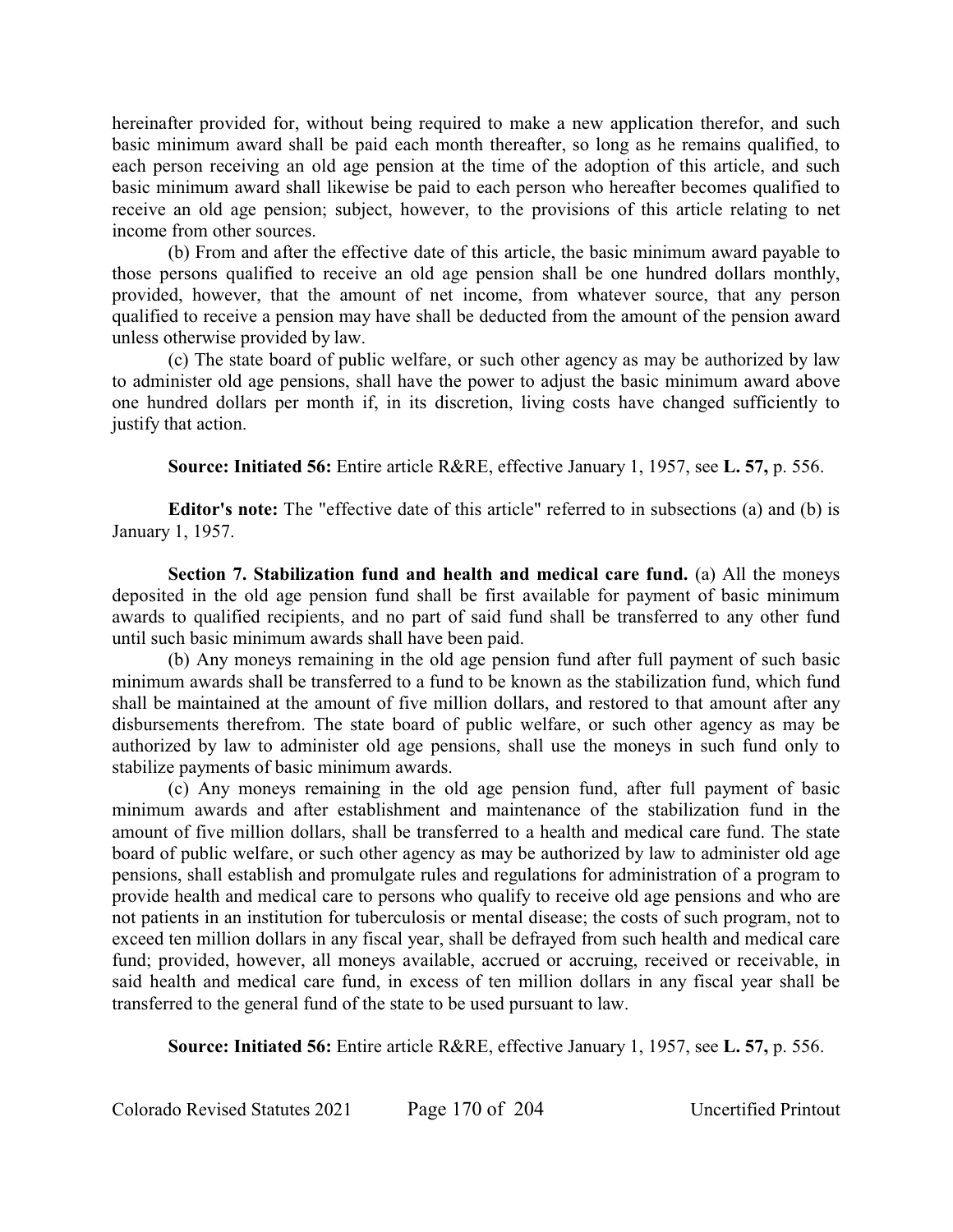**Section 8. Fund to remain inviolate.** All moneys deposited in the old age pension fund shall remain inviolate for the purpose for which created, and no part thereof shall be transferred to any other fund, or used or appropriated for any other purpose, except as provided for in this article.

**Source: Initiated 56:** Entire article R&RE, effective January 1, 1957, see **L. 57,** p. 557.

#### **Section 9. Effective date. (Repealed)**

**Source: Initiated 56:** Entire article R&RE, effective January 1, 1957, see **L. 57,** p. 557. **L. 2006:** Entire section repealed, p. 2957, effective upon proclamation of the Governor, **2007,** p. 2964, December 31, 2006.

# **ARTICLE XXV**

### Public Utilities

In addition to the powers now vested in the General Assembly of the State of Colorado, all power to regulate the facilities, service and rates and charges therefor, including facilities and service and rates and charges therefor within home rule cities and home rule towns, of every corporation, individual, or association of individuals, wheresoever situate or operating within the State of Colorado, whether within or without a home rule city or home rule town, as a public utility, as presently or as may hereafter be defined as a public utility by the laws of the State of Colorado, is hereby vested in such agency of the State of Colorado as the General Assembly shall by law designate.

Until such time as the General Assembly may otherwise designate, said authority shall be vested in the Public Utilities Commission of the State of Colorado; provided however, nothing herein shall affect the power of municipalities to exercise reasonable police and licensing powers, nor their power to grant franchises; and provided, further, that nothing herein shall be construed to apply to municipally owned utilities.

**Source: L. 54:** Entire article added, see **L. 55,** p. 693.

**Cross references:** For home rule cities and towns, see article XX of this constitution; for home rule counties, see article 35 of title 30; for home rule municipalities, see part 2 of article 2 of title 31; for public utilities, see title 40.

# **ARTICLE XXVI**

## Nuclear Detonations

**Section 1. Nuclear detonations prohibited - exceptions.** No nuclear explosive device may be detonated or placed in the ground for the purpose of detonation in this state except in accordance with this article.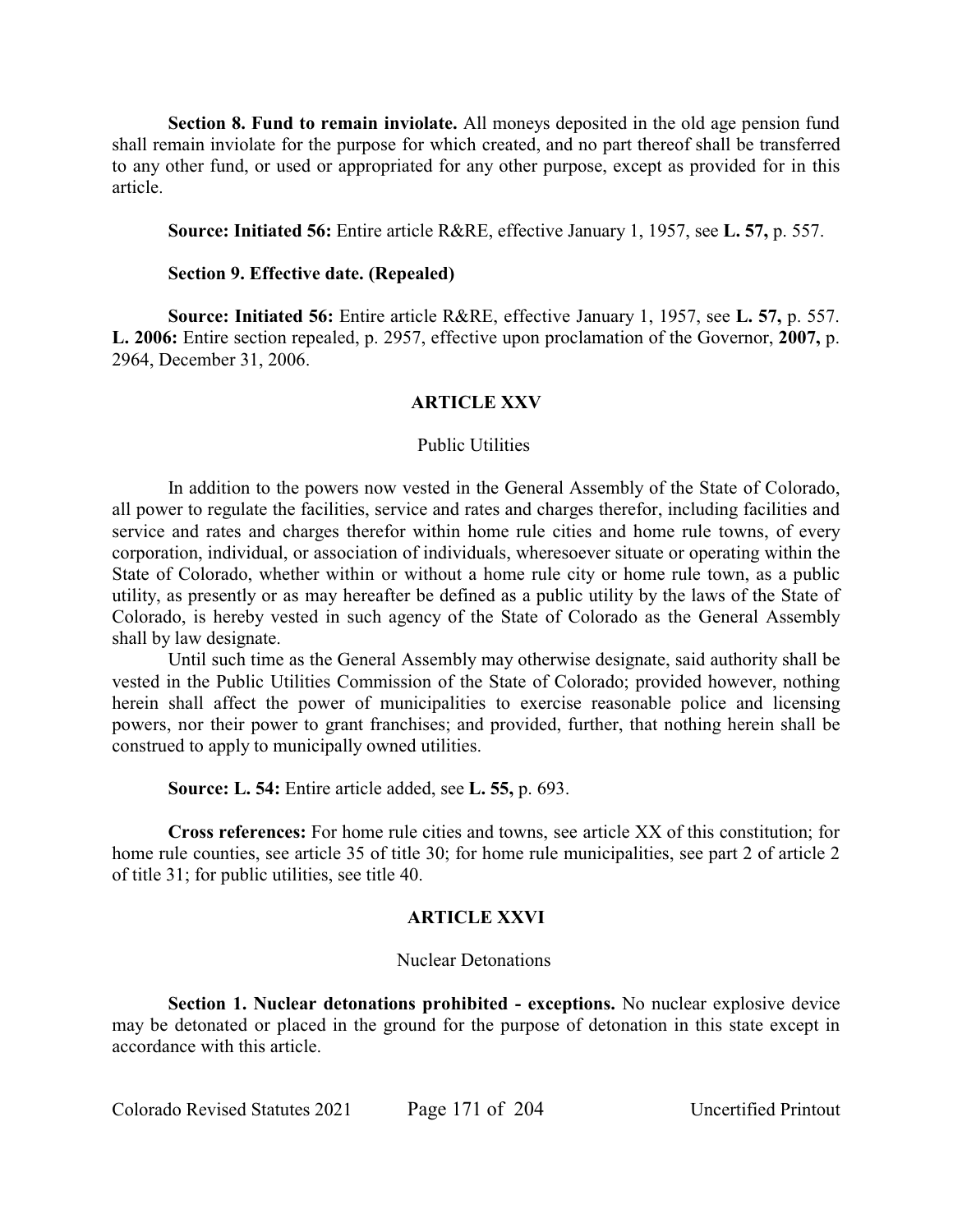**Source: L. 74:** Entire article was added, effective upon proclamation of the Governor, December 20, 1974, but does not appear in the session laws.

**Section 2. Election required.** Before the emplacement of any nuclear explosive device in the ground in this state, the detonation of that device shall first have been approved by the voters through enactment of an initiated or referred measure authorizing that detonation, such measure having been ordered, proposed, submitted to the voters, and approved as provided in section 1 of article V of this constitution.

**Source: L. 74:** Entire article was added, effective upon proclamation of the Governor, December 20, 1974, but does not appear in the session laws.

**Section 3. Certification of indemnification required.** Before the detonation or emplacement for the purpose of detonation of any nuclear explosive device, a competent state official or agency designated by the governor shall first have certified that sufficient and secure financial resources exist in the form of applicable insurance, self-insurance, indemnity bonds, indemnification agreements, or otherwise, without utilizing state funds, to compensate in full all parties that might foreseeably suffer damage to person or property from ground motion, ionizing radiation, other pollution, or other hazard attributable to such detonation. Damage is attributable to such detonation without regard to negligence and without regard to any concurrent or intervening cause.

**Source: L. 74:** Entire article was added, effective upon proclamation of the Governor, December 20, 1974, but does not appear in the session laws.

**Section 4. Article self-executing.** This article shall be in all respects self-executing; but, the general assembly may by law provide for its more effective enforcement and may by law also impose additional restrictions or conditions upon the emplacement or detonation of any nuclear explosive device.

**Source: L. 74:** Entire article was added, effective upon proclamation of the Governor, December 20, 1974, but does not appear in the session laws.

**Section 5. Severability.** If any provision of this article, or its application in any particular case, is held invalid, the remainder of the article and its application in all other cases shall remain unimpaired.

**Source: L. 74:** Entire article was added, effective upon proclamation of the Governor, December 20, 1974, but does not appear in the session laws.

# **ARTICLE XXVII**

Great Outdoors Colorado Program

Colorado Revised Statutes 2021 Page 172 of 204 Uncertified Printout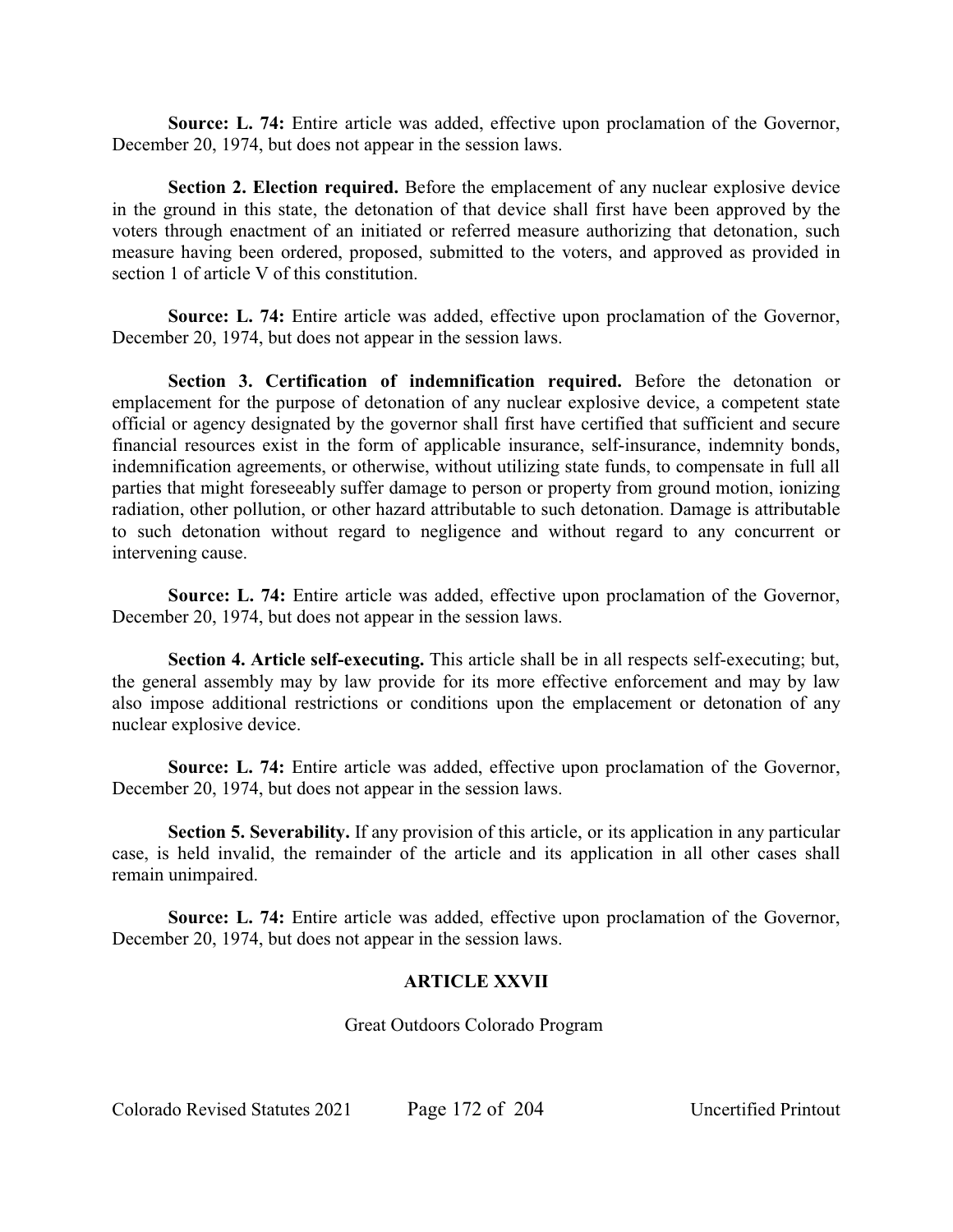**Cross references:** For statutory provisions implementing a state-supervised lottery, including lotto, see article 40 of title 44.

**Section 1. Great Outdoors Colorado Program.** (1) The people of the State of Colorado intend that the net proceeds of every state-supervised lottery game operated under the authority of Article XVIII, Section 2 shall be guaranteed and permanently dedicated to the preservation, protection, enhancement and management of the state's wildlife, park, river, trail and open space heritage, except as specifically provided in this article. Accordingly, there shall be established the Great Outdoors Colorado Program to preserve, protect, enhance and manage the state's wildlife, park, river, trail and open space heritage. The Great Outdoors Colorado Program shall include:

(a) Wildlife program grants which:

(I) Develop wildlife watching opportunities;

(II) Implement educational programs about wildlife and wildlife environment;

(III) Provide appropriate programs for maintaining Colorado's diverse wildlife heritage;

(IV) Protect crucial wildlife habitats through the acquisition of lands, leases or easements and restore critical areas;

(b) Outdoor recreation program grants which:

(I) Establish and improve state parks and recreation areas throughout the State of Colorado;

(II) Develop appropriate public information and environmental education resources on Colorado's natural resources at state parks, recreation areas, and other locations throughout the state;

(III) Acquire, construct and maintain trails and river greenways;

(IV) Provide water for recreational purposes through the acquisition of water rights or through agreements with holders of water rights, all in accord with applicable state water law;

(c) A program to identify, acquire and manage unique open space and natural areas of statewide significance through grants to the Colorado Divisions of Parks and Outdoor Recreation and Wildlife, or municipalities, counties, or other political subdivision of the State, or non-profit land conservation organizations, and which will encourage cooperative investments by other public or private entities for these purposes; and

(d) A program for grants to match local investments to acquire, develop and manage open space, parks, and environmental education facilities, and which will encourage cooperative investments by other public or private entities for these purposes.

**Source: Initiated 92:** Entire article added, effective upon proclamation of the Governor, **L. 93,** p. 2169, January 14, 1993.

**Cross references:** For implementation of the great outdoors Colorado program, see article 60 of title 33.

**Section 2. Trust Fund created.** A fund to be known as the Great Outdoors Colorado Trust Fund, referred to in this article as the "Trust Fund," is hereby created and established in the Treasury of the State of Colorado.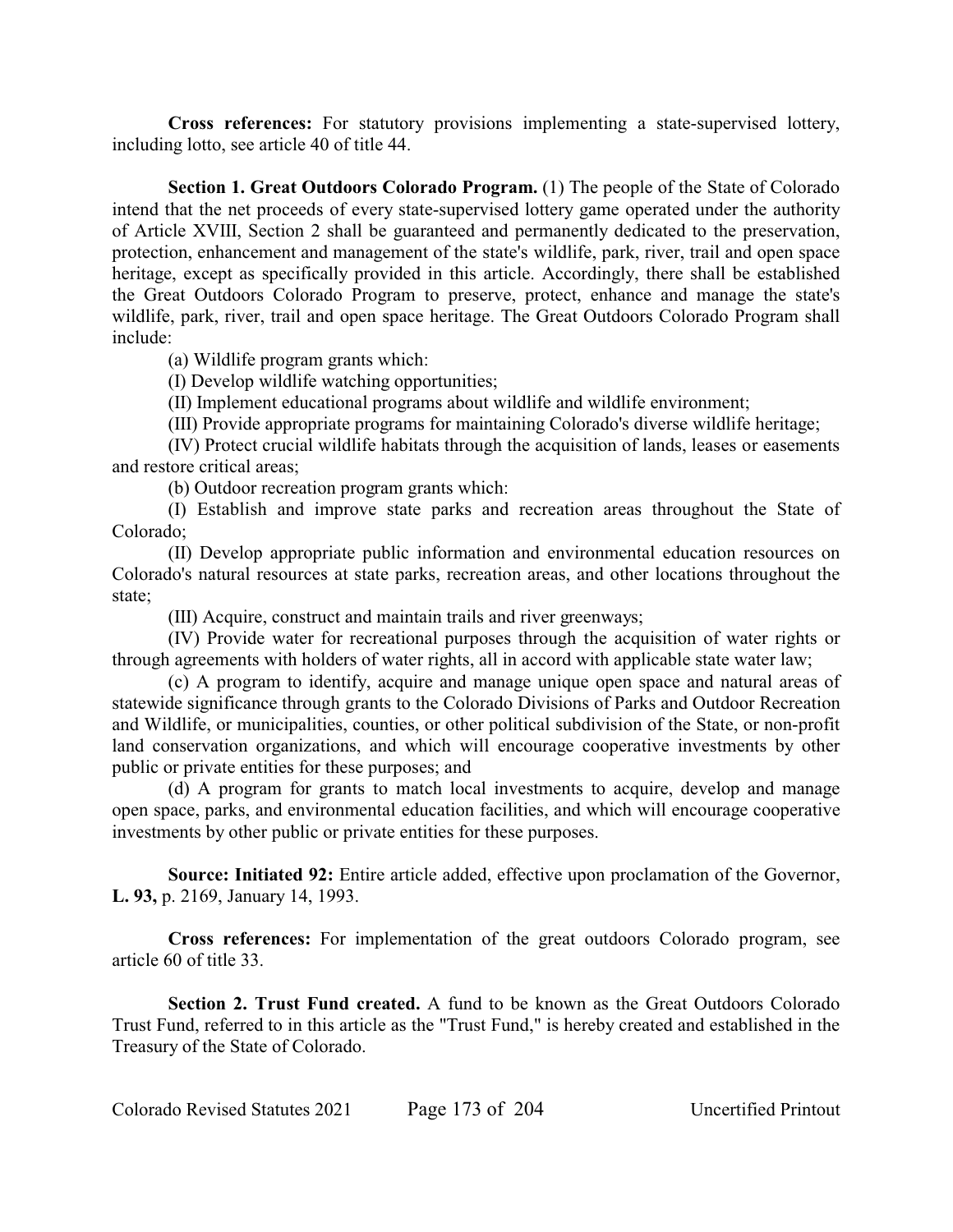**Source: Initiated 92:** Entire article added, effective upon proclamation of the Governor, **L. 93,** p. 2170, January 14, 1993.

**Section 3. Moneys allocated to Trust Fund.** (1) Beginning with the proceeds from the fourth quarter of the State's Fiscal Year 1992-1993, all proceeds from all programs, including Lotto and every other state-supervised lottery game operated under the authority of Article XVIII, Section 2 of the Colorado Constitution, whether by the Colorado Lottery Commission or otherwise (such programs defined hereafter in this Article as "Lottery Programs"), net of prizes and expenses of the state lottery division and after a sufficient amount of money has been reserved, as of the end of any fiscal quarter, to ensure the operation of the lottery for the ensuing fiscal quarter (such netted proceeds defined hereafter in this Article as "Net Proceeds") are set aside, allocated, allotted, and continuously appropriated as follows, and the Treasurer shall distribute such proceeds no less frequently than quarterly, as follows:

(a) Repealed.

(b) For each quarter including and after the first quarter of the State's Fiscal Year 1998- 1999:

(I) Forty percent to the Conservation Trust Fund for distribution to municipalities and counties and other eligible entities for parks, recreation and open space purposes;

(II) Ten percent to the Division of Parks and Outdoor Recreation for the acquisition, development and improvement of new and existing state parks, recreation areas and recreational trails; and

(III) All remaining Net Proceeds in trust to the Board of the Trust Fund, provided, however, that in any state fiscal year in which the portion of the Net Proceeds which would otherwise be given in trust to the State Board of the Trust Fund exceeds the amount of \$35 million, to be adjusted each year for changes from the 1992 Consumer Price Index-Denver, the Net Proceeds in excess of such amount or adjusted amount shall be allocated to the General Fund of the State of Colorado.

(c) to (e) Repealed.

(2) From July 1, 1993, the following sums of money and property, in addition to Net Proceeds as set forth in Section 3(1) above, are set aside, allocated, allotted, and continuously appropriated in trust to the Board of the Trust Fund:

(a) All interest derived from moneys held in the Trust Fund;

(b) Any property donated specifically to the State of Colorado for the specific purpose of benefitting the Trust Fund, including contributions, grants, gifts, bequests, donations, and federal, state, or local grants; and

(c) Such other moneys as may be allocated to the Trust Fund by the General Assembly.

**Source: Initiated 92:** Entire article added, effective upon proclamation of the Governor, **L. 93,** p. 2170, January 14, 1993. **L. 2002:** (1)(a) and (1)(c) to (1)(e) repealed, p. 3099, effective upon proclamation of the Governor, **L. 2003,** p. 3611, December 20, 2002.

**Section 4. Fund to remain inviolate.** All moneys deposited in the Trust Fund shall remain in trust for the purposes set forth in this article, and no part thereof shall be used or appropriated for any other purpose, nor made subject to any other tax, charge, fee or restriction.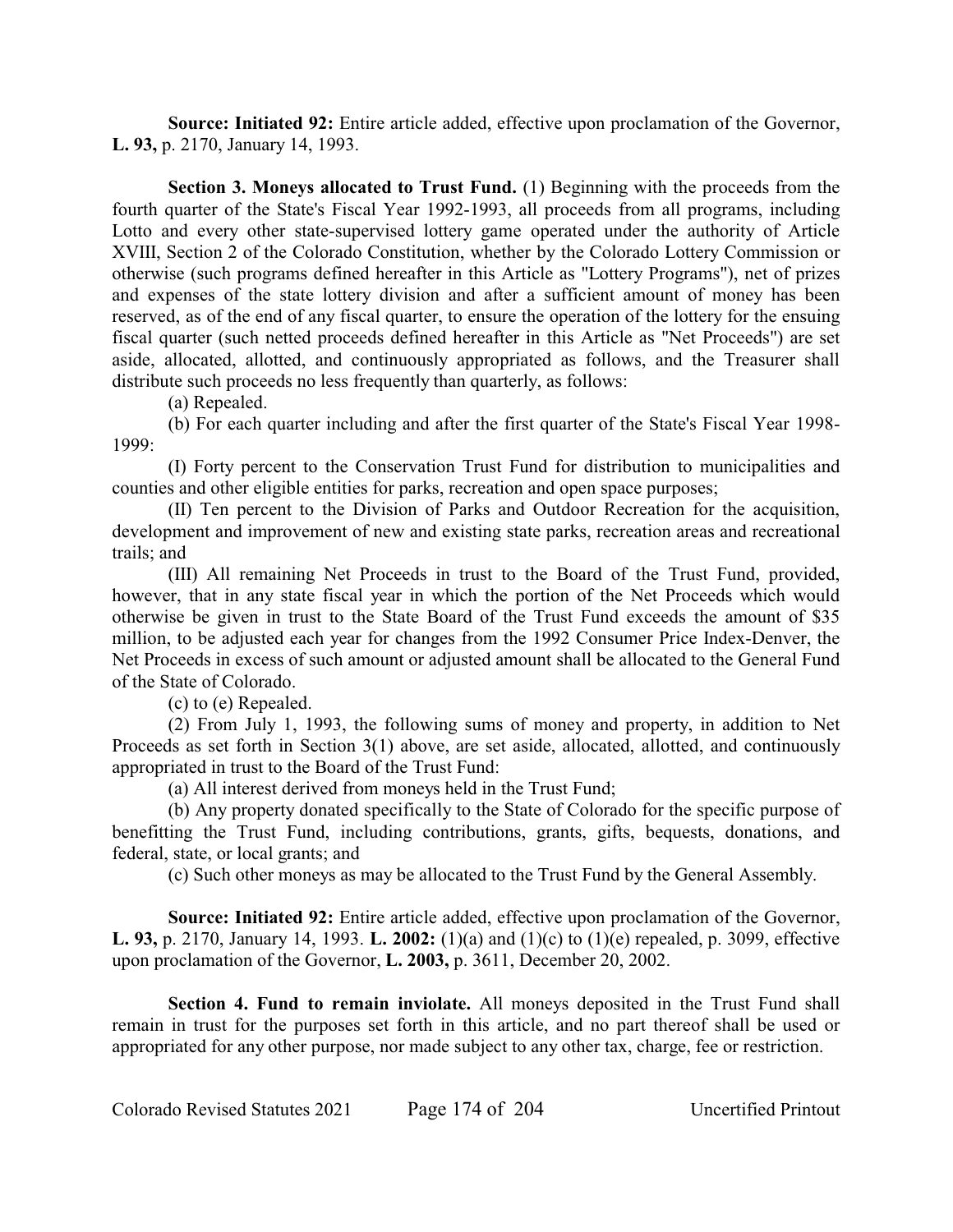**Source: Initiated 92:** Entire article added, effective upon proclamation of the Governor, **L. 93,** p. 2172, January 14, 1993.

**Section 5. Trust Fund expenditures.** (1) (a) Expenditures from the Trust Fund shall be made in furtherance of the Great Outdoors Colorado Program, and shall commence in State Fiscal Year 1993-94. The Board of the Trust Fund shall have the duty to assure that expenditures are made for the purposes set forth in this section and in section 6, and that the amounts expended for each of the following purposes over a period of years be substantially equal:

(I) Investments in the wildlife resources of Colorado through the Colorado Division of Wildlife, including the protection and restoration of crucial wildlife habitats, appropriate programs for maintaining Colorado's diverse wildlife heritage, wildlife watching, and educational programs about wildlife and wildlife environment, consistent with the purposes set forth in Section 1(1)(a) of this article;

(II) Investments in the outdoor recreation resources of Colorado through the Colorado Division of Parks and Outdoor Recreation, including the State Parks System, trails, public information and environmental education resources, and water for recreational facilities, consistent with the purposes set forth in Section 1(1)(b) of this article;

(III) Competitive grants to the Colorado Divisions of Parks and Outdoor Recreation and Wildlife, and to counties, municipalities or other political subdivisions of the state, or non-profit land conservation organizations, to identify, acquire and manage open space and natural areas of statewide significance, consistent with the purposes set forth in Section 1(1)(c) of this article; and

(IV) Competitive matching grants to local governments or other entities which are eligible for distributions from the conservation trust fund, to acquire, develop or manage open lands and parks, consistent with the purposes set forth in Section 1(1)(d) of this article;

(b) Provided, however, that the State Board of the Great Outdoors Colorado Trust Fund shall have the discretion (a) to direct that any portion of available revenues be reinvested in the Trust Fund and not expended in any particular year, (b) to make other expenditures which it considers necessary and proper to the accomplishment of the purposes of this amendment.

(2) All funds provided to state agencies from the Trust Fund shall be deemed to be custodial in nature, and the expenditure of those funds shall not be subject to legislative appropriation or restriction.

**Source: Initiated 92:** Entire article added, effective upon proclamation of the Governor, **L. 93,** p. 2172, January 14, 1993.

**Section 6. The State Board of the Great Outdoors Colorado Trust Fund.** (1) There shall be established a State Board of the Great Outdoors Colorado Trust Fund. The Board shall consist of two members of the public from each congressional district, a representative designated by the State Board of Parks and Outdoor Recreation, a representative designated by the Colorado Wildlife Commission, and the Executive Director of the Department of Natural Resources. The public members of the Board shall be appointed by the Governor, subject to the consent of the Senate, for terms of four years - provided, however, that when the first such members are appointed, one of the public members from each congressional district shall be appointed for a two-year term, to assure staggered terms of office thereafter. At least two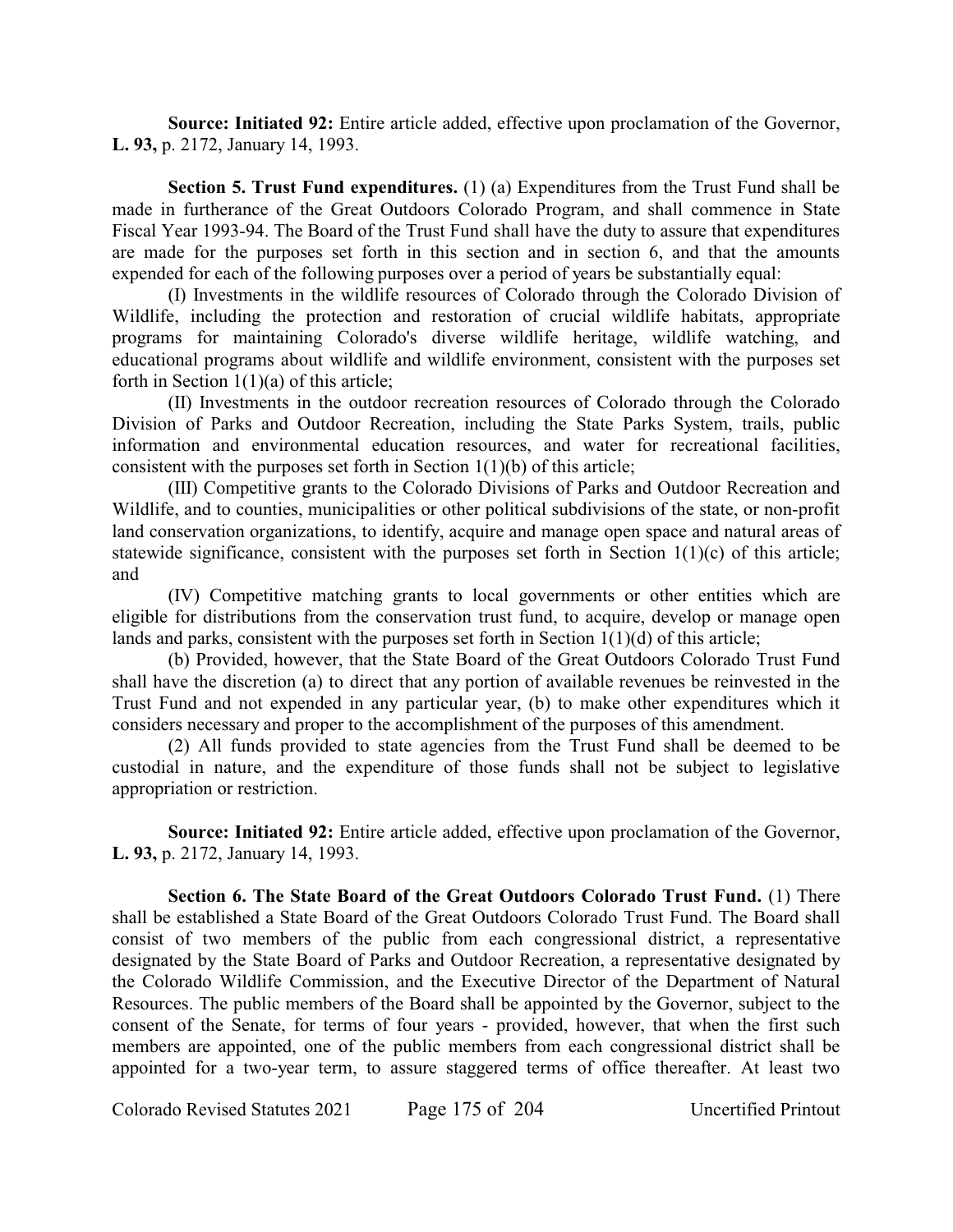members shall reside west of the Continental Divide. At least one member shall represent agricultural interests. The public members of the board shall be entitled to a reasonable per diem compensation to be determined by the Board plus their actual expenses for each meeting of the Board or a committee of the Board. The Board's composition shall reflect, to the extent practical, Colorado's gender, ethnic and racial diversity, and no two of the representatives of any one congressional district shall be members of the same political party. Members of the Board shall be subject to removal as provided in Article IV, Section 6 of this constitution.

(2) The Board shall be responsible for, and shall have the power to undertake the following actions:

(a) To direct the Treasurer to disburse expendable income from the Trust Fund as the Board may determine by resolution, and otherwise to administer the Trust Fund, provided, however, that the Board shall not have the power to acquire any interest in real property other than (I) temporarily to hold real property donated to it and (II) to acquire leased office space;

(b) To promulgate rules and regulations as are necessary or expedient for the conduct of its affairs and its meetings and of meetings of any committees and generally for the administration of this article, provided, however, that such rules and regulations shall give the public an opportunity to comment on the general policies of the Board and upon specific grant proposals before the Board;

(c) To cause to be published and distributed an annual report, including a financial report, to the citizens, the Governor and the General Assembly of Colorado, which will set out the Board's progress in administering the funds appropriated to it, and the Board's objectives and its budget for the forthcoming year, and to consult with the General Assembly from time to time concerning its objectives and its budget;

(d) To administer the distribution of grants pursuant to Sections  $1(1)(c)$ ,  $1(1)(d)$ ,  $5(1)(a)(III)$ , and  $5(1)(a)(IV)$  of this article, with the expense of administering said grants to be defrayed from the funds made available to the program elements of said sections;

(e) Commencing July 1, 1993, to determine what portions, if any, of moneys allocated to the Trust Fund should be invested in an interest-bearing Trust Fund account by the Treasurer of the State of Colorado, to remain in the Trust Fund and available for expenditure in future years;

(f) To employ such staff and to contract for such office space and acquire such equipment and supplies and enter into such other contracts as it may consider necessary from time to time to accomplish its purposes, and to pay the cost thereof from the funds appropriated to the Board under this article, provided, however, that to the extent it is reasonably feasible to do so the Board shall (I) contract with the Colorado Department of Natural Resources or other state agency for necessary administrative support and (II) endeavor to keep the level of administrative expense as low as may be practicable in comparison with its expenditures for the purposes set forth in Section 1 of this article, and the Board may contract with the State Personnel Board or any successor thereof for personnel services.

(3) The Board shall be a political subdivision of the state, and shall have all the duties, privileges, immunities, rights, liabilities and disabilities of a political subdivision of the state, provided, however, that its organization, powers, revenues and expenses shall not be affected by any order or resolution of the general assembly, except as provided in this constitution. It shall not be an agency of state government, nor shall it be subject to administrative direction by any department, commission, board, bureau or agency of the state, except to the extent provided in this constitution. The Board shall be subject to annual audit by the state auditor, whose report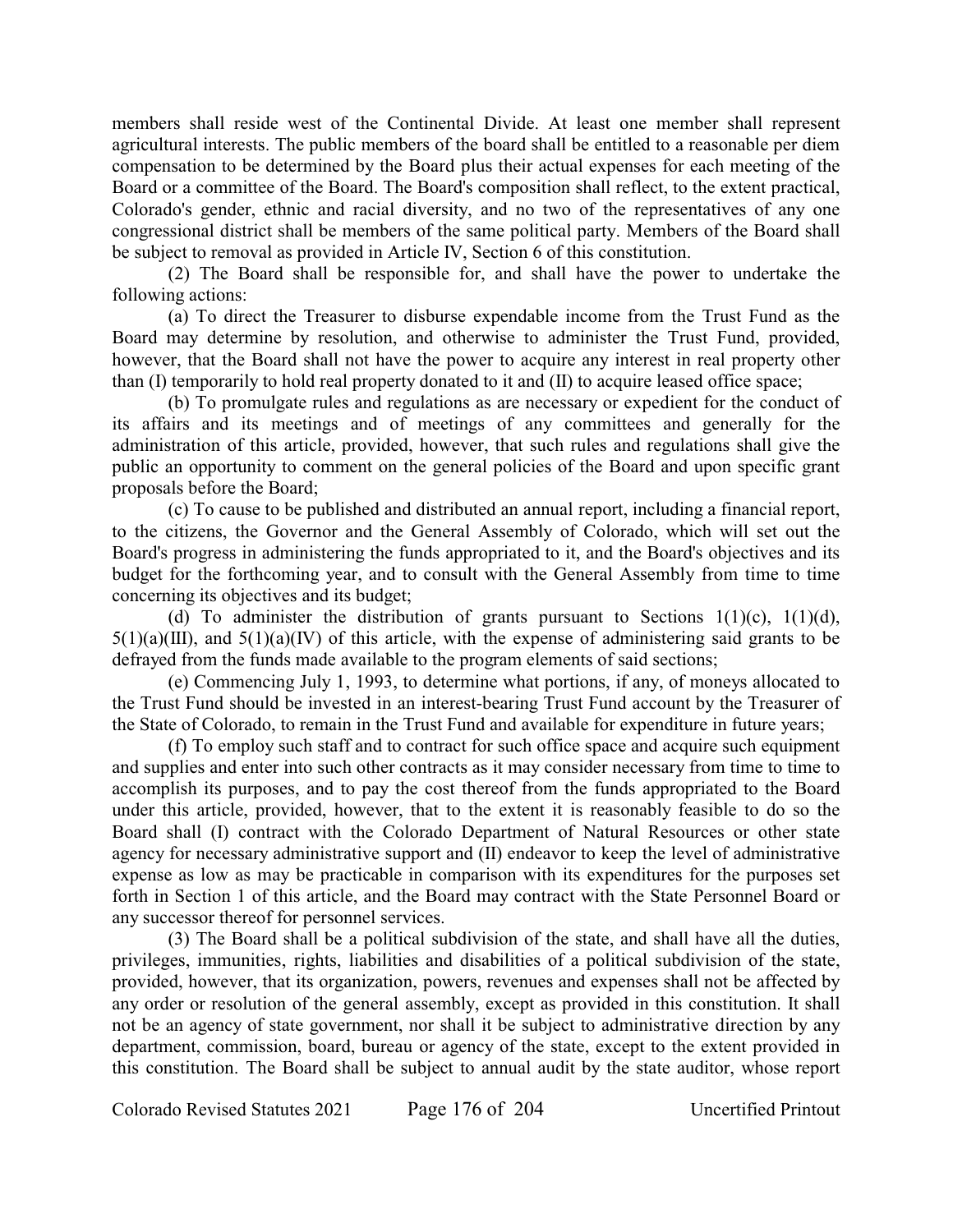shall be a public document. The Board shall adopt rules permitting public access to its meetings and records which are no less restrictive than state laws applicable to state agencies, as such laws may be amended from time to time. The Board members, officers and directors of the Board shall have no personal liability for any actions or refusal to act by the Board as long as such action or refusal to act did not involve willful or intentional malfeasance or gross negligence.

**Source: Initiated 92:** Entire article added, effective upon proclamation of the Governor, **L. 93,** p. 2173, January 14, 1993.

**Section 7. No effect on Colorado water law.** Nothing in this article shall affect in any way whatsoever any of the provisions under Article XVI of the State Constitution of Colorado, including those provisions related to water, nor any of the statutory provisions related to the appropriation of water in Colorado.

**Source: Initiated 92:** Entire article added, effective upon proclamation of the Governor, **L. 93,** p. 2175, January 14, 1993.

**Section 8. No substitution allowed.** The people intend that the allocation of lottery funds required by this article of the constitution be in addition to and not a substitute for funds otherwise appropriated from the General Assembly to the Colorado Department of Natural Resources and its divisions.

**Source: Initiated 92:** Entire article added, effective upon proclamation of the Governor, **L. 93,** p. 2175, January 14, 1993.

**Section 9. Eminent domain.** No moneys received by any state agency pursuant to this article shall be used to acquire real property by condemnation through the power of eminent domain.

**Source: Initiated 92:** Entire article added, effective upon proclamation of the Governor, **L. 93,** p. 2175, January 14, 1993.

**Section 10. Payment in lieu of taxes.** Any acquisitions of real property made by a state agency pursuant to this article shall be subject to payments in lieu of taxes to counties in which said acquisitions are made. Such payments shall be made from moneys made available by the Trust Fund, and shall not exceed the rate of taxation for comparable property classifications.

**Source: Initiated 92:** Entire article added, effective upon proclamation of the Governor, **L. 93,** p. 2175, January 14, 1993.

**Section 11. Effective date.** This article shall become effective upon proclamation by the governor, and shall be self-implementing. This article shall apply to each distribution of net proceeds from the programs operated under the authority of Article XVIII, Section 2 of the Colorado Constitution, whether by the Colorado Lottery Commission or otherwise, made after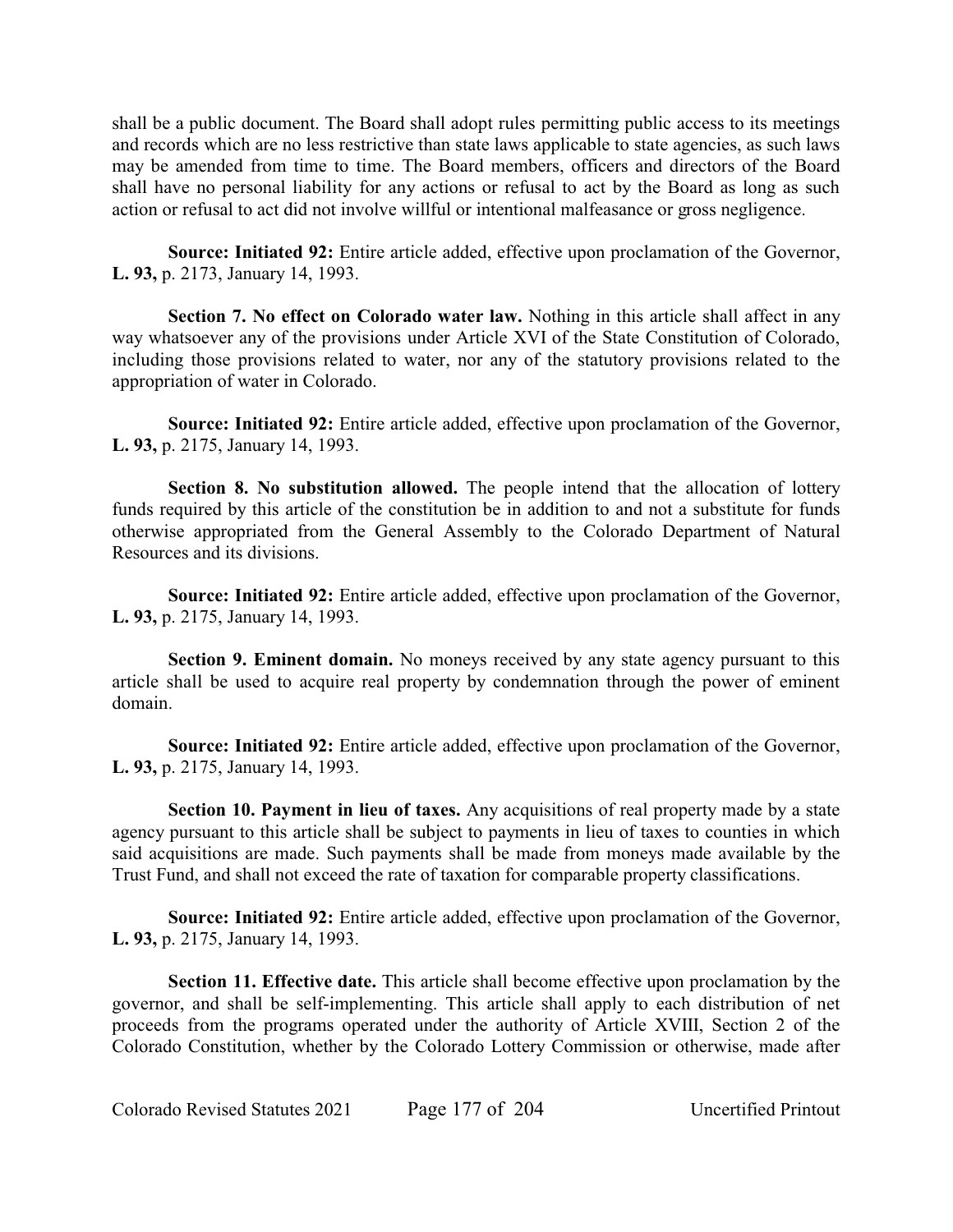July 1, 1993 and shall supersede any provision to the contrary in Article XVIII, Section 2 or any other provision of law.

**Source: Initiated 92:** Entire article added, effective upon proclamation of the Governor, **L. 93,** p. 2175, January 14, 1993.

# **ARTICLE XXVIII**

### Campaign and Political Finance

**Editor's note:** (1) Section 1(4) of article V of the state constitution provides that initiated and referred measures shall take effect from and after the official declaration of the vote thereon by the proclamation of the Governor. The Governor's proclamation on Amendment 27 implementing this article was issued on December 20, 2002; however, § 13 of this article provides that the effective date of this article is December 6, 2002. (See L. 2003, p. 3609.)

(2) (a) In 2008, Amendment 54 amended § 13 of this article creating an exception to the effective date stating that the provisions of this article amended or added by Amendment 54 concerning sole source government contracts are effective December 31, 2008; however, the Governor's proclamation date on Amendment 54 was January 8, 2009.

(b) In the case of *Dallman v. Ritter,* the Denver District Court declared Amendment 54, which amended certain provisions of this article, unconstitutional and issued a preliminary injunction enjoining the enforcement of Amendment 54 (see *Dallman v. Ritter,* 225 P.3d 610 (Colo. 2010)). The Colorado Supreme Court affirmed the district court's ruling (see *Dallman v. Ritter,* 225 P.3d 610 (Colo. 2010)).

(3) In the case of *In re Interrogatories by Ritter,* the Colorado Supreme Court declared §§ 3(4) and 6(2) of this article unconstitutional in light of *Citizens United v. Federal Election Commission,* 558 U.S. 310, 130 S. Ct. 876, 175 L. Ed. 2d 753 (2010).

**Cross references:** For the "Fair Campaign Practices Act", see article 45 of title 1.

**Law reviews:** For article, "The Colorado Constitution in the New Century", see 78 U. Colo. L. Rev. 1265 (2007).

**Section 1. Purposes and findings.** The people of the state of Colorado hereby find and declare that large campaign contributions to political candidates create the potential for corruption and the appearance of corruption; that large campaign contributions made to influence election outcomes allow wealthy individuals, corporations, and special interest groups to exercise a disproportionate level of influence over the political process; that the rising costs of campaigning for political office prevent qualified citizens from running for political office; that because of the use of early voting in Colorado timely notice of independent expenditures is essential for informing the electorate; that in recent years the advent of significant spending on electioneering communications, as defined herein, has frustrated the purpose of existing campaign finance requirements; that independent research has demonstrated that the vast majority of televised electioneering communications goes beyond issue discussion to express electoral advocacy; that political contributions from corporate treasuries are not an indication of

Colorado Revised Statutes 2021 Page 178 of 204 Uncertified Printout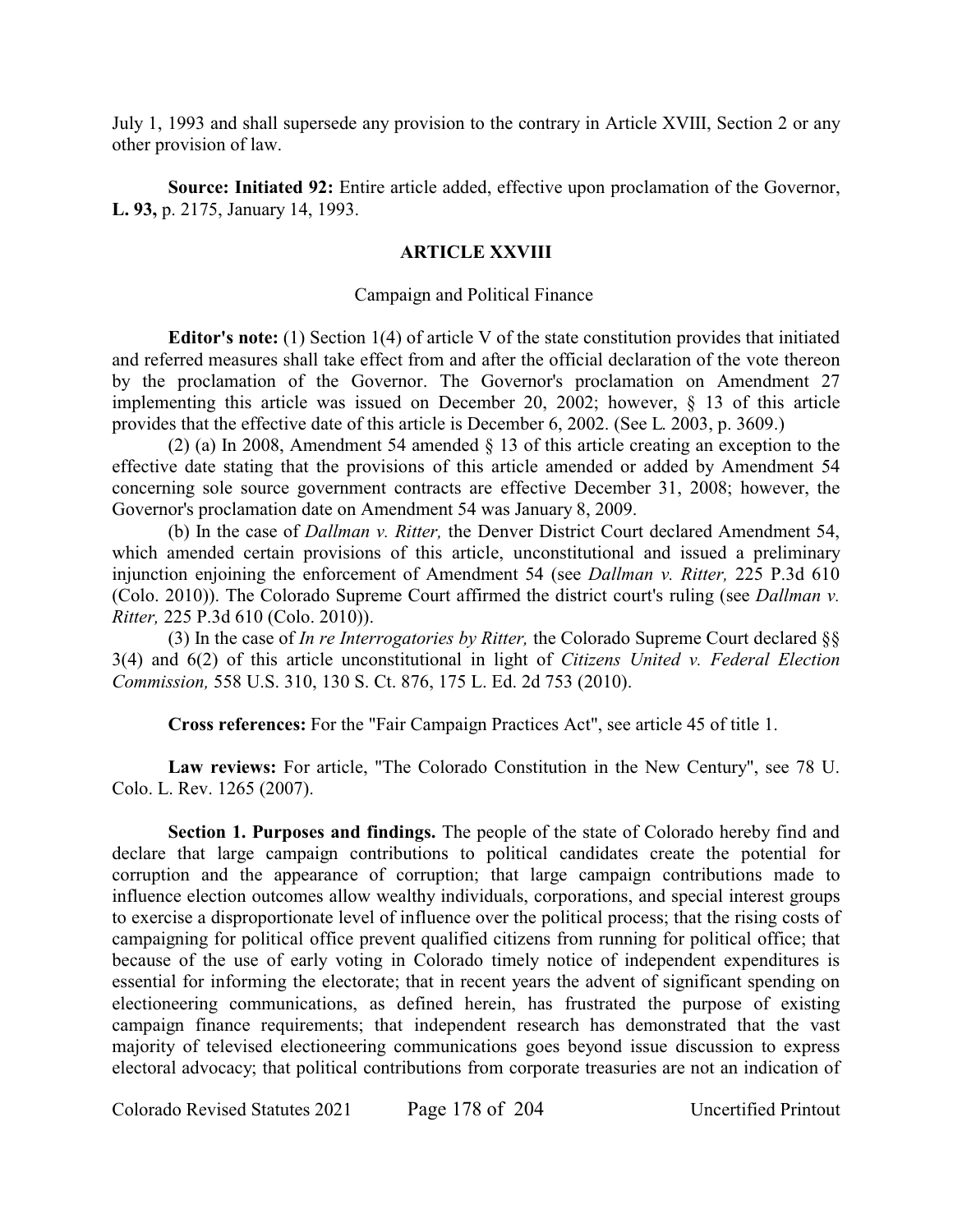popular support for the corporation's political ideas and can unfairly influence the outcome of Colorado elections; and that the interests of the public are best served by limiting campaign contributions, establishing campaign spending limits, providing for full and timely disclosure of campaign contributions, independent expenditures, and funding of electioneering communications, and strong enforcement of campaign finance requirements.

**Source: Initiated 2002:** Entire article added, **L. 2003,** p. 3597. For the effective date of this article, see the editor's note following the article heading. **Initiated 2012:** Entire section amended, effective upon proclamation of the Governor, **L. 2013,** p. 3301, January 1, 2013.

**Section 2. Definitions.** For the purpose of this article and any statutory provisions pertaining to campaign finance, including provisions pertaining to disclosure:

(1) "Appropriate officer" means the individual with whom a candidate, candidate committee, political committee, small donor committee, or issue committee must file pursuant to section 1-45-109 (1), C.R.S., or any successor section.

(2) "Candidate" means any person who seeks nomination or election to any state or local public office that is to be voted on in this state at any primary election, general election, school district election, special district election, or municipal election. "Candidate" also includes a judge or justice of any court of record who seeks to be retained in office pursuant to the provisions of section 25 of article VI. A person is a candidate for election if the person has publicly announced an intention to seek election to public office or retention of a judicial office and thereafter has received a contribution or made an expenditure in support of the candidacy. A person remains a candidate for purposes of this article so long as the candidate maintains a registered candidate committee. A person who maintains a candidate committee after an election cycle, but who has not publicly announced an intention to seek election to public office in the next or any subsequent election cycle, is a candidate for purposes of this article.

(3) "Candidate committee" means a person, including the candidate, or persons with the common purpose of receiving contributions or making expenditures under the authority of a candidate. A contribution to a candidate shall be deemed a contribution to the candidate's candidate committee. A candidate shall have only one candidate committee. A candidate committee shall be considered open and active until affirmatively closed by the candidate or by action of the secretary of state.

(4) "Conduit" means a person who transmits contributions from more than one person, directly to a candidate committee. "Conduit" does not include the contributor's immediate family members, the candidate or campaign treasurer of the candidate committee receiving the contribution, a volunteer fund raiser hosting an event for a candidate committee, or a professional fund raiser if the fund raiser is compensated at the usual and customary rate.

(4.5) "Contract holder" means any non-governmental party to a sole source government contract, including persons that control ten percent or more shares or interest in that party; or that party's officers, directors or trustees; or, in the case of collective bargaining agreements, the labor organization and any political committees created or controlled by the labor organization;

**Editor's note:** Subsection (4.5) was declared unconstitutional (see the editor's note following this section).

(5) (a) "Contribution" means: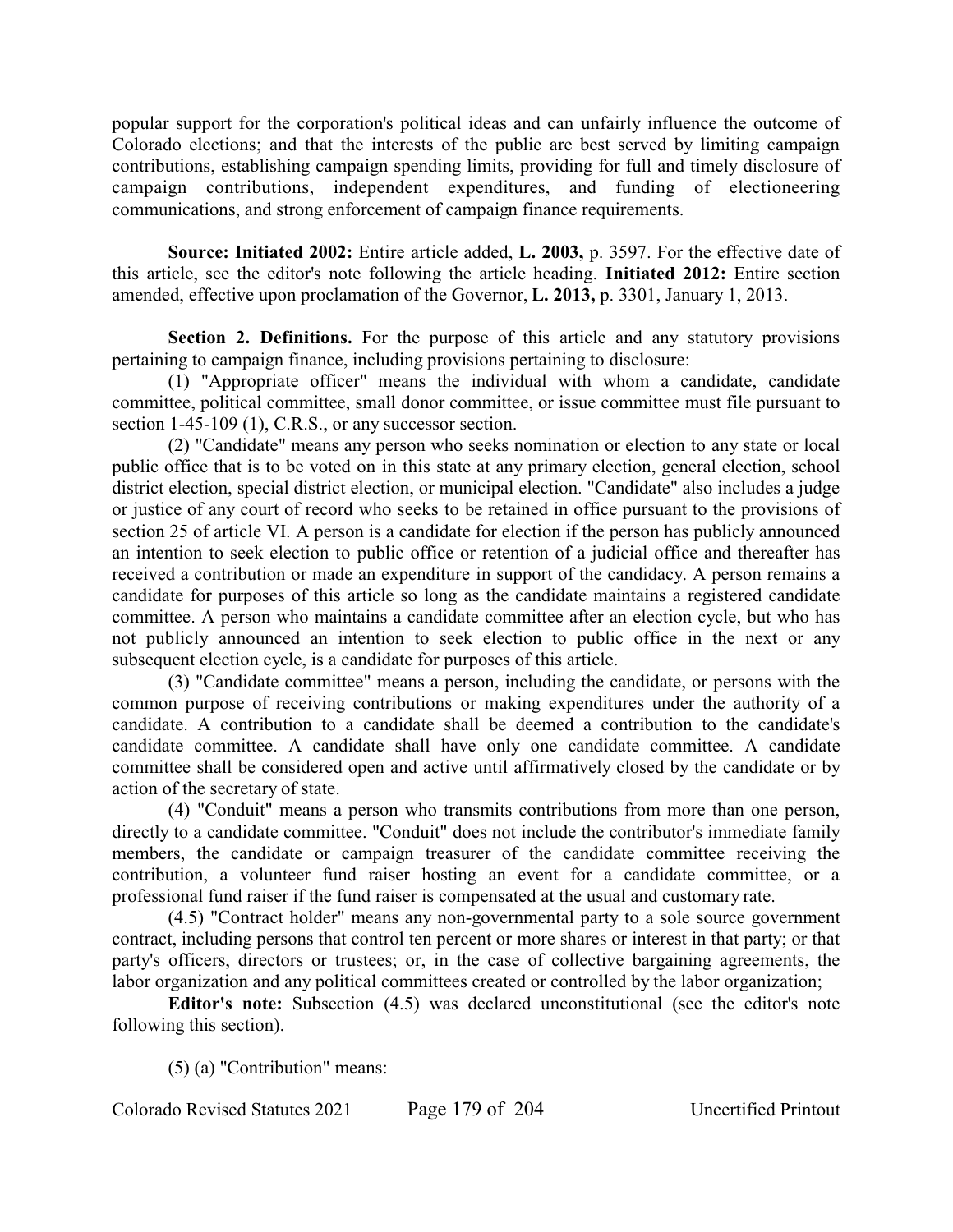(I) The payment, loan, pledge, gift, or advance of money, or guarantee of a loan, made to any candidate committee, issue committee, political committee, small donor committee, or political party;

(II) Any payment made to a third party for the benefit of any candidate committee, issue committee, political committee, small donor committee, or political party;

(III) The fair market value of any gift or loan of property made to any candidate committee, issue committee, political committee, small donor committee or political party;

(IV) Anything of value given, directly or indirectly, to a candidate for the purpose of promoting the candidate's nomination, retention, recall, or election.

(b) "Contribution" does not include services provided without compensation by individuals volunteering their time on behalf of a candidate, candidate committee, political committee, small donor committee, issue committee, or political party; a transfer by a membership organization of a portion of a member's dues to a small donor committee or political committee sponsored by such membership organization; or payments by a corporation or labor organization for the costs of establishing, administering, and soliciting funds from its own employees or members for a political committee or small donor committee.

(6) "Election cycle" means either:

(a) The period of time beginning thirty-one days following a general election for the particular office and ending thirty days following the next general election for that office;

(b) The period of time beginning thirty-one days following a general election for the particular office and ending thirty days following the special legislative election for that office; or

(c) The period of time beginning thirty-one days following the special legislative election for the particular office and ending thirty days following the next general election for that office.

(7) (a) "Electioneering communication" means any communication broadcasted by television or radio, printed in a newspaper or on a billboard, directly mailed or delivered by hand to personal residences or otherwise distributed that:

(I) Unambiguously refers to any candidate; and

(II) Is broadcasted, printed, mailed, delivered, or distributed within thirty days before a primary election or sixty days before a general election; and

(III) Is broadcasted to, printed in a newspaper distributed to, mailed to, delivered by hand to, or otherwise distributed to an audience that includes members of the electorate for such public office.

(b) "Electioneering communication" does not include:

(I) Any news articles, editorial endorsements, opinion or commentary writings, or letters to the editor printed in a newspaper, magazine or other periodical not owned or controlled by a candidate or political party;

(II) Any editorial endorsements or opinions aired by a broadcast facility not owned or controlled by a candidate or political party;

(III) Any communication by persons made in the regular course and scope of their business or any communication made by a membership organization solely to members of such organization and their families;

(IV) Any communication that refers to any candidate only as part of the popular name of a bill or statute.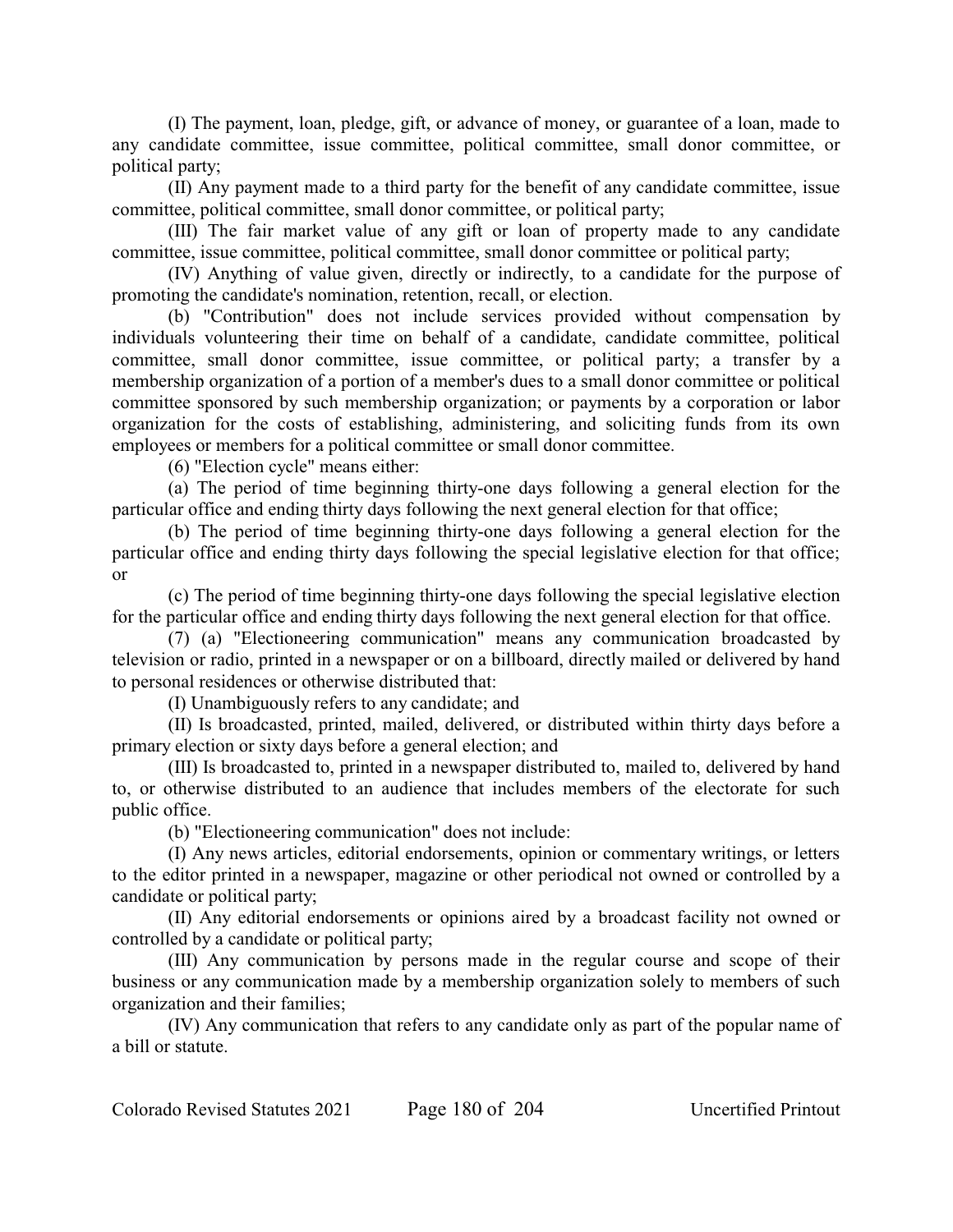(8) (a) "Expenditure" means any purchase, payment, distribution, loan, advance, deposit, or gift of money by any person for the purpose of expressly advocating the election or defeat of a candidate or supporting or opposing a ballot issue or ballot question. An expenditure is made when the actual spending occurs or when there is a contractual agreement requiring such spending and the amount is determined.

(b) "Expenditure" does not include:

(I) Any news articles, editorial endorsements, opinion or commentary writings, or letters to the editor printed in a newspaper, magazine or other periodical not owned or controlled by a candidate or political party;

(II) Any editorial endorsements or opinions aired by a broadcast facility not owned or controlled by a candidate or political party;

(III) Spending by persons, other than political parties, political committees and small donor committees, in the regular course and scope of their business or payments by a membership organization for any communication solely to members and their families;

(IV) Any transfer by a membership organization of a portion of a member's dues to a small donor committee or political committee sponsored by such membership organization; or payments made by a corporation or labor organization for the costs of establishing, administering, or soliciting funds from its own employees or members for a political committee or small donor committee.

(8.5) "Immediate family member" means any spouse, child, spouse's child, son-in- law, daughter-in-law, parent, sibling, grandparent, grandchild, stepbrother, stepsister, stepparent, parent-in-law, brother-in-law, sister-in-law, aunt, niece, nephew, guardian, or domestic partner;

**Editor's note:** Subsection (8.5) was declared unconstitutional (see the editor's note following this section).

(9) "Independent expenditure" means an expenditure that is not controlled by or coordinated with any candidate or agent of such candidate. Expenditures that are controlled by or coordinated with a candidate or candidate's agent are deemed to be both contributions by the maker of the expenditures, and expenditures by the candidate committee.

(10) (a) "Issue committee" means any person, other than a natural person, or any group of two or more persons, including natural persons:

(I) That has a major purpose of supporting or opposing any ballot issue or ballot question; or

(II) That has accepted or made contributions or expenditures in excess of two hundred dollars to support or oppose any ballot issue or ballot question.

(b) "Issue committee" does not include political parties, political committees, small donor committees, or candidate committees as otherwise defined in this section.

(c) An issue committee shall be considered open and active until affirmatively closed by such committee or by action of the appropriate authority.

(11) "Person" means any natural person, partnership, committee, association, corporation, labor organization, political party, or other organization or group of persons.

(12) (a) "Political committee" means any person, other than a natural person, or any group of two or more persons, including natural persons that have accepted or made contributions or expenditures in excess of \$200 to support or oppose the nomination or election of one or more candidates.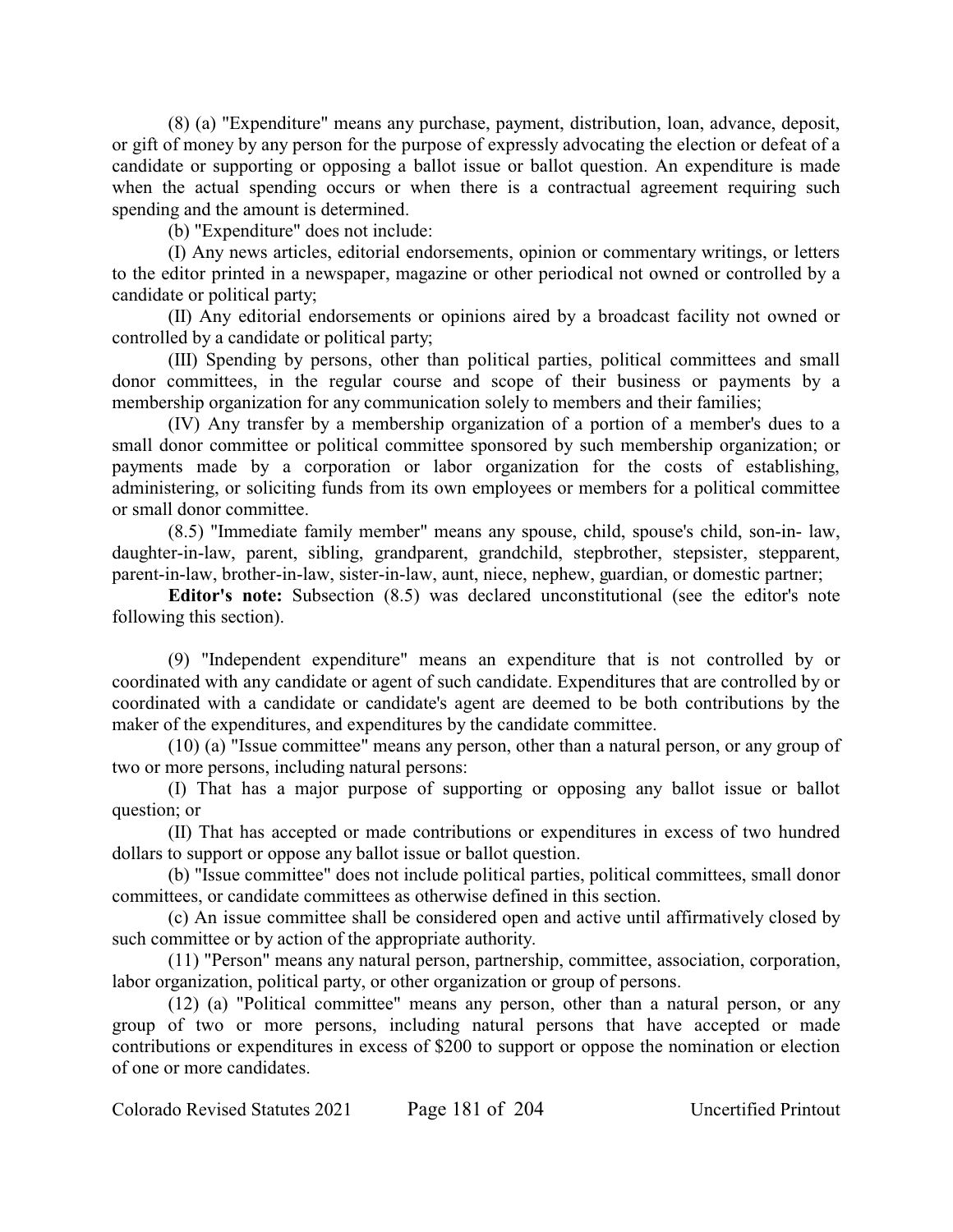(b) "Political committee" does not include political parties, issue committees, or candidate committees as otherwise defined in this section.

(c) For the purposes of this article, the following are treated as a single political committee:

(I) All political committees established, financed, maintained, or controlled by a single corporation or its subsidiaries;

(II) All political committees established, financed, maintained, or controlled by a single labor organization; except that, any political committee established, financed, maintained, or controlled by a local unit of the labor organization which has the authority to make a decision independently of the state and national units as to which candidates to support or oppose shall be deemed separate from the political committee of the state and national unit;

(III) All political committees established, financed, maintained, or controlled by the same political party;

(IV) All political committees established, financed, maintained, or controlled by substantially the same group of persons.

(13) "Political party" means any group of registered electors who, by petition or assembly, nominate candidates for the official general election ballot. "Political party" includes affiliated party organizations at the state, county, and election district levels, and all such affiliates are considered to be a single entity for the purposes of this article, except as otherwise provided in section 7.

(14) (a) "Small donor committee" means any political committee that has accepted contributions only from natural persons who each contributed no more than fifty dollars in the aggregate per year. For purposes of this section, dues transferred by a membership organization to a small donor committee sponsored by such organization shall be treated as pro-rata contributions from individual members.

(b) "Small donor committee" does not include political parties, political committees, issue committees, or candidate committees as otherwise defined in this section.

(c) For the purposes of this article, the following are treated as a single small donor committee:

(I) All small donor committees established, financed, maintained, or controlled by a single corporation or its subsidiaries;

(II) All small donor committees established, financed, maintained, or controlled by a single labor organization; except that, any small donor committee established, financed, maintained, or controlled by a local unit of the labor organization which has the authority to make a decision independently of the state and national units as to which candidates to support or oppose shall be deemed separate from the small donor committee of the state and national unit;

(III) All small donor committees established, financed, maintained, or controlled by the same political party;

(IV) All small donor committees established, financed, maintained, or controlled by substantially the same group of persons.

(14.4) "Sole source government contract" means any government contract that does not use a public and competitive bidding process soliciting at least three bids prior to awarding the contract. This provision applies only to government contracts awarded by the state or any of its political subdivisions for amounts greater than one hundred thousand dollars indexed for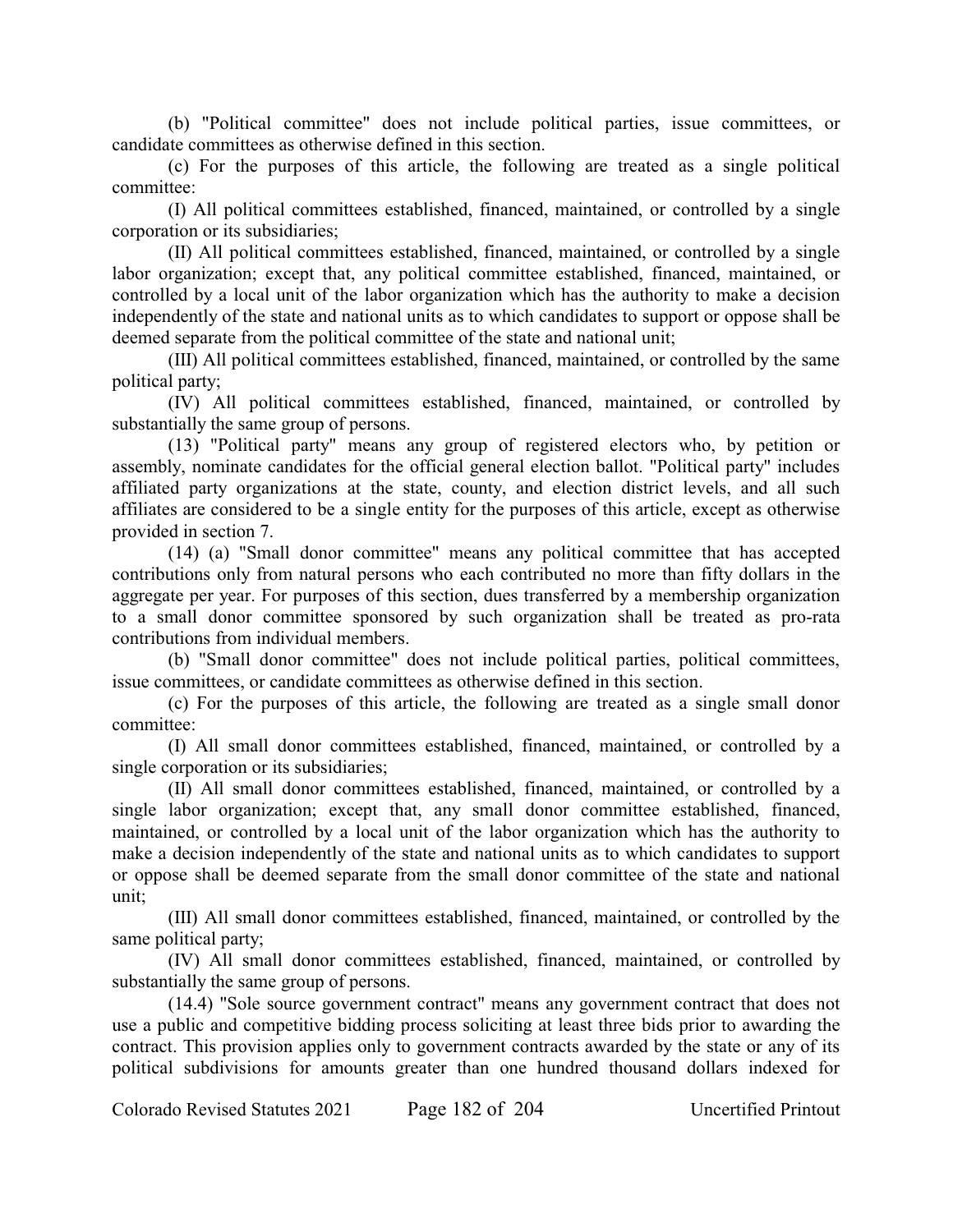inflation per the United States bureau of labor statistics consumer price index for Denver-Boulder-Greeley after the year 2012, adjusted every four years, beginning January 1, 2012, to the nearest lowest twenty five dollars. This amount is cumulative and includes all sole source government contracts with any and all governmental entities involving the contract holder during a calendar year. A sole source government contract includes collective bargaining agreements with a labor organization representing employees, but not employment contracts with individual employees. Collective bargaining agreements qualify as sole source government contracts if the contract confers an exclusive representative status to bind all employees to accept the terms and conditions of the contract;

**Editor's note:** Subsection (14.4) was declared unconstitutional (see the editor's note following this section).

(14.6) "State or any of its political subdivisions" means the state of Colorado and its agencies or departments, as well as the political subdivisions within this state including counties, municipalities, school districts, special districts, and any public or quasi-public body that receives a majority of its funding from the taxpayers of the state of Colorado.

**Editor's note:** Subsection (14.6) was declared unconstitutional (see the editor's note following this section).

(15) "Unexpended campaign contributions" means the balance of funds on hand in any candidate committee at the end of an election cycle, less the amount of all unpaid monetary obligations incurred prior to the election in furtherance of such candidacy.

**Source: Initiated 2002:** Entire article added, **L. 2003,** p. 3597. For the effective date of this article, see the editor's note following the article heading. **Initiated 2008:** (4.5), (8.5), (14.4), and (14.6) added, effective December 31, 2008, see **L. 2009,** p. 3381.

**Editor's note:** (1) In 2008, Amendment 54 amended § 13 of this article creating an exception to the effective date stating that the provisions of this article amended or added by Amendment 54 concerning sole source government contracts are effective December 31, 2008; however the Governor's proclamation date on Amendment 54 was January 8, 2009.

(2) In the case of *Dallman v. Ritter,* the Denver District Court declared the provisions of subsections (4.5), (8.5), (14.4), and (14.6) unconstitutional and issued a preliminary injunction enjoining the enforcement of Amendment 54 (see *Dallman v. Ritter,* 225 P.3d 610 (Colo. 2010)). The Colorado Supreme Court affirmed the district court's ruling (see *Dallman v. Ritter,* 225 P.3d 610 (Colo. 2010)).

**Cross references:** For the definition of "major purpose", as used in subsection (10)(a)(I), see § 1-45-103 (12)(b).

**Section 3. Contribution limits.** (1) Except as described in subsections (2), (3), and (4) of this section, no person, including a political committee, shall make to a candidate committee, and no candidate committee shall accept from any one person, aggregate contributions for a primary or a general election in excess of the following amounts:

(a) Five hundred dollars to any one: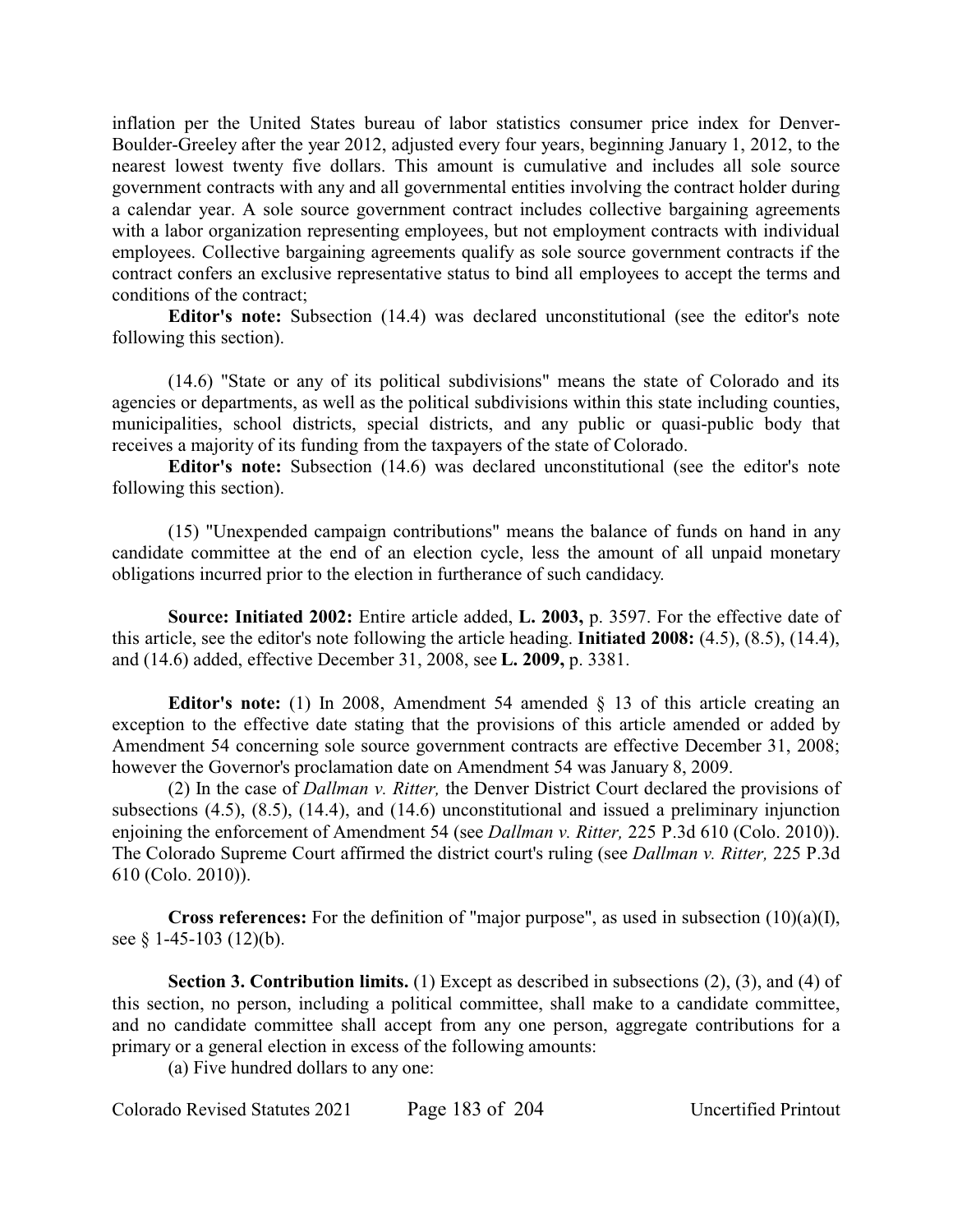(I) Governor candidate committee for the primary election, and governor and lieutenant governor candidate committee, as joint candidates under 1-1-104, C.R.S., or any successor section, for the general election;

(II) Secretary of state, state treasurer, or attorney general candidate committee; and

(b) Two hundred dollars to any one state senate, state house of representatives, state board of education, regent of the university of Colorado, or district attorney candidate committee.

(2) No small donor committee shall make to a candidate committee, and no candidate committee shall accept from any one small donor committee, aggregate contributions for a primary or a general election in excess of the following amounts:

(a) Five thousand dollars to any one:

(I) Governor candidate committee for the primary election, and governor and lieutenant governor candidate committee, as joint candidates under 1-1-104, C.R.S., or any successor section, for the general election;

(II) Secretary of state, state treasurer, or attorney general candidate committee; and

(b) Two thousand dollars to any one state senate, state house of representatives, state board of education, regent of the university of Colorado, or district attorney candidate committee.

(3) (a) No political party shall accept aggregate contributions from any person, other than a small donor committee as described in paragraph (b) of this subsection (3), that exceed three thousand dollars per year at the state, county, district, and local level combined, and of such amount no more than twenty-five hundred dollars per year at the state level;

(b) No political party shall accept aggregate contributions from any small donor committee that exceed fifteen thousand dollars per year at the state, county, district, and local level combined, and of such amount no more than twelve thousand, five hundred dollars at the state level;

(c) No political party shall accept contributions that are intended, or in any way designated, to be passed through the party to a specific candidate's candidate committee;

(d) In the applicable election cycle, no political party shall contribute to any candidate committee more than twenty percent of the applicable spending limit set forth in section 4 of this article.

(e) Any unexpended campaign contributions retained by a candidate committee for use in a subsequent election cycle shall be counted and reported as contributions from a political party in any subsequent election for purposes of paragraph (d) of this subsection (3);

(4) (a) It shall be unlawful for a corporation or labor organization to make contributions to a candidate committee or a political party, and to make expenditures expressly advocating the election or defeat of a candidate; except that a corporation or labor organization may establish a political committee or small donor committee which may accept contributions or dues from employees, officeholders, shareholders, or members.

(b) The prohibition contained in paragraph (a) of this subsection (4) shall not apply to a corporation that:

(I) Is formed for the purpose of promoting political ideas and cannot engage in business activities; and

(II) Has no shareholders or other persons with a claim on its assets or income; and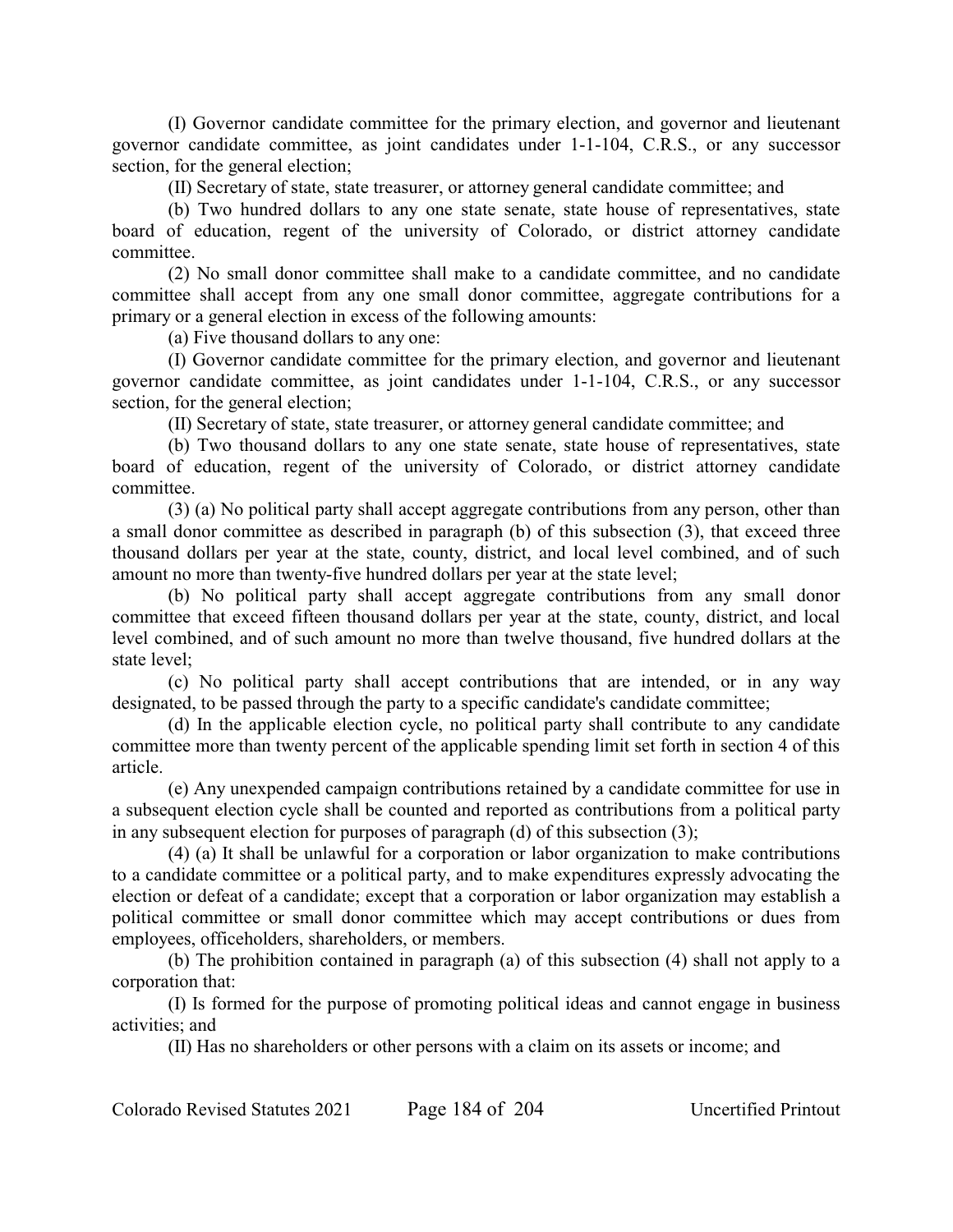(III) Was not established by and does not accept contributions from business corporations or labor organizations.

**Editor's note:** Subsection (4) was declared unconstitutional (see editor's note following this section).

(5) No political committee shall accept aggregate contributions or pro-rata dues from any person in excess of five hundred dollars per house of representatives election cycle.

(6) No candidate's candidate committee shall accept contributions from, or make contributions to, another candidate committee, including any candidate committee, or equivalent entity, established under federal law.

(7) No person shall act as a conduit for a contribution to a candidate committee.

(8) Notwithstanding any other section of this article to the contrary, a candidate's candidate committee may receive a loan from a financial institution organized under state or federal law if the loan bears the usual and customary interest rate, is made on a basis that assures repayment, is evidenced by a written instrument, and is subject to a due date or amortization schedule. The contribution limits described in this section shall not apply to a loan as described in this subsection (8).

(9) All contributions received by a candidate committee, issue committee, political committee, small donor committee, or political party shall be deposited in a financial institution in a separate account whose title shall include the name of the committee or political party. All records pertaining to such accounts shall be maintained by the committee or political party for one-hundred eighty days following any general election in which the committee or party received contributions unless a complaint is filed, in which case they shall be maintained until final disposition of the complaint and any consequent litigation. Such records shall be subject to inspection at any hearing held pursuant to this article.

(10) No candidate committee, political committee, small donor committee, issue committee, or political party shall accept a contribution, or make an expenditure, in currency or coin exceeding one hundred dollars.

(11) No person shall make a contribution to a candidate committee, issue committee, political committee, small donor committee, or political party with the expectation that some or all of the amounts of such contribution will be reimbursed by another person. No person shall be reimbursed for a contribution made to any candidate committee, issue committee, political committee, small donor committee, or political party, nor shall any person make such reimbursement except as provided in subsection (8) of this section.

(12) No candidate committee, political committee, small donor committee, or political party shall knowingly accept contributions from:

(a) Any natural person who is not a citizen of the United States;

(b) A foreign government; or

(c) Any foreign corporation that does not have the authority to transact business in this state pursuant to article 115 of title 7, C.R.S., or any successor section.

(13) Each limit on contributions described in subsections  $(1)$ ,  $(2)$ ,  $(3)(a)$ ,  $(3)(b)$  and  $(5)$  of this section, and subsection (14) of section 2, shall be adjusted by an amount based upon the percentage change over a four year period in the United States bureau of labor statistics consumer price index for Denver- Boulder-Greeley, all items, all consumers, or its successor index, rounded to the nearest lowest twenty-five dollars. The first adjustment shall be done in the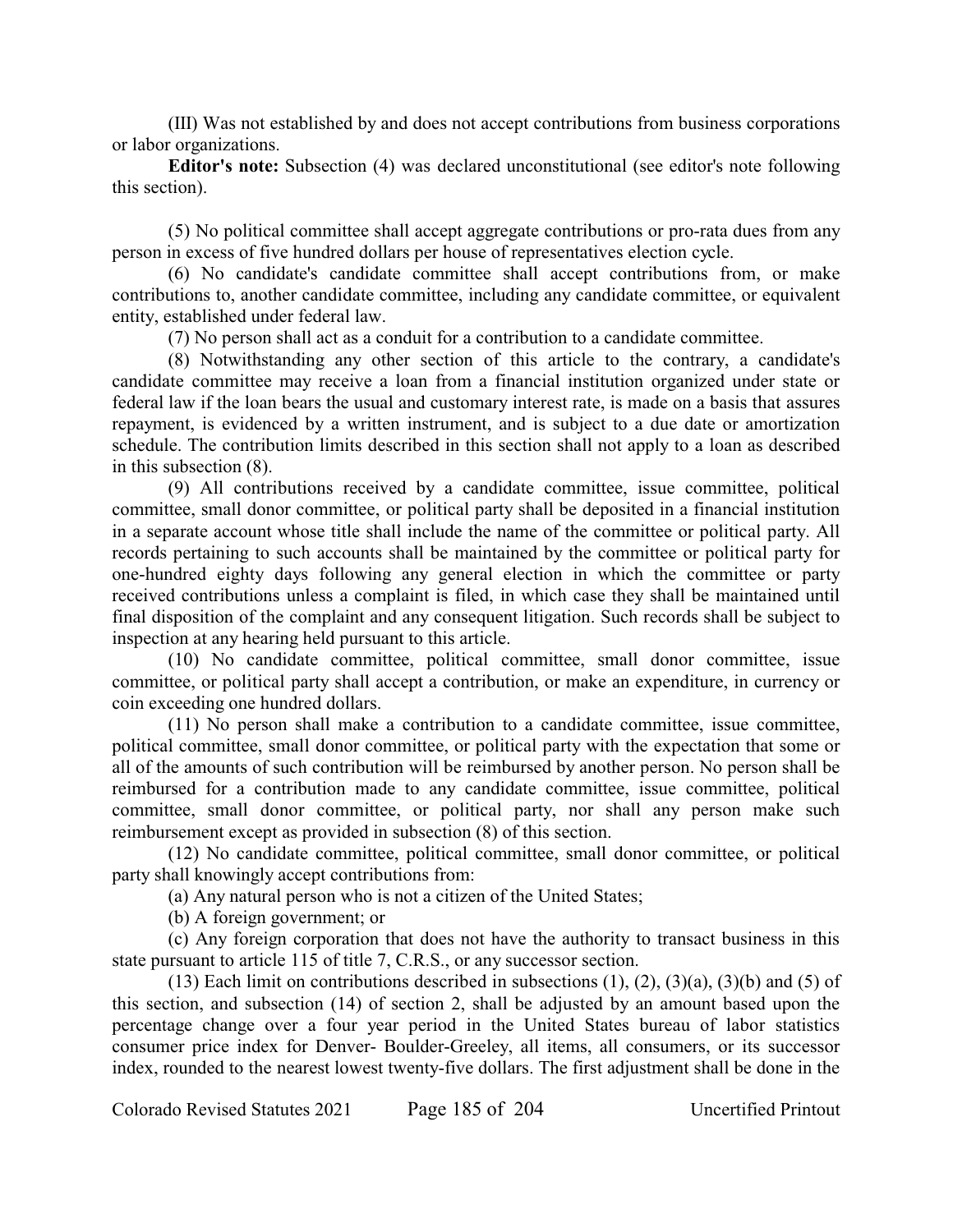first quarter of 2007 and then every four years thereafter. The secretary of state shall calculate such an adjustment in each limit and specify the limits in rules promulgated in accordance with article 4 of title 24, C.R.S., or any successor section.

**Source: Initiated 2002:** Entire article added, **L. 2003,** p. 3601. For the effective date of this article, see the editor's note following the article heading.

**Editor's note:** In the case of *In re Interrogatories by Ritter,* the Colorado Supreme Court declared subsection (4) of this section unconstitutional in light of *Citizens United v. Federal Election Commission,* 558 U.S. 310, 130 S. Ct. 876, 175 L. Ed. 2d 753 (2010).

**Section 4. Voluntary campaign spending limits.** (1) Candidates may certify to the secretary of state that the candidate's candidate committee shall not exceed the following spending limits for the applicable election cycle:

(a) Two and one-half million dollars combined for a candidate for governor and governor and lieutenant governor as joint candidates under 1-1-104, C.R.S., or any successor section;

(b) Five hundred thousand dollars for a candidate for secretary of state, attorney general, or treasurer;

(c) Ninety thousand dollars for a candidate for the state senate;

(d) Sixty-five thousand dollars for a candidate for the state house of representatives, state board of education, regent of the university of Colorado, or district attorney.

(2) Candidates accepting the campaign spending limits set forth above shall also agree that their personal contributions to their own campaign shall be counted as political party contributions and subject to the aggregate limit on such contributions set forth in section 3 of this article.

(3) Each candidate who chooses to accept the applicable voluntary spending limit shall file a statement to that effect with the secretary of state at the time that the candidate files a candidate affidavit as currently set forth in section 1-45-110(1), C.R.S., or any successor section. Acceptance of the applicable voluntary spending limit shall be irrevocable except as set forth in subsection (4) of this section and shall subject the candidate to the penalties set forth in section 10 of this article for exceeding the limit.

(4) If a candidate accepts the applicable spending limit and another candidate for the same office refuses to accept the spending limit, the accepting candidate shall have ten days in which to withdraw acceptance. The accepting candidate shall have this option of withdrawing acceptance after each additional non-accepting candidate for the same office enters the race.

(5) The applicable contribution limits set forth in section 3 of this article shall double for any candidate who has accepted the applicable voluntary spending limit if:

(a) Another candidate in the race for the same office has not accepted the voluntary spending limit; and

(b) The non-accepting candidate has raised more than ten percent of the applicable voluntary spending limit.

(6) Only those candidates who have agreed to abide by the applicable voluntary spending limit may advertise their compliance. All other candidates are prohibited from advertising, or in any way implying, their acceptance of voluntary spending limits.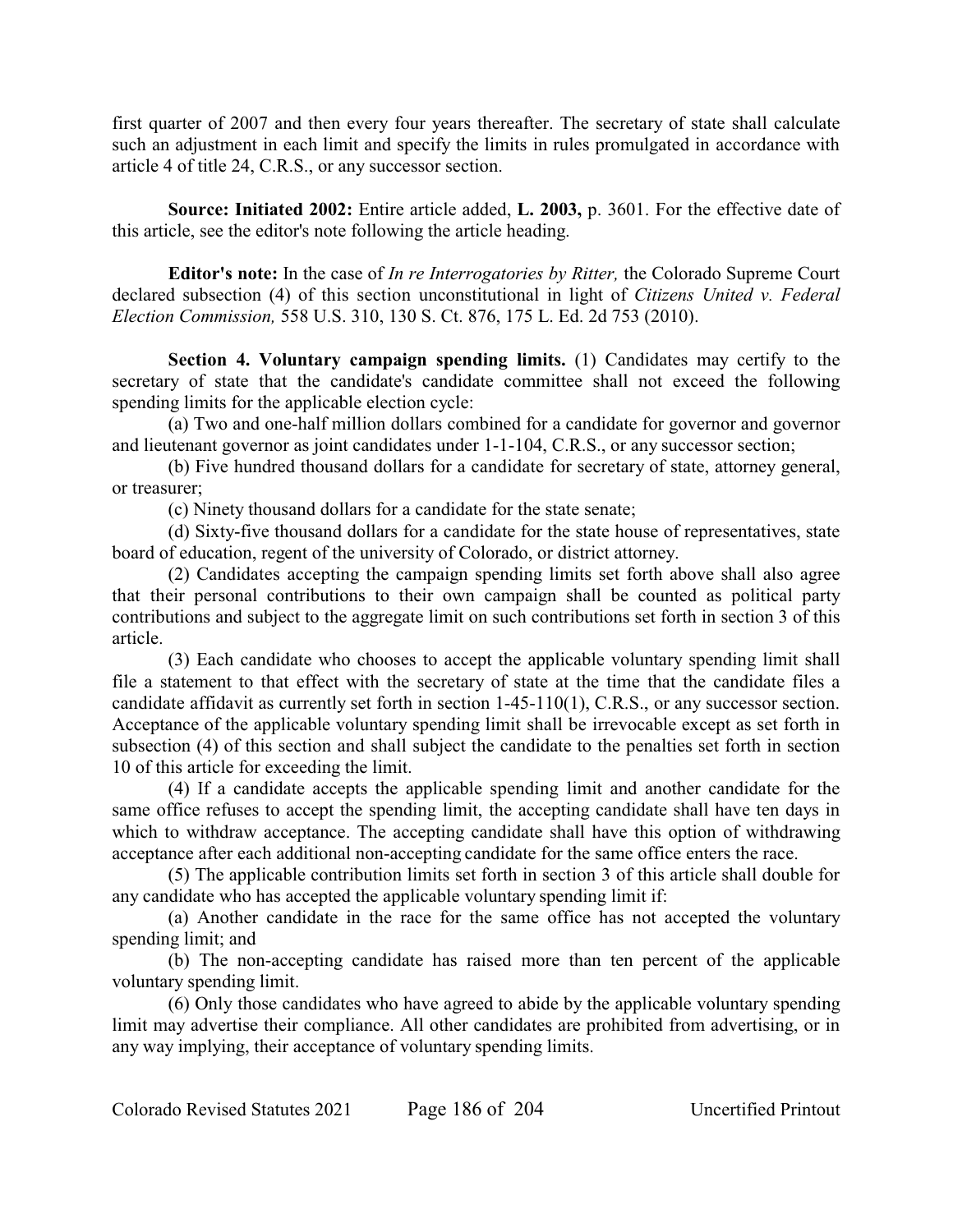(7) Each spending limit described in subsection (1) of this section shall be adjusted by an amount based upon the percentage change over a four year period in the United States bureau of labor statistics consumer price index for Denver-Boulder-Greeley, all items, all consumers, or its successor index, rounded to the nearest lowest twenty-five dollars. The first adjustment shall be done in the first quarter of 2007 and then every four years thereafter. The secretary of state shall calculate such an adjustment in each limit and specify the limits in rules promulgated in accordance with article 4 of title 24, C.R.S., or any successor section.

**Source: Initiated 2002:** Entire article added, **L. 2003,** p. 3604. For the effective date of this article, see the editor's note following the article heading.

**Section 5. Independent expenditures.** (1) Any person making an independent expenditure in excess of one thousand dollars per calendar year shall deliver notice in writing to the secretary of state of such independent expenditure, as well as the amount of such expenditure, and a detailed description of the use of such independent expenditure. The notice shall specifically state the name of the candidate whom the independent expenditure is intended to support or oppose. Each independent expenditure in excess of one-thousand dollars shall require the delivery of a new notice. Any person making an independent expenditure within thirty days of a primary or general election shall deliver such notice within forty-eight hours after obligating funds for such expenditure.

(2) Any person making an independent expenditure in excess of one thousand dollars shall disclose, in the communication produced by the expenditure, the name of the person making the expenditure and the specific statement that the advertisement of material is not authorized by any candidate. Such disclosure shall be prominently featured in the communication.

(3) Expenditures by any person on behalf of a candidate for public office that are coordinated with or controlled by the candidate or the candidate's agent, or political party shall be considered a contribution to the candidate's candidate committee, or the political party, respectively.

(4) This section 5 applies only to independent expenditures made for the purpose of expressly advocating the defeat or election of any candidate.

**Source: Initiated 2002:** Entire article added, **L. 2003,** p. 3605. For the effective date of this article, see the editor's note following the article heading.

**Section 6. Electioneering communications.** (1) Any person who expends one thousand dollars or more per calendar year on electioneering communications shall submit reports to the secretary of state in accordance with the schedule currently set forth in 1-45-108 (2), C.R.S., or any successor section. Such reports shall include spending on such electioneering communications, and the name, and address, of any person that contributes more than two hundred and fifty dollars per year to such person described in this section for an electioneering communication. In the case where the person is a natural person, such reports shall also include the occupation and employer of such natural person. The last such report shall be filed thirty days after the applicable election.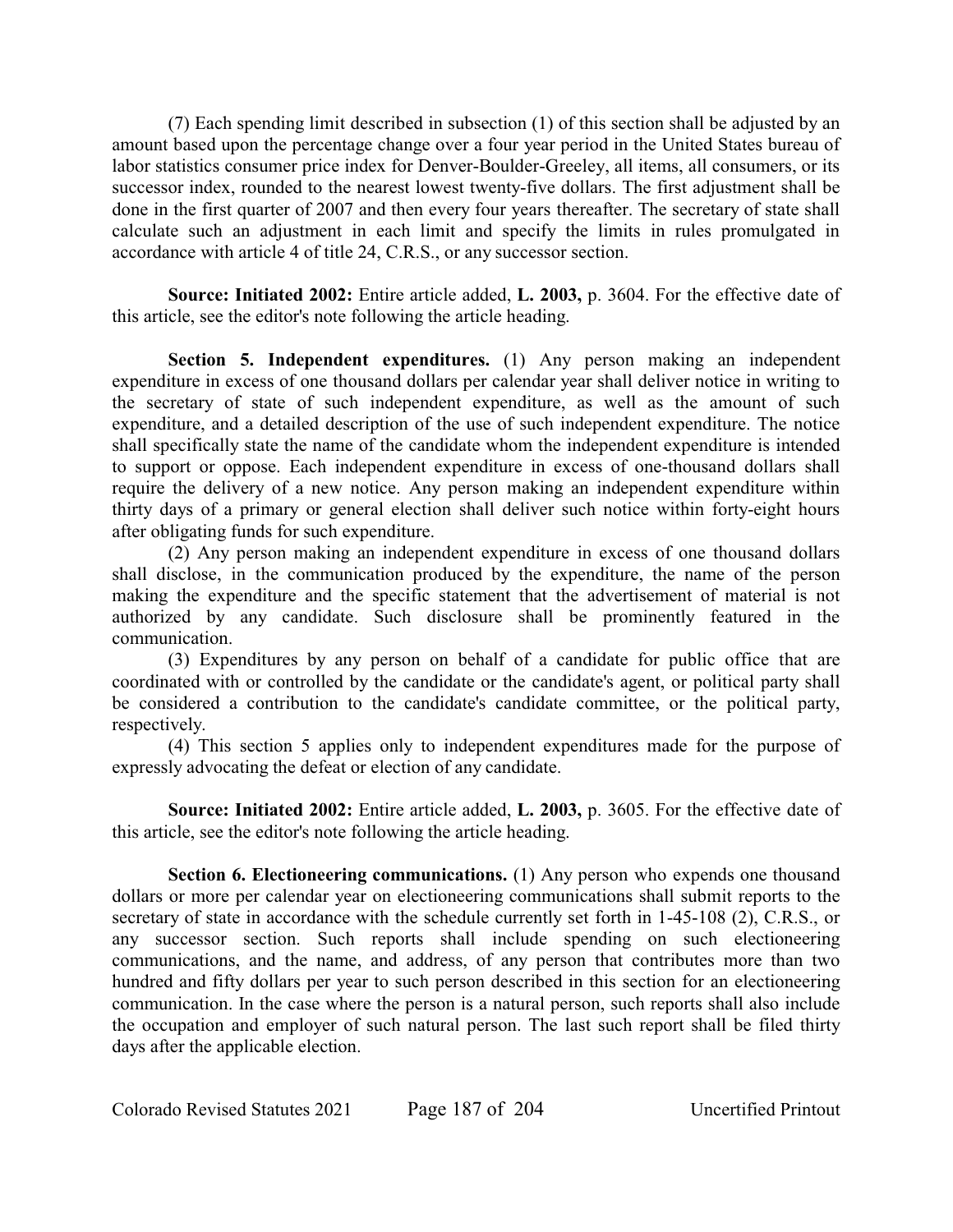(2) Notwithstanding any section to the contrary, it shall be unlawful for a corporation or labor organization to provide funding for an electioneering communication; except that any political committee or small donor committee established by such corporation or labor organization may provide funding for an electioneering communication.

**Editor's note:** Subsection (2) was declared unconstitutional (see editor's note following this section).

**Source: Initiated 2002:** Entire article added, **L. 2003,** p. 3605. For the effective date of this article, see the editor's note following the article heading.

**Editor's note:** In the case of *In re Interrogatories by Ritter,* the Colorado Supreme Court declared subsection (2) of this section unconstitutional in light of *Citizens United v. Federal Election Commission,* 558 U.S. 310, 130 S. Ct. 876, 175 L. Ed. 2d 753 (2010).

**Section 7. Disclosure.** The disclosure requirements relevant to candidate committees, political committees, issue committees, and political parties, that are currently set forth in section 1-45-108, C.R.S., or any successor section, shall be extended to include small donor committees. The disclosure requirements of section 1-45-108, C.R.S., or any successor section, shall be extended to require disclosure of the occupation and employer of each person who has made a contribution of one hundred dollars or more to a candidate committee, political committee, issue committee, or political party. For purposes of this section and 1-45-108, C.R.S., or any successor section, a political party shall be treated as separate entities at the state, county, district, and local levels.

**Source: Initiated 2002:** Entire article added, **L. 2003,** p. 3606. For the effective date of this article, see the editor's note following the article heading.

**Section 8. Filing - where to file - timeliness.** The secretary of state shall promulgate rules relating to filing in accordance with article 4 of title 24, C.R.S., or any successor section. The rules promulgated pursuant to this section shall extend section 1-45-109, C.R.S., or any successor section to apply to small donor committees.

**Source: Initiated 2002:** Entire article added, **L. 2003,** p. 3606. For the effective date of this article, see the editor's note following the article heading.

**Section 9. Duties of the secretary of state - enforcement.** (1) The secretary of state shall:

(a) Prepare forms and instructions to assist candidates and the public in complying with the reporting requirements of this article and make such forms and instructions available to the public, municipal clerks, and county clerk and recorders free of charge;

(b) Promulgate such rules, in accordance with article 4 of title 24, C.R.S., or any successor section, as may be necessary to administer and enforce any provision of this article;

(c) Prepare forms for candidates to declare their voluntary acceptance of the campaign spending limits set forth in section 4 of this article. Such forms shall include an acknowledgment that the candidate voluntarily accepts the applicable spending limit and that the candidate swears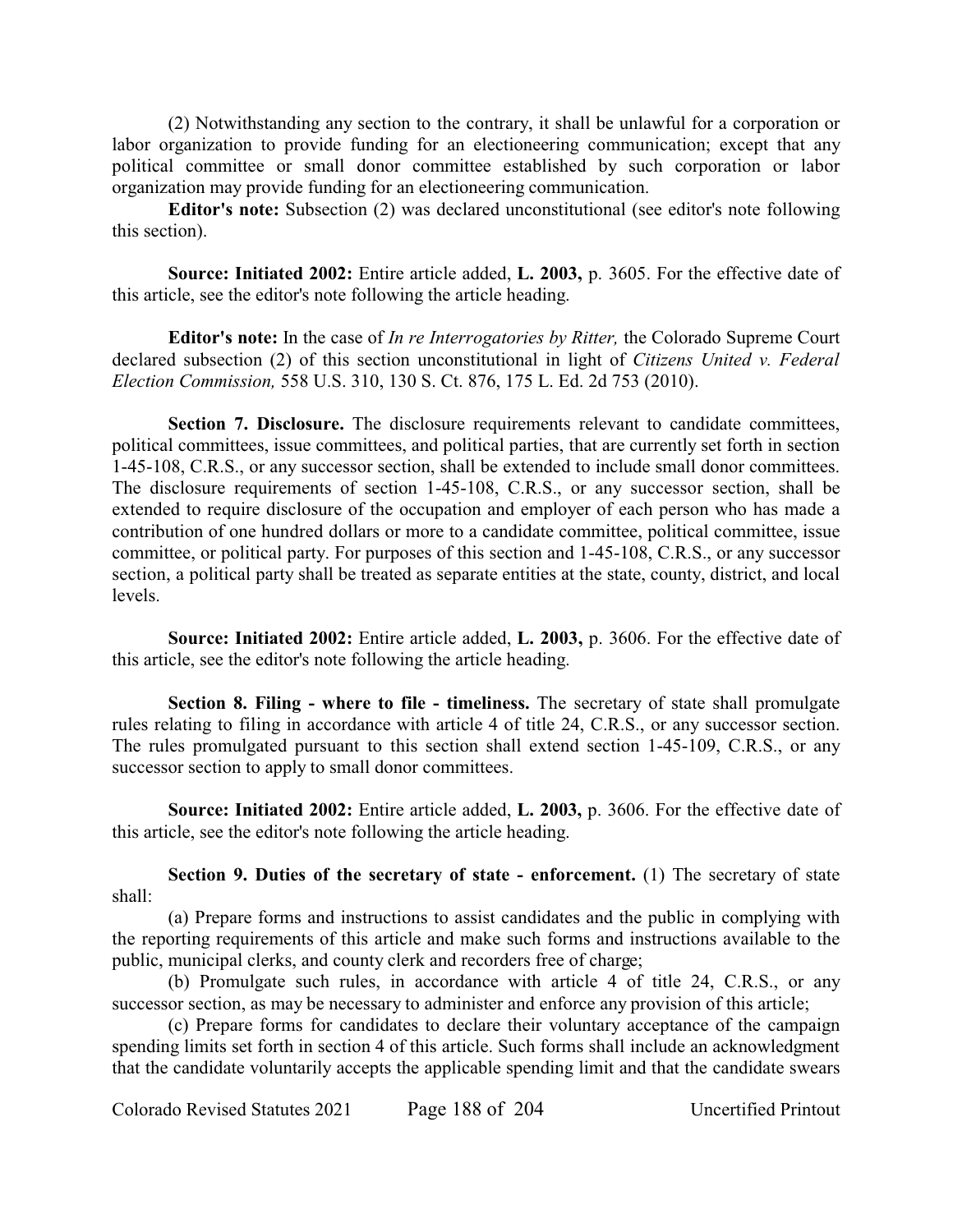to abide by those spending limits. These forms shall be signed by the candidate under oath, notarized, filed with the secretary of state, and available to the public upon request;

(c) **[***Editor's note: For information concerning this subsection (1)(c), see editor's note following this section.***]** Maintain a filing and indexing system consistent with the purposes of this article;

(e) Make the reports and statements filed with the secretary of state's office available immediately for public inspection and copying. The secretary of state may charge a reasonable fee for providing copies of reports. No information copied from such reports shall be sold or used by any person for the purpose of soliciting contributions or for any commercial purpose;

(f) Refer any complaints filed against any candidate for the office of secretary of state to the attorney general. Any administrative law judge employed pursuant to this section shall be appointed pursuant to part 10 of article 30 of title 24, C.R.S., or any successor section. Any hearing conducted by an administrative law judge employed pursuant to subsection (2) of this section shall be conducted in accordance with the provisions of section 24-4-105, C.R.S., or any successor section.

(2) (a) Any person who believes that a violation of section 3, section 4, section 5, section 6, section 7, or section 9 (1)(e), of this article, or of sections 1-45-108, 1-45-114, 1-45-115, or 1- 45-117 C.R.S., or any successor sections, has occurred may file a written complaint with the secretary of state no later than one hundred eighty days after the date of the alleged violation. The secretary of state shall refer the complaint to an administrative law judge within three days of the filing of the complaint. The administrative law judge shall hold a hearing within fifteen days of the referral of the complaint, and shall render a decision within fifteen days of the hearing. The defendant shall be granted an extension of up to thirty days upon defendant's motion, or longer upon a showing of good cause. If the administrative law judge determines that such violation has occurred, such decision shall include any appropriate order, sanction, or relief authorized by this article. The decision of the administrative law judge shall be final and subject to review by the court of appeals, pursuant to section 24-4-106 (11), C.R.S., or any successor section. The secretary of state and the administrative law judge are not necessary parties to the review. The decision may be enforced by the secretary of state, or, if the secretary of state does not file an enforcement action within thirty days of the decision, in a private cause of action by the person filing the complaint. Any private action brought under this section shall be brought within one year of the date of the violation in state district court. The prevailing party in a private enforcement action shall be entitled to reasonable attorneys fees and costs.

(b) The attorney general shall investigate complaints made against any candidate for the office of secretary of state using the same procedures set forth in paragraph (a) of this subsection (2). Complainant shall have the same private right of action as under paragraph (a) of this subsection  $(2)$ .

(c) A subpoena issued by an administrative law judge requiring the production of documents by an issue committee shall be limited to documents pertaining to contributions to, or expenditures from, the committee's separate account established pursuant to section 3(9) of this article to support or oppose a ballot issue or ballot question. A subpoena shall not be limited in this manner where such issue committee fails to form a separate account through which a ballot issue or ballot question is supported or opposed.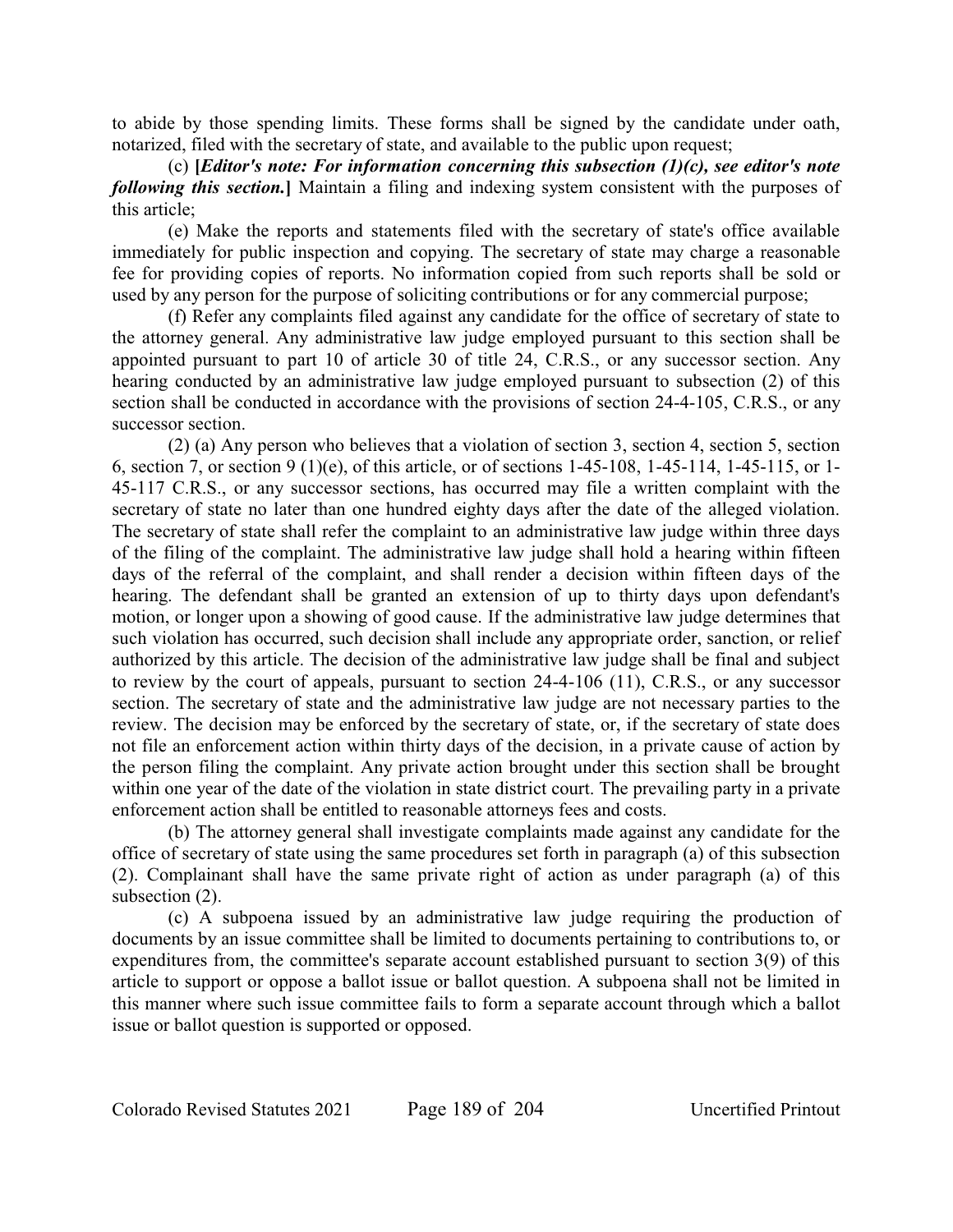**Source: Initiated 2002:** Entire article added, **L. 2003,** p. 3606. For the effective date of this article, see the editor's note following the article heading.

**Editor's note:** In subsection (1) of this section, it appears that the fourth paragraph should have been lettered as paragraph (d) instead of (c); however, the original document filed with the secretary of state contains the lettering reflected in this section.

**Section 10. Sanctions.** (1) Any person who violates any provision of this article relating to contribution or voluntary spending limits shall be subject to a civil penalty of at least double and up to five times the amount contributed, received, or spent in violation of the applicable provision of this article. Candidates shall be personally liable for penalties imposed upon the candidate's committee.

(2) (a) The appropriate officer shall impose a penalty of fifty dollars per day for each day that a statement or other information required to be filed pursuant to section 5, section 6, or section 7 of this article, or sections 1-45-108, 1-45-109 or 1-45-110, C.R.S., or any successor sections, is not filed by the close of business on the day due. Upon imposition of a penalty pursuant to this subsection (2), the appropriate officer shall send the person upon whom the penalty is being imposed proper notification by certified mail of the imposition of the penalty. If an electronic mail address is on file with the secretary of state, the secretary of state shall also provide such notification by electronic mail. Revenues collected from fees and penalties assessed by the secretary of state or revenues collected in the form of payment of the secretary of state's attorney fees and costs pursuant to this article shall be deposited in the department of state cash fund created in section 24-21-104 (3), C.R.S., or any successor section.

(b) (I) Any person required to file a report with the secretary of state and upon whom a penalty has been imposed pursuant to this subsection (2) may appeal such penalty by filing a written appeal with the secretary of state no later than thirty days after the date on which notification of the imposition of the penalty was mailed to such person's last known address in accordance with paragraph (a) of this subsection (2). Except as provided in paragraph (c) of this subsection (2), the secretary shall refer the appeal to an administrative law judge. Any hearing conducted by an administrative law judge pursuant to this subsection (2) shall be conducted in accordance with the provisions of section 24-4-105, C.R.S., or any successor section. The administrative law judge shall set aside or reduce the penalty upon a showing of good cause, and the person filing the appeal shall bear the burden of proof. The decision of the administrative law judge shall be final and subject to review by the court of appeals pursuant to section 24-4-106 (11), C.R.S., or any successor section.

(II) If the administrative law judge finds that the filing of an appeal brought pursuant to subparagraph (I) of this paragraph (b) was frivolous, groundless, or vexatious, the administrative law judge shall order the person filing the appeal to pay reasonable attorney fees and costs of the secretary of state in connection with such proceeding.

(c) Upon receipt by the secretary of state of an appeal pursuant to paragraph (b) of this subsection (2), the secretary shall set aside or reduce the penalty upon a showing of good cause.

(d) Any unpaid debt owing to the state resulting from a penalty imposed pursuant to this subsection (2) shall be collected by the state in accordance with the requirements of section 24- 30-202.4, C.R.S., or any successor section.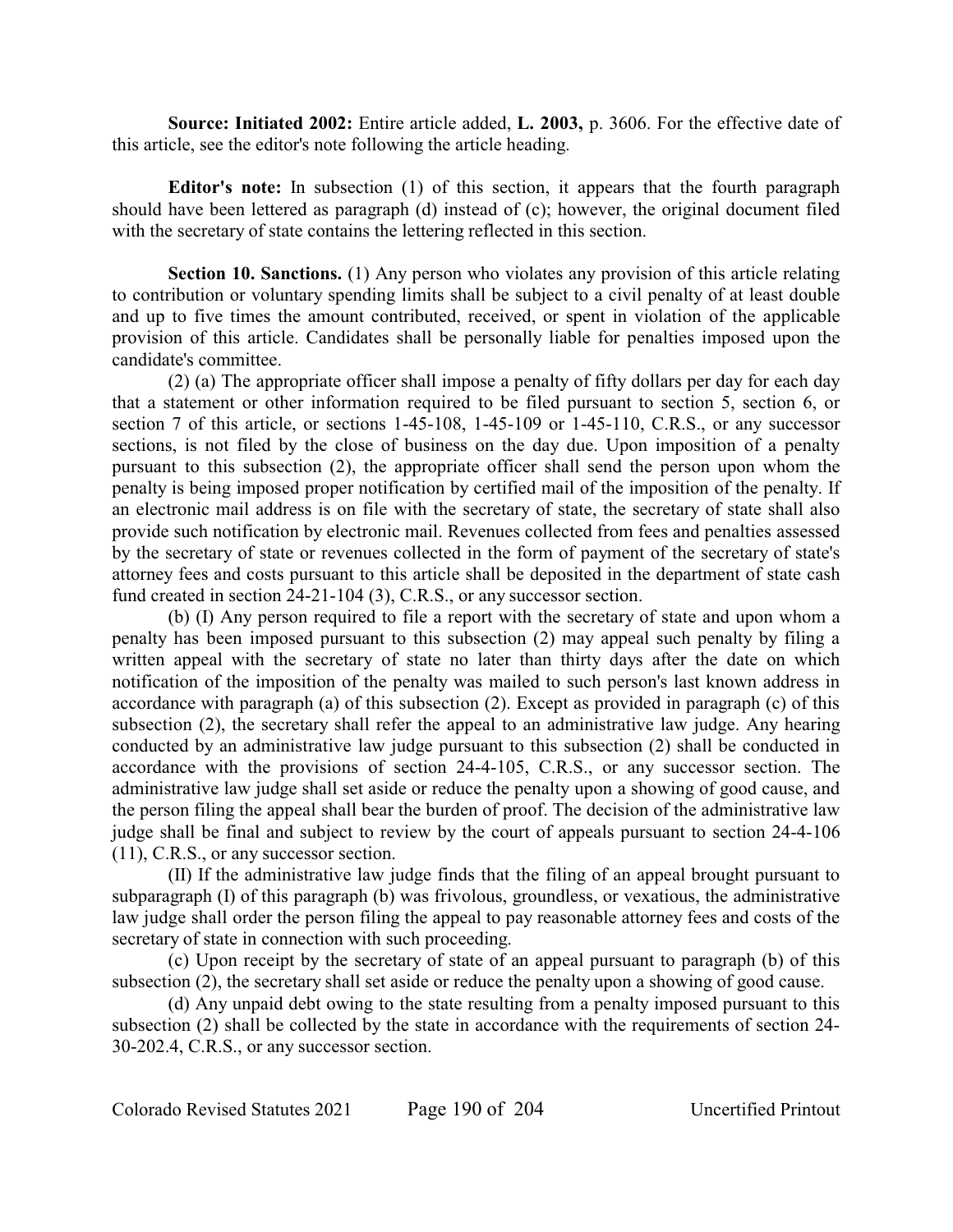(3) Failure to comply with the provisions of this article shall have no effect on the validity of any election.

**Source: Initiated 2002:** Entire article added, **L. 2003,** p. 3608. For the effective date of this article, see the editor's note following the article heading.

**Section 11. Conflicting provisions declared inapplicable.** Any provisions in the statutes of this state in conflict or inconsistent with this article are hereby declared to be inapplicable to the matters covered and provided for in this article.

**Source: Initiated 2002:** Entire article added, **L. 2003,** p. 3609. For the effective date of this article, see the editor's note following the article heading.

**Section 12. Repeal of conflicting statutory provisions.** Sections 1-45-103, 1-45-105.3, 1-45-107, 1-45-111, and 1-45-113 are repealed.

**Source: Initiated 2002:** Entire article added, **L. 2003,** p. 3609. For the effective date of this article, see the editor's note following the article heading.

**Section 13. APPLICABILITY AND EFFECTIVE DATE.** The provisions of this article shall take effect on December 6, 2002, and be applicable for all elections thereafter, except that the provisions of this article concerning sole source government contracts shall take effect on December 31, 2008. Legislation may be enacted to facilitate its operation, but in no way limiting or restricting the provisions of this article or the powers herein granted.

**Editor's note:** This section was declared unconstitutional (see the editor's note following this section).

**Source: Initiated 2002:** Entire article added, **L. 2003,** p. 3609. For the effective date of this article, see the editor's note following the article heading. **Initiated 2008:** Entire section amended, effective December 31, 2008, see **L. 2009,** p. 3381.

**Editor's note:** (1) In 2008, Amendment 54 amended § 13 of this article creating an exception to the effective date stating that the provisions of this article amended or added by Amendment 54 concerning sole source government contracts are effective December 31, 2008; however the Governor's proclamation date on Amendment 54 was January 8, 2009.

(2) In the case of *Dallman v. Ritter,* the Denver District Court declared the provisions of this section unconstitutional and issued a preliminary injunction enjoining the enforcement of Amendment 54 (see *Dallman v. Ritter,* 225 P.3d 610 (Colo. 2010)). The Colorado Supreme Court affirmed the district court's ruling (see *Dallman v. Ritter,* 225 P.3d 610 (Colo. 2010)).

**Section 14. Severability.** If any provision of this article or the application thereof to any person or circumstances is held invalid, such invalidity shall not affect other provisions or applications of the article which can be given effect without the invalid provision or application, and to this end the provisions of this article are declared to be severable.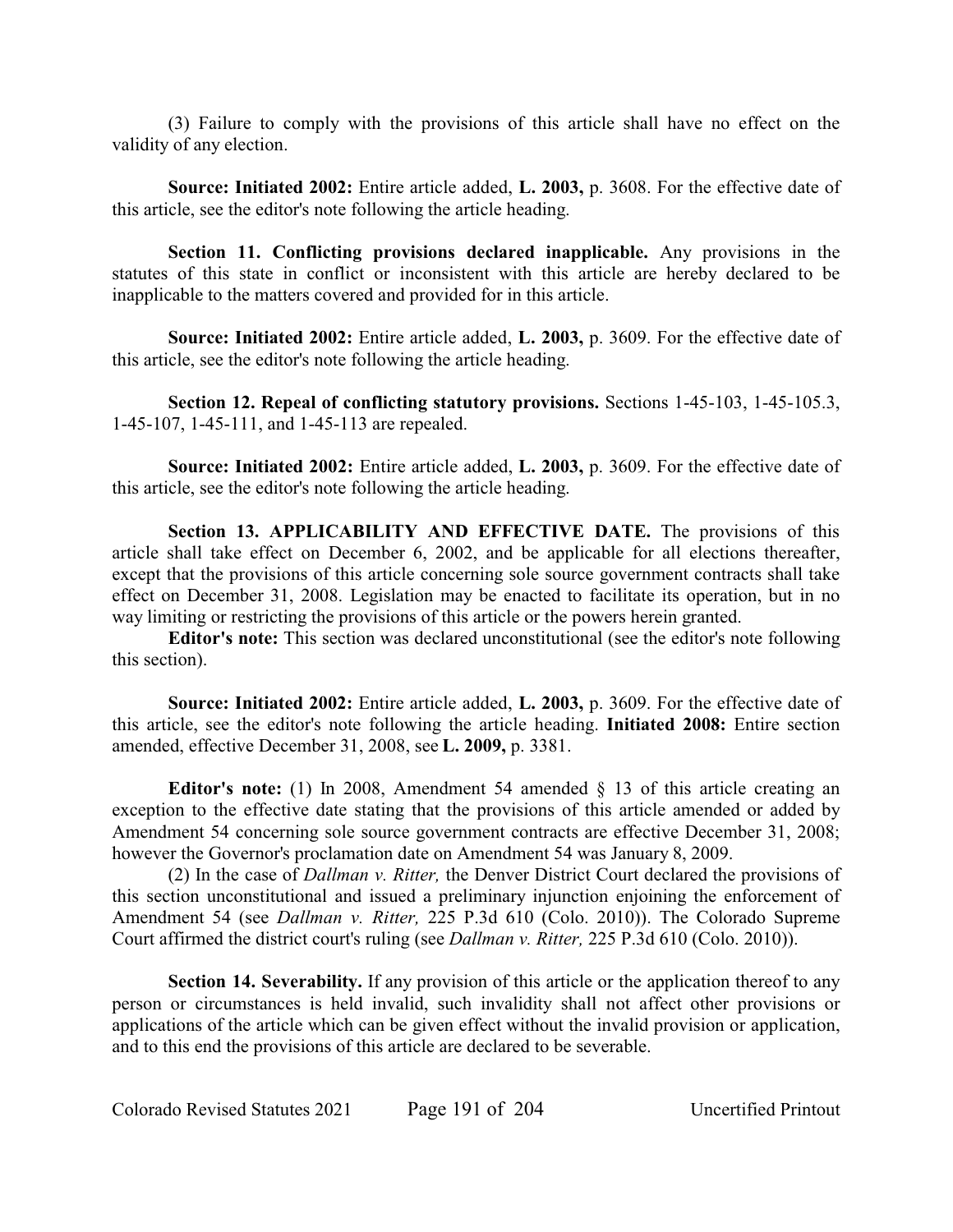**Source: Initiated 2002:** Entire article added, **L. 2003,** p. 3609. For the effective date of this article, see the editor's note following the article heading.

**Section 15.** Because of a presumption of impropriety between contributions to any campaign and sole source government contracts, contract holders shall contractually agree, for the duration of the contract and for two years thereafter, to cease making, causing to be made, or inducing by any means, a contribution, directly or indirectly, on behalf of the contract holder or on behalf of his or her immediate family member and for the benefit of any political party or for the benefit of any candidate for any elected office of the state or any of its political subdivisions.

**Editor's note:** This section was declared unconstitutional (see the editor's note following this section).

**Source: Initiated 2008:** Entire section added, effective December 31, 2008, see **L. 2009,** p. 3380.

**Editor's note:** (1) In 2008, Amendment 54 amended § 13 of this article creating an exception to the effective date stating that the provisions of this article amended or added by Amendment 54 concerning sole source government contracts are effective December 31, 2008; however the Governor's proclamation date on Amendment 54 was January 8, 2009.

(2) In the case of *Dallman v. Ritter,* the Denver District Court declared the provisions of this section unconstitutional and issued a preliminary injunction enjoining the enforcement of Amendment 54 (see *Dallman v. Ritter,* 225 P.3d 610 (Colo. 2010)). The Colorado Supreme Court affirmed the district court's ruling (see *Dallman v. Ritter,* 225 P.3d 610 (Colo. 2010)).

(3) This section did not contain a headnote as it appeared on the ballot.

**Section 16.** To aid in enforcement of this measure concerning sole source contracts, the executive director of the department of personnel shall promptly publish and maintain a summary of each sole source government contract issued. Any contract holder of a sole source government contract shall promptly prepare and deliver to the executive director of the department of personnel a true and correct "Government Contract Summary," in digital format as prescribed by that office, which shall identify the names and addresses of the contract holders and all other parties to the government contract, briefly describe the nature of the contract and goods or services performed, disclose the start and end date of the contract, disclose the contract's estimated amount or rate of payment, disclose the sources of payment, and disclose other information as determined by the executive director of the department of personnel which is not in violation of federal law, trade secrets or intellectual property rights. The executive director of the department of personnel is hereby given authority to promulgate rules to facilitate this section.

**Editor's note:** This section was declared unconstitutional (see the editor's note following this section).

**Source: Initiated 2008:** Entire section added, effective December 31, 2008, see **L. 2009,** p. 3380.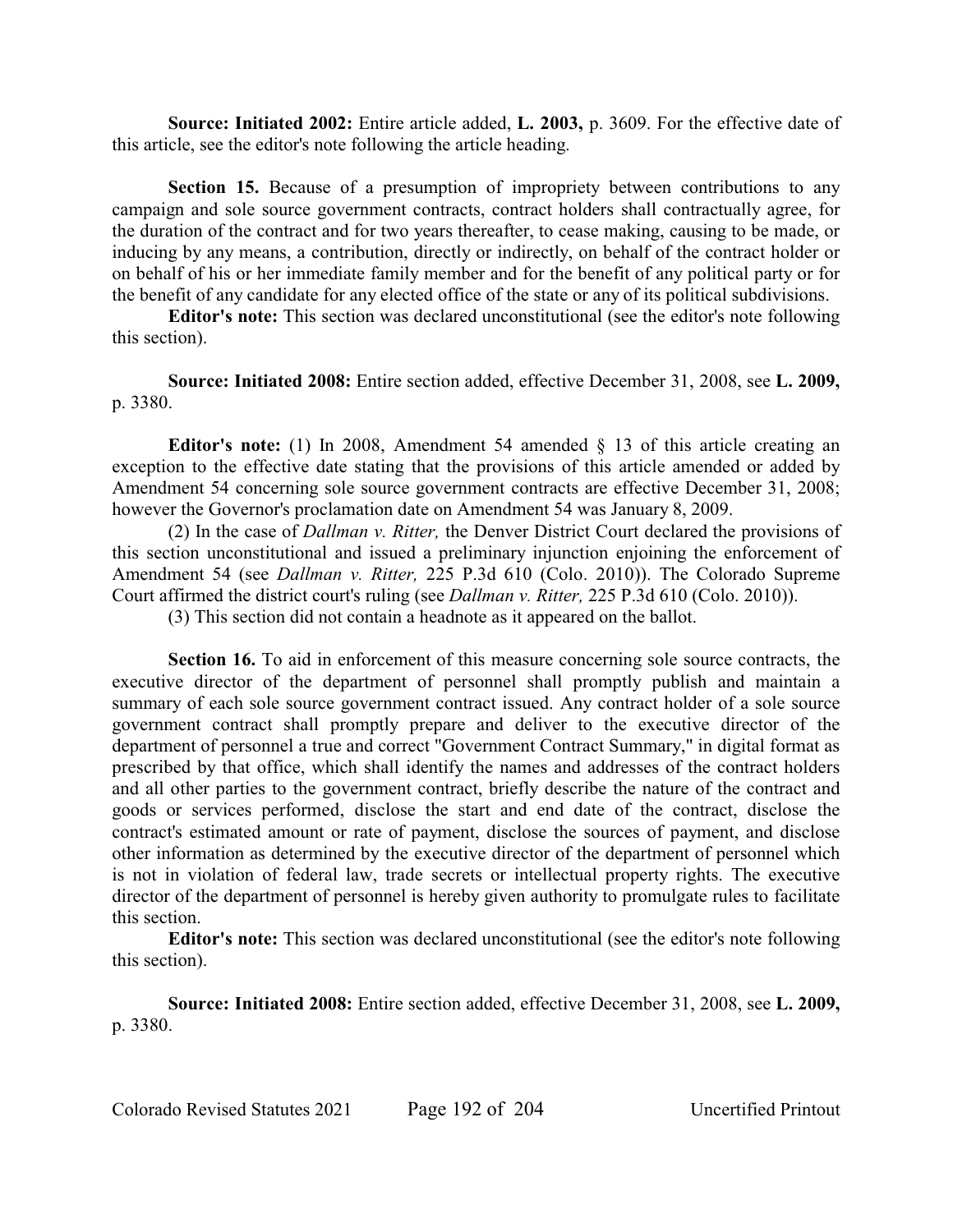**Editor's note:** (1) In 2008, Amendment 54 amended § 13 of this article creating an exception to the effective date stating that the provisions of this article amended or added by Amendment 54 concerning sole source government contracts are effective December 31, 2008; however the Governor's proclamation date on Amendment 54 was January 8, 2009.

(2) In the case of *Dallman v. Ritter,* the Denver District Court declared the provisions of this section unconstitutional and issued a preliminary injunction enjoining the enforcement of Amendment 54 (see *Dallman v. Ritter,* 225 P.3d 610 (Colo. 2010)). The Colorado Supreme Court affirmed the district court's ruling (see *Dallman v. Ritter,* 225 P.3d 610 (Colo. 2010)).

(3) This section did not contain a headnote as it appeared on the ballot.

**Section 17.** (1) Every sole source government contract by the state or any of its political subdivisions shall incorporate article XXVIII, section 15, into the contract. Any person who intentionally accepts contributions on behalf of a candidate committee, political committee, small donor committee, political party, or other entity, in violation of section 15 has engaged in corrupt misconduct and shall pay restitution to the general treasury of the contracting governmental entity to compensate the governmental entity for all costs and expenses associated with the breach, including costs and losses involved in securing a new contract if that becomes necessary. If a person responsible for the bookkeeping of an entity that has a sole source contract with a governmental entity, or if a person acting on behalf of the governmental entity, obtains knowledge of a contribution made or accepted in violation of section 15, and that person intentionally fails to notify the secretary of state or appropriate government officer about the violation in writing within ten business days of learning of such contribution, then that person may be contractually liable in an amount up to the above restitution.

(2) Any person who makes or causes to be made any contribution intended to promote or influence the result of an election on a ballot issue shall not be qualified to enter into a sole source government contract relating to that particular ballot issue.

(3) The parties shall agree that if a contract holder intentionally violates section 15 or section 17 (2), as contractual damages that contract holder shall be ineligible to hold any sole source government contract, or public employment with the state or any of its political subdivisions, for three years. The governor may temporarily suspend any remedy under this section during a declared state of emergency.

(4) Knowing violation of section 15 or section 17 (2) by an elected or appointed official is grounds for removal from office and disqualification to hold any office of honor, trust or profit in the state, and shall constitute misconduct or malfeasance.

(5) A registered voter of the state may enforce section 15 or section 17 (2) by filing a complaint for injunctive or declaratory relief or for civil damages and remedies, if appropriate, in the district court.

**Editor's note:** This section was declared unconstitutional (see the editor's note following this section).

**Source: Initiated 2008:** Entire section added, effective December 31, 2008, see **L. 2009,** p. 3380.

**Editor's note:** (1) In 2008, Amendment 54 amended § 13 of this article creating an exception to the effective date stating that the provisions of this article amended or added by

Colorado Revised Statutes 2021 Page 193 of 204 Uncertified Printout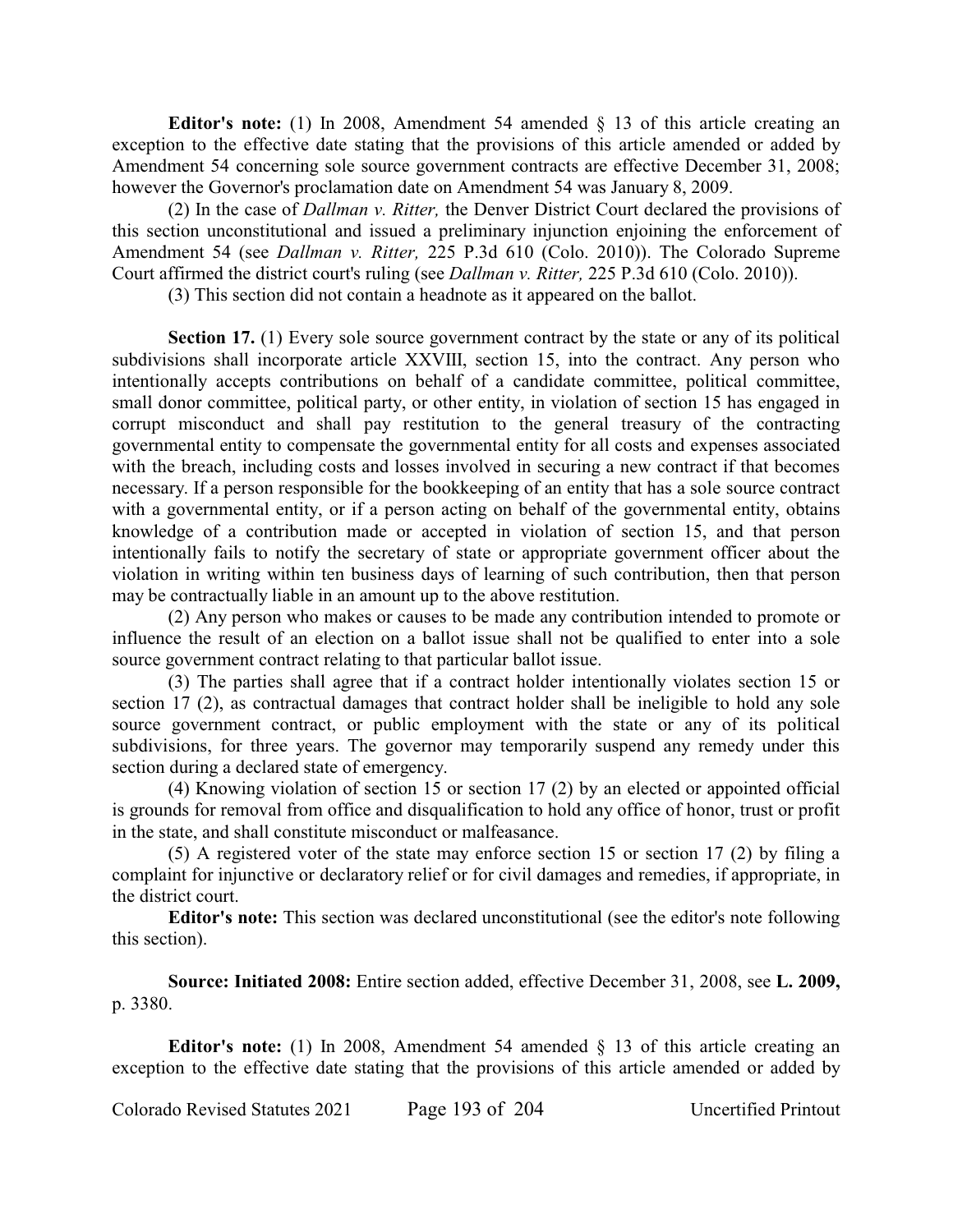Amendment 54 concerning sole source government contracts are effective December 31, 2008; however the Governor's proclamation date on Amendment 54 was January 8, 2009.

(2) In the case of *Dallman v. Ritter,* the Denver District Court declared the provisions of this section unconstitutional and issued a preliminary injunction enjoining the enforcement of Amendment 54 (see *Dallman v. Ritter,* 225 P.3d 610 (Colo. 2010)). The Colorado Supreme Court affirmed the district court's ruling (see *Dallman v. Ritter,* 225 P.3d 610 (Colo. 2010)).

(3) This section did not contain a headnote as it appeared on the ballot.

## **ARTICLE XXIX**

## Ethics in Government

**Law reviews:** For article, "The Colorado Constitution in the New Century", see 78 U. Colo. L. Rev. 1265 (2007); for article, "The Practitioner's Guide to Amendment 41 and the Colorado Independent Ethics Commission", see 38 Colo. Law. 37 (Oct. 2009); for article, "Amendment 41: Ethics in Government", see 39 Colo. Law. 29 (Dec. 2010); for article, "Lawyers Who Lobby: Cautions and Considerations", see 45 Colo. Law. 41 (April 2016).

**Section 1. Purposes and findings.** (1) The people of the state of Colorado hereby find and declare that:

(a) The conduct of public officers, members of the general assembly, local government officials, and government employees must hold the respect and confidence of the people;

(b) They shall carry out their duties for the benefit of the people of the state;

(c) They shall, therefore, avoid conduct that is in violation of their public trust or that creates a justifiable impression among members of the public that such trust is being violated;

(d) Any effort to realize personal financial gain through public office other than compensation provided by law is a violation of that trust; and

(e) To ensure propriety and to preserve public confidence, they must have the benefit of specific standards to guide their conduct, and of a penalty mechanism to enforce those standards.

(2) The people of the state of Colorado also find and declare that there are certain costs associated with holding public office and that to ensure the integrity of the office, such costs of a reasonable and necessary nature should be born by the state or local government.

**Source: Initiated 2006:** Entire article added, effective upon proclamation of the Governor, **L. 2007,** p. 2955, December 31, 2006.

**Section 2. Definitions.** As used in this article, unless the context otherwise requires:

(1) "Government employee" means any employee, including independent contractors, of the state executive branch, the state legislative branch, a state agency, a public institution of higher education, or any local government, except a member of the general assembly or a public officer.

(2) "Local government" means county or municipality.

(3) "Local government official" means an elected or appointed official of a local government but does not include an employee of a local government.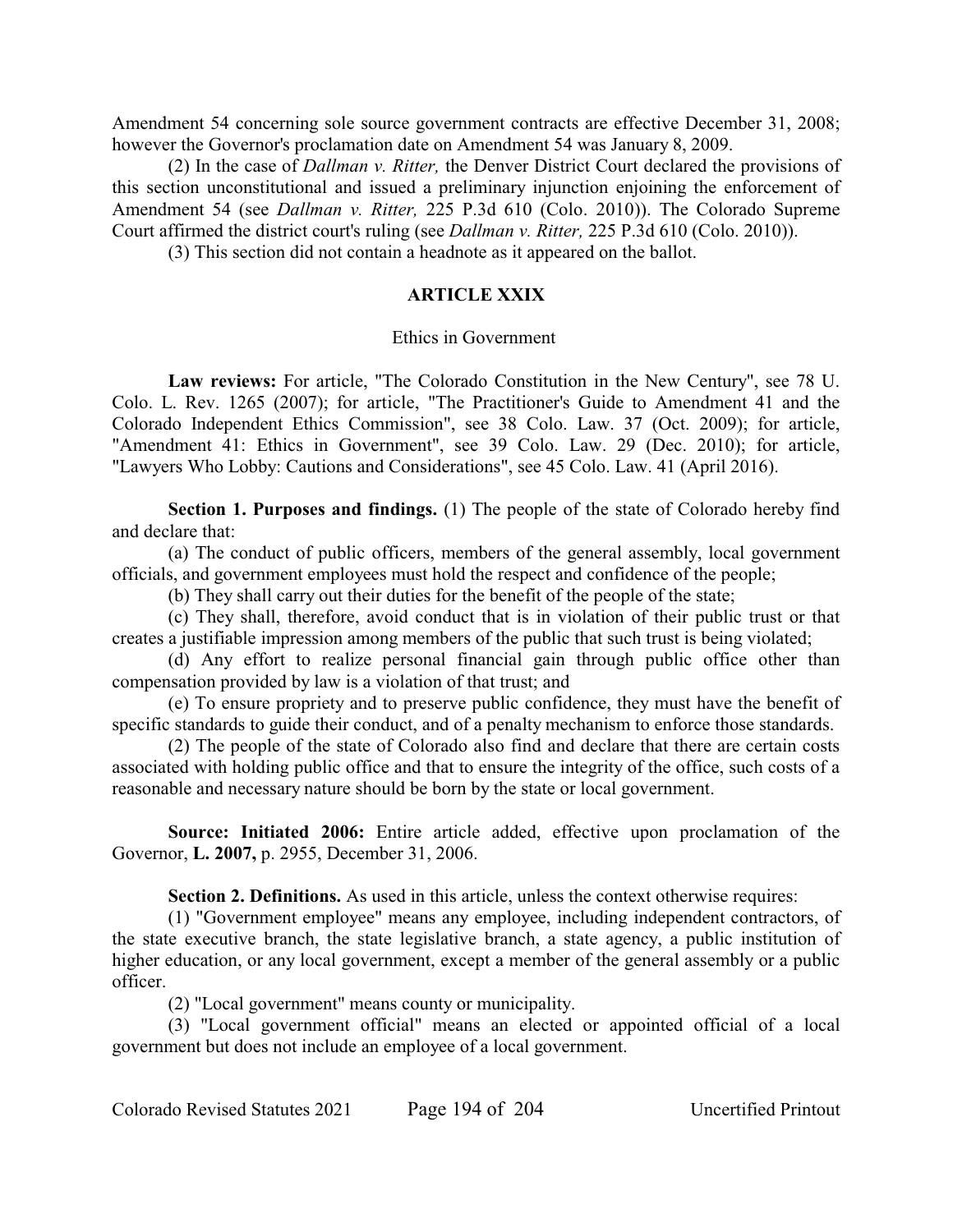(4) "Person" means any individual, corporation, business trust, estate, trust, limited liability company, partnership, labor organization, association, political party, committee, or other legal entity.

(5) "Professional lobbyist" means any individual who engages himself or herself or is engaged by any other person for pay or for any consideration for lobbying. "Professional lobbyist" does not include any volunteer lobbyist, any state official or employee acting in his or her official capacity, except those designated as lobbyists as provided by law, any elected public official acting in his or her official capacity, or any individual who appears as counsel or advisor in an adjudicatory proceeding.

(6) "Public officer" means any elected officer, including all statewide elected officeholders, the head of any department of the executive branch, and elected and appointed members of state boards and commissions. "Public officer" does not include a member of the general assembly, a member of the judiciary, any local government official, or any member of a board, commission, council or committee who receives no compensation other than a per diem allowance or necessary and reasonable expenses.

**Source: Initiated 2006:** Entire article added, effective upon proclamation of the Governor, **L. 2007,** p. 2955, December 31, 2006.

**Section 3. Gift ban.** (1) No public officer, member of the general assembly, local government official, or government employee shall accept or receive any money, forbearance, or forgiveness of indebtedness from any person, without such person receiving lawful consideration of equal or greater value in return from the public officer, member of the general assembly, local government official, or government employee who accepted or received the money, forbearance or forgiveness of indebtedness.

(2) No public officer, member of the general assembly, local government official, or government employee, either directly or indirectly as the beneficiary of a gift or thing of value given to such person's spouse or dependent child, shall solicit, accept or receive any gift or other thing of value having either a fair market value or aggregate actual cost greater than fifty dollars (\$50) in any calendar year, including but not limited to, gifts, loans, rewards, promises or negotiations of future employment, favors or services, honoraria, travel, entertainment, or special discounts, from a person, without the person receiving lawful consideration of equal or greater value in return from the public officer, member of the general assembly, local government official, or government employee who solicited, accepted or received the gift or other thing of value.

(3) The prohibitions in subsections (1) and (2) of this section do not apply if the gift or thing of value is:

(a) A campaign contribution as defined by law;

(b) An unsolicited item of trivial value less than fifty dollars (\$50), such as a pen, calendar, plant, book, note pad or other similar item;

(c) An unsolicited token or award of appreciation in the form of a plaque, trophy, desk item, wall memento, or similar item;

(d) Unsolicited informational material, publications, or subscriptions related to the recipient's performance of official duties;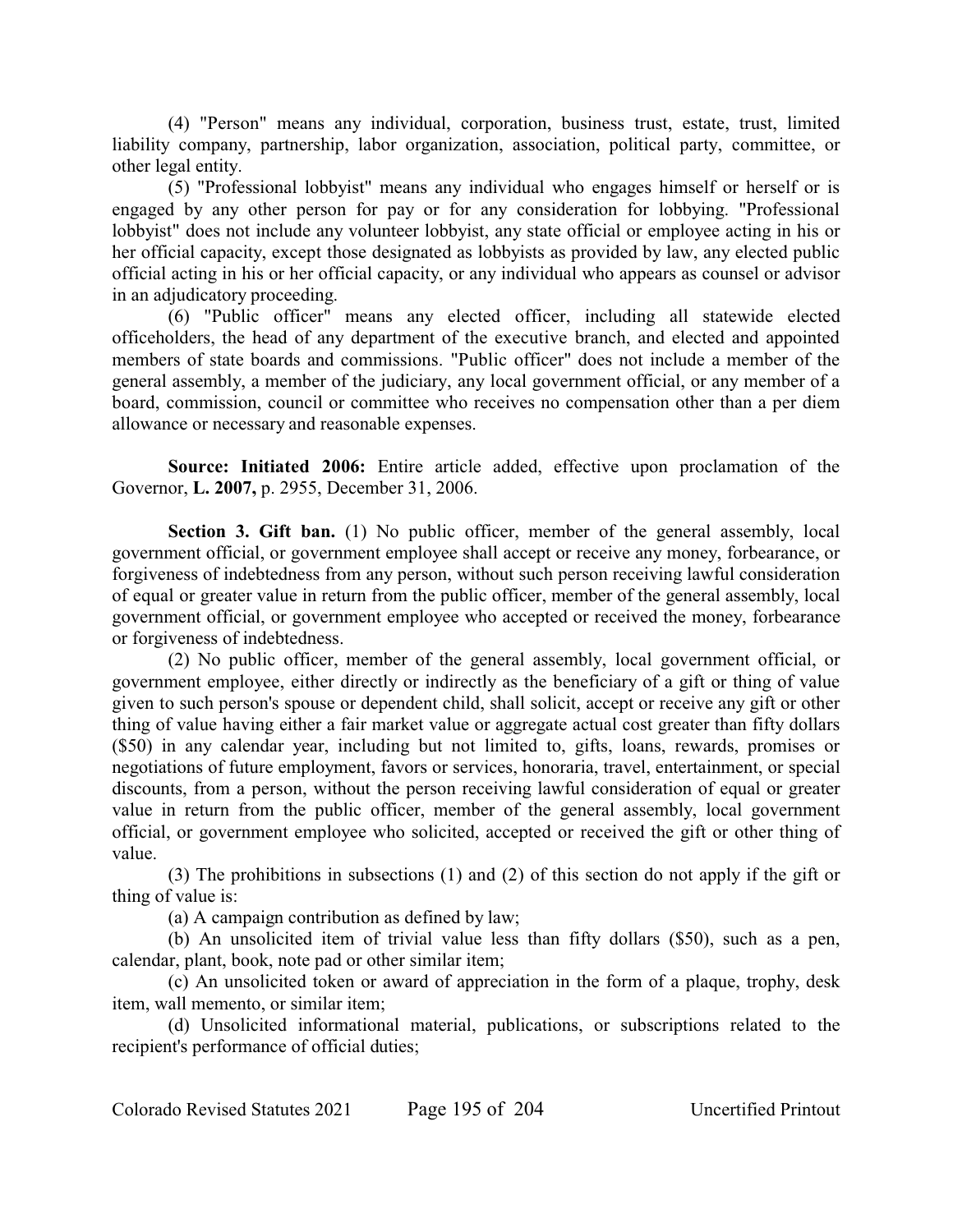(e) Admission to, and the cost of food or beverages consumed at, a reception, meal or meeting by an organization before whom the recipient appears to speak or to answer questions as part of a scheduled program;

(f) Reasonable expenses paid by a nonprofit organization or other state or local government for attendance at a convention, fact-finding mission or trip, or other meeting if the person is scheduled to deliver a speech, make a presentation, participate on a panel, or represent the state or local government, provided that the non-profit organization receives less than five percent (5%) of its funding from for-profit organizations or entities;

(g) Given by an individual who is a relative or personal friend of the recipient on a special occasion.

(h) A component of the compensation paid or other incentive given to the recipient in the normal course of employment.

(4) Notwithstanding any provisions of this section to the contrary, and excepting campaign contributions as defined by law, no professional lobbyist, personally or on behalf of any other person or entity, shall knowingly offer, give, or arrange to give, to any public officer, member of the general assembly, local government official, or government employee, or to a member of such person's immediate family, any gift or thing of value, of any kind or nature, nor knowingly pay for any meal, beverage, or other item to be consumed by such public officer, member of the general assembly, local government official or government employee, whether or not such gift or meal, beverage or other item to be consumed is offered, given or paid for in the course of such lobbyist's business or in connection with a personal or social event; provided, however, that a professional lobbyist shall not be prohibited from offering or giving to a public officer, member of the general assembly, local government official or government employee who is a member of his or her immediate family any such gift, thing of value, meal, beverage or other item.

(5) The general assembly shall make any conforming amendments to the reporting and disclosure requirements for public officers, members of the general assembly and professional lobbyists, as provided by law, to comply with the requirements set forth in this section.

(6) The fifty-dollar (\$50) limit set forth in subsection (2) of this section shall be adjusted by an amount based upon the percentage change over a four-year period in the United States bureau of labor statistics consumer price index for Denver- Boulder-Greeley, all items, all consumers, or its successor index, rounded to the nearest lowest dollar. The first adjustment shall be done in the first quarter of 2011 and then every four years thereafter.

**Source: Initiated 2006:** Entire article added, effective upon proclamation of the Governor, **L. 2007,** p. 2956, December 31, 2006.

**Editor's note:** In accordance with § 3(6), the Independent Ethics Commission issued Position Statement 15-01 on March 9, 2015, increasing the gift-ban limit to fifty-nine dollars (\$59), effective until the first quarter of 2019. For previous adjustments of the gift-ban limit in accordance with § 3(6), see III. of the Annotations below.

**Section 4. Restrictions on representation after leaving office.** No statewide elected officeholder or member of the general assembly shall personally represent another person or entity for compensation before any other statewide elected officeholder or member of the general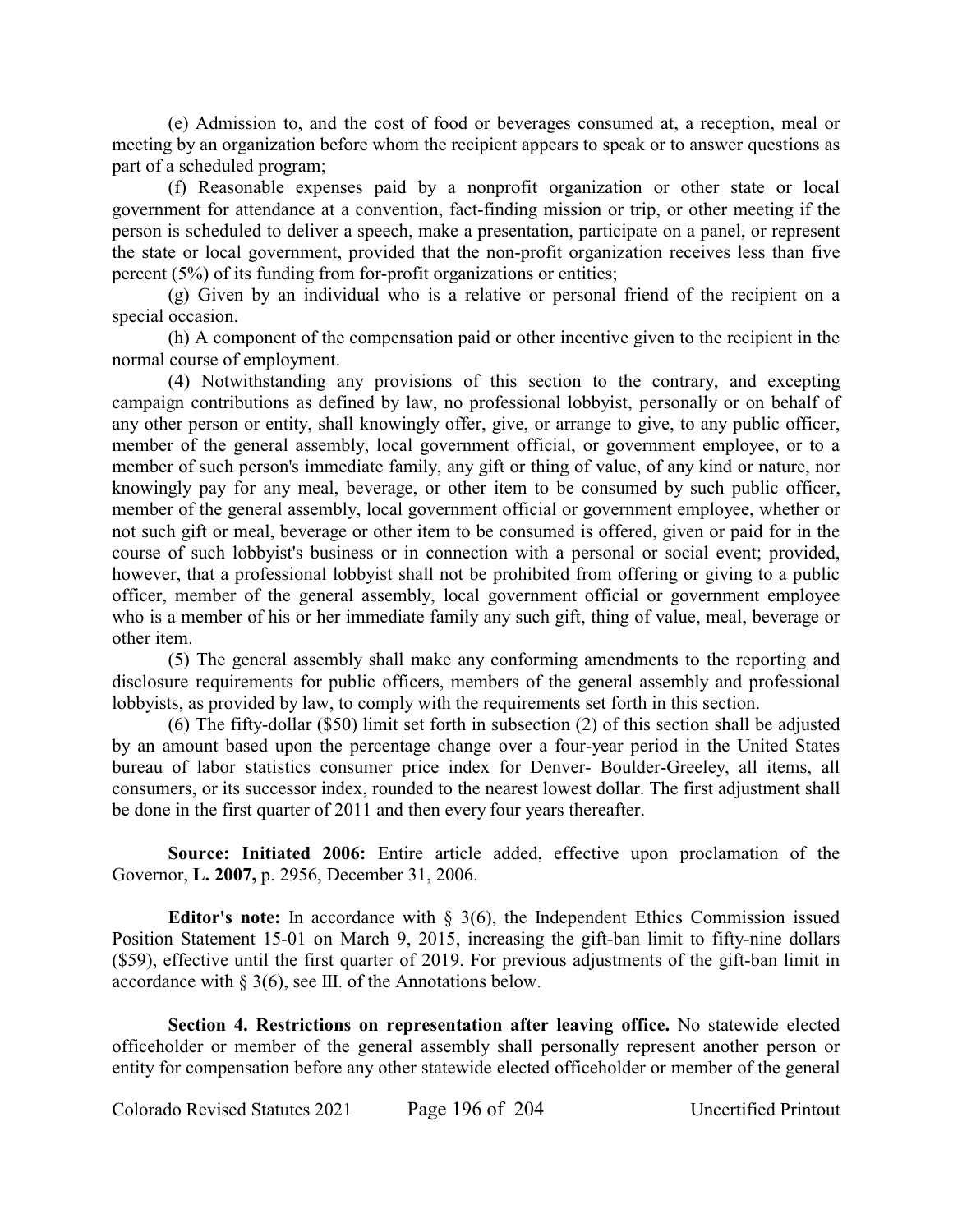assembly, for a period of two years following vacation of office. Further restrictions on public officers or members of the general assembly and similar restrictions on other public officers, local government officials or government employees may be established by law.

**Source: Initiated 2006:** Entire article added, effective upon proclamation of the Governor, **L. 2007,** p. 2958, December 31, 2006.

**Section 5. Independent ethics commission.** (1) There is hereby created an independent ethics commission to be composed of five members. The purpose of the independent ethics commission shall be to hear complaints, issue findings, and assess penalties, and also to issue advisory opinions, on ethics issues arising under this article and under any other standards of conduct and reporting requirements as provided by law. The independent ethics commission shall have authority to adopt such reasonable rules as may be necessary for the purpose of administering and enforcing the provisions of this article and any other standards of conduct and reporting requirements as provided by law. The general assembly shall appropriate reasonable and necessary funds to cover staff and administrative expenses to allow the independent ethics commission to carry out its duties pursuant to this article. Members of the commission shall receive no compensation for their services on the commission.

(2) (a) Members of the independent ethics commission shall be appointed in the following manner and order:

(I) One member shall be appointed by the Colorado senate;

(II) One member shall be appointed by the Colorado house of representatives;

(III) One member shall be appointed by the governor of the state of Colorado;

(IV) One member shall be appointed by the chief justice of the Colorado supreme court; and

(V) One member shall be either a local government official or a local government employee appointed by the affirmative vote of at least three of the four members appointed pursuant to subparagraphs (I) to (IV) of this paragraph (a).

(b) No more than two members shall be affiliated with the same political party.

(c) Each of the five members shall be registered Colorado voters and shall have been continuously registered with the same political party, or continuously unaffiliated with any political party, for at least two years prior to appointment to the commission.

(d) Members of the independent ethics commission shall be appointed to terms of four years; except that, the first member appointed by the Colorado senate and the first member appointed by the governor of the state of Colorado shall initially serve two year terms to achieve staggered ending dates.

(e) If a member is appointed to fill an unexpired term, that member's term shall end at the same time as the term of the person being replaced.

(f) Each member shall continue to serve until a successor has been appointed, except that if a member is unable or unwilling to continue to serve until a successor has been appointed, the original appointing authority as described in this subsection shall fill the vacancy promptly.

(3) (a) Any person may file a written complaint with the independent ethics commission asking whether a public officer, member of the general assembly, local government official, or government employee has failed to comply with this article or any other standards of conduct or reporting requirements as provided by law within the preceding twelve months.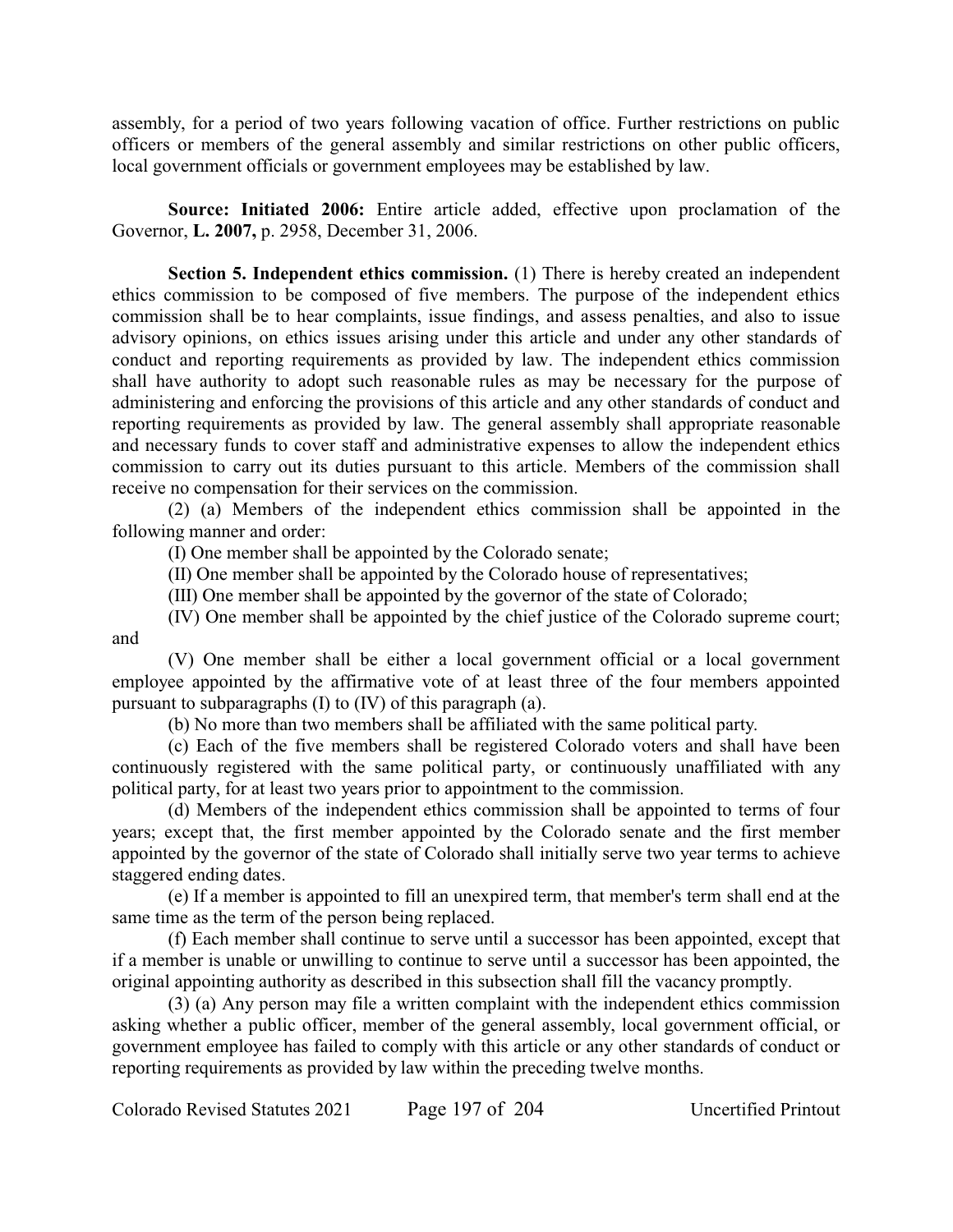(b) The commission may dismiss frivolous complaints without conducting a public hearing. Complaints dismissed as frivolous shall be maintained confidential by the commission.

(c) The commission shall conduct an investigation, hold a public hearing, and render findings on each non-frivolous complaint pursuant to written rules adopted by the commission.

(d) The commission may assess penalties for violations as prescribed by this article and provided by law.

(e) There is hereby established a presumption that the findings shall be based on a preponderance of evidence unless the commission determines that the circumstances warrant a heightened standard.

(4) Members of the independent ethics commission shall have the power to subpoena documents and to subpoena witnesses to make statements and produce documents.

(5) Any public officer, member of the general assembly, local government official, or government employee may submit a written request to the independent ethics commission for an advisory opinion on whether any conduct by that person would constitute a violation of this article, or any other standards of conduct or reporting requirements as provided by law. The commission shall render an advisory opinion pursuant to written rules adopted by the commission.

**Source: Initiated 2006:** Entire article added, effective upon proclamation of the Governor, **L. 2007,** p. 2958, December 31, 2006.

**Editor's note:** In accordance with § 3(6) of this article, the Independent Ethics Commission issued Position Statement 15-01 on March 9, 2015, increasing the gift-ban limit to sixty-five dollars (\$65), effective until the first quarter of 2019. For previous adjustments of the gift-ban limit in accordance with  $\S$  3(6) of this article, see III. of the Annotations under that section.

**Section 6. Penalty.** Any public officer, member of the general assembly, local government official or government employee who breaches the public trust for private gain and any person or entity inducing such breach shall be liable to the state or local jurisdiction for double the amount of the financial equivalent of any benefits obtained by such actions. The manner of recovery and additional penalties may be provided by law.

**Source: Initiated 2006:** Entire article added, effective upon proclamation of the Governor, **L. 2007,** p. 2960, December 31, 2006.

**Section 7. Counties and municipalities.** Any county or municipality may adopt ordinances or charter provisions with respect to ethics matters that are more stringent than any of the provisions contained in this article. The requirements of this article shall not apply to home rule counties or home rule municipalities that have adopted charters, ordinances, or resolutions that address the matters covered by this article.

**Source: Initiated 2006:** Entire article added, effective upon proclamation of the Governor, **L. 2007,** p. 2960, December 31, 2006.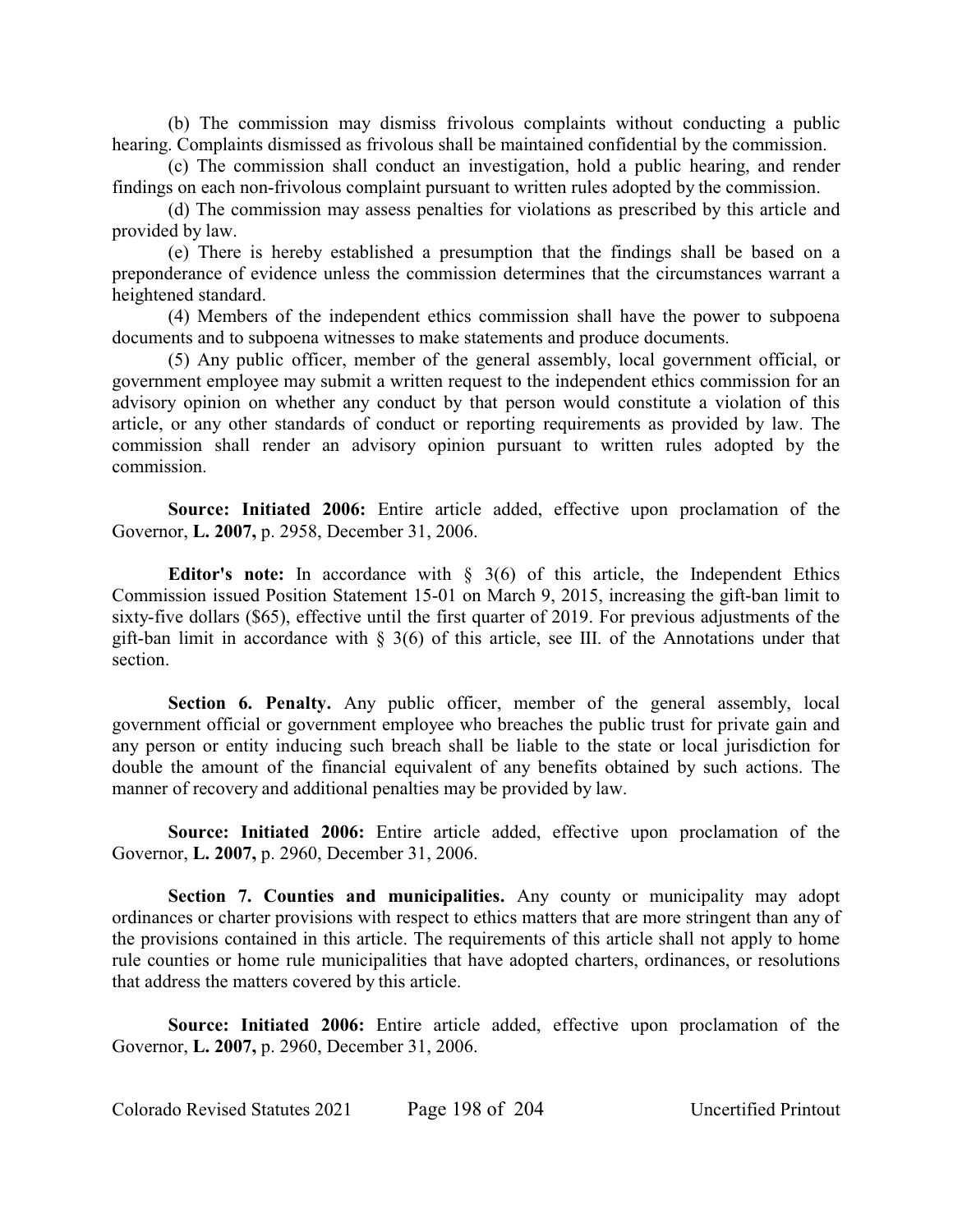**Section 8. Conflicting provisions declared inapplicable.** Any provisions in the statutes of this state in conflict or inconsistent with this article are hereby declared to be preempted by this article and inapplicable to the matters covered by and provided for in this article.

**Source: Initiated 2006:** Entire article added, effective upon proclamation of the Governor, **L. 2007,** p. 2960, December 31, 2006.

**Section 9. Legislation to facilitate article.** Legislation may be enacted to facilitate the operation of this article, but in no way shall such legislation limit or restrict the provisions of this article or the powers herein granted.

**Source: Initiated 2006:** Entire article added, effective upon proclamation of the Governor, **L. 2007,** p. 2960, December 31, 2006.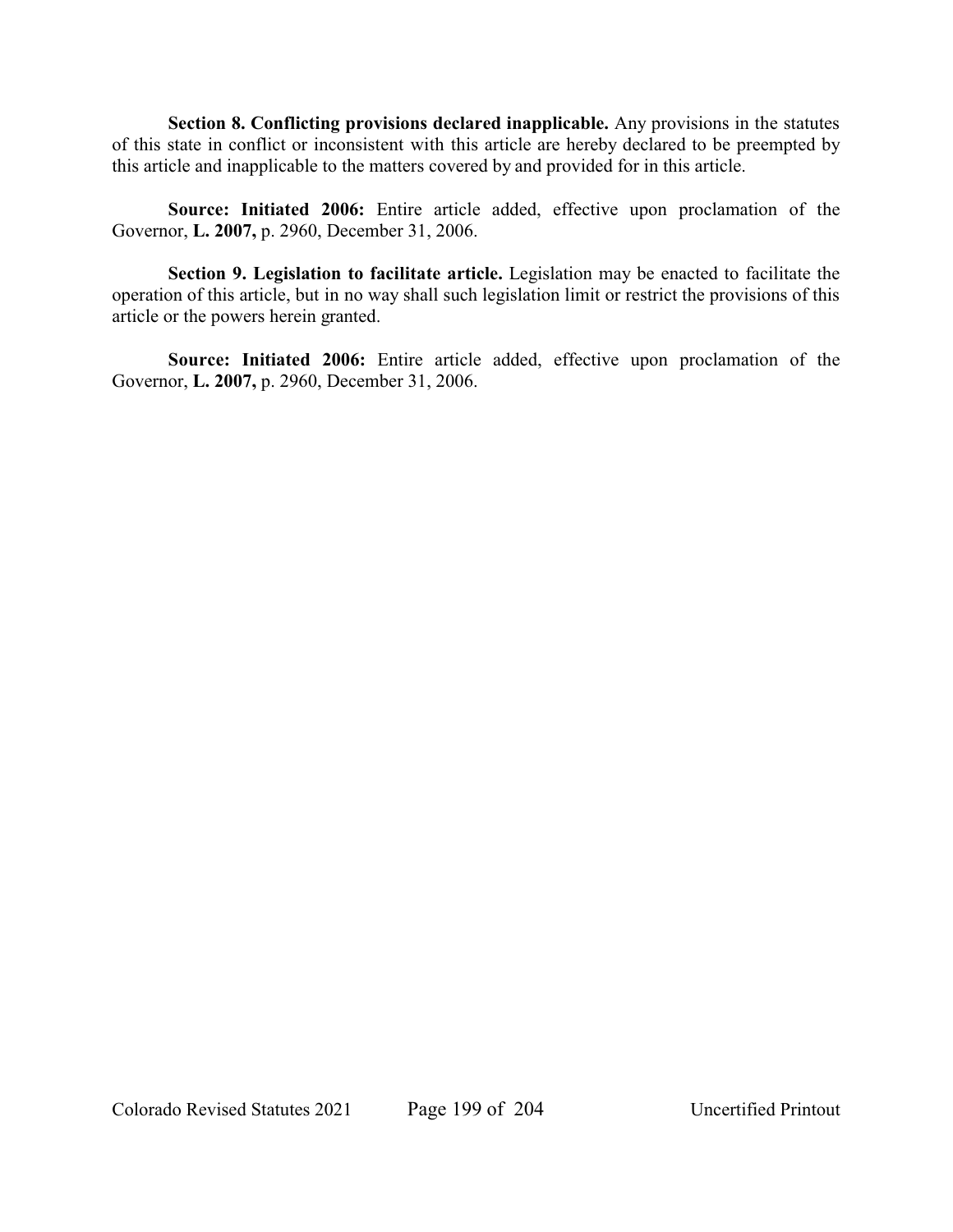## **Schedule**

**Editor's note:** The entire schedule was added, effective August 1, 1876, see L. 1877, pp. 75 through 85.

That no inconvenience may arise by reason of the change in the form of government, it is hereby ordained and declared:

**Section 1. All laws remain till repealed.** That all laws in force at the adoption of this constitution shall, so far as not inconsistent therewith, remain of the same force as if this constitution had not been adopted, until they expire by their own limitation or are altered or repealed by the general assembly; and all rights, actions, prosecutions, claims and contracts of the territory of Colorado, counties, individuals or bodies corporate (not inconsistent therewith) shall continue as if the form of government had not been changed and this constitution adopted.

**Section 2. Contracts - recognizances - indictments.** That all recognizances, obligations and all other instruments entered into or executed before the admission of the state, to the territory of Colorado, or to any county, school district or other municipality therein, or any officer thereof, and all fines, taxes, penalties and forfeitures due or owing to the territory of Colorado, or any such county, school district or municipality, or officer; and all writs, prosecutions, actions and causes of action, except as herein otherwise provided, shall continue and remain unaffected by the change of the form of government. All indictments which shall have been found, or may hereafter be found, and all informations which shall have been filed, or may hereafter be filed, for any crime or offense committed before this constitution takes effect, may be proceeded upon as if no change had taken place, except as otherwise provided in the constitution.

**Cross references:** See the preceding section and the notes thereto.

**Section 3. Territorial property vests in state.** That all property, real and personal, and all moneys, credits, claims and choses in action, belonging to the territory of Colorado at the adoption of this constitution, shall be vested in and become the property of the state of Colorado.

**Section 4. Duty of general assembly.** The general assembly shall pass all laws necessary to carry into effect the provisions of this constitution.

**Section 5. Supreme and district courts - transition.** Whenever any two of the judges of the supreme court of the state elected or appointed under the provisions of this constitution shall have qualified in their office, the causes theretofore pending in the supreme court of the territory, and the papers, records and proceedings of said court, and the seal and other property pertaining thereto, shall pass into the jurisdiction and possession of the supreme court of the state; and until so superseded the supreme court of the territory and the judges thereof shall continue with like powers and jurisdiction as if this constitution had not been adopted. Whenever the judge of the district court of any district elected or appointed under the provisions of this constitution, shall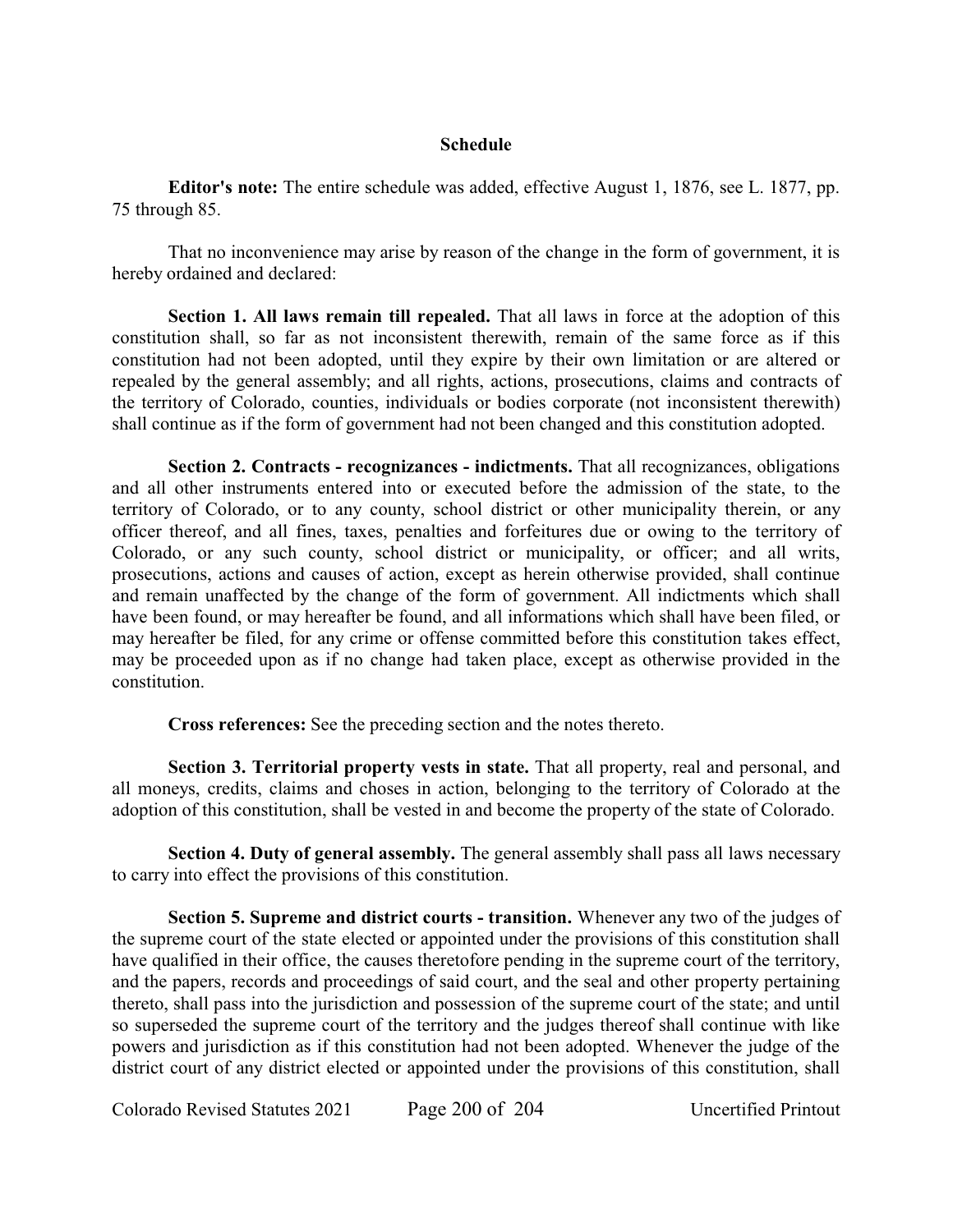have qualified in his office, the several causes theretofore pending in the district court of the territory, within any county in such district, and the records, papers and proceedings of said district court, and the seal and other property pertaining thereto shall pass into the jurisdiction and possession of the district court of the state, for such county, and until the district courts of the territory shall be superseded in manner aforesaid, the said district courts and the judges thereof shall continue with the same jurisdiction and powers to be exercised in the same judicial districts respectively as heretofore constituted under the laws of the territory.

**Section 6. Judges - district attorneys - term commence on filing oath.** The terms of office of the several judges of the supreme and district courts and the district attorneys of the several judicial districts first elected under this constitution, shall commence from the day of filing their respective oaths of office in the office of the secretary of state.

**Section 7. Seals of supreme and district courts.** Until otherwise provided by law, the seals now in use in the supreme and district courts of this territory are hereby declared to be the seals of the supreme and district courts respectively of the state.

**Section 8. Probate court - county court.** Whenever this constitution shall go into effect, the books, records, papers and proceedings of the probate court in each county, and all causes and matters of administration pending therein, shall pass into the jurisdiction and possession of the county court of the same county, and the said county court shall proceed to final decree or judgment, order or other determination, in the said several matters and causes, as the said probate court might have done if this constitution had not been adopted. And until the election of the county judges provided for in this constitution, the probate judges shall act as judges of the county courts within their respective counties, and the seal of the probate court in each county shall be the seal of the county court therein until the said court shall have procured a proper seal.

**Section 9. Terms probate court, probate judge, apply to county court, county judge.** The terms "Probate Court" or "Probate Judge", whenever occurring in the statutes of Colorado territory, shall, after the adoption of this constitution, be held to apply to the county court or county judge, and all laws specially applicable to the probate court in any county, shall be construed to apply to and be in force as to the county court in the same county, until repealed.

**Section 10. County and precinct officers.** All county and precinct officers, who may be in office at the time of the adoption of this constitution, shall hold their respective offices for the full time for which they may have been elected, and until such time as their successors may be elected and qualified in accordance with the provisions of this constitution, and the official bonds of all such officers shall continue in full force and effect as though this constitution had not been adopted.

**Section 11. Vacancies in county offices.** All county offices that may become vacant during the year eighteen hundred and seventy-six by the expiration of the term of the persons elected to said offices, shall be filled at the general election on the first Tuesday in October in the year eighteen hundred and seventy-six, and, except county commissioners, the persons so elected shall hold their respective offices for the term of one year.

Colorado Revised Statutes 2021 Page 201 of 204 Uncertified Printout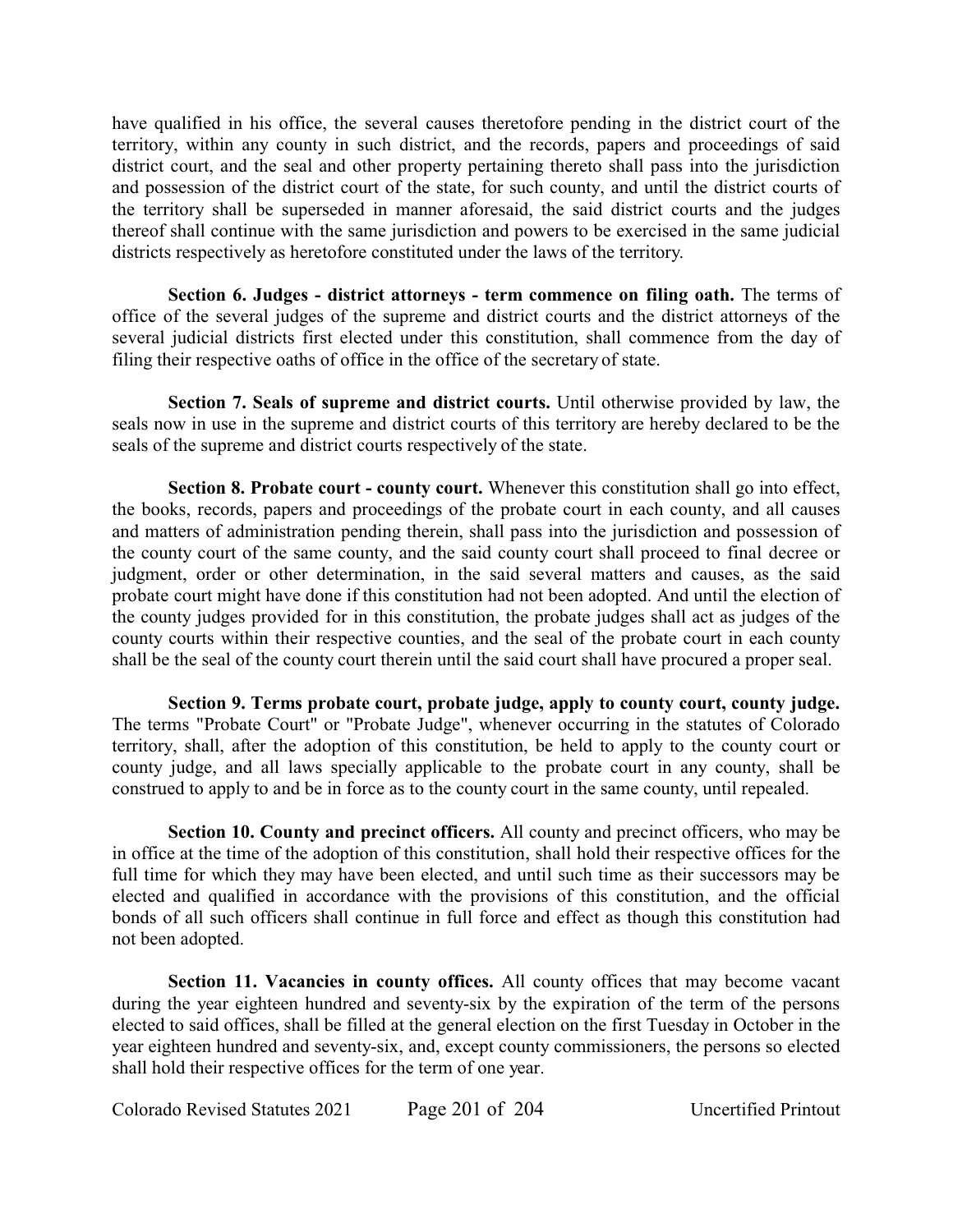**Section 12. Constitution takes effect on president's proclamation.** The provisions of this constitution shall be in force from the day on which the president of the United States shall issue his proclamation declaring the state of Colorado admitted into the Union; and the governor, secretary, treasurer, auditor and superintendent of public instruction of the territory of Colorado shall continue to discharge the duties of their respective offices after the admission of the state into the Union, until the qualification of the officers elected or appointed under the state government; and said officers, for the time they may serve, shall receive the same compensation as the state officers shall by law be paid for like services.

**Editor's note:** The proclamation declaring the state of Colorado admitted into the United States of America was signed by President Ulysses S. Grant on August 1, 1876. See General Laws of Colorado, November 1877, pages 85 and 86.

**Section 13. First election, contest.** In case of a contest of election between candidates, at the first general election under this constitution, for judges of the supreme, district or county courts, or district attorneys, the evidence shall be taken in the manner prescribed by territorial law; and the testimony so taken shall be certified to the secretary of state, and said officer, together with the governor and attorney-general, shall review the testimony and determine who is entitled to the certificate of election.

**Section 14. First election - canvass.** The votes at the first general election under this constitution for the several officers provided for in this constitution who are to be elected at the first election shall be canvassed in the manner prescribed by the territorial law for canvassing votes for like officers. The votes cast for the judges of the supreme and district courts and district attorneys shall be canvassed by the county canvassing board in the manner prescribed by the territorial law for canvassing the votes for members of the general assembly; and the county clerk shall transmit the abstracts of votes to the secretary of the territory acting as secretary of state, under the same regulations as are prescribed by law for sending the abstracts of votes for territorial officers; and the aforesaid acting secretary of state, auditor, treasurer, or any two of them, in the presence of the governor, shall proceed to canvass the votes, under the regulations of sections thirty-five and thirty-six of chapter twenty-eight of the Revised Statutes of Colorado Territory.

**Section 15. Senators - representatives - districts.** Senators and members of the house of representatives shall be chosen by the qualified electors of the several senatorial and representative districts as established in this constitution until such districts shall be changed by law; and thereafter by the qualified electors of the several districts as the same shall be established by law.

**Section 16. Congressional election - canvass.** The votes cast for representatives in congress at the first election held under this constitution shall be canvassed and the result determined in the manner provided by the laws of the territory for the canvass of votes for delegate in congress.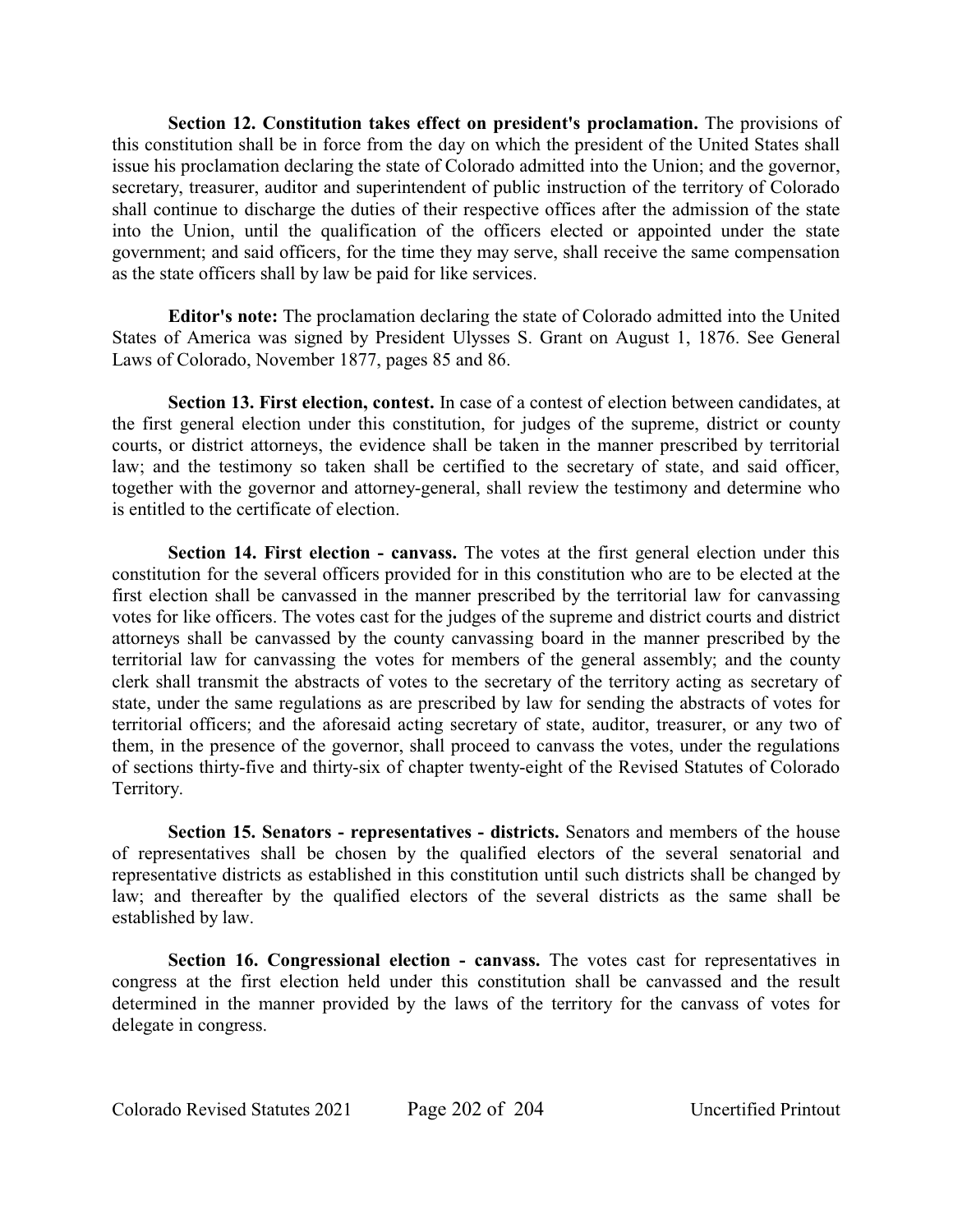**Section 17. General assembly, first session - restrictions removed.** The provision of the constitution that no bill, except the general appropriation bill introduced in either house after the first twenty-five days of the session shall become a law, shall not apply to the first session of the general assembly; but no bill introduced in either house at the first session of the general assembly after the first fifty days thereof shall become a law.

**Section 18. First general election - canvass.** A copy of the abstracts of the votes cast at the first general election held under this constitution shall by the county clerks of the several counties be returned to the secretary of the territory immediately after the canvass of said votes in their several counties; and the secretary, auditor and treasurer of the territory, or any two of them, shall on the twenty-fifth day after the election, meet at the seat of government and proceed to canvass the votes cast for members of the general assembly and determine the result thereof.

**Section 19. Presidential electors, 1876.** The general assembly shall, at their first session, immediately after the organization of the two houses and after the canvass of the votes for officers of the executive department, and before proceeding to other business, provide by act or joint resolution for the appointment by said general assembly of electors in the electoral college, and such joint resolution or the bill for such enactment may be passed without being printed or referred to any committee, or read on more than one day in either house, and shall take effect immediately after the concurrence of the two houses therein, and the approval of the governor thereto shall not be necessary.

**Section 20. Presidential electors after 1876.** The general assembly shall provide that after the year eighteen hundred and seventy-six the electors of the electoral college shall be chosen by direct vote of the people.

**Section 21. Expenses of convention.** The general assembly shall have power at their first session to provide for the payment of the expenses of this convention if any there be then remaining unpaid.

**Section 22. Recognizances, bonds, payable to people continue.** All recognizances, bail bonds, official bonds and other obligations or undertakings, which have been, or at any time before the admission of the state shall be made or entered into, and expressed to be payable to the people of the territory of Colorado, shall continue in full force notwithstanding the change in the form of government, and any breach thereof, whenever occurring, may after the admission of the state be prosecuted, in the name of the people of the state.